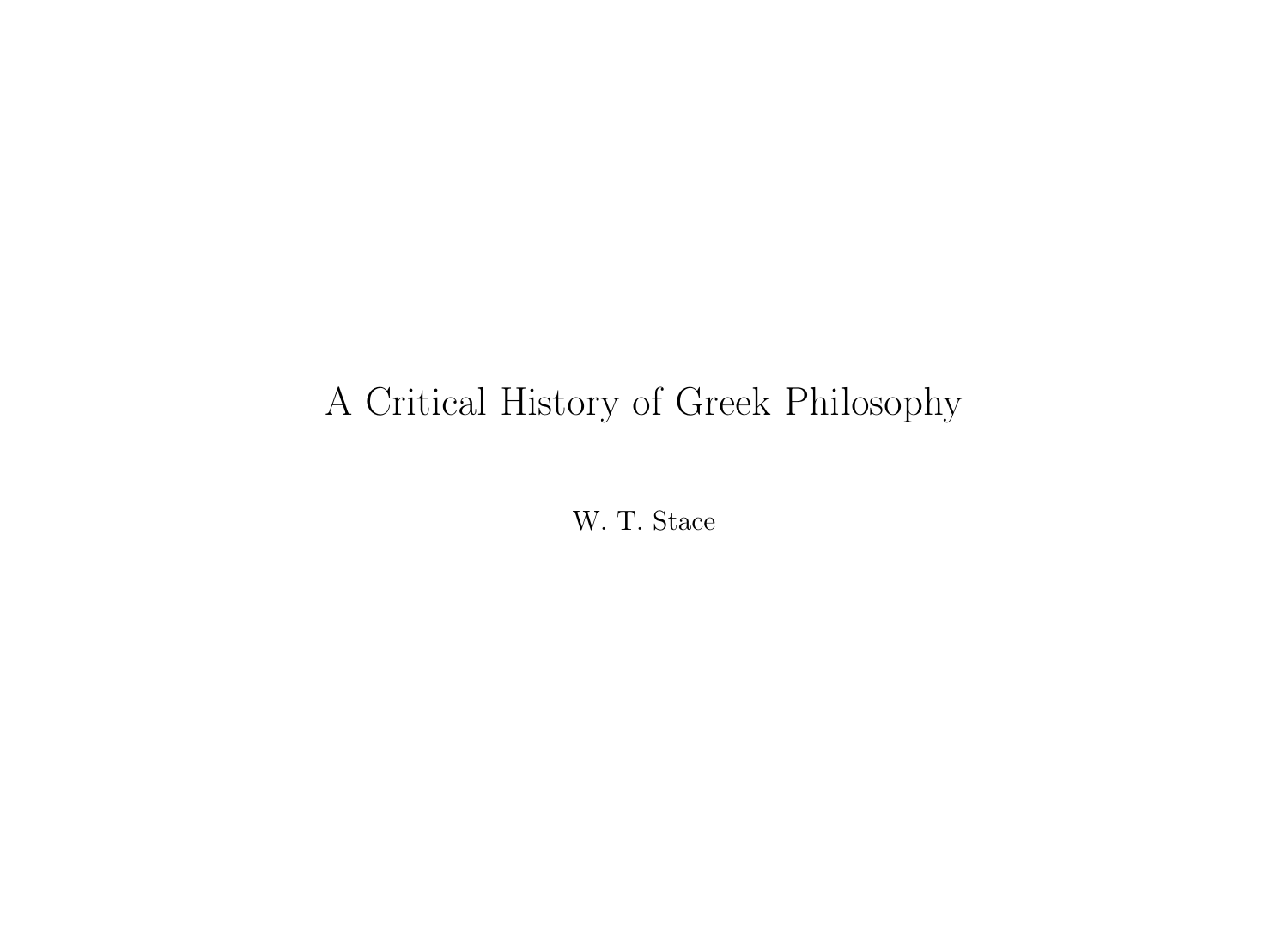Project Gutenberg's A Critical History of Greek Philosophy, by W. T. Stace This eBook is for the use of anyone anywhere at no cost and with almost no restrictions whatsoever. You may copy it, give it away or re-use it under the terms of the Project Gutenberg License included with this eBook or online at www.gutenberg.net Title: A Critical History of Greek Philosophy Author: W. T. Stace Release Date: August 12, 2010 [EBook #33411] Language: English \*\*\* START OF THIS PROJECT GUTENBERG EBOOK CRITICAL HISTORY OF GREEK PHILOSOPHY \*\*\* Produced by Don Kostuch [Transcriber's Notes] This text is derived from a copy in the Ave Maria University library, catalog number "B 171 .S8" [End Transcriber's Notes] A CRITICAL HISTORY OF GREEK PHILOSOPHY MACMILLAN AND CO., LIMITED LONDON — BOMBAY — CALCUTTA — MADRAS MELBOURNE THE MACMILLAN COMPANY NEW YORK — BOSTON — CHICAGO DALLAS — SAN FRANCISCO THE MACMILLAN CO. OF CANADA, Ltd TORONTO A CRITICAL HISTORY OF GREEK PHILOSOPHY BY W. T. STACE MACMILLAN AND CO., LIMITED ST. MARTIN'S STREET, LONDON 1920 COPYRIGHT GLASGOW: PRINTED AT THE UNIVERSITY PRESS BY ROBERT MACLEHOSE AND CO. LTD.  $\{v\}$ PREFACE This book contains the substance, and for the most part the words, of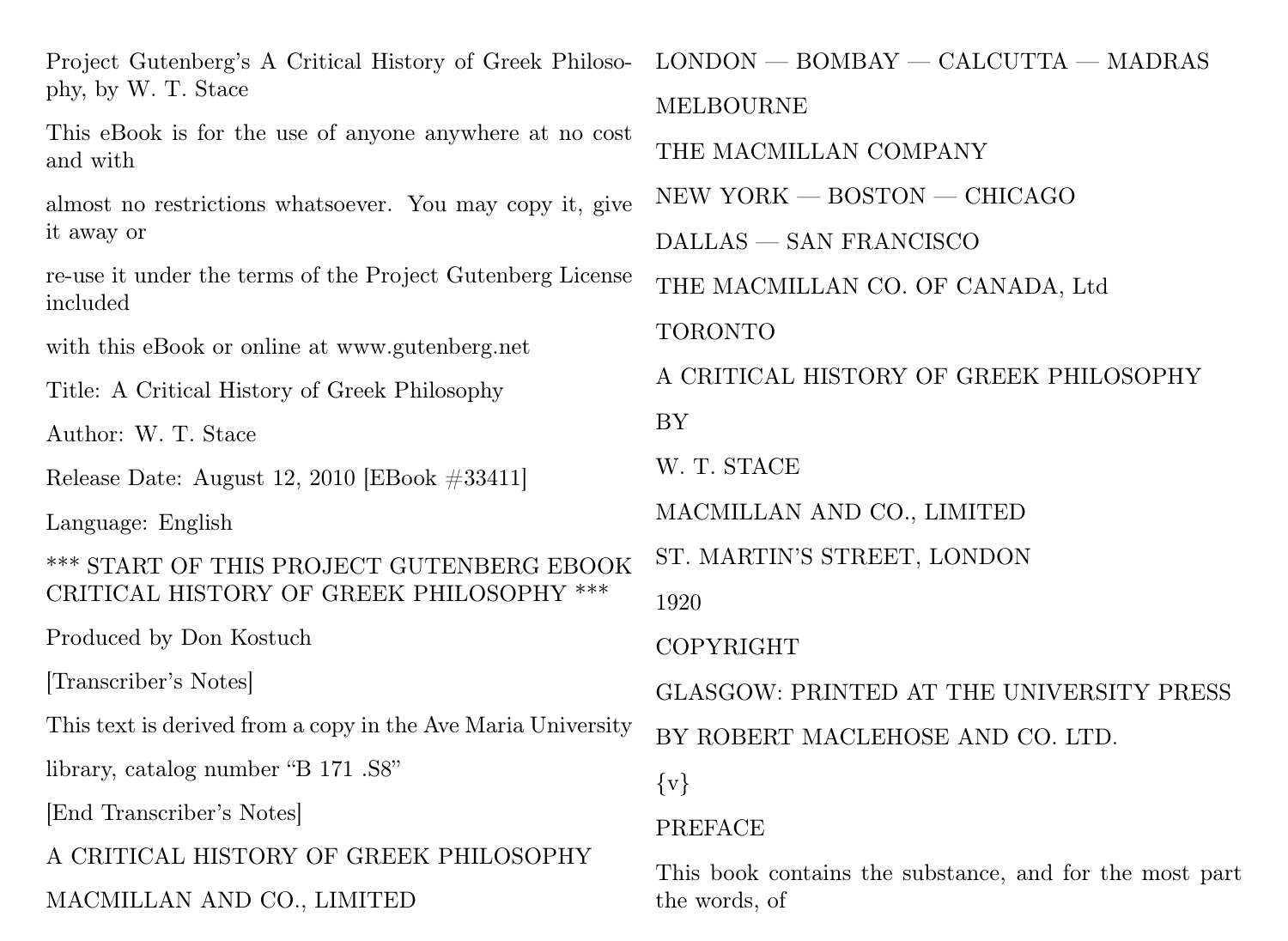a course of public lectures delivered during the first three months of

1919. The original division into lectures has been dropped, the matter

being more conveniently redivided into chapters.

The audience to whom the lectures were delivered was composed of

members of the general public, and not only of students. For the most

part they possessed no previous knowledge of philosophy. Hence this

book, like the original lectures, assumes no previous special

knowledge, though it assumes, of course, a state of general education

in the reader. Technical philosophical terms are carefully explained

when first introduced; and a special effort has been made to put

philosophical ideas in the clearest way possible. But it must be

remembered that many of the profoundest as well as the most difficult

of human conceptions are to be found in Greek philosophy. Such ideas

are difficult in themselves, however clearly expressed. No amount of

explanation can ever render them anything but difficult to the

unsophisticated mind, and anything in the nature of "philosophy made

easy" is only to be expected from quacks and charlatans.

Greek philosophy is not, even now, antiquated. It is not from the

point of view of an antiquary or historian {vi} that its treasures are

valuable. We are dealing here with living things, and not with mere

dead things—not with the dry bones and debris of a bygone age. And I

have tried to lecture and write for living people, and not for mere

fossil-grubbers. If I did not believe that there is to be found here,

in Greek philosophy, at least a measure of the truth, the truth that

does not grow old, I would not waste five minutes of my life upon it.

"We do not," says a popular modern writer, [Footnote 1] "bring the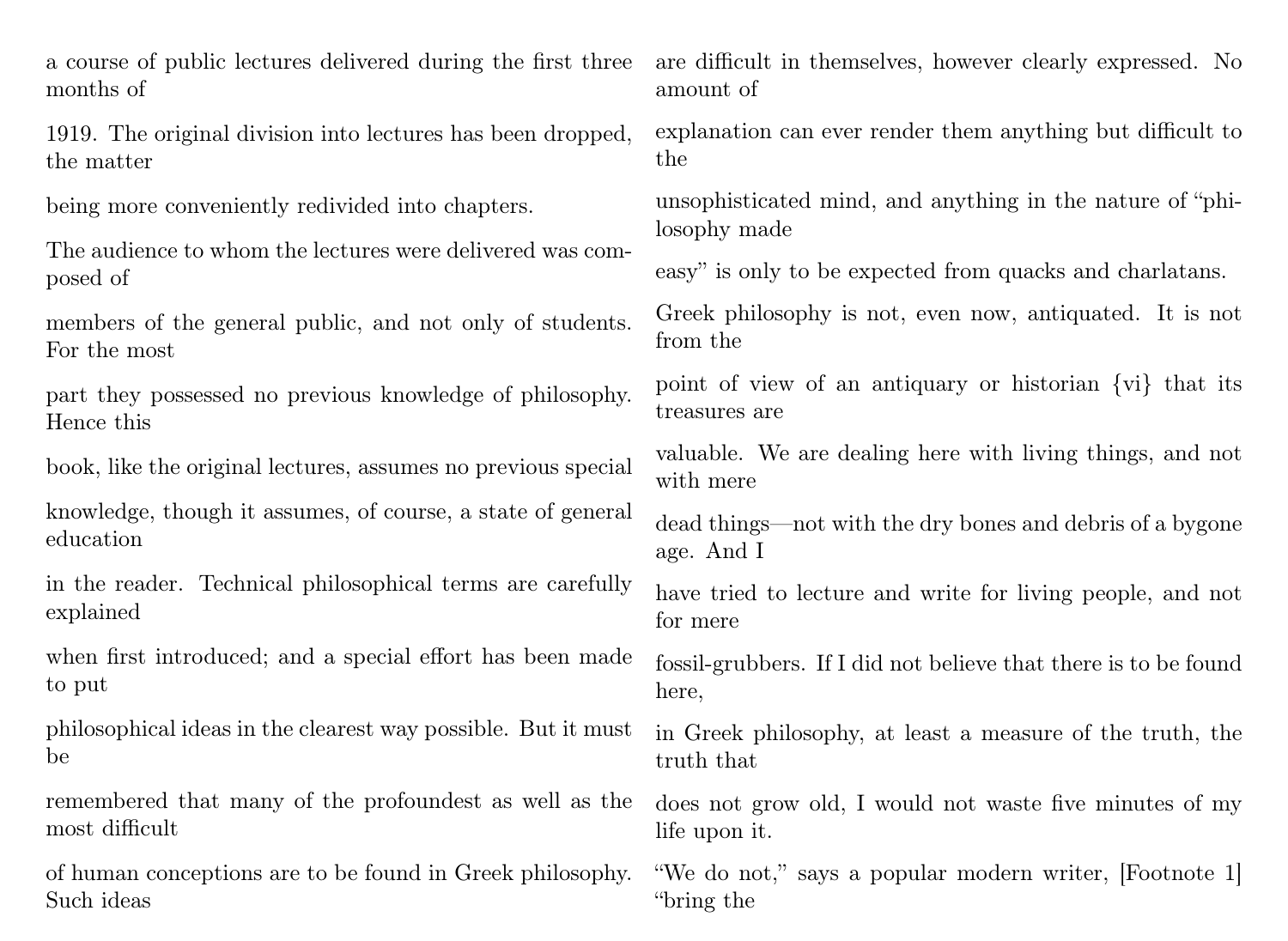young mind up against the few broad elemental questions that are the

questions of metaphysics .... We do not make it discuss, correct it,

elucidate it. That was the way of the Greeks, and we worship that

divine people far too much to adopt their way. No, we lecture to our

young people about not philosophy but philosophers, we put them

through book after book, telling how other people have discussed these

questions. We avoid the questions of metaphysics, but we deliver

semi-digested half views of the discussions of, and answers to these

questions made by men of all sorts and qualities, in various remote

languages and under conditions quite different from our own. . . . It

is as if we began teaching arithmetic by long lectures upon the origin

of the Roman numerals, and then went on to the lives and motives of

the Arab mathematicians in Spain, or started with Roger Bacon in

chemistry, or Sir Richard Owen in comparative anatomy .... It is time

the educational powers began to realise that the questions of

metaphysics, the elements of philosophy, are, here and now to be done

afresh in each mind .... What is wanted is philosophy, and not a

shallow smattering of the history of philosophy ... {vii} The proper

way to discuss metaphysics, like the proper way to discuss mathematics

or chemistry, is to discuss the accumulated and digested product of

human thought in such matters."

[Footnote 1: H. G. Wells in "First and Last Things."]

Plausible words these, certain to seem conclusive to the mob,

notwithstanding that for one element of truth they contain nine of

untruth! The elements of truth are that our educational system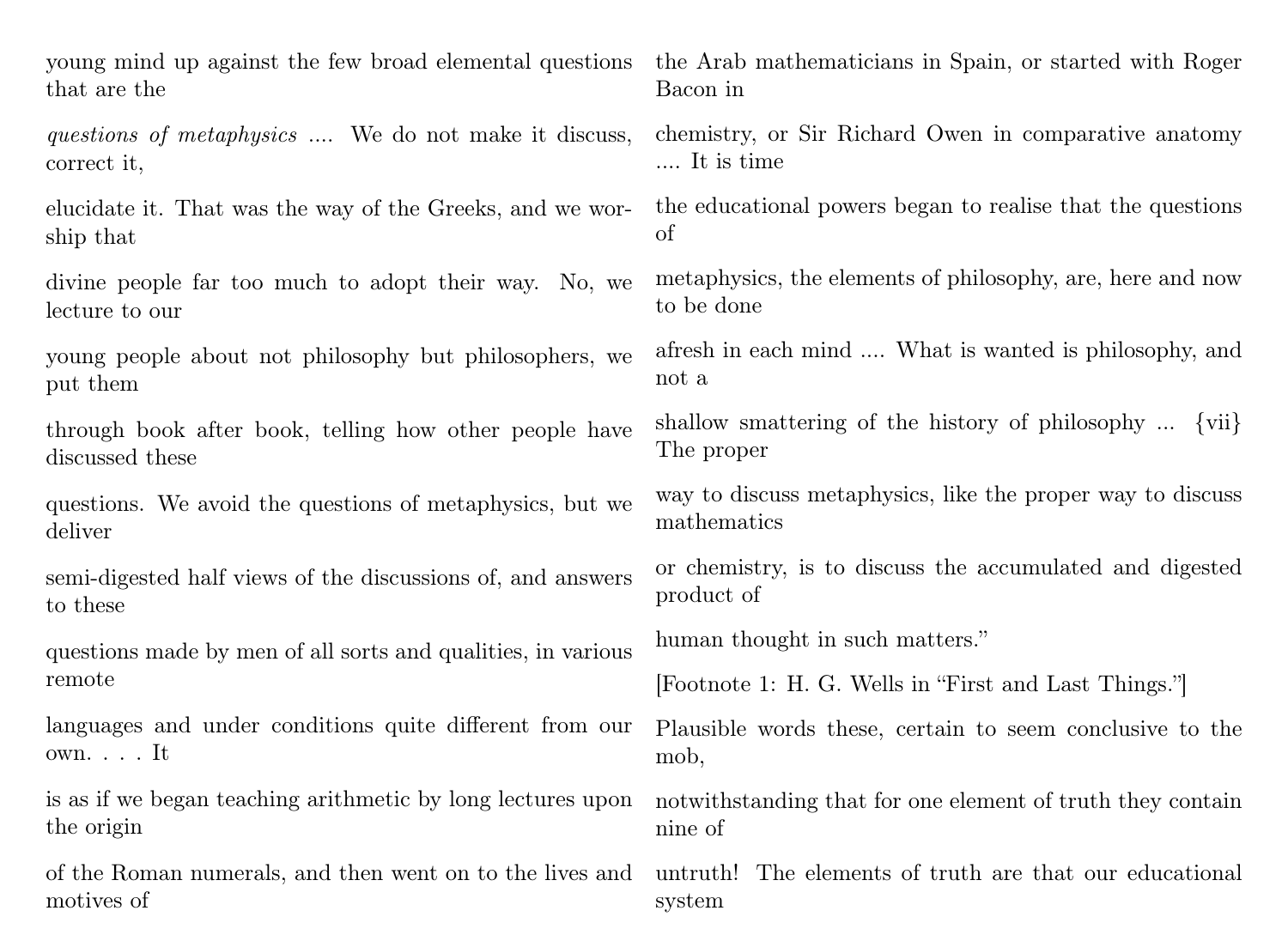discussion—so

forcibly wielded by the Greeks—and develops book knowledge at the

expense of original thought. Though even here it must be remembered,

as regards the Greeks, (1) that if they studied the history of

philosophy but little, it was because there was then but little

history of philosophy to study, and  $(2)$  that if anyone imagines that

the great Greek thinkers did not fully master the thought of their

predecessors before constructing their own systems, he is grievously

mistaken, and (3) that in some cases the over-reliance on oral

discussion—the opposite fault to ours—led to intellectual

dishonesty, quibbling, ostentation, disregard of truth, shallowness,

and absence of all principle; this was the case with the Sophists.

As to the comparisons between arithmetic and philosophy, chemistry and

unwarrantably leaves unused the powerful weapon of oral philosophy, etc., they rest wholly upon a false parallel, and involve

> a total failure to comprehend the nature of philosophic truth, and its

> fundamental difference from arithmetical, chemical, or physical truth.

> If Eratosthenes thought the circumference of the earth to be so much,

> whereas it has now been discovered to be so much, then the later

> correct view simply cancels and renders nugatory the older view.

> {viii} The one is correct, the other incorrect. We can ignore and

> forget the incorrect view altogether. But the development of

> philosophy proceeds on quite other principles. Philosophical truth is

> no sum in arithmetic to be totted up so that the answer is thus

> formally and finally correct or incorrect. Rather, the philosophical

> truth unfolds itself, factor by factor, in time, in the successive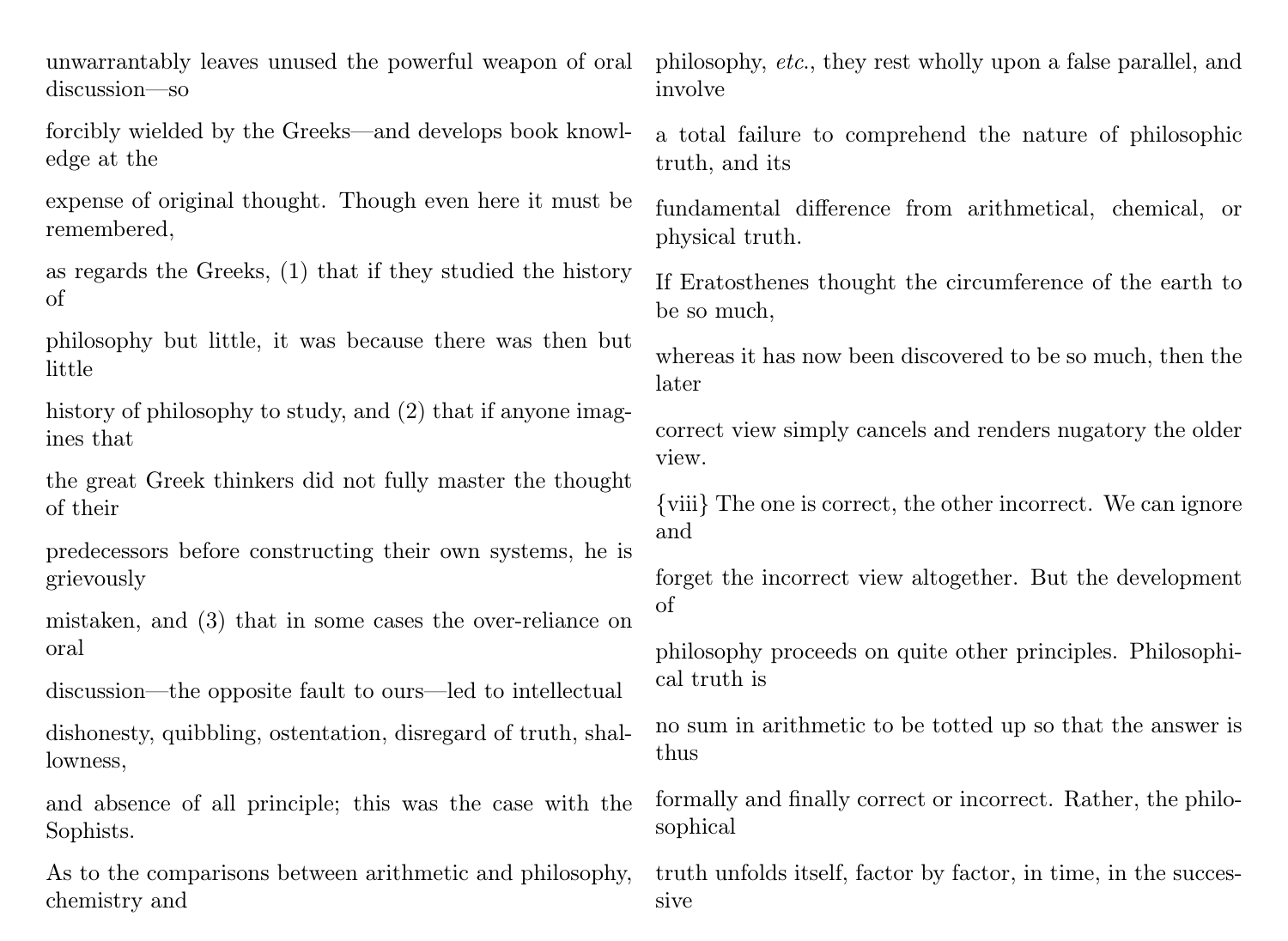that the

complete truth is to be found. The system of Aristotle does not simply

cancel and refute that of Plato. Spinoza does not simply abolish

Descartes. Aristotle completes Plato, as his necessary complement.

Spinoza does the same for Descartes. And so it is always. The

calculation of Eratosthenes is simply wrong, and so we can afford to

forget it. But the systems of Plato, Aristotle, Spinoza, Leibniz,

etc., are all alike factors of the truth. They are as true now as they

were in their own times, though they are not, and never were, the

whole truth. And therefore it is that they are not simply wrong, done

with, finished, ended, and that we cannot afford to forget them.

Whether it is not possible to bring the many lights to a single focus,

systems of philosophy, and it is only in the complete series to weld the various factors of the truth into a single organic whole

> or system, which should thus be the total result to date, is another

> question. Only one such attempt has ever been made, but no one will

> pretend that it is possible to understand it without a thorough

> knowledge of all previous systems, a knowledge, in fact, of the

> separate factors of the truth before they are thus combined into a

> total result. Besides, that attempt, too, is now part of the history

of philosophy!

Hence any philosophical thinking which is not founded  $\{ix\}$ upon a

thorough study of the systems of the past will necessarily be shallow

and worthless. And the notions that we can dispense with this study,

and do everything out of our own heads, that everyone is to be his own

philosopher, and is competent to construct his own system in his own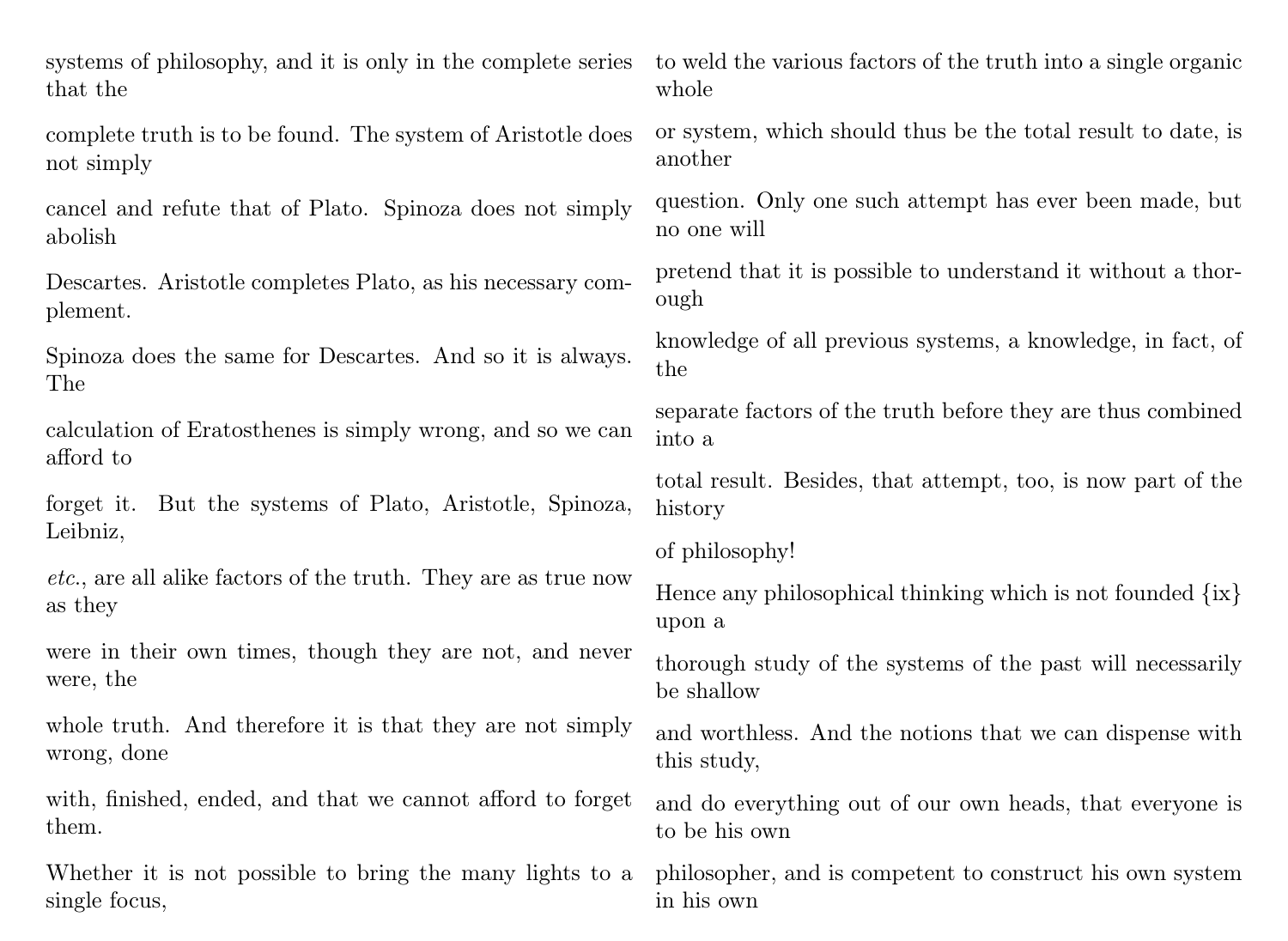truths, indeed,

we see a notable example in what the writer just quoted styles his

"metaphysic." This so-called metaphysic is wholly based upon the

assumption that knowledge and its object exist, each on its own

account, external to one another, the one here, the other there over

against it, and that knowledge is an "instrument" which in this

external manner takes hold of its object and makes it its own. The

very moment the word "instrument" is used here, all the rest,

including the invalidity of knowledge, follows as a matter of course.

Such assumption then—that knowledge is an "instrument"—our writer

makes, wholly uncritically, and without a shadow of right. He gives no

sign that it has ever even occurred to him that this is an assumption,

way—such ideas are utterly empty and hollow. Of these that it needs any enquiry, or that it is possible for anyone to think

otherwise. Yet anyone who will take the trouble, not merely

superficially to dip into the history of philosophy, but thoroughly to

submit himself to its discipline, will at least learn that this is an

assumption, a very doubtful assumption, too, which no one now has the

right to foist upon the public without discussion as if it were an

axiomatic truth. He might even learn that it is a false assumption.

And he will note, as an ominous sign, that the subjectivism which

permeates and directs the whole course of Mr. Wells's thinking is

identical in character with that {x} subjectivism which was the

essential feature of the decay and downfall of the Greek philosophic

spirit, and was the cause of its final *ruin* and *dissolution*.

I would counsel the young, therefore, to pay no attention to plausible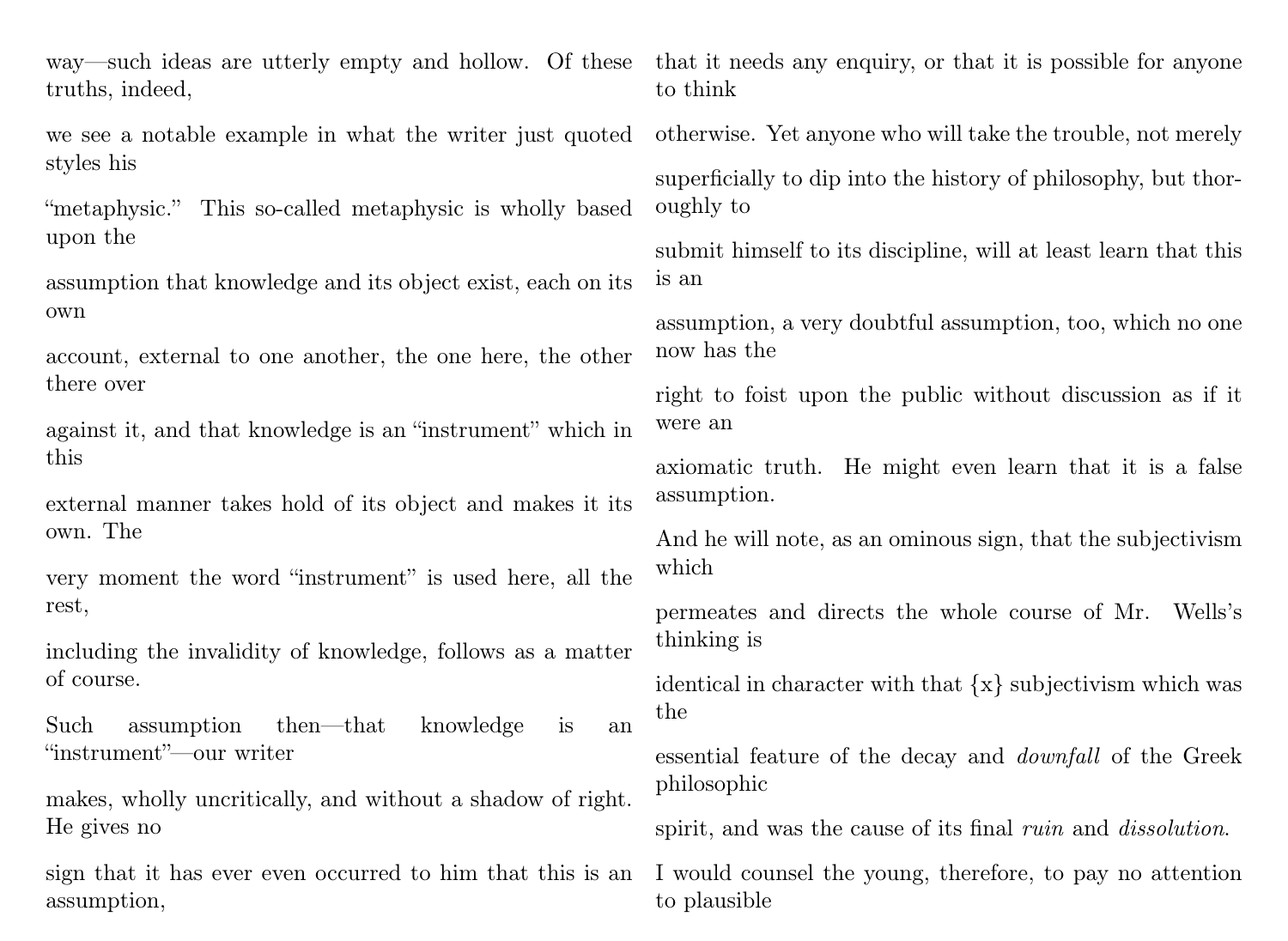and shallow words such as those quoted, but, before forming their own

philosophic opinions, most thoroughly and earnestly to study and

master the history of past philosophies, first the Greek and then the

modern. That this cannot be done merely by reading a modern resume of

that history, but only by studying the great thinkers in their own

works, is true. But philosophical education must begin, and the

function of such books as this, is, not to complete it, but to begin

it; and to obtain first of all a general view of what must afterwards

be studied in detail is no bad way of beginning. Moreover, the study

of the development and historical connexions of the various

philosophies, which is not found in the original writings themselves,

will always provide a work for histories of philosophy to do.

Two omissions in this book require, perhaps, a word of explanation.

Firstly, in dealing with Plato's politics I have relied on the

"Republic," and said nothing of the "Laws." This would not be

permissible in a history of political theories, nor even in a history

of philosophy which laid any special emphasis on politics. But, from

my point of view, politics lie on the extreme outer margin of

philosophy, so that a more slender treatment of the subject is

permissible. Moreover, the "Republic," whether written early or late,

expresses, in my opinion, the views of Plato, and not those of

Socrates, and it still remains the outstanding, typical, and

characteristic {xi} expression of the Platonic political ideal,

however much that ideal had afterwards to be modified by practical

considerations.

Secondly, I have not even mentioned the view, now held by some, that

the theory of Ideas is really the work of Socrates, and not of Plato,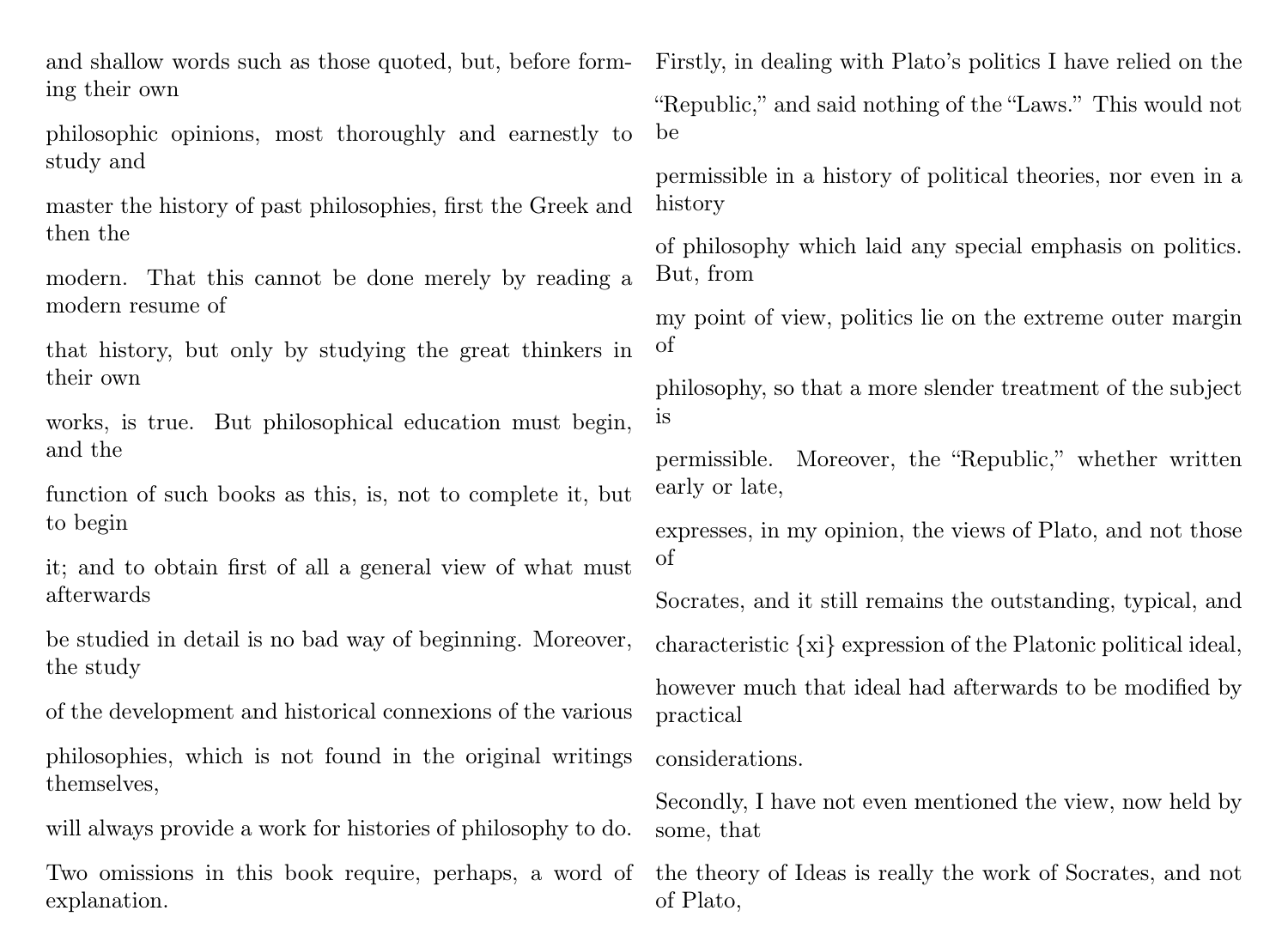and that Plato's own philosophy consisted in some sort of antiquary. It is like the Bacon-Shakespeare question, which esoteric

number-theory, combined with theistic and other doctrines. I can only

say that this theory, as expounded for example by Professor Burnet,

does not commend itself to me, that, in fact, I do not believe it, but

that, it being impossible to discuss it adequately in a book of this

kind, I have thought that, rather than discuss it inadequately, it

were better to leave it alone altogether. Moreover, it stands on a

totally different footing from, say, Professor Burnet's interpretation

of Parmenides, which I have discussed. That concerned the

interpretation of the true meaning of a philosophy. This merely

concerns the question who was the author of a philosophy. That was a

question of principle, this merely of personalities. That was of

importance to the philosopher, this merely to the historian and

no lover

of drama, as such, need concern himself with at all. No doubt the

Plato-Socrates question is of interest to antiquarians, but after all,

fundamentally, it does not matter who is to have the credit of the

theory of Ideas, the only essential thing for us being to understand

that theory, and rightly to apprehend its value as a factor of the

truth. This book is primarily concerned with philosophical ideas,

their truth, meaning, and significance, and not with the rights and

wrongs of antiquarian disputes. It does indeed purport to {xii} be a

history, as well as a discussion of philosophic conceptions. But

this only means that it takes up philosophical ideas in their

historical sequence and connexions, and it does this only because the

conceptions of evolution in philosophy, of the onward march of thought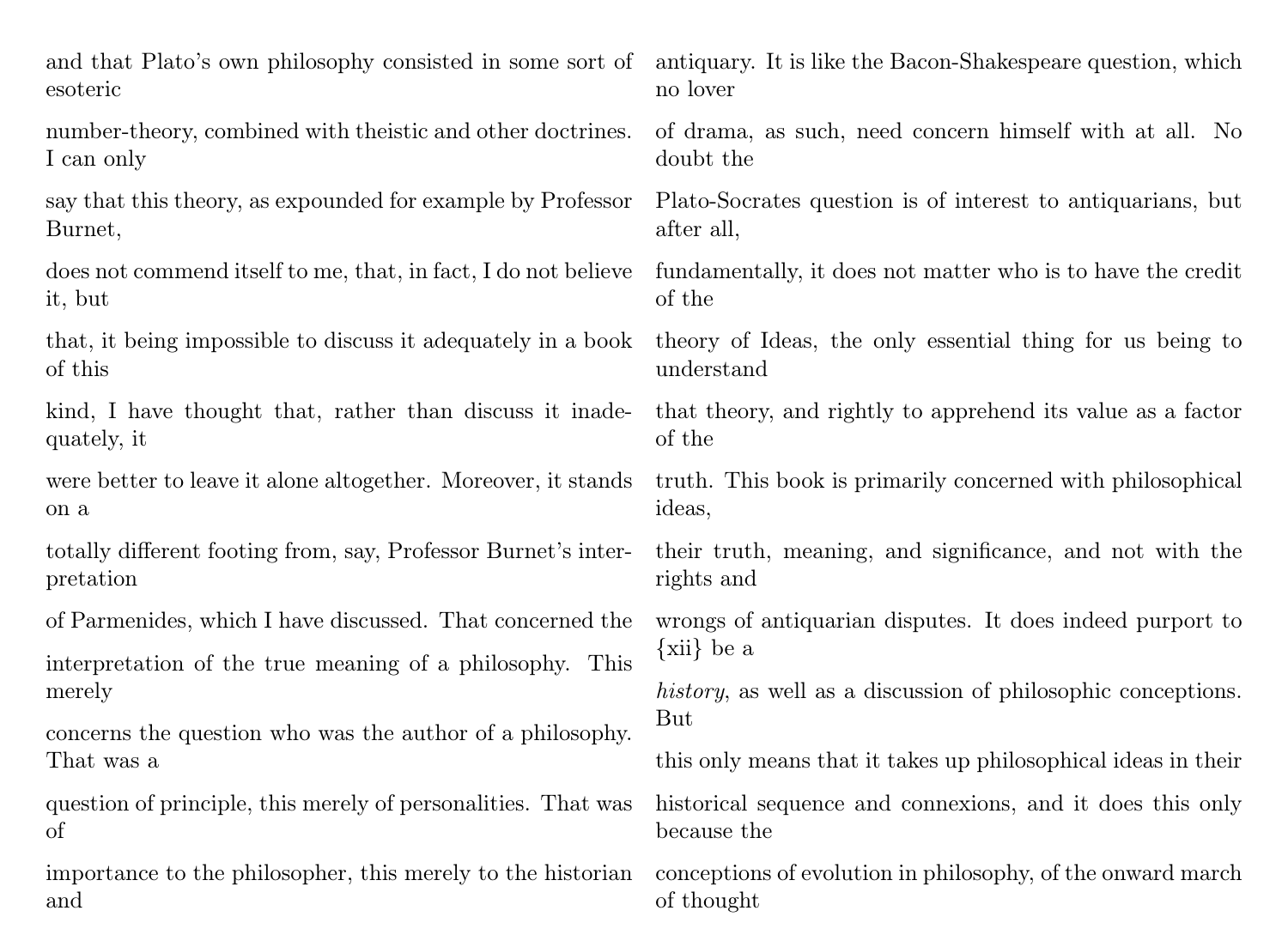to a determined goal; of its gradual and steady rise to the supreme

heights of idealism, its subsequent decline, and ultimate collapse,

are not only profoundly impressive as historical phenomena, but are of

vital importance to a true conception of philosophy itself. Were it

not for this, Mr. Wells would, I think, be right, and I for one should

abandon treatment in historical order altogether. Lastly, I may remark

that the description of this book as a critical history means that it

is, or attempts to be critical, not of dates, texts, readings, and the

like, but of philosophical conceptions.

I owe a debt of thanks to Mr. F. L. Woodward, M.A., late principal of

Mahinda College, Galle, Ceylon, for assisting me in the compilation of

the index of names, and in sundry other matters.

W.T.S.

January, 1920.

{xiii}

#### **CONTENTS**

#### CHAPTER PAGE

I. THE IDEA OF PHILOSOPHY IN GENERAL. THE ORIGIN AND DEVELOPMENT OF GREEK PHILOSOPHY II. THE IONICS. THALES. ANAXIMANDER. ANAXIMENES. OTHER IONIC THINKERS 20 III. THE PYTHAGOREANS 31 IV. THE ELEATICS. XENOPHANES. PARMENIDES. ZENO. CRITICAL REMARKS ON ELEATICISM 40 V. HERACLEITUS 72 VI. EMPEDOCLES 81 VII. THE ATOMISTS 86 VIII. ANAXAGORAS 94 IX. THE SOPHISTS 106 X. SOCRATES 127 XI. THE SEMI-SOCRATICS. THE CYNICS. THE CYRENAICS. THE MEGARICS 155

This text was converted to LaTeX by means of Guten-Mark software (version Jul 12 2014).

The text has been further processed by software in the iTeX project, by Bill Cheswick.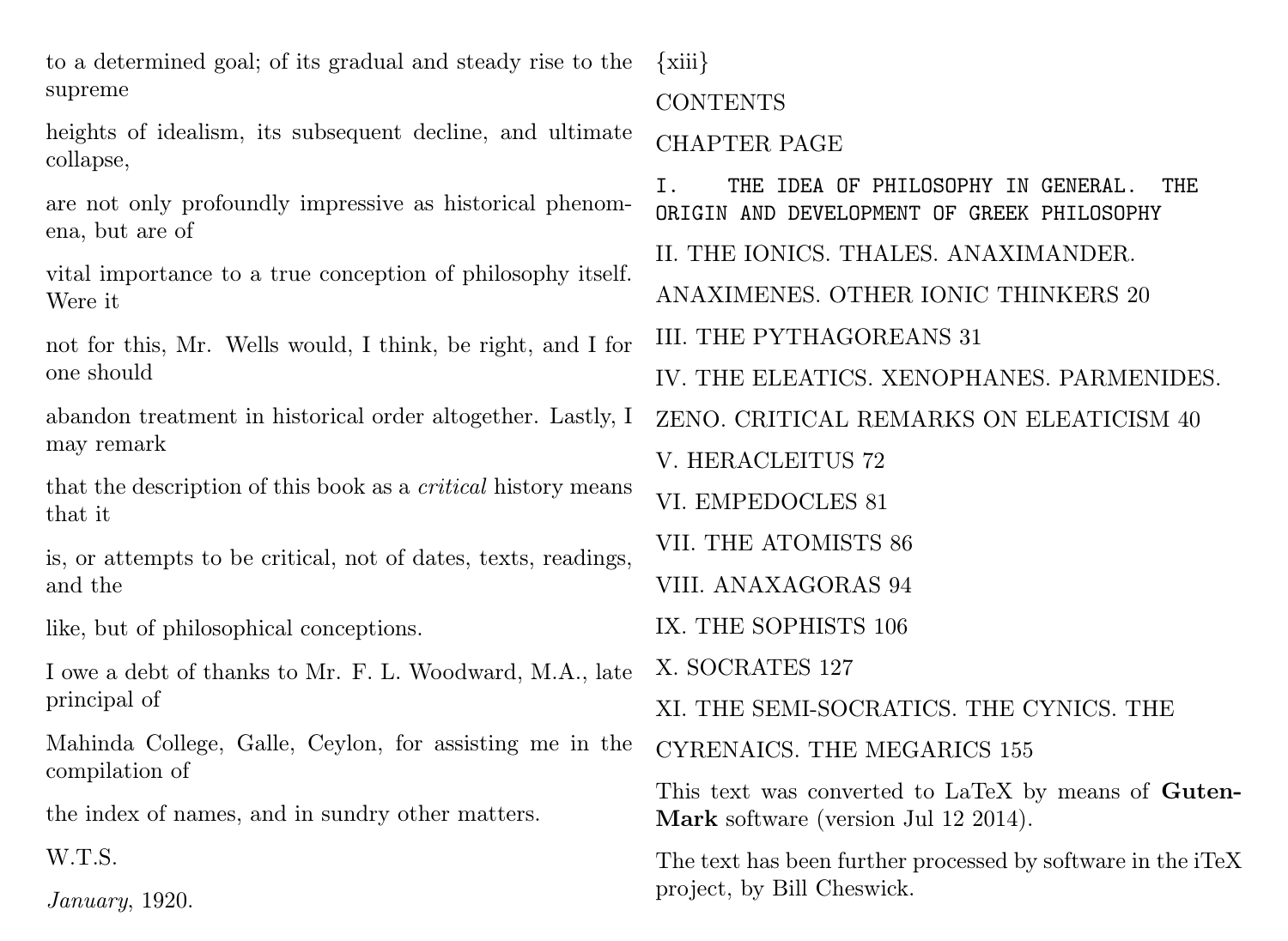## **Contents**

|              | <b>1 XII. PLATO 164</b>                           | 1              |
|--------------|---------------------------------------------------|----------------|
|              | 2 XV. THE STOICS. LOGIC. PHYSICS. ETHICS 344      | 3              |
|              | 3 XVIII. TRANSITION TO NEO-PLATONISM 368          | $\overline{4}$ |
|              | 4 INDEX OF SUBJECTS 378                           | 5              |
|              | 5 INDEX OF NAMES 382                              | 6              |
|              | 6 CHAPTER I                                       | $\overline{7}$ |
|              | 7 THE ORIGINS AND DEVELOPMENT OF GREEK PHILOSOPHY | 8              |
|              | 8 CHAPTER II                                      | 18             |
| $\mathbf{Q}$ | <b>Thales</b>                                     | 19             |
|              | 10 Anaximander                                    | 22             |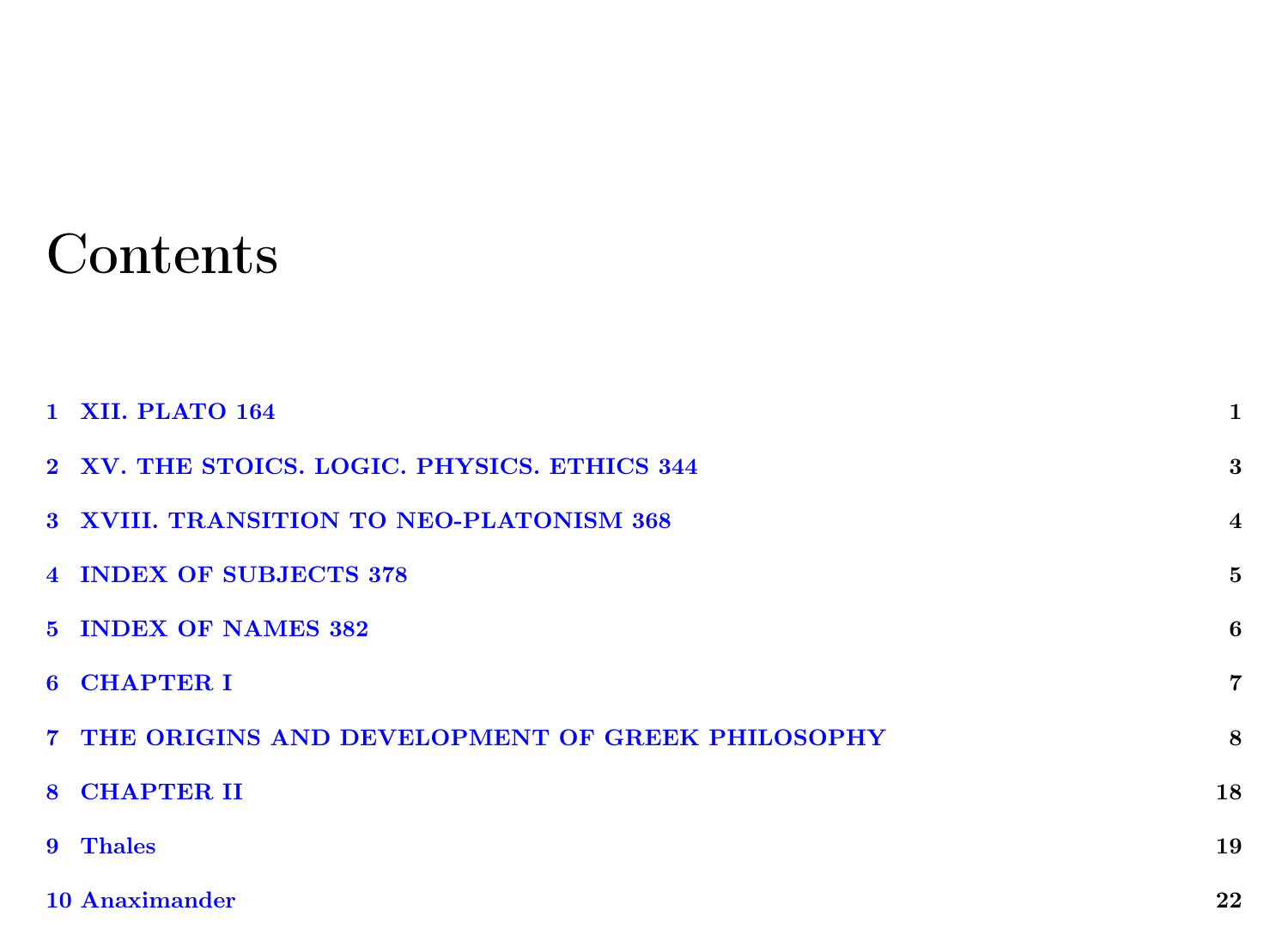| <b>11 Anaximenes</b>           | 25         |
|--------------------------------|------------|
| <b>12 Other Ionic Thinkers</b> | ${\bf 27}$ |
| <b>13 CHAPTER III</b>          | 28         |
| <b>14 CHAPTER IV</b>           | 33         |
| <b>15 Xenophanes</b>           | 34         |
| <b>16 Parmenides</b>           | 36         |
| 17 Zeno                        | 41         |
| <b>18 CHAPTER V</b>            | ${\bf 52}$ |
| <b>19 CHAPTER VI</b>           | ${\bf 57}$ |
| <b>20 CHAPTER VII</b>          | 60         |
| 21 CHAPTER VIII                | 64         |
| 22 CHAPTER IX                  | 71         |
| 23 CHAPTER X                   | 82         |
| 24 CHAPTER XI                  | 97         |
| <b>25 CHAPTER XII</b>          | 102        |
| <b>26 CHAPTER XIII</b>         | 145        |
| 27 CHAPTER XIV                 | 191        |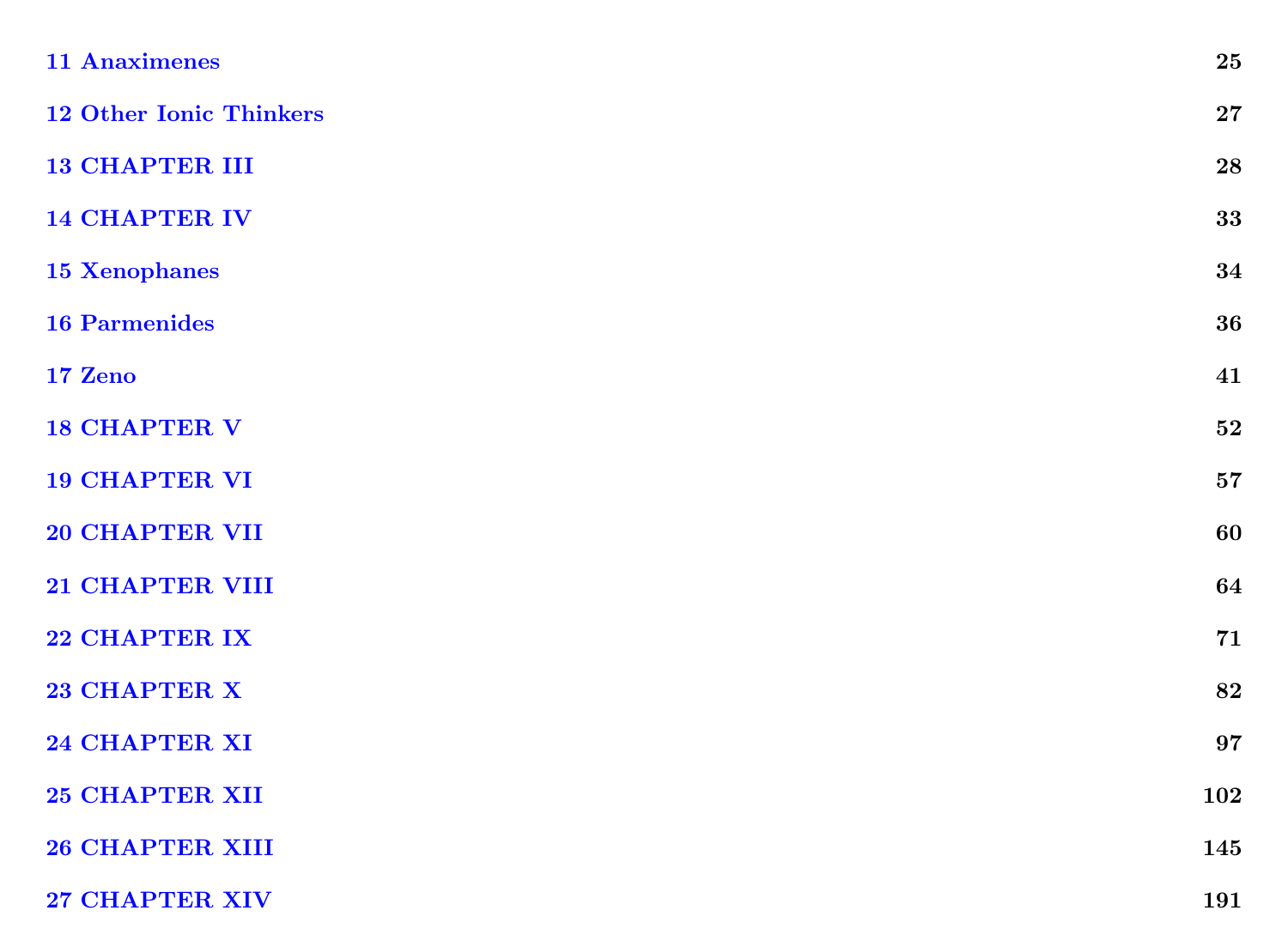| 28 CHAPTER XV         | 194         |
|-----------------------|-------------|
| 29 CHAPTER XVI        | <b>200</b>  |
| 30 CHAPTER XVII       | 204         |
| 31 CHAPTER XVIII      | ${\bf 208}$ |
| <b>32 CHAPTER XIX</b> | 211         |
| 33 SUBJECT INDEX      | 215         |
| 34 B                  | 216         |
| 35 C                  | $\bf 217$   |
| 36 D                  | $\bf 218$   |
| 37 E                  | 219         |
| 38 F                  | 220         |
| 39 G                  | ${\bf 221}$ |
| 40 H                  | ${\bf 222}$ |
| 41 I                  | 223         |
| 42J                   | $\bf 225$   |
| 43 K                  | 226         |
| 44 L                  | $\bf 227$   |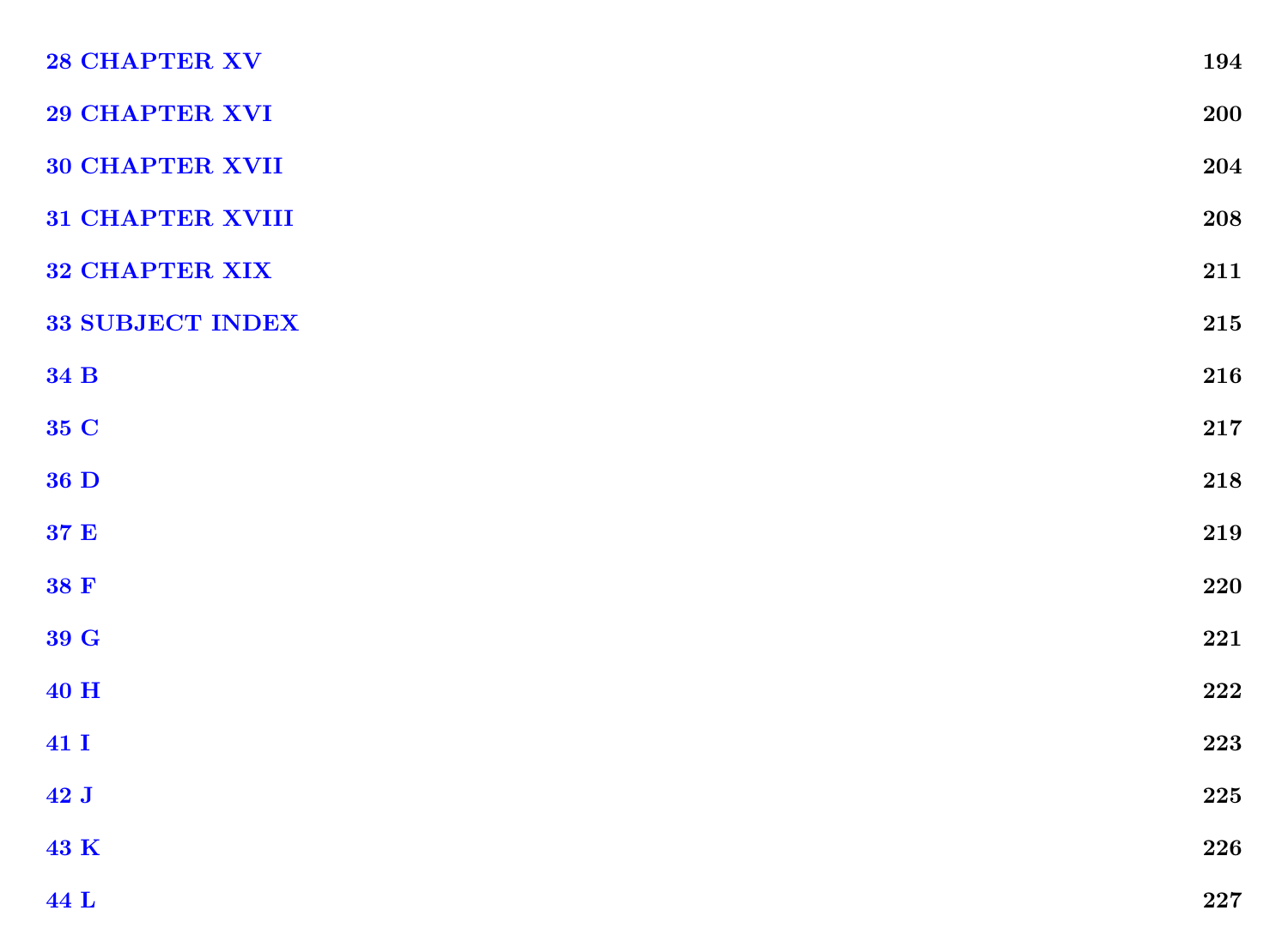| ${\bf 45}$ M             | $\bf 228$   |
|--------------------------|-------------|
| <b>46 N</b>              | ${\bf 230}$ |
| 47 O                     | $\bf 231$   |
| <b>48 P</b>              | $\bf 232$   |
| 49 Q                     | 233         |
| ${\bf 50}$ R             | $\bf 234$   |
| 51 S                     | 236         |
| 52 T                     | $\bf 238$   |
| $\bf 53$ U               | ${\bf 239}$ |
| 54 V                     | 240         |
| ${\bf 55}~{\bf W}$       | 241         |
| <b>56 INDEX OF NAMES</b> | 242         |
| $57\ \mathrm{B}$         | 244         |
| 58 C                     | ${\bf 245}$ |
| $59$ D                   | ${\bf 247}$ |
| 60 E                     | ${\bf 248}$ |
| 61 $F$                   | $\bf 249$   |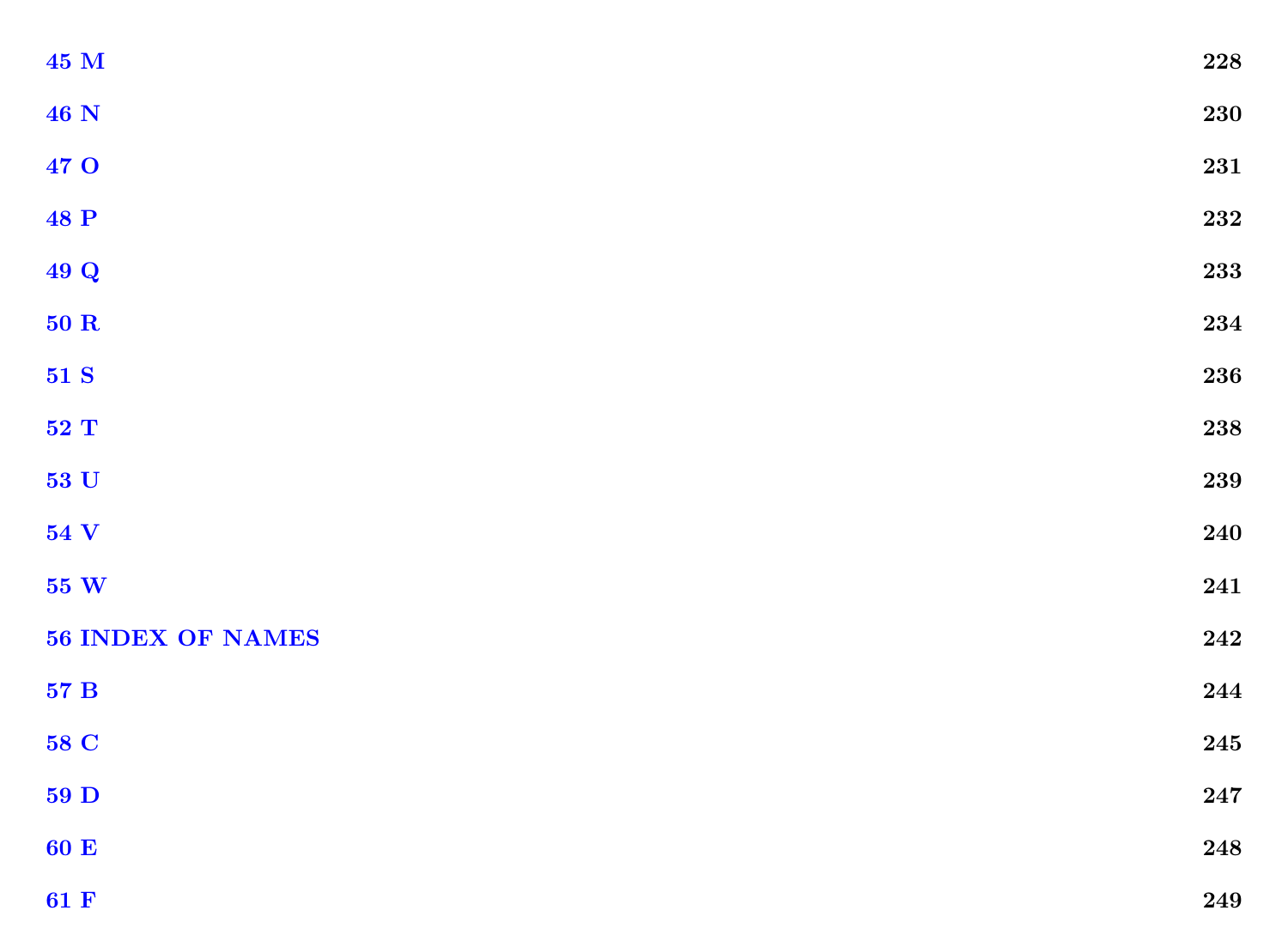| $\bf 62~G$       | ${\bf 250}$ |
|------------------|-------------|
| $\bf63$ H        | ${\bf 251}$ |
| 64 I             | ${\bf 252}$ |
| 65J              | ${\bf 253}$ |
| $\bf 66~K$       | ${\bf 254}$ |
| $67\ {\rm L}$    | ${\bf 255}$ |
| 68 M             | ${\bf 256}$ |
| 69 N             | ${\bf 257}$ |
| <b>70 O</b>      | ${\bf 258}$ |
| $71\ \mathrm{P}$ | ${\bf 259}$ |
| ${\bf 72}$ R     | ${\bf 261}$ |
| <b>73 S</b>      | ${\bf 262}$ |
| 74 T             | ${\bf 264}$ |
| ${\bf 75}$ U     | ${\bf 265}$ |
| ${\bf 76}$ W     | ${\bf 266}$ |
| $77~\mathrm{X}$  | ${\bf 267}$ |
| $78\ \mathrm{Z}$ | ${\bf 268}$ |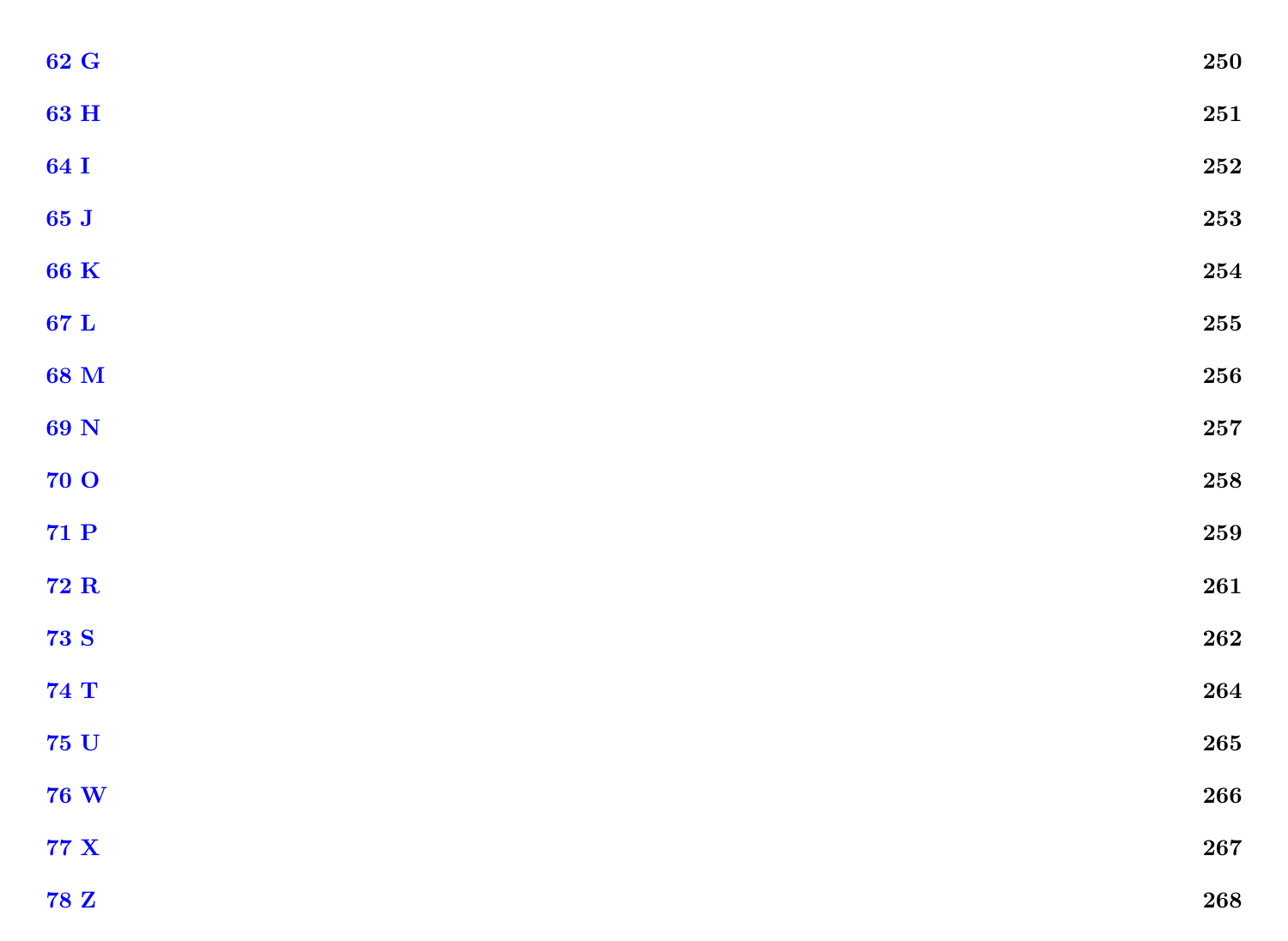| 79 GLASGOW: PRINTED AT THE UNIVERSITY PRESS BY ROBERT MACLEHOSE AND CO.<br>LTD.                    | 269 |
|----------------------------------------------------------------------------------------------------|-----|
| <b>80 NEW WORKS ON PHILOSOPHY</b>                                                                  | 270 |
| <b>81 By BENEDETTO CROCE</b>                                                                       | 272 |
| 82 LONDON: MACMILLAN & CO., LTD.                                                                   | 273 |
| 83 Section 1. General Terms of Use and Redistributing Project Gutenberg-tm electronic works        | 275 |
| 84 Section 2. Information about the Mission of Project Gutenberg-tm                                | 280 |
| 85 Section 3. Information about the Project Gutenberg Literary Archive Foundation                  | 281 |
| 86 Section 4. Information about Donations to the Project Gutenberg Literary Archive Foundation 282 |     |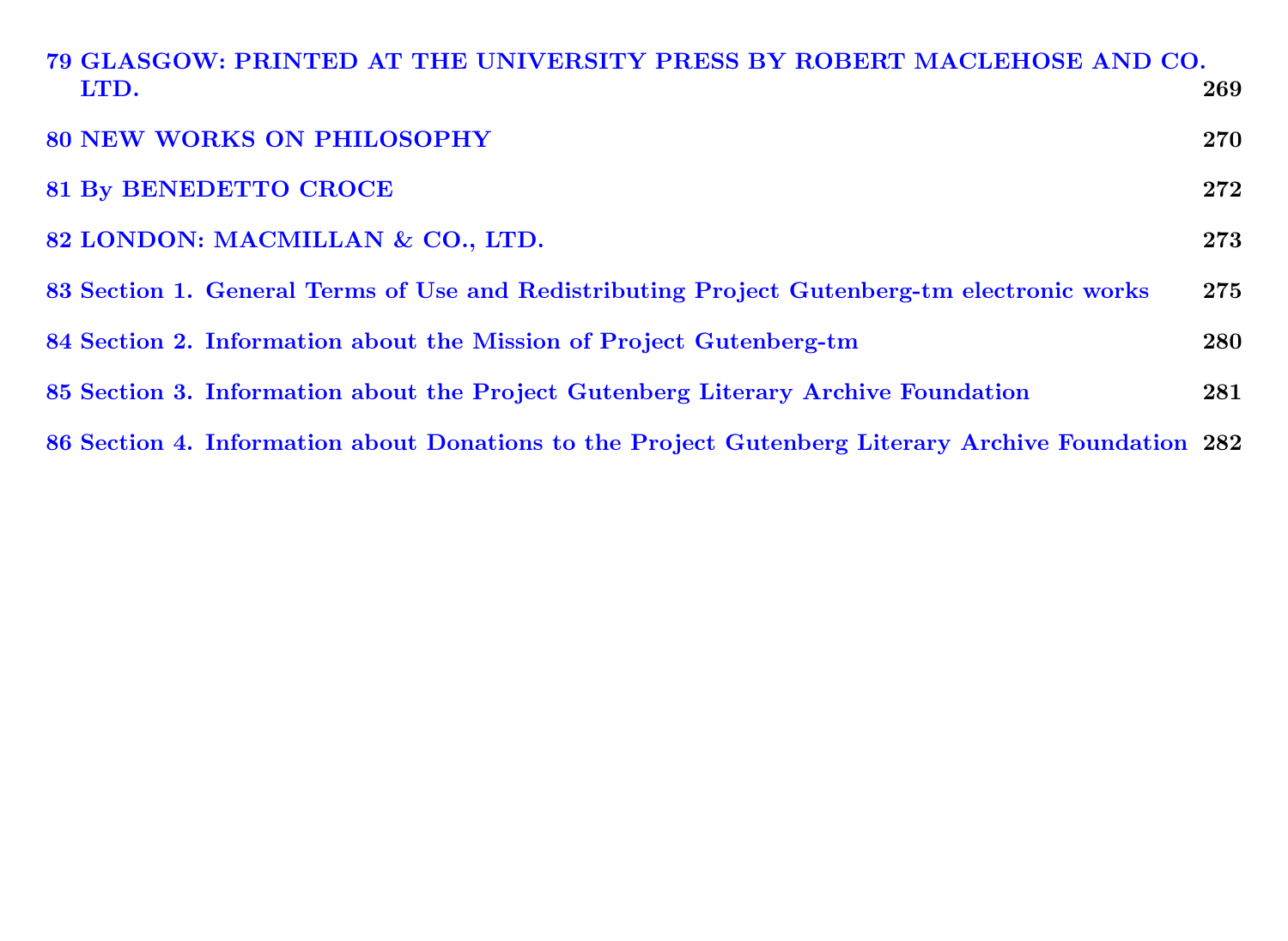## XII. PLATO 164

- <span id="page-16-0"></span>(i.) Life and writings 165
- (ii.) The theory of knowledge 177
- (iii.) Dialectic, or the theory of Ideas 183
- (iv.) Physics, or the theory of existence 207
- (a) The doctrine of the world 207
- (b) The doctrine of the human soul 211
- $\{xiv\}$
- (v.) Ethics 217
- (a) Of the individual 217
- (b) The State 225
- (vi.) Views upon art 229
- (vii.) Critical estimate of Plato's philosophy 234

XIII. Aristotle:

(i.) Life, Writings, and general character of

his work 249

- (ii.) Logic 260
- (iii.) Metaphysics 261
- (iv.) Physics, or the philosophy of nature 288
- (v.) Ethics:
- (a) The individual 314
- (b) The State 320
- (vi.) Aesthetics, or the theory of art 325
- (vii.) Critical estimate of
- Aristotle's philosophy 331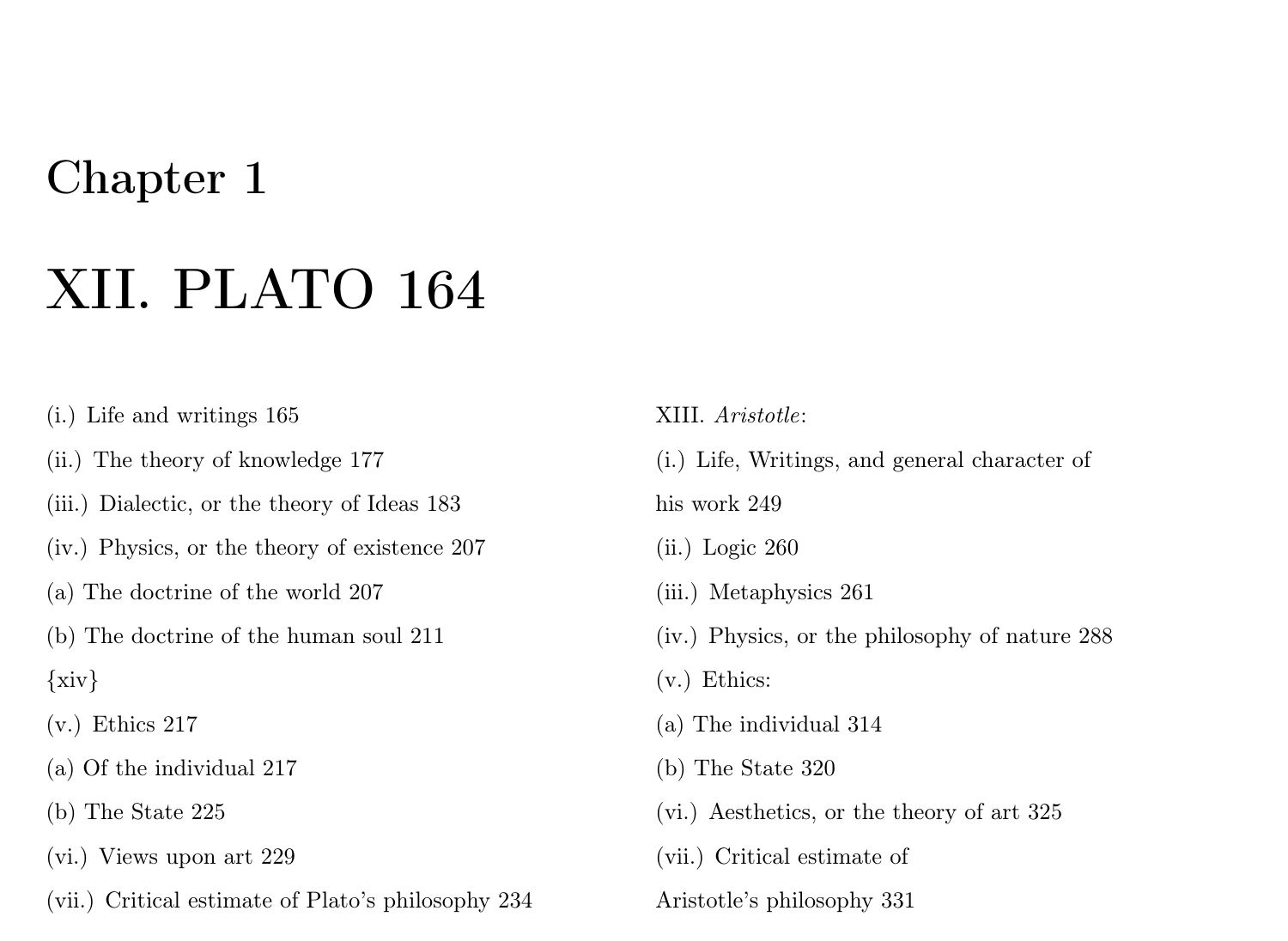XIV. The general character of post-Aristotelian

philosophy 339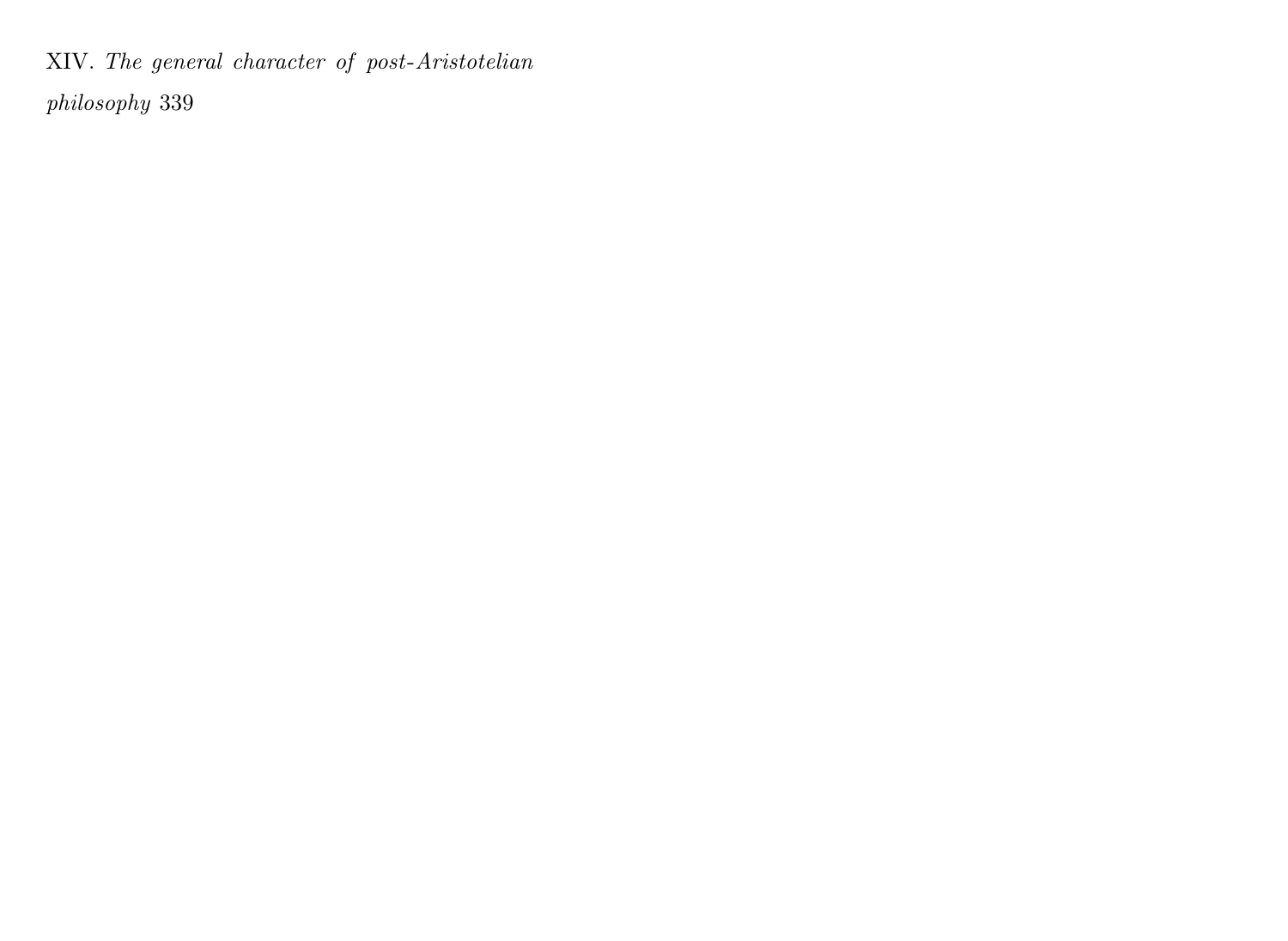# XV. THE STOICS. LOGIC. PHYSICS. ETHICS 344

<span id="page-18-0"></span>XVI. THE EPICUREANS. PHYSICS. ETHICS 354

XVII. The Sceptics. Pyrrho. The new Academy. Later scepticism 361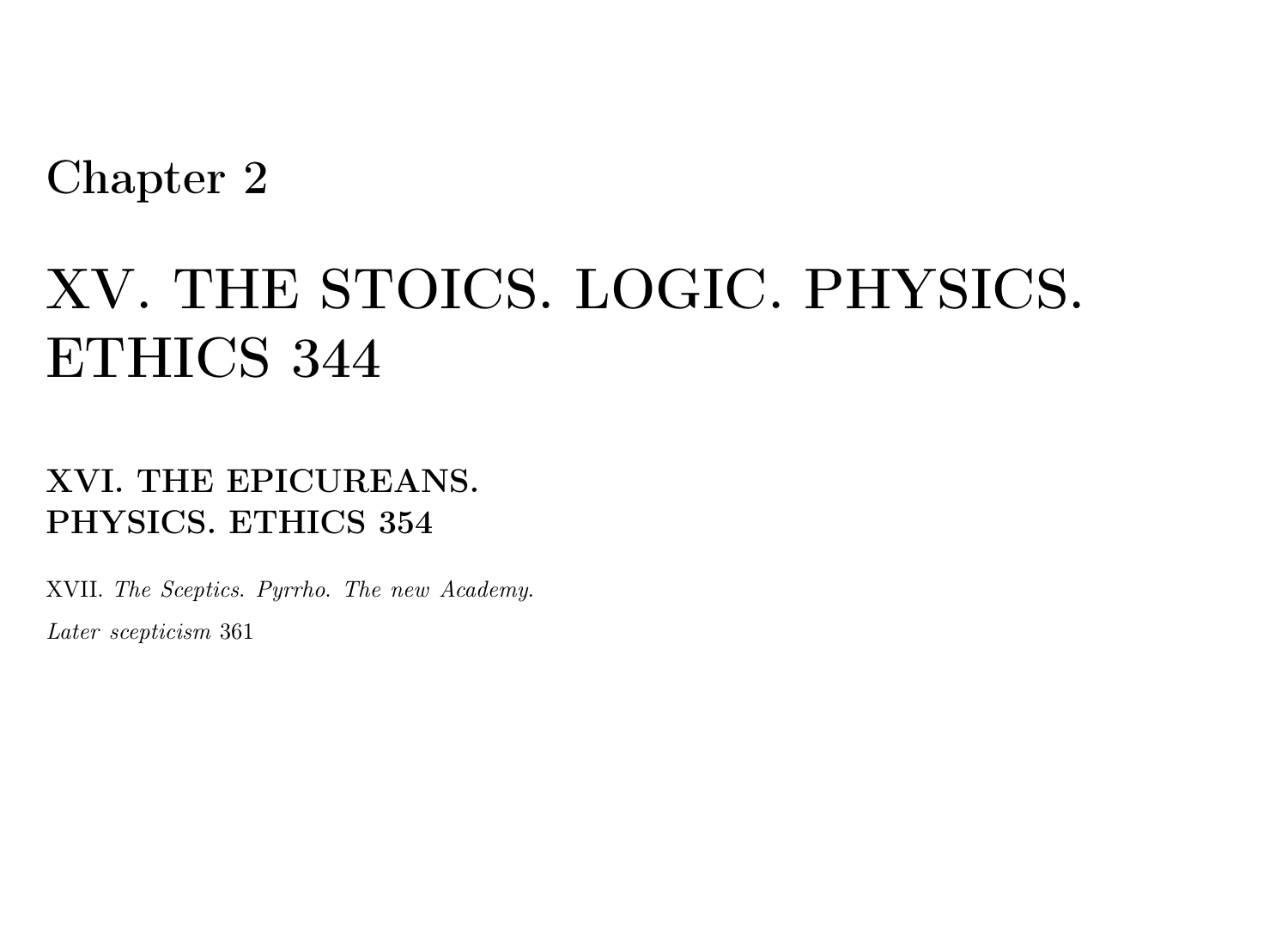# XVIII. TRANSITION TO NEO-PLATONISM 368

<span id="page-19-0"></span>XIX. THE NEO-PLATONISTS 372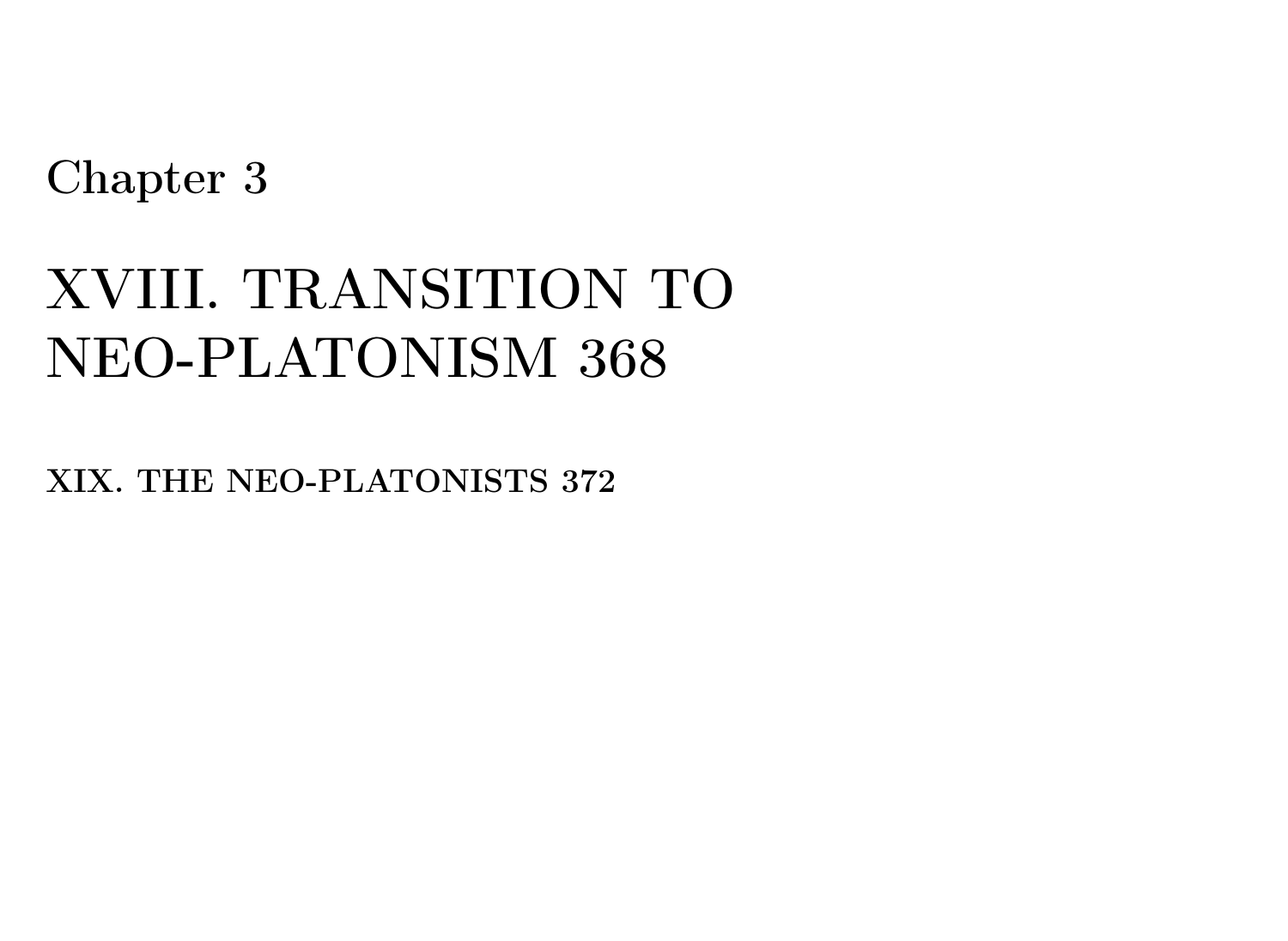## <span id="page-20-0"></span>INDEX OF SUBJECTS 378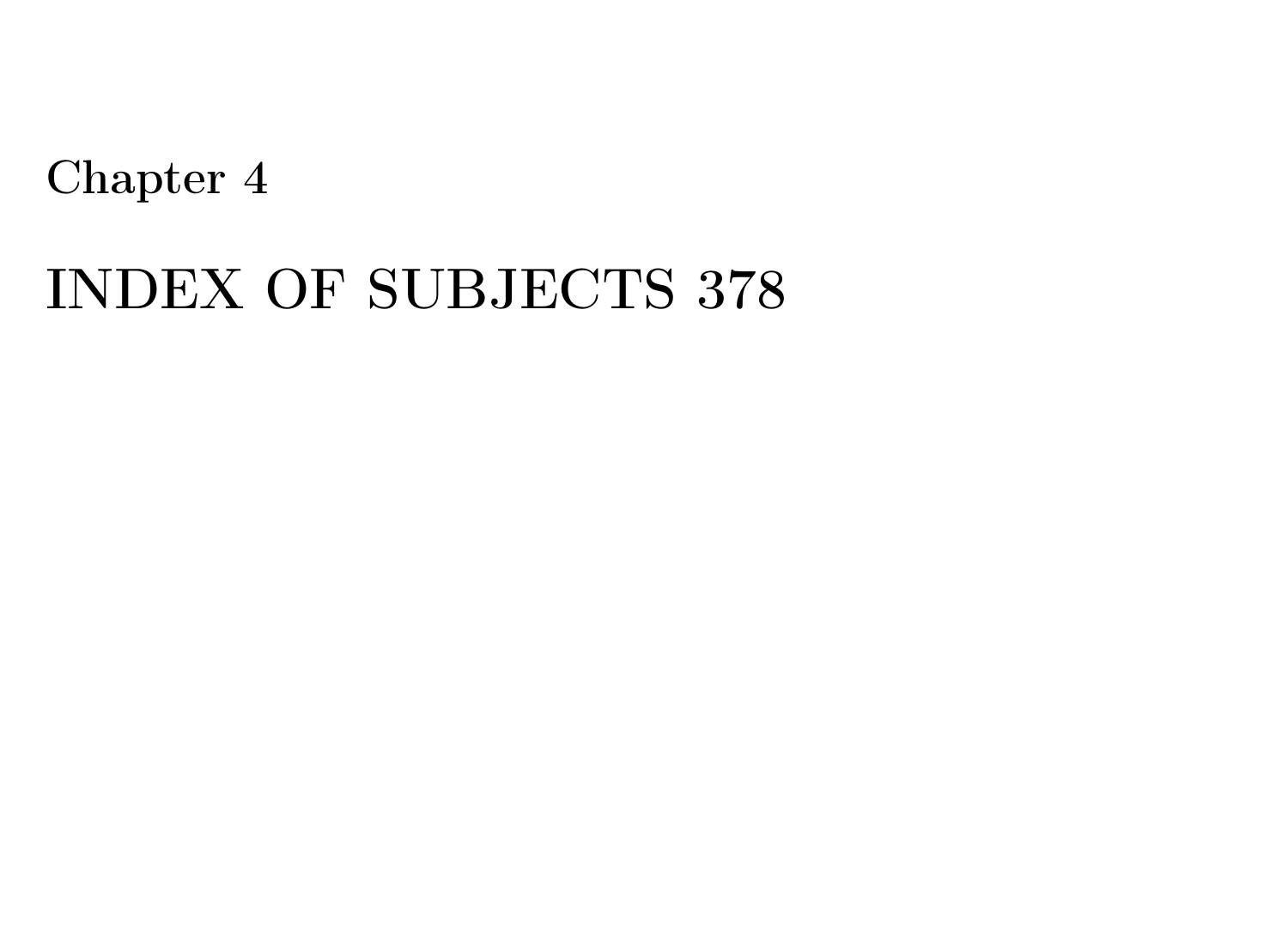## INDEX OF NAMES 382

<span id="page-21-0"></span>{1} A critical history of Greek philosophy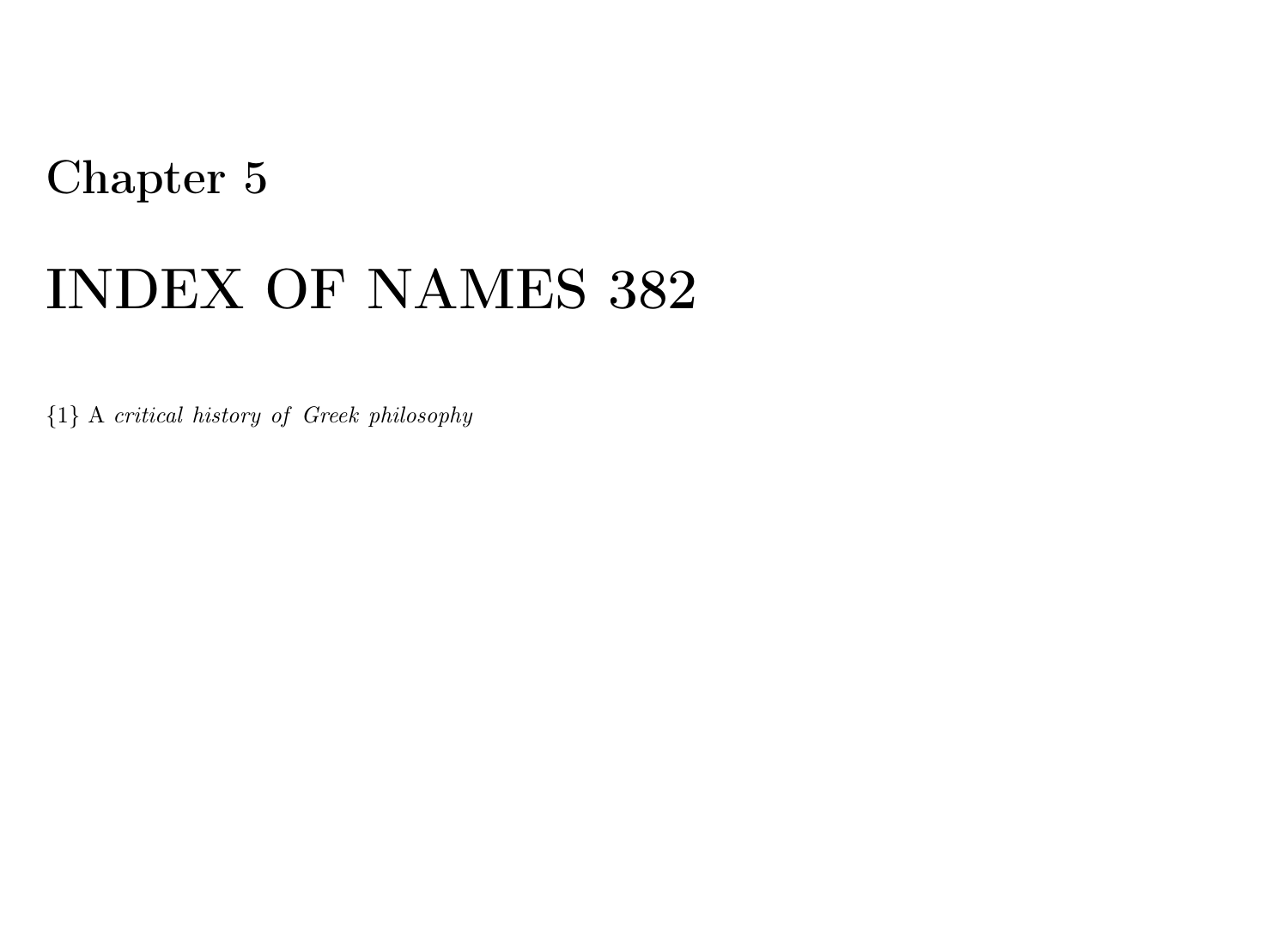# CHAPTER I

<span id="page-22-0"></span>THE IDEA OF PHILOSOPHY IN GENERAL.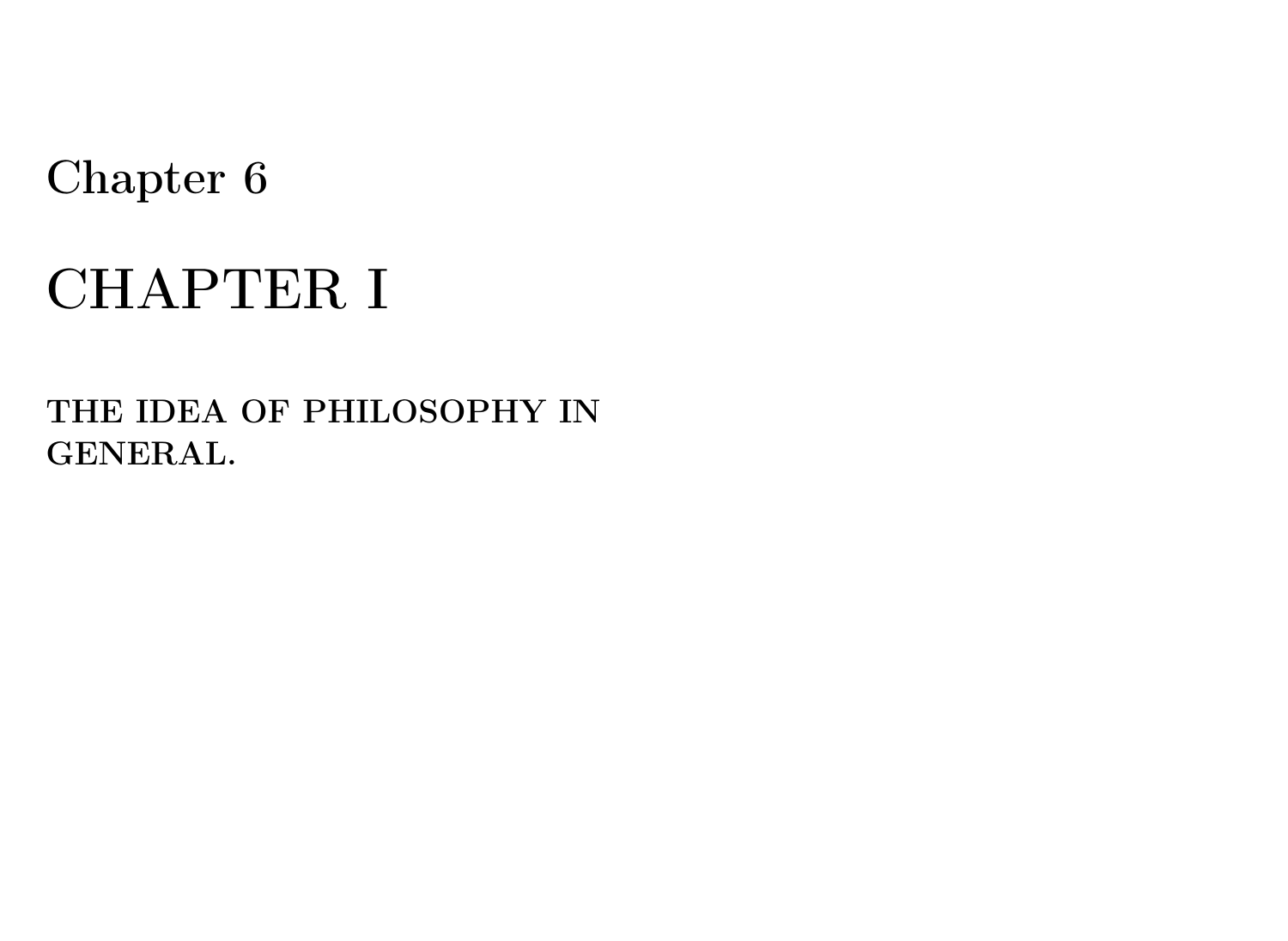# THE ORIGINS AND DEVELOPMENT OF GREEK PHILOSOPHY

<span id="page-23-0"></span>It is natural that, at the commencement of any study, one should be expected to say what the subject-matter of that study is. Botany is the knowledge of plants, astronomy of the heavenly bodies, geology of the rocks of the earth's crust. What, then, is the special sphere of philosophy? What is philosophy about? Now it is not as easy to give a concise definition of philosophy, as it is of the other sciences. In the first place, the content of philosophy has differed considerably in different periods of history. In general the tendency has been to narrow down the scope of the subject as knowledge advanced, to exclude from philosophy what was formerly included in it. Thus in the time of Plato, physics and astronomy were included as parts of philosophy, whereas now they constitute separate sciences. This, however, is not an insurmountable difficulty. What chiefly militates against the effort to frame a definition is that the precise content of philosophy is differently viewed by different schools of thought. Thus a definition of {2} philosophy which a follower of Herbert Spencer might frame would be unacceptable to an Hegelian, and the Hegelian definition would be rejected by the Spencerian. If we were to include in our definition some such phrase as "the knowledge of the Absolute," while this might suit some philosophers, others would deny that there is any Absolute at all. Another school would say that there may be an Absolute, but that it is unknowable, so that philosophy cannot be the knowledge of it. Yet another school would tell us that, whether there is or is not an Absolute, whether it is or is not knowable, the knowledge of it is in any case useless, and ought not to be sought. Hence no definition of philosophy can be appreciated without some knowledge of the special tenets of the various schools. In a word, the proper place to give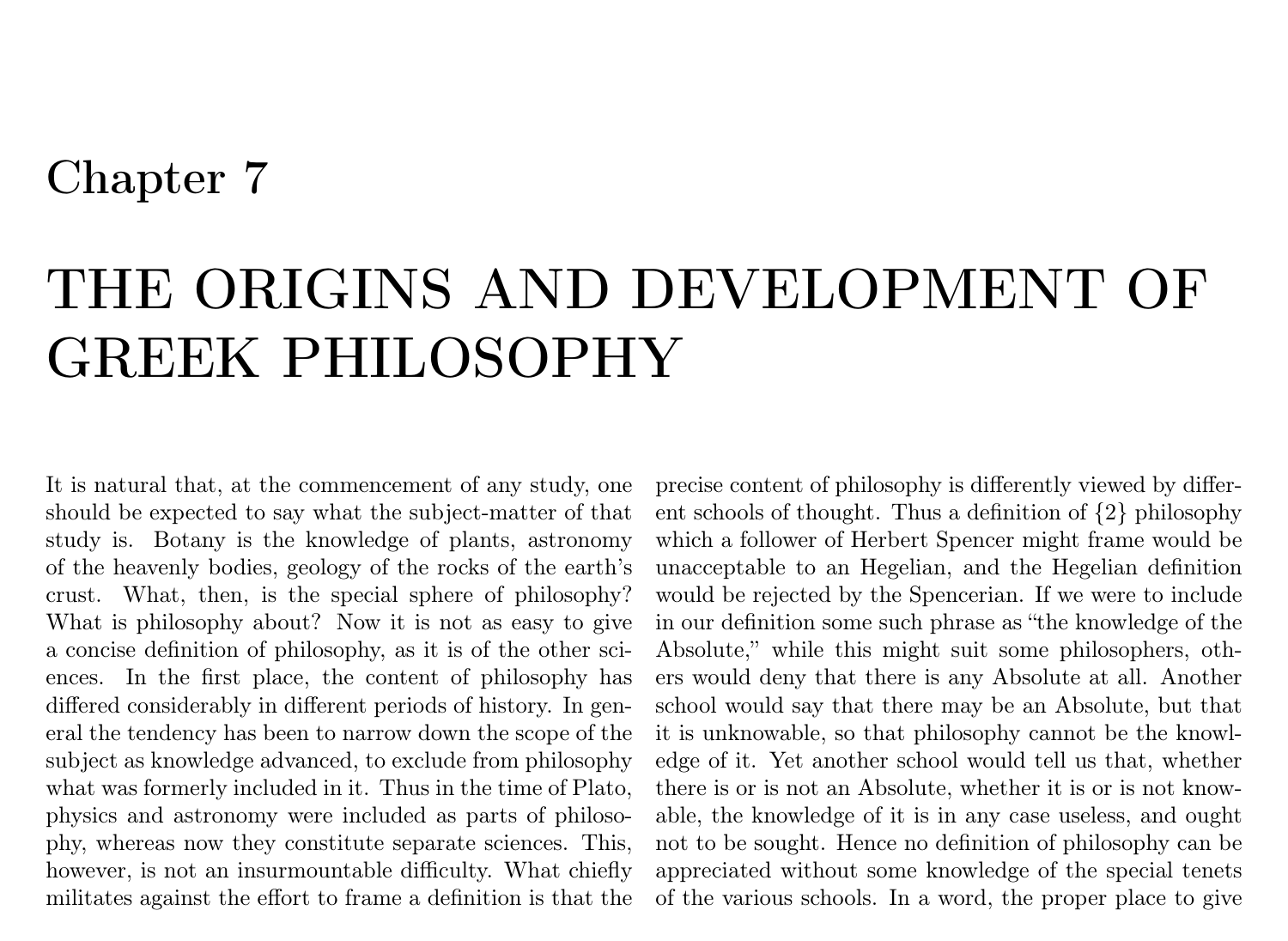a definition is not at the beginning of the study of philosophy, but at the end of it. Then, with all views before us, we might be able to decide the question.

I shall make no attempt, therefore, to place before you a precise definition. But perhaps the same purpose will be served, if I pick out some of the leading traits of philosophy, which serve to distinguish it from other branches of knowledge, and illustrate them by enumerating—but without any attempt at completeness—some of the chief problems which philosophers have usually attempted to solve. And firstly, philosophy is distinguished from other branches of knowledge by the fact that, whereas these each take some particular portion of the universe for their study, philosophy does not specialize in this way, but deals with the universe as a whole. The universe is one, and ideal knowledge of it would be one; but the principles of specialization and division of {3} labour apply here as elsewhere, and so astronomy takes for its subject that portion of the universe which we call the heavenly bodies, botany specializes in plant life, psychology in the facts of the mind, and so on. But philosophy does not deal with this or that particular sphere of being, but with being as such. It seeks to see the universe as a single co-ordinated system of things. It might be described as the science of things in general. The world in its most universal aspects is its subject. All sciences tend to generalize, to reduce multitudes of particular facts to single general laws. Philosophy carries this process to its highest limit. It generalizes to the utmost. It seeks to view the entire universe in the light of the fewest possible general principles, in the light, if possible, of a single ultimate principle.

It is a consequence of this that the special sciences take their subject matter, and much of their contents, for granted, whereas philosophy seeks to trace everything back to its ultimate grounds. It may be thought that this description of the sciences is incorrect. Is not the essential maxim of modern science to assume nothing, to take nothing for granted, to assert nothing without demonstration, to prove all? This is no doubt true within certain limits, but beyond those limits it does not hold good. All the sciences take quite for granted certain principles and facts which are, for them, ultimate. To investigate these is the portion of the philosopher, and philosophy thus takes up the thread of knowledge where the sciences drop it. It begins where they end. It investigates what they take as a matter of course.

Let us consider some examples of this. The science of geometry deals with the laws of space. But it takes {4} space just as it finds it in common experience. It takes space for granted. No geometrician asks what space is. This, then, will be a problem for philosophy. Moreover, geometry is founded upon certain fundamental propositions which, it asserts, being self-evident, require no investigation. These are called "axioms." That two straight lines cannot enclose a space, and that equals being added to equals the results are equal, are common examples. Into the ground of these axioms the geometrician does not enquire. That is the business of philosophy. Not that philosophers affect to doubt the truth of these axioms. But surely it is a very strange thing, and a fact quite worthy of study, that there are some statements of which we feel that we must give the most la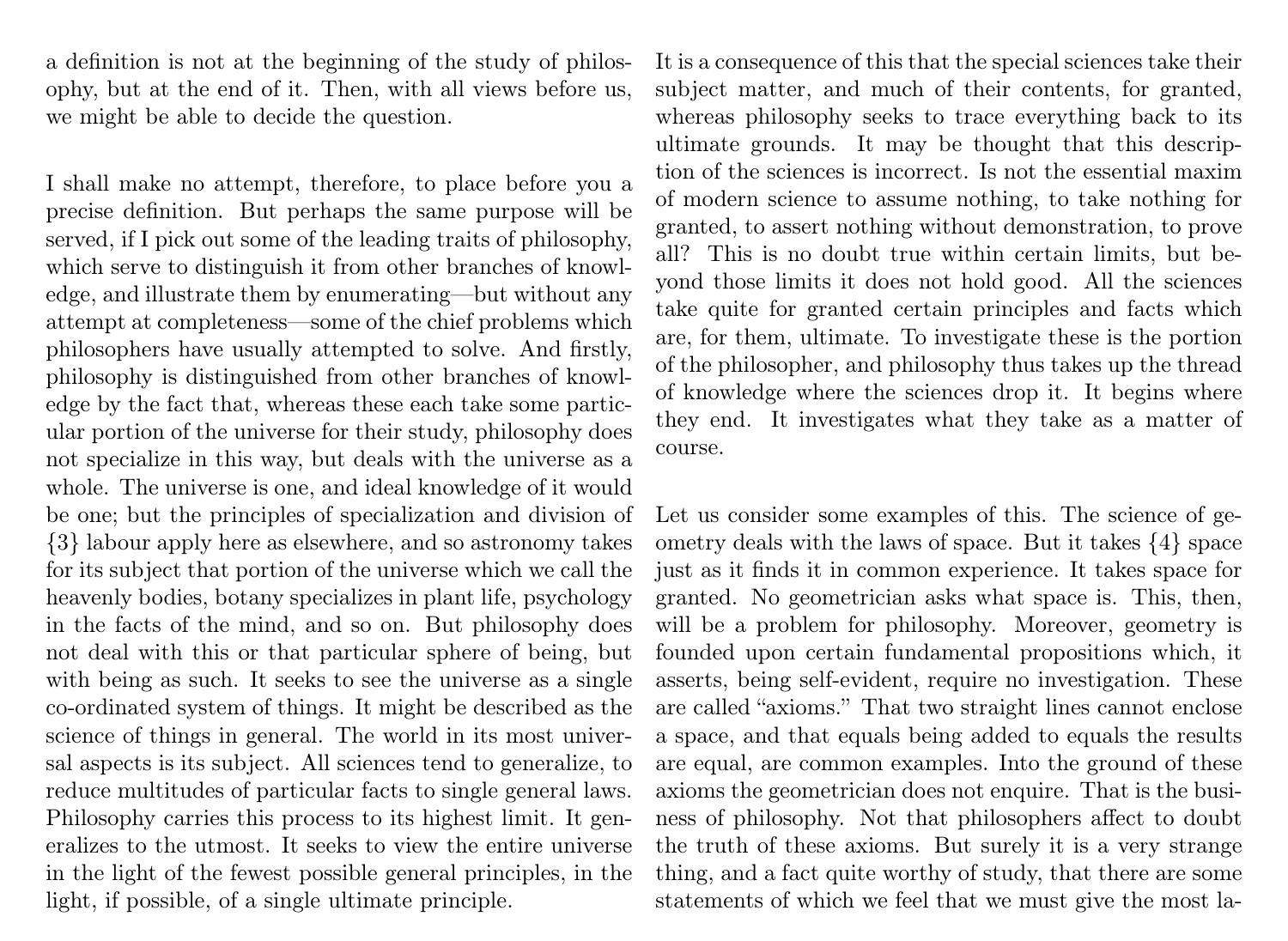borious proofs, and others in the case of which we feel no such necessity. How is it that some propositions can be selfevident and others must be proved? What is the ground of this distinction? And when one comes to think of it, it is a very extraordinary property of mind that it should be able to make the most universal and unconditional statements about things, without a jot of evidence or proof. When we say that two straight lines cannot enclose a space, we do not mean merely that this has been found true in regard to all the particular pairs of straight lines with which we have tried the experiment. We mean that it never can be and never has been otherwise. We mean that a million million years ago two straight lines did not enclose a space, and that it will be the same a million million years hence, and that it is just as true on those stars, if there are any, which are invisible even to the greatest telescopes. But we have no experience of what will {5} happen a million million years hence, or of what can take place among those remote stars. And yet we assert, with absolute confidence, that our axiom is and must be equally true everywhere and at all times. Moreover, we do not found this on probabilities gathered from experience. Nobody would make experiments or use telescopes to prove such axioms. How is it that they are thus self-evident, that the mind can make these definite and far-reaching assertions without any evidence at all? Geometricians do not consider these questions. They take the facts for granted. To solve these problems is for philosophy.

Again, the physical sciences take the existence of matter for granted. But philosophy asks what matter is. At first sight it might appear that this question is one for the physicist and not the philosopher. For the problem of "the constitution of matter" is a well-known physical problem. But a little consideration will show that this is quite a different question from the one the philosopher propounds. For even if it be shown that all matter is ether, or electricity, or vortex-atoms, or other such, this does not help us in our special problem. For these theories, even if proved, only teach us that the different kinds of matter are forms of some one physical existence. But what we want to know is what physical existence itself is. To prove that one kind of matter is really another kind of matter does not tell us what is the essential nature of matter. That, therefore, is a problem, not of science, but of philosophy.

In the same way, all the sciences take the existence of the universe for granted. But philosophy seeks to know why it is that there is a universe at all. Is it {6} true, for example, that there is some single ultimate reality which produces all things? And if so, what sort of a reality is it? Is it matter, or mind, or something different from both? Is it good or evil? And if it is good, how is it that there is evil in the world?

Moreover every science, except the purely mathematical sciences, assumes the truth of the law of causation. Every student of logic knows that this is the ultimate canon of the sciences, the foundation of them all. If we did not believe in the truth of the law of causation, namely, that everything which has a beginning has a cause, and that in the same circumstances the same things invariably happen, all the sciences would at once crumble to dust. In every scientific investigation, this truth is assumed. If we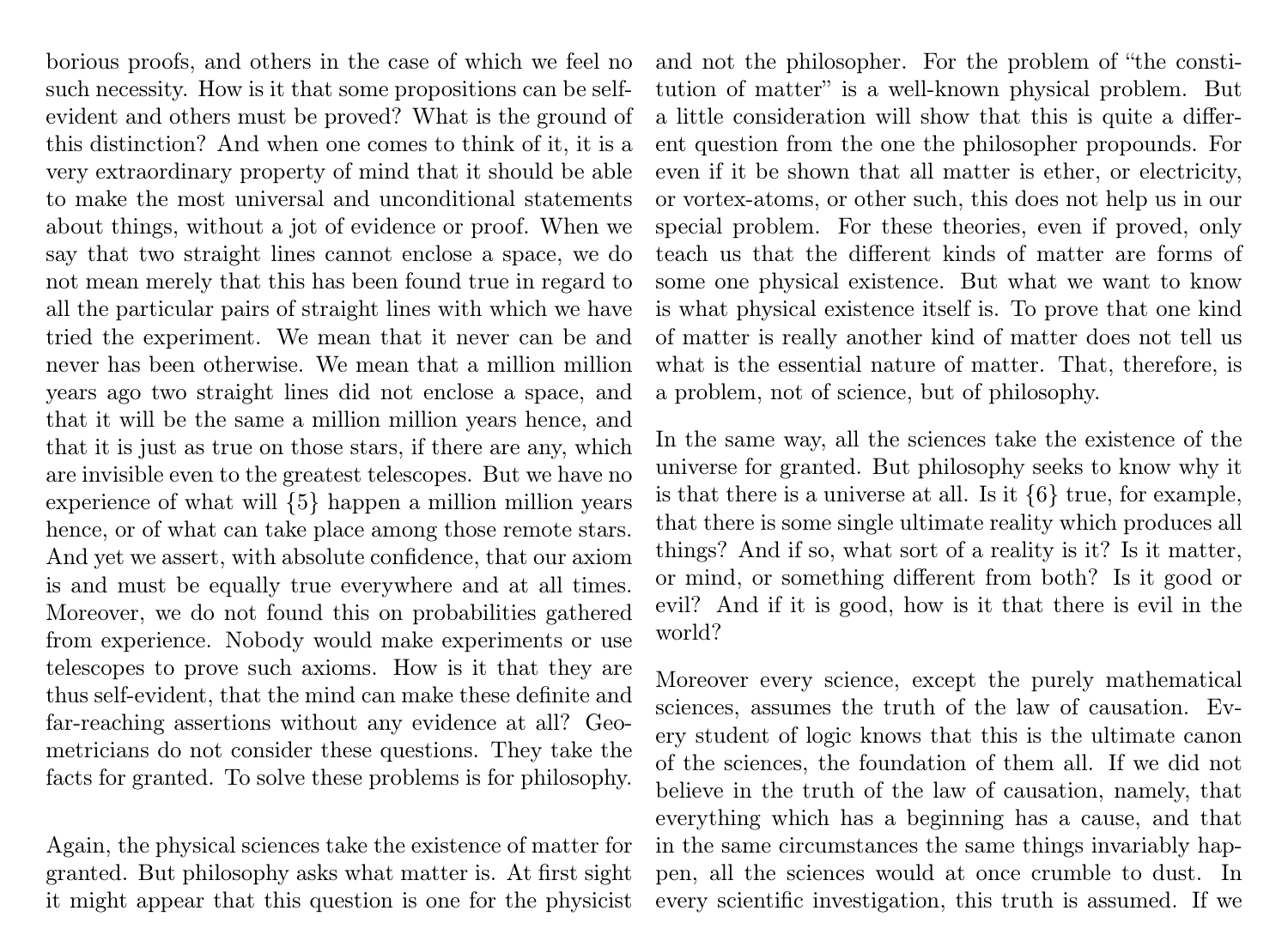ask the zoologist how he knows that all camels are herbivorous, he will no doubt point in the first instance to experience. The habits of many thousands of camels have been observed. But this only proves that those particular camels are herbivorous. How about the millions that have never been observed at all? He can only appeal to the law of causation. The camel's structure is such that it cannot digest meat. It is a case of cause and effect. How do we know that water always freezes at  $0^{\circ}$  centigrade (neglecting questions of pressure, etc.)? How do we know that this is true at those regions of the earth where no one has ever been to see? Only because we believe that in the same circumstances the same thing always happens, that like causes always produce like effects. But how do we know the truth of this law of causation itself? Science does not consider the question. It traces its assertions back to this law, but goes no {7} further. Its fundamental canon it takes for granted. The grounds of causation, why it is true, and how we know it is true, are, therefore, philosophical questions.

One may be tempted to enquire whether many of these questions, especially those connected with the ultimate reality, do not transcend human faculties altogether, and whether we had not better confine our enquiries to matters that are not "too high for us." One may question whether it is possible for finite minds to comprehend the infinite. Now it is very right that such questions should be asked, and it is essential that a correct answer should be found. But, for the present, there is nothing to say about the matter, except that these questions themselves constitute one of the most important problems of philosophy, though it is one which, as a matter of fact, has scarcely been considered in full until modern times. The Greeks did not raise the question. [Footnote 2] And as this is itself one of the problems of philosophy, it will be well to start with an open mind. The question cannot be decided offhand, but must be thoroughly investigated. That the finite mind of man cannot understand the infinite is one of those popular dogmatic assertions, which are bruited about from mouth to mouth, as if they were self-evident, and so come to tyrannize over men's minds. But for the most part those who make this statement have never thoroughly sifted the grounds of it, but simply take it as something universally admitted, and trouble no further about it. But at the very least we should first know exactly what {8} we mean by such terms as "mind," "finite," and "infinite." And we shall not find that our difficulties end even there.

[Footnote 2: The reasoning of the Sceptics and others no doubt involved this question. But they did not consider it in its peculiar modern form.]

Philosophy, then, deals with the universe as a whole; and it seeks to take nothing for granted. A third characteristic may be noted as especially important, though here no doubt we are trenching upon matters upon which there is no such universal agreement. Philosophy is essentially an attempt to rise from sensuous to pure, that is, non-senuous, thought. This requires some explanation.

We are conscious, so to speak, of two different worlds, the external physical world and the internal mental world. If we look outwards we are aware of the former, if we turn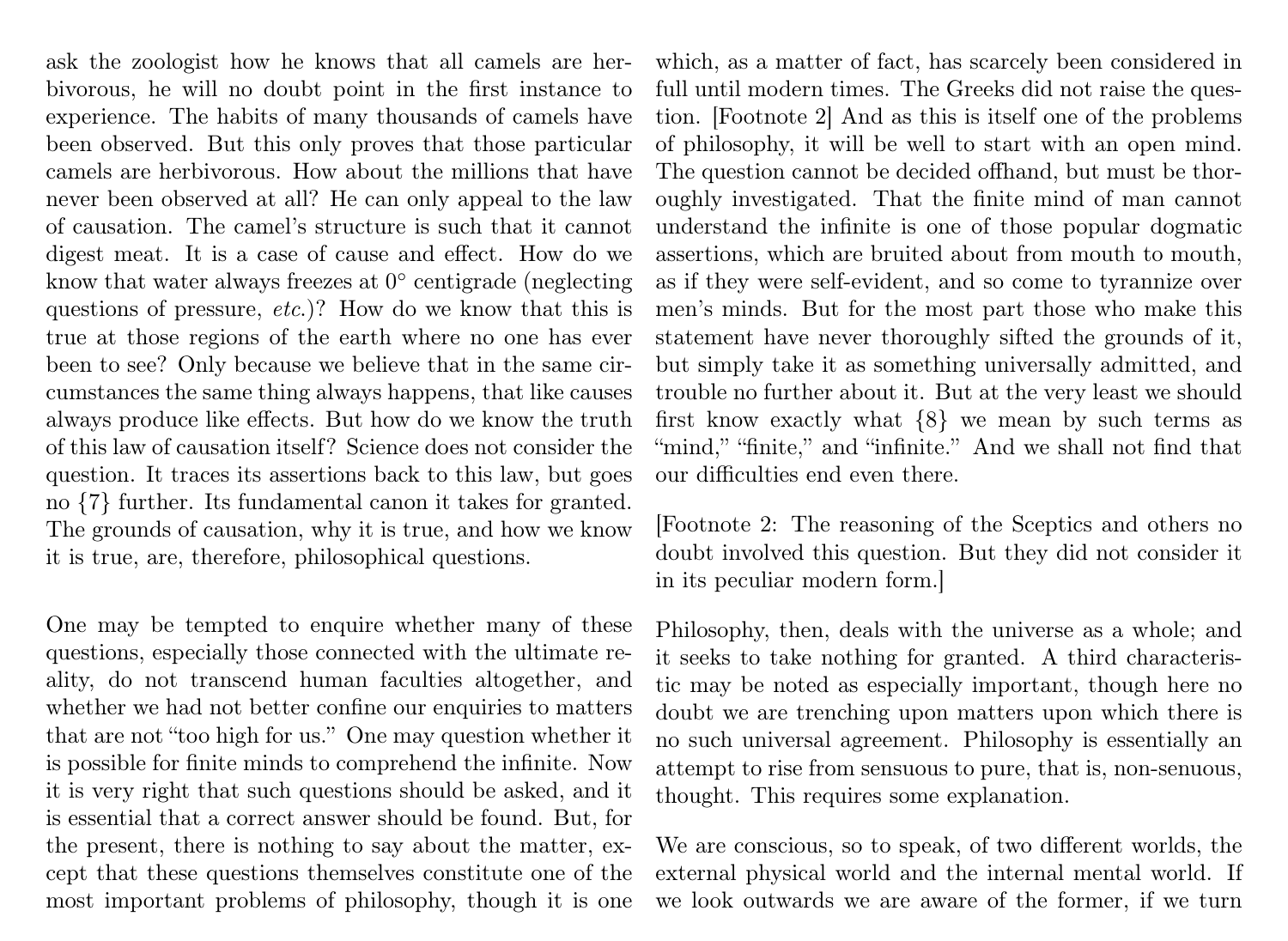our gaze inwards upon our own minds we become aware of the latter. It may appear incorrect to say that the external world is purely physical, for it includes other minds. I am aware of your mind, and this is, to me, part of the world which is external to me. But I am not now speaking of what we know by inference, but only of what we directly perceive. I cannot directly perceive your mind, but only your physical body. In the last resort it will be found that I am aware of the existence of your mind only by inference from perceived physical facts, such as the movements of your body and the sounds that issue from your lips. The only mind which I can immediately perceive is my own. There is then a physical world external to us, and an internal mental world.

Which of these will naturally be regarded as the most real? Men will regard as the most real that which is the most familiar, that which they came first into {9} contact with, and have most experience of. And this is unquestionably the external material world. When a child is born, it turns its eyes to the light, which is an external physical thing. Gradually it gets to know different objects in the room. It comes to know its mother, but its mother is, in the first instance, a physical object, a body. It is only long afterwards that its mother becomes for the child a mind or a soul. In general, all our earliest experiences are of the material world. We come to know of the mental world only by introspection, and the habit of introspection comes in youth or manhood only, and to many people it hardly comes at all. In all those early impressionable years, therefore, when our most durable ideas of the universe are formed, we are concerned almost exclusively with the material world. The

mental world with which we are much less familiar consequently tends to appear to all of us something comparatively unreal, a world of shadows. The bent of our minds becomes materialistic.

What I have said of the individual is equally true of the race. Primitive man does not brood over the facts of his own mind. Necessity compels him to devote most of his life to the acquisition of food, and to warding off the dangers which continually threaten him from other physical objects. And even among ourselves, the majority of men have to spend most of their time upon considering various aspects of things external to them. By the individual training of each man, and by long hereditary habit, then, it comes about that men tend to regard the physical world as more real than the mental.

#### {10}

Abundant evidences of this are to be found in the structure of human language. We seek to explain what is strange by means of what is well-known. We try to express the unfamiliar in terms of the familiar. We shall find that language always seeks to express the mental by the analogy of the physical. We speak of a man as a "clear" thinker. "Clear" is an attribute of physical objects. Water is clear if it has no extraneous matter in it. We say that a man's ideas are "luminous," thus taking a metaphor from physical light. We talk of having an idea "at the back of the mind." "At the back of"? Has the mind got a front and a back? We are thinking of it as if it were a physical thing in space. We speak of mental habits of "attention." "Attention" means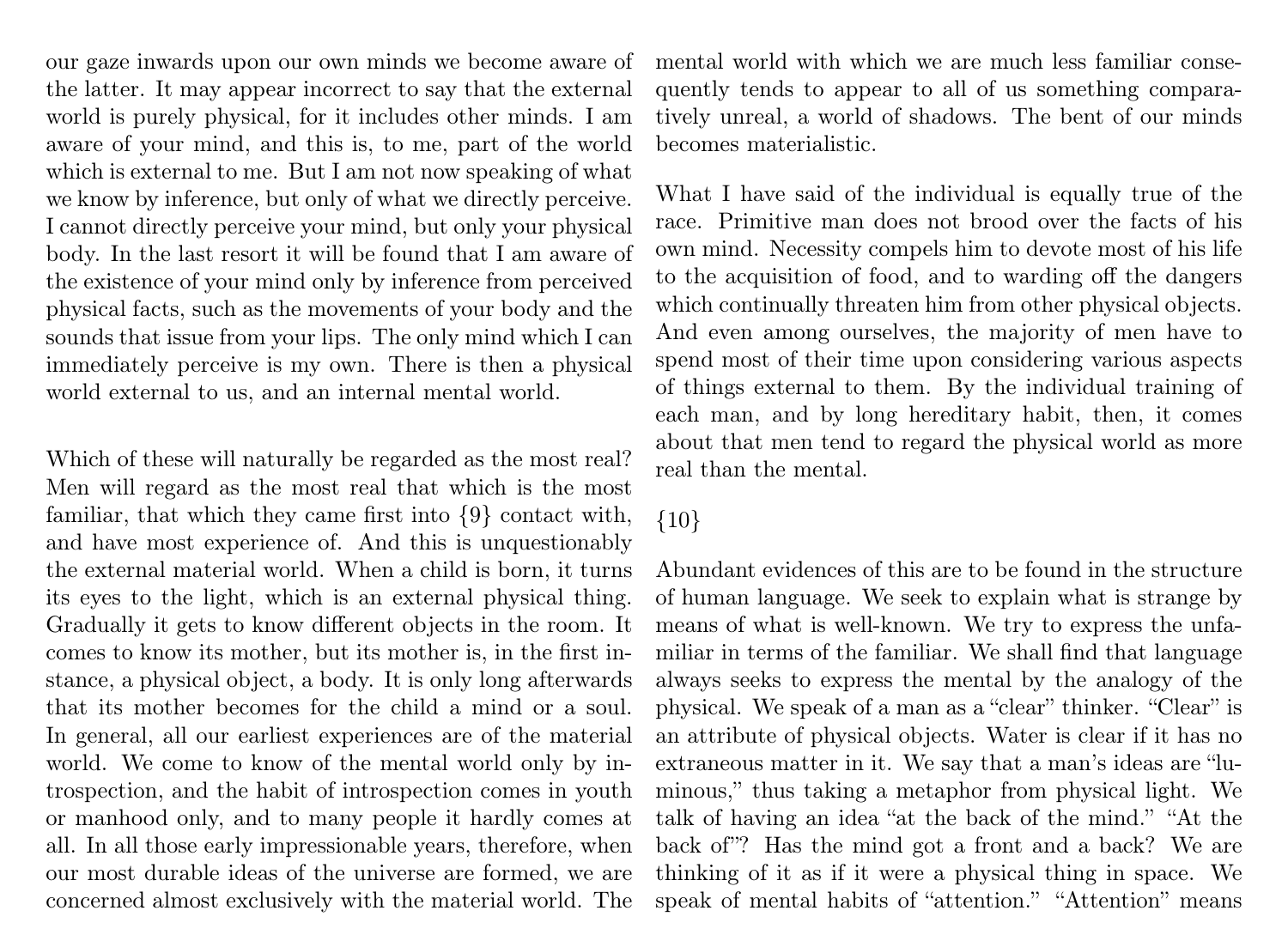stretching or turning the mind in a special direction. We "reflect." "Reflection" means bending our thoughts back upon themselves. But, literally speaking, only physical objects can be stretched, turned, and bent. Whenever we wish to express something mental we do it by a physical analogy. We talk of it in terms of physical things. This shows how deep-rooted our materialism is. If the mental world were more familiar and real to us than the material, language would have been constructed on the opposite principle. The earliest words of language would have expressed mental facts, and we should afterwards have tried to express physical things by means of mental analogies.

In the East one commonly hears Oriental idealism contrasted with Western materialism. Such phrases may possess a certain relative truth. But if they mean that there is in the East, or anywhere else in the world, {11} a race of men who are naturally idealists, they are nonsense. Materialism is ingrained in all men. We, Easterns or Westerns, are born materialists. Hence when we try to think of objects which are commonly regarded as non-material, such as God or the soul, it requires continual effort, a tremendous struggle, to avoid picturing them as material things. It goes utterly against the grain. Perhaps hundreds of thousands of years of hereditary materialism are against us. The popular idea of ghosts will illustrate this. Those who believe in ghosts, I suppose, regard them as some sort of disembodied souls. The pictures of ghosts in magazines show them as if composed of matter, but matter of some thin kind, such as vapour. Certain Indian systems of thought, which are by way of regarding themselves as idealistic, nevertheless teach that thought or mind is an extremely subtle kind of matter, far subtler than any ever dealt with by the physicist and chemist. This is very interesting, because it shows that the authors of such ideas feel vaguely that it is wrong to think of thought as if it were matter, but being unable to think of it in any other way, owing to man's ingrained materialism, they seek to palliate their sin by making it thin matter. Of course this is just as absurd as the excuse made by the mother of an illegitimate child, that it was a very small one. This thin matter is just as material as lead or brass. And such systems are purely materialistic. But they illustrate the extraordinary difficulty that the ordinary mind experiences in attempting to rise from sensuous to non-sensuous thinking. They illustrate the ingrained materialism of man.

This natural human materialism is also the cause {12} of mysticism and symbolism. A symbolic thought necessarily contains two terms, the symbol and the reality which it symbolizes. The symbol is always a sensuous or material object, or the mental image of such an object, and the reality is always something non-sensuous. Because the human mind finds it such an incredible struggle to think non-sensuously, it seeks to help itself by symbols. It takes a material thing and makes it stand for the non-material thing which it is too weak to grasp. Thus we talk of God as the "light of lights." No doubt this is a very natural expression of the religious consciousness, and it has its meaning. But it is not the naked truth. Light is a physical existence, and God is no more light than he is heat or electricity. People talk of symbolism as if it were a very high and exalted thing. They say, "What a wonderful piece of symbolism!"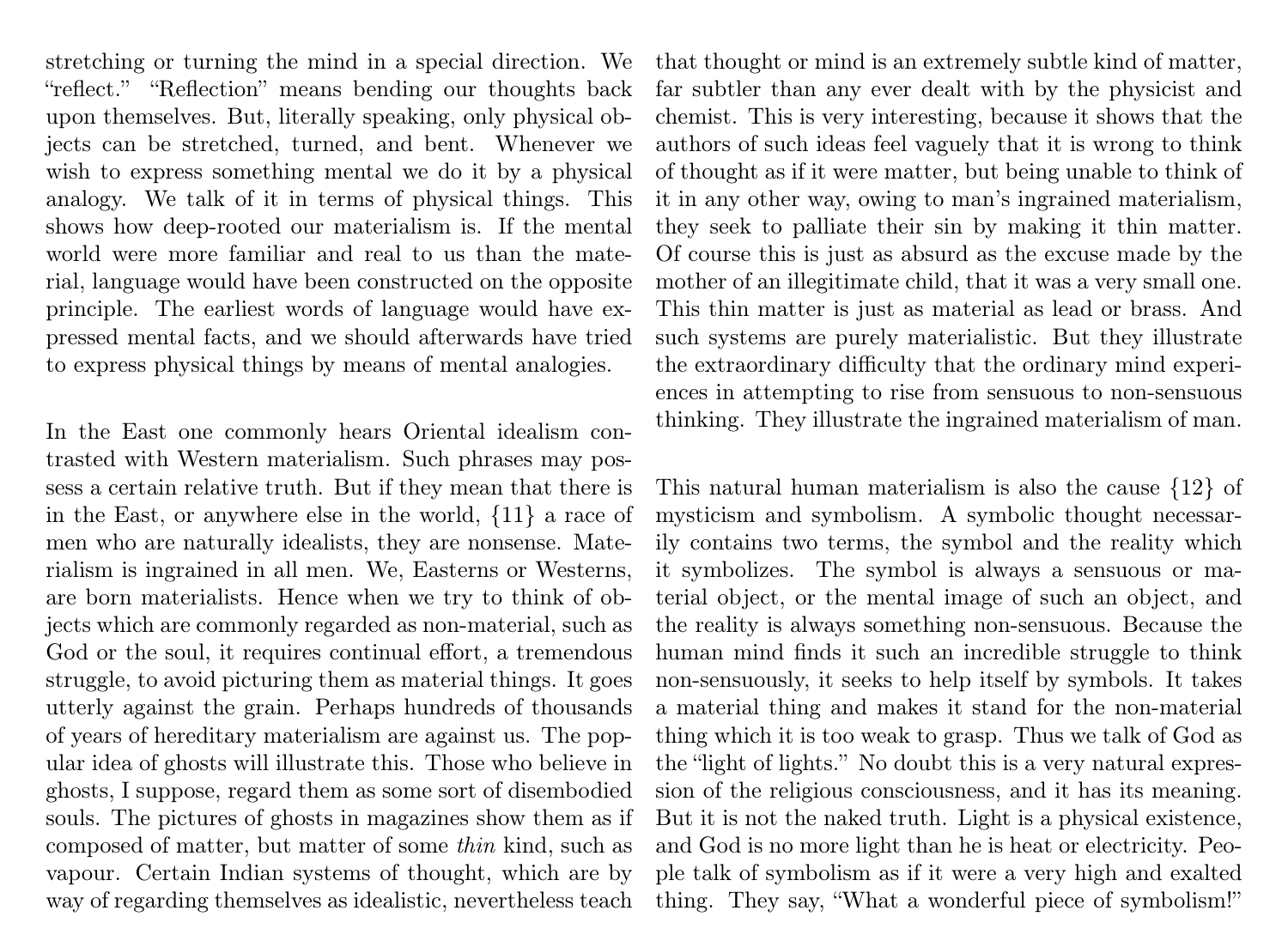But, in truth symbolism is the mark of an infirm mind. It is the measure of our weakness and not of our strength. Its root is in materialism, and it is produced and propagated by those who are unable to rise above a materialistic level.

Now philosophy is essentially the attempt to get beyond this sort of symbolic and mystical thinking, to get at the naked truth, to grasp what lies behind the symbol as it is in itself. These inferior modes of thought are a help to those who are themselves below their level, but are a hindrance to those who seek to reach the highest level of truth.

It is often said that philosophy is a very difficult and abstruse subject. Its difficulty lies almost wholly in the struggle to think non-sensuously. Whenever we {13} come to anything in philosophy that seems beyond us, we shall generally find that the root of the trouble is that we are trying to think non-sensuous objects in a sensuous way, that is, we are trying to form mental pictures and images of them, for all mental pictures are composed of sensuous materials, and hence no such picture is adequate for a pure thought. It is impossible to exaggerate this difficulty. Even the greatest philosophers have succumbed to it. We shall constantly have to point out that when a great thinker, such as Parmenides or Plato, fails, and begins to flounder in difficulties, the reason usually is that, though for a time he has attained to pure thought, he has sunk back exhausted into sensuous thinking, and has attempted to form mental pictures of what is beyond the power of any such picture to represent, and so has fallen into contradictions. We must keep this constantly in mind in the study of philosophy.

In modern times philosophy is variously divided, as into metaphysics, which is the theory of reality, ethics, the theory of the good, and aesthetics, the theory of the beautiful. Modern divisions do not, however, altogether fit in with Greek philosophy, and it is better to let the natural divisions develop themselves as we go on, than to attempt to force our material into these moulds.

If, now, we look round the world and ask; in what countries and what ages the kind of thought we have described has attained a high degree of development, we shall find such a development only in ancient Greece and in modern Europe. There were great civilizations in Egypt, China, Assyria, and so on. They produced art and religion, but no philosophy to speak of. Even {14} ancient Rome added nothing to the world's philosophical knowledge. Its so-called philosophers, Marcus Aurelius, Seneca, Epictetus, Lucretius, produced no essentially new principle. They were merely disciples of Greek Schools, whose writings may be full of interest and of noble feeling, but whose essential thoughts contained nothing not already developed by the Greeks.

The case of India is more doubtful. Opinions may differ as to whether India ever had any philosophy. The Upanishads contain religio-philosophical thinking of a kind. And later we have the six so-called schools of philosophy. The reasons why this Indian thought is not usually included in histories of philosophy are as follows. Firstly, philosophy in India has never separated itself from religious and practical needs. The ideal of knowledge for its own sake is rarely to be found. Knowledge is desired merely as a means towards salvation. Philosophy and science, said Aristotle, have their roots in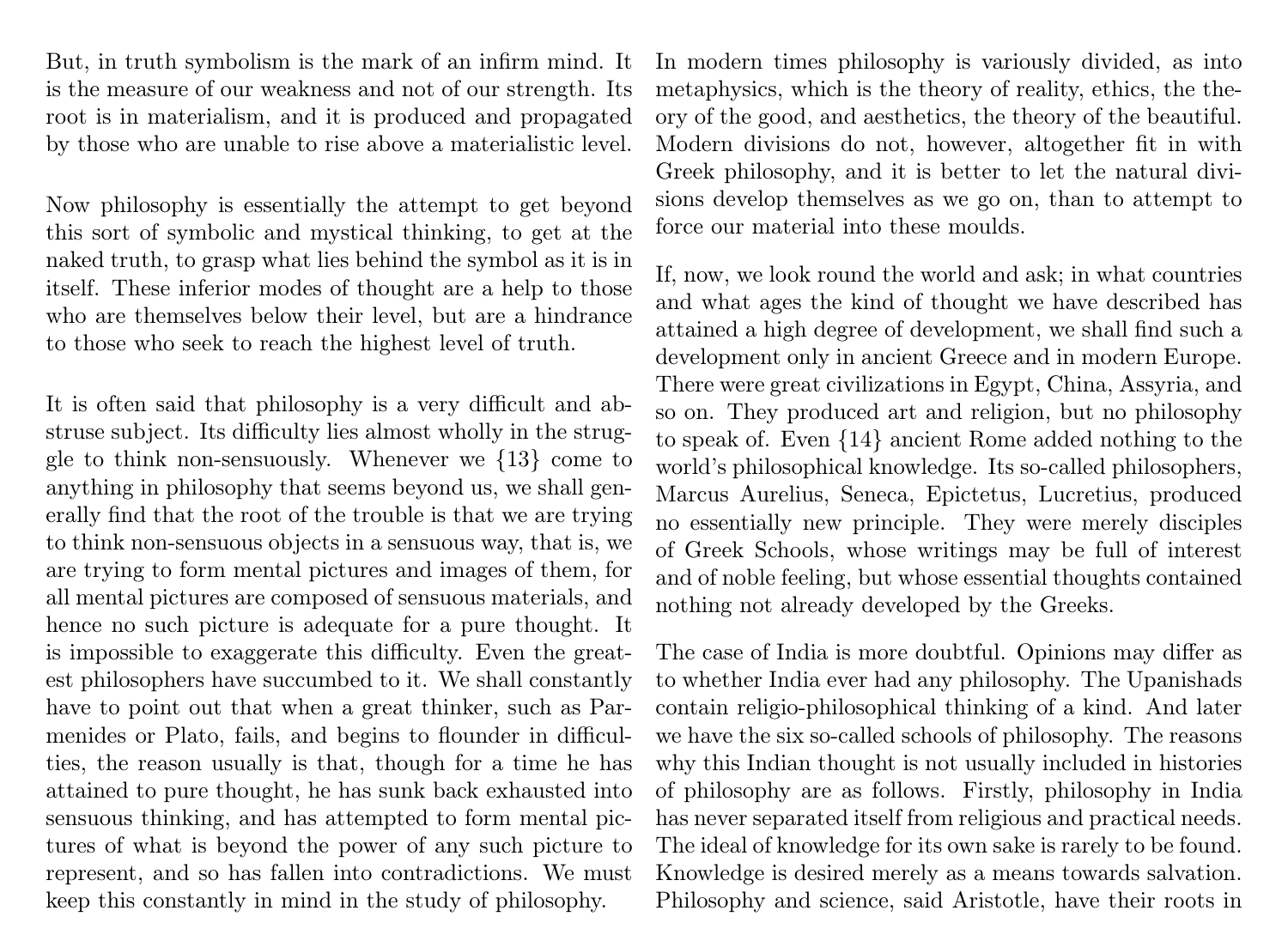wonder,—the desire to know and understand for the sole sake of knowing and understanding. But the roots of Indian thought lie in the anxiety of the individual to escape from the ills and calamities of existence. This is not the scientific, but the practical spirit. It gives birth to religions, but not to philosophies. Of course it is a mistake to imagine that philosophy and religion are totally separate and have no community. They are in fact fundamentally akin. But they are also distinct. Perhaps the truest view is that they are identical in substance, but different in form. The substance of both is the absolute reality and the relation of all things, including men, to that reality. But whereas philosophy presents this subject-matter scientifically, in {15} the form of pure thought, religion gives it in the form of sensuous pictures, myths, images, and symbols.

And this gives us the second reason why Indian thought is more properly classed as religious than philosophical. It seldom or never rises from sensuous to pure thought. It is poetical rather than scientific. It is content with symbols and metaphors in place of rational explanations, and all this is a mark of the religious, rather than the philosophical, presentation of the truth. For example, the main thought of the Upanishads is that the entire universe is derived from a single, changeless, eternal, infinite, being, called Brahman or Paramatman. When we come to the crucial question how the universe arises out of this being, we find such passages as this:—"As the colours in the flame or the red-hot iron proceed therefrom a thousand-fold, so do all beings proceed from the Unchangeable, and return again to it." Or again, "As the web issues from the spider, as little sparks proceed

from fire, so from the one soul proceed all living animals, all worlds, all the gods and all beings." There are thousands of such passages in the Upanishads. But obviously these neither explain nor attempt to explain anything. They are nothing but hollow metaphors. They are poetic rather than scientific. They may satisfy the imagination and the religious feelings, but not the rational understanding. Or when again Krishna, in the Bhagavat-Gita, describes himself as the moon among the lunar mansions, the sun among the stars, Meru among the high-peaked mountains, it is clear that we are merely piling sensuous image upon sensuous image without any further understanding of what the nature of the absolute being in its own self is. {16} The moon, the sun, Meru, are physical sense-objects. And this is totally sensuous thinking, whereas the aim of philosophy is to rise to pure thought. In such passages we are still on the level of symbolism, and philosophy only begins when symbolism has been surpassed. No doubt it is possible to take the line that man's thought is not capable of grasping the infinite as it is in itself, and can only fall back upon symbols. But that is another question, and at any rate, whether it is or is not possible to rise from sensuous to pure thought, philosophy is essentially the attempt to do so.

Lastly, Indian thought is usually excluded from the history of philosophy because, whatever its character, it lies outside the main stream of human development. It has been cut off by geographical and other barriers. Consequently, whatever its value in itself, it has exerted little influence upon philosophy in general.

The claim is sometimes put forward by Orientals them-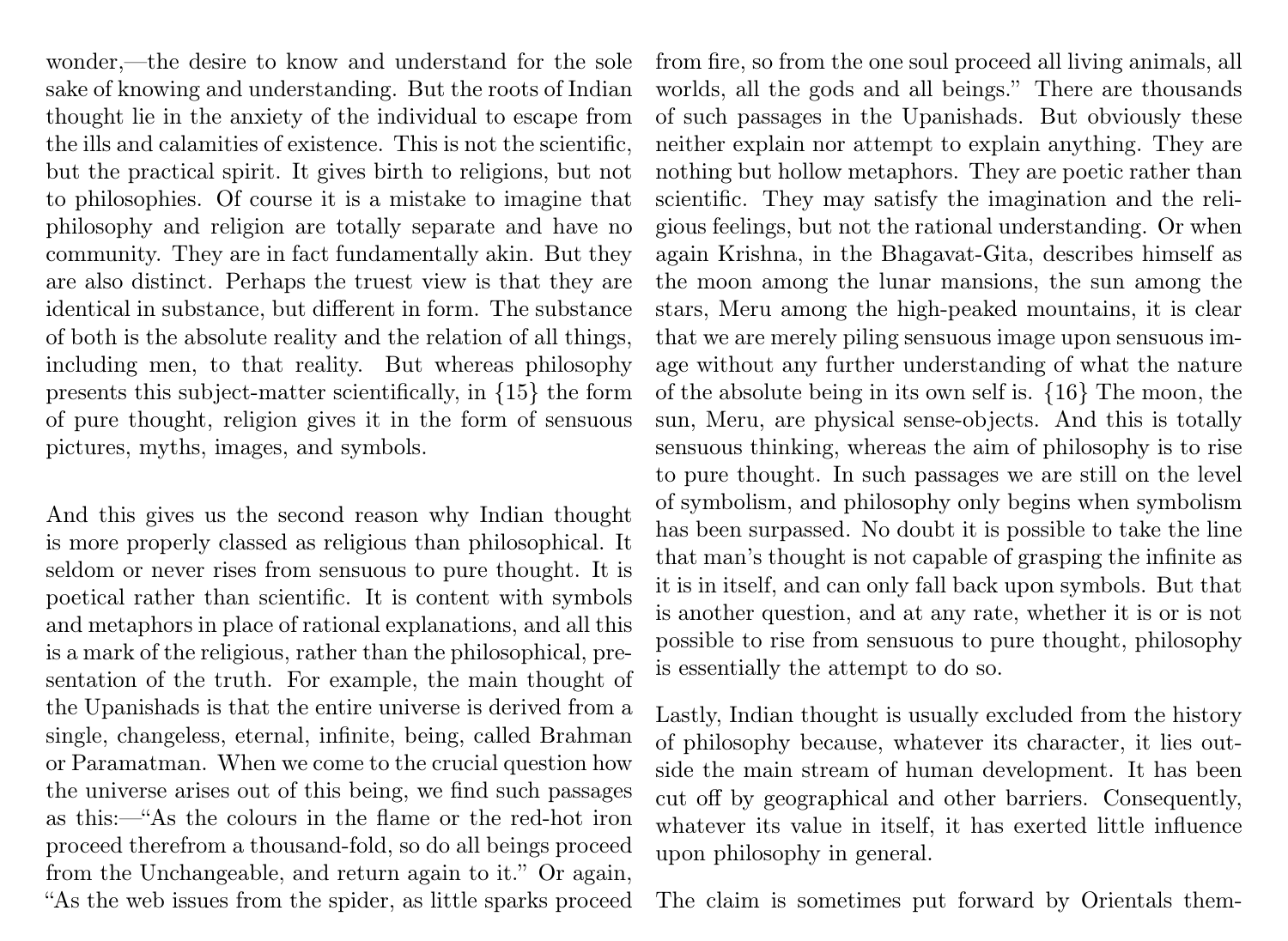selves that Greek philosophy came from India, and if this were true, it would greatly affect the statement made in the last paragraph. But it is not true. It used to be believed that Greek philosophy came from "the East," but this meant Egypt. And even this theory is now abandoned. Greek culture, especially mathematics and astronomy, owed much to Egypt. But Greece did not owe its philosophy to that source. The view that it did was propagated by Alexandrian priests and others, whose sole motive was, that to represent the triumphs of Greek philosophy as borrowed from Egypt, flattered their national vanity. It was a great thing, wherever they found anything good, to say, "this must have come from us." A precisely similar motive lies behind the {17} Oriental claim that Greek philosophy came from India. There is not a scrap of evidence for it, and it rests entirely upon the supposed resemblance between the two. But this resemblance is in fact mythical. The whole character of Greek philosophy is European and unoriental to the back-bone. The doctrine of re-incarnation is usually appealed to. This characteristically Indian doctrine was held by the Pythagoreans, from whom it passed to Empedocles and Plato. The Pythagoreans got it from the Orphic sect, to whom quite possibly it came indirectly from India, although even this is by no means certain, and is in fact highly doubtful. But even if this be true, it proves nothing. Re-incarnation is of little importance in Greek philosophy. Even in Plato, who makes much of it, it is quite unessential to the fundamental ideas of his philosophy, and is only artificially connected with them. And the influence of this doctrine upon Plato's philosophy was thoroughly bad. It was largely responsible for leading him into the main error

of his philosophy, which it required an Aristotle to correct. All this will be evident when we come to consider the systems of Plato and Aristotle.

The origin of Greek philosophy is not to be found in India, or Egypt, or in any country outside Greece. The Greeks themselves were solely responsible for it. It is not as if history traces back their thought only to a point at which it was already highly developed, and cannot explain its beginnings. We know its history from the time, so to speak, when it was in the cradle. In the next two chapters we shall see that the first Greek attempts at philosophising were so much the beginnings of a beginner, were so very crude and unformed, that it is {18} mere perversity to suppose that they could not make these simple efforts for themselves. From those crude beginnings we can trace the whole development in detail up to its culmination in Aristotle, and beyond. So there is no need to assume foreign influence at any point.

Greek philosophy begins in the sixth century before Christ. It begins when men for the first time attempted to give a scientific reply to the question, "what is the explanation of the world?" Before this era we have, of course, the mythologies, cosmogonies, and theologies of the poets. But they contain no attempt at a naturalistic explanation of things. They belong to the spheres of poetry and religion, not to philosophy.

It must not be supposed, when we speak of the philosophy of Greece, that we refer only to the mainland of what is now called Greece. Very early in history, Greeks of the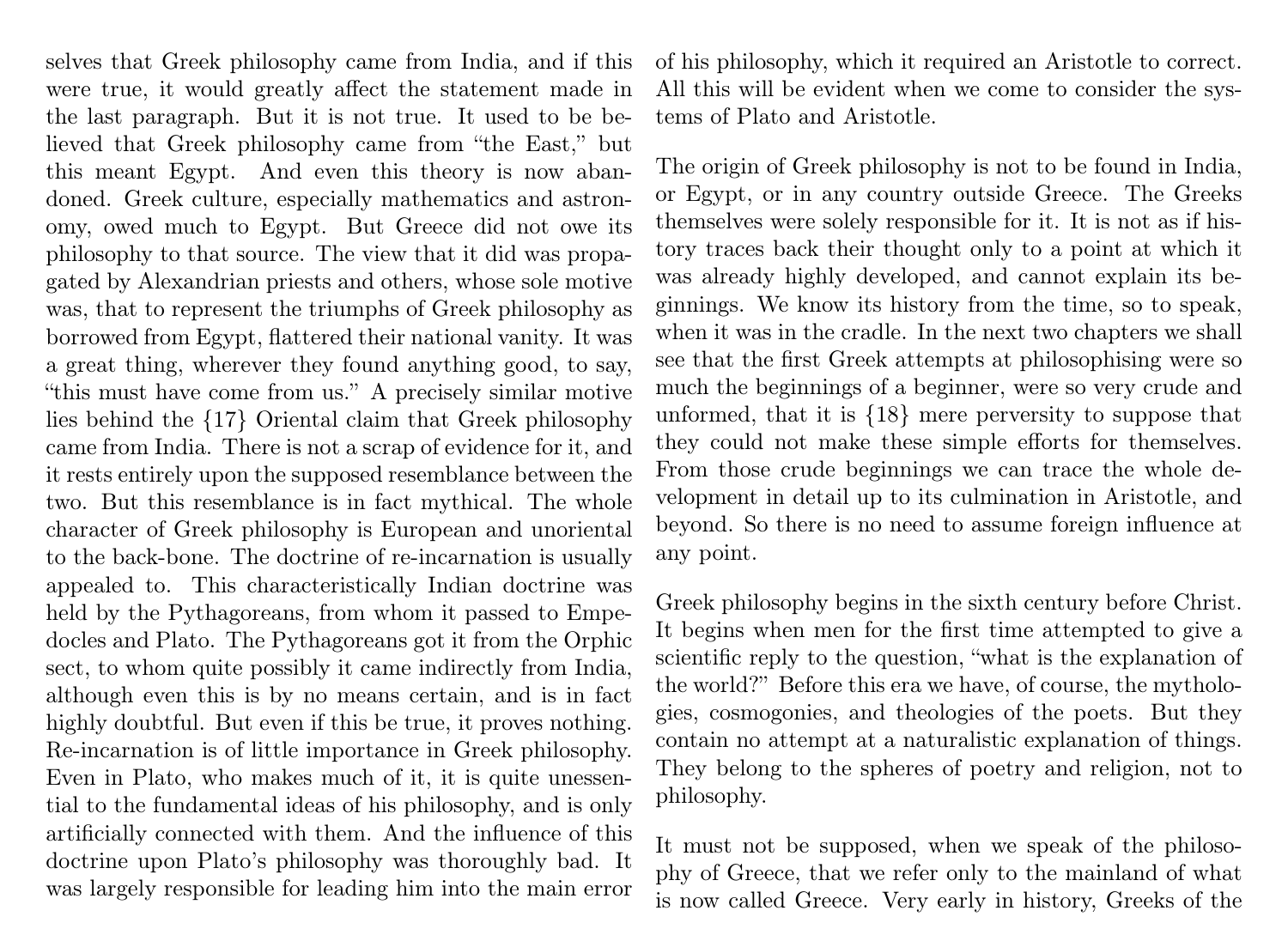mainland migrated to the islands of the Aegean, to Sicily, to the South of Italy, to the coast of Asia Minor, and elsewhere, and founded flourishing colonies. The Greece of philosophy includes all these places. It is to be thought of rather racially than territorially. It is the philosophy of the men of Greek race, wherever they happened to be situated. And in fact the first period of Greek philosophy deals exclusively with the thoughts of these colonial Greeks. It was not till just before the time of Socrates that philosophy was transplanted to the mainland.

Greek philosophy falls naturally into three periods. The first may be roughly described as pre-Socratic philosophy, though it does not include the Sophists who were both the contemporaries and the predecessors of Socrates. This period is the rise of Greek philosophy. {19} Secondly, the period from the Sophists to Aristotle, which includes Socrates and Plato, is the maturity of Greek philosophy, the actual zenith and culmination of which is undoubtedly the system of Aristotle. Lastly, the period of post-Aristotelian philosophy constitutes the decline and fall of the national thought. These are not merely arbitrary divisions. Each period has its own special characters, which will be described in the sequel.

A few words must be said of the sources of our knowledge of pre-Socratic philosophy. If we want to know what Plato and Aristotle thought about any matter, we have only to consult their works. But the works of the earlier philosophers have not come down to us, except in fragments, and several of them never committed their opinions to writing. Our knowledge of their doctrines is the result of the laborious sifting by scholars of such materials as are available. Luckily the material has been plentiful. It may be divided into three classes. First come the fragments of the original writings of the philosophers themselves. These are in many cases long and important, in other cases scanty. Secondly, there are the references in Plato and Aristotle. Of these by far the most important are to be found in the first book of Aristotle's "Metaphysics," which is a history of philosophy up to his own time, and is the first attempt on record to write a history of philosophy. Thirdly, there is an enormous mass of references, some valuable, some worthless, contained in the works of later, but still ancient, writers.

{20}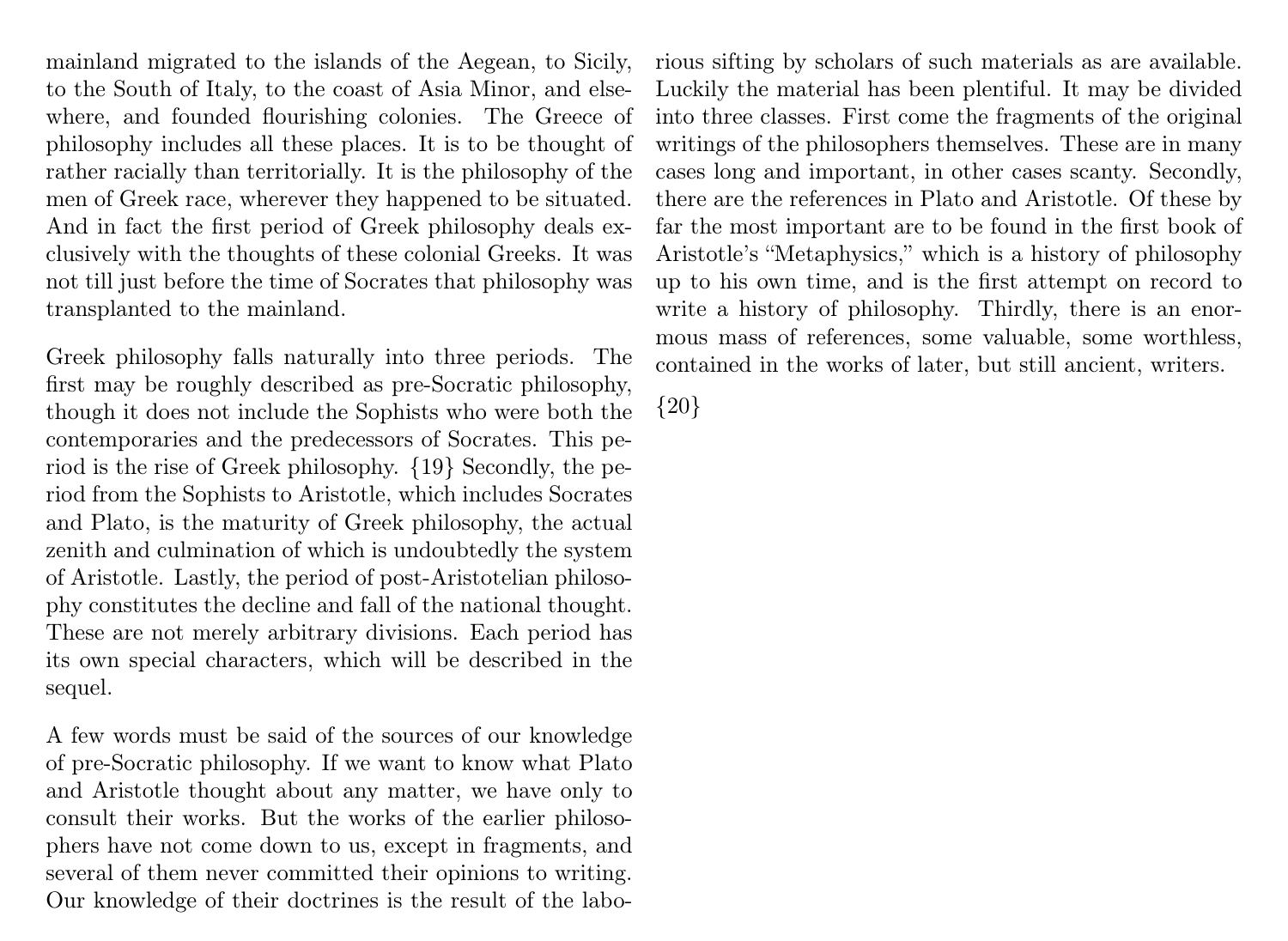## CHAPTER II

#### <span id="page-33-0"></span>The Ionics.

The earliest Greek philosophers belong to what in after times came to be called the Ionic school. The name was derived from the fact that the three chief representatives of this school, Thales, Anaximander, and Anaximenes, were all men of Ionia, that is to say, the coast of Asia Minor.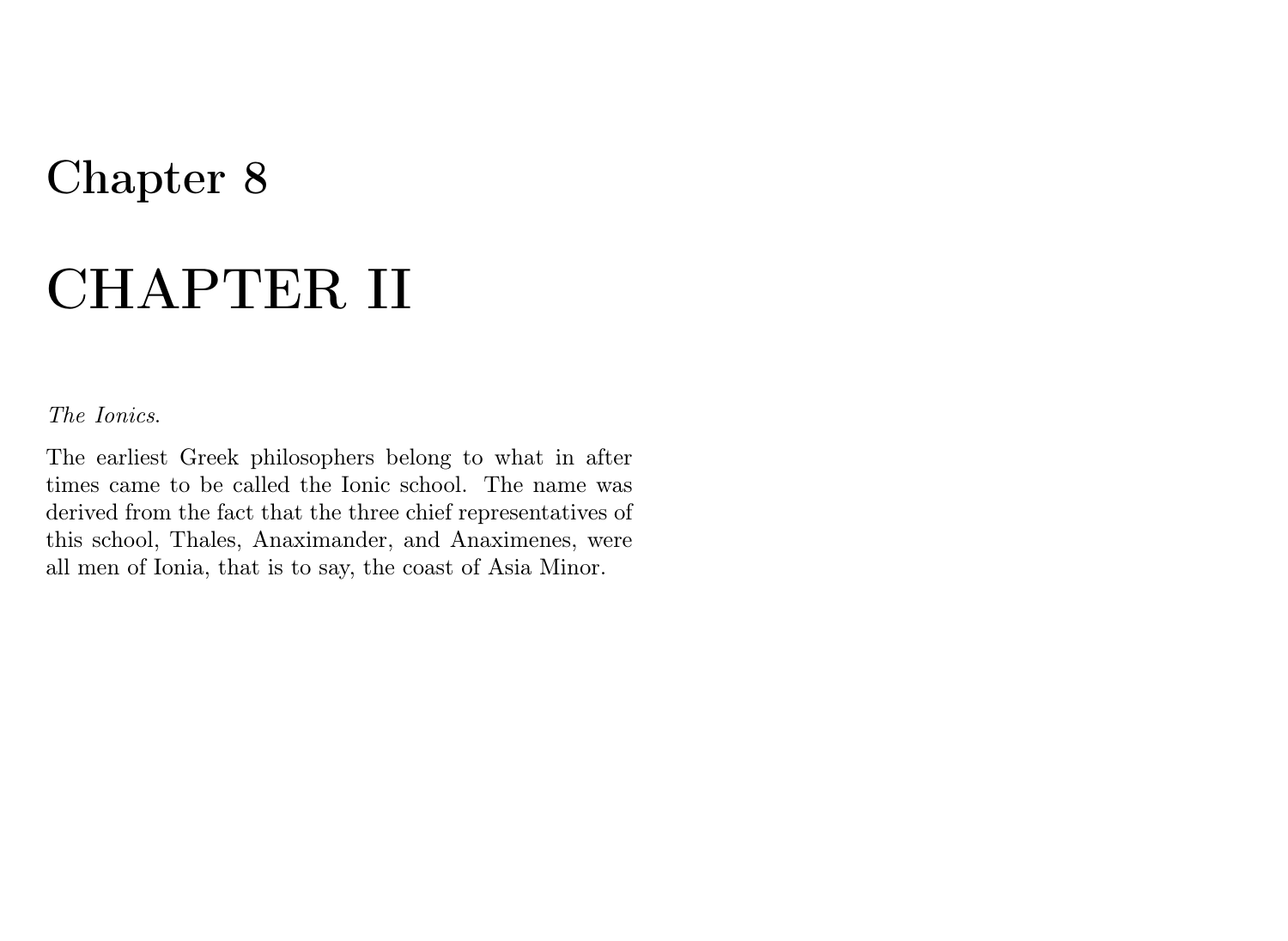## Thales

<span id="page-34-0"></span>As the founder of the earliest school in history, Thales of Miletus is generally accounted the founder and father of all philosophy. He was born about 624 B.C. and died about 550 B.C. These dates are approximate, and it should be understood that the same thing is true of nearly all the dates of the early philosophers. Different scholars vary, sometimes as much as ten years, in the dates they give. We shall not enter into these questions at all, because they are of no importance. And throughout these lectures it should be understood that the dates given are approximate.

Thales, at any rate, was a contemporary of Solon and Croesus. He was famous in antiquity for his mathematical and astronomical learning, and also for his practical sagacity and wisdom. He is included in {21} all the accounts of the Seven Sages. The story of the Seven Sages is unhistorical, but the fact that the lists of their names differ considerably as given by different writers, whereas the name of Thales appears in all, shows with what veneration he was

anciently regarded. An eclipse of the sun occurred in 585 B.C., and Thales is alleged to have predicted it, which was a feat for the astronomy of those times. And he must have been a great engineer, for he caused a diversion of the river Halys, when Croesus and his army were unable to cross it. Nothing else is known of his life, though there were many apocryphal stories.

No writings by Thales were extant even in the time of Aristotle, and it is believed that he wrote nothing. His philosophy, if we can call it by that name, consisted, so far as we know, of two propositions. Firstly, that the principle of all things is water, that all comes from water, and to water all returns. And secondly, that the earth is a flat disc which floats upon water. The first, which is the chief proposition, means that water is the one primal kind of existence and that everything else in the universe is merely a modification of water. Two questions will naturally occur to us. Why did Thales choose water as the first principle?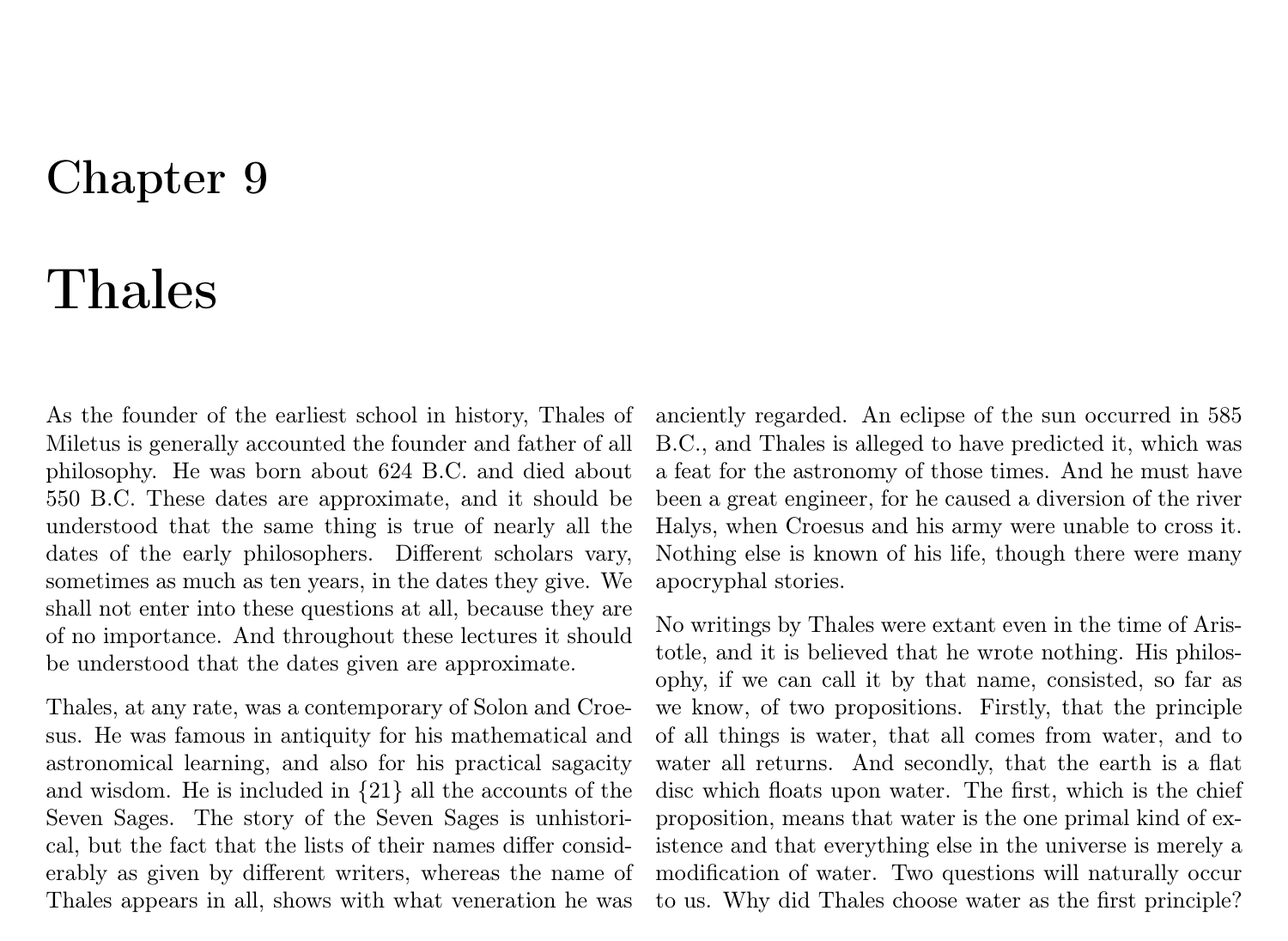And by what process does water, in his opinion, come to be changed into other things; how was the universe formed out of water? We cannot answer either of these questions with certainty. Aristotle says that Thales "probably derived his opinion from observing that the nutriment of all things is moist, and that even actual heat is generated therefrom, and that animal life is sustained by water, ... and from the fact that the seeds of all things possess {22} a moist nature, and that water is a first principle of all things that are humid." This is very likely the true explanation. But it will be noted that even Aristotle uses the word "probably," and so gives his statement merely as a conjecture. How, in the opinion of Thales, the universe arose out of water, is even more uncertain. Most likely he never asked himself the question, and gave no explanation. At any rate nothing is known on the point.

This being the sum and substance of the teaching of Thales, we may naturally ask why, on account of such a crude and undeveloped idea, he should be given the title of the father of philosophy. Why should philosophy be said to begin here in particular? Now, the significance of Thales is not that his water-philosophy has any value in itself, but that this was the first recorded attempt to explain the universe on naturalistic and scientific principles, without the aid of myths and anthropomorphic gods. Moreover, Thales propounded the problem, and determined the direction and character, of all pre-Socratic philosophy. The fundamental thought of that period was, that under the multiplicity of the world there must be a single ultimate principle. The problem of all philosophers from Thales to Anaxagoras was, what

is the nature of that first principle from which all things have issued? Their systems are all attempts to answer this question, and may be classified according to their different replies. Thus Thales asserted that the ultimate reality is water, Anaximander indefinite matter, Anaximenes air, the Pythagoreans number, the Eleatics Being, Heracleitus fire, Empedocles the four elements, Democritus atoms, and so on. The first period is thus {23} essentially cosmological in character, and it was Thales who determined the character. His importance is that he was the first to propound the question, not that he gave any rational reply to it.

We saw in the first chapter, that man is naturally a materialist, and that philosophy is the movement from sensuous to non-sensuous thought. As we should expect, then, philosophy begins in materialism. The first answer to the question, what the ultimate reality is, places the nature of that reality in a sensuous object, water. The other members of the Ionic school, Anaximander, and Anaximenes, are also materialists. And from their time onwards we can trace the gradual rise of thought, with occasional breaks and relapses, from this sensualism of the Ionics, through the semi-sensuous idealism of the Eleatics, to the highest point of pure nonsensuous thought, the idealism of Plato and Aristotle. It is important to keep in mind, then, that the history of philosophy is not a mere chaotic hotch-potch of opinions and theories, succeeding each other without connection or order. It is a logical and historical evolution, each step in which is determined by the last, and advances beyond the last towards a definite goal. The goal, of course, is visible to us, but was not visible to the early thinkers themselves.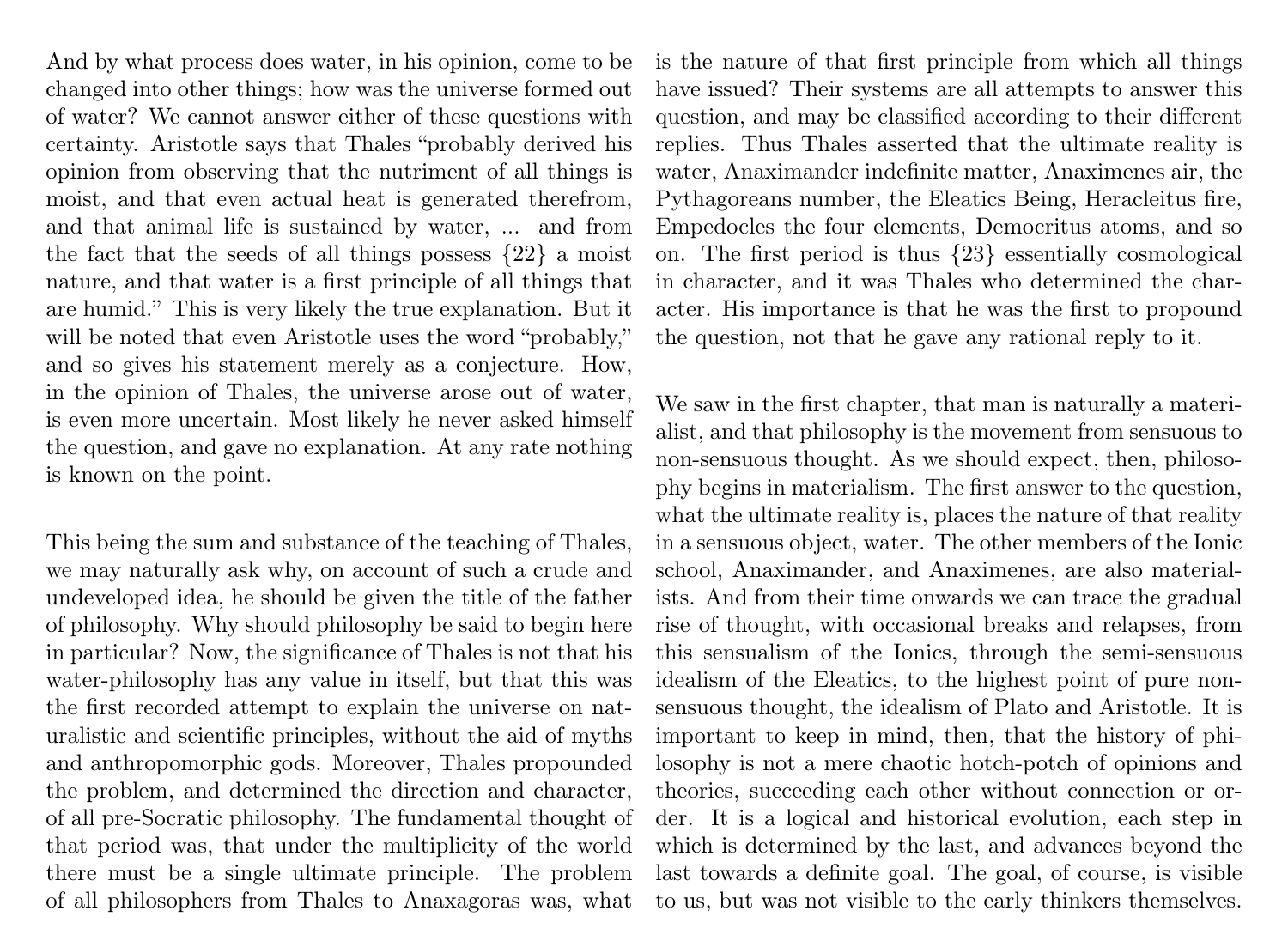Since man begins by looking outwards upon the external world and not inwards upon his own self, this fact too determines the character of the first period of Greek philosophy. It concerns itself solely with nature, with the external world, and only with man as a part of nature. It demands an explanation of nature. And this is the same as saying that it is cosmological. The {24} problems of man, of life, of human destiny, of ethics, are treated by it scantily, or not at all. It is not till the time of the Sophists that the Greek spirit turns inwards upon itself and begins to consider these problems, and with the emergence of that point of view we have passed from the first to the second period of Greek philosophy.

Because the Ionic philosophers were all materialists they are also sometimes called Hylicists, from the Greek hulé which means matter.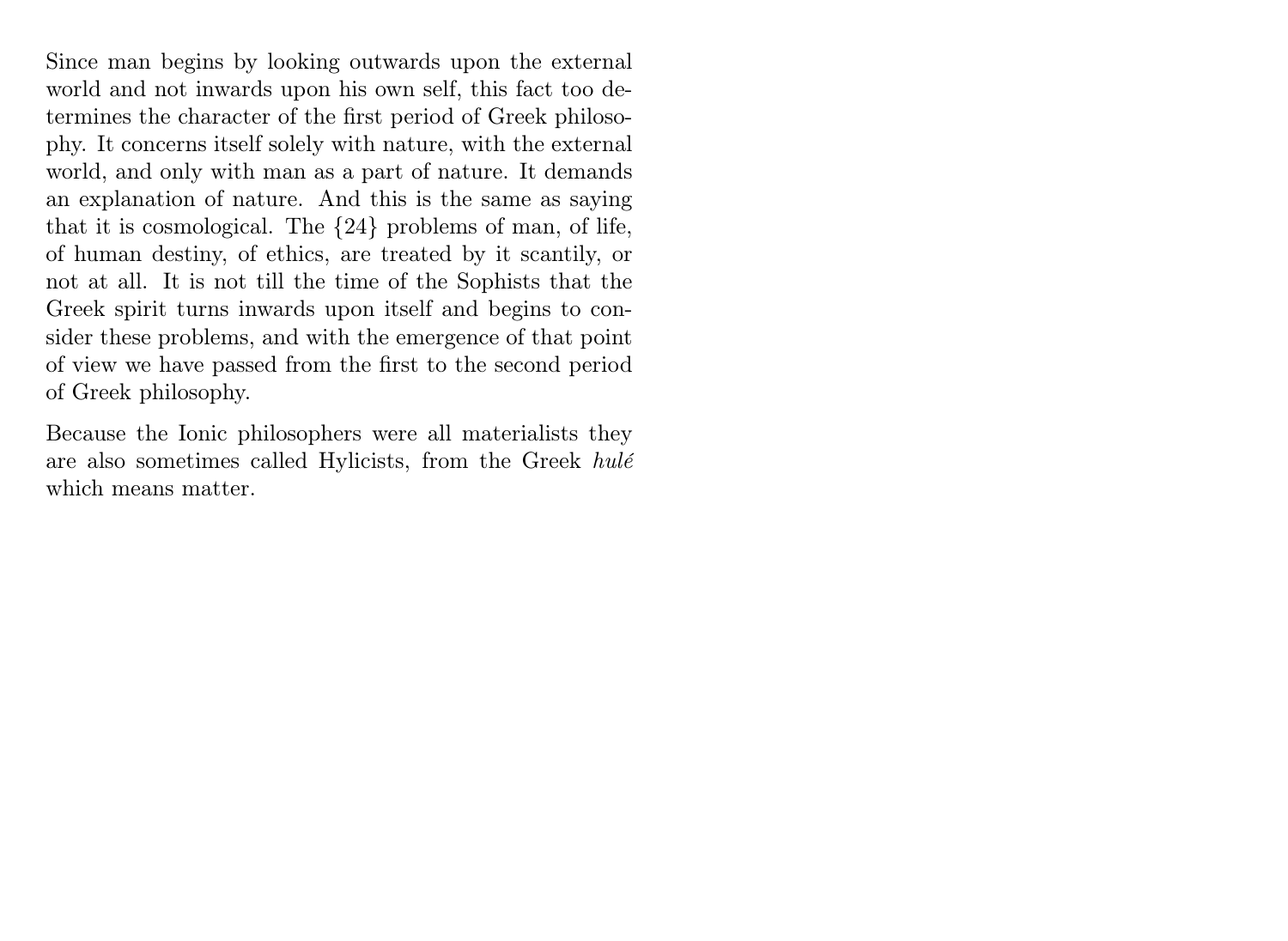# Anaximander

The next philosopher of the Ionic school is Anaximander. He was an exceedingly original and audacious thinker. He was probably born about 611 B.C. and died about 547. He was an inhabitant of Miletus, and is said to have been a disciple of Thales. It will be seen, thus, that he was a younger contemporary of Thales. He was born at the time that Thales was flourishing, and was about a generation younger. He was the first Greek to write a philosophic treatise, which however has been unfortunately lost. He was eminent for his astronomical and geographical knowledge, and in this connection was the first to construct a map. Details of his life are not known.

Now Thales had made the ultimate principle of the universe, water. Anaximander agrees with Thales that the ultimate principle of things is material, but he does not name it water, does not in fact believe that it is any particular kind of matter. It is rather a formless, indefinite, and absolutely featureless matter in general. {25} Matter,

as we know it, is always some particular kind of matter. It must be iron, brass, water, air, or other such. The difference between the different kinds of matter is qualitative, that is to say, we know that air is air because it has the qualities of air and differs from iron because iron has the qualities of iron, and so on. The primeval matter of Anaximander is just matter not yet sundered into the different kinds of matter. It is therefore formless and characterless. And as it is thus indeterminate in quality, so it is illimitable in quantity. Anaximander believed that this matter stretches out to infinity through space. The reason he gave for this opinion was, that if there were a limited amount of matter it would long ago have been used up in the creation and destruction of the "innumerable worlds." Hence he called it "the boundless." In regard to these "innumerable worlds," the traditional opinion about Anaximander was that he believed these worlds to succeed each other in time, and that first a world was created, developed, and was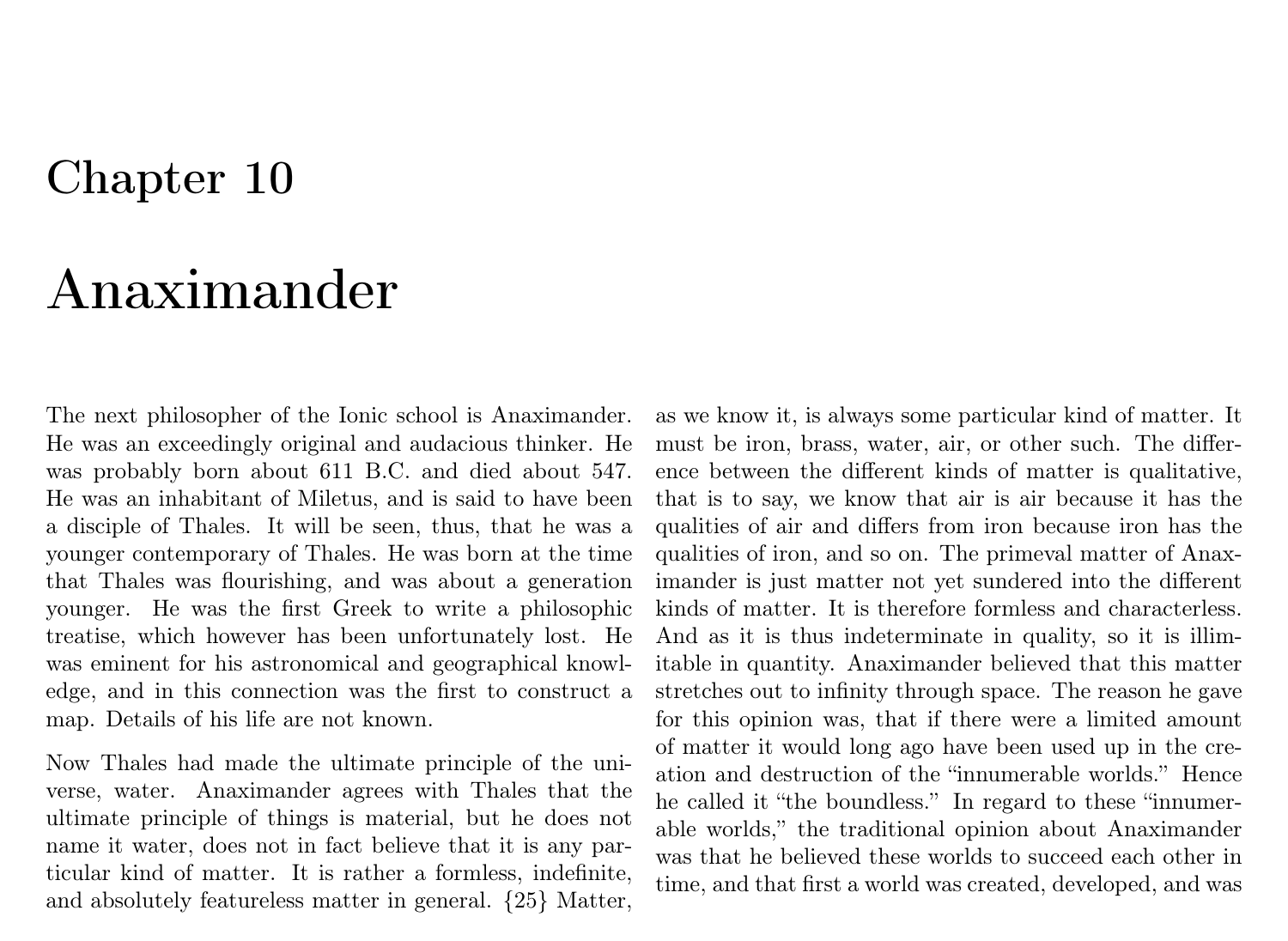destroyed, then another world arose, was developed and destroyed, and that this periodic revolution of worlds went on for ever. Professor Burnet, however, is of opinion that the "innumerable worlds" of Anaximander were not necessarily successive but rather simultaneously existing worlds. According to this view there may be any number of worlds existing at the same time. But, even so, it is still true that these worlds were not everlasting, but began, developed and decayed, giving place in due time to other worlds.

How, now, have these various worlds been formed out of the formless, indefinite, indeterminate matter of {26} Anaximander? On this question Anaximander is vague and has nothing very definite to put forward. Indeterminate matter by a vaguely conceived process separates itself into "the hot" and "the cold." The cold is moist or damp. This cold and moist matter becomes the earth, in the centre of the universe. The hot matter collects into a sphere of fire surrounding the earth. The earth in the centre was originally fluid. The heat of the surrounding sphere caused the waters of the earth progressively to evaporate giving rise to the envelope of air which surrounds the earth. For the early Greeks regarded the air and vapour as the same thing. As this air or vapour expanded under the action of heat it burst the outside hot sphere of fire into a series of enormous "wheel-shaped husks," resembling cart wheels, which encircle the earth. You may naturally ask how it is that if these are composed of fire we do not see them continually glowing. Anaximander's answer was that these wheel-shaped husks are encrusted with thick, opaque vapour, which conceals the inner fire from our view. But there are apertures,

or pipe-like holes in the vapour-crust, and through these the fire gleams, causing the appearance of the sun, stars, and moon. You will note that the moon was, on this theory, considered to be fiery, and not, as we now know it to be, a cold surface reflecting the sun's light. There were three of these "cart wheels"; the first was that of the sun, furthest away from the earth, nearer to us was that of the moon, and closest of all was that of the fixed stars. The "wheelshaped husks" containing the heavenly bodies are revolved round the earth by means of currents of air. The earth in the centre was believed by {27} Anaximander to be not spherical but cylindrical. Men live on the top end of this pillar or cylinder.

Anaximander also developed a striking theory about the origin and evolution of living beings. In the beginning the earth was fluid and in the gradual drying up by evaporation of this fluid, living beings were produced from the heat and moisture. In the first instance these beings were of a low order. They gradually evolved into successively higher and higher organisms by means of adaptation to their environment. Man was in the first instance a fish living in the water. The gradual drying up left parts of the earth high and dry, and marine animals migrated to the land, and their fins by adaptation became members fitted for movement on land. The resemblance of this primitive theory to modern theories of evolution is remarkable. It is easy to exaggerate its importance, but it is at any rate clear that Anaximander had, by a happy guess, hit upon the central idea of adaptation of species to their environment.

The teaching of Anaximander exhibits a marked advance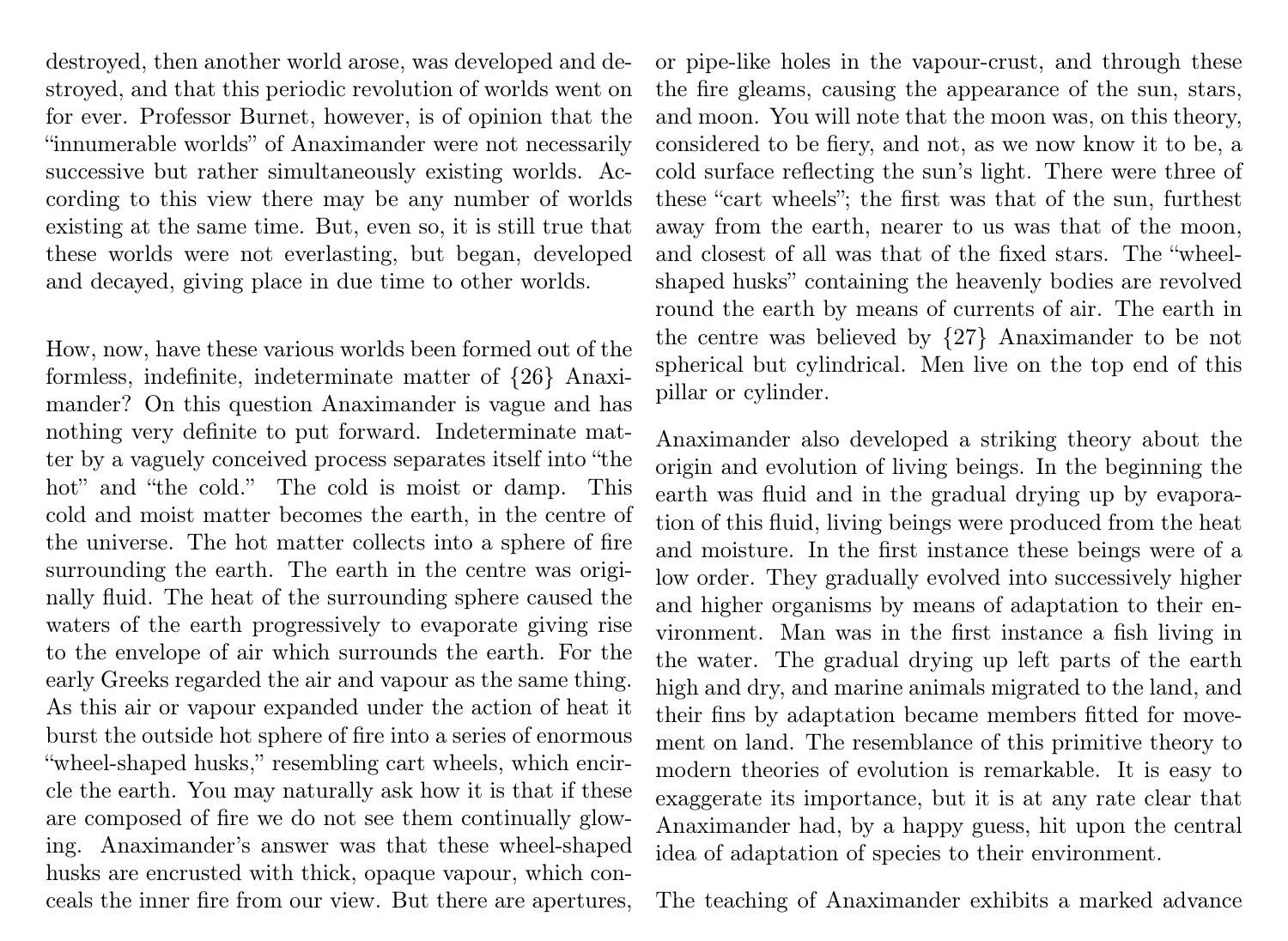beyond the position of Thales. Thales had taught that the first principle of things is water. The formless matter of Anaximander is, philosophically, an advance on this, showing the operation of thought and abstraction. Secondly, Anaximander had definitely attempted to apply this idea, and to derive from it the existent world. Thales had left the question how the primal water developed into a world, entirely unanswered.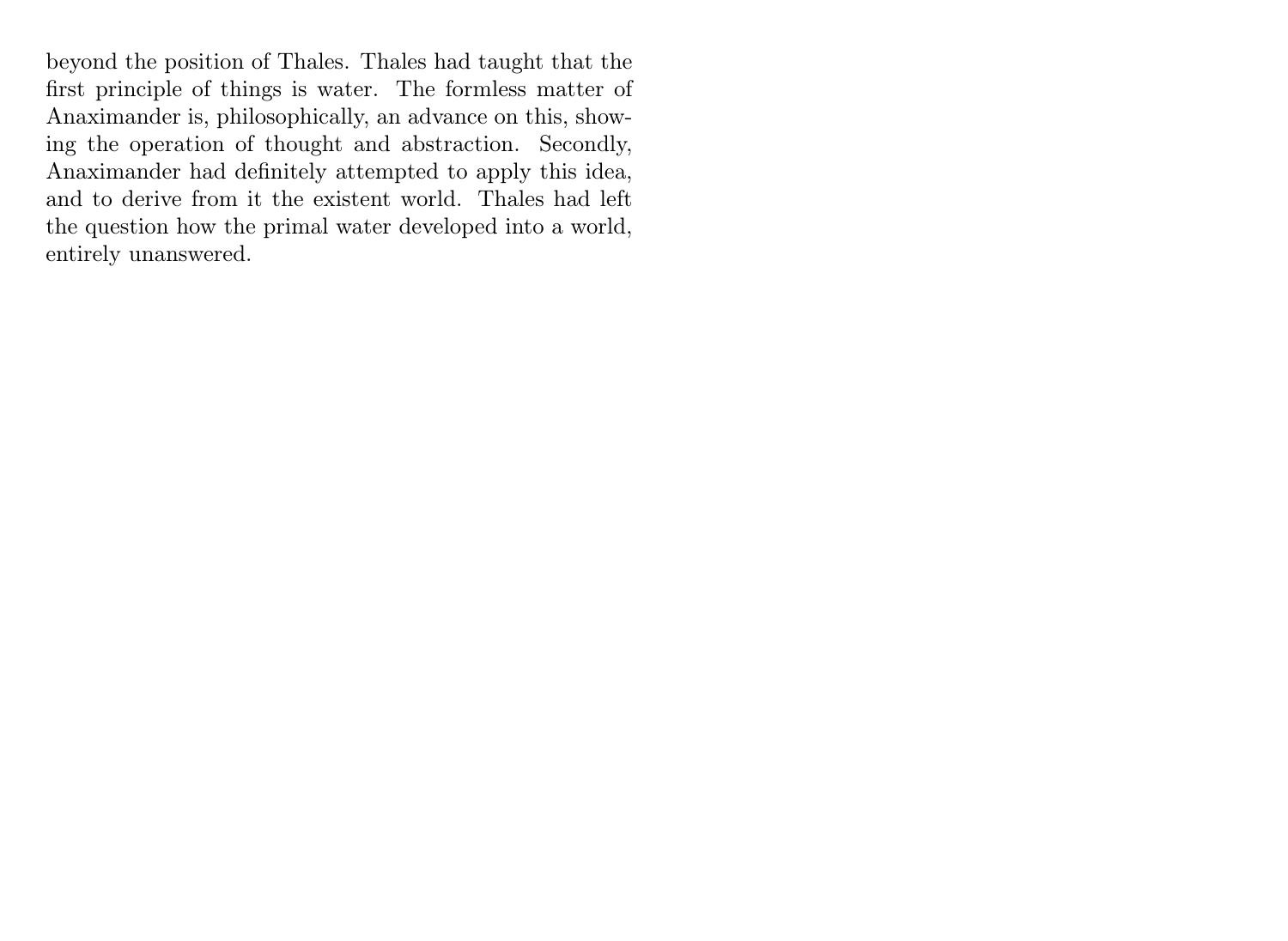# Anaximenes

Like the two previous thinkers Anaximenes was an inhabitant of Miletus. He was born about 588 B.C. and {28} died about 524. He wrote a treatise of which a small fragment still remains. He agreed with Thales and Anaximander that the first principle of the universe is material. With Thales too, he looked upon it as a particular kind of matter, not indeterminate matter as taught by Anaximander. Thales had declared it to be water. Anaximenes named air as first principle. This air, like the matter of Anaximander, stretches illimitably through space. Air is constantly in motion and has the power of motion inherent in it and this motion brought about the development of the universe from air. As operating process of this development Anaximenes named the two opposite processes of (1) Rarefaction, (2) Condensation. Rarefaction is the same thing as heat or growing hot, and condensation is identified with growing cold. The air by rarefaction becomes fire, and fire borne aloft upon the air becomes the stars. By the opposite process of condensation, air first becomes clouds and, by further degrees of condensation, becomes successively water, earth, and rocks. The world resolves again in the course of time into the primal air. Anaximenes, like Anaximander, held the theory of "innumerable worlds," and these worlds are, according to the traditional view, successive. But here again Professor Burnet considers that the innumerable worlds may have been co-existent as well as successive. Anaximenes considered the earth to be a flat disc floating upon air.

The origin of the air theory of Anaximenes seems to have been suggested to him by the fact that air in the form of breath is the principle of life.

The teaching of Anaximenes seems at first sight to be {29} a falling off from the position of Anaximander, because he goes back to the position of Thales in favour of a determinate matter as first principle. But in one respect at least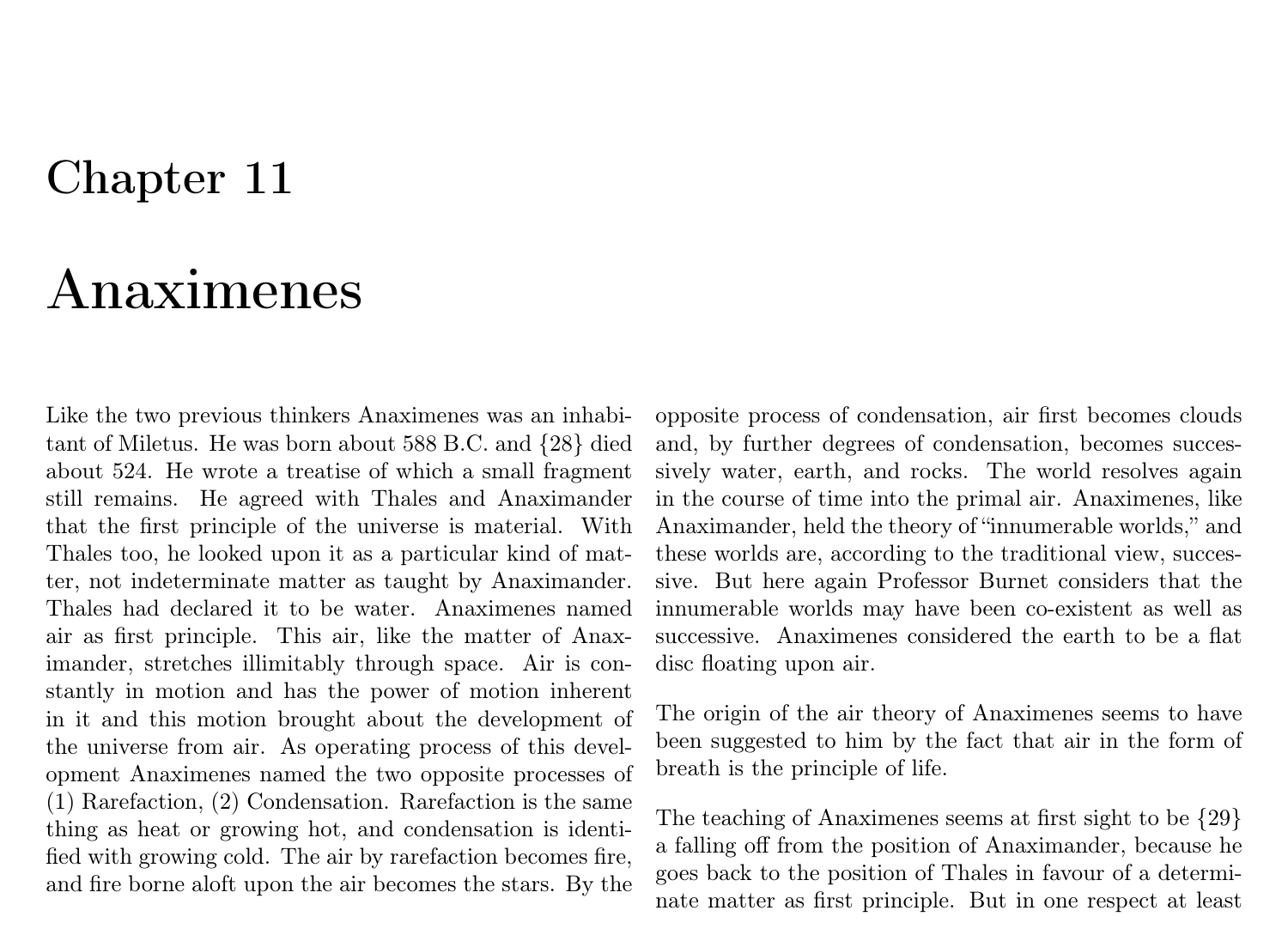there is here an advance upon Anaximander. The latter had been vague as to how formless matter differentiates itself into the world of objects. Anaximenes names the definite processes of rarefaction and condensation. If you believe, as these early physicists did, that every different kind of matter is ultimately one kind of matter, the problem of the differentiation of the qualities of the existent elements arises. For example, if this paper is really composed of air, how do we account for its colour, its hardness, texture, etc. Either these qualities must be originally in the primal air, or not. If the qualities existed in it then it was not really one homogeneous matter like air, but must have been simply a mixture of different kinds of matter. If not, how do these properties arise? How can this air which has not in it the qualities of things we see, develop them? The simplest way of getting out of the difficulty is to found quality upon quantity, and to explain the former by the amount or quantity, more or less, of matter existent in the same volume. This is precisely what is meant by rarefaction and condensation. Condensation would result in compressing more matter into the same volume. Rarefaction would give rise to the opposite process. Great compression of air, a great amount of it in a small space, might account for the qualities, say, of earth and stones, for example, their heaviness, hardness, colour, etc.

Hence Anaximenes was to some extent a more logical and definite thinker than Anaximander, but cannot {30} compare with him in audacity and originality of thought.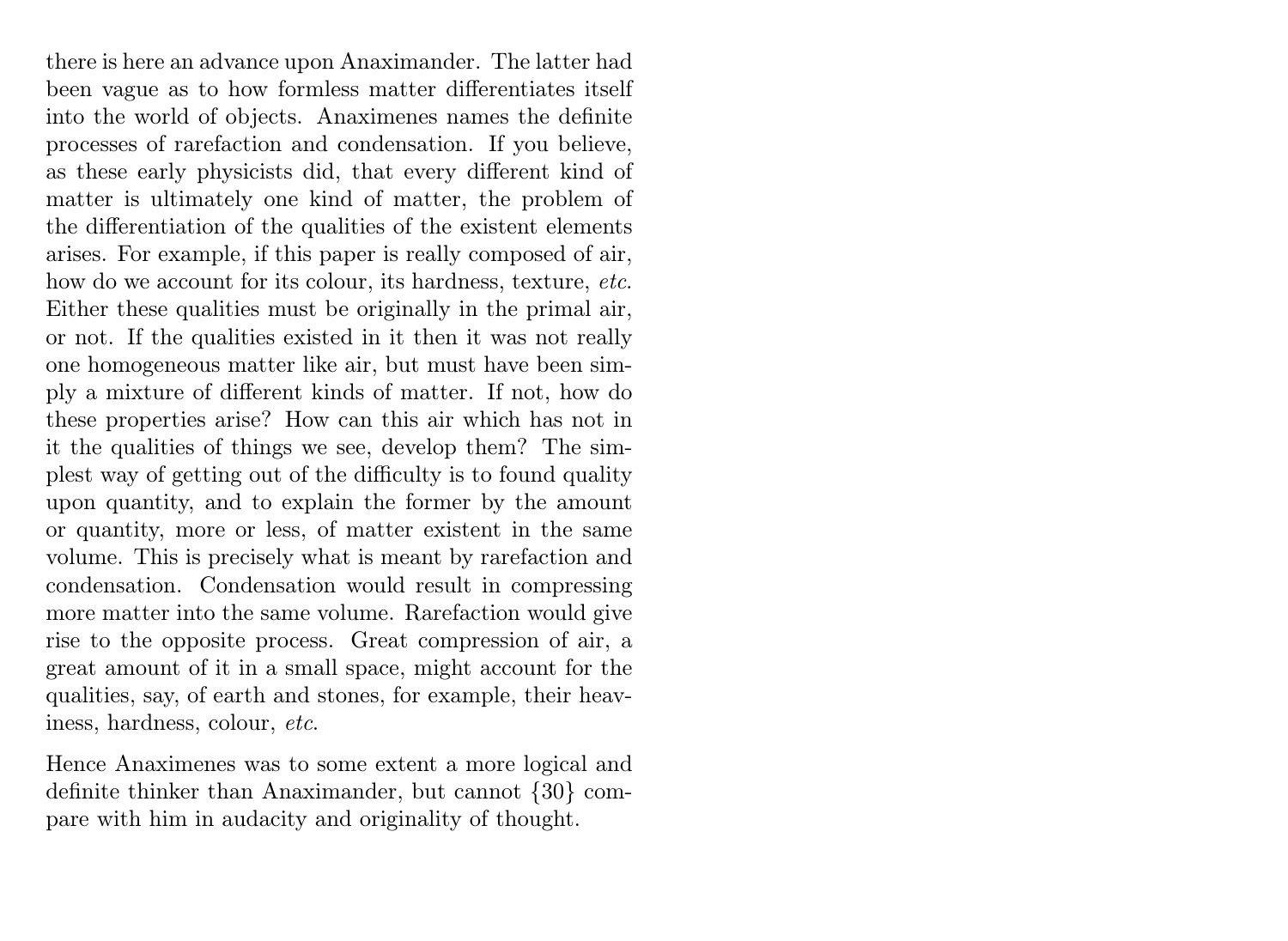# Other Ionic Thinkers

We have now considered the three chief thinkers of the Ionic School. Others there were, but they added nothing new to the teaching of these three. They followed either Thales or Anaximenes in stating the first principle of the world either as water or as air. Hippo, for example, followed Thales, and for him the world is composed of water, Idaeus agreed with Anaximenes that it is derived from air. Diogenes of Apollonia is chiefly remarkable for the fact that he lived at a very much later date. He was a contemporary of Anaxagoras, and opposed to the more developed teachings of that philosopher the crude materialism of the Ionic School. Air was by him considered to be the ground of all things.

{31}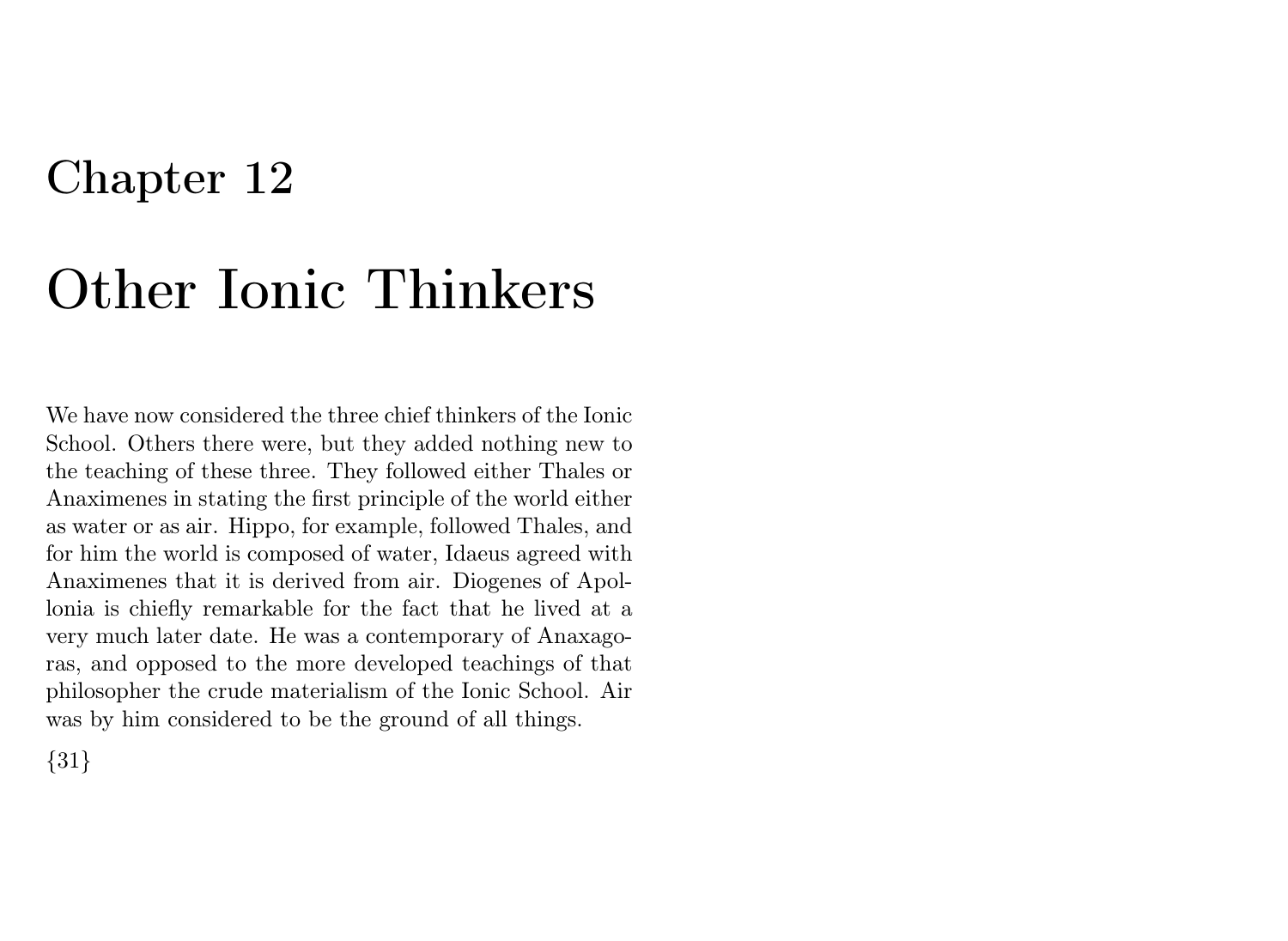## CHAPTER III

### THE PYTHAGOREANS

Not much is known of the life of Pythagoras. Three socalled biographies have come down to us from antiquity, but they were written hundreds of years after the event, and are filled with a tissue of extravagant fancies, and with stories of miracles and wonders worked by Pythagoras. All sorts of fantastic legends seem to have gathered very early around his life, obscuring from us the actual historical details. A few definite facts, however, are known. He was born somewhere between 580 and 570 B.C. at Samos, and about middle age he migrated to Crotona in South Italy. According to legend, before he arrived in South Italy he had travelled extensively in Egypt and other countries of the East. There is, however, no historical evidence of this. There is nothing in itself improbable in the belief that Pythagoras made these travels, but it cannot be accepted as proved for lack of evidence. The legend is really founded simply upon the

oriental flavour of his doctrines. In middle age he arrived in South Italy and settled at Crotona. There he founded the Pythagorean Society and lived for many years at the head of it. His later life, the date and manner of his death, are not certainly known.

Now it is important to note that the Pythagorean {32} Society was not primarily a school of philosophy at all. It was really a religious and moral Order, a Society of religious reformers. The Pythagoreans were closely associated with the Orphic Sect, and took from it the belief in the transmigration of souls, including transmigration of human souls into animals. They also taught the doctrine of the "wheel of things," and the necessity of obtaining "release" from it, by which one could escape from the weary round of reincarnate lives. Thus they shared with the Orphic religious Sect the principle of reincarnation. The Orphic Sect believed that "release" from the wheel of life was to be obtained by religious ceremonial and ritual. The Pythagoreans had a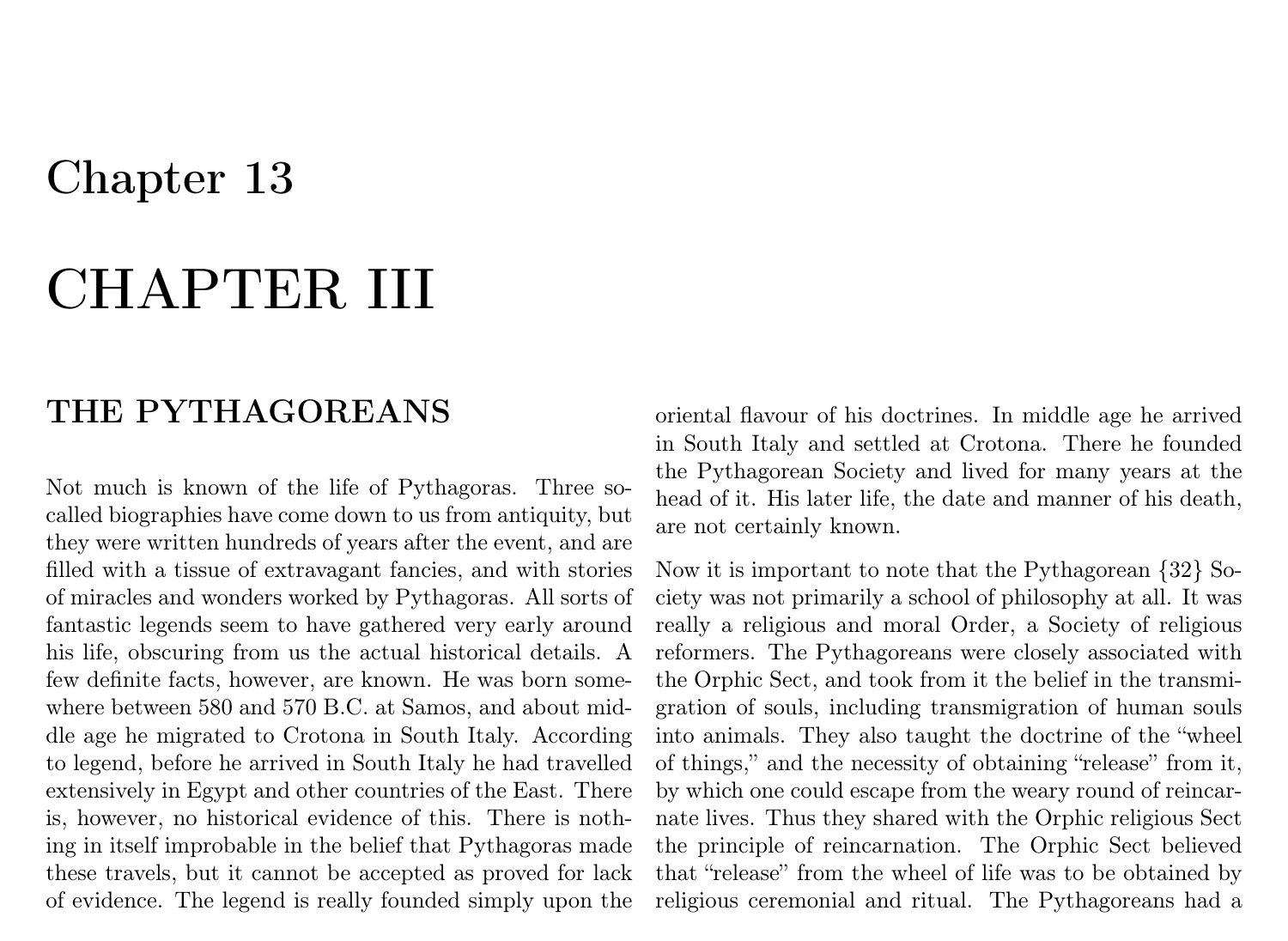similar ritual, but they added to this the belief that intellectual pursuits, the cultivation of science and philosophy, and, in general, the intellectual contemplation of the ultimate things of the universe would be of great help towards the "release" of the soul. From this arose the tendency to develop science and philosophy. Gradually their philosophy attained a semi-independence from their religious rites which justifies us in regarding it definitely as philosophy.

The Pythagorean ethical views were rigorous and ascetic in character. They insisted upon the utmost purity of life in the members of the Order. Abstinence from flesh was insisted upon, although this was apparently a late development. We know that Pythagoras himself was not a total abstainer from flesh. They forbade the eating of beans. They wore a garb peculiar to themselves. The body, they taught, is the prison or tomb of the soul. They thought that one must not attempt to obtain "release" by suicide, because "man is the {33} property of God," the chattel of God. They were not politicians in the modern sense, but their procedure in practice amounted to the greatest possible interference in politics. It appears that the Pythagoreans attempted to impose their ordinances upon the ordinary citizens of Crotona. They aimed at the supersession of the State by their own Order and they did actually capture the government of Crotona for a short period. This led to attacks on the Order, and the persecution of its members. When the plain citizen of Crotona was told not to eat beans, and that under no circumstances could he eat his own dog, this was too much. A general persecution occurred. The meeting place of the Pythagoreans was burnt

to the ground, the Society was scattered, and its members killed or driven away. This occurred between the years 440 and 430 B.C. Some years later the Society revived and continued its activities, but we do not hear much of it after the fourth century B.C.

It was largely a mystical society. The Pythagoreans developed their own ritual, ceremonial and mysteries. This love of mystery, and their general character as miraclemongers, largely account for the legends which grew up around the life of Pythagoras himself. Their scientific activities were also considerable. They enforced moral selfcontrol. They cultivated the arts and crafts, gymnastics, music, medicine, and mathematics. The development of mathematics in early Greece was largely the work of the Pythagoreans. Pythagoras is said to have discovered the 47th Proposition of Euclid, and to have sacrificed an ox in honour thereof. And there is good reason to believe that practically the whole of the substance of the First Book of Euclid is the work of Pythagoras.

### {34}

Turning now to their philosophical teaching, the first thing that we have to understand is that we cannot speak of the philosophy of Pythagoras, but only of the philosophy of the Pythagoreans. For it is not known what share Pythagoras had in this philosophy or what share was contributed by his successors. Now we recognize objects in the universe by means of their qualities. But the majority of these qualities are not universal in their scope; some things possess some qualities; others possess others. A leaf, for example,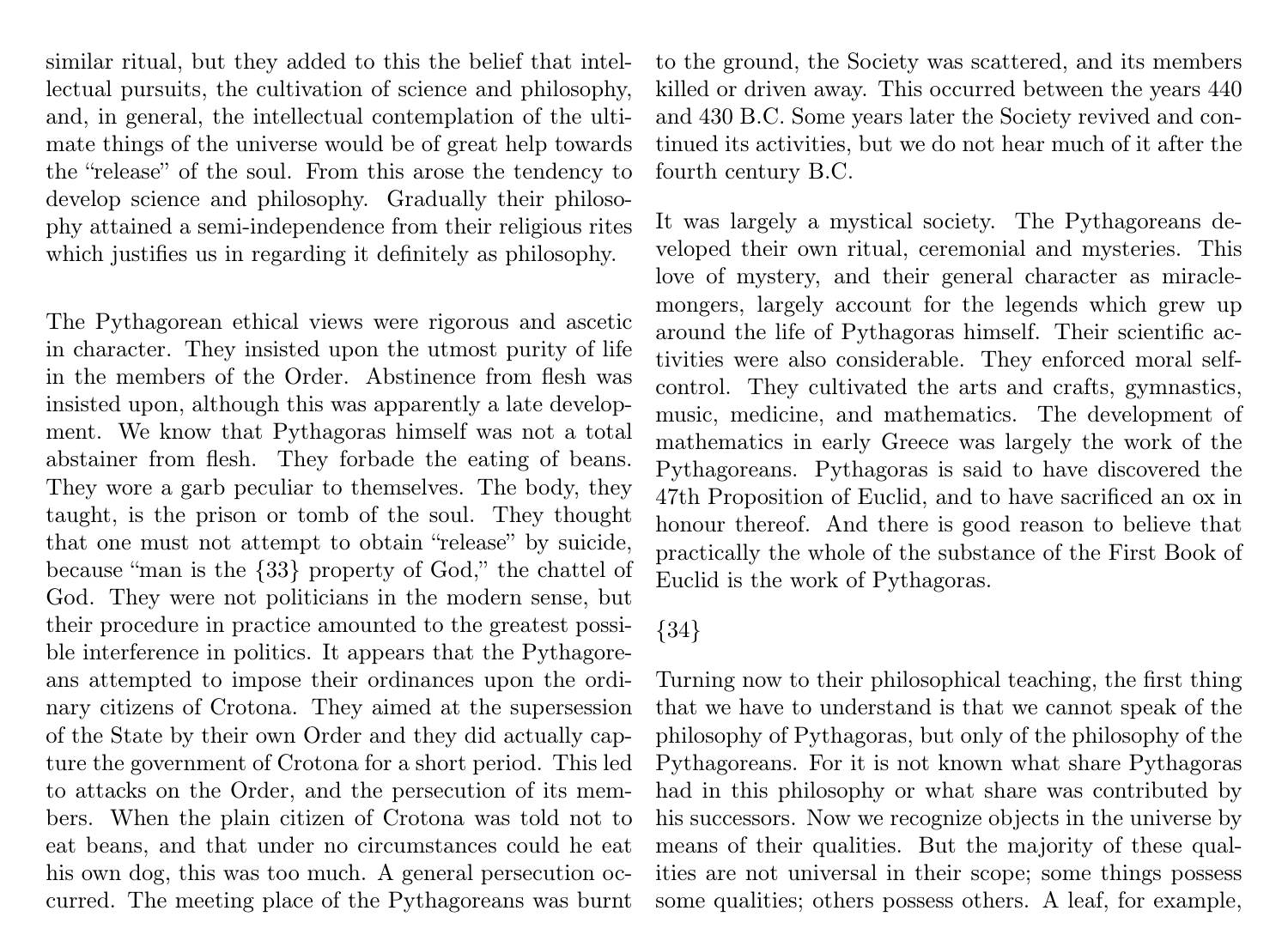is green, but not all things are green. Some things have no colour at all. The same is true of tastes and smells. Some things are sweet; some bitter. But there is one quality in things which is absolutely universal in its scope, which applies to everything in the universe—corporeal or incorporeal. All things are numerable, and can be counted. Moreover, it is impossible to conceive a universe in which number is not to be found. You could easily imagine a universe in which there is no colour, or no sweet taste, or a universe in which nothing possesses weight. But you cannot imagine a universe in which there is no number. This is an inconceivable thought. Upon these grounds we should be justified in concluding that number is an extremely important aspect of things, and forms a fundamental pad of the framework of the world. And it is upon this aspect of things that the Pythagoreans laid emphasis.

They drew attention to proportion, order, and harmony as the dominant notes of the universe. Now when we examine the ideas of proportion, order, and harmony, we shall see that they are closely connected with number. Proportion, for example, must necessarily {35} be expressible by the relation of one number to another. Similarly order is measurable by numbers. When we say that the ranks of a regiment exhibit order, we mean that they are arranged in such a way that the soldiers stand at certain regular distances from each other, and these distances are measurable by numbers of feet or inches. Lastly, consider the idea of harmony. If, in modern times, we were to say that the universe is a harmonious whole, we should understand that we are merely using a metaphor from music. But the

Pythagoreans lived in an age when men were not practised in thought, and they confused cosmical harmony with musical harmony. They thought that the two things were the same. Now musical harmony is founded upon numbers, and the Pythagoreans were the first to discover this. The difference of notes is due to the different numbers of vibrations of the sounding instrument. The musical intervals are likewise based upon numerical proportions. So that since, for the Pythagoreans, the universe is a musical harmony, it follows that the essential character of the universe is number. The study of mathematics confirmed the Pythagoreans in this idea. Arithmetic is the science of numbers, and all other mathematical sciences are ultimately reducible to numbers. For instance, in geometry, angles are measured by the number of degrees.

Now, as already pointed out, considering all these facts, we might well be justified in concluding that number is a very important aspect of the universe, and is fundamental in it. But the Pythagoreans went much further than this. They drew what seems to us the extraordinary conclusion that the world is *made of*  $\{36\}$  numbers. At this point, then, we reach the heart of the Pythagorean philosophy. Just as Thales had said that the ultimate reality, the first principle of which things are composed, is water, so now the Pythagoreans teach that the first principle of things is number. Number is the world-ground, the stuff out of which the universe is made.

In the detailed application of this principle to the world of things we have a conglomeration of extraordinary fancies and extravagances. In the first place, all numbers arise out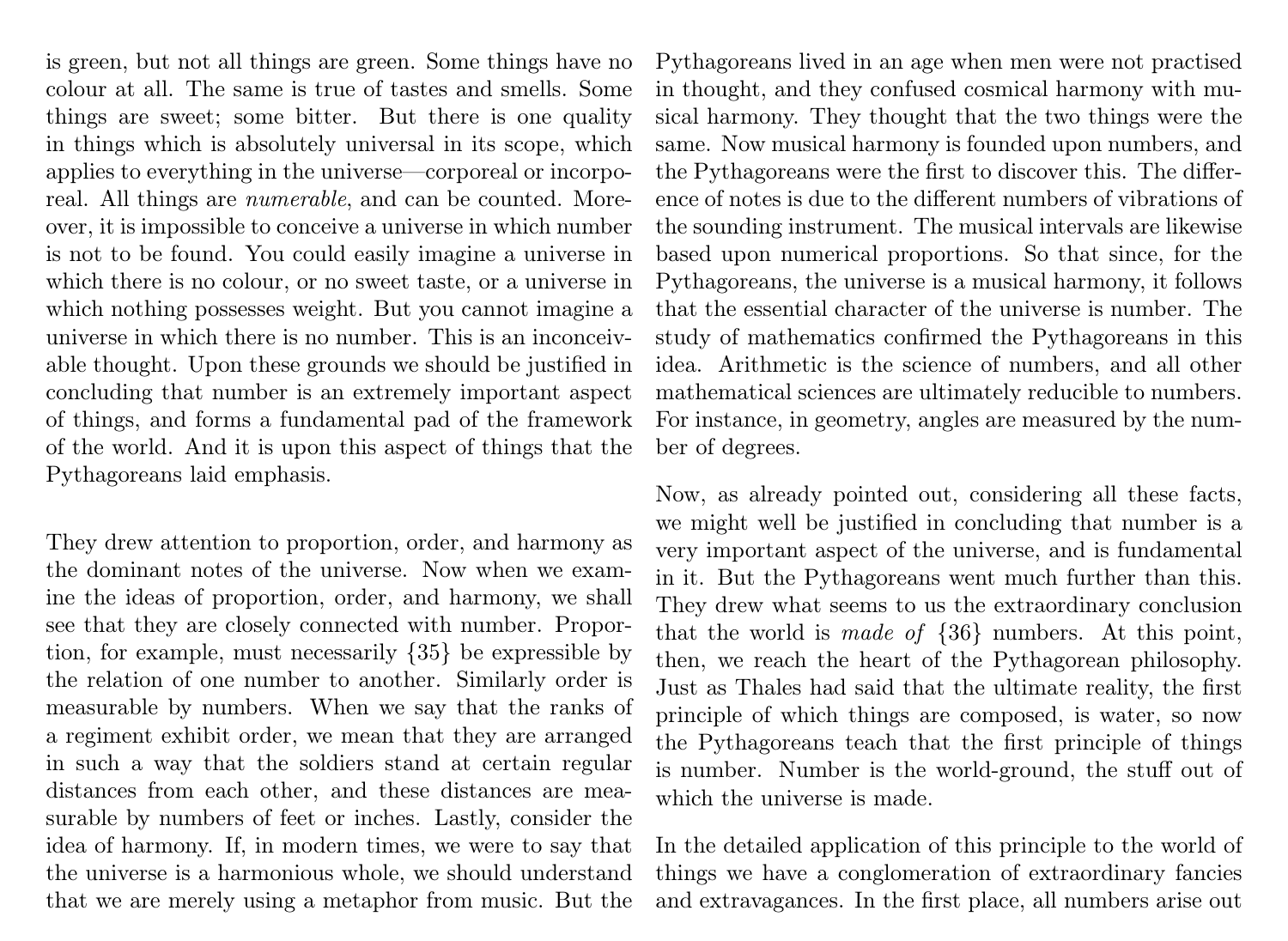of the unit. This is the prime number, every other number being simply so many units. The unit then is the first in the order of things in the universe. Again, numbers are divided into odd and even. The universe, said the Pythagoreans, is composed of pairs of opposites and contradictories, and the fundamental character of these opposites is that they are composed of the odd and even. The odd and even, moreover, they identified with the limited and the unlimited respectively. How this identification was made seems somewhat doubtful. But it is clearly connected with the theory of bipartition. An even number can be divided by two and therefore it does not set a limit to bipartition. Hence it is unlimited. An odd number cannot be divided by two, and therefore it sets a limit to bipartition. The limited and the unlimited become therefore the ultimate principles of the universe. The Limit is identified with the unit, and this again with the central fire of the universe. The Limit is first formed and proceeds to draw more and more of the unlimited towards itself, and to limit it. Becoming limited, it becomes a definite "something," a thing. So the formation of the {37} world of things proceeds. The Pythagoreans drew up a list of ten opposites of which the universe is composed. They are (1) Limited and unlimited,  $(2)$  odd and even,  $(3)$  one and many,  $(4)$  right and left,  $(5)$ masculine and feminine, (6) rest and motion, (7) straight and crooked, (8) light and darkness, (9) good and evil, (10) square and oblong.

With the further development of the number-theory Pythagoreanism becomes entirely arbitrary and without principle. We hear, for example, that 1 is the point, 2 is the line, 3 is the plane, 4 is the solid, 5 physical qualities, 6 animation, 7 intelligence, health, love, wisdom. There is no principle in all this. Identification of the different numbers with different things can only be left to the whim and fancy of the individual. The Pythagoreans disagreed among themselves as to what number is to be assigned to what thing. For example, justice, they said, is that which returns equal for equal. If I do a man an injury, justice ordains that injury should be done to me, thus giving equal for equal. Justice must, therefore, be a number which returns equal for equal. Now the only numbers which do this are square numbers. Four equals two into two, and so returns equal for equal. Four, then, must be justice. But nine is equally the square of three. Hence other Pythagoreans identified justice with nine.

According to Philolaus, one of the most prominent Pythagoreans, the quality of matter depends upon the number of sides of its smallest particles. Of the five regular solids, three were known to the Pythagoreans. That matter whose smallest particles are regular tetrahedra, said Philolaus, is fire. Similarly earth is composed {38} of cubes, and the universe is identified with the dodecahedron. This idea was developed further by Plato in the "Timaeus," where we find all the five regular solids brought into the theory.

The central fire, already mentioned as identified with the unit, is a characteristic doctrine of the Pythagoreans. Up to this time it had been believed that the earth is the centre of the universe, and that everything revolves round it. But with the Pythagoreans the earth revolves round the central fire. One feels inclined at once to identify this with the sun.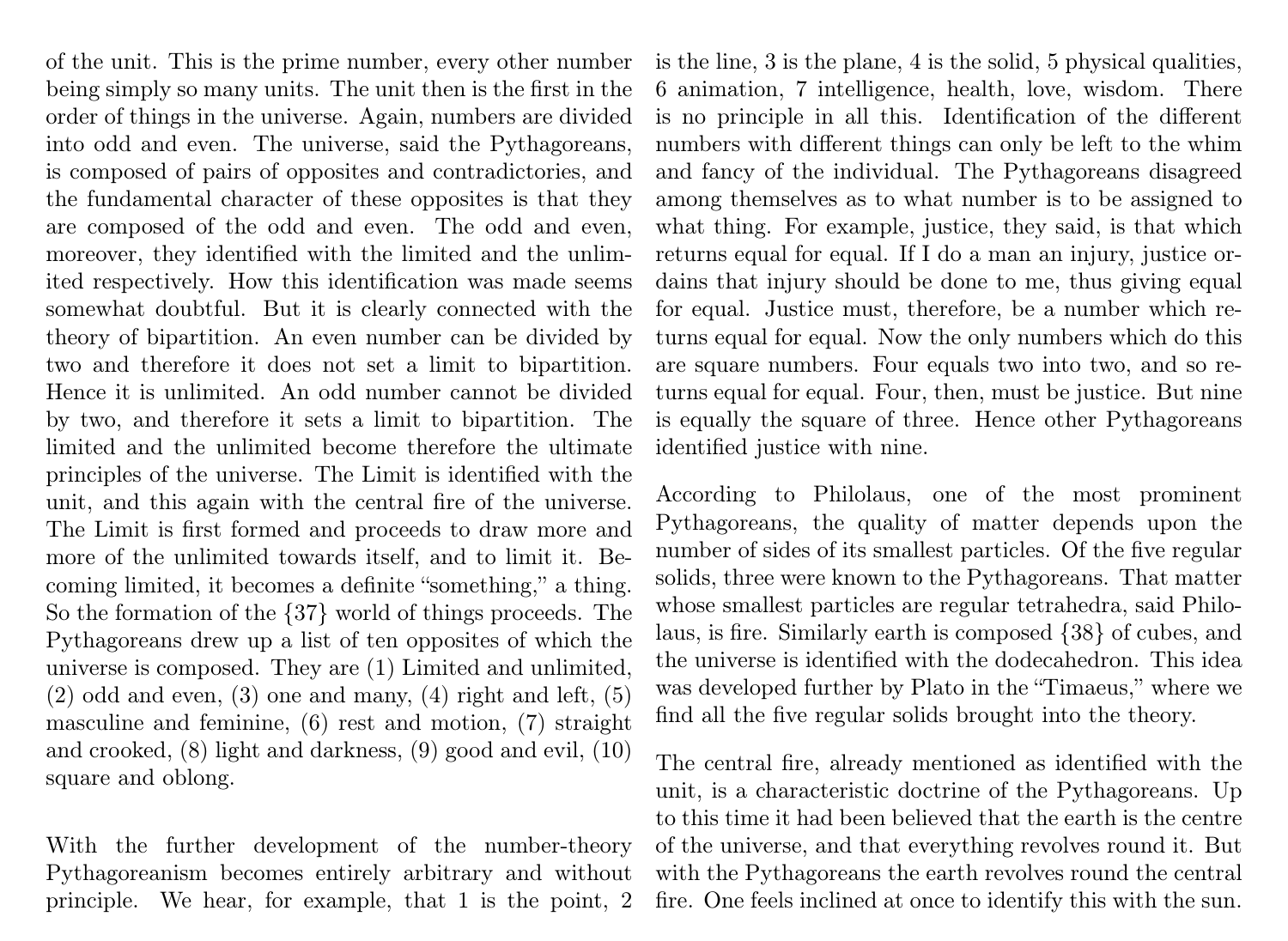But this is not correct. The sun, like the earth, revolves round the central fire. We do not see the central fire because that side of the earth on which we live is perpetually turned away from it. This involves the theory that the earth revolves round the central fire in the same period that it takes to rotate upon its axis. The Pythagoreans were the first to see that the earth is itself one of the planets, and to shake themselves free from the geocentric hypothesis. Round the central fire, sometimes mystically called "the Hearth of the Universe," revolve ten bodies. First is the "counter-earth," a non-existent body invented by the Pythagoreans, next comes the earth, then the sun, the moon, the five planets, and lastly the heaven of the fixed stars. This curious system might have borne fruit in astronomy. That it did not do so was largely due to the influence of Aristotle, who discountenanced the theory, and insisted that the earth is the centre of the universe. But in the end the Pythagorean view won the day. We know that Copernicus derived the suggestion of his heliocentric hypothesis from the Pythagoreans.

#### {39}

The Pythagoreans also taught "The Great Year," probably a period of 10,000 years, in which the world comes into being and passes away, going in each such period through the same evolution down to the smallest details.

There is little to be said by way of criticism of the Pythagorean system. It is entirely crude philosophy. The application of the number theory issues in a barren and futile arithmetical mysticism. Hegel's words in this connection are instructive:—

"We may certainly," he says, "feel ourselves prompted to associate the most general characteristics of thought with the first numbers: saying one is the simple and immediate, two is difference and mediation, and three the unity of both these. Such associations however are purely external; there is nothing in the mere numbers to make them express these definite thoughts. With every step in this method, the more arbitrary grows the association of definite numbers with definite thoughts ... To attach, as do some secret societies of modern times, importance to all sorts of numbers and figures is, to some extent an innocent amusement, but it is also a sign of deficiency of intellectual resource. These numbers, it is said, conceal a profound meaning, and suggest a deal to think about. But the point in philosophy is not what you may think but what you do think; and the genuine air of thought is to be sought in thought itself and not in arbitrarily selected symbols." [Footnote 3]

[Footnote 3: Hegel's Smaller Logic, translated by Wallace, second edition, page 198.]

{40}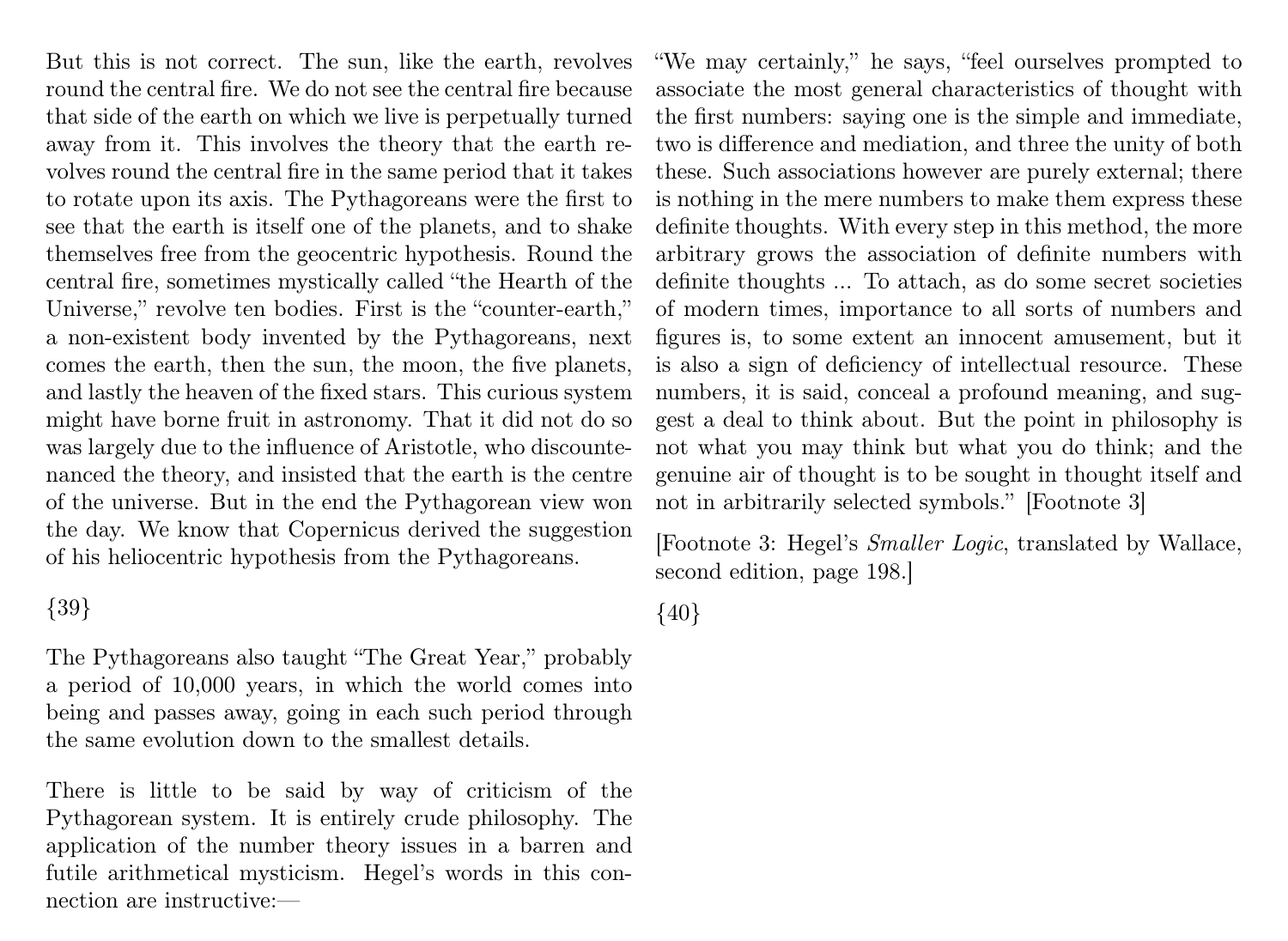## CHAPTER IV

### THE ELEATICS

The Eleatics are so called because the seat of their school was at Elea, a town in South Italy, and Parmenides and Zeno, the two chief representatives of the school, were both citizens of Elea. So far we have been dealing with crude systems of thought in which only the germs of philosophic thinking can be dimly discerned. Now, however, with the Eleatics we step out definitely for the first time upon the platform of philosophy. Eleaticism is the first true philosophy. In it there emerges the first factor of the truth, however poor, meagre, and inadequate. For philosophy is not, as many persons suppose, simply a collection of freak speculations, which we may study in historical order, but at the end of which, God alone knows which we ought to believe. On the contrary, the history of philosophy presents a definite line of evolution. The truth unfolds itself gradually in time.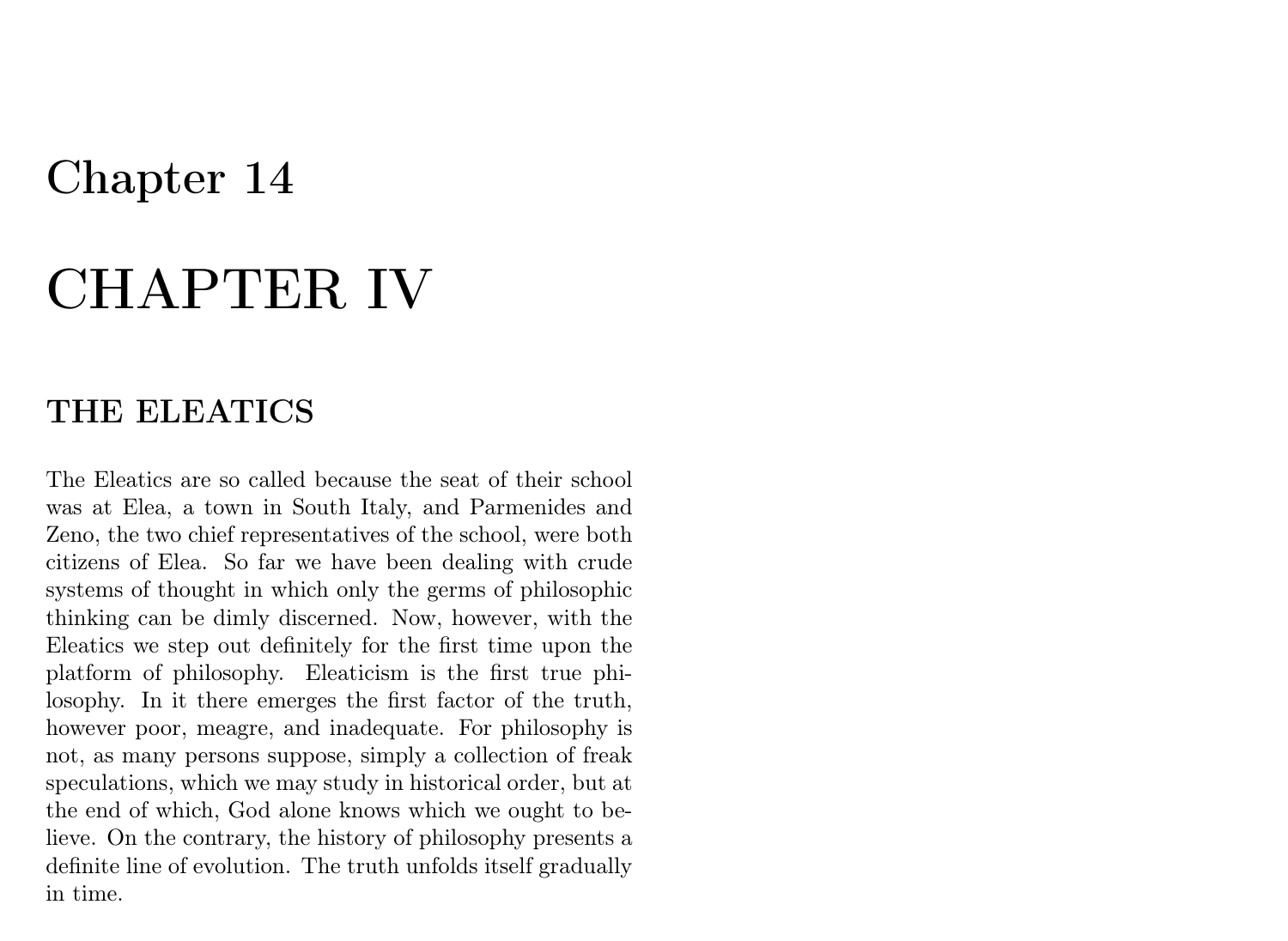# Xenophanes

The reputed founder of the Eleatic School was Xenophanes. It is, however, doubtful whether Xenophanes ever went to Elea. Moreover, he belongs more properly {41} to the history of religion than to the history of philosophy. The real creator of the Eleatic School was Parmenides. But Parmenides seized upon certain germs of thought latent in Xenophanes and transmuted them into philosophic principles. We have, therefore, in the first instance, to say something of Xenophanes. He was born about the year 576 B.C., at Colophon in Ionia. His long life was spent in wandering up and down the cities of Hellas, as a poet and minstrel, singing songs at banquets and festivals. Whether, as sometimes stated; he finally settled at Elea is a matter of doubt, but we know definitely that at the advanced age of ninety-two he was still wandering about Greece. His philosophy, such as it is, is expressed in poems. He did not, however, write philosophical poems, but rather elegies and satires upon various subjects, only incidentally expressing

his religious views therein. Fragments of these poems have come down to us.

Xenophanes is the originator of the quarrel between philosophy and religion. He attacked the popular religious notions of the Greeks with a view to founding a purer and nobler conception of Deity. Popular Greek religion consisted of a belief in a number of gods who were conceived very much as in the form of human beings. Xenophanes attacks this conception of God as possessing human form. It is absurd, he says, to suppose that the gods wander about from place to place, as represented in the Greek legends. It is absurd to suppose that the gods had a beginning. It is disgraceful to impute to them stories of fraud, adultery, theft and deceit. And Xenophanes inveighs against Homer and Hesiod for disseminating these degrading conceptions {42} of the Deity. He argues, too, against the polytheistic notion of a plurality of gods. That which is divine can only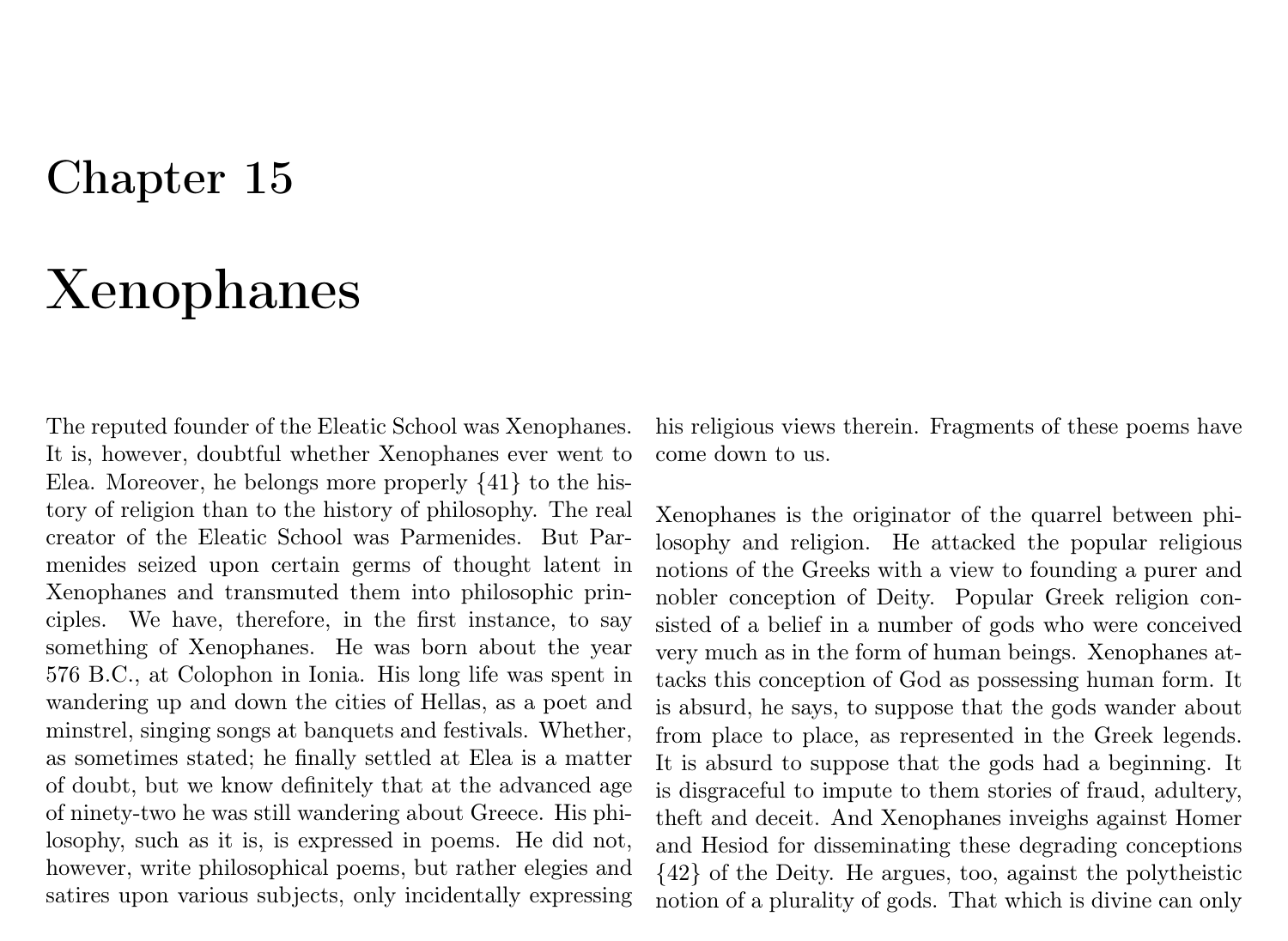be one. There can only be one best. Therefore, God is to be conceived as one. And this God is comparable to mortals neither in bodily form nor understanding. He is "all eye, all ear, all thought." It is he "who, without trouble, by his thought governs all things." But it would be a mistake to suppose that Xenophanes thought of this God as a being external to the world, governing it from the outside, as a general governs his soldiers. On the contrary, Xenophanes identified God with the world. The world is God, a sentient being, though without organs of sense. Looking out into the wide heavens, he said, "The One is God." [Footnote 4] The thought of Xenophanes is therefore more properly described as pantheism than as monotheism. God is unchangeable, immutable, undivided, unmoved, passionless, undisturbed. Xenophanes appears, thus, rather as a religious reformer than as a philosopher. Nevertheless, inasmuch as he was the first to enunciate the proposition "All is one," he takes his place in philosophy. It was upon this thought that Parmenides built the foundations of the Eleatic philosophy.

[Footnote 4: Aristotle, Metaphysics, Book I. chapter v.]

Certain other opinions of Xenophanes have been preserved. He observed fossils, and found shells inland, and the forms of fish and sea-weed embedded in the rocks in the quarries of Syracuse and elsewhere. From these he concluded that the earth had risen out of the sea and would again partially sink into it. Then the human race would be destroyed. But the earth would again rise from the sea and the human race would again [43] be renewed. He believed that the sun and stars were burning masses of vapour. The sun, he thought, does not revolve round the earth. It goes

on in a straight line, and disappears in the remote distance in the evening. It is not the same sun which rises the next morning. Every day a new sun is formed out of the vapours of the sea. This idea is connected with his general attitude towards the popular religion. His motive was to show that the sun and stars are not divine beings, but like other beings, ephemeral. Xenophanes also ridiculed the Pythagoreans, especially their doctrine of re-incarnation.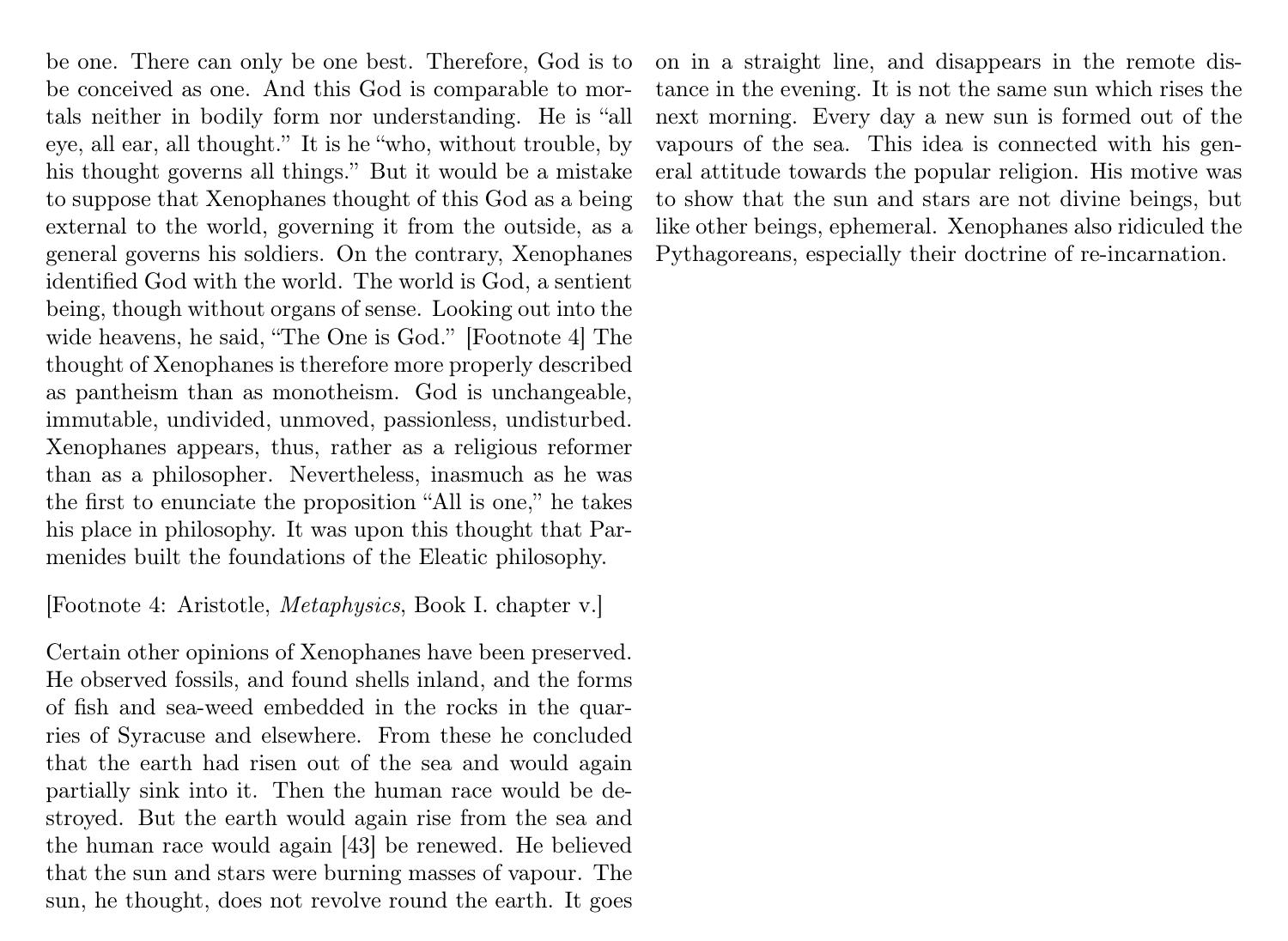# Parmenides

Parmenides was born about 514 B.C. at Elea. Not much is known of his life. He was in his early youth a Pythagorean, but recanted that philosophy and formulated a philosophy of his own. He was greatly revered in antiquity both for the depth of his intellect, and the sublimity and nobility of his character. Plato refers to him always with reverence. His philosophy is comprised in a philosophic didactic poem which is divided into two parts. The first part expounds his own philosophy and is called "the way of truth." The second part describes the false opinions current in his day and is called "the way of opinion."

The reflection of Parmenides takes its rise from observation of the transitoriness and changeableness of things. The world, as we know it, is a world of change and mutation. All things arise and pass away. Nothing is permanent, nothing stands. One moment it is, another moment it is not. It is as true to say of {44} anything, that it is not, as that it is. The truth of things cannot lie here, for no knowledge

of that which is constantly changing is possible. Hence the thought of Parmenides becomes the effort to find the eternal amid the shifting, the abiding and everlasting amid the change and mutation of things. And there arises in this way the antithesis between Being and not-being. The absolutely real is Being. Not-being is the unreal. Notbeing is not at all. And this not-being he identifies with becoming, with the world of shifting and changing things, the world which is known to us by the senses. The world of sense is unreal, illusory, a mere appearance. It is notbeing. Only Being truly is. As Thales designated water the one reality, as the Pythagoreans named number, so now for Parmenides the sole reality, the first principle of things, is Being, wholly unmixed with not-being, wholly excludent of all becoming. The character of Being he describes, for the most part, in a series of negatives. There is in it no change, it is absolutely unbecome and imperishable. It has neither beginning nor end, neither arising nor passing away.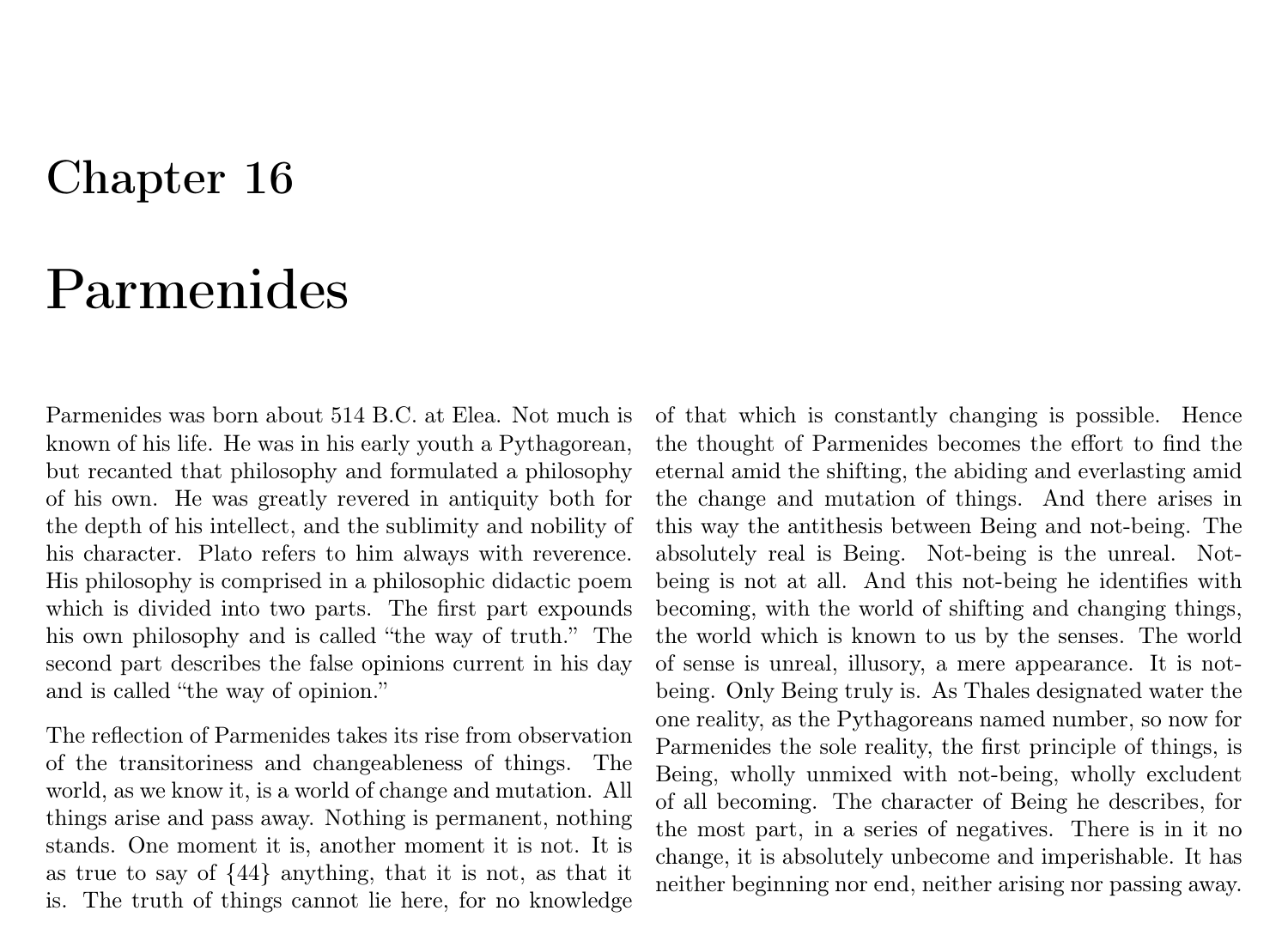If Being began, it must have arisen either from Being or from not-being. But for Being to arise out of Being, that is not a beginning, and for Being to arise out of not-being is impossible, since there is then no reason why it should arise later rather than sooner. Being cannot come out of not-being, nor something out of nothing. Ex nihilo nihil fit. This is the fundamental thought of Parmenides. Moreover, we cannot say of Being that it was, that it is, that it will be. There is for it no past, no present, and no future. It is rather eternally and timelessly present. It is undivided and indivisible. For anything to be divided {45} it must be divided by something other than itself. But there is nothing other than Being; there is no not-being. Therefore there is nothing by which Being can be divided. Hence it is indivisible. It is unmoved and undisturbed, for motion and disturbance are forms of becoming, and all becoming is excluded from Being. It is absolutely self-identical. It does not arise from anything other than itself. It does not pass into anything other than itself. It has its whole being in itself. It does not depend upon anything else for its being and reality. It does not pass over into otherness; it remains, steadfast, and abiding in itself. Of positive character Being has nothing. Its sole character is simply its being. It cannot be said that it is this or that; it cannot be said that it has this or that quality, that it is here or there, then or now. It simply is. Its only quality is, so to speak, "isness."

But in Parmenides there emerges for the first time a distinction of fundamental importance in philosophy, the distinction between Sense and Reason. The world of falsity and appearance, of becoming, of not-being, this is, says Parmenides, the world which is presented to us by the senses. True and veritable Being is known to us only by reason, by thought. The senses therefore, are, for Parmenides, the sources of all illusion and error. Truth lies only in reason. This is exceedingly important, because this, that truth lies in reason and not in the world of sense, is the fundamental position of idealism.

The doctrine of Being, just described, occupies the first part of the poem of Parmenides. The second part is the way of false opinion. But whether Parmenides is here simply giving an account of the false philosophies {46} of his day, (and in doing this there does not seem much point,) or whether he was, with total inconsistency, attempting, in a cosmological theory of his own, to explain the origin of that world of appearance and illusion, whose very being he has, in the first part of the poem, denied—this does not seem to be clear. The theory here propounded, at any rate, is that the sense-world is composed of the two opposites, the hot and the cold, or light and darkness. The more hot there is, the more life, the more reality; the more cold, the more unreality and death.

What position, now, are we to assign to Parmenides in philosophy? How are we to characterize his system? Such writers as Hegel, Erdmann, and Schwegler, have always interpreted his philosophy in an idealistic sense. Professor Burnet, however, takes the opposite view. To quote his own words: "Parmenides is not, as some have said, the father of idealism. On the contrary, all materialism depends upon his view." [Footnote 5] Now if we cannot say whether Parmenides was a materialist or an idealist, we cannot be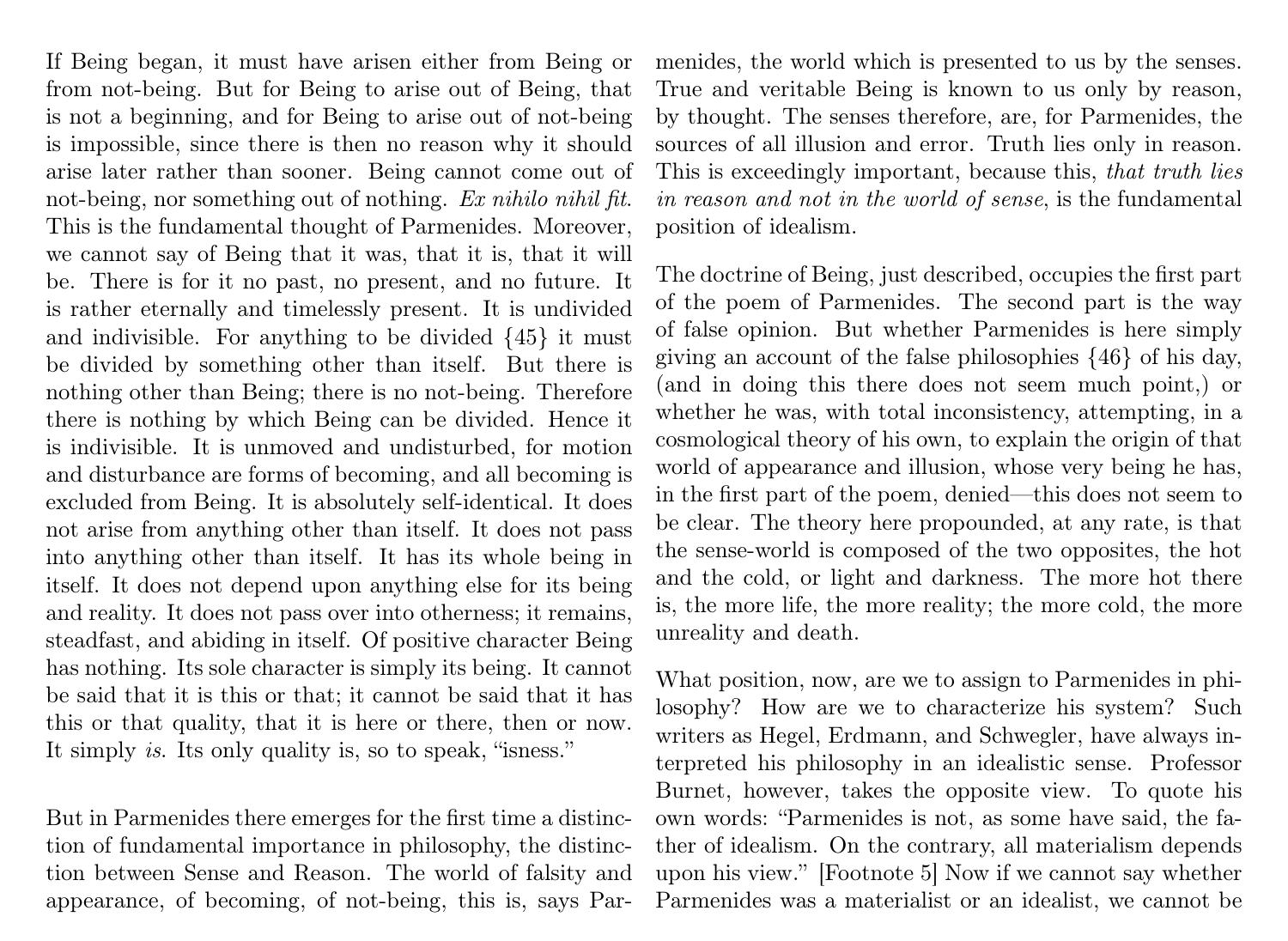said to understand much about his philosophy. The question is therefore of cardinal importance. Let us see, in the first place, upon what grounds the materialistic interpretation of Parmenides is based. It is based upon a fact which I have so far not mentioned, leaving it for explanation at this moment. Parmenides said that Being, which is for him the ultimate reality, occupies space, is finite, and is spherical or globe-shaped. Now that which occupies space, and has shape, is matter. The ultimate reality of things, therefore, is conceived by Parmenides as material, and this, of course, is the {47} cardinal thesis of materialism. This interpretation of Parmenides is further emphasized in the disagreement between himself and Melissus, as to whether Being is finite or infinite. Melissus was a younger adherent of the Eleatic School, whose chief interest lies in his views on this question. His philosophical position in general is the same as that of Parmenides. But on this point they differed. Parmenides asserted that Being is globeshaped, and therefore finite. Now it was an essential part of the doctrine of Parmenides that empty space is nonexistent. Empty space is an existent non-existence. This is self-contradictory, and for Parmenides, therefore, empty space is simply not-being. There are, for example, no interstices, or empty spaces between the particles of matter. Being is "the full," that is, full space with no mixture of empty space in it. Now Melissus agreed with Parmenides that there is no such thing as empty space; and he pointed out, that if Being is globe-shaped, it must be bounded on the outside by empty space. And as this is impossible, it cannot be true that Being is globe-shaped, or finite, but must, on the contrary, extend illimitably through space.

This makes it quite clear that Parmenides, Melissus, and the Eleatics generally, did regard Being as, in some sense, material.

#### [Footnote 5: Early Greek Philosophy, chap. iv. §89.]

Now, however, let us turn to the other side of the picture. What ground is there for regarding Parmenides as an idealist? In the first place, we may say that his ultimate principle, Being, whatever he may have thought of it, is not in fact material, but is essentially an abstract thought, a concept. Being is not here, it is not there. It is not in any place or time. It is not to be found by the senses. It is to be found only in reason. {48} We form the idea of Being by the process of abstraction. For example, we see this desk. Our entire knowledge of the desk consists in our knowledge of its qualities. It is square, brown, hard, odourless, etc. Now suppose we successively strip off these qualities in thought—its colour, its size, its shape. We shall ultimately be left with nothing at all except its mere being. We can no longer say of it that it is hard, square, etc. We can only say "it is." As Parmenides said, Being is not divisible, movable; it is not here nor there, then nor now. It simply "is." This is the Eleatic notion of Being, and it is a pure concept. It may be compared to such an idea as "whiteness." We cannot see "whiteness." We see white things, but not "whiteness" itself. What, then, is "whiteness"? It is a concept, that is to say, not a particular thing, but a general idea, which we form by abstraction, by considering the quality which all white things have in common, and neglecting the qualities in which they differ. Just so, if we consider the common character of all objects in the uni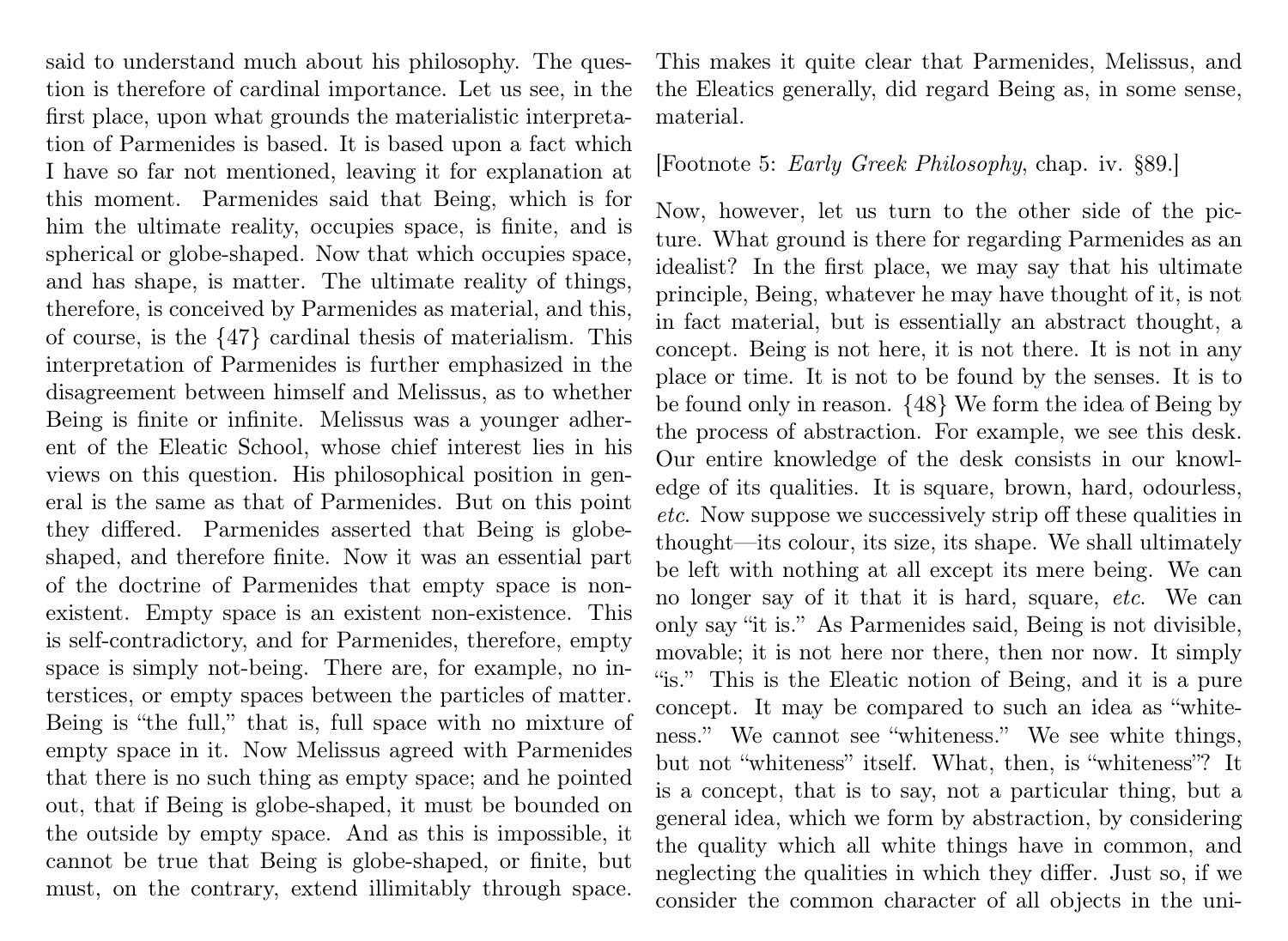verse, and neglect their differences, we shall find that what they all have in common is simply "being." Being then is a general idea, or concept. It is a thought, and not a thing. Parmenides, therefore, actually placed the absolute reality of things in an idea, in a thought, though he may have conceived it in a material and sensuous way. Now the cardinal thesis of idealism is precisely this, that the absolute reality, of which the world is a manifestation, consists in thought, in concepts. Parmenides, on this view, was an idealist.

Moreover, Parmenides has clearly made the distinction between sense and reason. True Being is not known to {49} the senses, but only to reason, and this distinction is an essential feature of all idealism. Materialism is precisely the view that reality is to be found in the world of sense. But the proposition of Parmenides is the exact opposite of this, namely, that reality is to be found only in reason. Again, there begins to appear for the first time in Parmenides the distinction between reality and appearance. Parmenides, of course, would not have used these terms, which have been adopted in modern times. But the thought which they express is unmistakably there. This outward world, the world of sense, he proclaims to be illusion and appearance. Reality is something which lies behind, and is invisible to the senses. Now the very essence of materialism is that this material world, this world of sense, is the real world. Idealism is the doctrine that the sense-world is an appearance. How then can Parmenides be called a materialist?

How are we to reconcile these two conflicting views of Parmenides? I think the truth is that these two contradictories lie side by side in Parmenides unreconciled, and still mutually contradicting each other. Parmenides himself did not see the contradiction. If we emphasize the one side, then Parmenides was a materialist. If we emphasize the other side, then he is to be interpreted as an idealist. In point of fact, in the history of Greek philosophy, both these sides of Parmenides were successively emphasized. He became the father both of materialism and of idealism. His immediate successors, Empedocles and Democritus, seized upon the materialistic aspect of his thought, and developed it. The essential thought of Parmenides was that Being cannot arise from not-being, and that Being neither {50} arises nor passes away. If we apply this idea to matter we get what in modern times is called the doctrine of the "indestructibility of matter." Matter has no beginning and no end. The apparent arising and passing away of things is simply the aggregation and separation of particles of matter which, in themselves, are indestructible. This is precisely the position of Democritus. And his doctrine, therefore, is a materialistic rendering of the main thought of Parmenides that Being cannot arise from not-being or pass into not-being.

It was not till the time of Plato that the idealistic aspect of the Parmenidean doctrine was developed. It was the genius of Plato which seized upon the germs of idealism in Parmenides and developed them. Plato was deeply influenced by Parmenides. His main doctrine was that the reality of the world is to be found in thought, in concepts, in what is called "the Idea." And he identified the Idea with the Being of Parmenides.

But still, it may be asked, which is the true view of Parmenides? Which is the historical Parmenides? Was not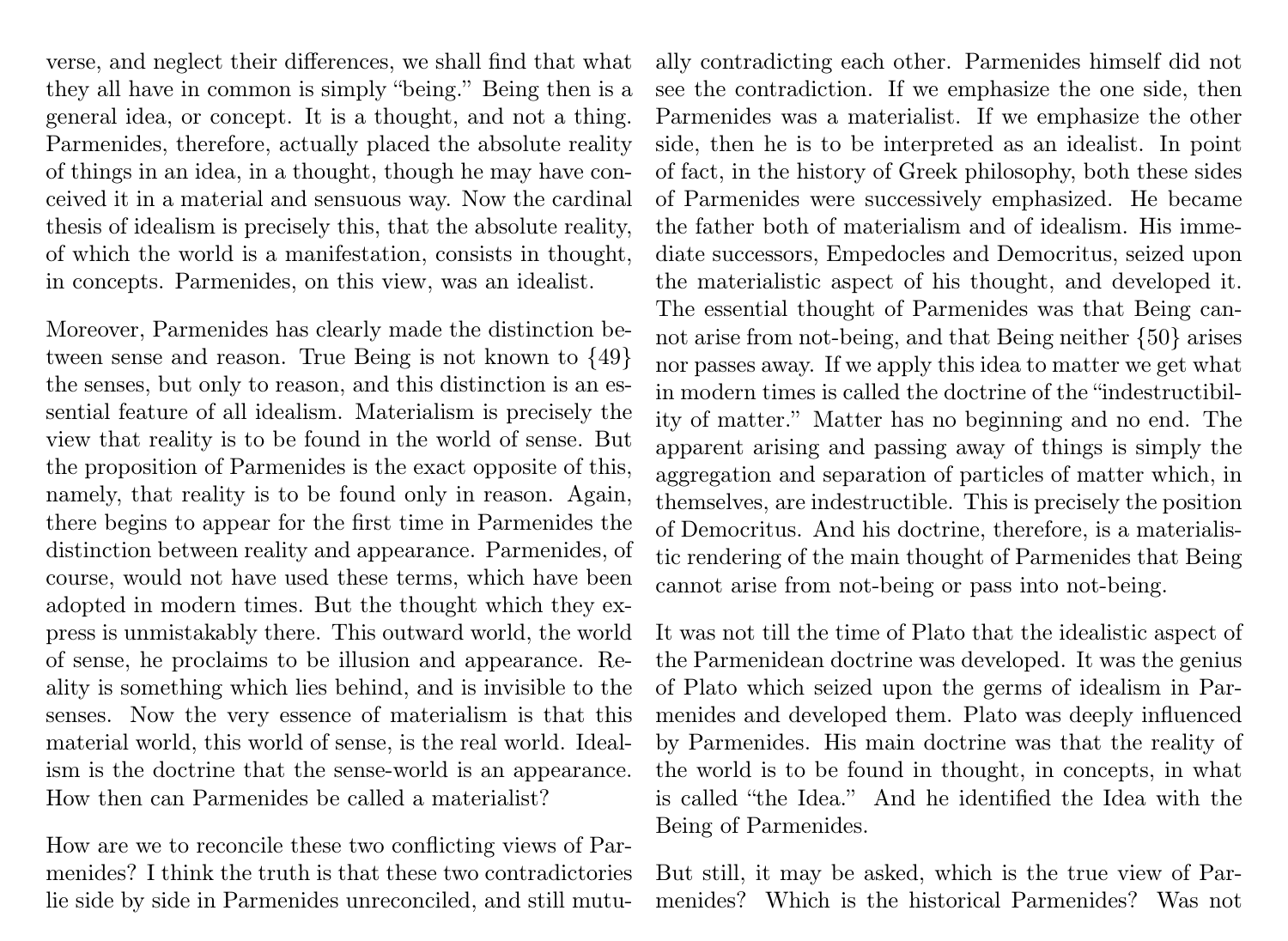Plato in interpreting him idealistically reading his own thought into Parmenides? Are not we, if we interpret him as an idealist, reading into him later ideas? In one sense this is perfectly true. It is clear from what Parmenides himself said that he regarded the ultimate reality of things as material. It would be a complete mistake to attribute to him a fully developed and consistent system of idealism. If you had told Parmenides that he was an idealist, he would not have understood you. The distinction between materialism and idealism was not then developed. If you had told him, moreover, that Being is a concept, he would not have understood {51} you, because the theory of concepts was not developed until the time of Socrates and Plato. Now it is the function of historical criticism to insist upon this, to see that later thought is not attributed to Parmenides. But if this is the function of historical scholarship, it is equally the function of philosophic insight to seize upon the germs of a higher thought amid the confused thinking of Parmenides, to see what he was groping for, to see clearly what he saw only vaguely and dimly, to make explicit what in him was merely implicit, to exhibit the true inwardness of his teaching, to separate what is valuable and essential in it from what is worthless and accidental. And I say that in this sense the true and essential meaning of Parmenides is his idealism. I said in the first chapter that philosophy is the movement from sensuous to non-sensuous thought. I said that it is only with the utmost difficulty that this movement occurs. And I said that even the greatest philosophers have sometimes failed herein. In Parmenides we have the first example of this. He began by propounding the truth that Being is the essential reality, and Being, as we saw, is a concept. But Parmenides was a pioneer. He trod upon unbroken ground. He had not behind him, as we have, a long line of idealistic thinkers to guide him. So he could not maintain this first non-sensuous thought. He could not resist the temptation to frame for himself a mental image, a picture, of Being. Now all mental images and pictures are framed out of materials supplied to us by the senses. Hence it comes about that Parmenides pictured Being as a globe-shaped something occupying space. But this is not the truth of Parmenides. This is simply his failure to realise {52} and understand his own principle, and to think his own thought. It is true that his immediate successors, Empedocles and Democritus, seized upon this, and built their philosophies upon it. But in doing so they were building upon the darkness of Parmenides, upon his dimness of vision, upon his inability to grapple with his own idea. It was Plato who built upon the light of Parmenides.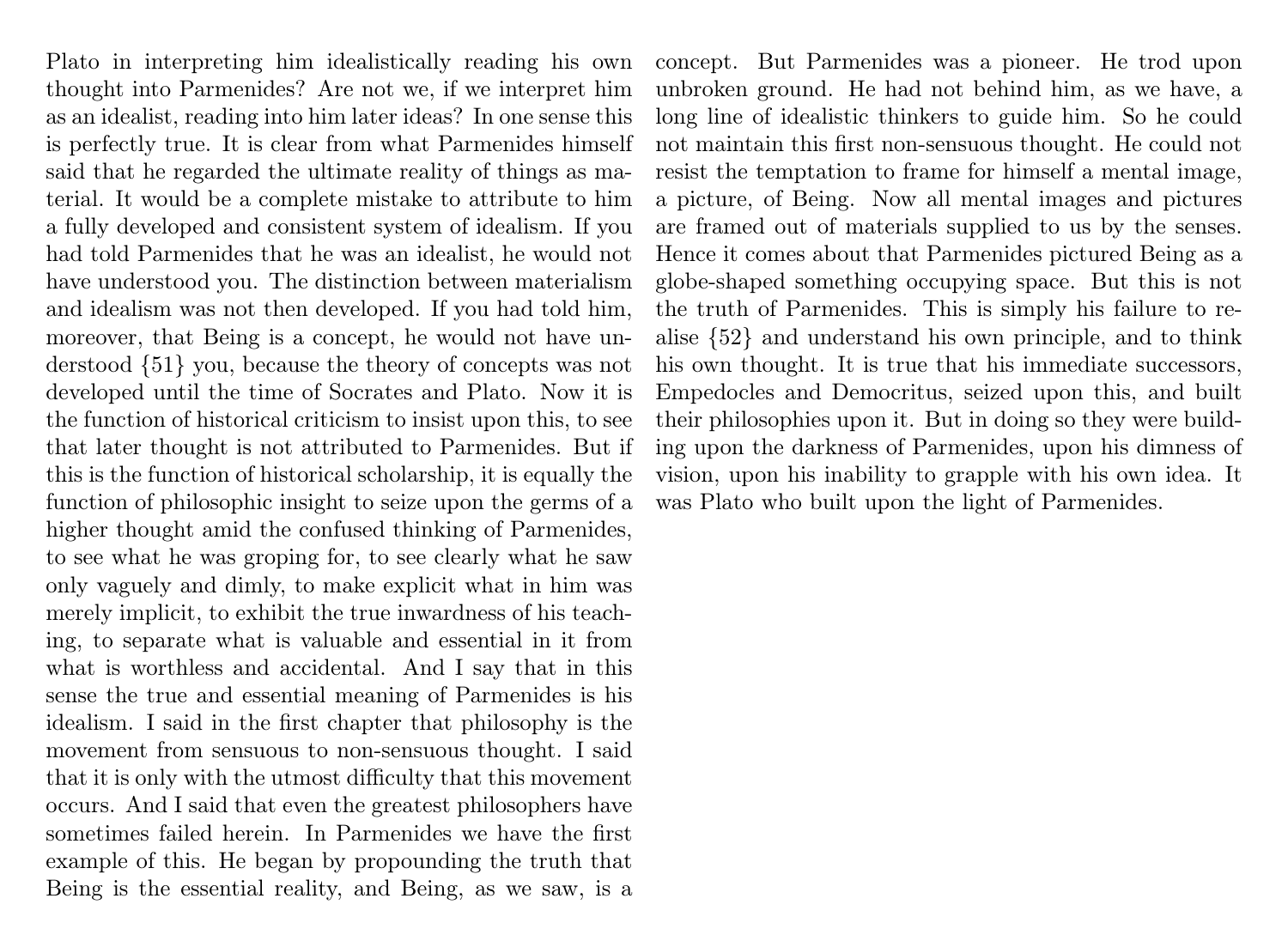# Zeno

The third and last important thinker of the Eleatic School is Zeno who, like Parmenides, was a man of Elea. His birth is placed about 489 B.C. He composed a prose treatise in which he developed his philosophy. Zeno's contribution to Eleaticism is, in a sense, entirely negative. He did not add anything positive to the teachings of Parmenides. He supports Parmenides in the doctrine of Being. But it is not the conclusions of Zeno that are novel, it is rather the reasons which he gave for them. In attempting to support the Parmenidean doctrine from a new point of view he developed certain ideas about the ultimate character of space and time which have since been of the utmost importance in philosophy. Parmenides had taught that the world of sense is illusory and false. The essentials of that world are two— multiplicity and change. True Being is absolutely one; there is in it no plurality or multiplicity. Being, moreover, is absolutely static and unchangeable. There is in it no motion. Multiplicity and motion are the two characteristics of the false world of sense. Against multiplicity and motion, therefore, Zeno directed his {53} arguments, and attempted indirectly to support the conclusions of Parmenides by showing that multiplicity and motion are impossible. He attempted to force multiplicity and motion to refute themselves by showing that, if we assume them as real, contradictory propositions follow from that assumption. Two propositions which contradict each other cannot both be true. Therefore the assumptions from which both follow, namely, multiplicity and motion, cannot be real things.

#### Zeno's arguments against multiplicity.

(1) If the many is, it must be both infinitely small and infinitely large. The many must be infinitely small. For it is composed of units. This is what we mean by saying that it is many. It is many parts or units. These units must be indivisible. For if they are further divisible, then they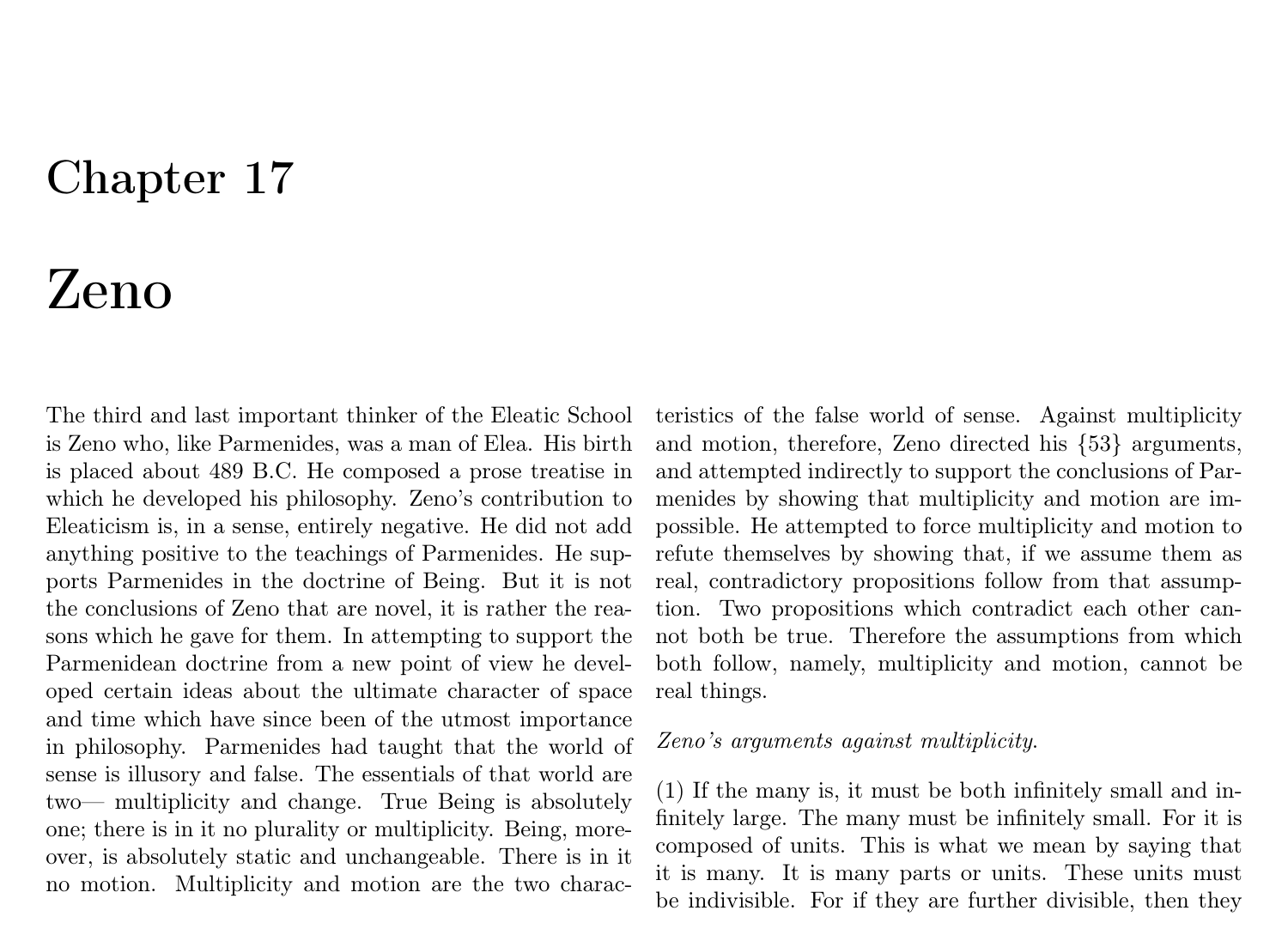are not units. Since they are indivisible they can have no magnitude, for that which has magnitude is divisible. The many, therefore, is composed of units which have no magnitude. But if none of the parts of the many have magnitude, the many as a whole has none. Therefore, the many is infinitely small. But the many must also be infinitely large. For the many has magnitude, and as such, is divisible into parts. These parts still have magnitude, and are therefore further divisible. However far we proceed with the division the parts still have magnitude and are still divisible. Hence the many is divisible ad infinitum. It must therefore be composed of an infinite number of parts, each having magnitude. But the smallest magnitude, multiplied by infinity, becomes an infinite magnitude. Therefore the many is infinitely large. (2) The {54} many must be, in number, both limited and unlimited. It must be limited because it is just as many as it is, no more, no less. It is, therefore, a definite number. But a definite number is a finite or limited number. But the many must be also unlimited in number. For it is infinitely divisible, or composed of an infinite number of parts.

#### Zeno's arguments against motion.

(1) In order to travel a distance, a body must first travel half the distance. There remains half left for it still to travel. It must then travel half the remaining distance. There is still a remainder. This progress proceeds infinitely, but there is always a remainder untravelled. Therefore, it is impossible for a body to travel from one point to another. It can never arrive. (2) Achilles and the tortoise run a race. If the tortoise is given a start, Achilles can never

catch it up. For, in the first place, he must run to the point from which the tortoise started. When he gets there, the tortoise will have gone to a point further on. Achilles must then run to that point, and finds then that the tortoise has reached a third point. This will go on for ever, the distance between them continually diminishing, but never being wholly wiped out. Achilles will never catch up the tortoise. (3) This is the story of the flying arrow. An object cannot be in two places at the same time. Therefore, at any particular moment in its flight the arrow is in one place and not in two. But to be in one place is to be at rest. Therefore in each and every moment of its flight it is at rest. It is thus at rest throughout. Motion is impossible.

#### ${55}$

This type of argument is, in modern times, called "antinomy." An antinomy is a proof that, since two contradictory propositions equally follow from a given assumption, that assumption must be false. Zeno is also called by Aristotle the inventor of dialectic. Dialectic originally meant simply discussion, but it has come to be a technical term in philosophy, and is used for that type of reasoning which seeks to develop the truth by making the false refute and contradict itself. The conception of dialectic is especially important in Zeno, Plato, Kant, and Hegel.

All the arguments which Zeno uses against multiplicity and motion are in reality merely variations of one argument. That argument is as follows. It applies equally to space, to time, or to anything which can be quantitatively measured. For simplicity we will consider it only in its spatial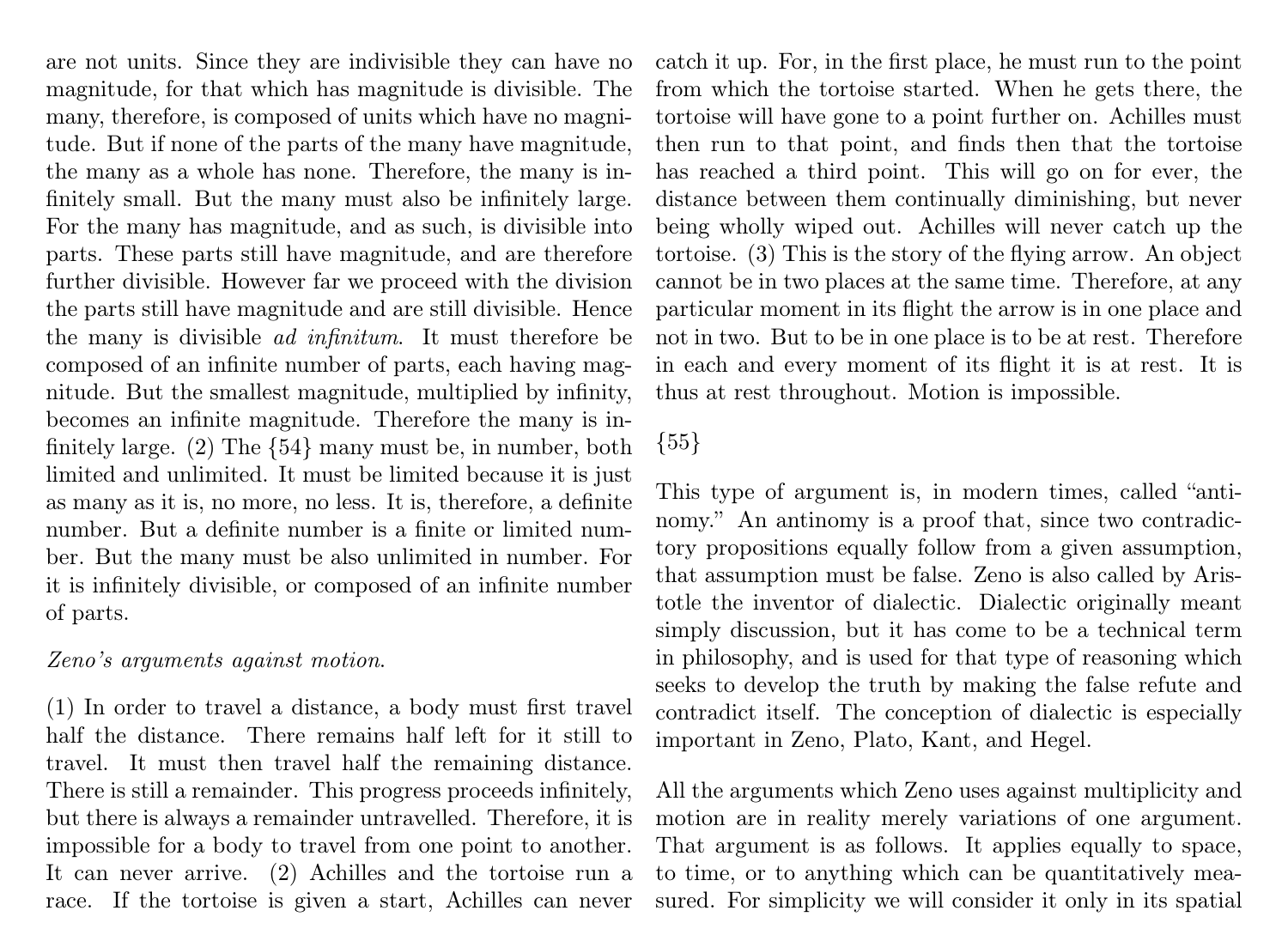significance. Any quantity of space, say the space enclosed within a circle, must either be composed of ultimate indivisible units, or it must be divisible ad infinitum. If it is composed of indivisible units, these must have magnitude, and we are faced with the contradiction of a magnitude which cannot be divided. If it is divisible *ad infinitum*, we are faced with the contradiction of supposing that an infinite number of parts can be added up and make a finite sum-total. It is thus a great mistake to suppose that Zeno's stories of Achilles and the tortoise, and of the flying arrow, are merely childish puzzles. On the contrary, Zeno was the first, by means of these stories, to bring to light the essential contradictions which lie in our ideas of space and time, and thus to set an important problem for all subsequent philosophy.

#### {56}

All Zeno's arguments are based upon the one argument described above, which may be called the antinomy of infinite divisibility. For example, the story of the flying arrow. At any moment of its flight, says Zeno, it must be in one place, because it cannot be in two places at the same moment. This depends upon the view of time as being infinitely divisible. It is only in an infinitesimal moment, an absolute moment having no duration, that the arrow is at rest. This, however, is not the only antinomy which we find in our conceptions of space and time. Every mathematician is acquainted with the contradictions immanent in our ideas of infinity. For example, the familiar proposition that parallel straight lines meet at infinity, is a contradiction. Again, a decreasing geometrical progression can be added up to

infinity, the infinite number of its terms adding up in the sum-total to a finite number. The idea of infinite space itself is a contradiction. You can say of it exactly what Zeno said of the many. There must be in existence as much space as there is, no more. But this means that there must be a definite and limited amount of space. Therefore space is finite. On the other hand, it is impossible to conceive a limit to space. Beyond the limit there must be more space. Therefore space is infinite. Zeno himself gave expression to this antinomy in the form of an argument which I have not so far mentioned. He said that everything which exists is in space. Space itself exists, therefore space must be in space. That space must be in another space and so ad infinitum. This of course is merely a quaint way of saying that to conceive a limit to space is impossible.

But to return to the antinomy of infinite divisibility, {57} on which most of Zeno's arguments rest, you will perhaps expect me to say something of the different solutions which have been offered. In the first place, we must not forget Zeno's own solution. He did not propound this contradiction for its own sake, but to support the thesis of Parmenides. His solution is that as multiplicity and motion contain these contradictions, therefore multiplicity and motion cannot be real. Therefore, there is, as Parmenides said, only one Being, with no multiplicity in it, and excludent of all motion and becoming. The solution given by Kant in modern times is essentially similar. According to Kant, these contradictions are immanent in our conceptions of space and time, and since time and space involve these contradictions it follows that they are not real beings,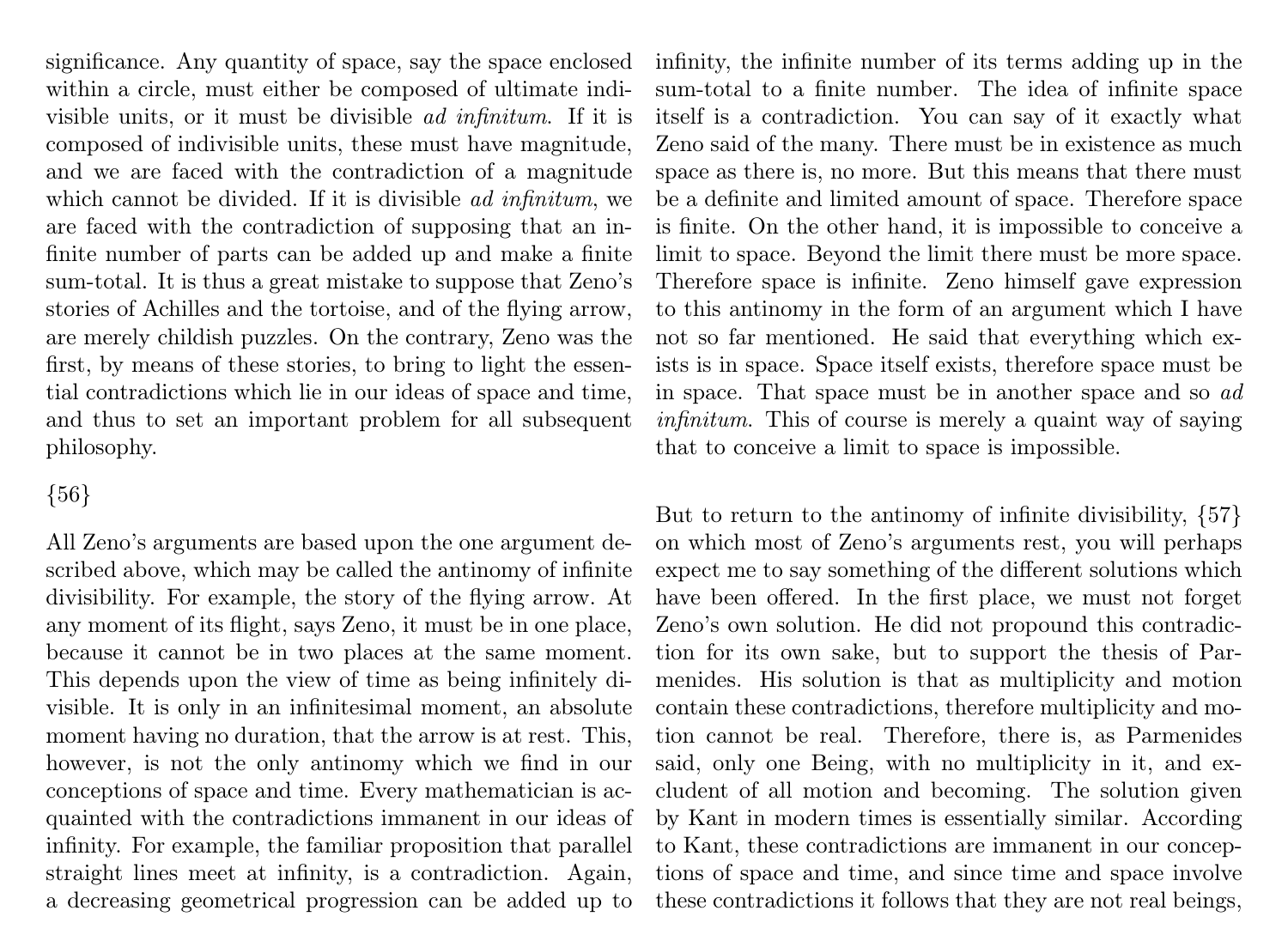but appearances, mere phenomena. Space and time do not belong to things as they are in themselves, but rather to our way of looking at things. They are forms of our perception. It is our minds which impose space and time upon objects, and not objects which impose space and time upon our minds. Further, Kant drew from these contradictions the conclusion that to comprehend the infinite is beyond the capacity of human reason. He attempted to show that, wherever we try to think the infinite, whether the infinitely large or the infinitely small, we fall into irreconcilable contradictions. Therefore, he concluded that human faculties are incapable of apprehending infinity. As might be expected, many thinkers have attempted to solve the problem by denying one or other side of the contradiction, by saying that one or other side does not follow from the premises, that one is true and the other false. David Hume, for example, {58} denied the infinite divisibility of space and time, and declared that they are composed of indivisible units having magnitude. But the difficulty that it is impossible to conceive of units having magnitude which are yet indivisible is not satisfactorily explained by Hume. And in general, it seems that any solution which is to be satisfactory must somehow make room for both sides of the contradiction. It will not do to deny one side or the other, to say that one is false and the other true. A true solution is only possible by rising above the level of the two antagonistic principles and taking them both up to the level of a higher conception, in which both opposites are reconciled.

This was the procedure followed by Hegel in his solution of the problem. Unfortunately his solution cannot be fully understood without some knowledge of his general philosophical principles, on which it wholly depends. I will, however, try to make it as plain as possible. In the first place, Hegel did not go out of his way to solve these antinomies. They appear as mere incidents in the development of his thought. He did not regard them as isolated cases of contradiction which occur in thought, as exceptions to a general rule, which therefore need special explanation. On the contrary, he regarded them, not as exceptions to, but as examples of, the essential character of reason. All thought, all reason, for Hegel, contains immanent contradictions which it first posits and then reconciles in a higher unity, and this particular contradiction of infinite divisibility is reconciled in the higher notion of quantity. The notion of quantity contains two factors, namely the one and the many. Quantity means precisely a many in {59} one, or a one in many. If, for example, we consider a quantity of anything, say a heap of wheat, this is, in the first place, one; it is one whole. Secondly, it is many; for it is composed of many parts. As one it is continuous; as many it is discrete. Now the true notion of quantity is not one, apart from many, nor many apart from one. It is the synthesis of both. It is a many in one. The antinomy we are considering arises from considering one side of the truth in a false abstraction from the other. To conceive unity as not being in itself multiplicity, or multiplicity as not being unity, is a false abstraction. The thought of the one involves the thought of the many, and the thought of the many involves the thought of the one. You cannot have a many without a one, any more than you can have one end of a stick without the other. Now, if we consider anything which is quantitatively measured,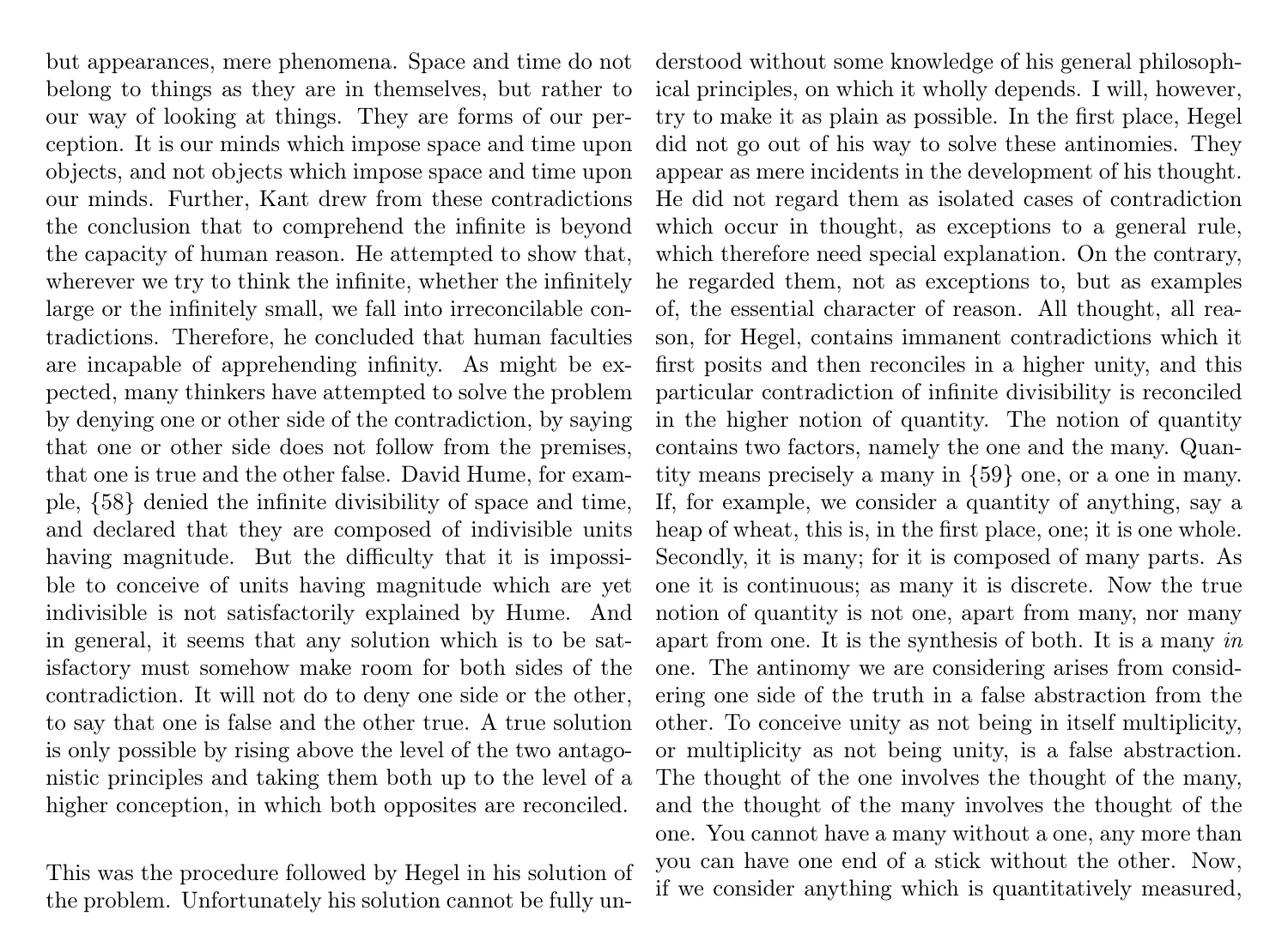such as a straight line, we may consider it, in the first place, as one. In that case it is a continuous indivisible unit. Next we may regard it as many, in which case it falls into parts. Now each of these parts may again be regarded as one, and as such is an indivisible unit; and again each part may be regarded as many, in which case it falls into further parts; and this alternating process may go on for ever. This is the view of the matter which gives rise to the contradictions we have been considering. But it is a false view. It involves the false abstraction of first regarding the many as something that has reality apart from the one, and then regarding the one as something that has reality apart from the many. If you persist in saying that the line is simply one and not many, then there arises the theory of indivisible units. If you {60} persist in saying it is simply many and not one, then it is divisible ad infinitum. But the truth is that it is neither simply many nor simply one; it is a many in one, that is, it is a quantity. Both sides of the contradiction are, therefore, in one sense true, for each is a factor of the truth. But both sides are also false, if and in so far as, each sets itself up as the whole truth.

Critical Remarks on Eleaticism.

The consideration of the meaning of Zeno's doctrine will give us an insight into the essentials of the position of the Eleatics. Zeno said that motion and multiplicity are not real. Now what does this mean? Did Zeno mean to say that when he walked about the streets of Elea, it was not true that he walked about? Did he mean that it was not a fact that he moved from place to place? When I move my arms, did he mean that I am not moving my arms, but that

they really remain at rest all the time? If so, we might justly conclude that this philosophy is a mere craze of speculation run mad, or else a joke. But this is not what is meant. The Eleatic position is that though the world of sense, of which multiplicity and motion are essential features, may exist, yet that outward world is not the true Being. They do not deny that the world exists. They do not deny that motion exists or that multiplicity exists. These things no sane man can deny. The existence of motion and multiplicity is, as Hegel says, as sensuously certain as the existence of elephants. Zeno, then, does not deny the existence of the world. What he denies is the truth of existence. What he means is: certainly there is motion and multiplicity; certainly the world is here, is present to our senses, but it is not the true world. It is  $\{61\}$  not reality. It is mere appearance, illusion, an outward show and sham, a hollow mask which hides the real being of things. You may ask what is meant by this distinction between appearance and reality. Is not even an appearance real? It appears. It exists. Even a delusion exists, and is therefore a real thing. So is not the distinction between appearance and reality itself meaningless? Now all this is perfectly true, but it does not comprehend quite what is meant by the distinction. What is meant is that the objects around us have existence, but not self-existence, not self-substantiality. That is to say, their being is not in themselves, their existence is not grounded in themselves but is grounded in another, and flows from that other. They exist, but they are not independent existences. They are rather beings whose being flows into them from another, which itself is self-existent and selfsubstantial. They are, therefore, mere appearances of that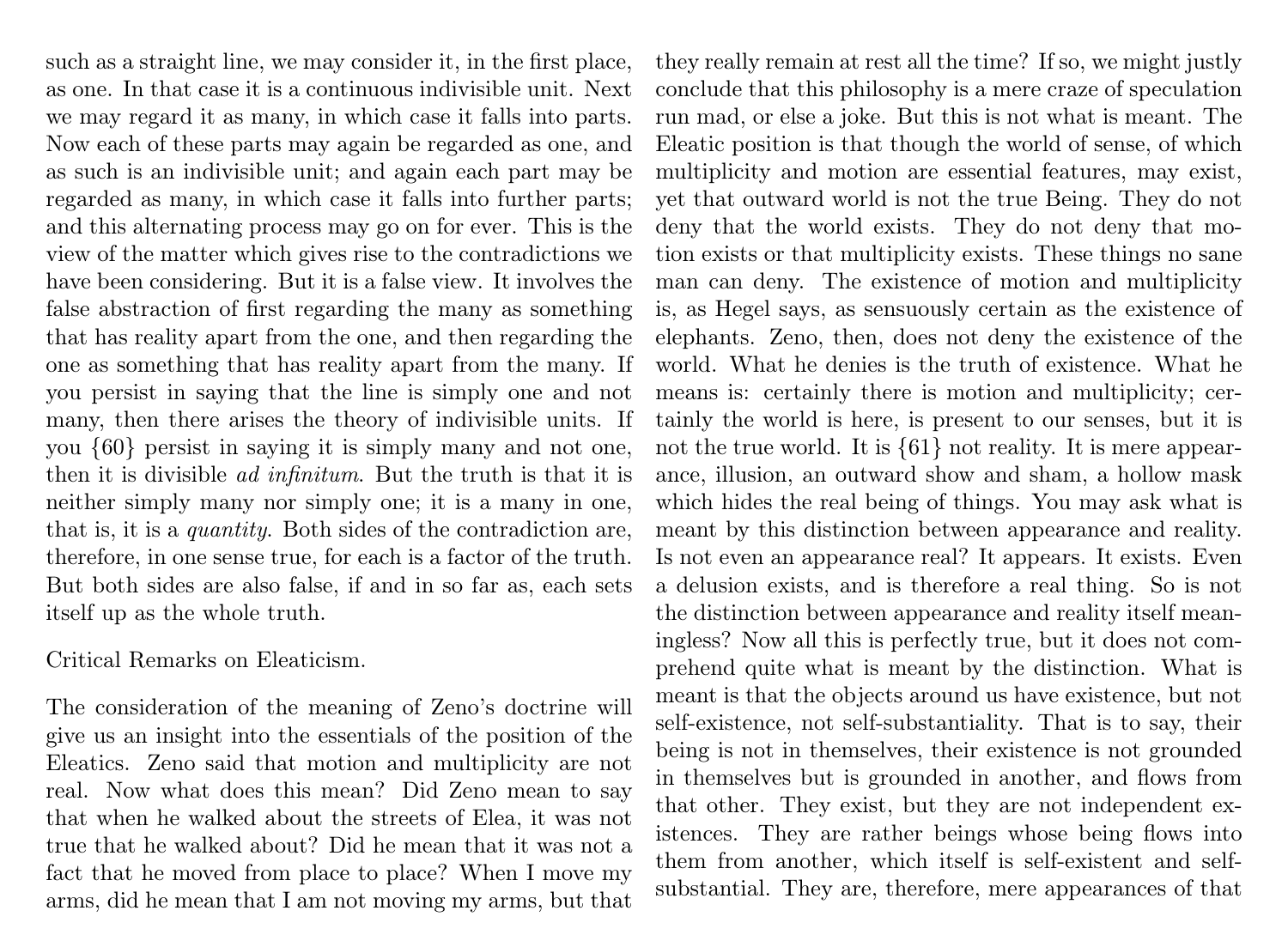other, which is the reality. Of course the Eleatics did not speak of appearance and reality in these terms. But this is what they were groping for, and dimly saw.

If we now look back upon the road on which we have travelled from the beginning of Greek philosophy, we shall be able to characterize the direction in which we have been moving. The earliest Greek philosophers, the Ionics, propounded the question, "what is the ultimate principle of things?" and answered it by declaring that the first principle of things is matter. The second Greek School, the Pythagoreans, answered the same question by declaring numbers to be the first principle. The third school, the Eleatics, answered the question by asserting that the first principle of things is Being. {62} Now the universe, as we know it, is both quantitative and qualitative. Quantity and quality are characteristics of every sense-object. These are not, indeed, the only characteristics of the world, but they are the only characteristics which have so far come to light. Now the position of the Ionics was that the ultimate reality is both quantitative and qualitative, that is to say, it is matter, for matter is just what has both quantity and quality. The Pythagoreans abstracted from the quality of things. They stripped off the qualitative aspect from things, and were accordingly left with only quantity as ultimate reality. Quantity is the same as number. Hence the Pythagorean position that the world is made of numbers. The Eleatic philosophy, proceeding one step further in the same direction, abstracted from quantity as well as quality. Whereas the Pythagoreans had denied the qualitative aspect of things, leaving themselves only with the quantitative, the Eleatics denied both quantity and quality, for in denying multiplicity they denied quantity. Therefore they are left with the total abstraction of mere Being which has in it neither dividedness (quantity), nor positive character (quality). The rise from the Ionic to the Eleatic philosophy is therefore essentially a rise from sensuous to pure thinking. The Eleatic Being is a pure abstract thought. The position of the Pythagoreans on the other hand is that of semi-sensuous thought. They form the stepping-stone from the Ionics to the Eleatics.

Now let us consider what of worth there is in this Eleatic principle, and what its defects are. In the first place, it is necessary for us to understand that the Eleatic philosophy is the first monism. A monistic philosophy {63} is a philosophy which attempts to explain the entire universe from one single principle. The opposite of monism is therefore pluralism, which is that kind of philosophy which seeks to explain the universe from many ultimate and equally underived principles. But more particularly and more frequently we speak of the opposite of monism as being dualism, that is to say, the position that there are two ultimate principles of explanation. If, for example, we say that all the good in the universe arises from one source which is good, and that all the evil arises from another source which is evil, and that these sources of good and evil cannot be subordinated one to the other, and that one does not arise out of the other, but both are co-ordinate and equally primeval and independent, that position would be a dualism. All philosophy, which is worthy of the name, seeks, in some sense, a monistic explanation of the universe, and when we find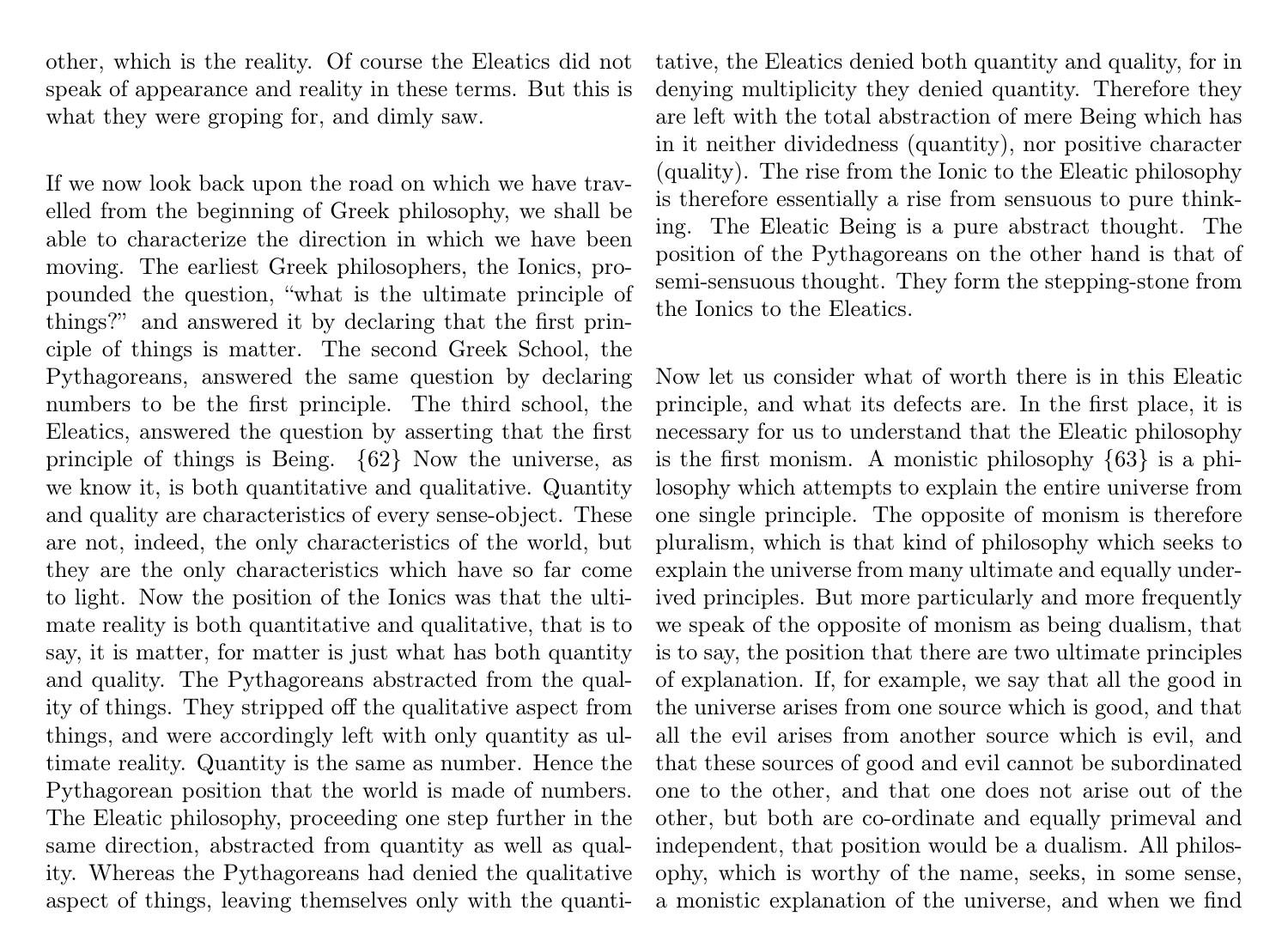that a system of philosophy breaks down and fails, then we may nearly always be sure its defect will reveal itself as an unreconciled dualism. Such a philosophy will begin with a monistic principle, and will attempt to derive or deduce the entire universe from it, but somewhere or other it comes across something in the world which it cannot bring under that principle. Then it is left with two equally ultimate existences, neither of which can be derived from the other. Thus it breaks out into dualism.

Now the search for a monistic explanation of things is a universal tendency of human thought. Wherever we look in the world of thought, we find that this monistic tendency appears. I have already said that it appears throughout the history of philosophy. It reveals itself, {64} too, very clearly in the history of religion. Religion begins in polytheism, the belief in many gods. From that it passes on to monotheism, the belief in one God, who is the sole author and creator of the universe. In Hindu thought we find the same thing. Hindu thought is based upon the principle that "All is one." Everything in the world is derived from one ultimate being, Brahman. But not only is this monistic tendency traceable in religion and philosophy; it is also traceable in science. The progress of scientific explanation is essentially a progress towards monism. In the first place, the explanation of isolated facts consists always in assigning causes for them. Suppose there is a strange noise in your room at night. You say it is explained when you find that it is due to the falling of a book or the scuttling of a rat across the floor. The noise is thus explained by assigning a cause for it. But this simply means that you

have robbed it of its isolated and exceptional position, and reduced it to the position of an example of a general law. When the water freezes in your jug, you say that the cause of this is the cold. It is an example of the law that whenever the cold reaches a certain degree, then, other things being equal, water solidifies. But to assign causes in this way is not really to explain anything. It does not give any reason for an event happening. You cannot see any reason why water should solidify in the cold. It merely tells us that the event is not exceptional, but is an example of what always happens. It reduces the isolated event to a case of a general law, which "explains," not merely this one event, but possibly millions of events. It is not merely that cold solidifies the water in your jug. {65} It equally solidifies the water in everybody's jug. The same law "explains" all these, and likewise "explains" icebergs and the polar caps on the earth and the planet Mars. In fact scientific explanation means the reduction of millions of facts to one principle. But science does not stop here. It seeks further to explain the laws themselves, and its method is to reduce the many laws to one higher and more general law. A familiar example of this is the explanation of Kepler's laws of the planetary motions. Kepler laid down three such laws. The first was that planets move in elliptical orbits with the sun in one focus. The second was that planets describe equal areas in equal times. The third was a rather more complicated law. Kepler knew these laws from observation, but he could not explain them. They were explained by Newton's discovery of the law of gravitation. Newton proved that Kepler's three laws could be mathematically deduced from the law of gravitation. In that way Kepler's laws were explained,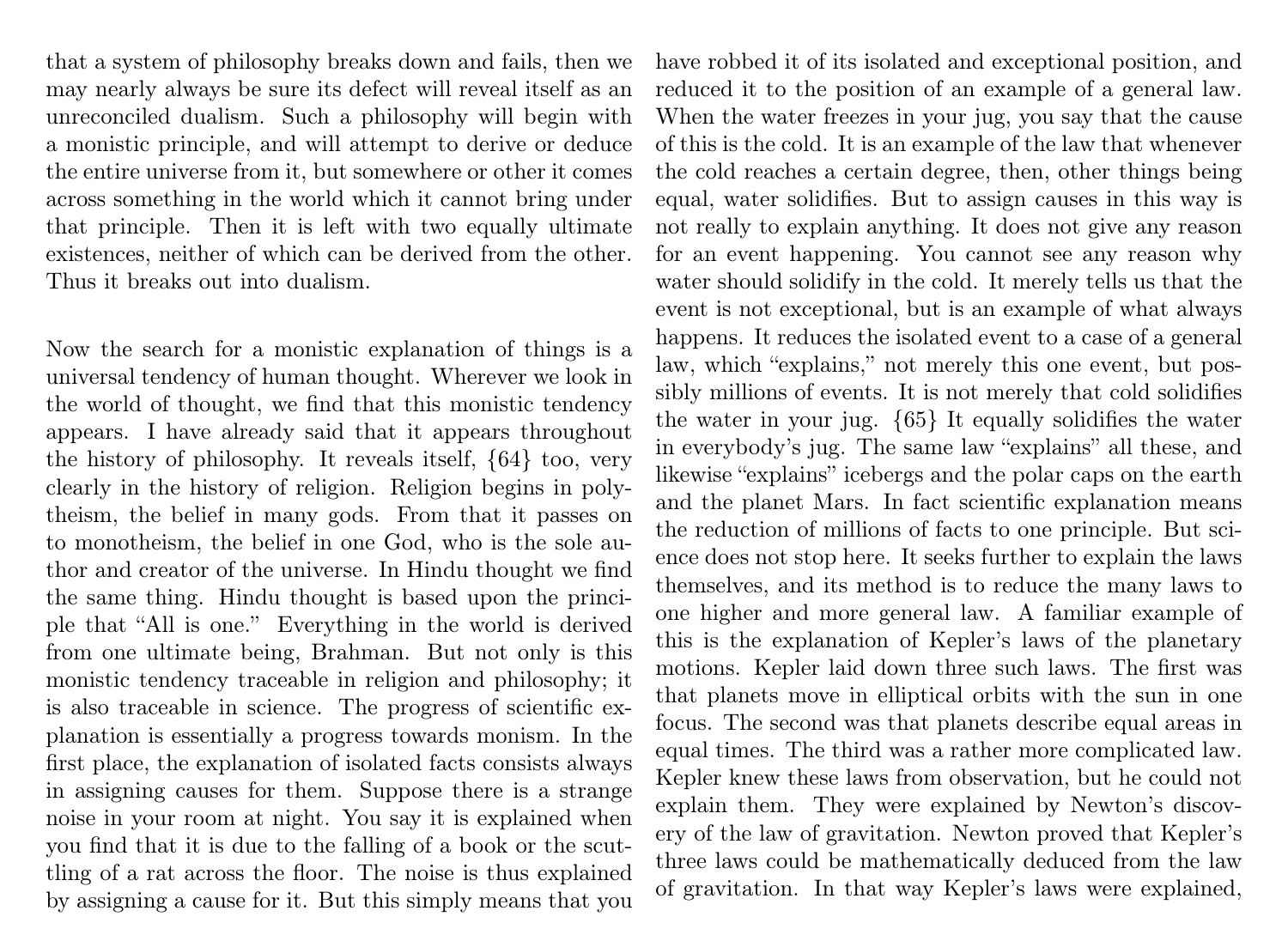and not only Kepler's laws, but many other astronomical laws and facts. Thus the explanation of the many isolated facts consists in their reduction to the one law, and the explanation of the many laws consists in their reduction to the one more general law. As knowledge advances, the phenomena of the universe come to be explained by fewer and fewer, and wider and wider, general principles. Obviously the ultimate goal would be the explanation of all things by one principle. I do not mean to say that scientific men have this end consciously in view. But the point is that the monistic tendency is there. What is meant by the explanation is the reduction of all things to one principle.

#### {66}

In philosophy, in religion, and in science, then, we find this monistic tendency of thought. But it might be asked how we know that this universal tendency is right? How do we know that it is not merely a universal error? Is there no logical or philosophical basis for the belief that the ultimate explanation of things must be one? Now this is a subject which takes us far afield from Greek philosophy. The philosophical basis of monism was never thought out till the time of Spinoza. So we cannot go into it at length here. But, quite shortly, the question is—Is there any reason for believing that the ultimate explanation of things must be one? Now if we are to explain the universe, two conditions must be fulfilled. In the first place, the ultimate reality by which we attempt to explain everything must explain all the other things in the world. It must be possible to deduce the whole world from it. Secondly, the first principle must explain itself. It cannot be a principle which

itself still requires explanation by something else. If it is itself not self-explanatory, but is an ultimate mystery, then even if we succeed in deducing the universe from it, nothing is thereby explained. This, for example, is precisely the defect of materialism. Even if we suppose it proved that all things, including mind, arise from matter, yet the objection remains that this explains nothing at all, for matter is not a self-explanatory existence. It is an unintelligible mystery. And to reduce the universe to an ultimate mystery is not to explain it. Again; some people think that the world is to be explained by what they call a "first cause." But why should any cause be the first? Why should we stop anywhere in the chain of causes? Every cause is {67} necessarily the effect of a prior cause. The child, who is told that God made the world, and who inquires who, in that case, made God, is asking a highly sensible question. Or suppose, in tracing back the chain of causes, we come upon one which we have reason to say is really the first, is anything explained thereby? Still we are left with an ultimate mystery. Whatever the principle of explanation is, it cannot be a principle of this kind. It must be a principle which explains itself, and does not lead to something further, such as another cause. In other words, it must be a principle which has its whole being in itself, which does not for its completeness refer us to anything beyond itself. It must be something fully comprehended in itself, without reference to anything outside it. That is to say, it must be what we call self-determined or absolute. Now any absolute principle must necessarily be one. Suppose that it were two. Suppose you attempt to explain the world by two principles, X and Y, each of which is ultimate, neither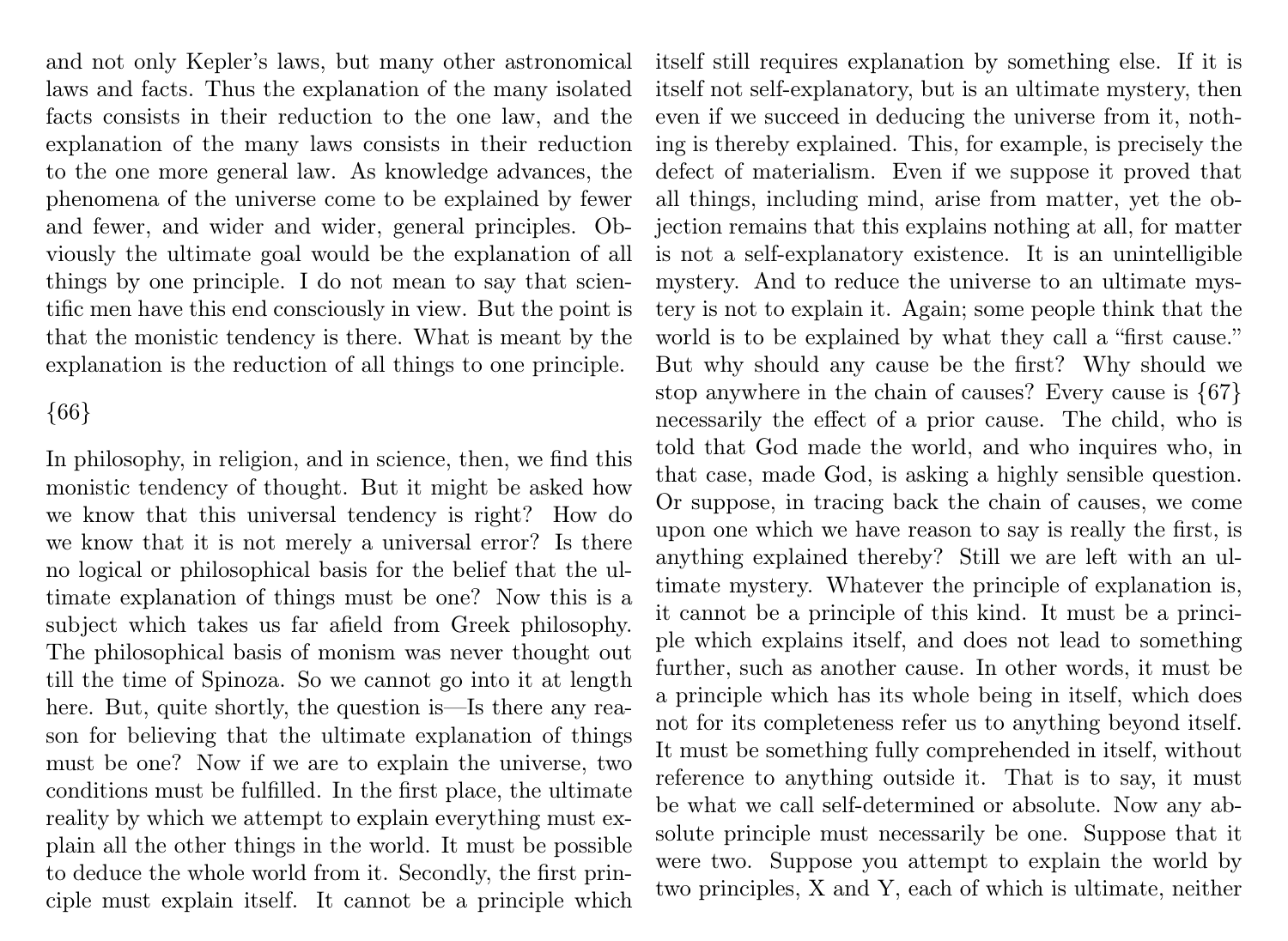being derived from the other. Then what relation does X bear to Y? We cannot fully comprehend X without knowing its relation to Y. Part of the character and being of X is constituted by its relation to Y. Part of X's character has to be explained by Y. But that is not to be self-explained. It is to be explained by something not itself. Therefore, the ultimate explanation of things must be one.

The Eleatics, then, were perfectly correct in saying that all is one, and that the ultimate principle of the universe, Being, is one. But if we examine the way in which they carried out their monism, we shall see that it broke down in a hopeless dualism. How did they {68} explain the existence of the world? They propounded the principle of Being, as the ultimate reality. How then did they derive the actual world from that principle? The answer is that they neither derived it nor made any attempt to derive it. Instead of deducing the world from their first principle, they simply denied the reality of the world altogether. They attempted to solve the problem by denying the existence of the problem. The world, they said, is simply not-being. It is an illusion. Now certainly it is a great thing to know which is the true world, and which the false, but after all this is not an explanation. To call the world an illusion is not to explain it. If the world is reality, then the problem of philosophy is, how does that reality arise? If the world is illusion, then the problem is, how does that illusion arise? Call it illusion, if you like. But this is not explaining it. It is simply calling it names. This is the defect, too, of Indian philosophy in which the world is said to be Maya—delusion. Hence in the Eleatic philosophy there are

two worlds brought face to face, lying side by side of each other, unreconciled—the world of Being, which is the true world, and the world of facts, which is illusion. Although the Eleatics deny the sense-world, and call it illusion, yet of this illusion they cannot rid themselves. In some sense or other, this world is here, is present. It comes back upon our senses, and demands explanation. Call it illusion, but it still stands beside the true world, and demands that it be deduced from that. So that the Eleatics have two principles, the false world and the true world, simply lying side by side, without any connecting link between them, without anything to {69} show how the one arises from the other. It is an utterly irreconcilable dualism.

It is easy to see why the Eleatic philosophy broke down in this dualism. It is due to the barrenness of their first principle itself. Being, they say, has in it no becoming. All principle of motion is expressly excluded from it. Likewise they deny to it any multiplicity. It is simply one, without any many in it. If you expressly exclude multiplicity and becoming from your first principle, then you can never get multiplicity and becoming out of it. You cannot get out of it anything that is not in it. If you say absolutely there is no multiplicity in the Absolute, then it is impossible to explain how multiplicity comes into this world. It is exactly the same in regard to the question of quality. Pure Being is without quality. It is mere "isness." It is an utterly featureless, characterless Being, perfectly empty and abstract. How then can the quality of things issue from it? How can all the riches and variety of the world come out of this emptiness? The Eleatics are like jugglers who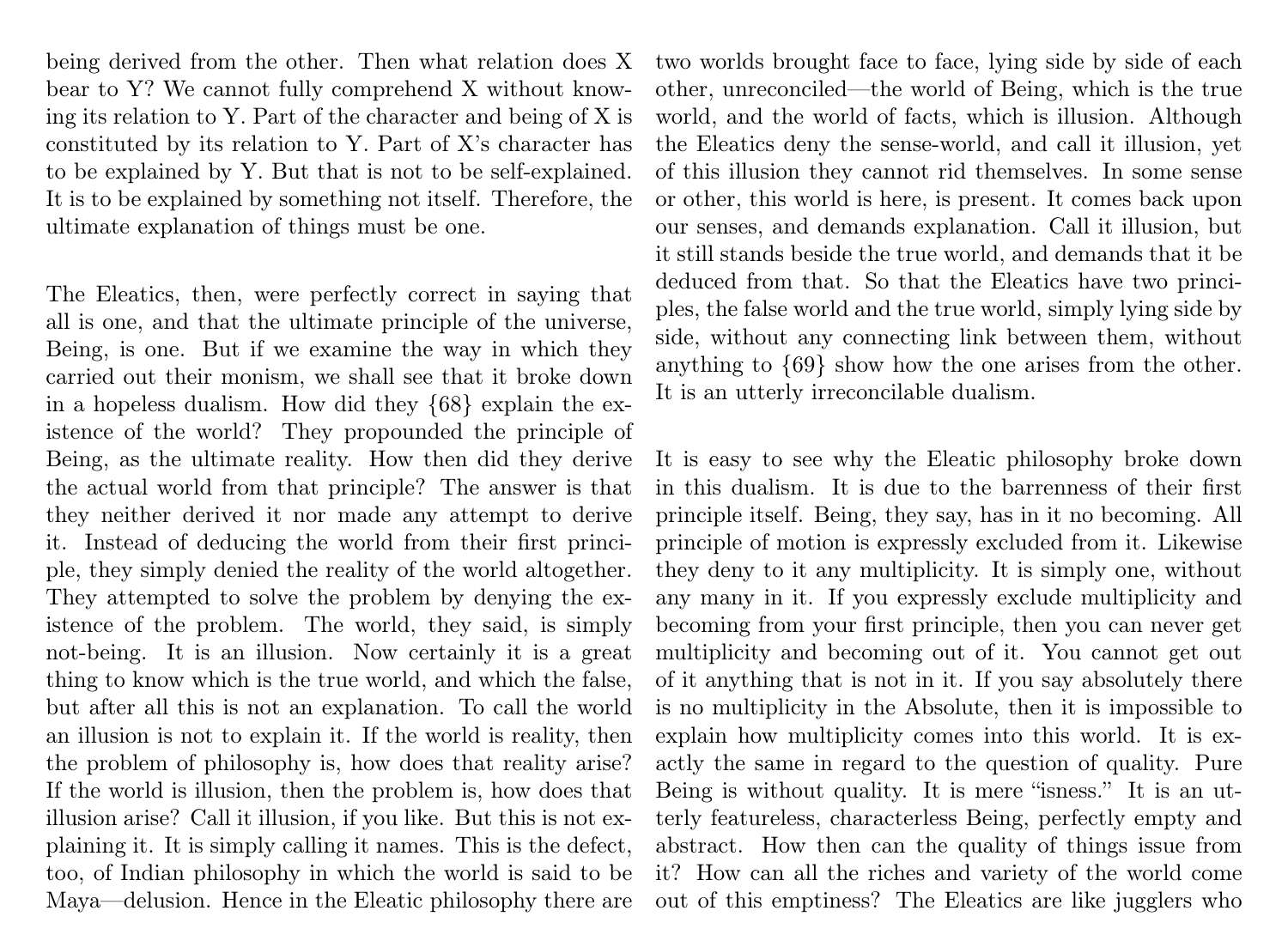try to make you believe that they get rabbits, guinea-pigs, pieces of string, paper, and ribbon, out of an entirely empty top-hat. One can see how utterly barren and empty this principle is, if one translates it into figurative language, that is to say, into the language of religion. The Eleatic principle would correspond to a religion in which we said that "God is," but beyond the fact that He "is," He has absolutely no character. But surely this is a wholly barren and meagre conception of the Deity. In the Christian religion we are accustomed to hear such expressions as, not only that "God is," but that "God is Love," "God is Power," {70} "God is Goodness," "God is Wisdom." Now objection may certainly be taken to these predicates and epithets on the ground that they are merely figurative and anthropomorphic. In fact, they exhibit the tendency to think nonsensuous objects sensuously. These predicates are merely picked up from the finite world and applied haphazard to God, for whom they are entirely inadequate. But at least these expressions teach us, that out of mere emptiness nothing can come; that the world cannot arise out of something which is lower and poorer than itself. Here in the world we find in a certain measure, love, wisdom, excellence, power. These things cannot spring from a source which is so poor that it contains nothing but "isness." The less can arise out of the greater, but not the greater out of the less. We may contrast Eleaticism not only with Christianity, but even with popular modern agnosticism. According to this, the Absolute is unknowable. But what the agnostic means is that human reason is inadequate to grasp the greatness of the ultimate being. But the Eleatic principle is, not that in saying "God is Love, Power, Wisdom," we are saying

too little about God, and that our ideas are inadequate to express the fullness of His being, but on the contrary, that they express too high an idea for God, of whom nothing can be said except "He is," because there is absolutely nothing more to say. This conception of God is the conception of an absolutely empty being.

Monism, I said, is a necessary idea in philosophy. The Absolute must be one. But an utterly abstract monism is impossible. If the Absolute is simply one, wholly excludent of all process and multiplicity, out of such an abstraction the process and multiplicity of the {71} world cannot issue. The Absolute is not simply one, or simply many. It must be a many in one, as correctly set forth in the Christian doctrine of the Trinity. Religion moves from an abstract polytheism (God is many) to an abstract monotheism (God is one; Judaism, Hinduism and Islam). But it does not stop there. It rightly passes on to a concrete monotheism (God is many in one; Christianity). There are two popular misconceptions regarding the doctrine of the Trinity. The first mistake is that of popular rationalism, the second is that of popular theology. Popular rationalism asserts that the doctrine of the Trinity is contrary to reason. Popular theology asserts that it is a mystery which transcends reason. But the truth is that it neither contradicts nor transcends reason. On the contrary, it is in itself the highest manifestation of reason. What is really a mystery, what really contradicts reason, is to suppose that God, the Absolute, is simply one without any multiplicity. This contradiction results in the fatal dualism which broke out in Eleaticism, and has broken out in every other system of thought, such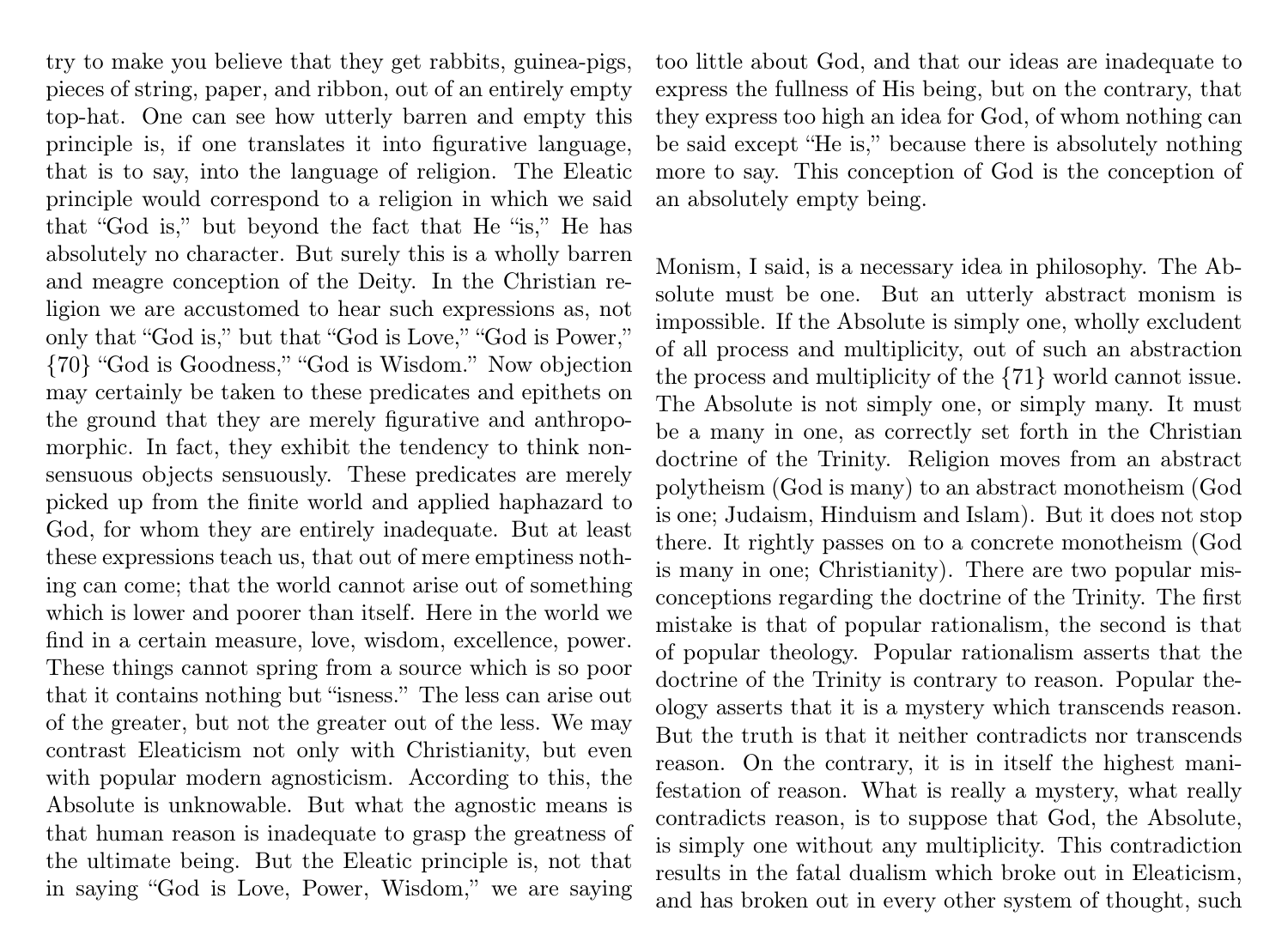as that of the Hindus or that of Spinoza, which begins with the conception of the Absolute as a pure one, totally exclusive of the many.

{72}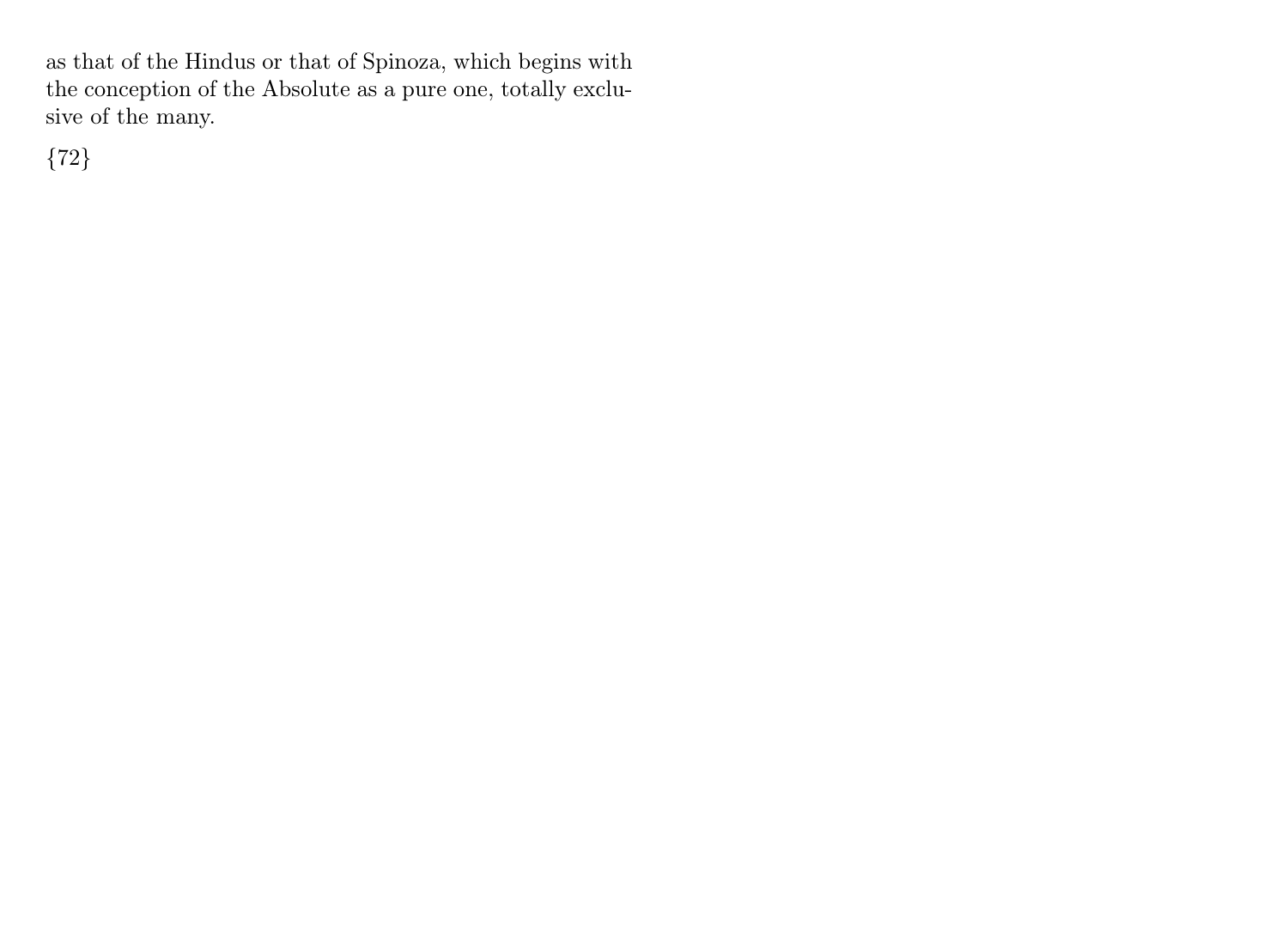# CHAPTER V

### HERACLEITUS

Heracleitus was born about 535 B.C., and is believed to have lived to the age of sixty. This places his death at 475 B.C. He was thus subsequent to Xenophanes, contemporary with Parmenides, and older than Zeno. In historical order of time, therefore, he runs parallel to the Eleatics. Heracleitus was a man of Ephesus in Asia Minor. He was an aristocrat, descendant of a noble Ephesian family, and occupied in Ephesus the nominal position of basileus, or King. This, however, merely meant that he was the Chief Priest of the local branch of the Eleusinian mysteries, and this position he resigned in favour of his brother. He appears to have been a man of a somewhat aloof, solitary, and scornful nature. He looked down, not only upon the common herd, but even upon the great men of his own race. He mentions Xenophanes and Pythagoras in terms of obloquy. Homer, he thinks, should be taken out and whipped.

Hesiod he considers to be the teacher of the common herd, one with them, "a man," he says, "who does not even know day and night." Upon the common herd of mortals he looks down with infinite scorn. Some of his sayings remind us not a little of Schopenhauer in their pungency and sharpness. "Asses prefer straw to {73} gold." "Dogs bark at everyone they do not know." Many of his sayings, however, are memorable and trenchant epitomes of practical wisdom. "Man's character is his fate." "Physicians who cut, burn, stab and rack the sick, demand a fee for doing it, which they do not deserve to get." From his aloof and aristocratic standpoint he launched forth denunciations against the democracy of Ephesus.

Heracleitus embodied his philosophical thoughts in a prose treatise, which was well-known at the time of Socrates, but of which only fragments have come down to us. His style soon became proverbial for its difficulty and obscurity, and he gained the nickname of Heracleitus the "Dark," or the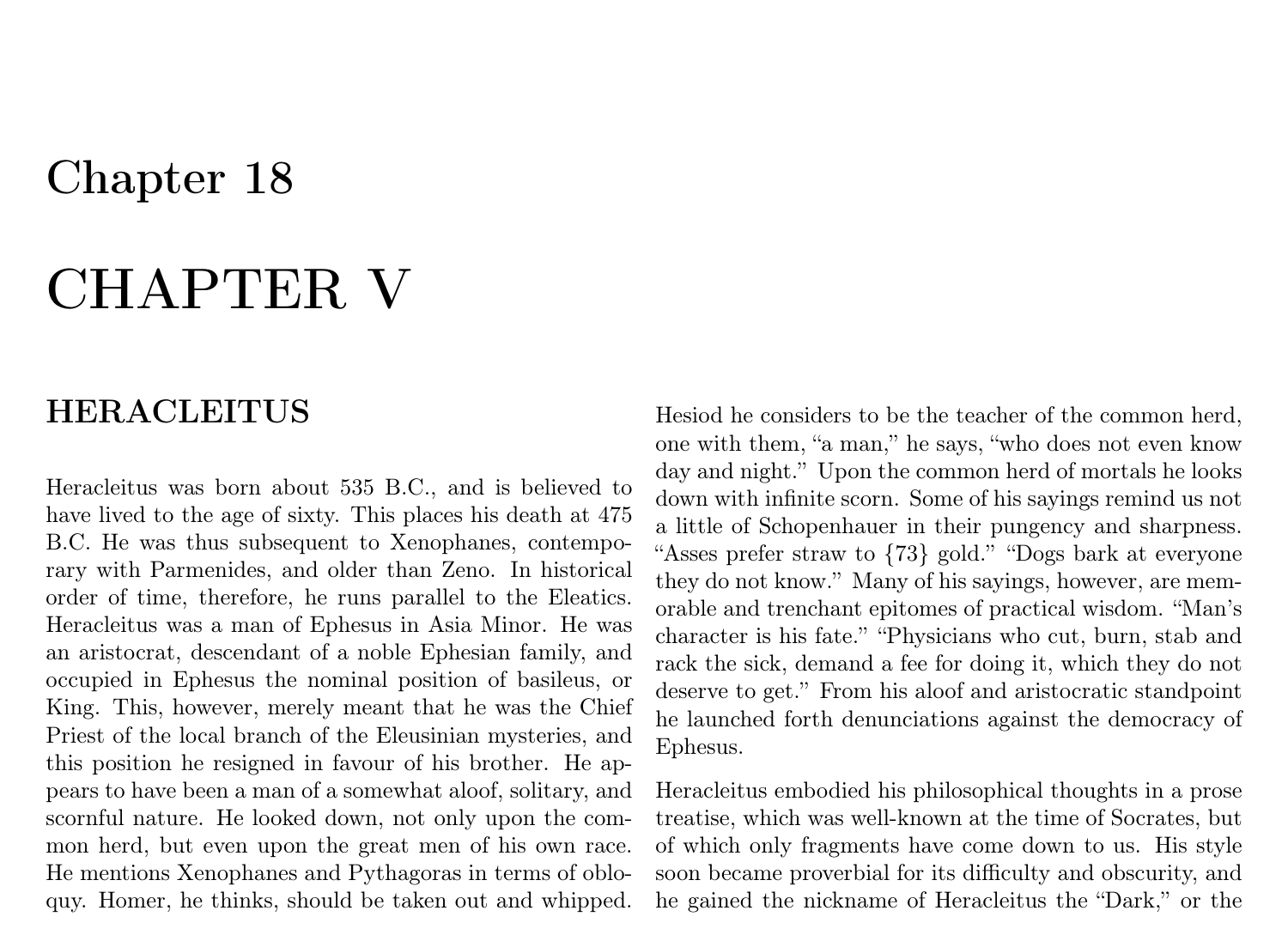"Obscure." Socrates said of his work that what he understood of it was excellent, what not, he believed was equally so, but that the book required a tough swimmer. He has even been accused of intentional obscurity. But there does not seem to be any foundation for this charge. The fact is that if he takes no great trouble to explain his thoughts, neither does he take any trouble to conceal them. He does not write for fools. His attitude appears to be that if his readers understand him, well; if not, so much the worse for his readers. He wastes no time in elaborating and explaining his thought, but embodies it in short, terse, pithy, and pregnant sayings.

His philosophical principle is the direct antithesis of Eleaticism. The Eleatics had taught that only Being is, and Becoming is not at all. All change, all Becoming is mere illusion. For Heracleitus, on the contrary, only Becoming is, and Being, permanence, identity, these are nothing but illusion. All things sublunary are {74} perpetually changing, passing over into new forms and new shapes. Nothing stands, nothing holds fast, nothing remains what it is. "Into the same river," he says, "we go down, and we do not go down; for into the same river no man can enter twice; ever it flows in and flows out." Not only does he deny all absolute permanence, but even a relative permanence of things is declared to be illusory. We all know that everything has its term, that all things arise and pass away, from the insects who live an hour to the "eternal" hills. Yet we commonly attribute to these things at least a relative permanence, a shorter or longer continuance in the same state. But even this Heracleitus will not allow. Nothing is ever the same,

nothing remains identical from one consecutive moment to another. The appearance of relative permanence is an illusion, like that which makes us think that a wave passing over the surface of the water remains all the time the same identical wave. Here, as we know, the water of which the wave is composed changes from moment to moment, only the form remaining the same. Precisely so, for Heracleitus, the permanent appearance of things results from the inflow and outflow in them of equivalent quantities of substance. "All is flux." It is not, for example, the same sun which sets to-day and rises to-morrow. It is a new sun. For the fire of the sun burns itself out and is replenished from the vapours of the sea.

Not only do things change from moment to moment. Even in one and the same moment they are and are not the same. It is not merely that a thing first is, and then a moment afterwards, is not. It both is and is not at the same time. The at-onceness of "is" and "is not" {75} is the meaning of Becoming. We shall understand this better if we contrast it with the Eleatic principle. The Eleatics described all things under two concepts, Being and not-being. Being has, for them, all truth, all reality. Not-being is wholly false and illusory. For Heracleitus both Being and not-being are equally real. The one is as true as the other. Both are true, for both are identical. Becoming is the identity of Being and not-being. For Becoming has only two forms, namely, the arising of things and their passing away, their beginning and their end, their origination and their decease. Perhaps you may think that this is not correct, that there are other forms of change besides origination and decease.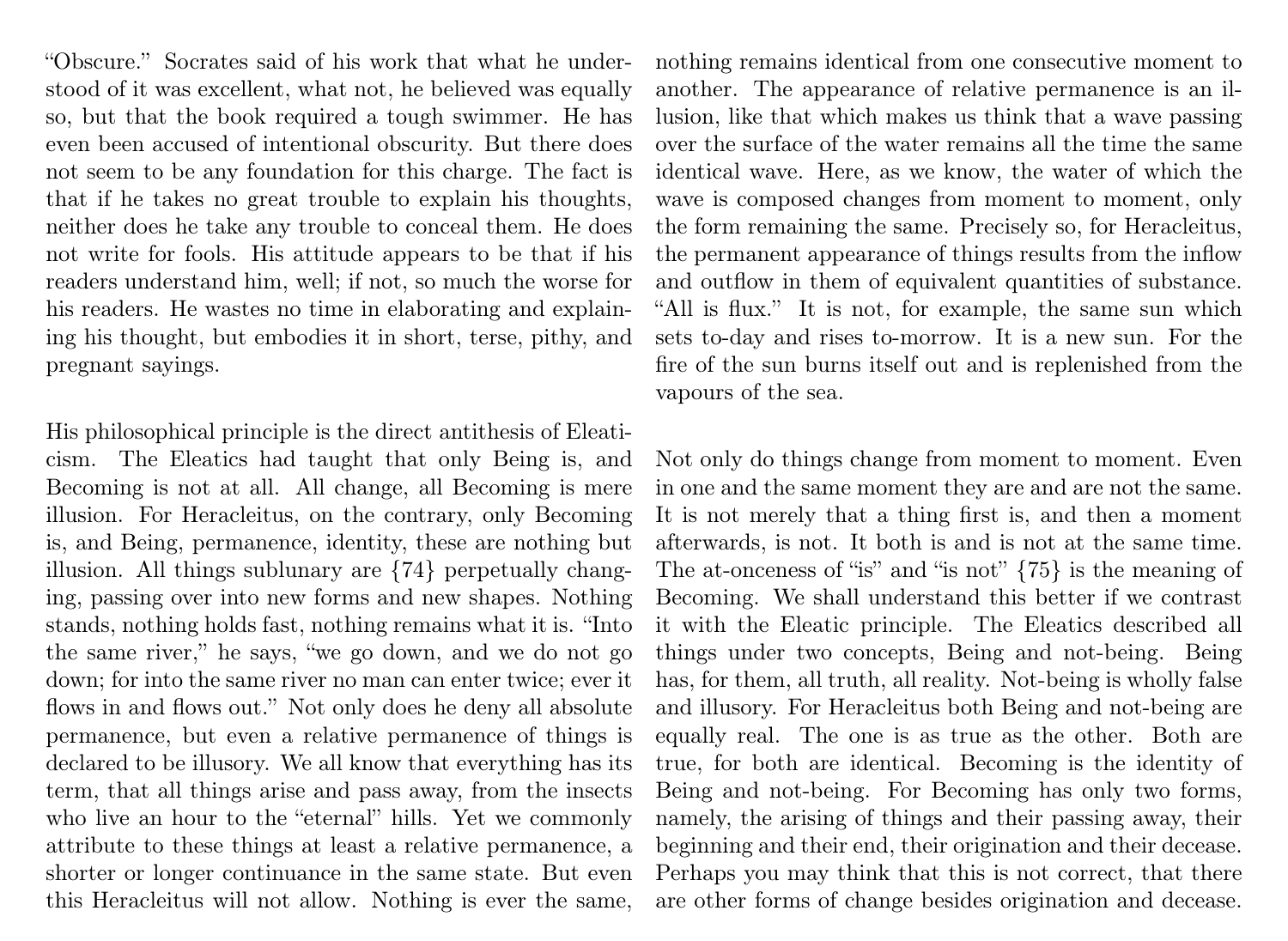A man is born. That is his origination. He dies. That is his decease. Between his birth and his death there are intermediate changes. He grows larger, grows older, grows wiser or more foolish, his hair turns grey. So also the leaf of a tree does not merely come into being and pass out of being. It changes in shape, form, colour. From light green it becomes dark green, and from dark green, yellow. But there is after all nothing in all this except origination and decease, not of the thing itself, but of its qualities. The change from green to yellow is the decease of green colour, the origination of yellow colour. Origination is the passage of not-being into Being. Decease is the passage of Being into not-being. Becoming, then, has in it only the two factors of Being and not-being, and it means the passing of one into the other. But this passage does not mean, for Heracleitus, that at one moment there is Being, and at the next moment not-being. It means that Being and not-being are in everything at one and the same time. Being is {76} not-being. Being has not-being in it. Take as an example the problem of life and death. Ordinarily we think that death is due to external causes, such as accident or disease. We consider that while life lasts, it is what it is, and remains what it is, namely life, unmixed with death, and that it goes on being life until something comes from outside, as it were, in the shape of external causes, and puts an end to it. You may have read Metchnikoff's book "The Nature of Man." In the course of that book he develops this idea. Death, he says, is always due to external causes. Therefore, if we could remove the causes, we could conquer death. The causes of death are mostly disease and accident, for even old age is disease. There is no reason why

science should not advance so far as to eliminate disease and accident from life. In that case life might be made immortal, or at any rate, indefinitely prolonged. Now this is founded upon a confusion of ideas. No doubt death is always due to external causes. Every event in the world is determined, and wholly determined, by causes. The law of causation admits of no exception whatever. Therefore it is perfectly true that in every case of death causes precede it. But, as I explained in the last chapter, [Footnote 6] to give the cause is not to give any reason for an event. Causation is never a principle of explanation of anything. It tells us that the phenomenon A is invariably and unconditionally followed by the phenomenon B, and we call A the cause of B. But this only means that whenever B happens, it happens in a certain regular order and succession of events. But it does not tell us why B happens at all. The reason of a thing is to be {77} distinguished from its cause. The reason why a man dies is not to be found in the causes which bring about his death. The reason rather is that life has the germ of death already in it, that life is already death potentially, that Being has not-being in it. The causation of death is merely the mechanism, by the instrumentality of which, through one set of causes or another, the inevitable end is brought about.

#### [Footnote 6: Page 64.]

Not only is Being, for Heracleitus, identical with not-being, but everything in the universe has in it its own opposite. Every existent thing is a "harmony of opposite tensions." A harmony contains necessarily two opposite principles which, in spite of their opposition, reveal an underlying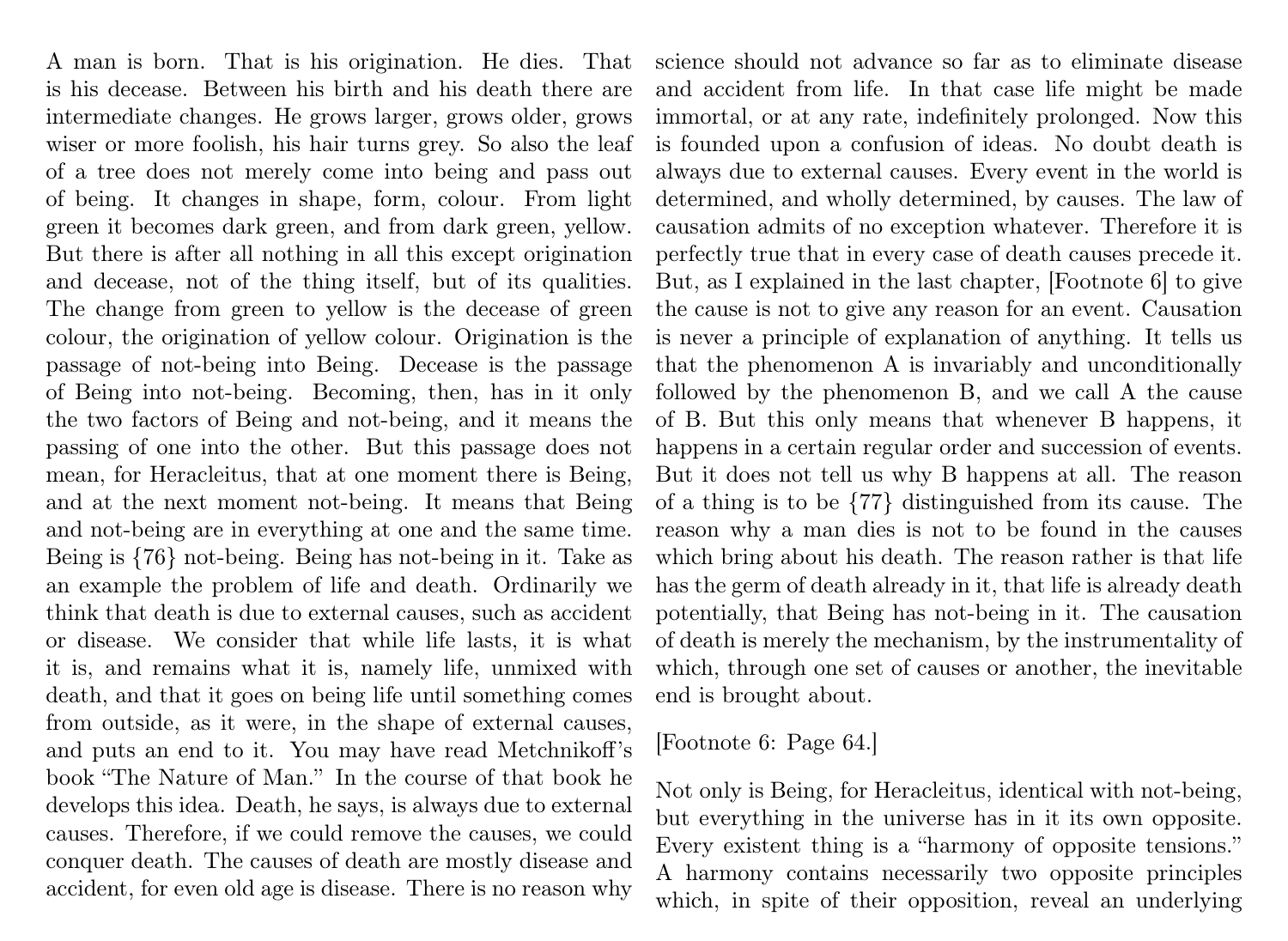unity. That it is by virtue of this principle that everything in the universe exists, is the teaching of Heracleitus. All things contain their own opposites within them. In the struggle and antagonism between hostile principles consists their life, their being, their very existence. At the heart of things is conflict. If there were no conflict in a thing, it would cease to exist. This idea is expressed by Heracleitus in a variety of ways. "Strife," he says, "is the father of all things." "The one, sundering from itself, coalesces with itself, like the harmony of the bow and the lyre." "God is day and night, summer and winter, war and peace, satiety and hunger." "Join together whole and unwhole, congruous and incongruous, accordant and discordant, then comes from one all and from all one." In this sense, too, he censures Homer for having prayed that strife might cease from among gods and men. If such a prayer were granted, the universe itself would pass away.

#### {78}

Side by side with this metaphysic, Heracleitus lays down a theory of physics. All things are composed of fire. "This world," he says, "neither one of the gods nor of the human race has made; but it is, it was, and ever shall be, an eternally living fire." All comes from fire, and to fire all returns. "All things are exchanged for fire and fire for all, as wares for gold and gold for wares." Thus there is only one ultimate kind of matter, fire, and all other forms of matter are merely modifications and variations of fire. It is clear for what reason Heracleitus enunciated this principle. It is an exact physical parallel to the metaphysical principle of Becoming. Fire is the most mutable of the elements. It

does not remain the same from one moment to another. It is continually taking up matter in the form of fuel, and giving off equivalent matter in the form of smoke and vapour. The primal fire, according to Heracleitus, transmutes itself into air, air into water, and water into earth. This he calls "the downward path." To it corresponds "the upward path," the transmutation of earth into water, water to air, and air to fire. All transformation takes place in this regular order, and therefore, says Heracleitus, "the upward and the downward path are one."

Fire is further specially identified with life and reason. It is the rational element in things. The more fire there is, the more life, the more movement. The more dark and heavy materials there are, the more death, cold, and notbeing. The soul, accordingly, is fire, and like all other fires it continually burns itself out and needs replenishment. This it obtains, through the senses and the breath, from the common life and reason of the {79} world, that is, from the surrounding and all-pervading fire. In this we live and move and have our being. No man has a separate soul of his own. It is merely part of the one universal soul-fire. Hence if communication with this is cut off, man becomes irrational and finally dies. Sleep is the half-way house to death. In sleep the passages of the senses are stopped up, and the outer fire reaches us only through breath. Hence in sleep we become irrational and senseless, turning aside from the common life of the world, each to a private world of his own. Heracleitus taught also the doctrine of periodic world-cycles. The world forms itself out of fire, and by conflagration passes back to the primitive fire.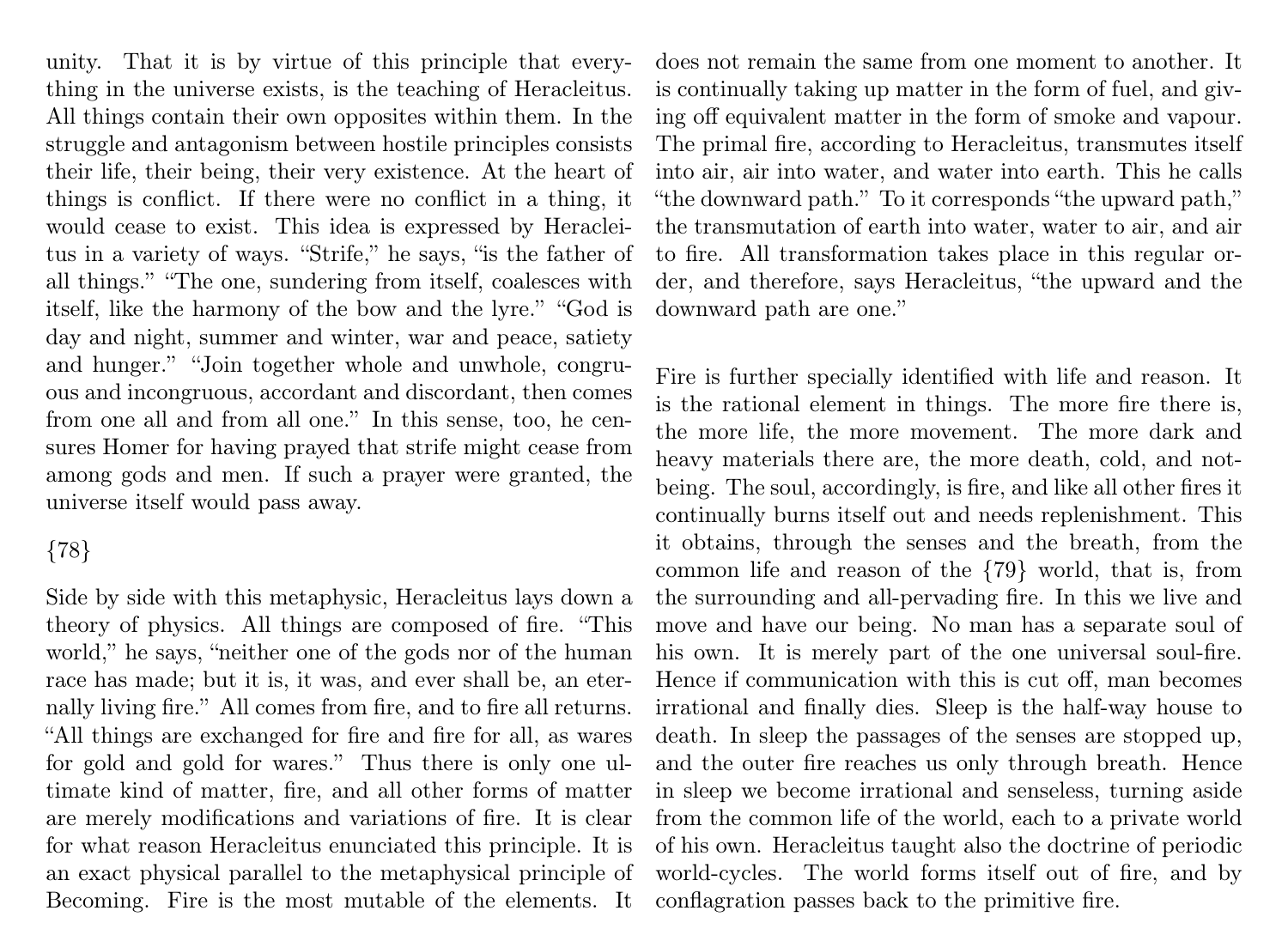In his religious opinions Heracleitus was sceptical. But he does not, like Xenophanes, direct his attacks against the central ideas of religion, and the doctrine of the gods. He attacks mostly the outward observances and forms in which the religious spirit manifests itself. He inveighs against the worship of images, and urges the uselessness of blood sacrifice.

With the Eleatics he distinguishes between sense and reason, and places truth in rational cognition. The illusion of permanence he ascribes to the senses. It is by reason that we rise to the knowledge of the law of Becoming. In the comprehension of this law lies the duty of man, and the only road to happiness. Understanding this, man becomes resigned and contented. He sees that evil is the necessary counterpart of good, and pain the necessary counterpart of pleasure, and that both together are necessary to form the harmony of the world. Good and evil are principles on the struggle {80} between which the very existence of things depends. Evil, too, is necessary, has its place in the world. To see this is to put oneself above pitiful and futile struggles against the supreme law of the universe.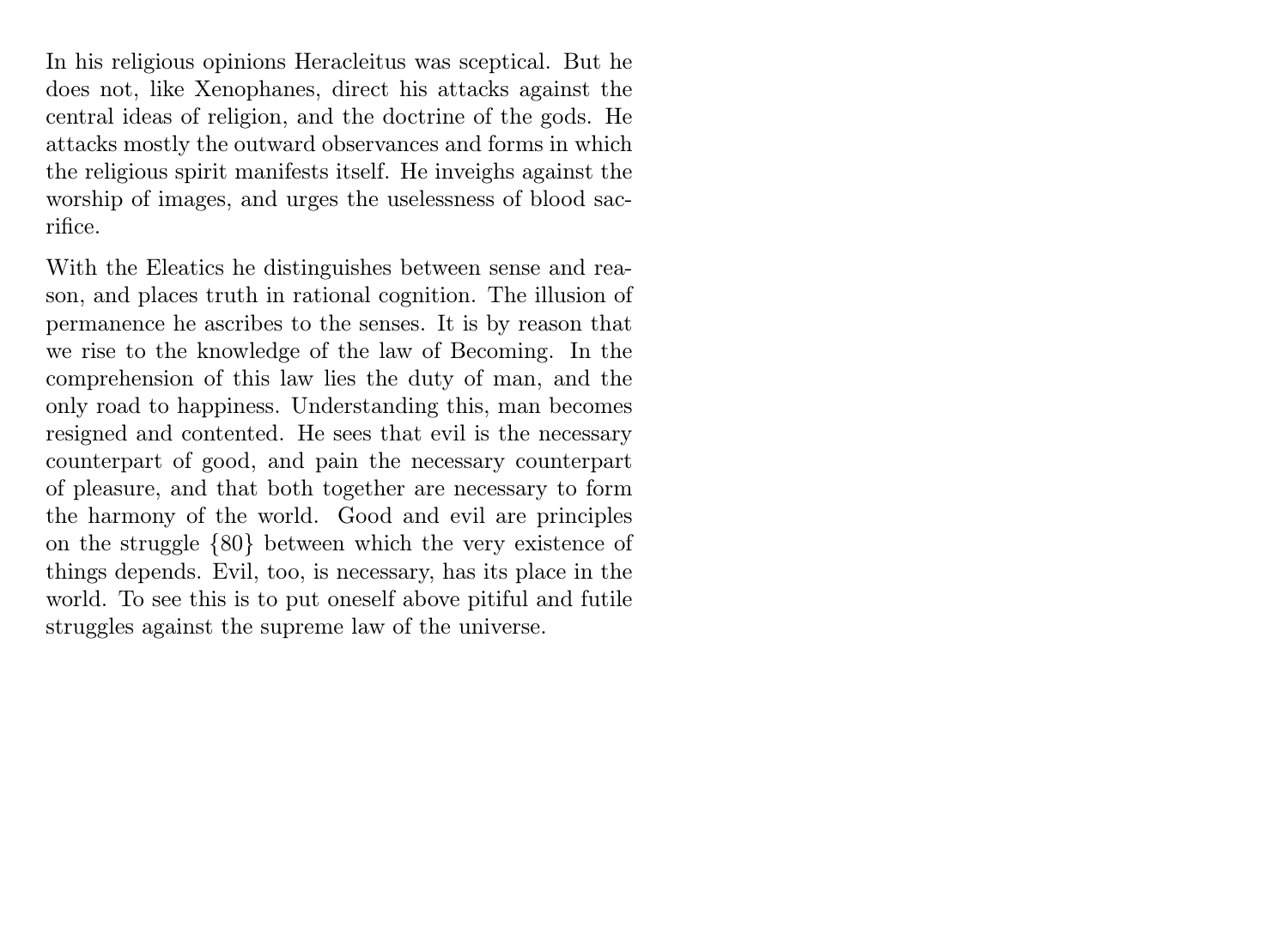## Chapter 19

# CHAPTER VI

### EMPEDOCLES

Empedocles was a man of Agrigentum in Sicily. The dates of his birth and death are placed about 495 and 435 B.C. respectively. Like Pythagoras, he possessed a powerful and magnetic personality. Hence all kinds of legends quickly grew up and wove themselves round his life and death. He was credited with the performance of miracles, and romantic stories were circulated about his death. A man of much persuasive eloquence he raised himself to the leadership of the Agrigentine democracy, until he was driven out into exile.

The philosophy of Empedocles is eclectic in character. Greek philosophy had now developed a variety of conflicting principles, and the task of Empedocles is to reconcile these, and to weld them together in a new system, containing however no new thought of its own. In speaking of Parmenides, I pointed out that his teaching may be interpreted either in an idealistic or a materialistic sense, and that these two aspects of thought lie side by side in Parmenides, and that it is possible to emphasize either the one or the other. Empedocles seizes upon the materialistic side. The essential thought of Parmenides was that Being cannot pass into not-being, nor not-being into Being. Whatever is, remains for ever what it is. {82} If we take that in a purely material context, what it means is that matter has neither beginning nor end, is uncreated and indestructible. And this is the first basic principle of Empedocles. On the other hand, Heracleitus had shown that becoming and change cannot be denied. This is the second basic principle of Empedocles. That there is no absolute becoming, no creation, and utter destruction of things, and yet that things do somehow arise and pass away, this must be explained, these contradictory ideas must be reconciled. Now if we assert that matter is uncreated and indestructible, and yet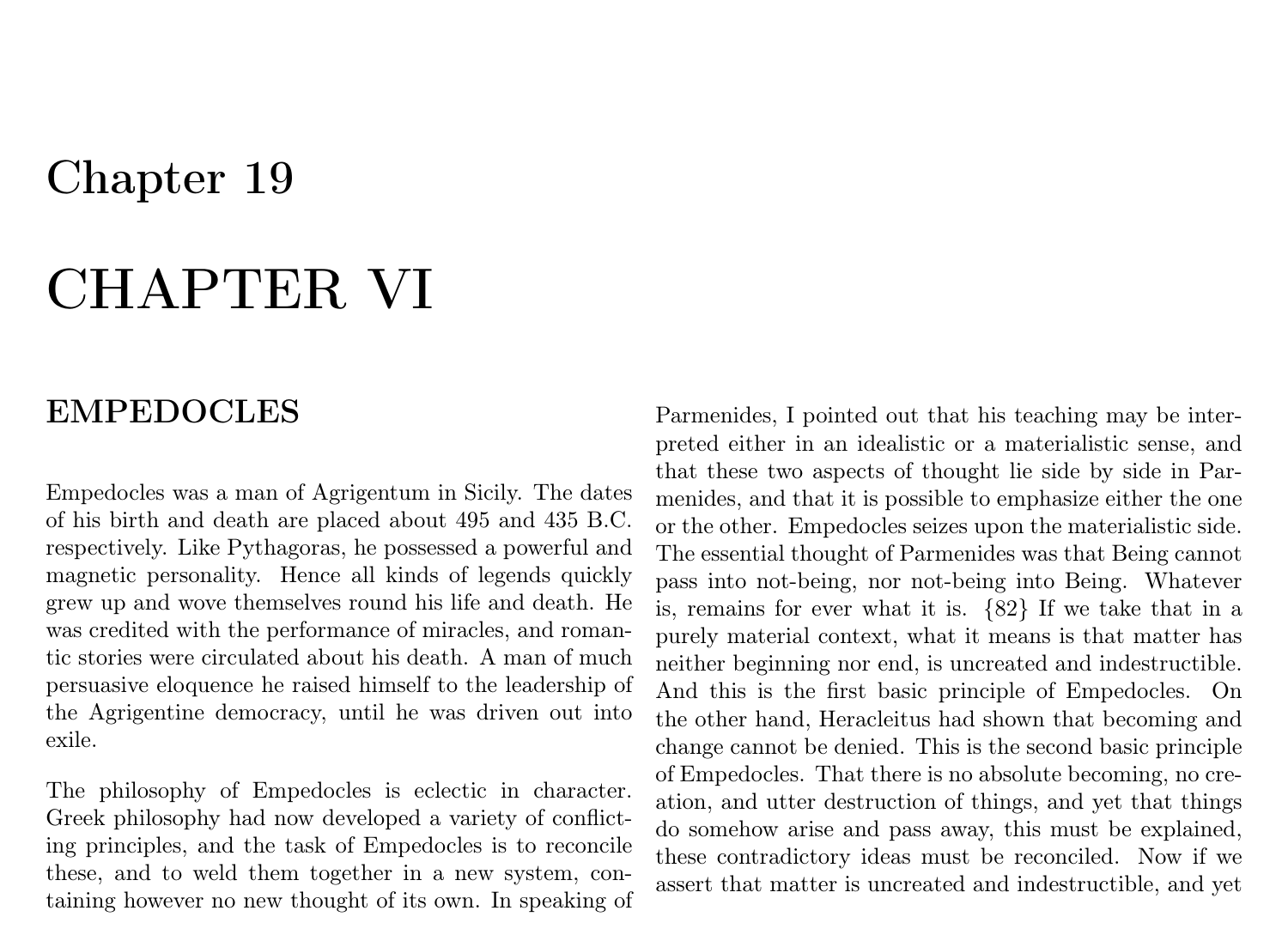that things arise and pass away, there is only one way of explaining this. We must suppose that objects, as wholes begin and cease to be, but that the material particles of which they are composed are uncreated and indestructible. This thought now forms the first principle of Empedocles, and of his successors, Anaxagoras, and the Atomists.

Now the Ionic philosophers had taught that all things are composed of some one ultimate matter. Thales believed it to be water, Anaximenes air. This necessarily involved that the ultimate kind of matter must be capable of transformation into other kinds of matter. If it is water, then water must be capable of turning into brass, wood, iron, air, or whatever other kind of matter exists. And the same thing applies to the air of Anaximenes. Parmenides, however, had taught that whatever is, remains always the same, no change or transformation being possible. Empedocles here too follows Parmenides, and interprets his doctrine in his own way. One kind of matter, he thinks, can never change into another kind of matter; fire never becomes {83} water, nor does earth ever become air. This leads Empedocles at once to a doctrine of elements. The word "elements," indeed, is of later invention, and Empedocles speaks of the elements as "the roots of all." There are four elements, earth, air, fire, and water. Empedocles was therefore the originator of the familiar classification of the four elements. All other kinds of matter are to be explained as mixtures, in various proportions, of these four. Thus all origination and decease, as well as the differential qualities of certain kinds of matter, are now explained by the mixing and unmixing of the four elements. All becoming is simply composition and decomposition.

But the coming together and separation of the elements involves the movement of particles, and to explain this there must exist some moving force. The Ionic philosophers had assumed that matter has the power or force required for movement immanent in itself. The air of Anaximenes, of its own inherent power, transforms itself into other kinds of matter. This doctrine Empedocles rejects. Matter is for him absolutely dead and lifeless, without any principle of motion in itself. There is, therefore, only one remaining possibility. Forces acting upon matter from the outside must be assumed. And as the two essential processes of the world, mixing and unmixing, are opposite in character, so there must be two opposite forces. These he calls by the names Love and Hate, or Harmony and Discord. Though these terms may have an idealistic sound, Empedocles conceives them as entirely physical and material forces. But he identifies the attractions and repulsions of human beings, which we call love and hate, with the universally operating forces of the material world. Human love and {84} hate are but the manifestations in us of the mechanical forces of attraction and repulsion at work in the world at large.

Empedocles taught the doctrine of periodic world-cycles. The world-process is, therefore, properly speaking, circular, and has neither beginning nor end. But in describing this process one must begin somewhere. We will begin, then, with the sphairos (sphere). In the primeval sphere the four elements are completely mixed, and interpenetrate each other completely. Water is not separated off from air, nor air from earth. All are chaotically mixed together. In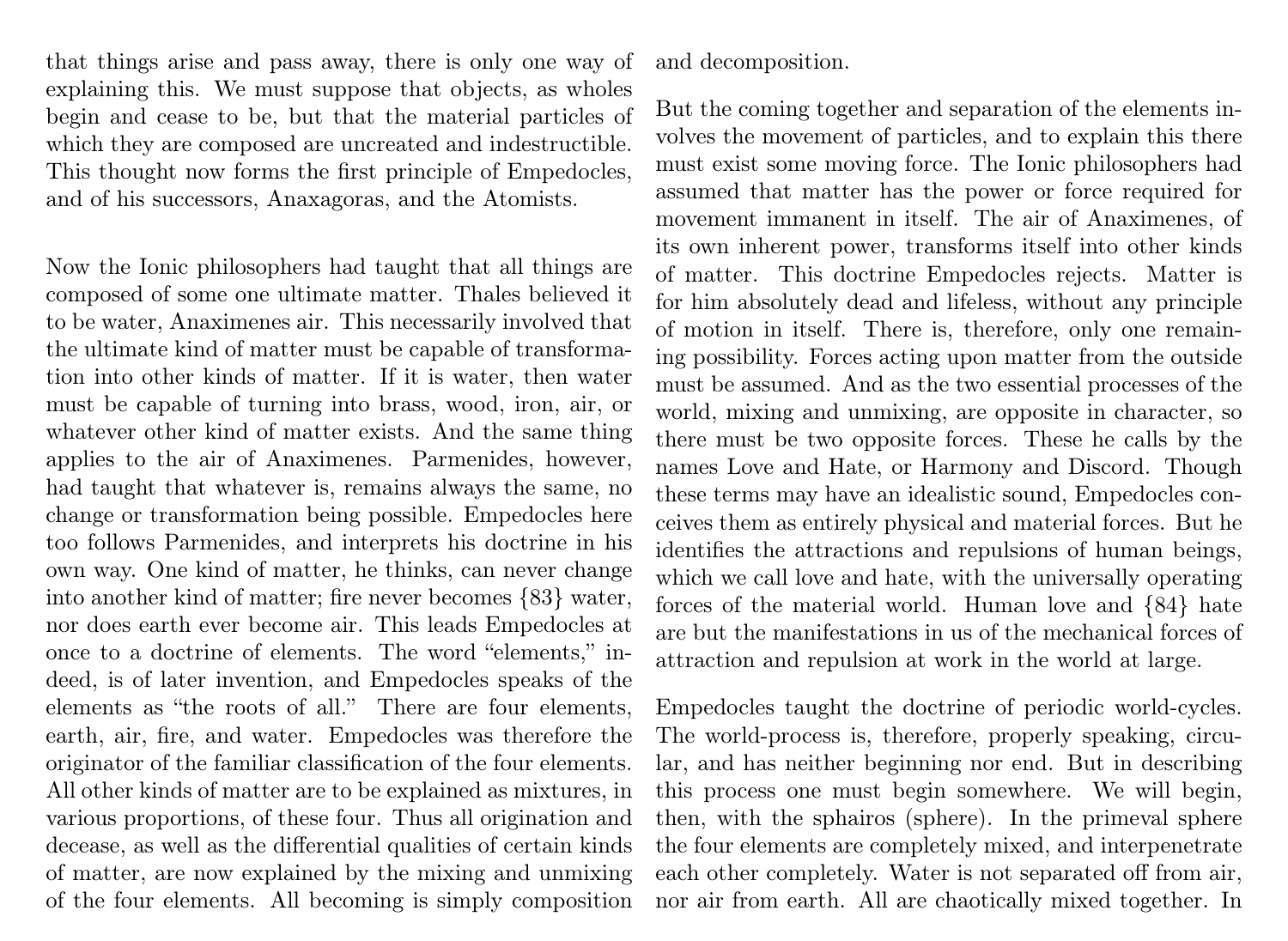any portion of the sphere there must be an equal quantity of earth, air, fire and water. The elements are thus in union, and the sole force operative within the sphere is Love or Harmony. Hence the sphere is called a "blessed god." Hate, however, exists all round the outside of the sphere. Hate gradually penetrates from the circumference towards the centre and introduces the process of separation and disunion of the elements. This process continues till, like coming together with like, the elements are wholly separated. All the water is together; all the fire is together, and so on. When this process of disintegration is complete, Hate is supreme and Love is entirely driven out. But Love again begins to penetrate matter, to cause union and mixture of the elements, and finally brings the world back to the state of the original sphere. Then the same process begins again. At what position in this circular movement is our present world to be placed? The answer is that it is neither in the complete union of the sphere, nor is it completely disintegrated. It is half-way between the sphere and the stage of total {85} disintegration. It is proceeding from the former towards the later, and Hate is gradually gaining the upper hand. In the formation of the present world from the sphere the first element to be separated off was air, next fire, then the earth. Water is squeezed out of the earth by the rapidity of its rotation. The sky is composed of two halves. One is of fire, and this is the day. The other is dark matter with masses of fire scattered about in it, and this is the night.

Empedocles believed in the transmigration of souls. He also put forward a theory of sense-perception, the essential of which is that like perceives like. The fire in us perceives external fire, and so with the other elements. Sight is caused by effluences of the fire and water of the eyes meeting similar effluences from external objects.

{86}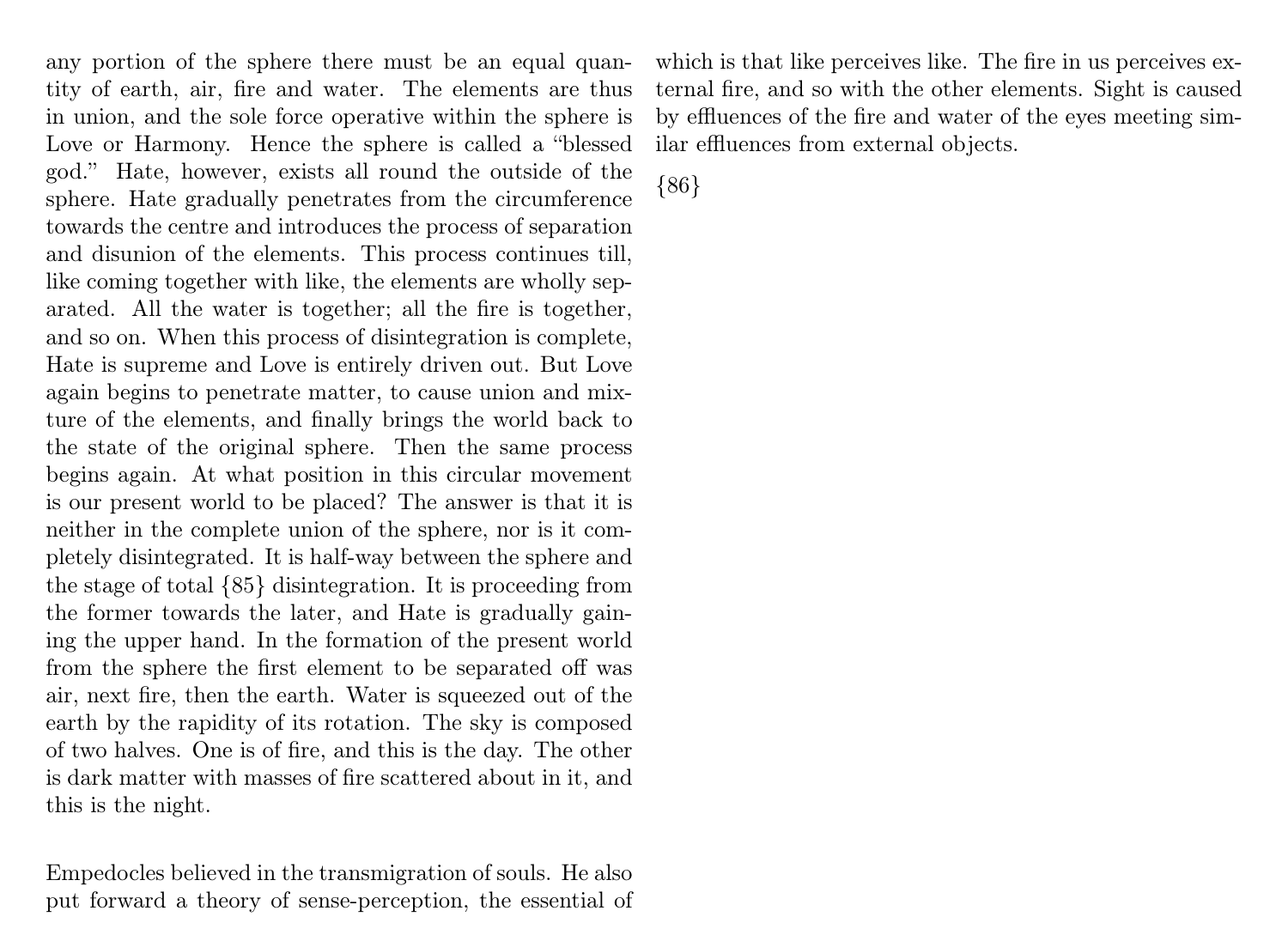## Chapter 20

# CHAPTER VII

### THE ATOMISTS

The founder of the Atomist philosophy was Leucippus. Practically nothing is known of his life. The date of his birth, the date of his death, and his place of residence, are alike unknown, but it is believed that he was a contemporary of Empedocles and Anaxagoras. Democritus was a citizen of Abdera in Thrace. He was a man of the widest learning, as learning was understood in his day. A passion for knowledge and the possession of adequate means for the purpose, determined him to undertake extensive travels in order to acquire the wisdom and knowledge of other nations. He travelled largely in Egypt, also probably in Babylonia. The date of his death is unknown, but he certainly lived to a great age, estimated at from ninety to one hundred years. Exactly what were the respective contributions of Leucippus and Democritus to the Atomist philosophy, is also a matter of doubt. But it is believed that

all the essentials of this philosophy were the work of Leucippus, and that Democritus applied and extended them, worked out details, and made the theory famous.

Now we saw that the philosophy of Empedocles was based upon an attempt to reconcile the doctrine of Parmenides with the doctrine of Heracleitus. The {87} fundamental thought of Empedocles was that there is no absolute becoming in the strict sense, no passage of Being into not-being or not-being into Being. Yet the objects of the senses do, in some way, arise and pass away, and the only method by which this is capable of explanation is to suppose that objects, as whole objects, come to be and cease to be, but that the material particles of which they are composed are eternally existent. But the detailed development which Empedocles gave to this principle was by no means satisfactory. In the first place, if we hold that all objects are composed of parts, and that all becoming is due to the mixing and unmixing of pre-existent matter, we must have a theory of par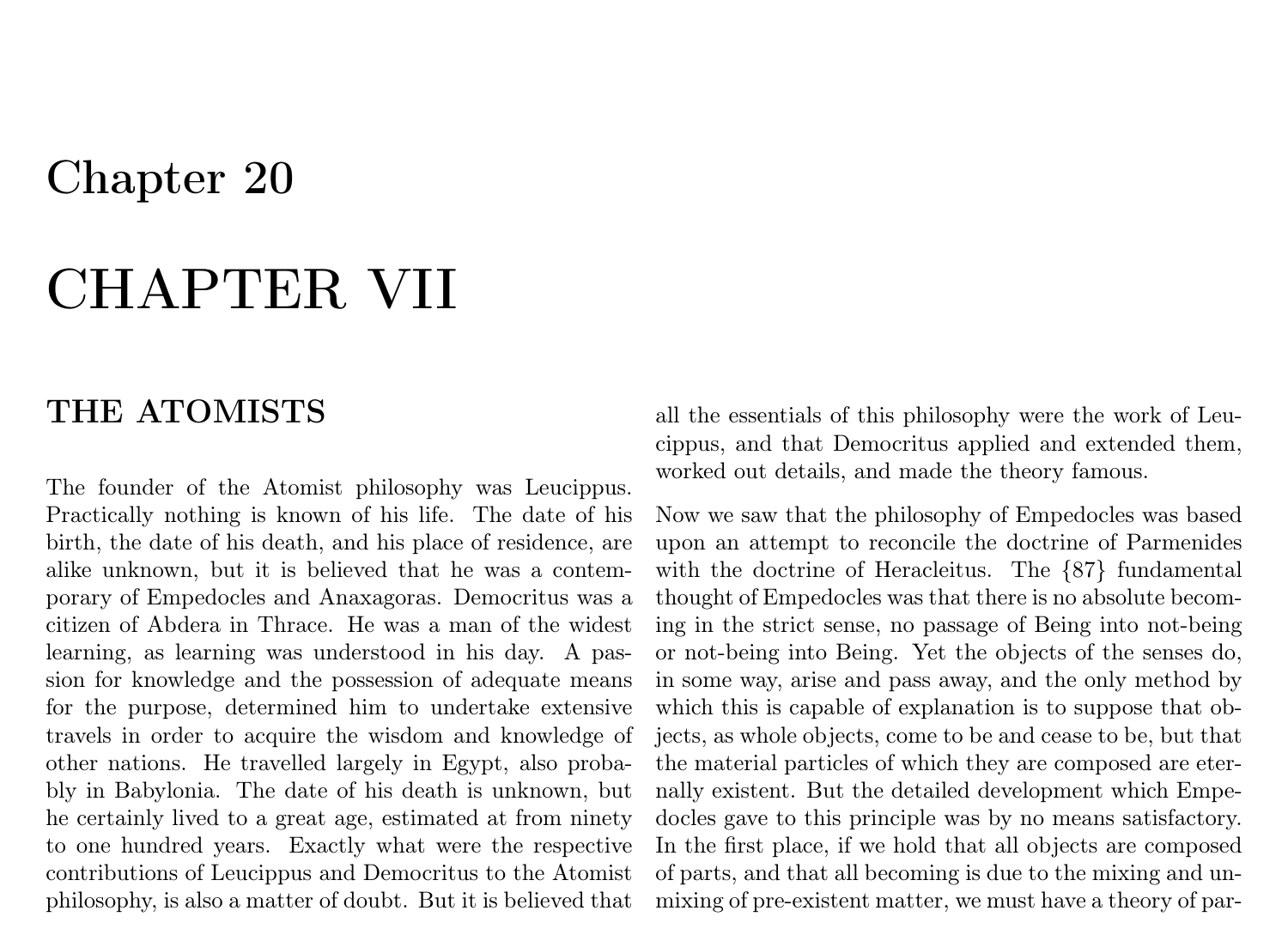ticles. And we do hear vaguely of physical particles in the doctrine of Empedocles, but no definition is given of their nature, and no clear conception is formed of their character. Secondly, the moving forces of Empedocles, Love and Hate, are fanciful and mythological. Lastly, though there are in Empedocles traces of the doctrine that the qualities of things depend on the position and arrangement of their particles, this idea is not consistently developed. For Empedocles there are only four ultimate kinds of matter, qualitatively distinguished. The differential qualities of all other kinds of matter must, therefore, be due to the mixing of these four elements. Thus the qualities of the four elements are ultimate and underived, but all other qualities must be founded upon the position and arrangement of particles of the four elements. This is the beginning of the mechanical explanation of quality. But to develop this theory fully and consistently, it should be shown, not merely that some qualities are ultimate and some {88} derived from position and arrangement of particles, but that all quality whatever is founded upon position and arrangement. All becoming is explained by Empedocles as the result of motion of material particles. To bring this mechanical philosophy to its logical conclusion, all qualitativeness of things must be explained in the same way. Hence it was impossible that the philosophy of mechanism and materialism should stand still in the position in which Empedocles left it. It had to advance to the position of Atomism. The Atomists, therefore, maintain the essential position of Empedocles, after eliminating the inconsistencies which we have just noted. The philosophy of Empedocles is therefore to be considered as merely transitional in character.

First, the Atomists developed the theory of particles. According to Leucippus and Democritus, if matter were divided far enough, we should ultimately come to indivisible units. These indivisible units are called atoms, and atoms are therefore the ultimate constituents of matter. They are infinite in number, and are too small to be perceptible to the senses. Empedocles had assumed four different kinds of matter. But, for the Atomists, there is only one kind. All the atoms are composed of exactly the same kind of matter. With certain exceptions, which I will mention in a moment, they possess no quality. They are entirely non-qualitative, the only differences between them being differences of quantity. They differ in size, some being larger, some smaller. And they likewise differ in shape. Since the ultimate particles of things thus possess no quality, all the actual qualities of objects must be due to the {89} arrangement and position of the atoms. This is the logical development of the tentative mechanism of Empedocles.

I said that the atoms possess no qualities. They must, however, be admitted to possess the quality of solidity, or impenetrability, since they are defined as being indivisible. Moreover it is a question whether the atoms of Democritus and Leucippus were thought to possess weight, or whether the weight of objects is to be explained, like other qualities, by the position and movement of the atoms. There is no doubt that the Epicureans of a later date considered the atoms to have weight. The Epicureans took over the atomism of Democritus and Leucippus, with few modifications, and made it the basis of their own teaching. They ascribed weight to the atoms, and the only question is whether this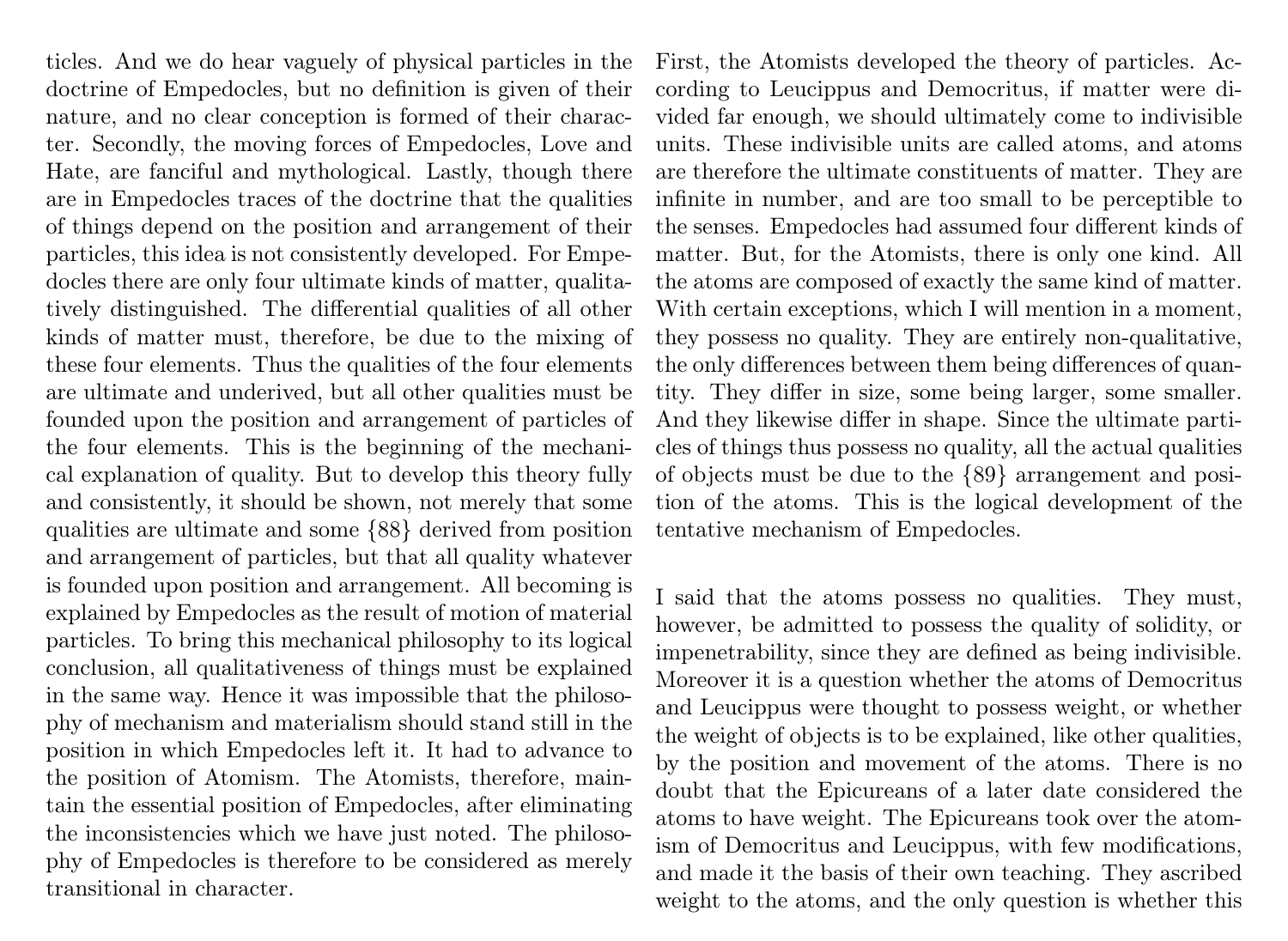was a modification introduced by them, or whether it was part of the original doctrine of Democritus and Leucippus.

The atoms are bounded, and separated off from each other. Therefore, they must be separated by something, and this something can only be empty space. Moreover, since all becoming and all qualitativeness of things are to be explained by the mixing and unmixing of atoms, and since this involves movement of the atoms, for this reason also empty space must be assumed to exist, for nothing can move unless it has empty space to move in. Hence there are two ultimate realities, atoms and empty space. These correspond respectively to the Being and not-being of the Eleatics. But whereas the latter denied any reality to notbeing, the Atomists affirm that not-being, that is, empty space, is just as real as being. Not-being also exists. "Being," said {90} Democritus, "is by nothing more real than nothing." The atoms being non-qualitative, they differ in no respect from empty space, except that they are "full." Hence atoms and the void are also called the plenum and the vacuum.

How, now, is the movement of the atoms brought about? Since all becoming is due to the separation and aggregation of atoms, a moving force is required. What is this moving force? This depends upon the question whether atoms have weight. If we assume that they have weight, then the origin of the world, and the motion of atoms, becomes clear. In the system of the Epicureans the original movement of the atoms is due to their weight, which causes them to fall perpetually downwards through infinite space. Of course the Atomists had no true ideas of gravitation, nor did they

understand that there is no absolute up and down. The large atoms are heavier than the smaller. The matter of which they are composed is always the same. Therefore, volume for volume, they weigh the same. Their weight is thus proportional to their size, and if one atom is twice as large as another, it will also be twice as heavy. Here the Atomists made another mistake, in supposing that heavier things fall in a vacuum more quickly than light things. They fall, as a matter of fact, with the same speed. But according to the Atomists, the heavier atoms, falling faster, strike against the lighter, and push them to one side and upwards. Through this general concussion of atoms a vortex is formed, in which like atoms come together with like. From the aggregation of atoms worlds are created. As space is infinite and the atoms go on falling eternally, there must have been innumerable worlds of which our world is only one. {91} When the aggregated atoms fall apart again, this particular world will cease to exist. But all this depends upon the theory that the atoms have weight. According to Professor Burnet, however, the weight of atoms is a later addition of the Epicureans. If that is so, it is very difficult to say how the early Atomists, Leucippus and Democritus, explained the original motion. What was their moving force, if it was not weight? If the atoms have no weight, their original movement cannot have been a fall. "It is safest to say," says Professor Burnet, "that it is simply a confused motion this way and that." [Footnote 7] Probably this is a very safe thing to say, because it means nothing in particular. Motion itself cannot be confused. It is only our ideas of motion which can be confused. If this theory is correct, then, we can only say that the Atomists had no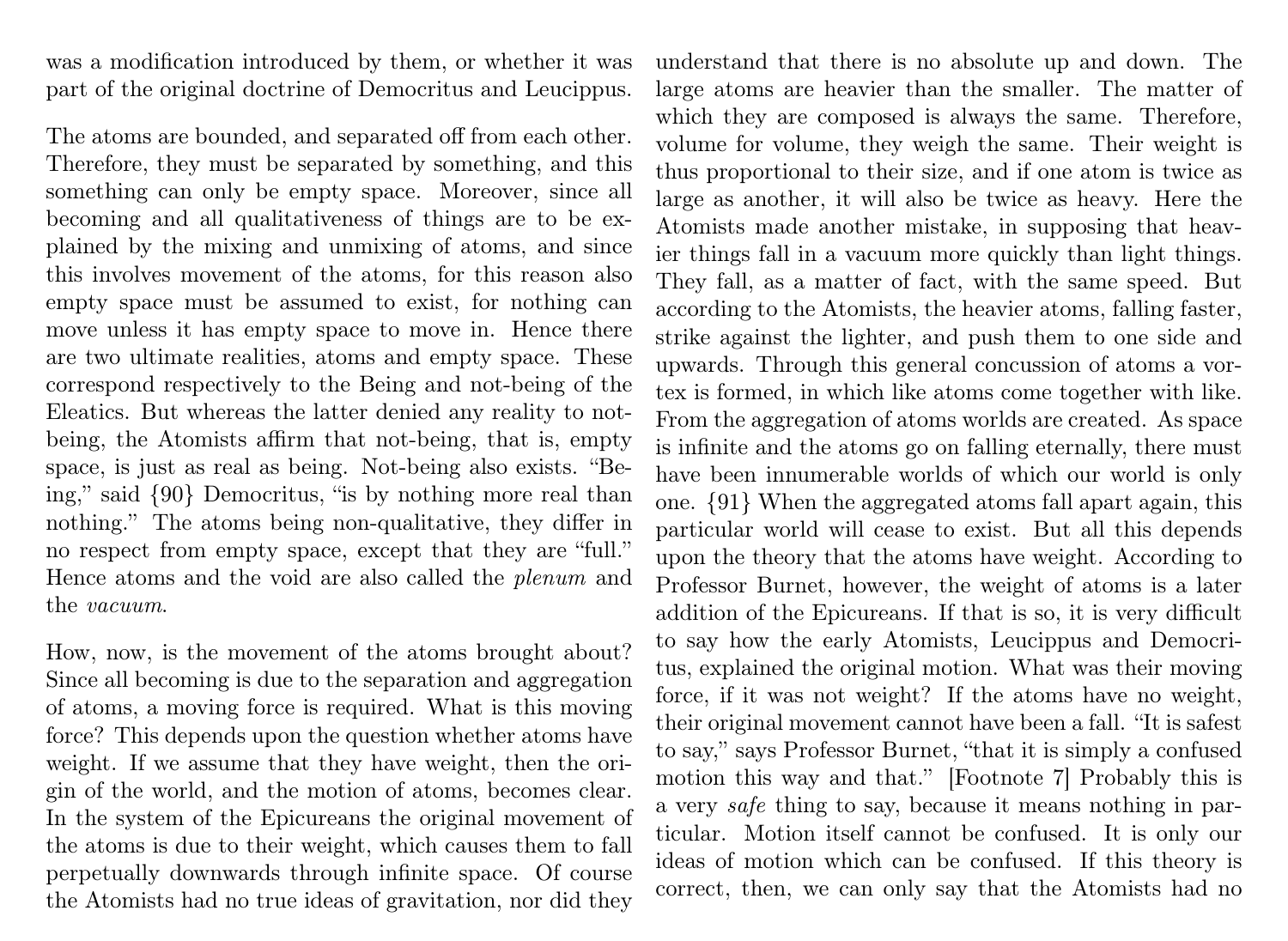definite solution of the problem of the origin of motion and the character of the moving force. They apparently saw no necessity for explanation, which seems unlikely in view of the fact that Empedocles had already seen the necessity of solving the problem, and given a definite, if unsatisfactory, solution, in his theory of Love and Hate. This remark would apply to Democritus, if not to Leucippus.

#### [Footnote 7: Early Greek Philosophy, chap. ix. §179.]

The Atomists also spoke of all movement being under the force of "necessity." Anaxagoras was at this time teaching that all motion of things is produced by a worldintelligence, or reason. Democritus expressly opposes to this the doctrine of necessity. There is no reason or intelligence in the world. On the contrary, all phenomena and all becoming are completely determined by blind mechanical causes. In this connection there arises {92} among the Atomists a polemic against the popular gods and the popular religion. Belief in gods Democritus explains as being due to fear of great terrestrial and astronomical phenomena, such as volcanoes, earthquakes, comets, and meteors. But somewhat inconsistently with this, Democritus believed that the air is inhabited by beings resembling men, but larger and of longer life, and explained belief in the gods as being due to projection from these of images of themselves composed of atoms which impinge upon human senses, and produce the ideas of gods.

Different kinds of matter must be explained, in any atomic theory, by the shape, size, and position of the atoms of which they are composed. Thus the Atomists taught that fire is composed of smooth round atoms. The soul is also composed of smooth round atoms, and is an exceptionally pure and refined fire. At death the soul atoms are scattered, and hence there is, of course, no question of a future life. Democritus also put forward a theory of perception, according to which objects project into space images of themselves composed of atoms. These images strike against the senses. Like atoms are perceived by like. Thought is true when the soul is equable in temperature. The sensible qualities of things, such as smell, taste, colour, do not exist in the things themselves, but merely express the manner in which they affect our senses, and are therefore relative to us. A number of the ethical maxims of Democritus have come down to us. But they are not based in any way upon the Atomic theory, and cannot be deduced from it. Hence they have no scientific foundation but are merely detached sayings, epitomizing the experience {93} and worldly wisdom of Democritus. That one should enjoy oneself as much and vex oneself as little as possible seems to have been his principal idea. This, however, is not to be interpreted in any low, degraded, or sensual way. On the contrary, Democritus says that the happiness of man does not depend on material possessions, but upon the state of the soul. He praises equanimity and cheerfulness, and these are best attained, he thinks, by moderation and simplicity.

{94}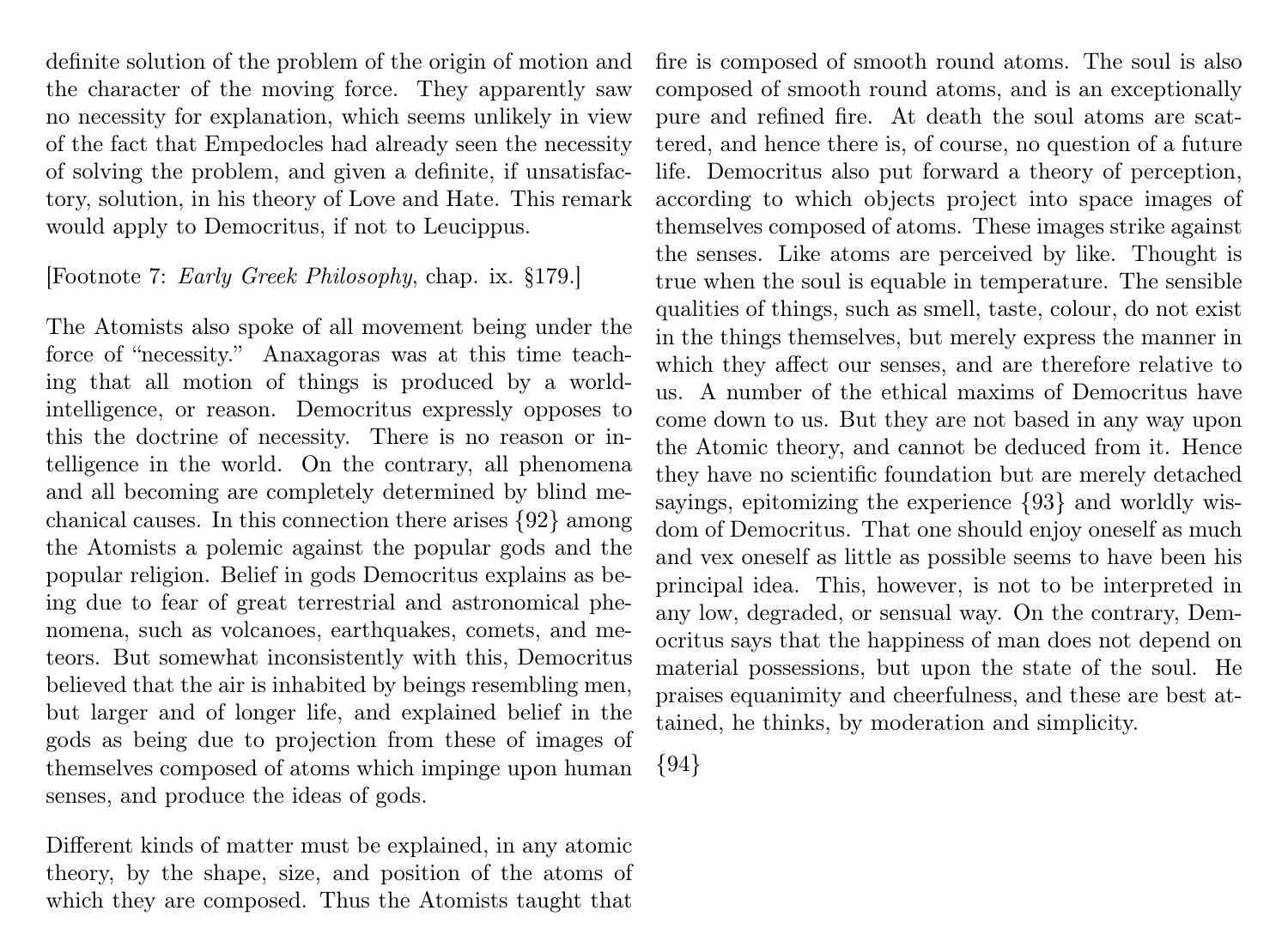## Chapter 21

# CHAPTER VIII

### ANAXAGORAS

Anaxagoras was born at Clazomenae in Asia Minor about 500 B.C. He was a man of noble family, and possessed considerable property. He neglected his property in the search for knowledge and in the pursuit of science and philosophy. Leaving his home at Clazomenae, he settled down in Athens. We have not heard so far anything of Athens in the history of Greek Philosophy. It was Anaxagoras who transplanted philosophy to Athens, which from his time forward became the chief centre of Greek thought. At Athens, Anaxagoras came into contact with all the famous men of the time. He was an intimate friend of Pericles, the statesman, and of Euripides, the poet. But his friendship with Pericles cost him dear. There was a strong political faction opposed to Pericles. So far as we know Anaxagoras never meddled in politics, but he was a friend of the statesman Pericles, and that was quite enough. The enemies of Pericles determined to teach Anaxagoras a lesson, and a charge of atheism and blasphemy was accordingly brought against him. The particulars of the charge were that Anaxagoras said that the sun was a red-hot stone, and that the moon was made of earth. This was quite true, as that is exactly what Anaxagoras did say of the sun and the moon. But the Greeks {95} regarded the heavenly bodies as gods; even Plato and Aristotle thought that the stars were divine beings. To call the sun a red-hot stone, and to say that the moon was made of earth, was therefore blasphemy according to Greek ideas. Anaxagoras was charged, tried, and condemned. The details of the trial, and of what followed, are not known with accuracy. But it appears that Anaxagoras escaped, probably with the help of Pericles, and from Athens went back to his native country in Asia Minor. He settled at Lampsacus, and died there at the age of 72. He was the author of a treatise in which he wrote down his philosophical ideas. This treatise was well-known at the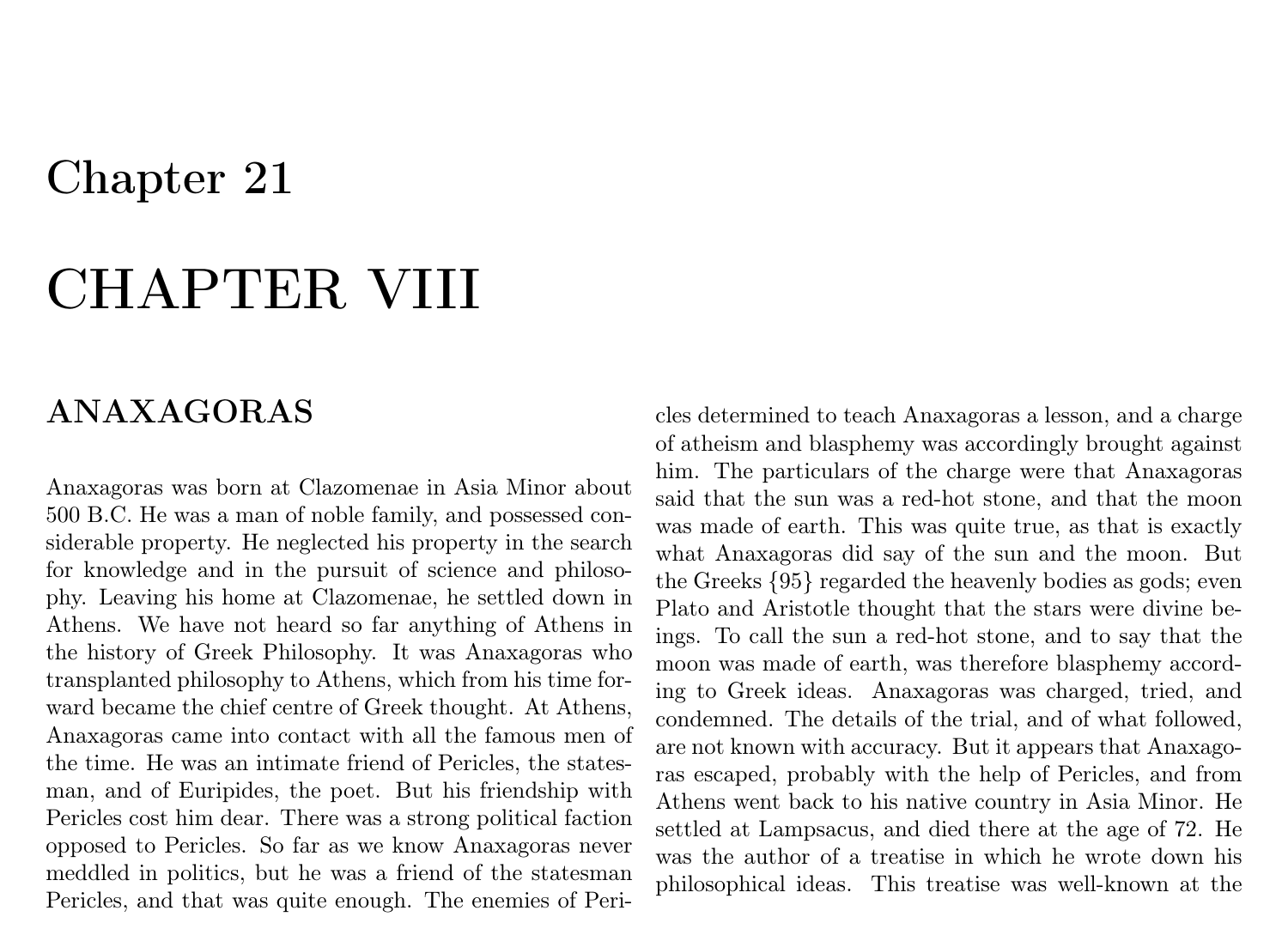time of Socrates, but only fragments now remain.

The foundation of the philosophy of Anaxagoras is the same as that of Empedocles and the Atomists. He denied any absolute becoming in the strict sense of the passing of being into not-being and not-being into being. Matter is uncreated and indestructible, and all becoming must be accounted for by the mixing and unmixing of its component parts. This principle Anaxagoras himself expressed with great clearness, in a fragment of his treatise which has come down to us. "The Greeks," he says, "erroneously assume origination and destruction, for nothing originates and nothing is destroyed. All is only mixed and unmixed out of pre-existent things, and it were more correct to call the one process composition and the other process decomposition."

The Atomists had assumed the ultimate constituents of things to be atoms composed of the same kind of matter. Empedocles had believed in four ultimate and underived kinds of matter. With neither of these does Anaxagoras agree. For him, all the different kinds of {96} matter are equally ultimate and underived, that is to say, such things as gold, bone, hair, earth, water, wood, etc., are ultimate kinds of matter, which do not arise from anything else, and do not pass over into one another. He also disagrees with the conception of the Atomists that if matter is divided far enough, ultimate and indivisible particles will be reached. According to Anaxagoras matter is infinitely divisible. In the beginning all these kinds of matter were mixed together in a chaotic mass. The mass stretches infinitely throughout space. The different kinds of matter wholly intermingle and

interpenetrate each other. The process of world-formation is brought about by the unmixing of the conglomeration of all kinds of matter, and the bringing together of like matter with like. Thus the gold particles separating out of the mass come together, and form gold; the wood particles come together and form wood, and so on. But as matter is infinitely divisible and the original mixing of the elements was complete, they were, so to speak, mixed to an infinite extent. Therefore the process of unmixing would take infinite time, is now going on, and will always go on. Even in the purest element there is still a certain admixture of particles of other kinds of matter. There is no such thing as pure gold. Gold is merely matter in which the gold particles predominate.

As with Empedocles and the Atomists, a moving force is required to explain the world-process of unmixing. What, in the philosophy of Anaxagoras, is this force? Now up to the present point the philosophy of Anaxagoras does not rise above the previous philosophies of Empedocles and the Atomists. On the contrary, in clearness {97} and logical consistency, it falls considerably below the teaching of the latter. But it is just here, on the question of the moving force, that Anaxagoras becomes for the first time wholly original, and introduces a principle peculiar to himself, a principle, moreover, which is entirely new in philosophy. Empedocles had taken as his moving forces, Love and Hate, mythical and fanciful on the one hand, and yet purely physical on the other. The forces of the Atomists were also completely material. But Anaxagoras conceives the moving force as wholly non-physical and incorporeal.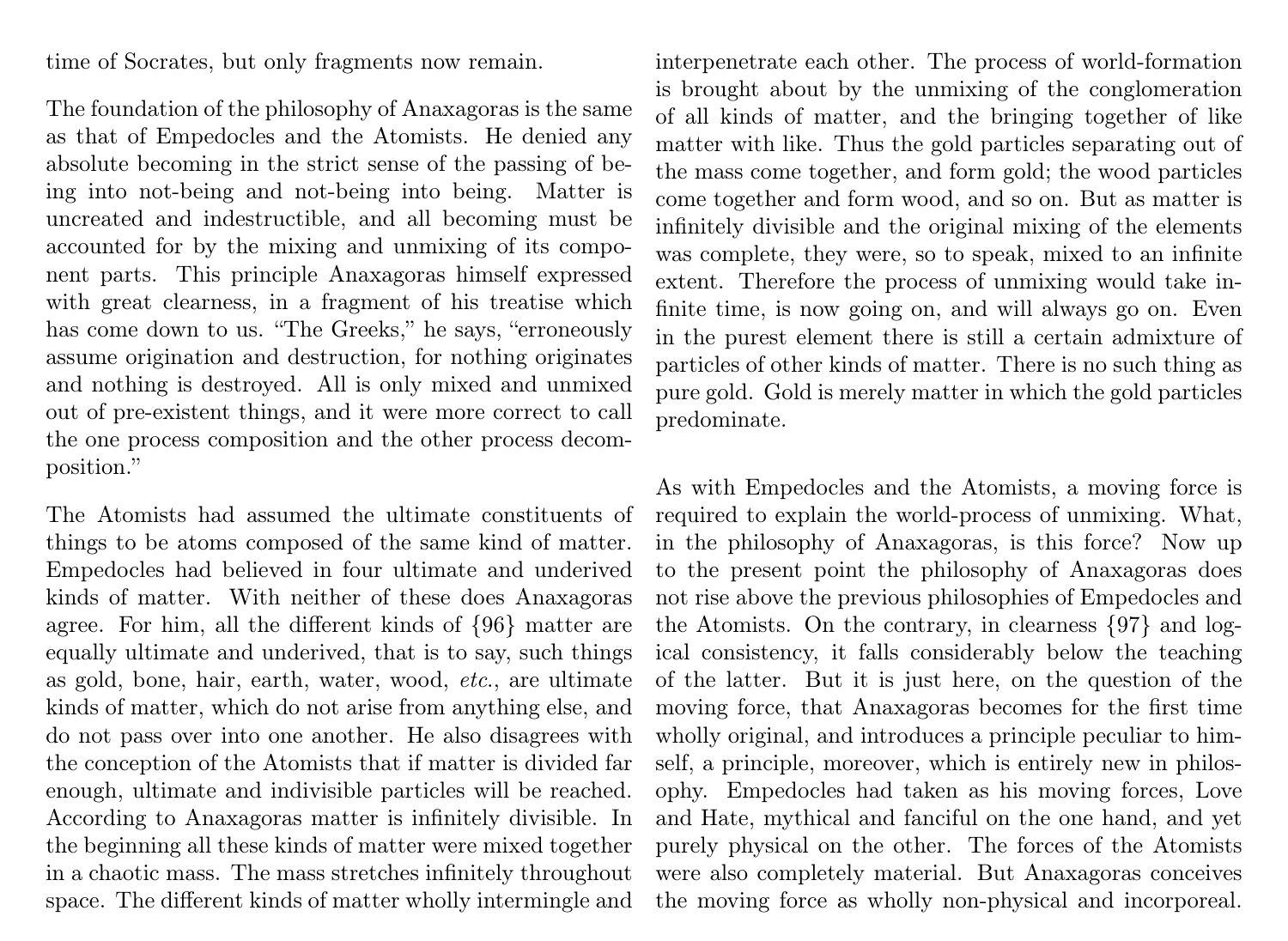It is called Nous, that is, mind or intelligence. It is intelligence which produces the movement in things which brings about the formation of the world. What was it, now, which led Anaxagoras to the doctrine of a world-governing intelligence? It seems that he was struck with the apparent design, order, beauty and harmony of the universe. These things, he thought, could not be accounted for by blind forces. The world is apparently a rationally governed world. It moves towards definite ends. Nature shows plentiful examples of the adaptation of means to ends. There appears to be plan and purpose in the world. The Atomists had assumed nothing but matter and physical force. How can design, order, harmony and beauty be brought about by blind forces acting upon chaotic matter? Blind forces acting upon a chaos would produce motion and change. But the change would be meaningless and purposeless. They could not produce a rationally ordered cosmos. One chaos would succeed another chaos ad infinitum. That alone which can produce law and order is intelligence. There must therefore be a world-controlling Nous.

#### {98}

What is the character of the Nous, according to Anaxagoras? Is it, in the first place, really conceived as purely non-material and incorporeal? Aristotle, who was in a position to know more of the matter than any modern scholar, clearly implies in his criticism that the Nous of Anaxagoras is an incorporeal principle, and he has been followed in this by the majority of the best modern writers, such as Zeller and Erdmann. But the opposite view has been maintained, by Grote, for example, and more recently by Professor Burnet, who thinks that Anaxagoras conceived the Nous as a material and physical force. [Footnote 8] As the matter is of fundamental importance, I will mention the chief arguments upon which Professor Burnet rests his case. In the first place Anaxagoras described the Nous as the "thinnest and purest of all things." He also said that it was "unmixed," that it had in it no mixture of anything besides itself. Professor Burnet argues that such words as "thin" and "unmixed" would be meaningless in connection with an incorporeal principle. Only material things can properly be described as thin, pure, and unmixed. Secondly, Professor Burnet thinks that it is quite certain that the Nous occupies space, for Anaxagoras speaks of greater and smaller portions of it. Greater and smaller are spatial relations. Hence the Nous occupies space, and that which occupies space is material. But surely these are very inconclusive arguments. In the first place as regards the use of the words "thin" and "unmixed." It is true that these terms express primarily physical qualities. But, as I pointed out in {99} the first chapter, almost all words by which we seek to express incorporeal ideas have originally a physical signification. And if Anaxagoras is to be called a materialist because he described the Nous as thin, then we must also plead guilty to materialism if we say that the thought of Plato is "luminous," or that the mind of Aristotle is "clear." The fact is that all philosophy labours under the difficulty of having to express non-sensuous thought in language which has been evolved for the purpose of expressing sensuous ideas. There is no philosophy in the world, even up to the present day, in which expressions could not be found in plenty which are based upon the use of physical analogies to express entirely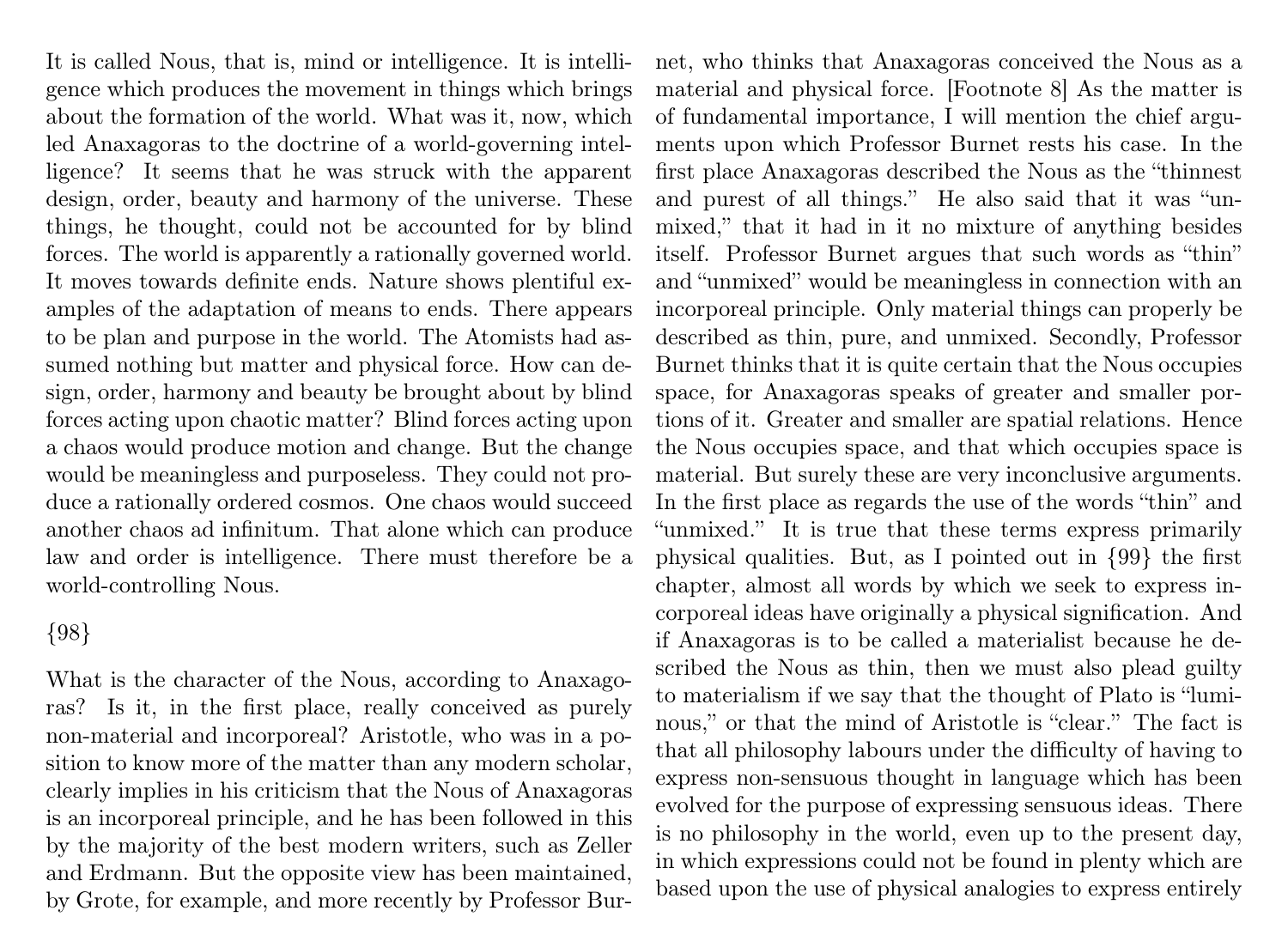non-physical ideas. Then as regards the Nous occupying space, it is not true that greater and smaller are necessarily spatial relations. They are also qualitative relations of degree. I say that the mind of Plato is greater than the mind of Callias. Am I to be called a materialist? Am I to be supposed to mean that Plato's mind occupies more space than that of Callias? And it is certainly in this way that Anaxagoras uses the terms. "All Nous," he says, "is alike, both the greater and the smaller." He means thereby that the world-forming mind (the greater) is identical in character with the mind of man (the smaller). For Anaxagoras it is the one Nous which animates all living beings, men, animals, and even plants. These different orders of beings are animated by the same Nous but in different degrees, that of man being the greatest. But this does not mean that the Nous in man occupies more space than the Nous in a plant. But even if Anaxagoras did conceive the Nous as spatial, it does not follow that he {100} regarded it as material. The doctrine of the non-spatiality of mind is a modern doctrine, never fully developed till the time of Descartes. And to say that Anaxagoras did not realize that mind is non-spatial is merely to say that he lived before the time of Descartes. No doubt it would follow from this that the incorporeality of mind is vaguely and indistinctly conceived by Anaxagoras, that the antithesis between matter and mind is not so sharply drawn by him as it is by us. But still the antithesis is conceived, and therefore it is correct to say that the Nous of Anaxagoras is an incorporeal principle. The whole point of this introduction of the Nous into the philosophy of Anaxagoras is because he could not explain the design and order of the universe on a purely physical basis.

#### [Footnote 8: Early Greek Philosophy, chap. vi. §132.]

The next characteristic of Nous is that it is to be thought of as essentially the ground of motion. It is because he cannot in any other way explain purposive motion that Anaxagoras introduces mind into his otherwise materialistic system. Mind plays the part of the moving force which explains the world-process of unmixing. As the ground of motion, the Nous is itself unmoved; for if there were any motion in it we should have to seek for the ground of this motion in something else outside it. That which is the cause of all motion, cannot itself be moved. Next, the Nous is absolutely pure and unmixed with anything else. It exists apart, by itself, wholly in itself, and for itself. In contrast to matter, it is uncompounded and simple. It is this which gives it omnipotence, complete power over everything, because there is no mixture of matter in it to limit it, to clog and hinder its activities. We moderns are {101} inclined to ask the question whether the Nous is personal. Is it, for example, a personal being like the God of the Christians? This is a question which it is almost impossible to answer. Anaxagoras certainly never considered it. According to Zeller, the Greeks had an imperfect and undeveloped conception of personality. Even in Plato we find the same difficulty. The antithesis between God as a personal and as an impersonal being, is a wholly modern idea. No Greek ever discussed it.

To come now to the question of the activity of the Nous and its function in the philosophy of Anaxagoras, we must note that it is essentially a world-forming, and not a worldcreating, intelligence. The Nous and matter exist side by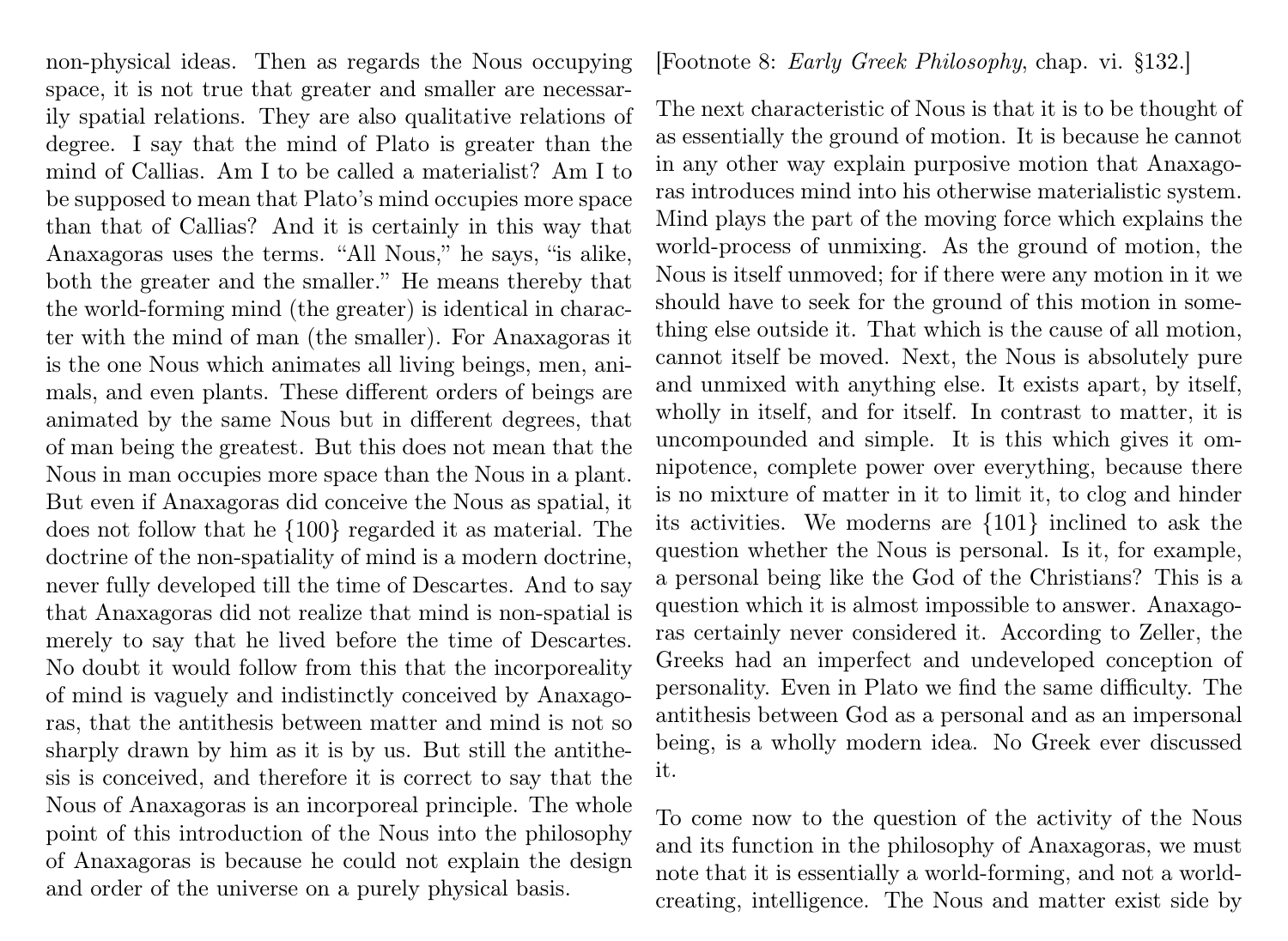side from eternity. It does not create matter, but only arranges it. "All things were together," says Anaxagoras, "infinitely numerous, infinitely little; then came the Nous and set them in order." In this Anaxagoras showed a sound logical sense. He based his idea of the existence of Nous upon the design which exhibits itself in the world. In modern times the existence of design in the world has been made the foundation of an argument for the existence of God, which is known as the teleological argument. The word teleology means the view of things as adapting means towards purposive ends. To see intelligent design in the universe is to view the universe teleologically. And the teleological argument for the existence of God asserts that, as there is evidence of purpose in nature, this must be due to an intelligent cause. But, as a matter of fact, taken by itself, teleology cannot possibly be made the basis of an argument for the existence of a world-creating intelligence, but only for the existence of a world-designing {102} intelligence. If you find in the desert the ruins of ancient cities and temples, you are entitled to conclude therefrom, that there existed a mind which designed these cities and buildings, and which arranged matter in that purposive way, but you are not entitled to conclude that the mind which designed the cities also created the matter out of which they were made. Anaxagoras was, therefore, in that sense quite right. Teleology is not evidence of a world-creating mind, and if we are to prove that, we must have recourse to other lines of reasoning.

In the beginning, then, there was a chaotic mixture of different kinds of matter. The Nous produced a vortex at one

point in the middle of this mass. This vortex spread itself outwards in the mass of matter, like rings caused by the fall of a stone in water. It goes on for ever and continually draws more and more matter out of the infinite mass into itself. The movement, therefore, is never-ending. It causes like kinds of matter to come together with like, gold to gold, wood to wood, water to water, and so on. It is to be noted, therefore, that the action of the Nous is apparently confined to the first movement. It acts only at the one central point, and every subsequent movement is caused by the vortex itself, which draws in more and more of the surrounding matter into itself. First are separated out the warm, dry, and light particles, and these form the aether or upper air. Next come the cold, moist, dark, and dense particles which form the lower air. Rotation takes the latter towards the centre, and out of this the earth is formed. The earth, as with Anaximenes, is a flat disc, borne upon the air. The heavenly bodies consist of {103} masses of stone which have been torn from the earth by the force of its rotation, and being projected outwards become incandescent through the rapidity of their movement. The moon is made of earth and reflects the light of the sun. Anaxagoras was thus the first to give the true cause of the moon's light. He was also the first to discover the true theory of eclipses, since he taught that the solar eclipse is due to the intervention of the moon between the sun and the earth, and that lunar eclipses arise from the shadow of the earth falling upon the moon. He believed that there are other worlds besides our own with their own suns and moons. These worlds are inhabited. The sun, according to Anaxagoras, is many times as large as the Peloponnese.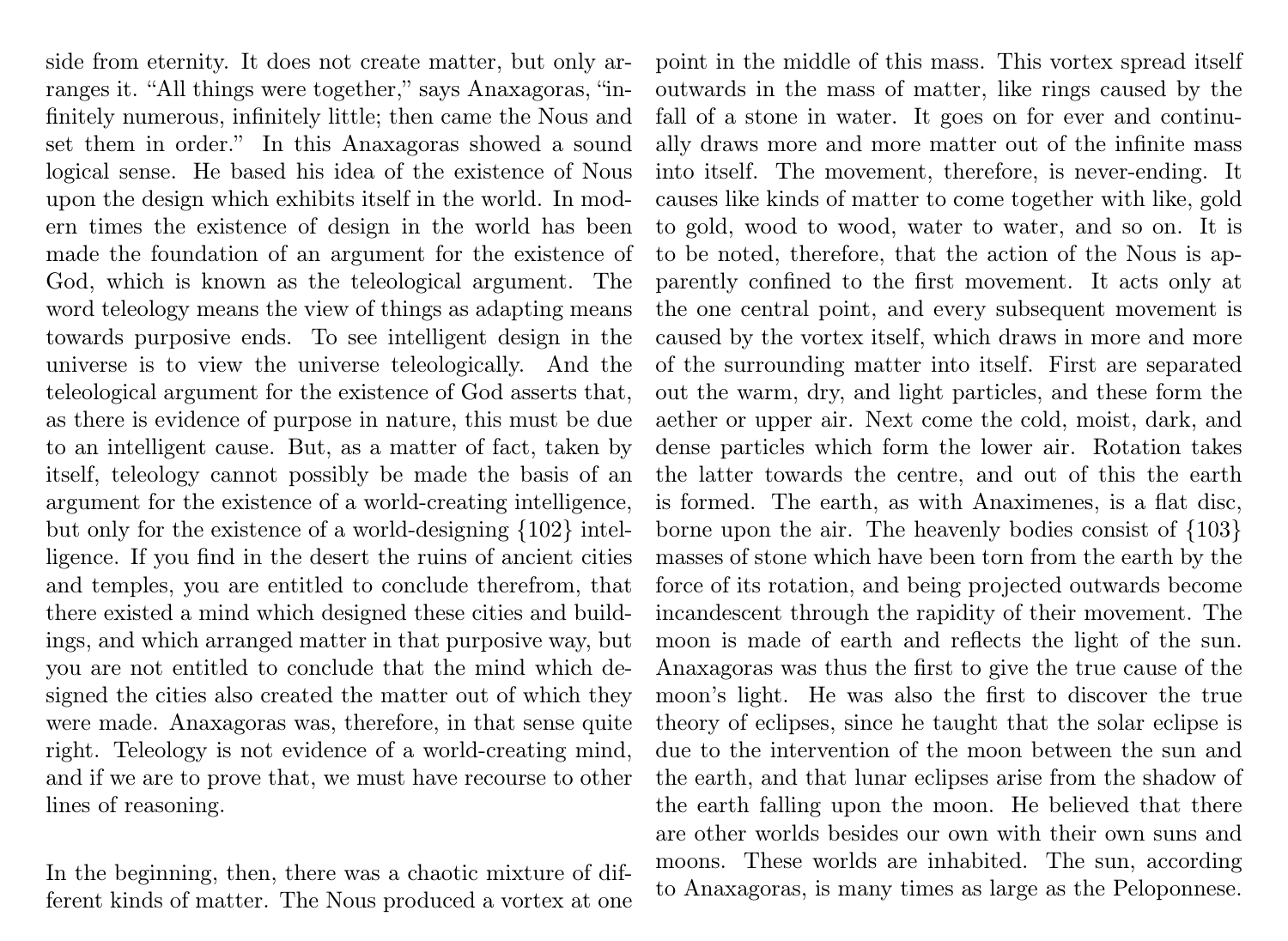The origin of life upon the earth is accounted for by germs which existed in the atmosphere, and which were brought down into the terrestrial slime by rain water, and there fructified. Anaxagoras's theory of perception is the opposite of the theories of Empedocles and the Atomists. Perception takes place by unlike matter meeting unlike.

Anaxagoras owes his importance in the history of philosophy to the theory of the Nous. This was the first time that a definite distinction had been made between the corporeal and incorporeal. Anaxagoras is the last philosopher of the first period of Greek philosophy. In the second chapter, [Footnote 9] I observed that this first period is characterized by the fact that in it the Greek mind looks only outward upon the external world. It attempts to explain the operations of nature. It had not yet learned to look inward upon itself. But the transition to the introspective study of mind is found in the Nous of {104} Anaxagoras. Mind is now brought to the fore as a problem for philosophy. To find reason, intelligence, mind, in all things, in the State, in the individual, in external nature, this is the characteristic of the second period of Greek philosophy. To have formulated the antithesis between mind and matter is the most important work of Anaxagoras.

[Footnote 9: Pages 23-4.]

Secondly, it is to the credit of Anaxagoras that he was the first to introduce the idea of teleology into philosophy. The system of the Atomists formed the logical completion of the mechanical theory of the world. The theory of mechanism seeks to explain all things by causes. But, as we saw, causation can explain nothing. The mechanism of the world shows us by what means events are brought about, but it does not explain why they are brought about at all. That can only be explained by showing the reason for things, by exhibiting all process as a means towards rational ends. To look to the beginning (cause) of things for their explanation is the theory of mechanism. To look to their ends for explanation of them is teleology. Anaxagoras was the first to have dimly seen this. And for this reason Aristotle praises him, and, contrasting him with the mechanists, Leucippus and Democritus, says that he appears like "a sober man among vain babblers." The new principle which he thus introduced into philosophy was developed, and formed the central idea of Plato and Aristotle. To have realized the twin antitheses of matter and mind, of mechanism and teleology, is the glory of Anaxagoras.

But it is just here, in the development of these two ideas, that the defects of his system make their appearance. Firstly, he so separated matter and mind that {105} his philosophy ends in sheer dualism. He assumes the Nous and matter as existing from the beginning, side by side, as equally ultimate and underived principles. A monistic materialism would have derived the Nous from matter, and a monistic idealism would have derived matter from the Nous. But Anaxagoras does neither. Each is left, in his theory, an inexplicable ultimate mystery. His philosophy is, therefore, an irreconcilable dualism.

Secondly, his teleology turns out in the end to be only a new theory of mechanism. The only reason which induces him to introduce the Nous into the world, is because he can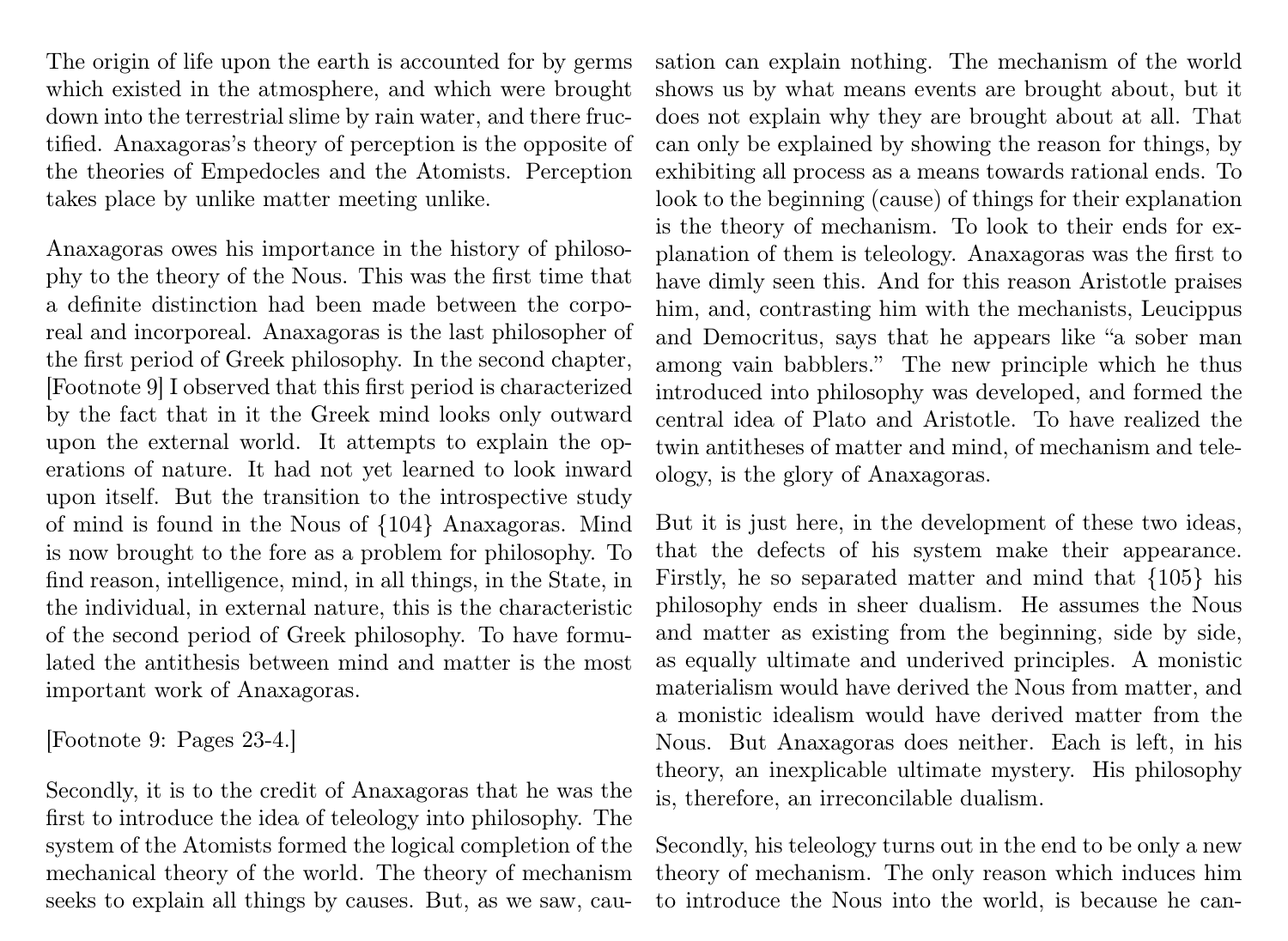not otherwise explain the origin of movement. It is only the first movement of things, the formation of the vortex, which he explains by mind. All subsequent process is explained by the action of the vortex itself, which draws the surrounding matter into itself. The Nous is thus nothing but another piece of mechanism to account for the first impulse to motion. He regards the Nous simply as a first cause, and thus the characteristic of all mechanism, to look back to first causes, to the beginning, rather than to the end of things for their explanation, appears here. Aristotle, as usual, puts the matter in a nutshell. "Anaxagoras," he says, "uses mind as a deus ex machina to account for the formation of the world, and whenever he is at a loss to explain why anything necessarily is, he drags it in by force. But in other cases he assigns as a cause for things anything else in preference to mind." [Footnote 10]

[Footnote 10; Aristotle, Metaphysics, book i, chap. iv.] {106}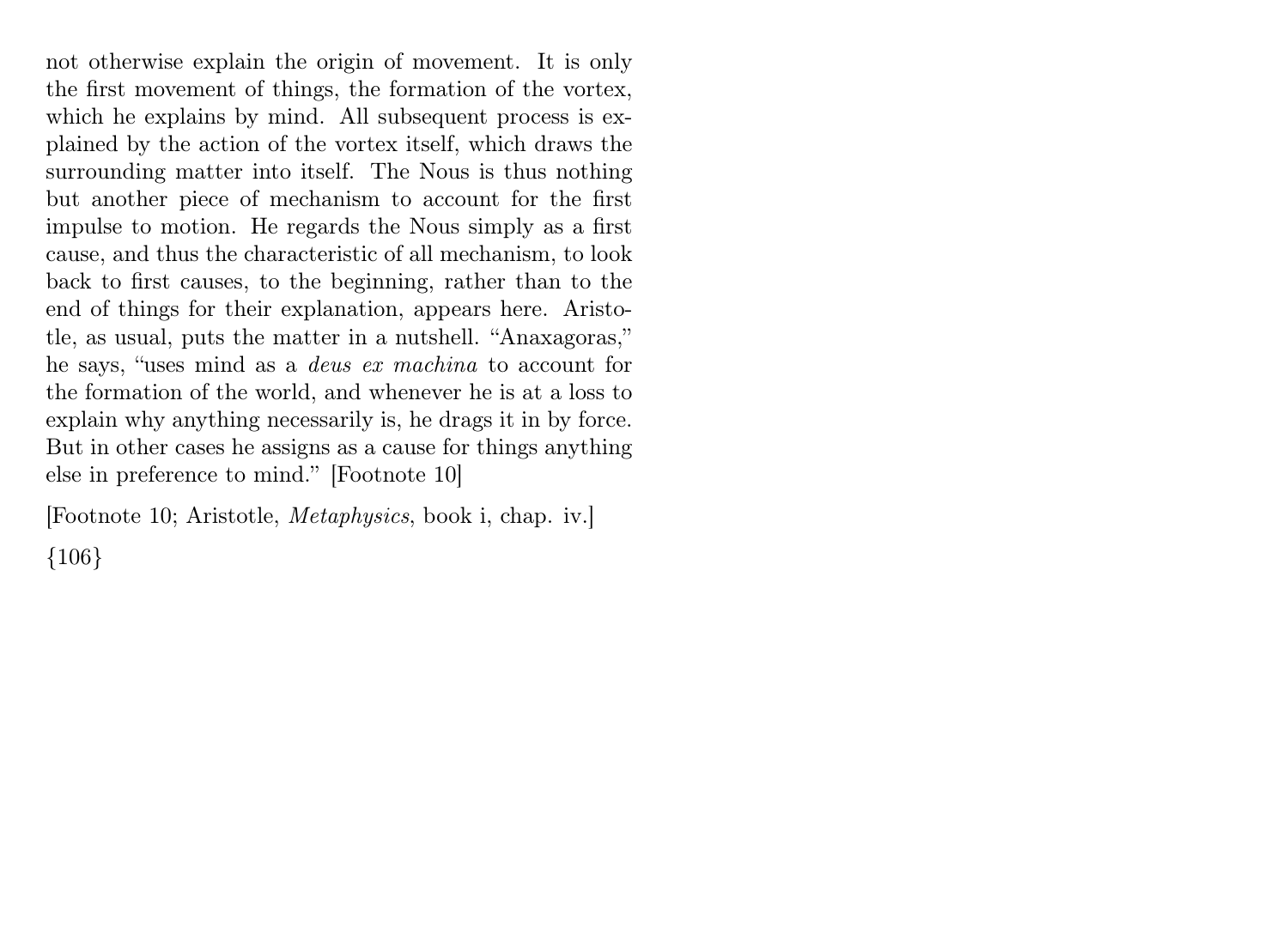## Chapter 22

# CHAPTER IX

### THE SOPHISTS

The first period of Greek philosophy closes with Anaxagoras. His doctrine of the world-forming intelligence introduced a new principle into philosophy, the principle of the antithesis between corporeal matter and incorporeal mind, and therefore, by implication, the antithesis between nature and man. And if the first period of philosophy has for its problem the origin of the world, and the explanation of the being and becoming of nature, the second period of philosophy opens, in the Sophists, with the problem of the position of man in the universe. The teaching of the earlier philosophers was exclusively cosmological, that of the Sophists exclusively humanistic. Later in this second period, these two modes of thought come together and fructify one another. The problem of the mind and the problem of nature are subordinated as factors of the great, universal, all-embracing, world-systems of Plato and Aristotle.

It is not possible to understand the activities and teaching of the Sophists without some knowledge of the religious, political, and social conditions of the time. After long struggles between the people and the nobles, democracy had almost everywhere triumphed. But in Greece democracy did not mean what we now mean by {107} that word. It did not mean representative institutions, government by the people through their elected deputies. Ancient Greece was never a single nation under a single government. Every city, almost every hamlet, was an independent State, governed only by its own laws. Some of these States were so small that they comprised merely a handful of citizens. All were so small that all the citizens could meet together in one place, and themselves in person enact the laws and transact public business. There was no necessity for representation. Consequently in Greece every citizen was himself a politician and a legislator. In these circumstances, partisan feeling ran to extravagant lengths. Men forgot the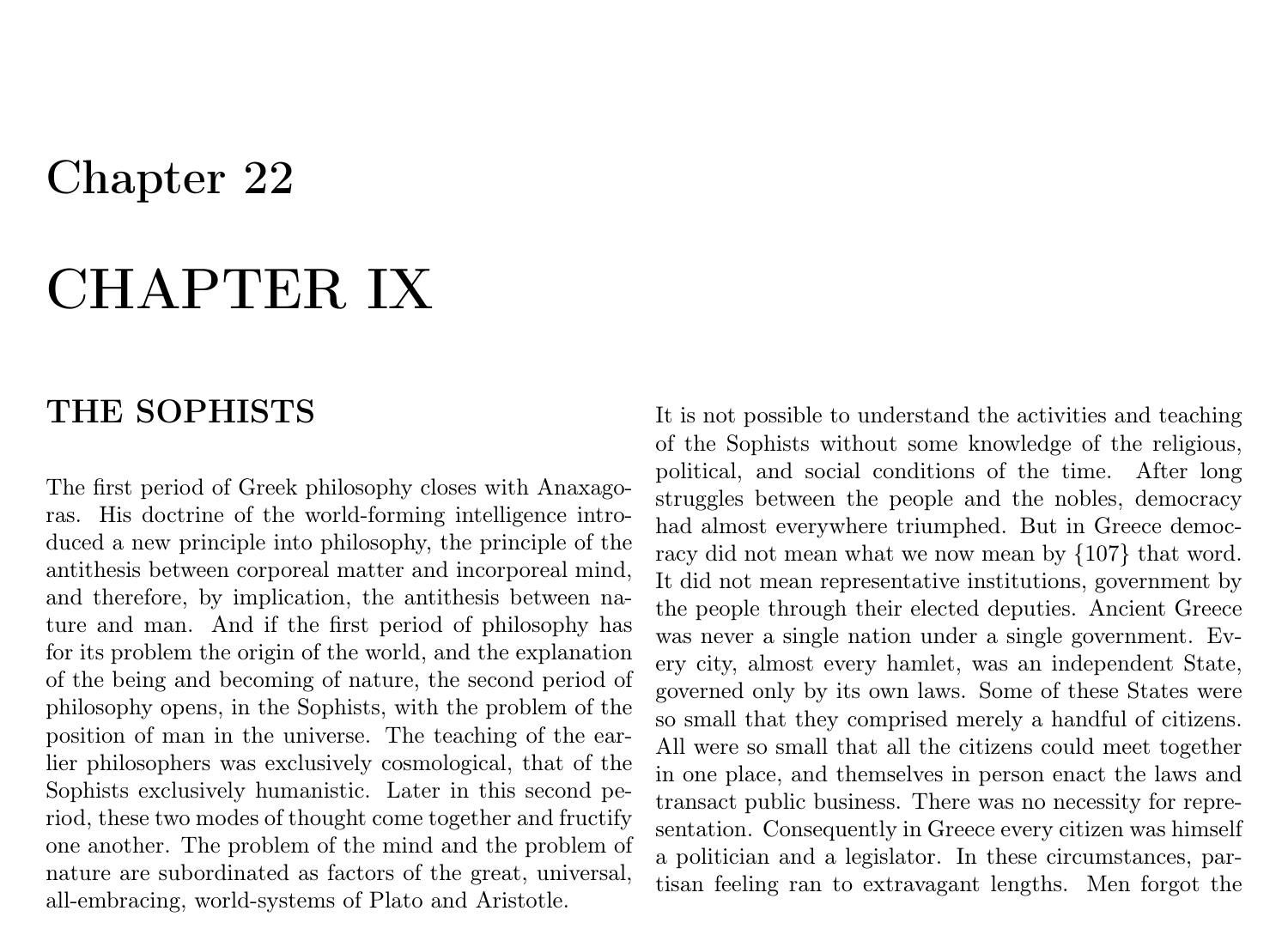interests of the State in the interests of party, and this ended in men forgetting the interests of their party in their own interests. Greed, ambition, grabbing, selfishness, unrestricted egotism, unbridled avarice, became the dominant notes of the political life of the time.

Hand in hand with the rise of democracy went the decay of religion. Belief in the gods was almost everywhere discredited. This was partly due to the moral worthlessness of the Greek religion itself. Any action, however scandalous or disgraceful, could be justified by the examples of the gods themselves as related by the poets and mythologers of Greece. But, in greater measure, the collapse of religion was due to that advance of science and philosophy which we have been considering in these lectures. The universal tendency of that philosophy was to find natural causes for what had hitherto been ascribed to the action of the divine powers, and this could not but have an undermining effect upon popular {108} belief. Nearly all the philosophers had been secretly, and many of them openly, antagonistic to the people's religion. The attack was begun by Xenophanes; Heracleitus carried it on; and lastly Democritus had attempted to explain belief in the gods as being caused by fear of gigantic terrestrial and astronomical phenomena. No educated man any longer believed in divination, auguries, and miracles. A wave of rationalism and scepticism passed over the Greek people. The age became one of negative, critical, and destructive thought. Democracy had undermined the old aristocratic institutions of the State, and science had undermined religious orthodoxy. With the downfall of these two pillars of things established, all else went too.

All morality, all custom, all authority, all tradition, were criticised and rejected. What was regarded with awe and pious veneration by their fore-fathers the modern Greeks now looked upon as fit subjects for jest and mockery. Every restraint of custom, law, or morality, was resented as an unwarrantable restriction upon the natural impulses of man. What alone remained when these were thrust aside were the lust, avarice, and self-will of the individual.

The teaching of the Sophists was merely a translation into theoretical propositions of these practical tendencies of the period. The Sophists were the children of their time, and the interpreters of their age. Their philosophical teachings were simply the crystallization of the impulses which governed the life of the people into abstract principles and maxims.

Who and what were the Sophists? In the first place, they were not a school of philosophers. They are not to be compared, for example, with the Pythagoreans or {109} Eleatics. They had not, as a school has, any system of philosophy held in common by them all. None of them constructed systems of thought. They had in common only certain loose tendencies of thought. Nor were they, as we understand the members of a school to be, in any close personal association with one another. They were a professional class rather than a school, and as such they were scattered over Greece, and nourished among themselves the usual professional rivalries. They were professional teachers and educators. The rise of the Sophists was due to the growing demand for popular education, which was partly a genuine demand for light and knowledge, but was mostly a desire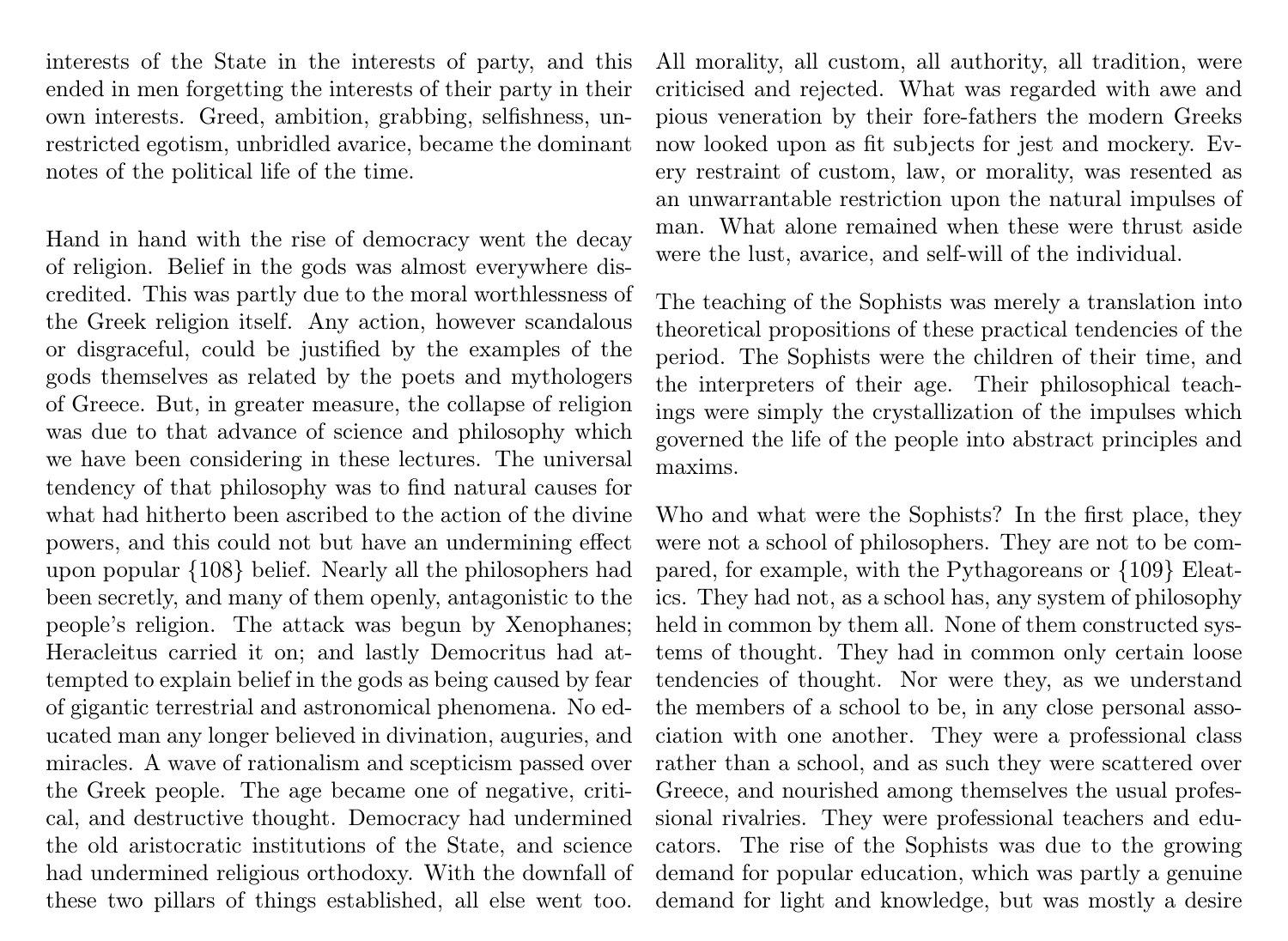for such spurious learning as would lead to worldly, and especially political, success. The triumph of democracy had brought it about that political careers were now open to the masses who had hitherto been wholly shut out from them. Any man could rise to the highest positions in the State, if he were endowed with cleverness, ready speech, whereby to sway the passions of the mob, and a sufficient equipment in the way of education. Hence the demand arose for such an education as would enable the ordinary man to carve out a political career for himself. It was this demand which the Sophists undertook to satisfy. They wandered about Greece from place to place, they gave lectures, they took pupils, they entered into disputations. For these services they exacted large fees. They were the first in Greece to take fees for the teaching of wisdom. There was nothing disgraceful in this in itself, but it had never been customary. The wise men of Greece had never accepted any payment for their wisdom. Socrates, who never accepted any payment, {110} but gave his wisdom freely to all who sought it, somewhat proudly contrasted himself with the Sophists in this respect.

The Sophists were not, technically speaking, philosophers. They did not specialise in the problems of philosophy. Their tendencies were purely practical. They taught any subject whatever for the teaching of which there was a popular demand. For example, Protagoras undertook to impart to his pupils the principles of success as a politician or as a private citizen. Gorgias taught rhetoric and politics, Prodicus grammar and etymology, Hippias history, mathematics and physics. In consequence of this practical tendency of the Sophists we hear of no attempts among them to solve the problem of the origin of nature, or the character of the ultimate reality. The Sophists have been described as teachers of virtue, and the description is correct, provided that the word virtue is understood in its Greek sense, which did not restrict it to morality alone. For the Greeks, it meant the capacity of a person successfully to perform his functions in the State. Thus the virtue of a mechanic is to understand machinery, the virtue of a physician to cure the sick, the virtue of a horse trainer the ability to train horses. The Sophists undertook to train men to virtue in this sense, to make them successful citizens and members of the State.

But the most popular career for a Greek of ability at the time was the political, which offered the attraction of high positions in the State. And for this career what was above all necessary was eloquence, or if that were unattainable, at least ready speech, the ability to argue, to meet every point as it arose, if not with sound {111} reasoning, then with quick repartee. Hence the Sophists very largely concentrated their energies upon the teaching of rhetoric. In itself this was good. They were the first to direct attention to the science of rhetoric, of which they may be considered the founders. But their rhetoric also had its bad side, which indeed, soon became its only side. The aims of the young politicians whom they trained were, not to seek out the truth for its own sake, but merely to persuade the multitude of whatever they wished them to believe. Consequently the Sophists, like lawyers, not caring for the truth of the matter, undertook to provide a stock of arguments on any subject, or to prove any proposition. They boasted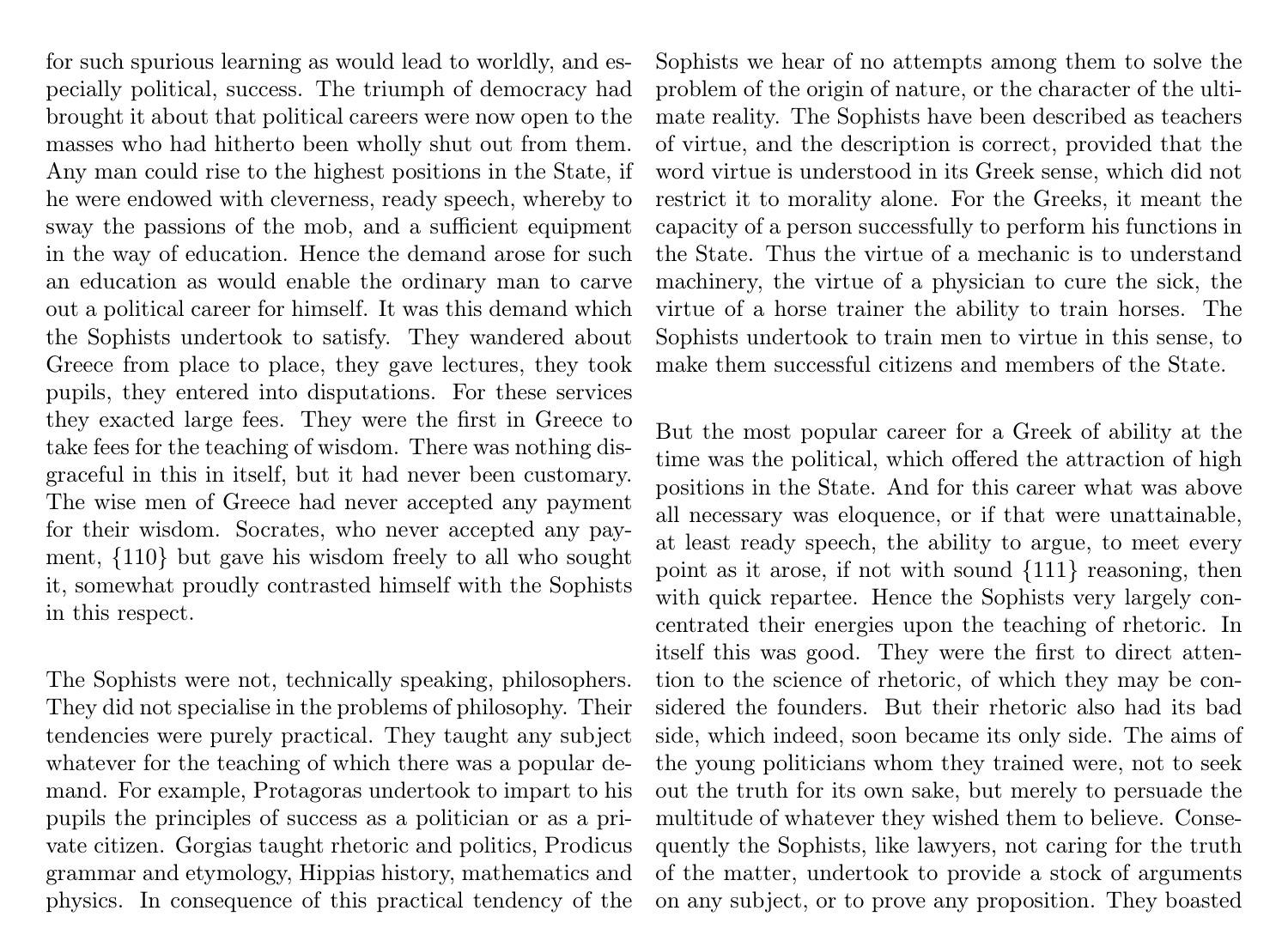of their ability to make the worse appear the better reason, to prove that black is white. Some of them, like Gorgias, asserted that it was not necessary to have any knowledge of a subject to give satisfactory replies as regards it. And Gorgias ostentatiously undertook to answer any question on any subject instantly and without consideration. To attain these ends mere quibbling, and the scoring of verbal points, were employed. Hence our word "sophistry." The Sophists, in this way, endeavoured to entangle, entrap, and confuse their opponents, and even, if this were not possible, to beat them down by mere violence and noise. They sought also to dazzle by means of strange or flowery metaphors, by unusual figures of speech, by epigrams and paradoxes, and in general by being clever and smart, rather than earnest and truthful. When a man is young he is often dazzled by brilliance and cleverness, by paradox and epigram, but as he grows older he learns to discount these things and to care chiefly for the substance and {112} truth of what is said. And the Greeks were a young people. They loved clever sayings. And this it is which accounts for the toleration which they extended even to the most patent absurdities of the Sophists. The modern question whether a man has ceased beating his wife is not more childish than many of the rhetorical devices of the Sophists, and is indeed characteristic of the methods of the more extravagant among them.

The earliest known Sophist is Protagoras. He was born at Abdera, about 480 B.C. He wandered up and down Greece, and settled for some time at Athens. At Athens, however, he was charged with impiety and atheism. This was on account of a book written by him on the subject of the gods, which began with the words, "As for the gods, I am unable to say whether they exist or whether they do not exist." The book was publicly burnt, and Protagoras had to fly from Athens. He fled to Sicily, but was drowned on the way about the year 410 B.C.

Protagoras was the author of the famous saying, "Man is the measure of all things; of what is, that it is; of what is not, that it is not." Now this saying puts in a nutshell, so to speak, the whole teaching of Protagoras. And, indeed, it contains in germ the entire thought of the Sophists. It is well, therefore, that we should fully understand exactly what it means. The earlier Greek philosophers had made a clear distinction between sense and thought, between perception and reason, and had believed that the truth is to be found, not by the senses, but by reason. The Eleatics had been the first to emphasize this distinction. The ultimate reality of {113} things, they said, is pure Being, which is known only through reason; it is the senses which delude us with a show of becoming. Heracleitus had likewise affirmed that the truth, which was, for him, the law of becoming, is known by thought, and that it is the senses which delude us with a show of permanence. Even Democritus believed that true being, that is, material atoms, are so small that the senses cannot perceive them, and only reason is aware of their existence. Now the teaching of Protagoras really rests fundamentally upon the denying and confusing of this distinction. If we are to see this, we must first of all understand that reason is the universal, sensation the particular, element in man. In the first place, reason is communicable,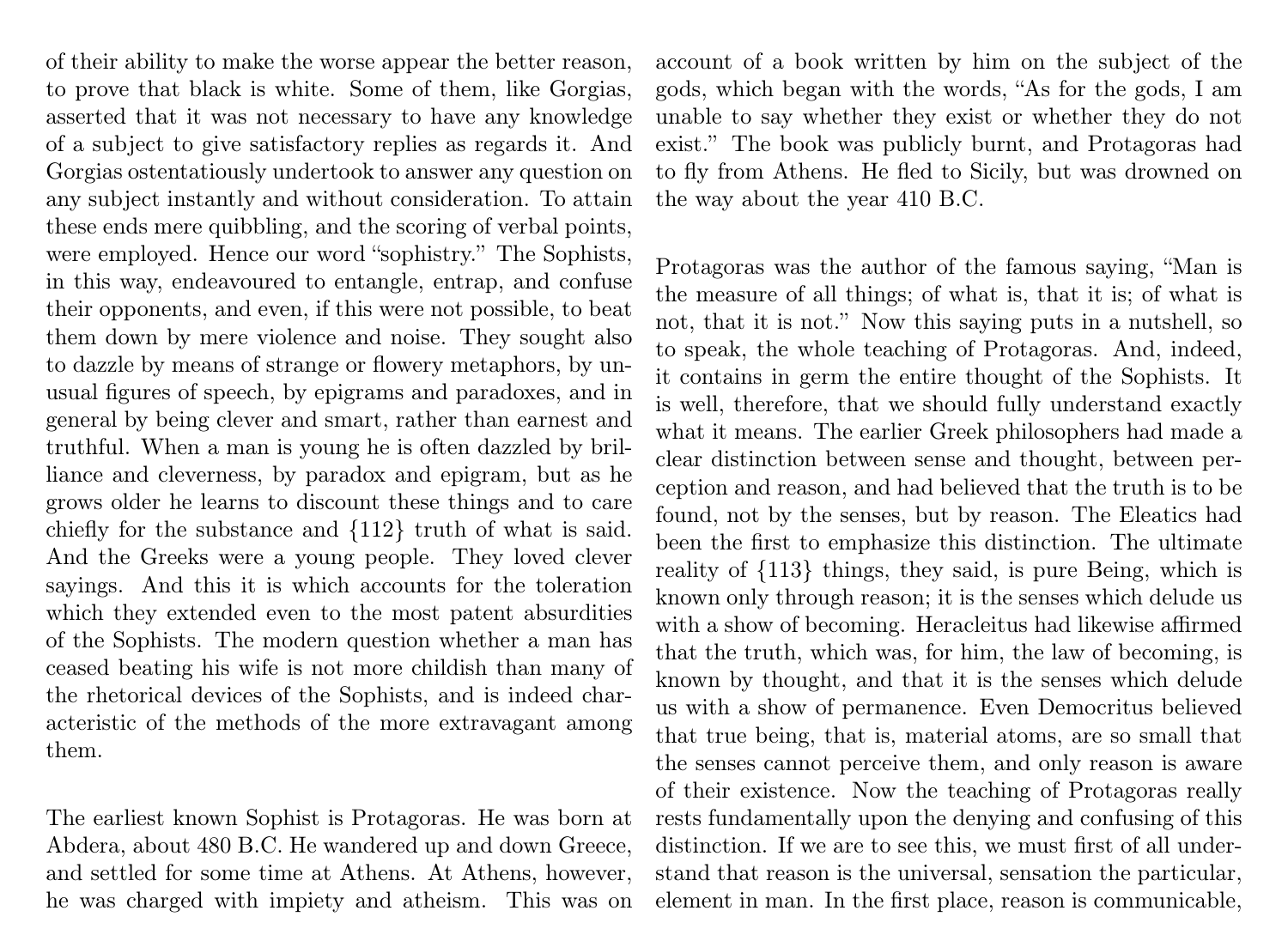sensation incommunicable. My sensations and feelings are personal to myself, and cannot be imparted to other people. For example, no one can communicate the sensation of redness to a colour-blind man, who has not already experienced it. But a thought, or rational idea, can be communicated to any rational being. Now suppose the question is whether the angles at the base of an isosceles triangle are equal. We may approach the problem in two ways. We may appeal either to the senses or to reason. If we appeal to the senses, one man will come forward and say that to him the angles look equal. Another man will say that one angle looks bigger than the other, and so on. But if, like Euclid, we appeal to reason, then it can be proved that the two angles are equal, and there is no room left for mere personal impressions, because reason is a law universally valid and binding upon all men. My sensations are private and peculiar to myself. They bind no one but myself. My {114} impressions about the triangle are not a law to anyone except myself. But my reason I share with all other rational beings. It is not a law for me merely, but for all. It is one and the same reason in me and in other men. Reason, therefore, is the universal, sensation the particular, element in man. Now it is practically this distinction that Protagoras denied. Man, he said, is the measure of all things. By man he did not mean mankind at large. He meant the individual man. And by measure of all things he meant the standard of the truth of all things. Each individual man is the standard of what is true to himself. There is no truth except the sensations and impressions of each man. What seems true to me is true for me. What seems true to you is true for you.

We commonly distinguish between subjective impressions and objective truth. The words subjective and objective are constantly recurring throughout the history of philosophy, and as this is the first time I use them, I will explain them here. In every act of thought there must necessarily be two terms. I am now looking at this desk and thinking of this desk. There is the "I" which thinks, and there is the desk which is thought. "I" am the subject of the thought, the desk is the object of the thought. In general, the subject is that which thinks, and the object is that which is thought. Subjective is that which appertains to the subject, and objective is that which appertains to the object. So the meaning of the distinction between subjective impressions and the objective truth is clear. My personal impression may be that the earth is flat, but the objective truth is that the {115} earth is round. Travelling through a desert, I may be subject to a mirage, and think that there is water in front of me. That is my subjective impression. The objective truth is that there is nothing but sand. The objective truth is something which has an existence of its own, independent of me. It does not matter what I think, or what you think, what I want, or what you want; the truth is what it is. We must conform ourselves to the truth. Truth will not conform itself to our personal inclinations, wishes, or impressions. The teaching of Protagoras practically amounted to a denial of this. What it meant was that there is no objective truth, no truth independent of the individual subject. Whatever seems to the individual true is true for that individual. Thus truth is identified with subjective sensations and impressions.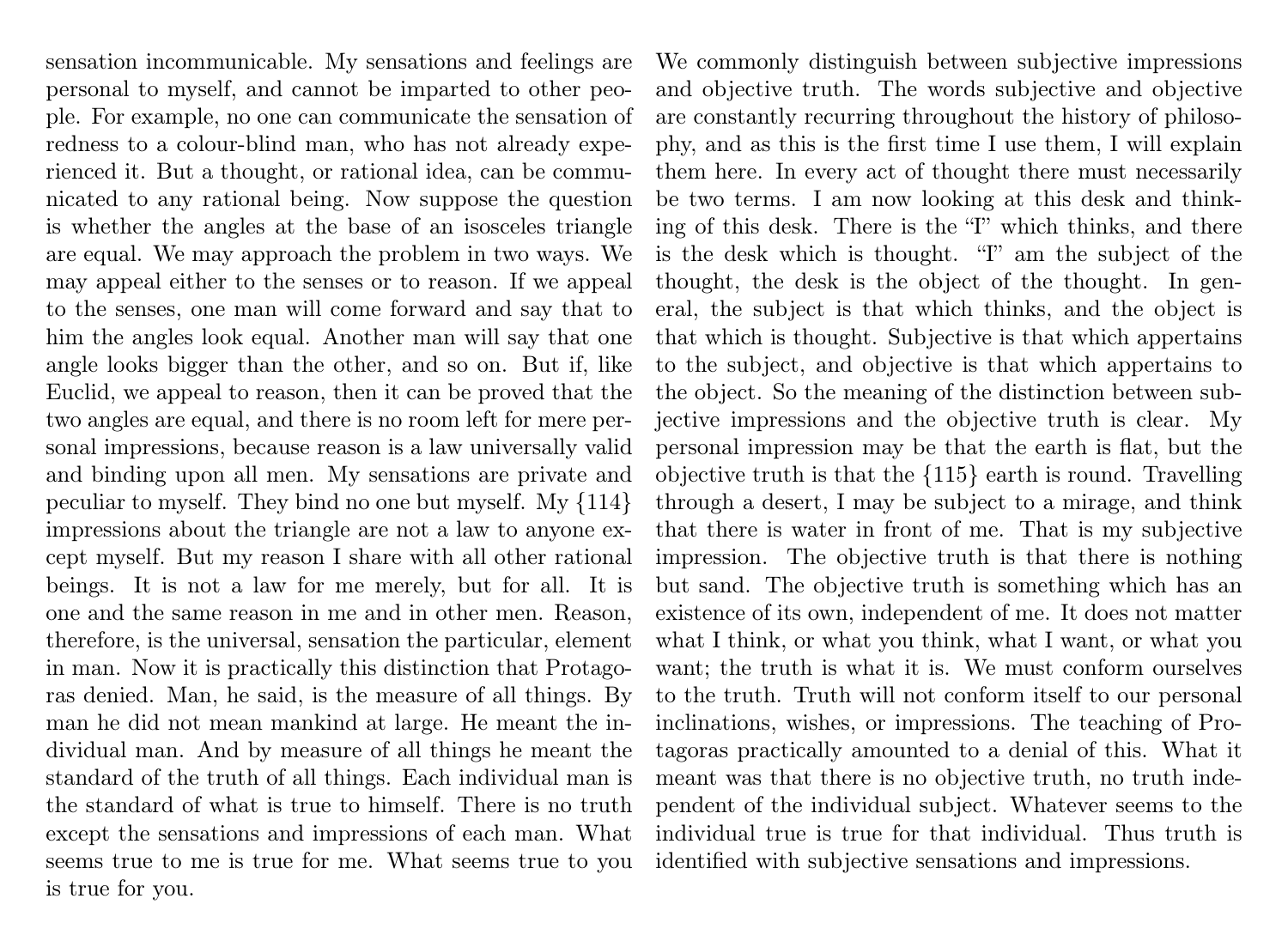To deny the distinction between objective truth and subjective impression is the same as to deny the distinction between reason and sense. To my senses the earth seems flat. It looks flat to the eye. It is only through reason that I know the objective truth that the world is round. Reason, therefore, is the only possible standard of objective truth. If you deny the rational element its proper part, it follows that you will be left a helpless prey to diverse personal impressions. The impressions yielded by the senses differ in different people. One man sees a thing in one way, another sees it in another. If, therefore, what seems to me true is true for me, and what seems to you true is true for you, and if our impressions differ, it will follow that two contradictory propositions must both be true. Protagoras clearly understood this, {116} and did not flinch from the conclusion. He taught that all opinions are true, that error is impossible, and that, whatever proposition is put forward, it is always possible to oppose to it a contradictory proposition with equally good arguments and with equal truth. In reality, the result of this procedure is to rob the distinction between truth and falsehood of all meaning. It makes no difference whether we say that all opinions are true, or whether we say that all are false. The words truth and falsehood, in such context, have no meaning. To say that whatever I feel is the truth for me means only that what I feel I feel. To call this "truth for me," adds nothing to the meaning.

Protagoras seems to have been led to these doctrines partly by observing the different accounts of the same object which the sense-organs yield to different people, and even to the same person at different times. If knowledge depends upon these impressions, the truth about the object cannot be ascertained. He was also influenced by the teaching of Heracleitus. Heracleitus had taught that all permanence is illusion. Everything is a perpetual becoming; all things flow. What is at this moment, at the next moment is not. Even at one and the same moment, Heracleitus believed, a thing is and is not. If it is true to say that it is, it is equally true that it is not. And this is, in effect, the teaching of Protagoras.

The Protagorean philosophy thus amounts to a declaration that knowledge is impossible. If there is no objective truth, there cannot be any knowledge of it. The impossibility of knowledge is also the standpoint of Gorgias. The title of his book is characteristic of {117} the Sophistical love of paradox. It was called "On Nature, or the non-existent." In this book he attempted to prove three propositions, (1) that nothing exists: (2) that if anything exists, it cannot be known: (3) that if it can be known, the knowledge of it cannot be communicated.

For proof of the first proposition, "nothing exists," Gorgias attached himself to the school of the Eleatics, especially to Zeno. Zeno had taught that in all multiplicity and motion, that is to say, in all existence, there are irreconcilable contradictions. Zeno was in no sense a sceptic. He did not seek for contradictions in things for the sake of the contradictions, but in order to support the positive thesis of Parmenides, that only being is, and that becoming is not at all. Zeno, therefore, is to be regarded as a constructive, and not merely as a destructive, thinker. But it is obvious that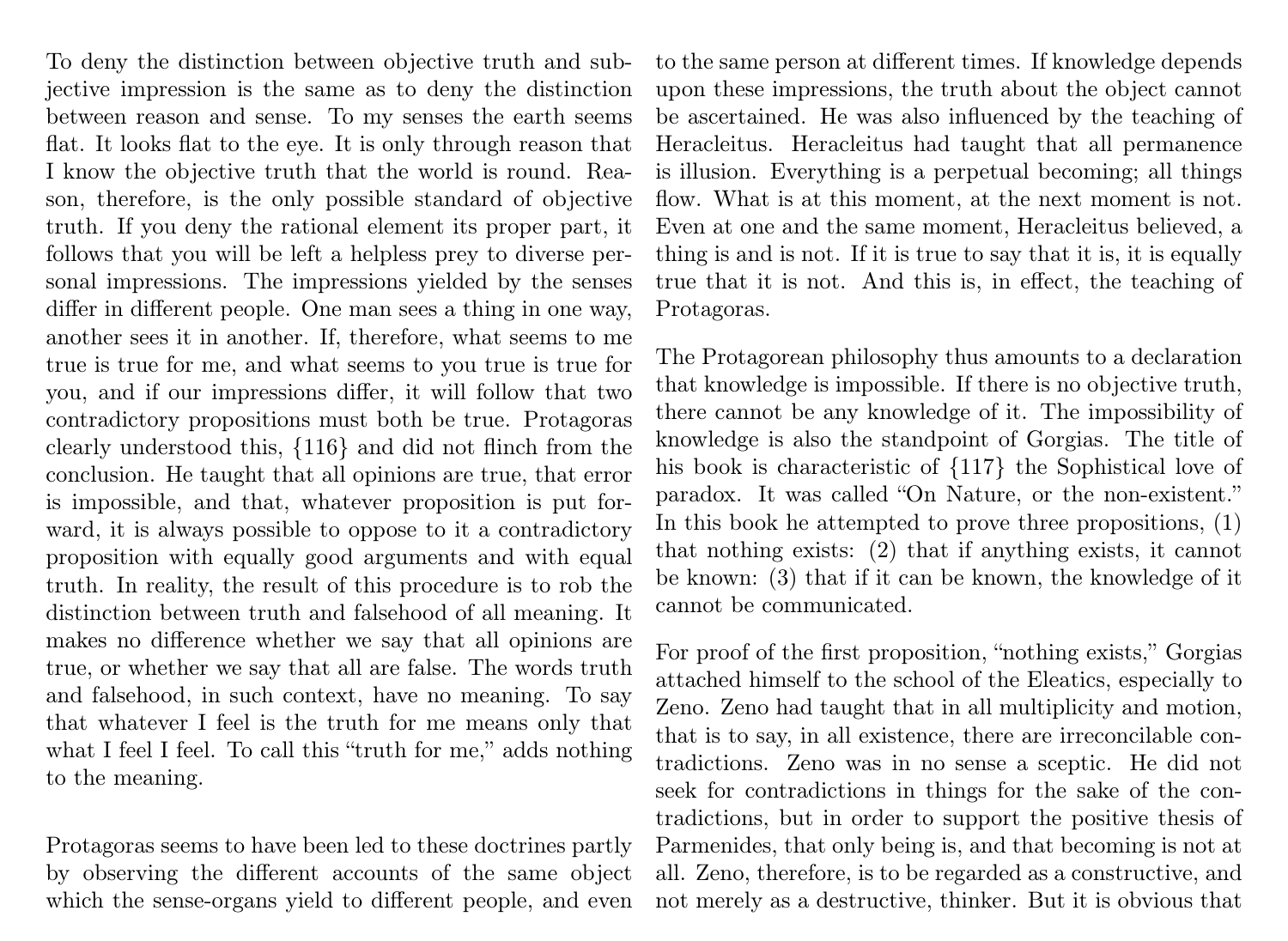by emphasizing only the negative element in his philosophy, it is possible to use his antinomies as powerful weapons in the cause of scepticism and nihilism. And it was in this way that Gorgias made use of the dialectic of Zeno. Since all existence is self-contradictory, it follows that nothing exists. He also made use of the famous argument of Parmenides regarding the origin of being. If anything is, said Gorgias, it must have had a beginning. Its being must have arisen either from being, or from not-being. If it arose from being, there is no beginning. If it arose from not-being, this is impossible, since something cannot arise out of nothing. Therefore nothing exists.

The second proposition of Gorgias, that if anything exists it cannot be known, is part and parcel of the whole Sophistic tendency of thought, which identifies knowledge {118} with sense-perception, and ignores the rational element. Since sense-impressions differ in different people, and even in the same person, the object as it is in itself cannot be known. The third proposition follows from the same identification of knowledge with sensation, since sensation is what cannot be communicated.

The later Sophists went much further than Protagoras and Gorgias. It was their work to apply the teaching of Protagoras to the spheres of politics and morals. If there is no objective truth, and if what seems true to each individual is for him the truth, so also, there can be no objective moral code, and what seems right to each man is right for him. If we are to have anything worth calling morality, it is clear that it must be a law for all, and not merely a law for some. It must be valid for, and binding upon, all men.

It must, therefore, be founded upon that which is universal in man, that is to say, his reason. To found it upon sense-impressions and feelings is to found it upon shifting quicksands. My feelings and sensations are binding upon no man but myself, and therefore a universally valid law cannot be founded upon them. Yet the Sophists identified morality with the feelings of the individual. Whatever I think right is right for me. Whatever you think right is right for you. Whatever each man, in his irrational self-will, chooses to do, that is, for him, legitimate. These conclusions were drawn by Polus, Thrasymachus, and Critias.

Now if there is, in this way, no such thing as objective right, it follows that the laws of the State can be founded upon nothing except force, custom, and convention. We often speak of just laws, and good laws. But to speak in that way involves the existence of an objective {119} standard of goodness and justice, with which we can compare the law, and see whether it agrees with that standard or not. To the Sophists, who denied any such standard, it was mere nonsense to speak of just and good laws. No law is in itself good or just, because there is no such thing as goodness or justice. Or if they used such a word as justice, they defined it as meaning the right of the stronger; or the right of the majority. Polus and Thrasymachus, consequently, drew the conclusion that the laws of the State were inventions of the weak, who were cunning enough, by means of this stratagem, to control the strong, and rob them of the natural fruits of their strength. The law of force is the only law which nature recognizes. If a man, therefore, is powerful enough to defy the law with impunity, he has a perfect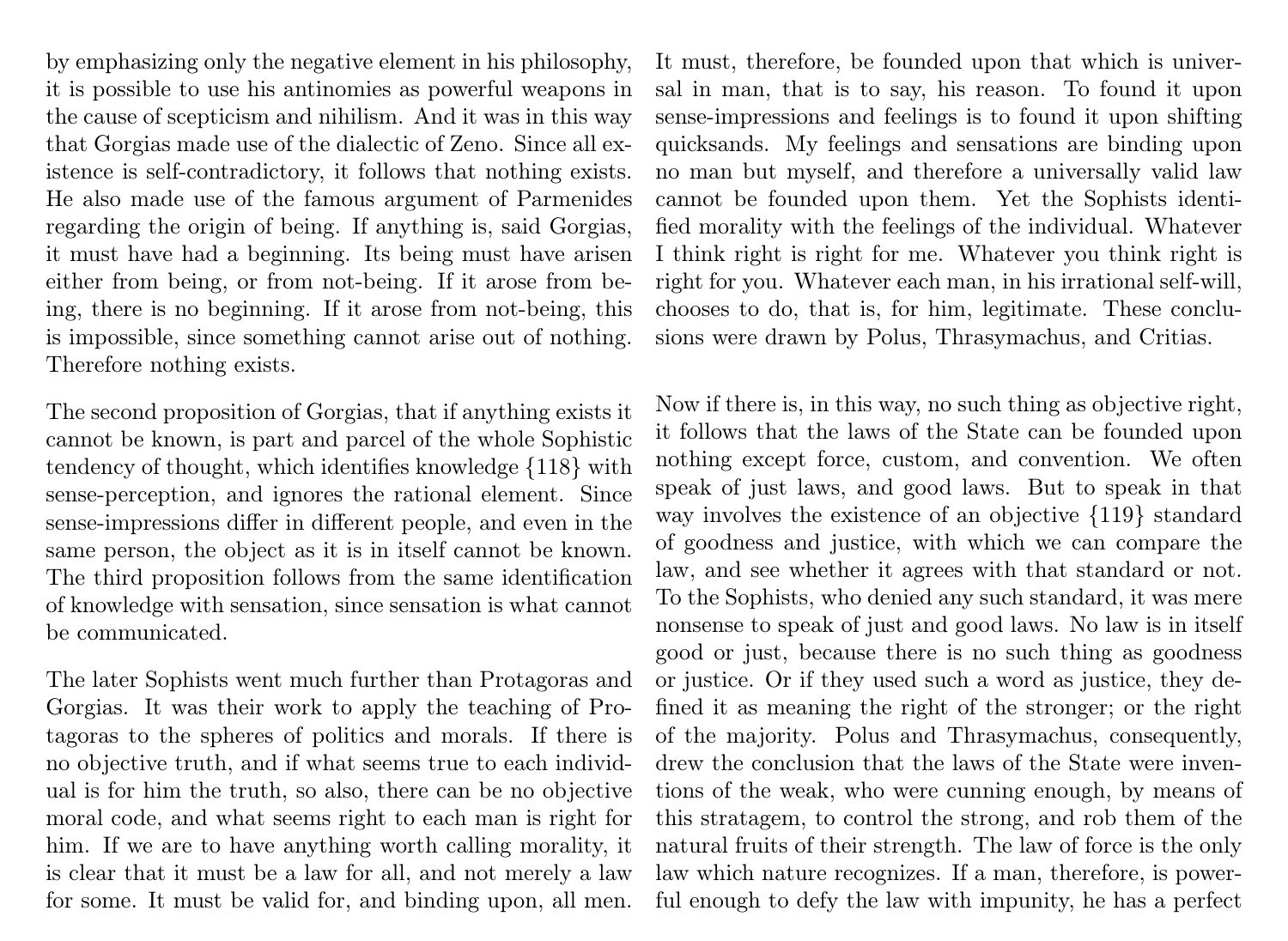right to do so. The Sophists were thus the first, but not the last, to preach the doctrine that might is right. And, in similar vein, Critias explained popular belief in the gods as the invention of some crafty statesman for controlling the mob through fear.

Now it is obvious that the whole tendency of this sophistical teaching is destructive and anti-social. It is destructive of religion, of morality, of the foundations of the State, and of all established institutions. And we can now see that the doctrines of the Sophists were, in fact, simply the crystallization into abstract thought of the practical tendencies of the age. The people in practice, the Sophists in theory, decried and trod under foot the restrictions of law, authority, and custom, leaving nothing but the deification of the individual in his crude self-will and egotism. It was in fact an age of "aufklärung," which means enlightenment or {120} illumination. Such periods of illumination, it seems, recur periodically in the history of thought, and in the history of civilization. This is the first, but not the last, such period with which the history of philosophy deals. This is the Greek illumination. Such periods present certain characteristic features. They follow, as a rule, upon an era of constructive thought. In the present instance the Greek illumination followed closely upon the heels of the great development of science and philosophy from Thales to Anaxagoras. In such a constructive period the great thinkers bring to birth new principles, which, in the course of time, filter down to the masses of the people and cause popular, if shallow, science, and a wide-spread culture. Popular education becomes a feature of the time.

The new ideas, fermenting among the people, break up old prejudices and established ideas, and thus thought, at first constructive, becomes, among the masses, destructive in character. Hence the popular thought, in a period of enlightenment, issues in denial, scepticism, and disbelief. It is merely negative in its activities and results. Authority, tradition, and custom are wholly or partially destroyed. And since authority, tradition, and custom are the cement of the social structure, there results a general dissolution of that structure into its component individuals. All emphasis is now laid on the individual. Thought becomes egocentric. Individualism is the dominant note. Extreme subjectivity is the principle of the age. All these features make their appearance in the Greek aufklärung. The Sophistical doctrine that the truth is what I think, the good what I choose to do, is the extreme application of the subjective and egocentric principles.

### {121}

The early eighteenth century in England and France was likewise a period of enlightenment, and the era from which we are now, perhaps, just emerging, bears many of the characteristics of aufklärung. It is sceptical and destructive. All established institutions, marriage, the family, the state, the law, come in for much destructive criticism. It followed immediately upon the close of a great period of constructive thought, the scientific development of the nineteenth century. And lastly, the age has produced its own Protagorean philosophy, which it calls pragmatism. If pragmatism is not egocentric, it is at least anthropocentric. Truth is no longer thought of as an objective reality, to which mankind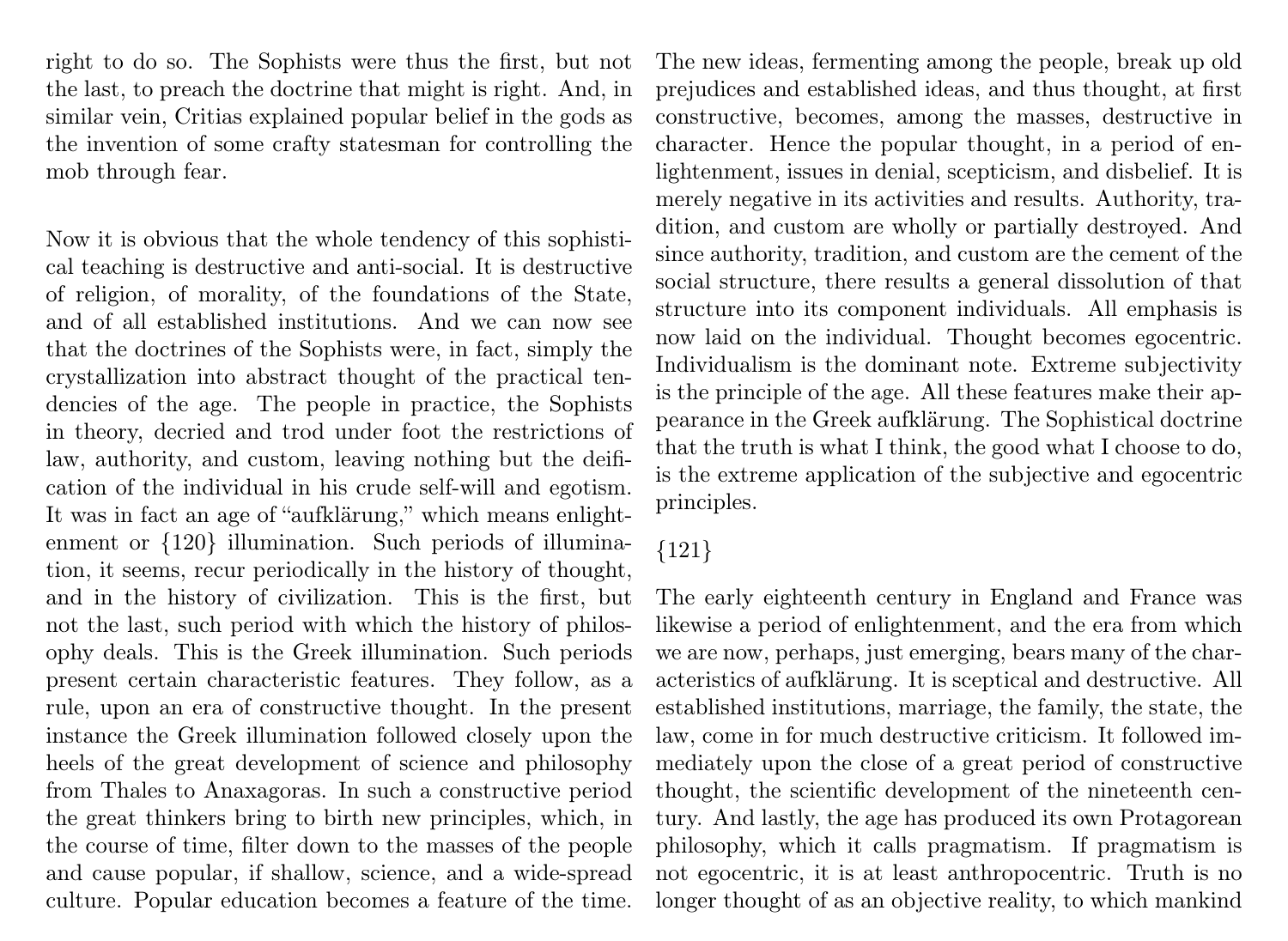must conform. On the contrary, the truth must conform itself to mankind. Whatever it is useful to believe, whatever belief "works" in practice, is declared to be true. But since what "works" in one age and country does not "work" in another, since what it is useful to believe to-day will be useless to-morrow, it follows that there is no objective truth independent of mankind at all. Truth is not now defined as dependent on the sensations of man, as it was with Protagoras, but as dependent on the volition of man. In either case it is not the universal in man, his reason, which is made the basis of truth and morals, but the subjective, individual, particular element in him.

We must not forget the many merits of the Sophists. Individually, they were often estimable men. Nothing is known against the character of Protagoras, and Prodicus was proverbial for his wisdom and the genuine probity and uprightness of his principles. Moreover the Sophists contributed much to the advance of learning. {122} They were the first to direct attention to the study of words, sentences, style, prosody, and rhythm. They were the founders of the science of rhetoric. They spread education and culture far and wide in Greece, they gave a great impulse to the study of ethical ideas, which made possible the teaching of Socrates, and they stirred up a ferment of ideas without which the great period of Plato and Aristotle could never have seen the light. But, from the philosophical point of view, their merit is for the first time to have brought into general recognition the right of the subject. For there is, after all, much reason in these attacks made by the Sophists upon authority, upon established things, upon tradition,

custom and dogma. Man, as a rational being, ought not to be tyrannized over by authority, dogma, and tradition. He cannot be subjected, thus violently, to the imposition of beliefs from an external source. No man has the right to say to me, "you shall think this," or "you shall think that." I, as a rational being, have the right to use my reason, and judge for myself. If a man would convince me, he must not appeal to force, but to reason. In doing so, he is not imposing his opinions externally upon me; he is educing his opinions from the internal sources of my own thought; he is showing me that his opinions are in reality my own opinions, if I only knew it. But the mistake of the Sophists was that, in thus recognizing the right of the subject, they wholly ignored and forgot the right of the object. For the truth has objective existence, and is what it is, whether I think it or not. Their mistake was that though they rightly saw that for truth and morality to be valid for me, they must be assented to by, and developed out of, {123} me myself, not imposed from the outside, yet they laid the emphasis on my merely accidental and particular characteristics, my impulses, feelings, and sensations, and made these the source of truth and morality, instead of emphasizing as the source of truth and right the universal part of me, my reason. "Man is the measure of all things"; certainly, but man as a rational being, not man as a bundle of particular sensations, subjective impressions, impulses, irrational prejudices, self-will, mere eccentricities, oddities, foibles, and fancies.

Good examples of the right and wrong principles of the Sophists are to be found in modern Protestantism and mod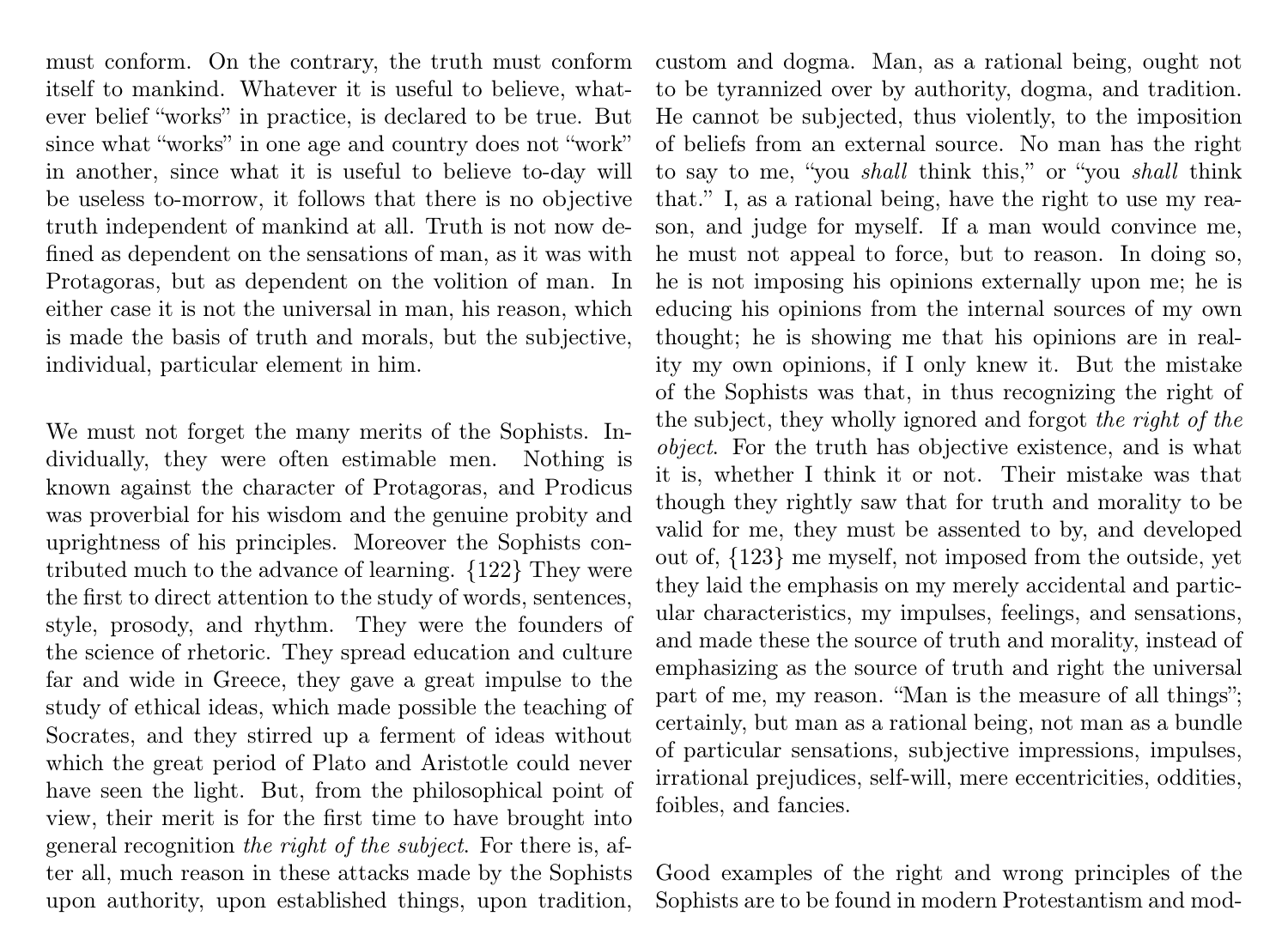ern democracy. Protestantism, it is often said, is founded upon the right of private judgment, and this is simply the right of the subject, the right of the individual to exercise his own reason. But if this is interpreted to mean that each individual is entitled to set up his mere whims and fancies as the law in religious matters, then we have the bad sort of Protestantism. Again, democracy is simply political protestantism, and democratic ideas are the direct offspring of the protestant Reformation. The democratic principle is that no rational being can be asked to obey a law to which his own reason has not assented. But the law must be founded upon reason, upon the universal in man. I, as an individual, as a mere ego, have no rights whatever. It is only as a rational being, as a potentially universal being, as a member of the commonwealth of reason, that I have any rights, that I can claim to legislate for myself and others. But if each individual's capricious self-will, his mere whims and fancies, are erected into a law, then democracy turns into anarchism and bolshevism.

### {124}

It is a great mistake to suppose that the doctrines of the Sophists are merely antiquated ideas, dead and fossilized thoughts, of interest only to historians, but of no importance to us. On the contrary, modern popular thought positively reeks with the ideas and tendencies of the Sophists. It is often said that a man ought to have strong convictions, and some people even go so far as to say that it does not much matter what a man believes, so long as what he believes he believes strongly and firmly. Now certainly it is quite true that a man with strong convictions is more interesting than a man without any opinions. The former is at least a force in the world, while the latter is colourless and ineffectual. But to put exclusive emphasis on the mere fact of having convictions is wrong. After all, the final test of worth must be whether the man's convictions are true or false. There must be an objective standard of truth, and to forget this, to talk of the mere fact of having strong opinions as in itself a merit, is to fall into the error of the Sophists.

Another common saying is that everyone has a right to his own opinions. This is quite true, and it merely expresses the right of the subject to use his own reason. But it is sometimes interpreted in a different way. If a man holds a totally irrational opinion, and if every weapon is beaten out of his hands, if he is driven from every position he takes up—so that there is nothing left for him to do, except to admit that he is wrong, such a man will sometimes take refuge in the saying, that, after all, argue as you may, he has a right to his own opinion. But we cannot allow the claim. No man has a right to wrong opinions. There cannot be any right {125} in wrong opinions. You have no right to an opinion unless it is founded upon that which is universal in man, his reason. You cannot claim this right on behalf of your subjective impressions, and irrational whims. To do so is to make the mistake of the Sophists.

The tendencies of the more shallow type of modern rationalism exhibit a similar Sophistical thought. It is pointed out that moral ideas vary very much in different countries and ages, that in Japan, for example, prostitution is condoned, and that in ancient Egypt incest was not con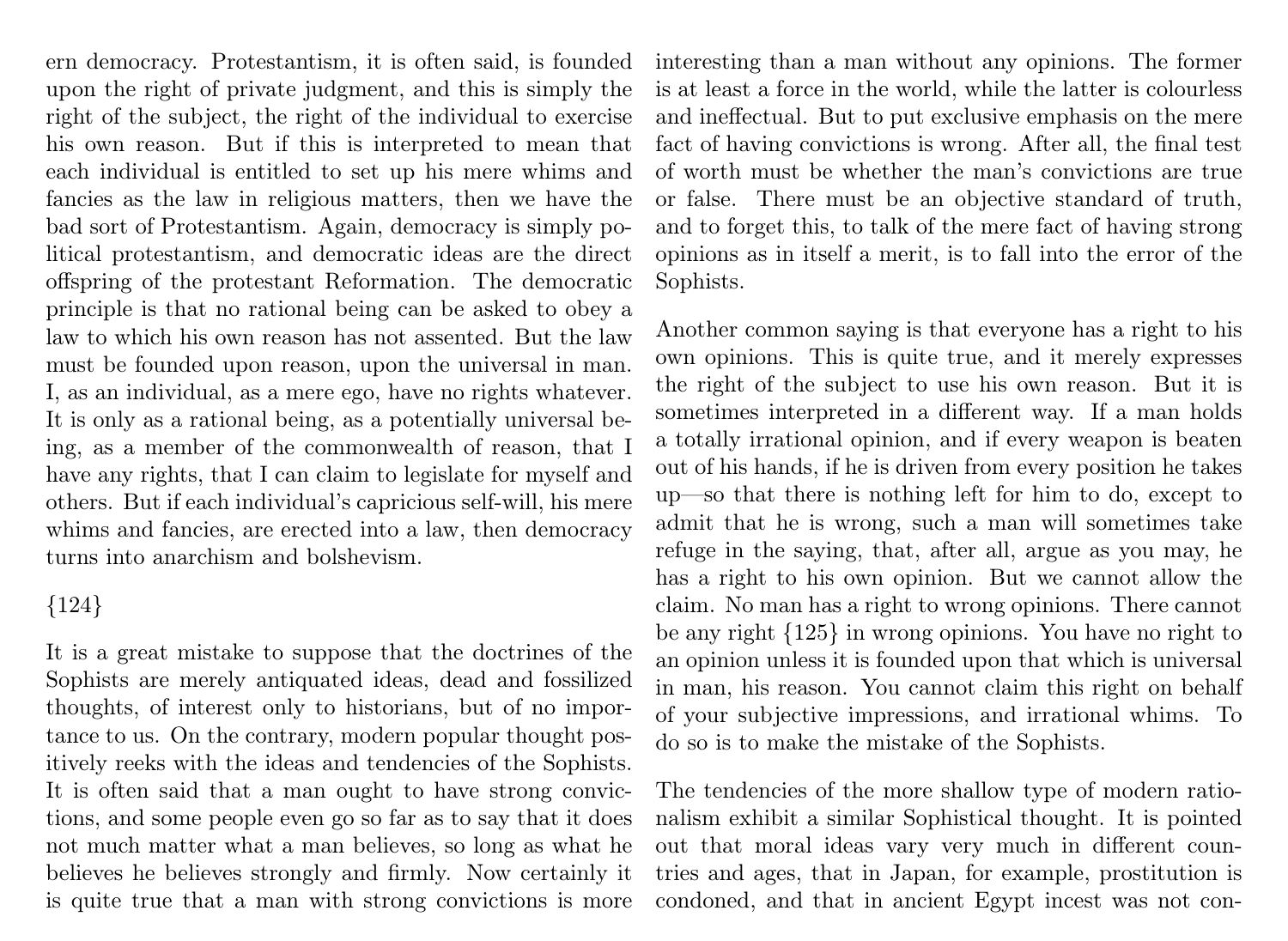demned. Now it is important to know these facts. They should serve as a warning to us against dogmatic narrowmindedness in moral matters. But some people draw from these facts the conclusion that there is no universally valid and objectively real moral law. The conclusion does not follow from the premises, and the conclusion is false. People's opinions differ, not only on moral questions, but upon every subject under the sun. Because men, a few hundred years ago, believed that the earth was flat, whereas now we believe it is round, it does not follow that it has in reality no shape at all, that there is no objective truth in the matter. And because men's opinions differ, in different ages and countries, as to what the true moral law is, it does not follow that there is no objective moral law.

We will take as our last example the current talk about the importance of developing one's personality. A man, it is said, should "be himself," and the expression of his own individuality must be his leading idea. Now certainly it is good to be oneself in the sense that it is hypocritical to pretend to be what one is not. Moreover, it is no doubt true that each man has certain special {126} gifts, which he ought to develop, so that all, in their diverse ways, may contribute as much as possible to the spiritual and material wealth of the world. But this ideal of individuality often leads to false developments, as we see in the spheres of art and of education. Such a man as Oscar Wilde, whose personality is essentially evil, defends his artistic principles on the ground that he must needs express his personality, that art is nothing but such personal expression, and that it is subject to no standard save the individuality of the artist. Some writers on education, among them Mr. Bernard Shaw, who has many points in common with the Sophists, tell us that to attempt to mould the character of a child by discipline, is to sin against its personality, and that the child should be allowed to develop its individuality unchecked in its own way. But against this we have to protest that to make the cultivation of individuality an end in itself, and to put exclusive emphasis on this, is wrong. The cultivation of an individuality is not in itself a good thing; it is not a good thing if the individuality be a worthless one. If a child exhibits savage or selfish tendencies, it must be subjected to discipline, and it is ridiculous to make a fetish of its personality to such an extent as to allow it to develop as it likes. In a similar way, the ideal of individuality is often interpreted to mean that the cultivation of the mere eccentricities and oddities of the individual is something good. But the personal peculiarities of a man are just what is worthless about him. That alone which entitles him to the sacred rights of a "person" is his rational and universal nature.

{127}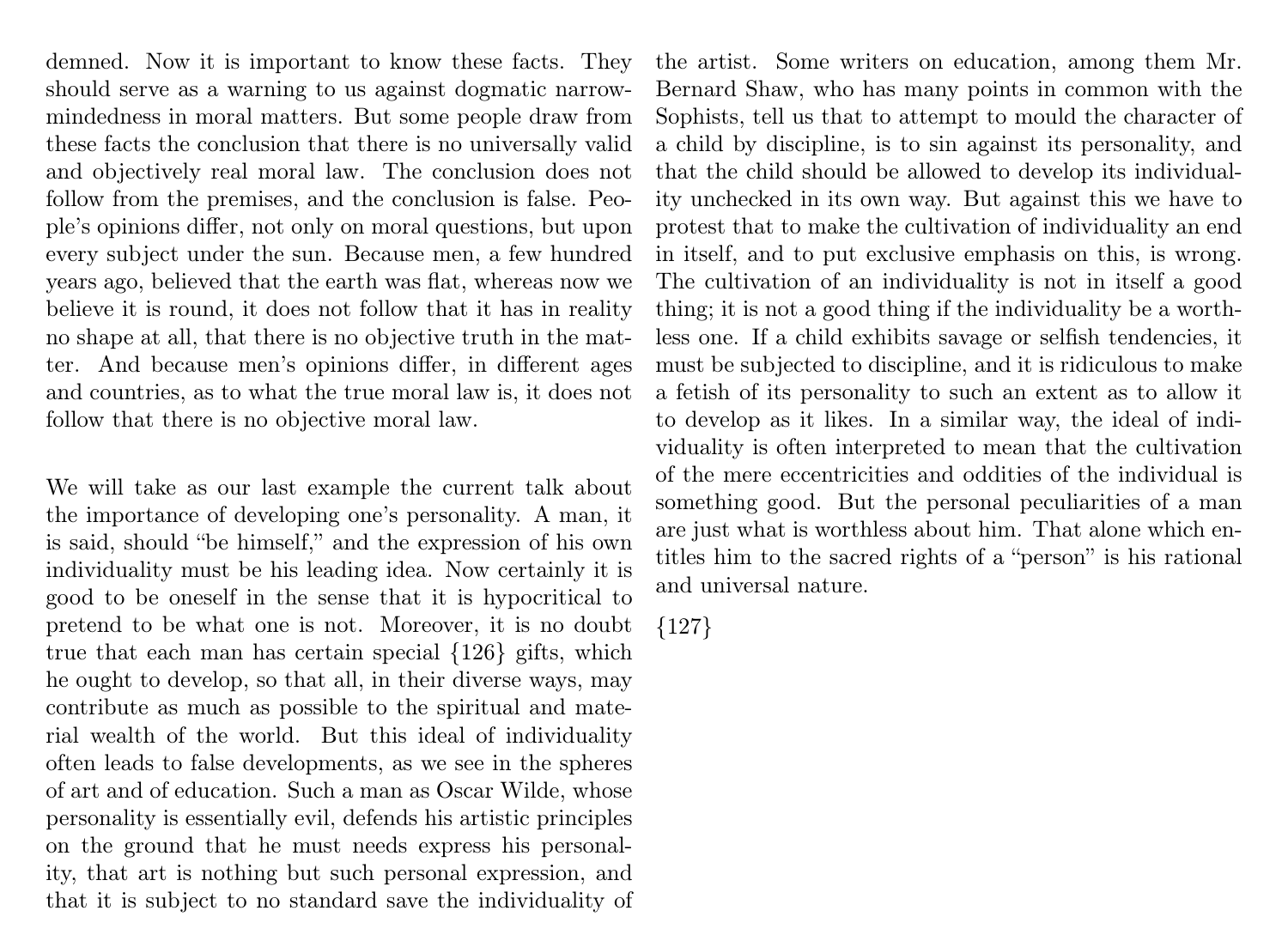## Chapter 23

# CHAPTER X

### SOCRATES

Amid the destruction of all ideals of truth and morality, which was brought about by the Sophists, there appeared in Athens the figure of Socrates, who was destined to restore order out of chaos, and to introduce sanity into the disordered intellectual life of the time. Socrates was born about 470 B.C. in Athens. His father was a sculptor, his mother a midwife. Very little is known of his early years and education, except that he took up his father's occupation as a sculptor. In later years some statues used to be shown at the Acropolis in Athens, which were said to be the work of Socrates. But comparatively early in life he deserted his profession in order to devote himself to what he considered his mission in life, philosophy. He spent his entire life in Athens, never departing from it, save for short periods on three occasions, when he served in military expeditions in the Athenian army. For from twenty to thirty

years he laboured at his philosophical mission in Athens, until, in his seventieth year, he was charged with denying the national gods, introducing new gods of his own, and corrupting the Athenian youth. On these charges he was condemned to death and executed.

#### {128}

The personal appearance of Socrates was grotesque. He was short, thick-set, and ugly. As he grew older he became bald; his nose was broad, flat, and turned up; he walked with a peculiar gait, and had a trick of rolling his eyes. His clothes were old and poor. He cared little or nothing for external appearances.

Socrates believed that he was guided in all his actions by a supernatural voice, which he called his "daemon." This voice, he thought, gave him premonitions of the good or evil consequences of his proposed actions, and nothing would induce him to disobey its injunctions. Socrates constructed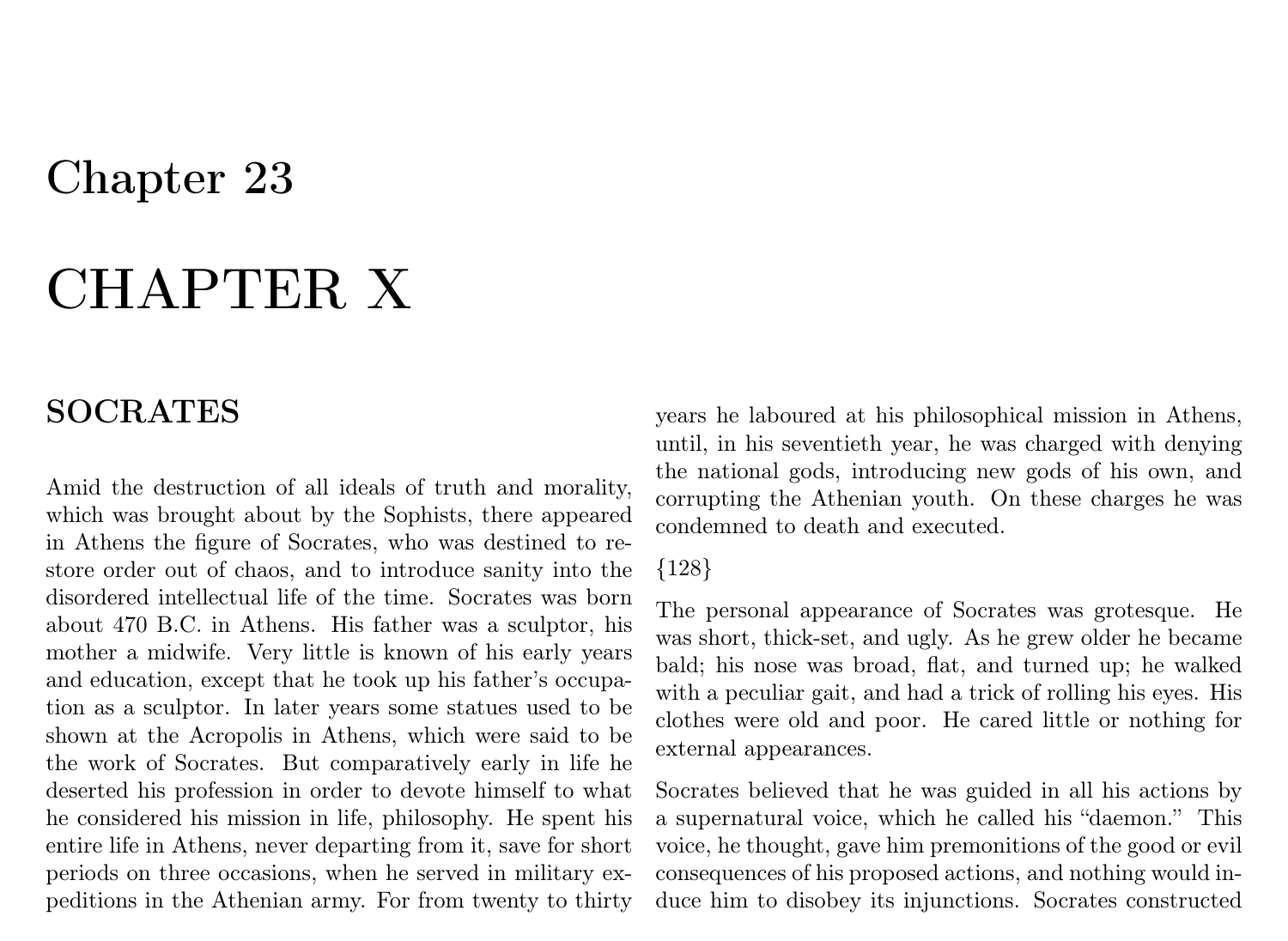no philosophy, that is to say, no system of philosophy. He was the author of philosophical tendencies, and of a philosophic method. He never committed his opinions to writing. His method of philosophizing was purely conversational. It was his habit to go down every day to the market place in Athens, or to any other spot where people gathered, and there to engage in conversation with anyone who was ready to talk to him about the deep problems of life and death. Rich or poor, young or old, friend or stranger, whoever came, and would attend, could listen freely to the talk of Socrates. He took no fees, as the Sophists did, and remained always a poor man. He did not, like the Sophists, deliver long speeches, tirades, and monologues. He never monopolised the conversation, and frequently it was the other party who did most of the talking, Socrates only interposing questions and comments, and yet remaining always master of the conversation, and directing it into fruitful channels. The conversation proceeded chiefly by the method of question and answer, Socrates by acute questions educing, bringing to birth, {129} the thoughts of his partner, correcting, refuting, or developing them.

In carrying on this daily work, Socrates undoubtedly regarded himself as engaged upon a mission in some way supernaturally imposed upon him by God. Of the origin of this mission we have an account in the "Apology" of Plato, who puts into the mouth of Socrates the following words:—"Chairephon .... made a pilgrimage to Delphi and had the audacity to ask this question from the oracle .... He actually asked if there was any man wiser than I. And the priestess answered, No .... When I heard the answer,

I asked myself: What can the god mean? what can he be hinting? For certainly I have never thought myself wise in anything, great or small. What can he mean then, when he asserts that I am the wisest of men? He cannot lie, of course: that would be impossible for him. And for a long while I was at a loss to think what he could mean. At last, after much thought, I started on some such course as this. I betook myself to one of the men who seemed wise, thinking that there, if anywhere, I should refute the utterance, and could say to the oracle: 'This man is wiser than I, and you said I was the wisest.' Now when I looked into the man—there is no need to give his name—it was one of our citizens, men of Athens, with whom I had an experience of this kind—when we talked together I thought, 'This man seems wise to many men, and above all to himself, but he is not so'; and then I tried to show that he thought he was wise, but he was not. Then he got angry with me and so did many who heard us, but I went away and thought to myself, 'Well, at any rate I am wiser than this man: probably neither of {130} us knows anything of beauty or of good, but he thinks he knows something when he knows nothing, and I, if I know nothing, at least never suppose that I do. So it looks as though I really were a little wiser than he, just in so far as I do not imagine myself to know things about which I know nothing at all.' After that I went to another man who seemed to be wiser still, and I had exactly the same experience, and then he got angry with me too, and so did many more. Thus I went round them all, one after the other, aware of what was happening and sorry for it, and afraid that they were getting to hate me."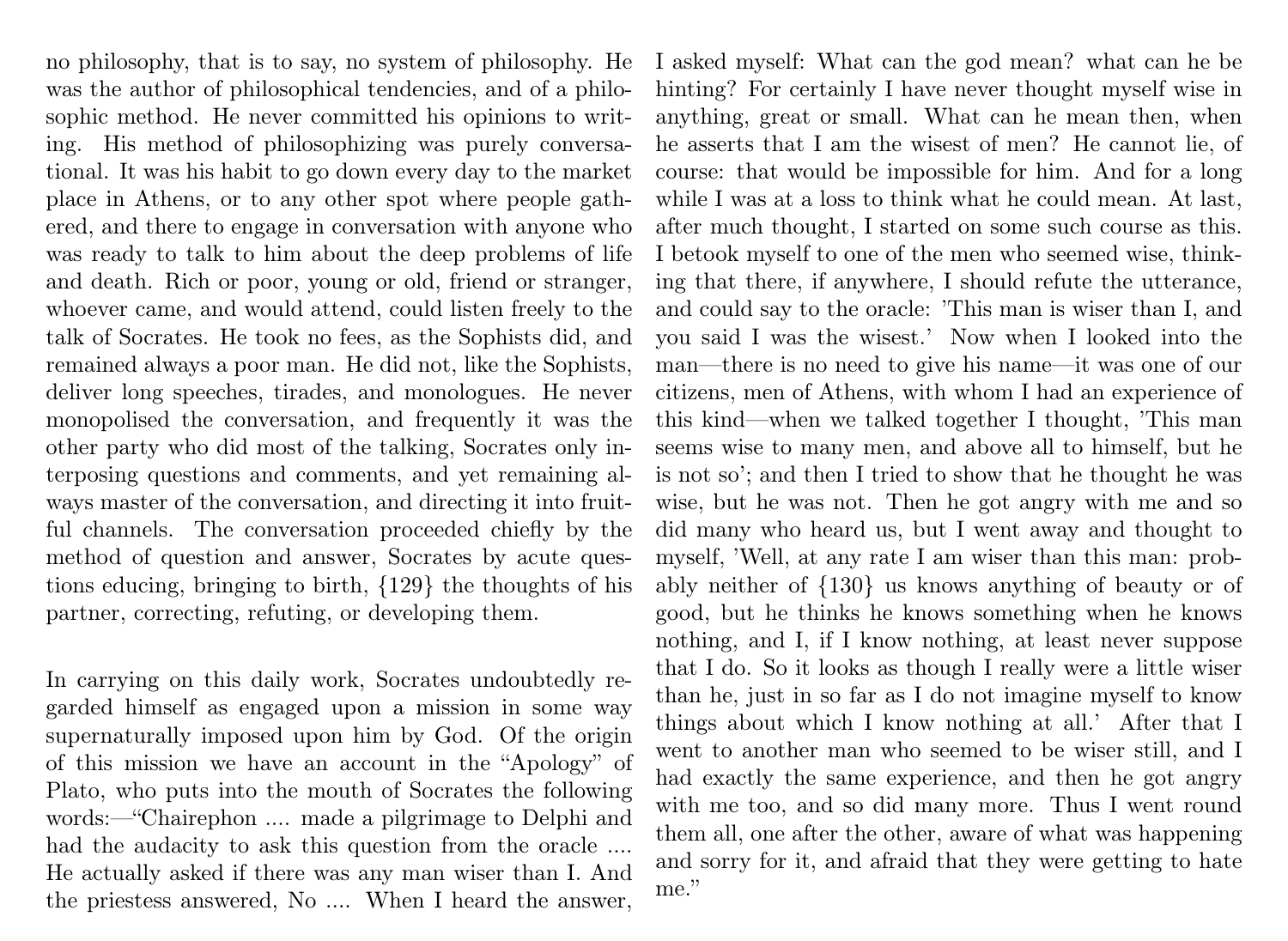In this passage we can see, too, the supposed origin of another peculiar Socratic feature, the Socratic "irony." In any discussion, Socrates would, as a rule, profess himself to be totally ignorant of the matter in hand, and only anxious to learn the wisdom possessed by his interlocutor. This professed ignorance was not affectation. He was genuinely impressed with the notion that not only he, but all other men, live for the most part in ignorance of the things that are the most important to be known, the nature of goodness, beauty, and truth. He believed that the self-styled knowledge of the wise was, for the most part, nothing but pretentious ignorance. Nevertheless, he used this profession of ignorance as a weapon of offence, and it became in his hands a powerful rhetorical instrument, which he used with specially telling effect against those who, puffed up with their own importance and wisdom, pretended to knowledge which they did not possess. Such hollow pretence of knowledge met with uncompromising exposure at the hands of Socrates. With such persons he would open the {131} conversation with a confession of his own ignorance and an expression of his desire to learn the wisdom, which, he knew, they possessed. In their eagerness to show off their knowledge, they would, perhaps, rush into the breach with some very positive assertion. Socrates would express himself as delighted with this, but would add that there were one or two things about it which he did not fully understand, and he would proceed, with a few dexterous questions, to expose the hollowness, the shallowness, or the ignorance of the answers.

Socrates, who was for them a centre of intellectual activity and a fountain of inspiration. It was this fact which afterwards formed the basis of the charge that he "corrupted the youth." He was a man of the noblest character and of the simplest life. Accepting no fees, he acquired no wealth. Poor, caring nothing for worldly goods, wholly independent of the ordinary needs and desires of men, he devoted himself exclusively to the acquisition of that which, in his eyes, alone had value, wisdom and virtue. He was endowed with the utmost powers of physical endurance and moral strength. When he served with the army in the Peloponnesian war, he astonished his fellow-soldiers by his bravery, and his cheerful endurance of every hardship. On two occasions, at considerable risk to himself, he saved the lives of his companions. At the battle of Delium it is said that Socrates was the only man who kept his head in the rout of the Athenians. He was an excellent companion, and though simple in his habits, and independent of all material pleasures, never made a fetish of this independence, nor allowed it to degenerate into a harsh asceticism, {132} Thus, he needed no wine, but yet, if occasion called for it, he not only drank, but could drink more than any other man without turning a hair. In the "Banquet" of Plato, Socrates is depicted sitting all night long drinking and talking philosophy with his friends. One by one the guests succumbed, leaving only Socrates and two others, and at last, as the dawn broke, these two also fell asleep. But Socrates got up, washed himself, and went down to the market place to begin his daily work.

It was chiefly the young men of Athens who gathered round In his seventieth year he was tried on three charges: (1) for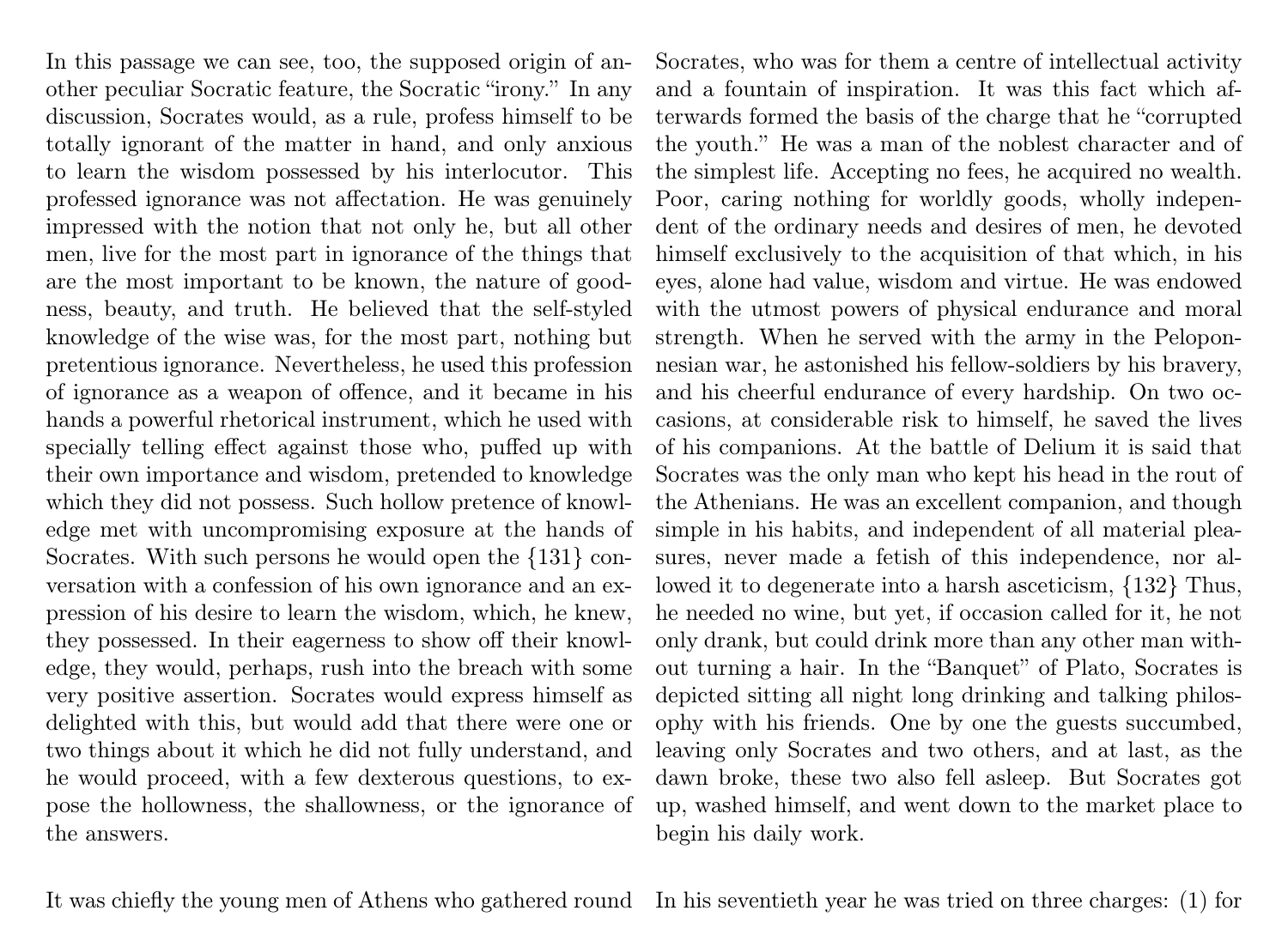denying the national gods, (2) for setting up new gods of his own, (3) for corrupting the youth. All these charges were entirely baseless. The first might well have been brought against almost any of the earlier Greek thinkers with some justice. Most of them disbelieved in the national religion; many of them openly denied the existence of the gods. Socrates, almost alone, had refrained from any such attitude. On the contrary, he always enjoined veneration towards the gods, and urged his hearers, in whatever city they might be, to honour the gods according to the custom of that city. According to Xenophon, however, he distinguished between the many gods and the one creator of the universe, who controls, guides, and guards over the lives of men. The second charge appears to have been based upon the claim of Socrates to be guided by a supernatural inner voice, but whatever we may think of this claim, it can hardly constitute good ground for a charge of introducing new gods. The third charge, that of corrupting the youth, was equally baseless, though the fact that Alcibiades, who had been a favourite pupil of Socrates, afterwards turned traitor to Athens, and {133} led, moreover, a dissolute and unprincipled life, no doubt prejudiced the philosopher in the eyes of the Athenians. But Socrates was not responsible for the misdeeds of Alcibiades, and his general influence upon the Athenian youth was the very opposite of corrupting.

What then were the real reasons for these accusations? In the first place, there is no doubt that Socrates had made many personal enemies. In his daily disputations he had not spared even the most powerful men in Athens, but had

ruthlessly laid bare the ignorance of those who pretended to be wise. There is, however, no reason to believe that the three men who actually laid the charges, Melitus, Lycon, and Anytus, did so out of any personal animosity. But they were men of straw, put forward by more powerful persons who remained behind the scenes. In the second place, Socrates had rendered himself obnoxious to the Athenian democracy. He was no aristocrat in feeling, nor was he a supporter of the vested interests and privileges of the few. But he could not accommodate himself to the mob-rule which then went by the name of democracy. The government of the State, he believed, should be in the hands of the wise, the just, and the good, those competent and trained to govern, and these are necessarily the few. He himself had taken no part in the political life of the time, preferring to guide by his influence and advice the young men on whom some day the duties of the State would devolve. On two occasions only did he take an active part in politics, and on both occasions his conduct gave great offence. Both these incidents are recounted in a passage in Plato's "Apology," which I will quote. The {134} first incident refers to the aftermath of the battle of Arginusae. The Athenian fleet had gained a victory here, but lost twentyfive ships of war, and the whole of the crews of these ships were drowned. This was attributed to the carelessness of the generals, and there was great indignation in Athens, upon their return whither the generals were put upon their trial. According to the law of Athens each accused had to be given a separate trial, but in their eagerness to have the generals condemned, the judges in this instance decided to try them all in a body. "You know, men of Athens,"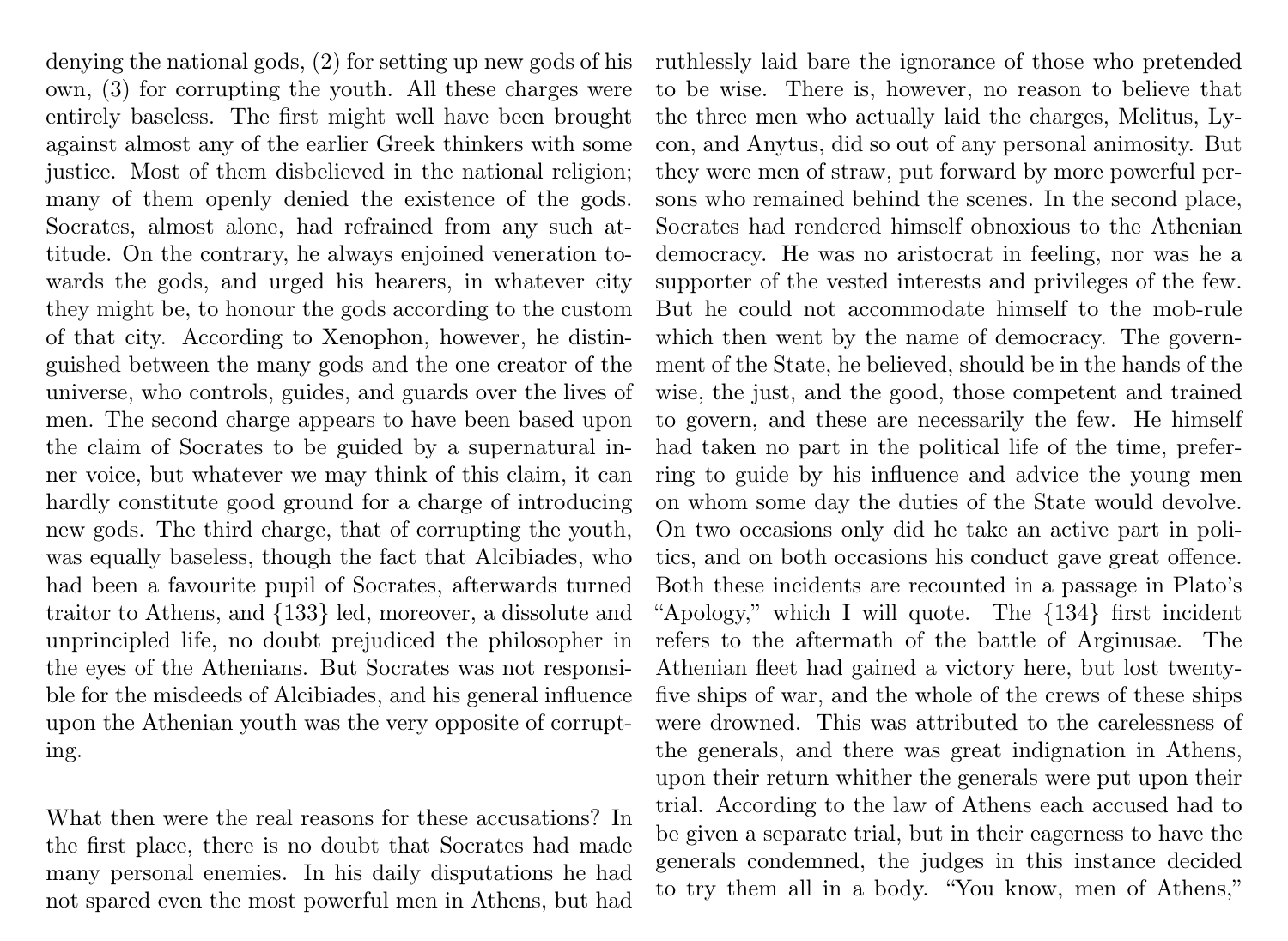says Socrates in the "Apology," "that I have never held any other office in the State, but I did serve on the Council. And it happened that my tribe, Antiochis, had the Presidency at the time you decided to try the ten generals who had not taken up the dead after the fight at sea. You decided to try them in one body, contrary to law, as you all felt afterwards. On that occasion I was the only one of the Presidents who opposed you, and told you not to break the law; and I gave my vote against you; and when the orators were ready to impeach and arrest me, and you encouraged them and hooted me, I thought then that I ought to take all the risks on the side of law and justice, rather than side with you, when your decisions were unjust, through fear of imprisonment or death. That was while the city was still under the democracy. When the oligarchy came into power, the Thirty, in their turn, summoned me with four others to the Rotunda, and commanded us to fetch Leon of Salamis from that island, in order to put him to death: the sort of commands they often gave to many others, anxious as they were to incriminate all they could. And on that occasion {135} I showed not by words only, that for death, to put it bluntly, I did not care one straw—but I did care, and to the full, about doing what was wicked and unjust. I was not terrified then into doing wrong by that government in all its power; when we left the Rotunda, the other four went off to Salamis and brought Leon back, but I went home. And probably I should have been put to death for it, if the government had not been overthrown soon afterwards."

But there was a third, and greater reason, for the condemnation of Socrates. These charges were brought against him

because the popular mind confused him with the Sophists. This was entirely absurd, because Socrates in no respect resembled the Sophists, either in the manner of his life or in the tendency of his thought, which was wholly antisophistical. But that such a confusion did exist in the popular mind is clearly proved by "The Clouds" of Aristophanes. Aristophanes was a reactionary in thought and politics, and, hating the Sophists as the representatives of modernism, he lampooned them in his comedy, "The Clouds." Socrates appears in the play as the central character, and the chief of the Sophists. This was entirely unjust, but it affords evidence of the fact that Socrates was commonly mistaken for a Sophist by the Athenians. Aristophanes would not have ventured to introduce such a delusion into his play, had his audience not shared in it. Now at this time a wave of reaction was passing over Athens, and there was great indignation against the Sophists, who were rightly supposed to be overturning all ideals of truth and goodness. Socrates fell a victim to the anger of the populace against the Sophists.

### {136}

At the trial Socrates conducted himself with dignity and confidence. It was usual in those days for an accused person to weep and lament, to flatter the judges, to seek indulgence by grovelling and fawning, to appeal for pity by parading his wife and children in the court. Socrates refused to do any of these things, considering them unmanly. His "defence" was, indeed, not so much a defence of himself as an arraignment of his judges, the people of Athens, for their corruption and vice. This attitude of Socrates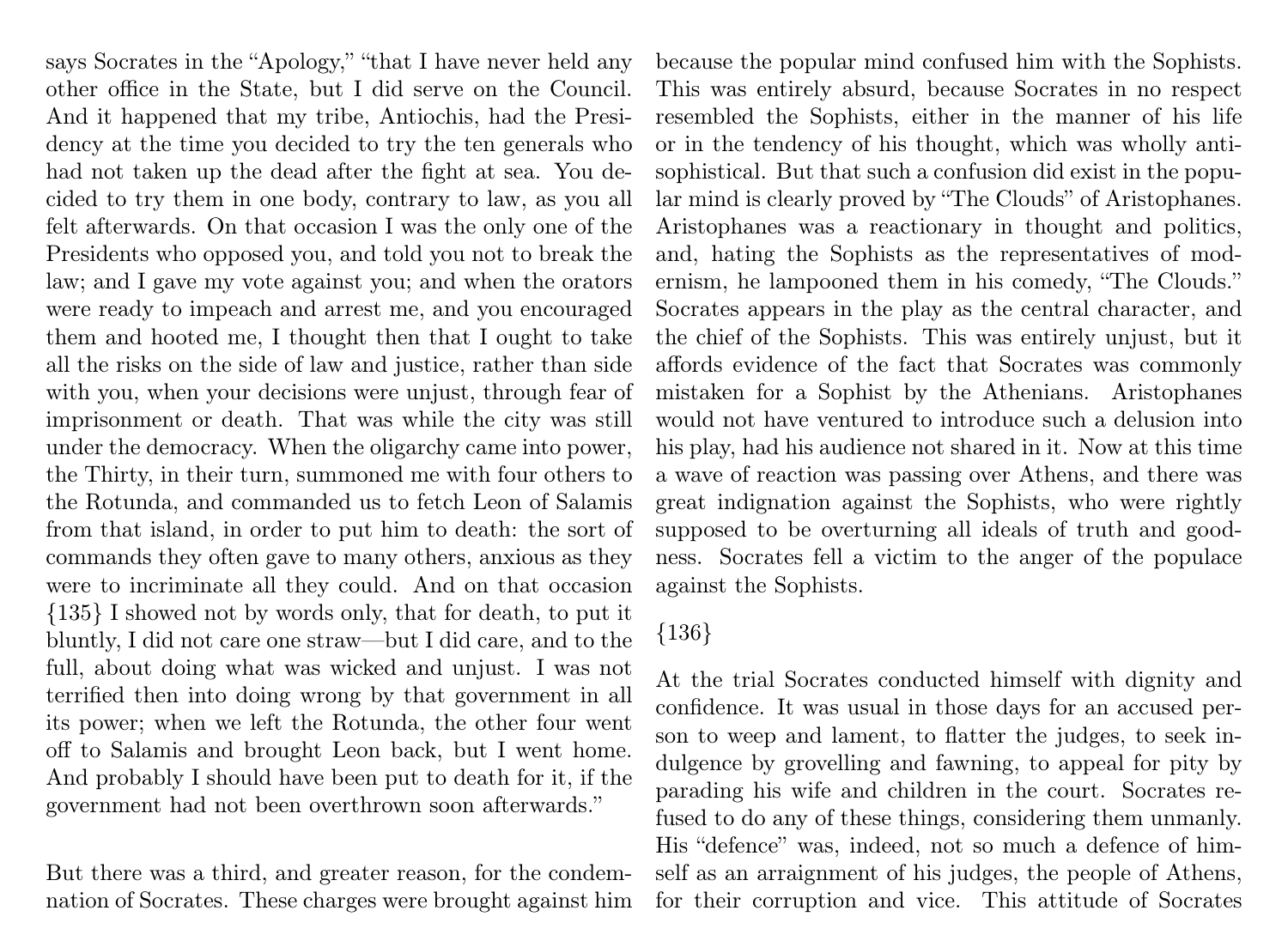certainly brought about his condemnation. There is every reason to believe that if he had adopted a grovelling, even a conciliatory tone, he would have been acquitted. As it was, he was found guilty by a bare majority. The law enacted that, when the charge was proved, those who had brought the accusation should first propose the penalty which they thought fitting; then the accused himself should propose an alternative penalty. It was for the judges to decide which of the two should be inflicted. The accusers of Socrates proposed the death-penalty. Here again Socrates might have escaped by proposing at once some petty punishment. This would have satisfied the people, who were only anxious to score off the troublesome philosopher and pedant. But Socrates proudly affirmed that, as he was guilty of no crime, he deserved no punishment. To propose a penalty would be to admit his guilt. Far from being a guilty person, he considered himself in the light of a public benefactor, and as such, if he were to get his deserts, he proposed that he should be publicly honoured by being given a seat at the President's table. Nevertheless, as the law forced him to propose a penalty, he would, without prejudice to his {137} plea of innocence, suggest a fine of thirty minas. This conduct so exasperated the judges that he was now condemned to death by a large majority, about eighty of those who had previously voted for his acquittal now voting for his execution.

Thirty days elapsed before he was executed, and these days were spent in prison. His friends, who had free access to him, urged him to escape. These things were possible in Athens. Anaxagoras had apparently escaped with the help of Pericles. A little silver in the hands of the jailguards would probably have settled the matter. Socrates could fly to Thessaly, where the law could not reach him, as Anaxagoras had fled to Ionia. But Socrates steadily refused, saying that to flee from death was cowardly, and that one ought to obey the laws. The law had decreed his death, and he must obey. After thirty days, therefore, the poison cup was brought to him, and he drank it without flinching. Here is Plato's account of the death of Socrates, which I quote from the "Phaedo." In detail it cannot be considered historical, but we may well believe that the main incidents as well as the picture it gives us of the bearing and demeanour of the philosopher in his last moments, are accurate representations of the facts.

"He rose and went into a chamber to bathe, and Crito followed him, but he directed us to wait for him. We waited, therefore, conversing among ourselves about what had been said, and considering it again, and sometimes speaking about our calamity, how severe it would be to us, sincerely thinking that, like those who are deprived of a father, we should pass the rest of our lives as orphans. When he had bathed and his {138} children were brought to him, for he had two little sons and one grown up, and the women belonging to his family were come, having conversed with them in the presence of Crito, and given them such injunctions as he wished, he directed the women and children to go away, and then returned to us. And it was now near sunset; for he spent a considerable time within. But when he came from bathing he sat down and did not speak much afterwards: then the officer of the Eleven came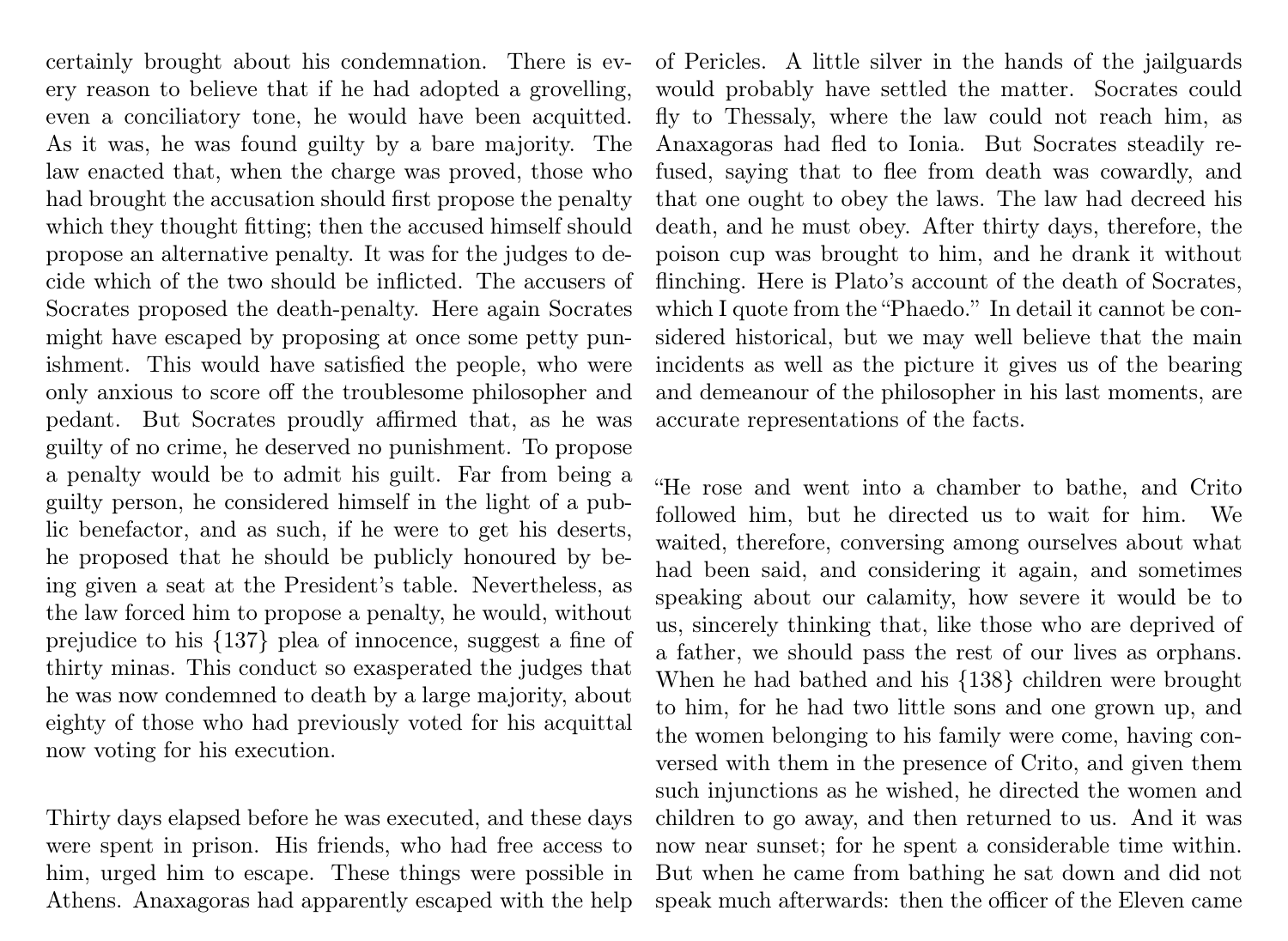in and standing near him said, 'Socrates, I shall not have to find that fault with you that I do with the others, that they are angry with me, and curse me, when, by order of the archons, I bid them drink the poison. But you, on all other occasions during the time you have been here, I have found to be the most noble, meek and excellent man of all that ever came into this place; and, therefore, I am now well convinced that you will not be angry with me. Now, then, for you know what I came to announce to you, farewell, and endeavour to bear what is inevitable as easily as possible.' And at the same time, bursting into tears, he turned away and withdrew. And Socrates, looking after him, said, 'And thou too, farewell, we will do as you direct.' At the same time, turning to us he said 'How courteous the man is; during the whole time I have been here he has visited me, and conversed with me sometimes, and proved the worthiest of men; and how generously he weeps for me. But come, Crito, let us obey him and let some one bring the poison, if it is ready pounded, but if not let the man pound it.'

"Then Crito said, 'But I think, Socrates, that the sun is still on the mountains, and has not yet set. Besides, {139} I know that others have drunk the poison very late, after it had been announced to them, and have supped and drunk freely, and some even have enjoyed the objects of their love. Do not hasten them, for there is yet time.'

"Upon this Socrates replied, 'These men whom you mention, Crito, do these things with good reason, for they think they shall gain by so doing, and I too with good reason, shall not do so; for I think I shall gain nothing by drinking a little later, except to become ridiculous to myself, in being so fond of life, and sparing of it when none any longer remains. Go then,' he said, 'obey, and do not resist.'

"Crito having heard this, nodded to the boy that stood near. And the boy having gone out, and stayed for some time, came, bringing with him the man that was to administer the poison, who brought it ready pounded in a cup. And Socrates, on seeing the man, said, 'Well, my good friend, as you are skilled in these matters, what must I do?' 'Nothing else,' he replied, 'than when you have drunk it walk about, until there is a heaviness in your legs, then lie down; thus it will do its purpose.' And at the same time he held out the cup to Socrates. And he having received it very cheerfully, Echecrates, neither trembling, nor changing at all in colour or countenance, but, as he was wont, looking steadfastly at the man, said, 'what say you of this potion, with respect to making a libation to anyone, is it lawful or not?' 'We only pound so much, Socrates,' he said, 'as we think sufficient to drink.' 'I understand you,' he said, 'but it is certainly both lawful and right to pray to the gods that my departure hence thither may be happy; which therefore I pray, and so {140} may it be.' And as he said this he drank it off readily and calmly. Thus far, most of us were with difficulty able to restrain ourselves from weeping, but when we saw him drinking, and having finished the draught, we could do so no longer; but in spite of myself the tears came in full torrent, so that, covering my face, I wept for myself, for I did not weep for him, but for my own fortune, in being deprived of such a friend. But Crito, even before me, when he could not restrain his tears, had risen up. But Apollodorus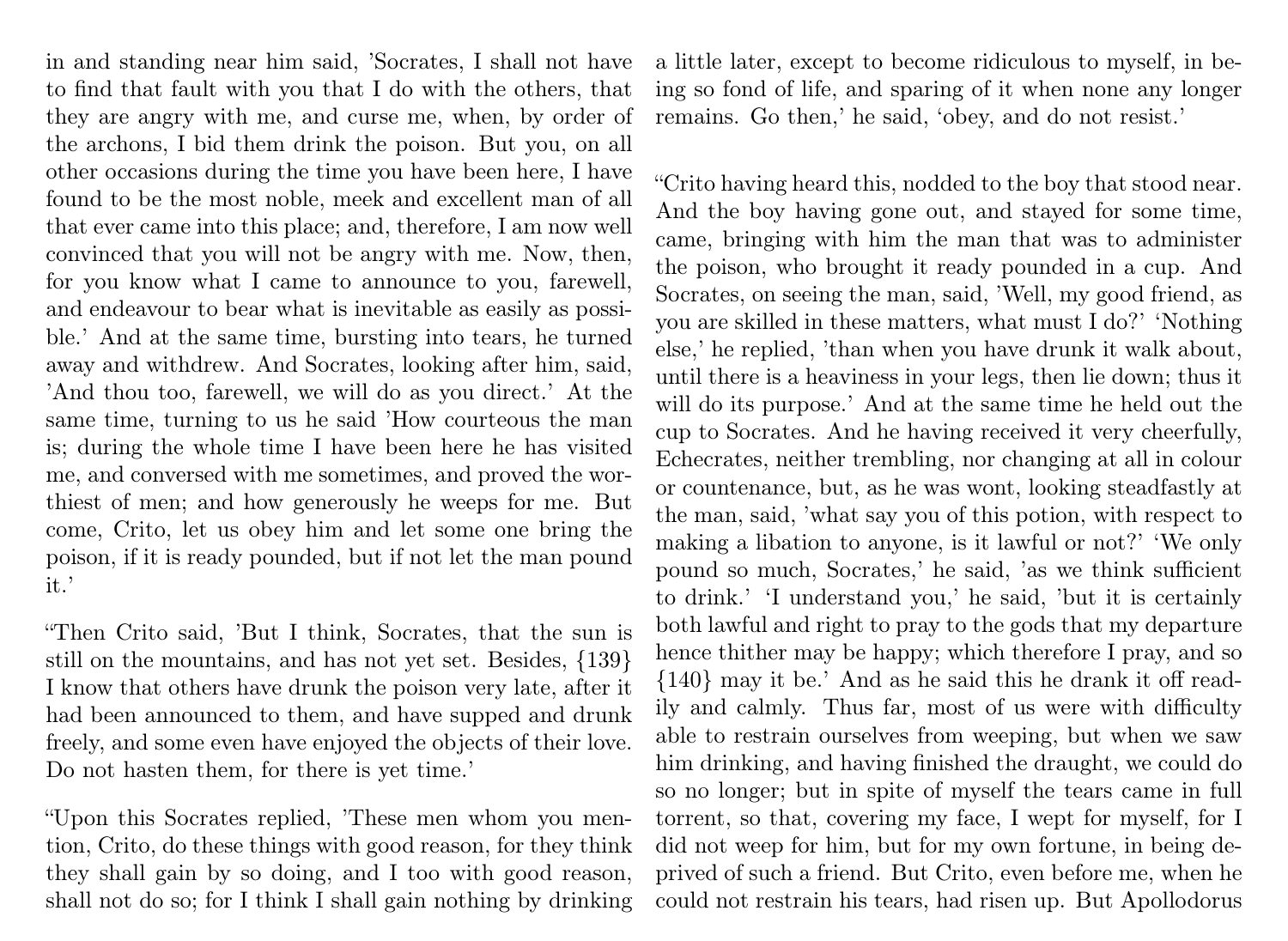even before this had not ceased weeping, and then, bursting into an agony of grief, weeping and lamenting, he pierced the heart of everyone present, except Socrates himself. But he said. 'What are you doing, my admirable friends? I indeed, for this reason chiefly, sent away the women, that they might not commit any folly of this kind. For I have heard that it is right to die with good omens. Be quiet, therefore, and bear up.'

"When we heard this we were ashamed, and restrained our tears. But he, having walked about, when he said that his legs were growing heavy, lay down on his back; for the man so directed him. And at the same time he who gave him the poison, taking hold of him, after a short interval examined his feet and legs; and then having pressed his foot hard, he asked if he felt it; he said that he did not. And after this he pressed his thighs; and thus going higher he showed us that he was growing cold and stiff. Then Socrates touched himself, and said that when the poison reached his heart he should then depart. But now the parts around the lower belly were almost cold; when uncovering himself, for he had been covered over, he said; and they were his  $\{141\}$ last words. 'Crito, we owe a cock to AEsculapius; pay it, therefore, and do not neglect it.' 'It shall be done,' said Crito, 'but consider whether you have anything else to say.'

"To this question he gave no reply; but shortly after he gave a convulsive movement, and the man covered him, and his eyes were fixed, and Crito, perceiving it, closed his mouth and eyes.

"This, Echecrates, was the end of our friend, a man, as we

may say, the best of all of his time that we have known, and moreover, the most wise and just."

Our knowledge of the teaching of Socrates is derived chiefly from two sources, Plato and Xenophon, for the peculiarities of each of whom allowances must be made. Plato in his dialogues makes Socrates the mouthpiece of his own teaching, consequently the majority of the tenets to which Socrates is made to give expression are purely Platonic doctrines of which the historical Socrates could never even have dreamed. It might, therefore, seem at first sight that there is no possibility of ascertaining from Plato's dialogues any trustworthy account of the ideas of Socrates. But on closer inspection this does not turn out to be correct, because the earlier dialogues of Plato were written before he had developed his own philosophy, and when he was, to all intents and purposes, simply a disciple of Socrates, bent only upon giving the best expression to the Socratic doctrine. Even in these Socratic dialogues, however, we have what is no doubt an idealized portrait of Socrates. Plato makes no pretence of being merely a biographer or historian. The incidents and conversation, although they are no doubt frequently founded upon facts, are, in the {142} main, imaginary. All we can say is that they contain the gist and substance of the philosophy of Socrates. The other source, Xenophon, also has his peculiarities. If Plato was an idealizing philosopher, Xenophon was a prosaic and matter of fact man of affairs. He was a plain, honest soldier. He had no great insight into any philosophy, Socratic or otherwise. He was not attached to Socrates primarily as a philosopher, but as an admirer of his character and personality. If Plato puts the teaching of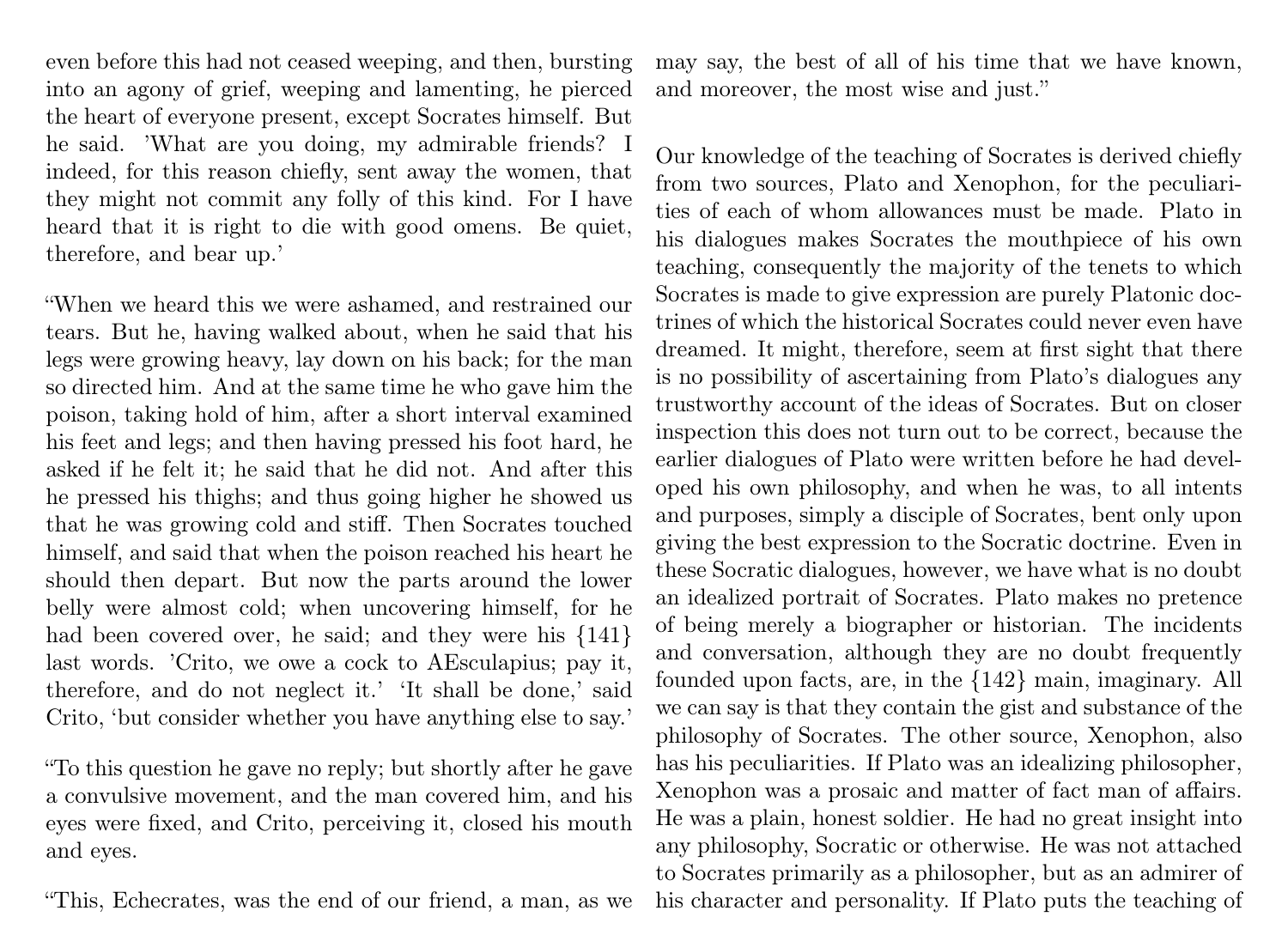Socrates too high, Xenophon puts it too low. But, in spite of this, Xenophon's Memorabilia contains a mass of valuable information both about the life and the philosophical ideas of Socrates.

The Socratic teaching is essentially ethical in character. In this alone did Socrates bear any resemblance to the Sophists. It was the Sophists who had introduced into Greek philosophy the problem of man, and of the duties of man. And to these problems Socrates also turns his exclusive attention. He brushes aside all questions as to the origin of the world, or the nature of the ultimate reality, of which we have heard so much in the philosophies of the earlier thinkers. Socrates openly deprecated such speculations and considered all such knowledge comparatively worthless as against ethical knowledge, the knowledge of man. Mathematics, physics, and astronomy, he thought, were not valuable forms of knowledge. He said that he never went for walks outside the city, because there is nothing to be learnt from fields and trees.

Nevertheless the ethical teaching of Socrates was founded upon a theory of knowledge, which is quite simple, but extremely important. The Sophists had founded knowledge upon perception, with the result {143} that all objective standards of truth had been destroyed. It was the work of Socrates to found knowledge upon reason, and thereby to restore to truth its objectivity. Briefly, the theory of Socrates may be summarized by saying that he taught that all knowledge is knowledge through concepts. What is a concept? When we are directly conscious of the presence of any particular thing, a man, a tree, a house, or a star, such consciousness is called perception. When, shutting our eyes, we frame a mental picture of such an object, such consciousness is called an image or representation. Such mental images are, like perceptions, always ideas of particular individual objects. But besides these ideas of individual objects, whether through sense-perception or imagination, we have also general ideas, that is to say, not ideas of any particular thing, but ideas of whole classes of things. If I say "Socrates is mortal," I am thinking of the individual, Socrates. But if I say "Man is mortal," I am thinking, not of any particular man, but of the class of men in general. Such an idea is called a general idea, or a concept. All class-names, such as man, tree, house, river, animal, horse, being, which stand, not for one thing, but for a multitude of things, represent concepts. We form these general ideas by including in them all the qualities which the whole class of objects has in common, and excluding from them all the qualities in which they differ, that is to say, the qualities which some of the objects possess, but others do not. For example, I cannot include the quality whiteness in my general idea of horses, because, though some horses are white, others are not. But I can include the quality vertebrate because all horses agree in being vertebrate. Thus a {144} concept is formed by bringing together the ideas in which all the members of a class of objects agree with one another, and neglecting the ideas in which they differ.

Now reason is the faculty of concepts. This may not, at first sight, be obvious. Reason, it might be objected, is the faculty of arguing, of drawing conclusions from premises. But a little consideration will show us that, though this is so,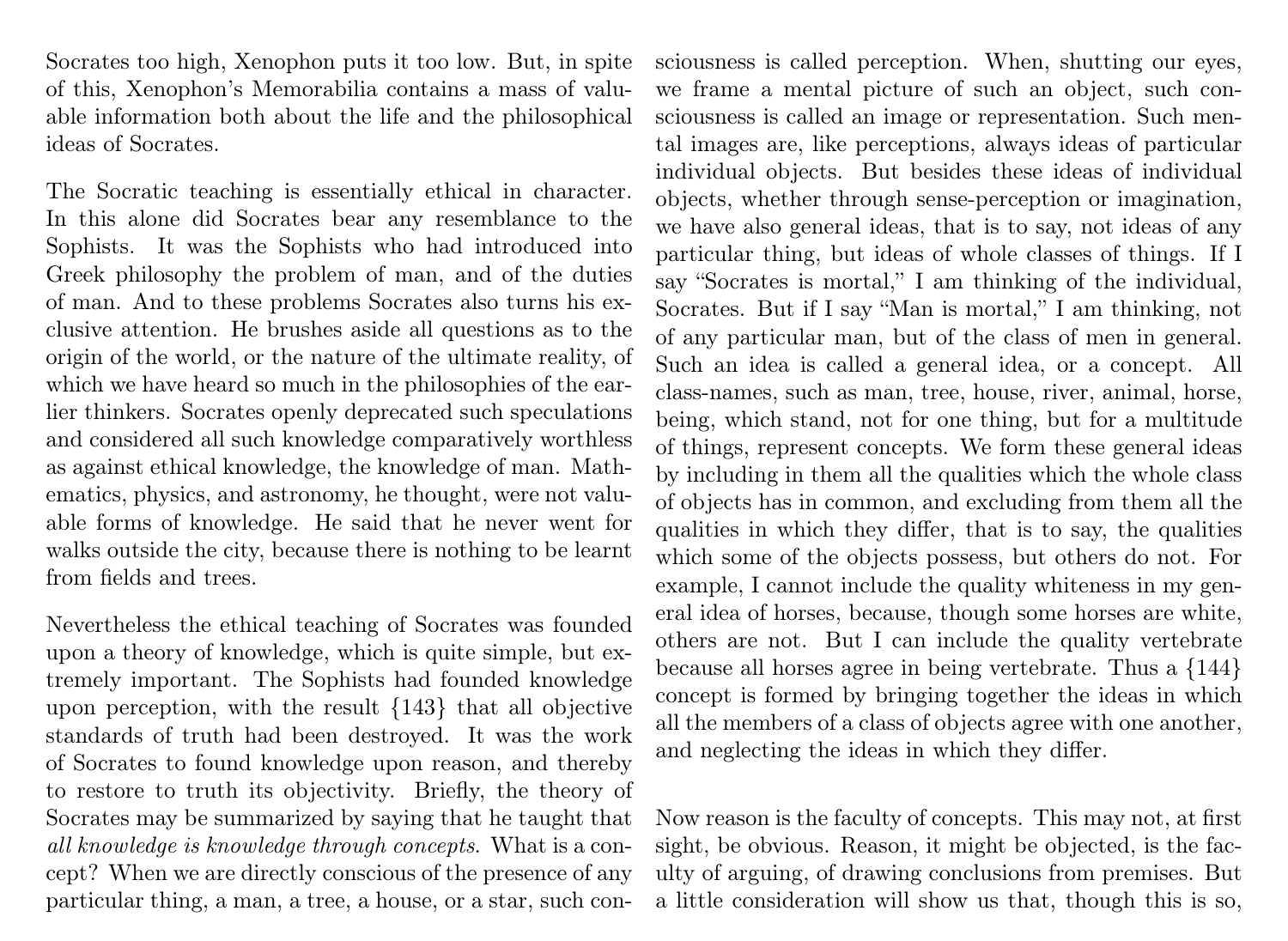yet all reasoning is employed upon concepts. All reasoning is either deductive or inductive. Induction consists in the formulation of general principles from particular cases. A general principle is always a statement made, not about a particular thing, but about a whole class of things, that is, about a concept. Concepts are formed inductively by comparing numerous examples of a class. Deductive reasoning is always the opposite process of applying general principles to particular cases. If we argue that Socrates must be mortal because all men are so, the question is whether Socrates is a man, that is to say, whether the concept, man, is properly applied to the particular object called Socrates. Thus inductive reasoning is concerned with the formation of concepts, deductive reasoning with the application of them.

Socrates, in placing all knowledge in concepts, was thus making reason the organ of knowledge. This was in direct opposition to the principle of the Sophists, who placed all knowledge in sense-perception. Now since reason is the universal element in man, it follows that Socrates, in identifying knowledge with concepts, was restoring the belief in an objective truth, valid for all men, and binding upon all men, and was destroying the Sophistic teaching that the truth is whatever each {145} individual chooses to think it is. We shall see this more clearly if we reflect that a concept is the same thing as a definition. If we wish to define any word, for example, the word man, we must include in our definition only the qualities which all men have in common. We cannot, for example, define man as a white-skinned animal, because all men are not white-skinned. Similarly we cannot include "English-speaking" in our definition, because, though some men speak English, others do not. But we might include such a quality as "two-legged," because "twolegged" is a quality common to all human beings, except mere aberrations and distortions of the normal type. Thus a definition is formed in the same way as a concept, namely, by including the common qualities of a class of objects, and excluding the qualities in which the members of the class differ. A definition, in fact, is merely the expression of a concept in words. Now by the process of fixing definitions we obtain objective standards of truth. If, for example, we fix the definition of a triangle, then we can compare any geometrical figure with it, and say whether it is a triangle or not. It is no longer open to anyone to declare that whatever he chooses to call a triangle is a triangle. Similarly, if we fix upon a definition of the word man, we can then compare any object with that definition, and say whether it is a man or not. Again, if we can decide what the proper concept of virtue is, then the question whether any particular act is virtuous can only be decided by comparing that act with the concept, and seeing if they agree. The Sophist can no longer say, "whatever seems to me right, is right for me. Whatever I choose to do is virtuous for me." His act must be judged, not by {146} his subjective impressions, but by the concept or definition, which is thus an objective standard of truth, independent of the individual. This, then, was the theory of knowledge propounded by Socrates. Knowledge, he said, is not the same thing as the sensations of the individual, which would mean that each individual can name as the truth whatever he pleases. Knowledge means knowledge of things as they objectively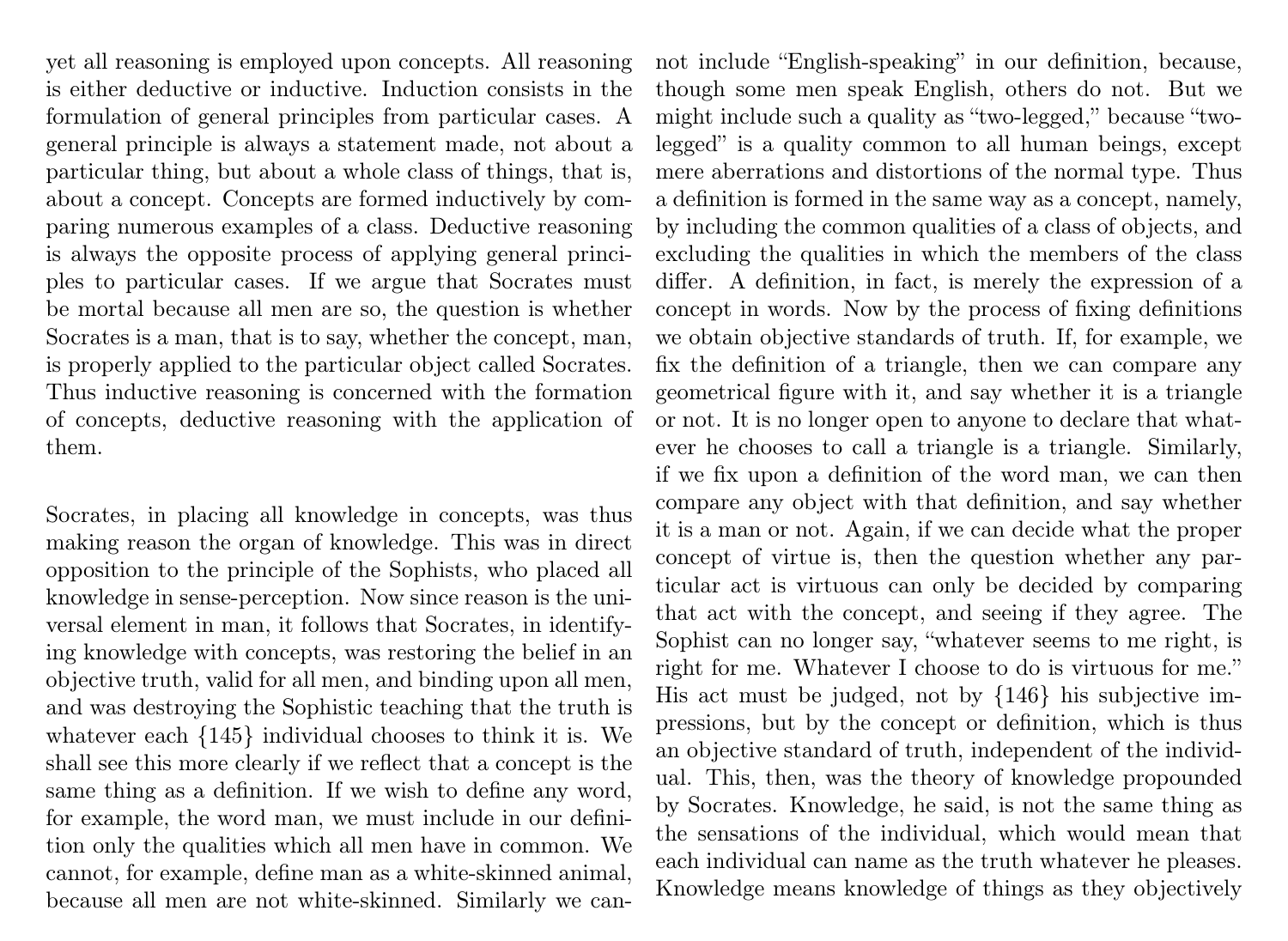are, independently of the individual, and such knowledge is knowledge of the concepts of things. Therefore the philosophizing of Socrates consisted almost exclusively in trying to frame proper concepts. He went about enquiring, "What is virtue?" "What is prudence?" "What is temperance?" meaning thereby "what are the true concepts or definitions of these things?" In this way he attempted to find a basis for believing in an objectively real truth and an objectively real moral law.

His method of forming concepts was by induction. He would take common examples of actions which are universally admitted to be prudent, and would attempt to find the quality which they all have in common, and by virtue of which they are all classed together, and so form the concept of prudence. Then he would bring up fresh examples, and see whether they agreed with the concept so formed. If not, the concept might have to be corrected in the light of the new examples.

But the Socratic theory of knowledge was not a theory put forward for its own sake, but for practical ends. Socrates always made theory subservient to practice. He wanted to know what the concept of virtue is, only in order to practise virtue in life. And this brings us to the central point of the ethical teaching of Socrates, {147} which was the identification of virtue with knowledge. Socrates believed that a man cannot act rightly, unless he first knows what is right, unless, in fact, he knows the concept of right. Moral action is thus founded upon knowledge, and must spring from it. But not only did Socrates think that if a man has not knowledge, he cannot do right. He also put forward the much more doubtful assertion that if a man possesses knowledge, he cannot do wrong. All wrong-doing arises from ignorance. If a man only knows what is right, he must and will infallibly do what is right. All men seek the good, but men differ as to what the good is. "No man," said Socrates, "intentionally does wrong." He does wrong, because he does not know the true concept of right, and being ignorant, thinks that what he is doing is good. "If a man intentionally does wrong," said Socrates again, "he is better than a man who does so unintentionally." For the former has in him the essential condition of goodness, knowledge of what goodness is, but the latter, lacking that knowledge, is hopeless.

Aristotle, in commenting upon this whole doctrine, observed that Socrates had ignored or forgotten the irrational parts of the soul. Socrates imagined that everybody's actions are governed solely by reason, and that therefore if only they reasoned aright, they must do right. He forgot that the majority of men's actions are governed by passions and emotions, "the irrational parts of the soul." Aristotle's criticism of Socrates is unanswerable. All experience shows that men do deliberately do wrong, that, knowing well what is right, they nevertheless do wrong. But it is easy to see why Socrates made this mistake; he was arguing only from {148} his own case. Socrates really does appear to have been above human weakness. He was not guided by passions, but by reason, and it followed as the night follows the day, that if Socrates knew what was right, he did it. He was unable to understand how men, knowing the right, could yet do the wrong. If they are vicious, he thought,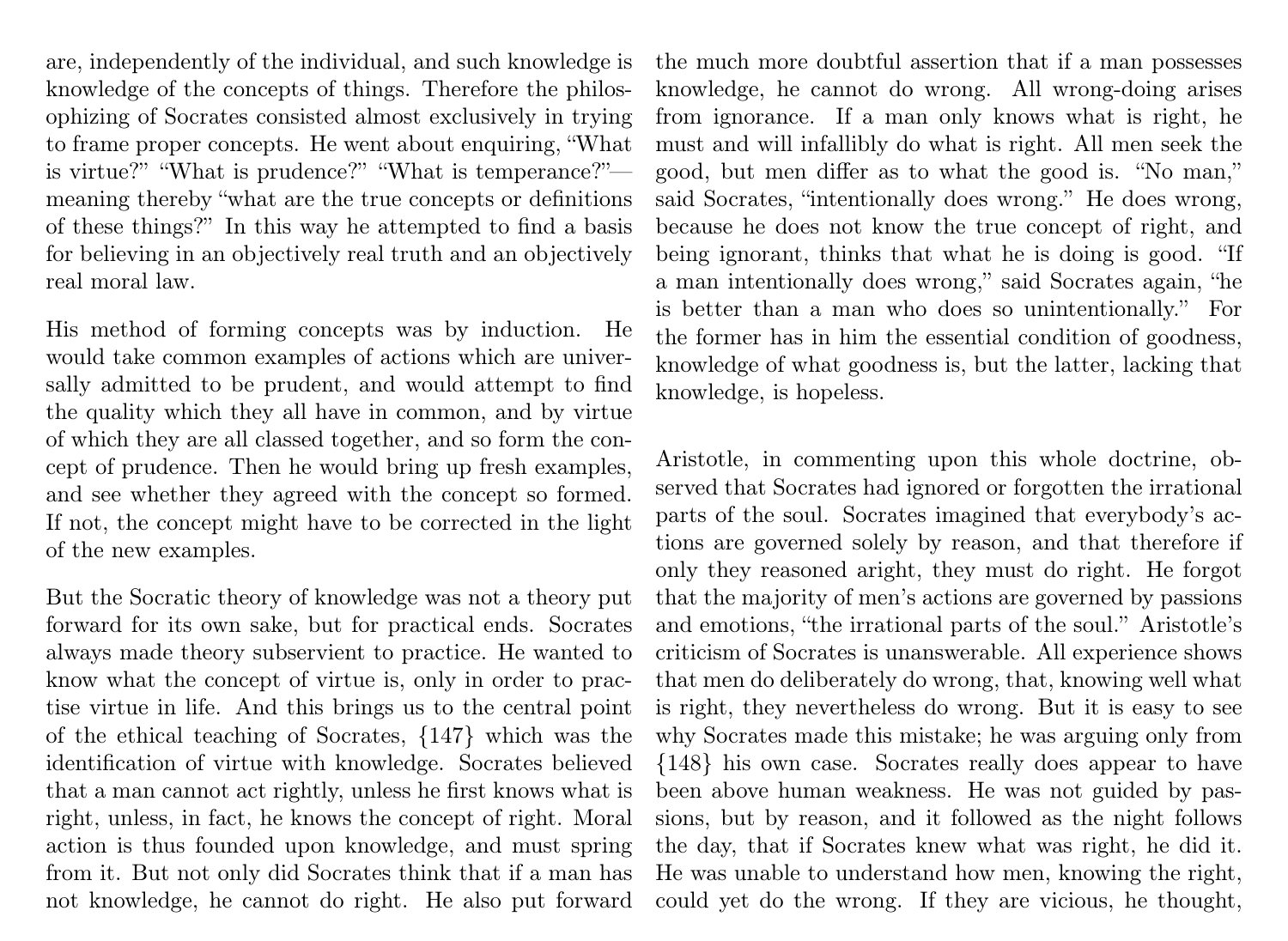it must be because they do not know what is right. The criticism of Aristotle is thus justified. Yet for all that, the theory of Socrates is not to be too quickly brushed aside. There is more truth in it than appears at first sight. We say that a man believes one thing and does another. Yet it is a matter of question what a man really believes, and what is the test of his belief. Men go to church every Sunday, and there repeat formulas and prayers, of which the main idea is that all earthly riches are worthless in comparison with spiritual treasures. Such men, if asked, might tell us that they believe this to be true. They believe that they believe it. And yet in actual life, perhaps, they seek only for earthly riches, and behave as if they thought these the supreme good. What do such men really believe? Do they believe as they speak, or as they act? Is it not at least arguable that they are really pursuing what they believe to be good, and that, if they were genuinely convinced of the superiority of spiritual treasures, they would seek them, and not material riches? This at least is what Socrates thought. All men seek the good, but the many do not know what the good is. There is certainly truth in this in many cases, though in others there can be no doubt that men do deliberately what they know to be evil.

There are two other characteristic Socratic propositions {149} which flow from the same general idea, that virtue is identical with knowledge. The first is, that virtue can be taught. We do not ordinarily think that virtue can be taught like arithmetic. We think that virtue depends upon a number of factors, prominent among which are the inborn disposition of a man, heredity, environment, modified to some extent by education, practice, and habit. The consequence is that a man's character does not change very much as he grows older. By constant practice, by continual self-control, a man may, to some extent, make himself better, but on the whole, what he is he remains. The leopard, we say, does not change his spots. But as, for Socrates, the sole condition of virtue is knowledge, and as knowledge is just what can be imparted by teaching, it followed that virtue must be teachable. The only difficulty is to find the teacher, to find some one who knows the concept of virtue. What the concept of virtue is—that is, thought Socrates, the precious piece of knowledge, which no philosopher has ever discovered, and which, if it were only discovered, could at once be imparted by teaching, whereupon men would at once become virtuous.

The other Socraticism is that "virtue is one." We talk of many virtues, temperance, prudence, foresight, benevolence, kindness, etc. Socrates believed that all these particular virtues flowed from the one source, knowledge. Therefore knowledge itself, that is to say, wisdom, is the sole virtue, and this includes all the others.

This completes the exposition of the positive teaching of Socrates. It only remains for us to consider what position Socrates holds in the history of thought. There are two sides of the Socratic teaching. In the first {150} place, there is the doctrine of knowledge, that all knowledge is through concepts. This is the scientific side of the philosophy of Socrates. Secondly, there is his ethical teaching. Now the essential and important side of Socrates is undoubtedly the scientific theory of concepts. It is this which gives him his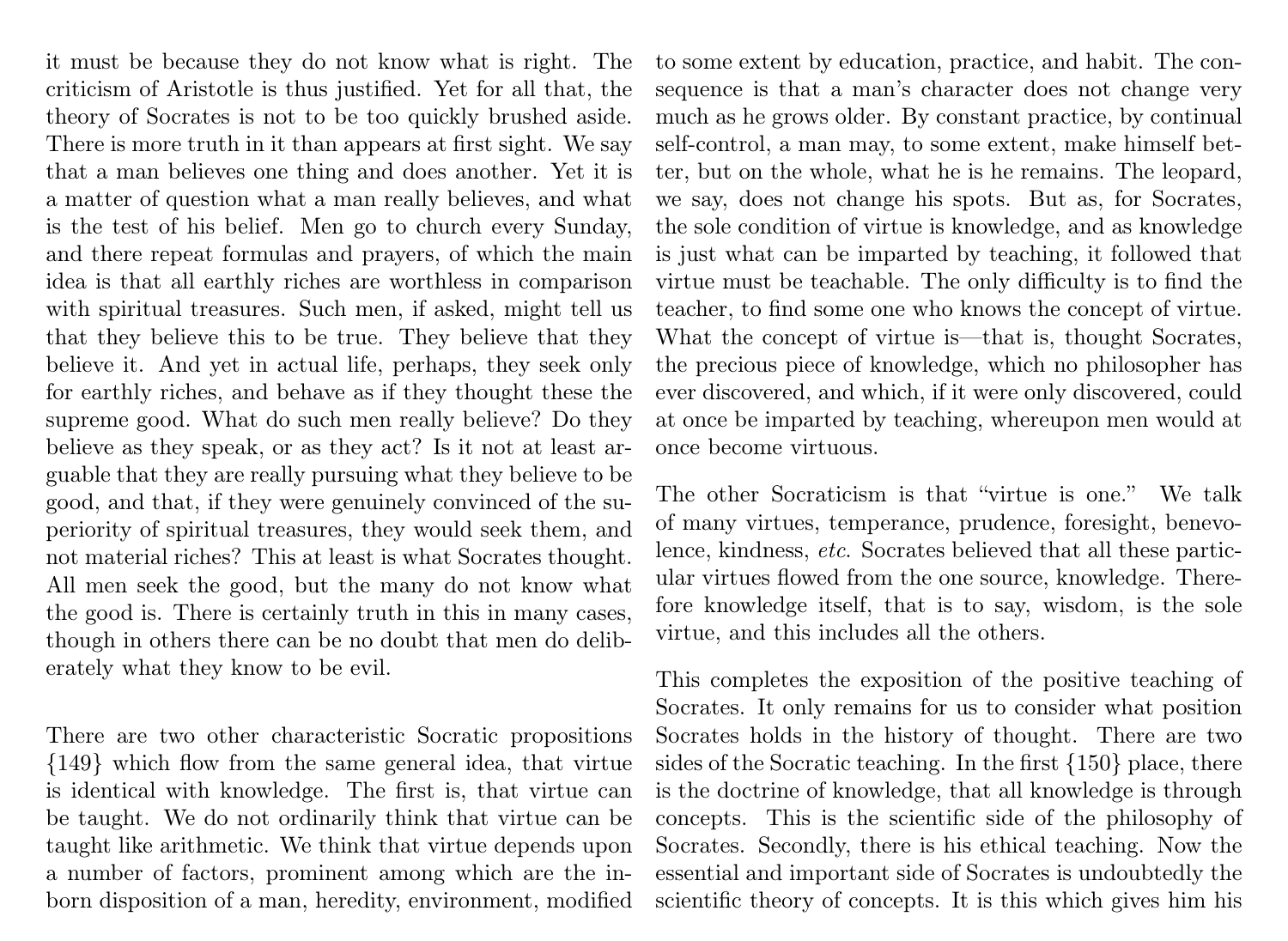position in the history of philosophy. His ethical ideas, suggestive as they were, were yet all tainted with the fallacy that men are governed only by reason. Hence they have exercised no great influence on the history of thought. But the theory of concepts worked a revolution in philosophy. Upon a development of it is founded the whole of Plato's philosophy, and, through Plato, the philosophy of Aristotle, and, indeed, all subsequent idealism. The immediate effect of this theory, however, was the destruction of the teaching of the Sophists. The Sophists taught the doctrine that truth is sense-perception, and as the perceptions of different individuals differ in regard to the same object, it followed that truth became a matter of taste with the individual. This undermined all belief in truth as an objective reality, and, by similar reasoning, faith in the objectivity of the moral law was also destroyed. The essential position of Socrates is that of a restorer of faith. His greatness lay in the fact that he saw that the only way to combat the disastrous results of the Sophistic teaching was to refute the fundamental assumption from which all that teaching flowed, the assumption, namely, that knowledge is perception. Against this, therefore, Socrates opposed the doctrine that knowledge is through concepts. To base knowledge upon concepts is to base it upon the universality of reason, and therefore to restore it from the {151} position of a subjective seeming to that of an objective reality.

But though Socrates is thus a restorer of faith, we must not imagine that his thought is therefore a mere retrogression to the intellectual condition of pre-Sophistic times. It was, on the contrary, an advance beyond the Sophists. We have

here, in fact, an example of what is the normal development of all thought, whether in the individual or the race. The movement of thought exhibits three stages. The first stage is positive belief, not founded upon reason; it is merely conventional belief. At the second stage thought becomes destructive and sceptical. It denies what was affirmed in the previous stage. The third stage is the restoration of positive belief now founded upon the concept, upon reason, and not merely upon custom. Before the time of the Sophists, men took it for granted that truth and goodness are objective realities; nobody specially affirmed it, because nobody denied it. It seemed obvious. It was, thus, not believed on rational grounds, but through custom and habit. This, the first stage of thought, we may call the era of simple faith. When the Sophists came upon the scene, they brought reason and thought to bear upon what had hitherto been accepted as a matter of course, namely law, custom, and authority. The first encroachment of reason upon simple faith is always destructive, and hence the Sophists undermined all ideals of goodness and truth. Socrates is the restorer of these ideals, but with him they are no longer the ideals of simple faith; they are the ideals of reason. They are based upon reason. Socrates substituted comprehending belief for unintelligent assent. We may contrast him, in this {152} respect, with Aristophanes. Aristophanes, the conservative, the believer in the "good old times," saw, as clearly as Socrates, the disastrous effects worked by the Sophists upon public morals. But the remedy he proposed was a violent return to the "good old times." Since it was thought which worked these ill effects, thought must be suppressed. We must go back to simple faith. But simple faith, once destroyed by thought,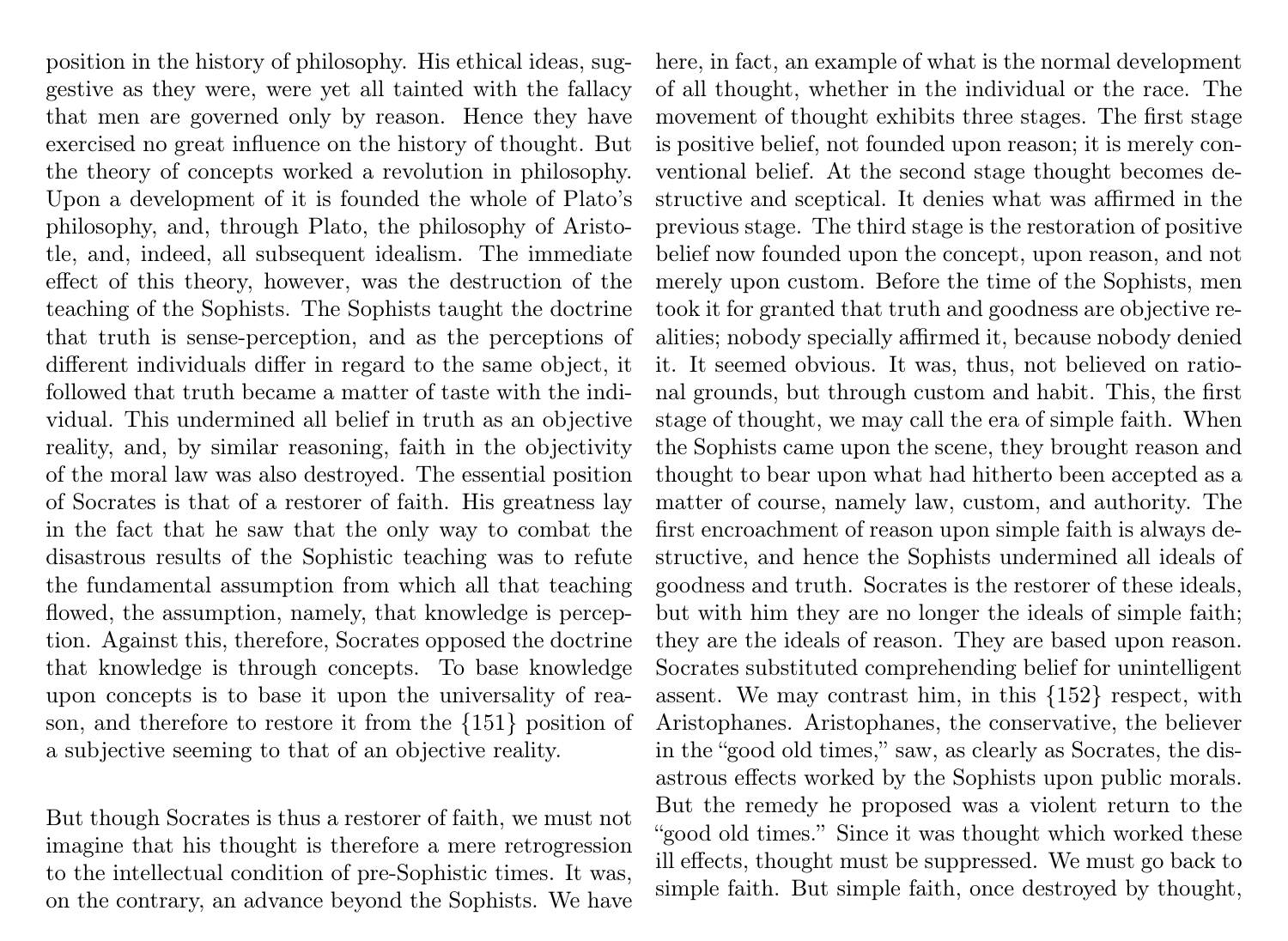never returns either to the individual, or to the race. This can no more happen than a man can again become a child. There is only one remedy for the ills of thought, and that is, more thought. If thought, in its first inroads, leads, as it always does, to scepticism and denial, the only course is, not to suppress thought, but to found faith upon it. This was the method of Socrates, and it is the method, too, of all great spirits. They are not frightened of shadows. They have faith in reason. If reason leads them into the darkness, they do not scuttle back in fright. They advance till the light comes again. They are false teachers who counsel us to give no heed to the promptings of reason, if reason brings doubt into our beliefs. Thought cannot be thus suppressed. Reason has rights upon us as rational beings. We cannot go back. We must go on, and make our beliefs rational. We must found them upon the concept, as Socrates did. Socrates did not deny the principle of the Sophists that all institutions, all ideals, all existing and established things must justify themselves before the tribunal of reason. He accepted this without question. He took up the challenge of thought, and won the battle of reason in his day.

The Sophists brought to light the principle of subjectivity, the principle that the truth must be  $my$  truth,  $\{153\}$ and the right  $my$  right. They must be the products of my own thinking, not standards forcibly imposed upon me from without. But the mistake of the Sophists was to imagine that the truth must be mine, merely in my capacity as a percipient creature of sense, which means that I have a private truth of my own. Socrates corrected this by admitting that the truth must be my truth, but mine in my capacity

as a rational being, which means, since reason is the universal, that it is not my private truth, but universal truth which is shared by and valid for all rational beings. Truth is thus established as being not mere subjective appearance, but objective reality, independent of the sensations, whims, and self-will of the individual. The whole period of Socrates and the Sophists is full of instruction. Its essential lesson is that to deny the supremacy of reason, to set up any other process of consciousness above reason, must inevitably end in scepticism and the denial of the objectivity of truth and morality. Many theosophists and others, at the present day, teach the doctrine of what they call "intuition." The supreme kind of religious knowledge, they think, is to be reached by intuition, which is conceived as something higher than reason. But this is simply to make the mistake of Protagoras over again. It is true that this so-called intuition is not merely sense-perception, as was the case with Protagoras. It is, however, a form of immediate spiritual perception. It is immediate apprehension of the object as being present to me, as having thereness. It is therefore of the nature of perception. It is spiritual and super-sensuous, as opposed to material and sensuous, perception. But it makes no difference at all whether perception is sensuous {154} or super-sensuous. To place the truth in any sort of perception is, in principle, to do as Protagoras did, to yield oneself up a helpless prey to the subjective impressions of the individual. I intuit one thing; another man intuits the opposite. What I intuit must be true for me, what he intuits true for him. For we have denied reason, we have placed it below intuition, and have thereby discarded that which alone can subject the varying impressions of each in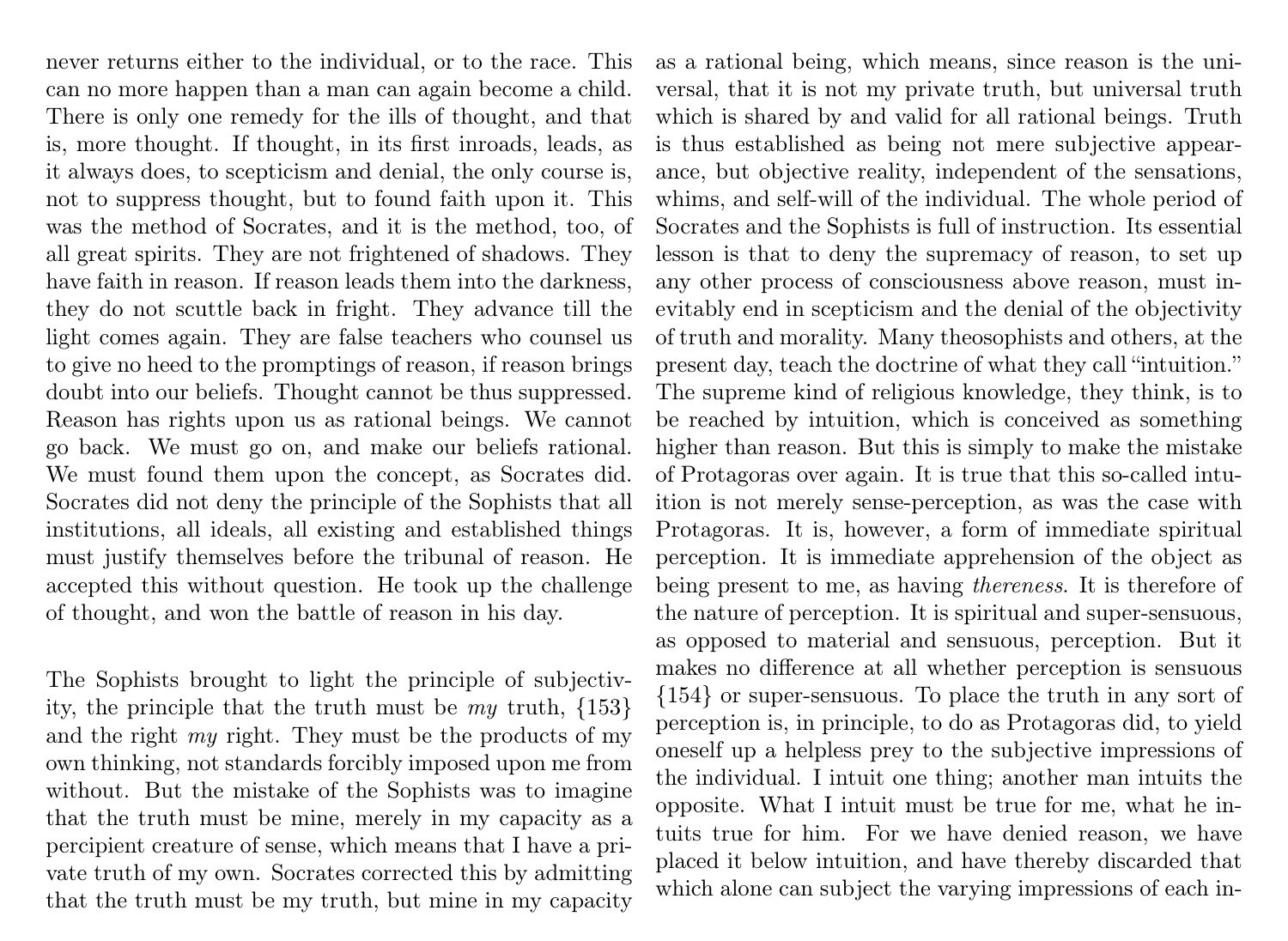dividual to the rule of a universal and objective standard. The logical conclusion is that, since each man's intuition is true for him, there is no such thing as an objective truth. Nor can there be such a thing, in these circumstances, as an objective goodness. Thus the theory must end in total scepticism and darkness. The fact that theosophists do not, as a matter of fact, draw these sceptical conclusions, simply means that they are not as clear-headed and logical as Protagoras was.

 ${155}$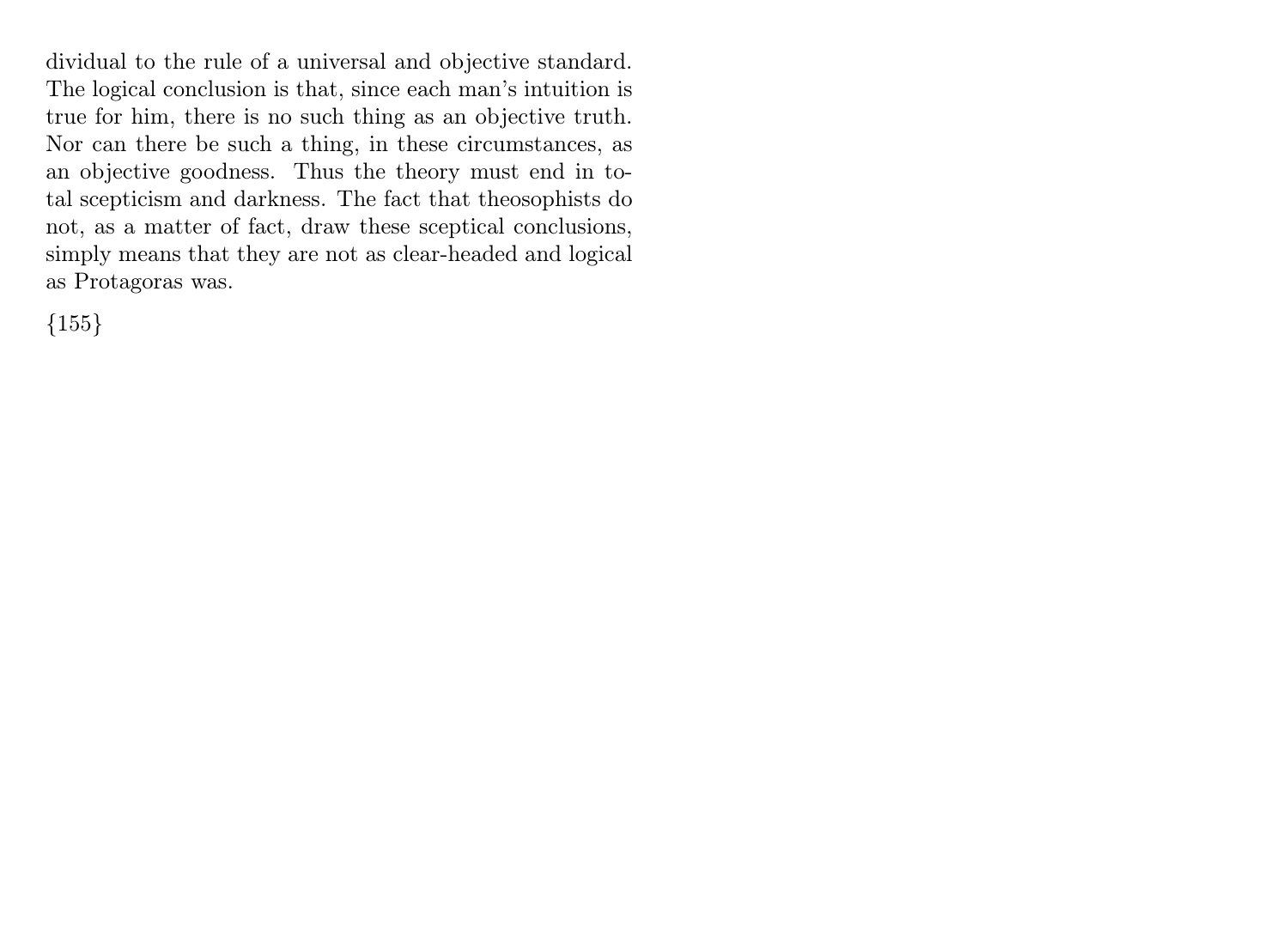# Chapter 24

# CHAPTER XI

# THE SEMI-SOCRATICS

Upon the death of Socrates there ensued a phenomenon which is not infrequent in the history of thought. A great and many-sided personality combines in himself many conflicting tendencies and ideas. Let us take an example, not, however, from the sphere of intellect, but from the sphere of practical life. We often say that it is difficult to reconcile mercy and justice. Among the many small personalities, one man follows only the ideal of mercy, and as his mercy has not in it the stern stuff of justice, it degenerates into mawkishness and sentimental humanitarianism. Another man follows only the ideal of justice, forgetting mercy, and he becomes harsh and unsympathetic. It takes a greater man, a larger personality, harmoniously to combine the two. And as it is in the sphere of practical life, so it is in the arena of thought and philosophy. A great thinker is not he who seizes upon a single aspect of the truth, and pushes

that to its extreme limit, but the man who combines, in one many-sided system, all the varying and conflicting sides of truth. By emphasizing one thought, by being obsessed by a single idea and pushing it to its logical conclusion, regardless of the other aspects of the truth, one may indeed achieve a considerable local and {156} temporary reputation; because such a procedure often leads to striking paradoxes, to strange and seemingly uncommon conclusions. The reputations of such men as Nietzsche, Bernard Shaw, Oscar Wilde, are made chiefly in this way. But upon the death of a great all-embracing personality, just because his thought is a combination of so many divergent truths, we often find that it splits up into its component parts, each of which gives rise to a one-sided school of thought. The disciples, being smaller men, are not able to grasp the great man's thought in its wholeness and many-sidedness. Each disciple seizes upon that portion of his master's teaching which has most in common with his own temperament,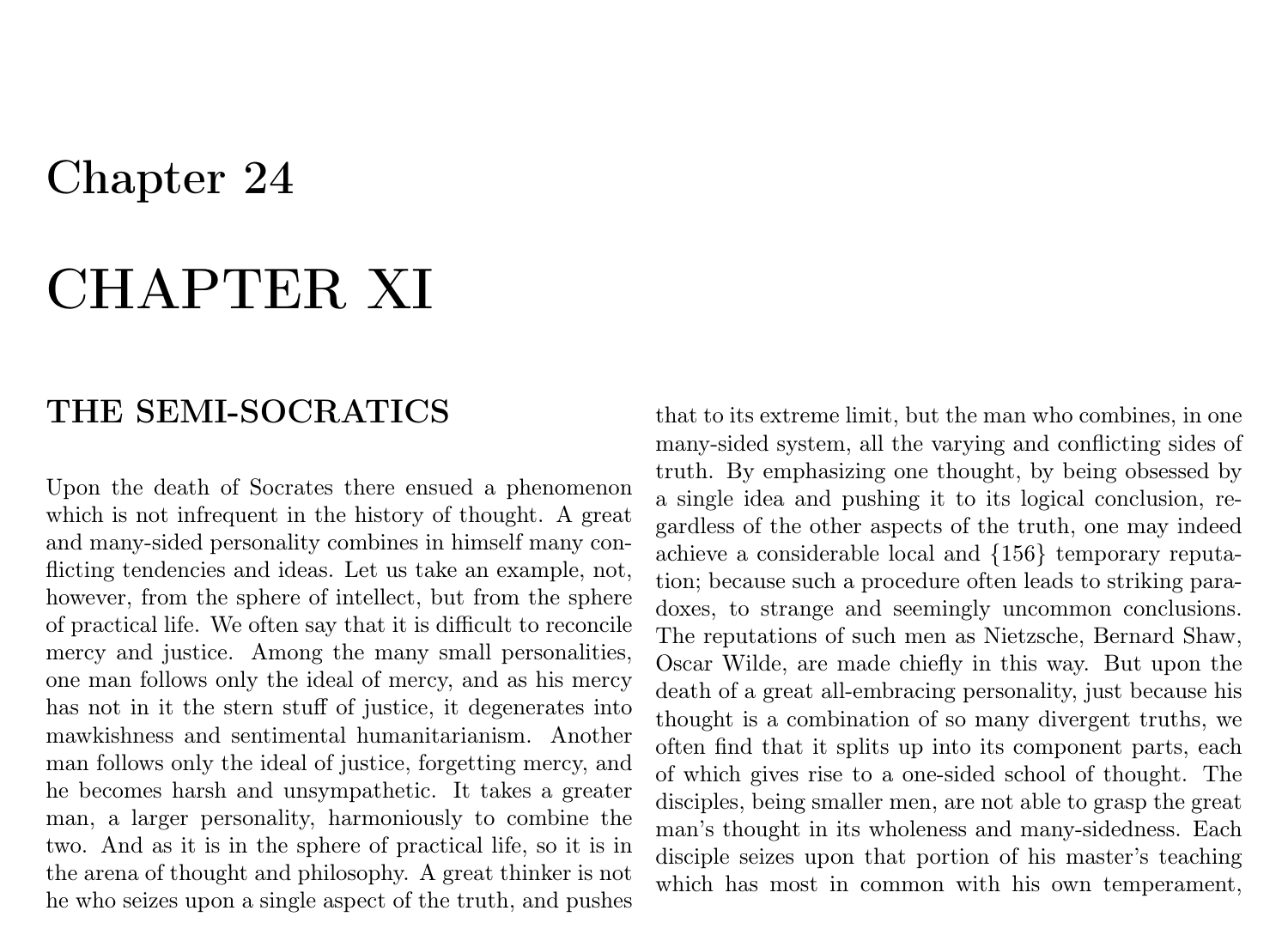and proceeds to erect this one incomplete idea into a philosophy, treating the part as if it were the whole. This is exactly what happened after the death of Socrates. Only one man among his disciples was able to grasp the whole of his teaching, and understand the whole of his personality, and that was Plato. Among the lesser men who were the followers and personal friends of Socrates, there were three who founded schools of philosophy, each partial and one-sided, but each claiming to be the exponent of the true Socraticism. Antisthenes founded the Cynic school, Aristippus the Cyrenaic, and Euclid the Megaric.

Now, of the two aspects of the Socratic philosophy, the theory of concepts, and the ethical theory, it is easy for us, looking back upon history, to see which it was that influenced the history of thought most, and which, therefore, was the most important. But the men of his own time could not see this. What they fastened upon was the obvious aspect of Socrates, his ethics, and above all the ethical teaching which was expressed, not so {157} much in abstract ideas, as in the life and personality of the master. Both this life and this teaching might be summed up in the thought that virtue is the sole end of life, that, as against virtue, all else in the world, comfort, riches, learning, is comparatively worthless. It is this, then, that virtue is the sole end of life, which forms the point of agreement between all the three semi-Socratic schools. We have now to see upon what points they diverge from one another.

If virtue is the sole end of life, what precisely is virtue? Socrates had given no clear answer to this question. The only definition he had given was that virtue is knowledge,

but upon examination it turns out that this is not a definition at all. Virtue is knowledge, but knowledge of what? It is not knowledge of astronomy, of mathematics, or of physics. It is ethical knowledge, that is to say, knowledge of virtue. To define virtue as the knowledge of virtue is to think in a circle, and gets us no further in the enquiry what virtue is. But Socrates, as a matter of fact, did not think in a circle. He did not mean that virtue is knowledge, although his doctrine is often, somewhat misleadingly, stated in that form. What he meant was—quite a different thing that virtue depends upon knowledge. It is the first condition of virtue. The principle, accurately stated, is, not that virtue is the knowledge of virtue, which is thinking in a circle, but that virtue depends upon the knowledge of virtue, which is quite straight thinking. Only if you know what virtue is can you be virtuous. Hence we have not here any definition of virtue, or any attempt to define it. We are still left with the question, "what is virtue?" unanswered.

## {158}

No doubt this was due in part to the unmethodical and unsystematic manner in which Socrates developed his thought, and this, in its turn, was due to his conversational style of philosophizing. For it is not possible to develop systematic thinking in the course of casual conversations. But in part, too, it was due to the very universality of the man's genius. He was broad enough to realize that it is not possible to tie down virtue in any single narrow formula, which shall serve as a practical receipt for action in all the infinitely various circumstances of life. So that, in spite of the fact that his whole principle lay in the method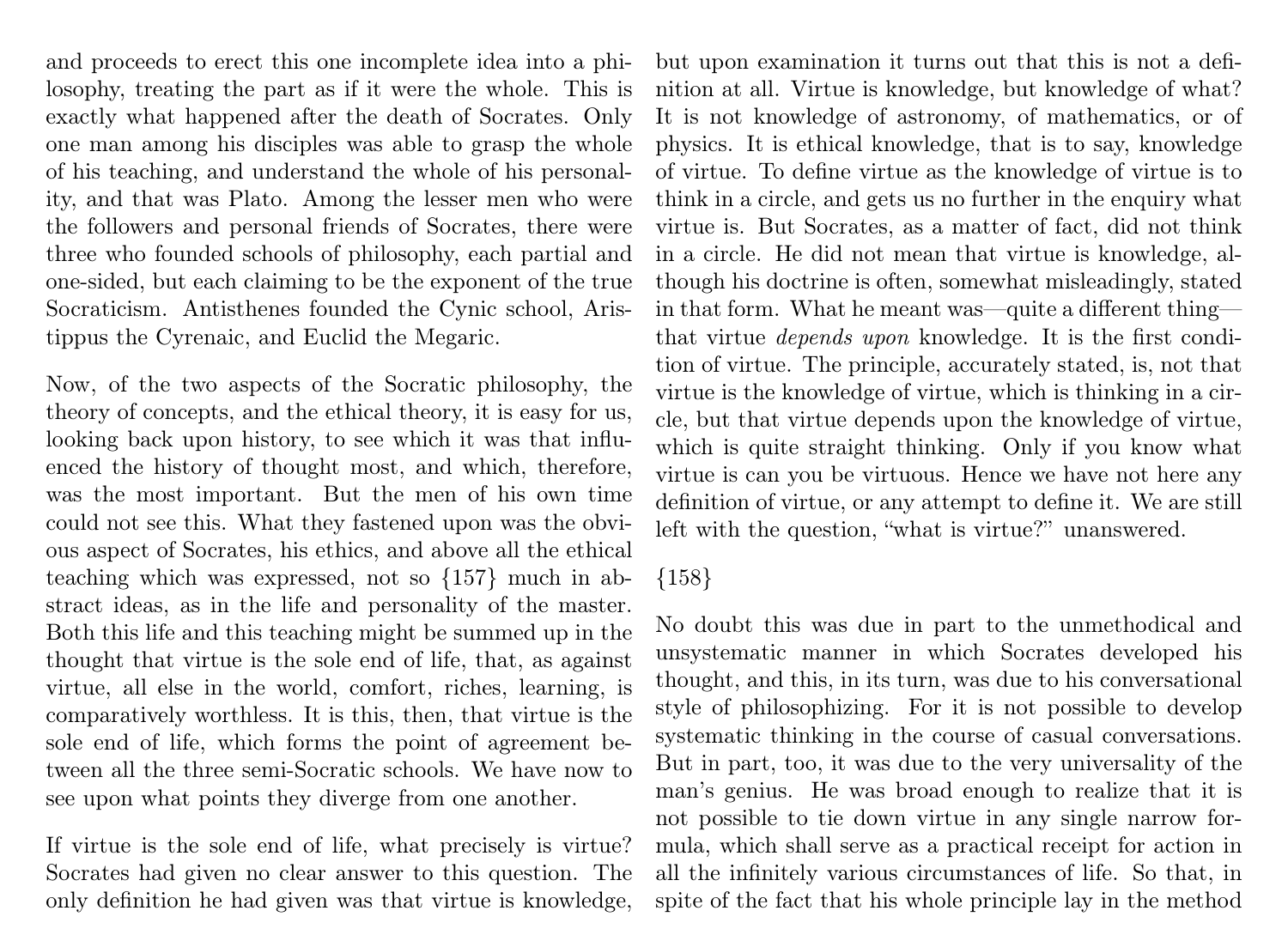of definitions, Socrates, in fact, left his followers without any definition of the supreme concept of his philosophy, virtue. It was upon this point, therefore, that the followers of Socrates disagreed. They all agreed that virtue is the sole end of life, but they developed different ideas as to what sort of life is in fact virtuous.

### The Cynics.

Antisthenes, the founder of the Cynic School, repeated the familiar propositions that virtue is founded upon knowledge, is teachable, and is one. But what aroused the admiration of Antisthenes was not Socrates, the man of intellect, the man of science, the philosopher, but Socrates, the man of independent character, who followed his own notions of right with complete indifference to the opinions of others. This independence was in fact merely a by-product of the Socratic life. Socrates had been independent of all earthly goods and possessions, caring neither for riches nor for applause, only because his heart was set upon a greater treasure, the acquisition of wisdom. Mere independence and indifference to the {159} opinions of others were not for him ends in themselves. He did not make fetishes of them. But the Cynics interpreted his teaching to mean that the independence of earthly pleasures and possessions is in itself the end and object of life. This, in fact, was their definition of virtue, complete renunciation of everything that, for ordinary men, makes life worth living, absolute asceticism, and rigorous self-mortification. Socrates, again, thinking that the only knowledge of supreme value is ethical knowledge, had exhibited a tendency to disparage other kinds of knowledge. This trait the Cynics exaggerated into

a contempt for all art and learning so great as frequently to amount to ignorance and boorishness. "Virtue is sufficient for happiness," said Antisthenes, "and for virtue nothing is requisite but the strength of a Socrates; it is a matter of action, and does not require many words, or much learning." The Cynic ideal of virtue is thus purely negative; it is the absence of all desire, freedom from all wants, complete independence of all possessions. Many of them refused to own houses or any dwelling place, and wandered about as vagrants and beggars. Diogenes, for the same reason, lived in a tub. Socrates, following single-heartedly what he knew to be good, cared nothing what the vulgar said. But this indifference to the opinion of others was, like his independence of possessions, not an end in itself. He did not interpret it to mean that he was wantonly to offend public opinion. But the Cynics, to show their indifference, flouted public opinion, and gave frequent and disgusting exhibitions of indecency.

Virtue, for the Cynics, is alone good. Vice is the only evil. Nothing else in the world is either good or bad. {160} Everything else is "indifferent." Property, pleasure, wealth, freedom, comfort, even life itself, are not to be regarded as goods. Poverty, misery, illness, slavery, and death itself, are not to be regarded as evils. It is no better to be a freeman than a slave, for if the slave have virtue, he is in himself free, and a born ruler. Suicide is not a crime, and a man may destroy his life, not however to escape from misery and pain (for these are not ills), but to show that for him life is indifferent. And as the line between virtue and vice is absolutely definite, so is the distinction between the wise man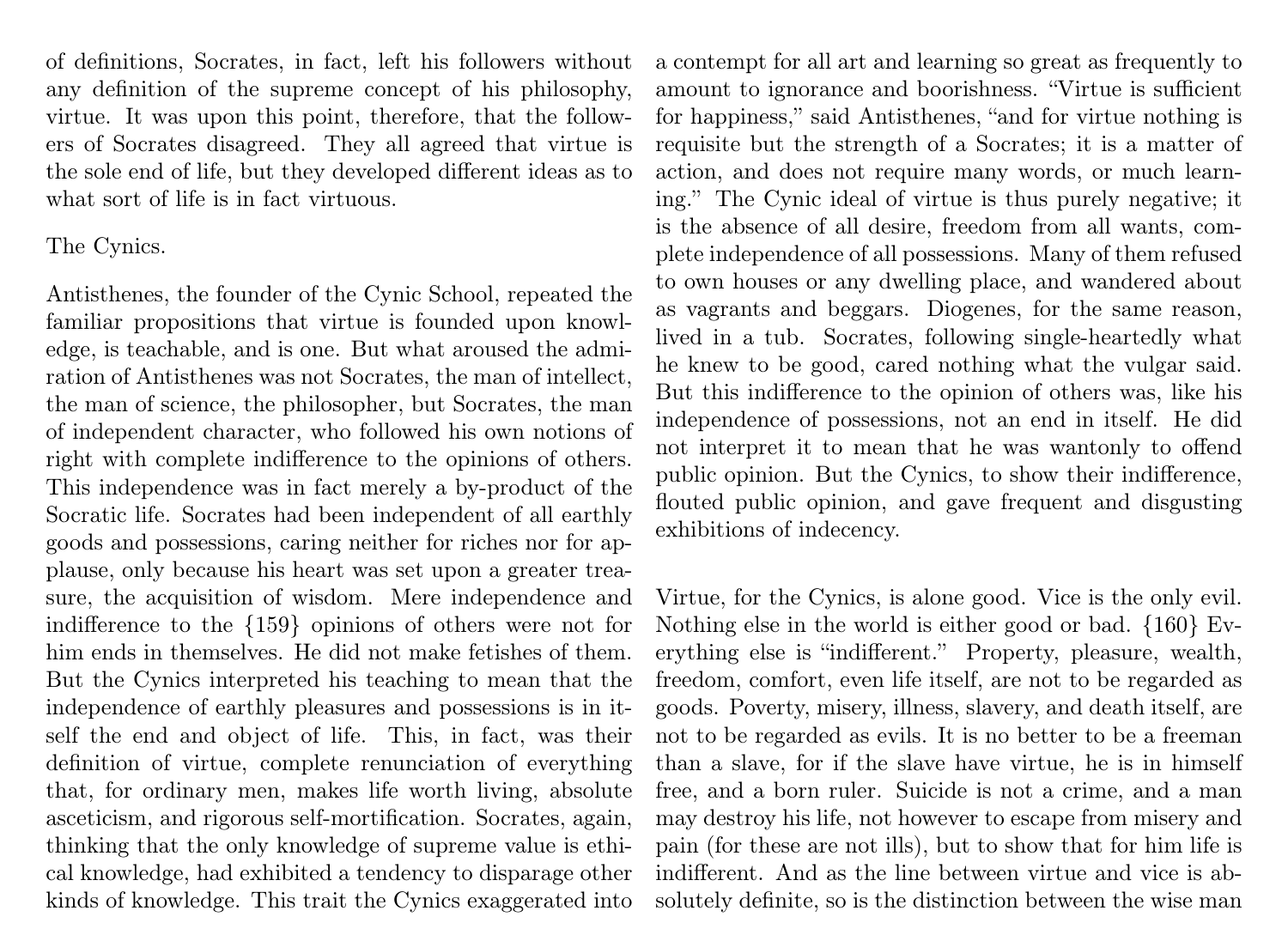and the fool. All men are divided into these two classes. There is no middle term between them. Virtue being one and indivisible, either a man possesses it whole or does not possess it at all. In the former case he is a wise man, in the latter case a fool. The wise man possesses all virtue, all knowledge, all wisdom, all happiness, all perfection. The fool possesses all evil, all misery, all imperfection.

### The Cyrenaics.

For the Cyrenaics, too, virtue is, at least formally, the sole object of life. It is only formally, however, because they give to virtue a definition which robbed it of all meaning. Socrates had not infrequently recommended virtue on account of the advantages which it brings. Virtue, he said, is the sole path to happiness, and he had not refrained from holding out happiness as a motive for virtue. This did not mean, however, that he did not recognize a man's duty to do the right for its own sake, and not for the sake of the advantage it brings. "Honesty," we say, "is the best policy," {161} but we do not mean thereby to deny that it is the duty of men to be honest even if it is not, in some particular case, the best policy. Socrates, however, had not been very clear upon these points, and had been unable to find any definite basis for morality, other than that of happiness. It was this side of his teaching which Aristippus now pressed to its logical conclusions, regardless of all other claims. Doubtless virtue is the sole end of life, but the sole end of virtue is one's own advantage, that is to say, pleasure. One may as well say at once that the sole end of life is pleasure.

The influence of Protagoras and the Sophists also played its part in moulding the thought of Aristippus. Protagoras had denied the objectivity of truth, and the later Sophists had applied the same theory to morals. Each man is a law unto himself. There is no moral code binding upon the individual against his own wishes. Aristippus combined this with his doctrine of pleasure. Pleasure being the sole end of life, no moral law externally imposed can invalidate its absolute claims. Nothing is wicked, nothing evil, provided only it satisfies the individual's thirst for pleasure.

Whether such a philosophy will lead, in practice, to the complete degradation of its devotees, depends chiefly upon what sort of pleasure they have in mind. If refined and intellectual pleasures are meant, there is no reason why a comparatively good life should not result. If bodily pleasures are intended, the results are not likely to be noble. The Cyrenaics by no means wholly ignored the pleasures of the mind, but they pointed out that feelings of bodily pleasure are more potent and intense, and it was upon these, therefore, that they chiefly {162} concentrated their attention. Nevertheless they were saved from the lowest abysses of sensuality and bestiality by their doctrine that, in the pursuit of pleasure, the wise man must exercise prudence. Completely unrestrained pursuit of pleasure leads in fact to pain and disaster. Pain is that which has to be avoided. Therefore the wise man will remain always master of himself, will control his desires, and postpone a more urgent to a less urgent desire, if thereby in the end more pleasure and less pain will accrue to him. The Cyrenaic ideal of the wise man is the man of the world, bent indeed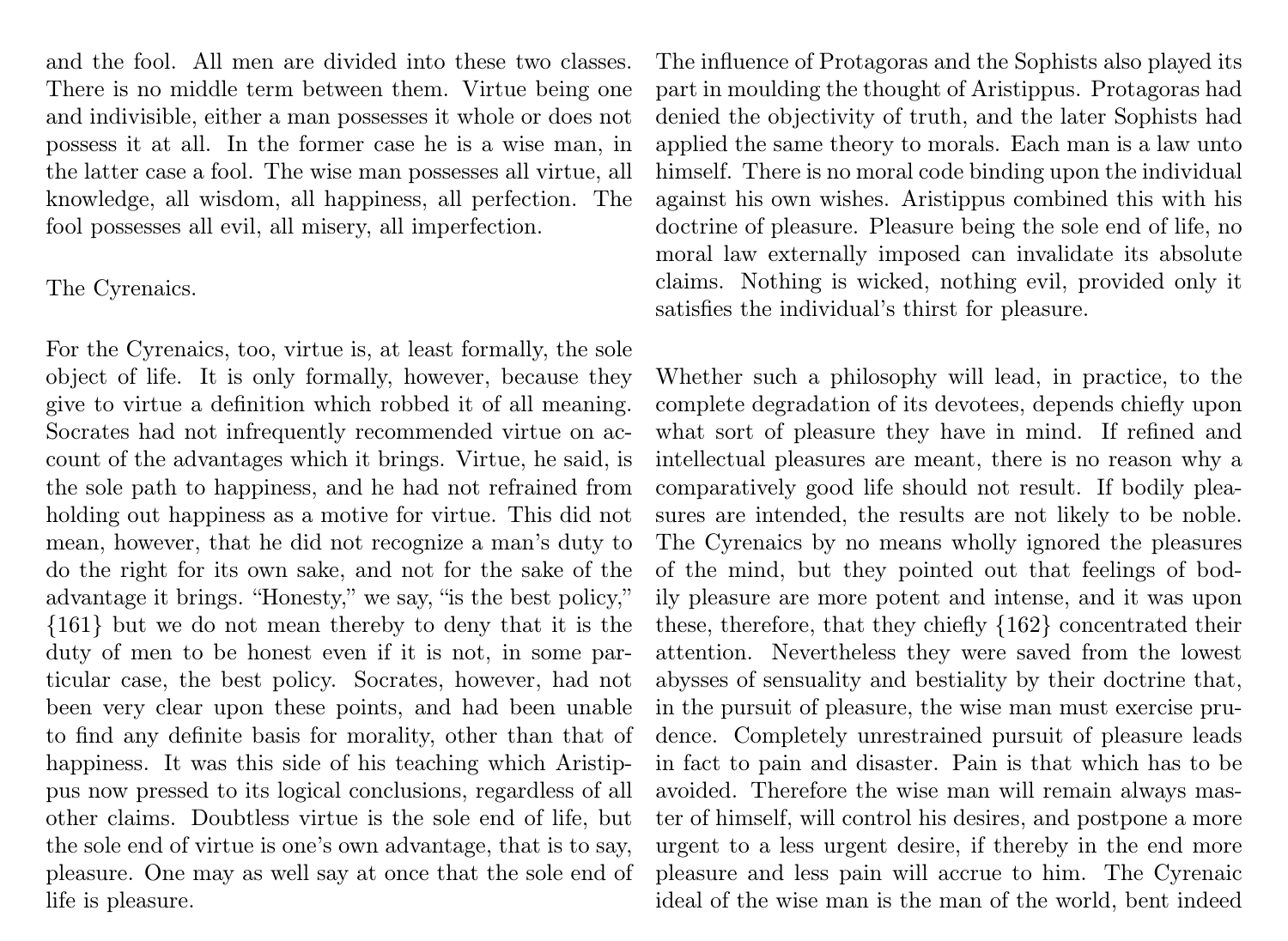solely upon pleasure, restrained by no superstitious scruples, yet pursuing his end with prudence, foresight, and intelligence. Such principles would, of course, admit of various interpretations, according to the temperament of the individual. We may notice two examples. Anniceris, the Cyrenaic, believed indeed that pleasure is the sole end, but set such store upon the pleasures that arise from friendship and family affection, that he admitted that the wise man should be ready to sacrifice himself for his friends or family—a gleam of light in the moral darkness. Hegesias, a pessimist, considered that positive enjoyment is impossible of attainment. In practice the sole end of life which can be realized is the avoidance of pain.

### The Megarics.

Euclid of Megara was the founder of this school. His principle was a combination of Socraticism with Eleaticism. Virtue is knowledge, but knowledge of what? It is here that the Eleatic influence became visible. With Parmenides, the Megarics believed in the One Absolute Being. All multiplicity, all motion, are illusory. {163} the world of sense has in it no true reality. Only Being is. If virtue is knowledge, therefore, it can only be the knowledge of this Being. If the essential concept of Socrates was the Good and the essential concept of Parmenides Being, Euclid now combined the two. The Good is identified with Being. Being, the One, God, the Good, divinity, are merely different names for one and the same thing. Becoming, the many, Evil, are the names of its opposite, not-being, Multiplicity is thus identified with evil, and both are declared illusory. Evil has no real existence. The Good alone truly is. The various

virtues, as benevolence, temperance, prudence, are merely different names for the one virtue, knowledge of Being.

Zeno, the Eleatic, had shown that multiplicity and motion are not only unreal but even impossible, since they are self-contradictory. The Megarics appropriated this idea, together with the dialectic of Zeno, and concluded that since not-being is impossible, Being includes all possibility. Whatever is possible is also actual. There is no such thing as a possible something, which yet does not exist.

As the Cynics found virtue in renunciation and negative independence, the Cyrenaics in the hedonistic pursuit of pleasure, so the Megarics find it in the life of philosophic contemplation, the knowledge of Being.

{164}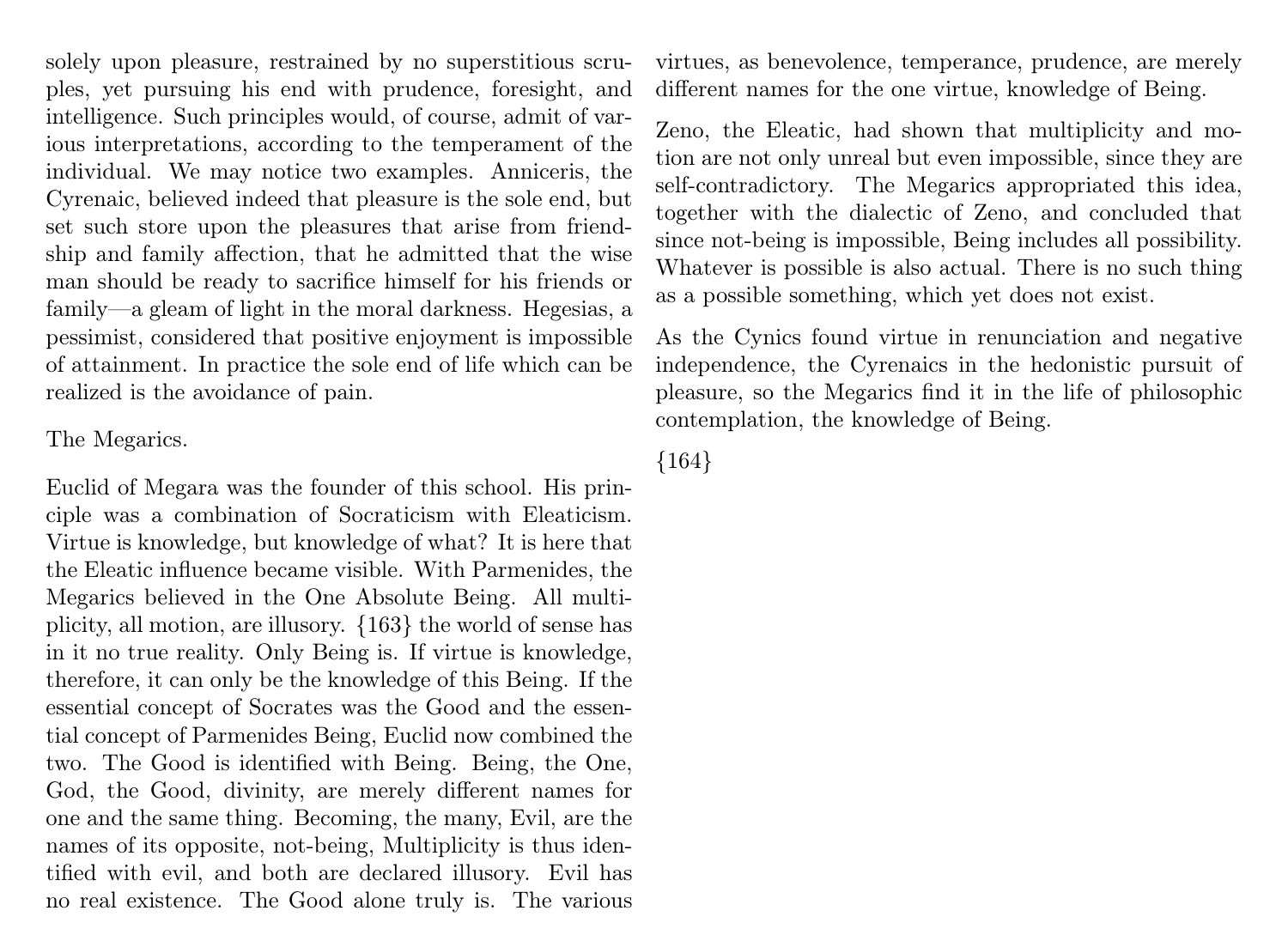# Chapter 25

# CHAPTER XII

# PLATO

None of the predecessors of Plato had constructed a system of philosophy. What they had produced, and in great abundance, were isolated philosophical ideas, theories, hints, and suggestions. Plato was the first person in the history of the world to produce a great all-embracing system of philosophy, which has its ramifications in all departments of thought and reality. In doing this, Plato laid all previous thought under contribution. He gathered the entire harvest of Greek philosophy. All that was best in the Pythagoreans, the Eleatics, Heracleitus, and Socrates, reappears, transfigured in the system of Plato. But it is not to be imagined, on this account, that Plato was a mere eclectic, or a plagiarist, who took the best thoughts of others, and worked them into some sort of a patch-work philosophy of his own. He was, on the contrary, in the highest degree an original thinker. But like all great systems of thought, that of Plato

grows out of the thought of previous thinkers. He does indeed appropriate the ideas of Heracleitus, Parmenides, and Socrates. But he does not leave them as he finds them. He takes them as the germs of a new development. They are the foundations, below ground, upon which he builds the palace of philosophy. In his hands, all previous thought becomes {165} transfigured under the light of a new and original principle.

1. Life and Writings.

The exact date of the birth of Plato is a matter of doubt. But the date usually given, 429-7 B.C. cannot be far wrong. He came of an aristocratic Athenian family, and was possessed of sufficient wealth to enable him to command that leisure which was essential for a life devoted to philosophy. His youth coincided with the most disastrous period of Athenian history. After a bitter struggle, which lasted over a quarter of a century, the Peloponnesian war ended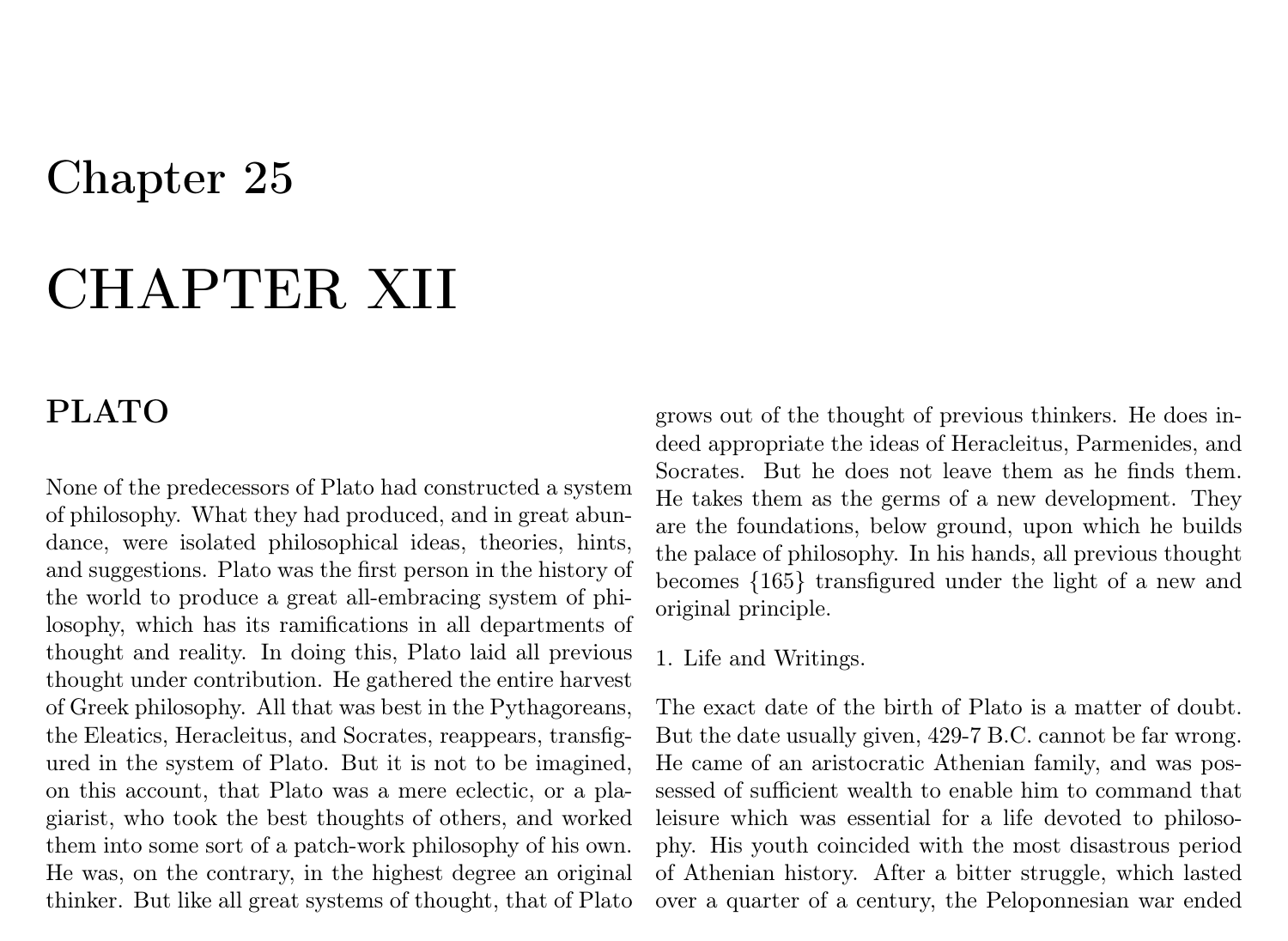in the complete downfall of Athens as a political power. And the internal affairs of the State were in no less confusion than the external. Here, as elsewhere, a triumphant democracy had developed into mob-rule. Then at the close of the Peloponnesian war, the aristocratic party again came into power with the Thirty Tyrants, among whom were some of Plato's own relatives. But the aristocratic party, so far from improving affairs, plunged at once into a reign of bloodshed, terror, and oppression. These facts have an important bearing upon the history of Plato's life. If he ever possessed any desire to adopt a political career, the actual condition of Athenian affairs must have quenched it. An aristocrat, both in thought and by birth, he could not accommodate himself to the rule of the mob. And if he ever imagined that the return of the aristocracy to power would improve matters, he must have been bitterly disillusioned by the proceedings of the Thirty Tyrants. Disgusted alike with the democracy and the aristocracy he seems to have retired into seclusion. He never once, throughout his long life, appeared as a {166} speaker in the popular assembly. He regarded the Athenian constitution as past help.

Not much is known of the philosopher's youth. He composed poems. He was given the best education that an Athenian citizen of those days could obtain. His teacher, Cratylus, was a follower of Heracleitus, and Plato no doubt learned from him the doctrines of that philosopher. It is improbable that he allowed himself to remain unacquainted with the disputations of the Sophists, many of whom were his own contemporaries. He probably read the book of Anaxagoras, which was easily obtainable in Athens at the

time. But on all these points we have no certain information. What we do know is that the decisive event in his youth, and indeed in his life, was his association with Socrates.

For the last eight years of the life of Socrates, Plato was his friend and his faithful disciple. The teaching and personality of the master constituted the supreme intellectual impulse of his life, and the inspiration of his entire thought. And the devotion and esteem which he felt for Socrates, so far from waning as the years went by, seem, on the contrary, to have grown continually stronger. For it is precisely in the latest dialogues of his long life that some of the most charming and admiring portraits of Socrates are to be found. Socrates became for him the pattern and exemplar of the true philosopher.

After the death of Socrates a second period opens in the life of Plato, the period of his travels. He migrated first to Megara, where his friend and fellow-disciple Euclid was then founding the Megaric school. The Megaric philosophy was a combination of the thought of Socrates with that of the Eleatics. And it was no doubt here, at {167} Megara, under the influence of Euclid, that Plato formed his deeper acquaintance with the teaching of Parmenides, which exercised an all-important influence upon his own philosophy. From Megara he travelled to Cyrene, Egypt, Italy, and Sicily. In Italy he came in contact with the Pythagoreans. And to the effects of this journey may be attributed the strong Pythagorean elements which permeate his thought.

In Sicily he attended the court of Dionysius the Elder,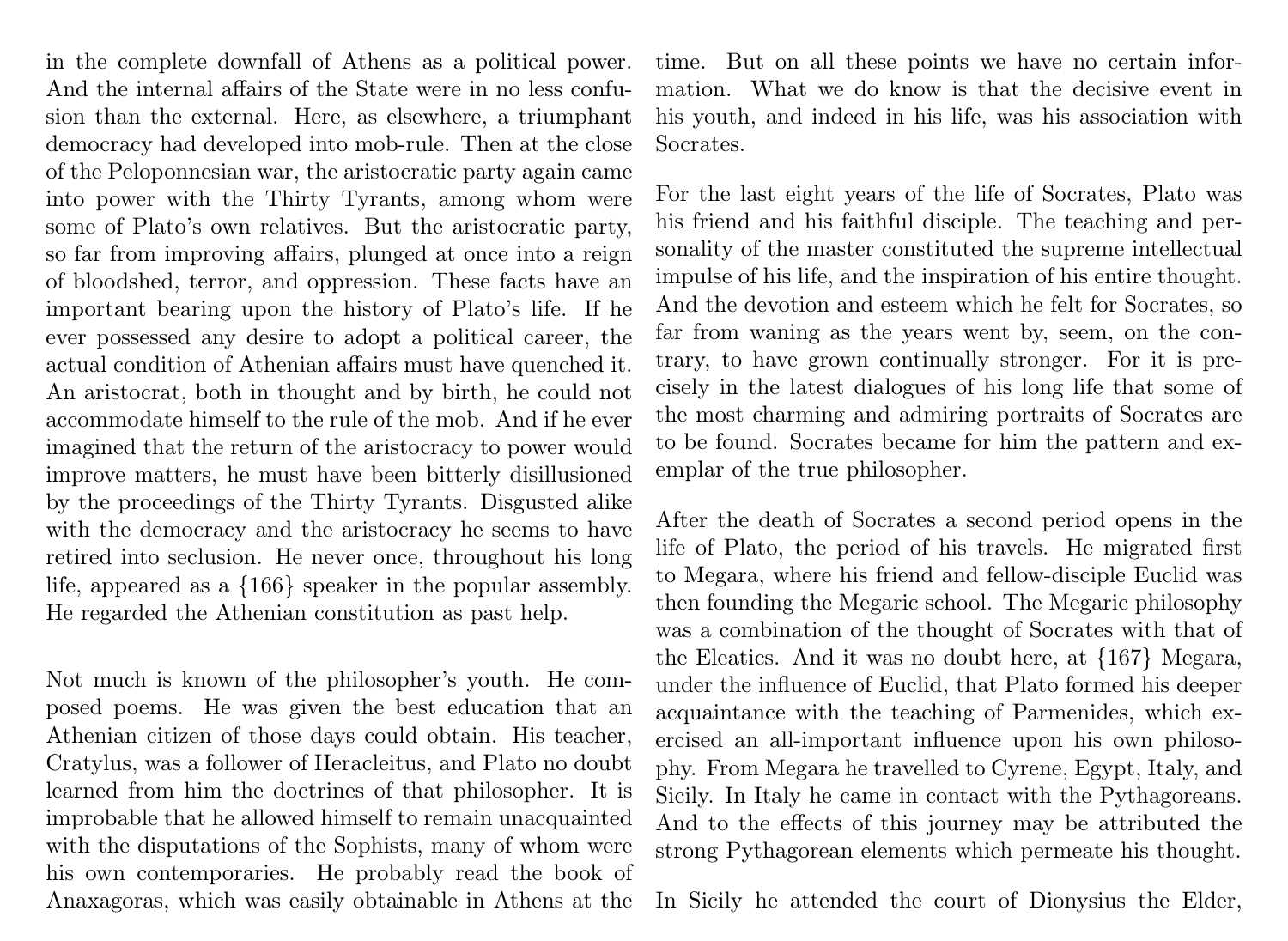tyrant of Syracuse. But here his conduct seems to have given grave offence. Dionysius was so angered by his moralizings and philosophical diatribes that he put Plato up to auction in the slave market. Plato narrowly escaped the fate of slavery, but was ransomed by Anniceris, the Cyrenaic. He then returned to Athens, his travels having occupied a period of about ten years.

With the return of Plato to Athens we enter upon the third and last period of his life. With the exception of two journeys to be mentioned shortly, he never again left Athens. He now appeared for the first time as a professional teacher and philosopher. He chose for the scene of his activities a gymnasium, called the Academy. Here he gradually collected round him a circle of pupils and disciples. For the rest of his life, a period of about forty years, he occupied himself in literary activity, and in the management of the school which he had founded. His manner of life was in strong contrast to that of Socrates. Only in one respect did he resemble his master. He took no fees for his teaching. Otherwise the lives of the two great men bear no resemblance to each other. Socrates had gone out into the highways and byways in search of wisdom. He had wrangled in {168} the market-place with all comers. Plato withdrew himself into the seclusion of a school, protected from the hubbub of the world by a ring of faithful disciples. It was not to be expected that a man of Plato's refinement, culture, and aristocratic feelings, should appreciate, as Socrates, the man of the people, had done, the roughand-tumble life of the Athenian market-place. Nor was it desirable for the advancement of philosophy that it should

be so. The Socratic philosophy had suffered from the Socratic manner of life. It was unmethodical and inchoate. Systematic thought is not born of disputes at the street corner. For the development of a great world-system, such as that of Plato, laborious study and quiet seclusion were essential.

This period of Plato's mastership was broken only by two journeys to Sicily, both undertaken with political objects. Plato knew well that the perfect State, as depicted in his "Republic," was not capable of realization in the Greece of his own time. Nevertheless, he took his political philosophy very seriously. Though the perfect republic was an unattainable ideal, yet, he thought, any real reform of the State must at least proceed in the direction of that ideal. One of the essential principles of the "Republic" was that the rulers must also be philosophers. Not till philosopher and ruler were combined in one and the same person could the State be governed upon true principles. Now, in the year 368 B.C., Dionysius the Elder died, and Dionysius the younger became tyrant of Syracuse. Dionysius despatched an invitation to Plato to attend his court and give him the benefit of his advice. Here was an opportunity to experiment. Plato could train and educate a {169} philosopher-king. He accepted the invitation. But the expedition ended disastrously. Dionysius received him with enthusiasm, and interested himself in the philosophical discourses of his teacher. But he was young, impetuous, hot-headed, and without genuine philosophic bent. His first interest gave place to weariness and irritation. Plato left Syracuse a disappointed man; and returned to Athens.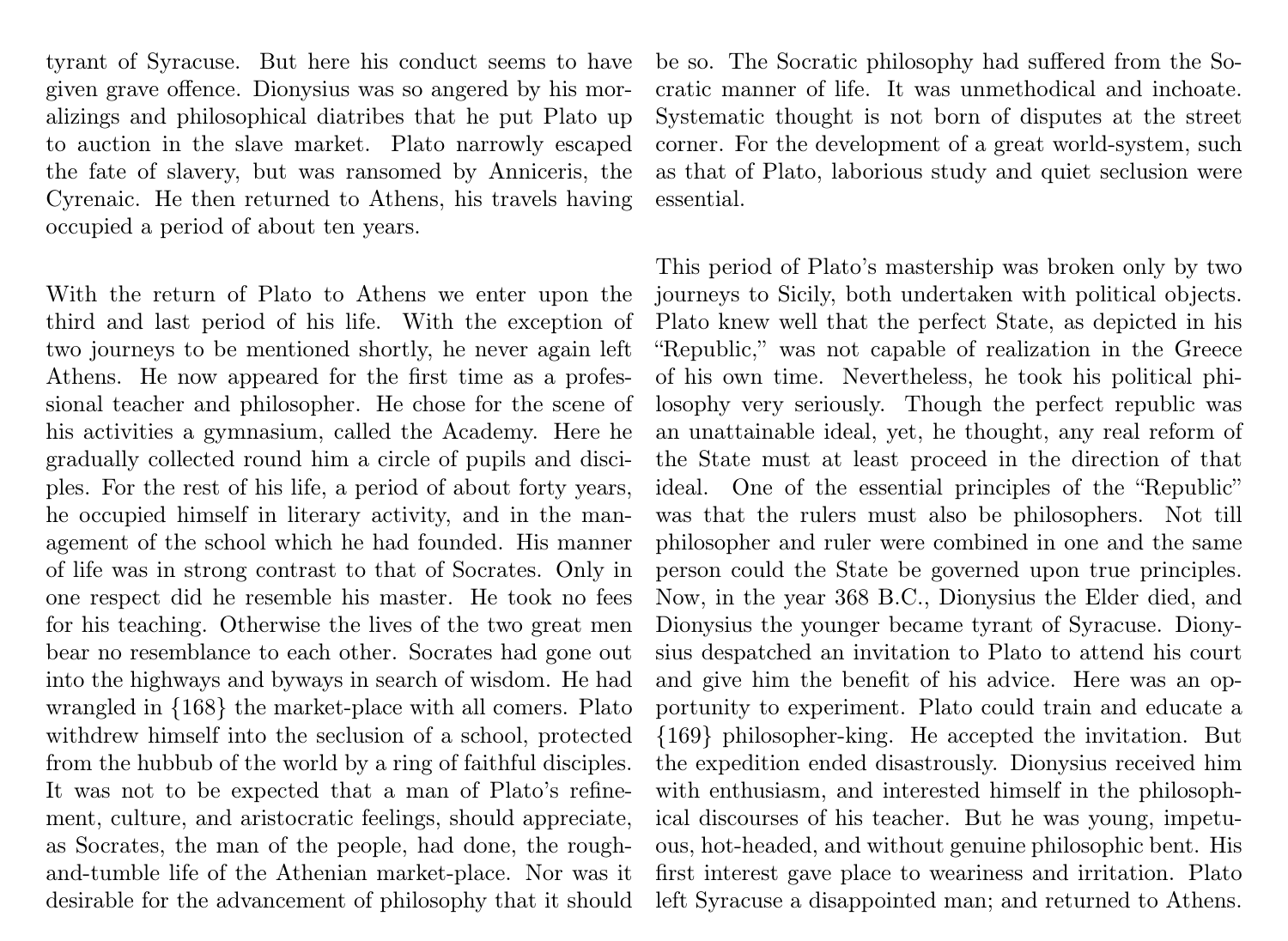Nevertheless, after the lapse of a few years, Dionysius again invited him to Syracuse, and again he accepted the invitation. But the second journey ended in disaster like the first, and Plato was even in danger of his life, but was rescued by the intervention of the Pythagoreans. He returned to Athens in his seventieth year, and lived till his death in the seclusion of his school, never again attempting to intervene in practical politics.

For more than another decade he dwelt and taught in Athens. His life was serene, quiet, and happy. He died peacefully at the age of eighty-two.

Plato's writings take the form of dialogues. In the majority of these, the chief part is taken by Socrates, into whose mouth Plato puts the exposition of his own philosophy. In a few, as for example the "Parmenides," other speakers enunciate the Platonic teaching, but even in these Socrates always plays an important rôle. Plato was not only a philosopher, but a consummate literary artist. The dialogues are genuinely dramatic, enlivened by incident, humour, and life-like characterization. Not only is the portrait of Socrates drawn with loving affection, but even the minor characters are flesh and blood.

A most important element of Plato's style is his use of myths. He does not always explain his meaning in {170} the form of direct scientific exposition. He frequently teaches by allegories, fables, and stories, all of which may be included under the one general appellation of Platonic myths. These are often of great literary beauty, but in spite of this they involve grave disadvantages. Plato slips so easily from

scientific exposition into myth, that it is often no easy matter to decide whether his statements are meant literally or allegorically. Moreover, the myths usually signify a defect in his thought itself. The fact is that the combination of poet and philosopher in one man is an exceedingly dangerous combination. I have explained before that the object of philosophy is, not merely to feel the truth, as the poet and mystic feel it, but intellectually to comprehend it, not merely to give us a series of pictures and metaphors, but a reasoned explanation of things upon scientific principles. When a man, who is at once a poet and a philosopher, cannot rationally explain a thing, it is a terrible temptation to him to substitute poetic metaphors for the explanation which is lacking. We saw, for example, that the writers of the Upanishads, who believed that the whole world issues forth from the one, absolute, imperishable, being, which they called Brahman, being unable to explain why the One thus differentiates itself into the many, took refuge in metaphors. As the sparks from the substantial fire, so, they say, do all finite beings issue forth from the One. But this explains nothing, and the aim of the philosopher is not thus vaguely to feel, but rationally to understand. Now this is not merely my view of the functions of philosophy. It is emphatically Plato's own view. In fact Plato was the originator of it. He is perpetually insisting that {171} nothing save full rational comprehension deserves the names of knowledge and philosophy. No writer has ever used such contemptuous language as Plato used of the mere mystic and poet, who says wise and beautiful things, without in the least understanding why they are wise and beautiful. No man has formed such a low estimate of the functions of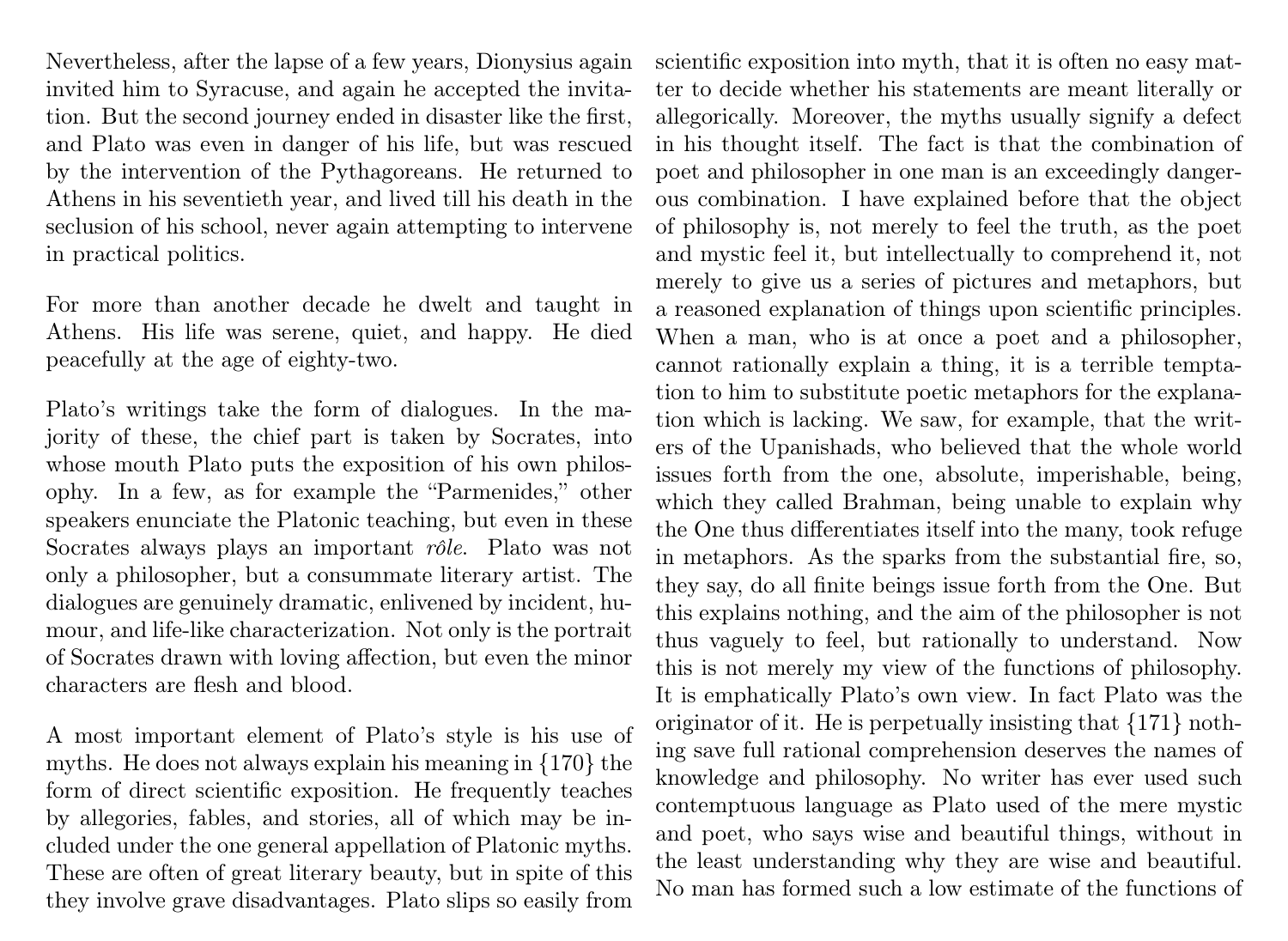the poet and mystic. Plato is, in theory at least, the prince of rationalists and intellectualists. In practice, however, he must be convicted of the very fault he so severely censured in others. This, in fact, is the explanation of most of the Platonic myths. Wherever Plato is unable to explain anything, he covers up the gap in his system with a myth. This is particularly noticeable, for example, in the "Timaeus." Plato having, in other dialogues, developed his theory of the nature of the ultimate reality, arrives, in the "Timaeus," at the problem how the actual world is to be explained from that ultimate reality. At this point, as we shall see, Plato's system breaks down. His account of the absolute reality is defective, and in consequence, it affords no principle whereby the actual universe can be explained. In the "Timaeus," therefore, instead of a reasoned explanation, he gives us a series of wholly fanciful myths about the origin of the world. Wherever we find myths in Plato's dialogues, we may suspect that we have arrived at one of the weak points of the system.

If we are to study Plato intelligently, it is essential that we should cease to regard the dialogues as if they were all produced en bloc from a single phase of their author's mind. His literary activity extended over a period of not less than fifty years. During that time, he did not stand still. His thought, and his mode of {172} expression, were constantly developing. If we are to understand Plato, we must obtain some clue to enable us to trace this development. And this means that we must know something of the order in which the dialogues were written. Unfortunately, however, they have not come down to us dated and numbered. It is a matter of scholarship and criticism to deduce the period at which any dialogue was written from internal evidences. Many minor points are still undecided, as well as a few questions of importance, such as the date of the "Phaedrus," [Footnote 11] which some critics place quite early and some very late in Plato's life. Neglecting these points, however, we may say in general that unanimity has been reached, and that we now know enough to be able to trace the main lines of development.

[Footnote 11: The same remark applies to the "Symposium," the "Republic," and the "Theaetetus."]

The dialogues fall into three main groups, which correspond roughly to the three periods of Plato's life. Those of the earliest group were written about the time of the death of Socrates, and before the author's journey to Megara. Some of them may have been written before the death of Socrates. This group includes the "Hippias Minor," the "Lysis," the "Charmides," the "Laches," the "Euthyphro," the "Apology," the "Crito," and the "Protagoras." The "Protagoras" is the longest, the most complex in thought, and the most developed. It is probably the latest, and forms the bridge to the second group.

All these early dialogues are short and simple, and are still, as regards their thought, entirely under the influence of Socrates. Plato has not as yet developed {173} any philosophy of his own. He propounds the philosophy of Socrates almost unaltered. Even so, however, he is no mere plagiarist. There are throughout these dialogues evidences of freshness and originality, but these qualities exhibit them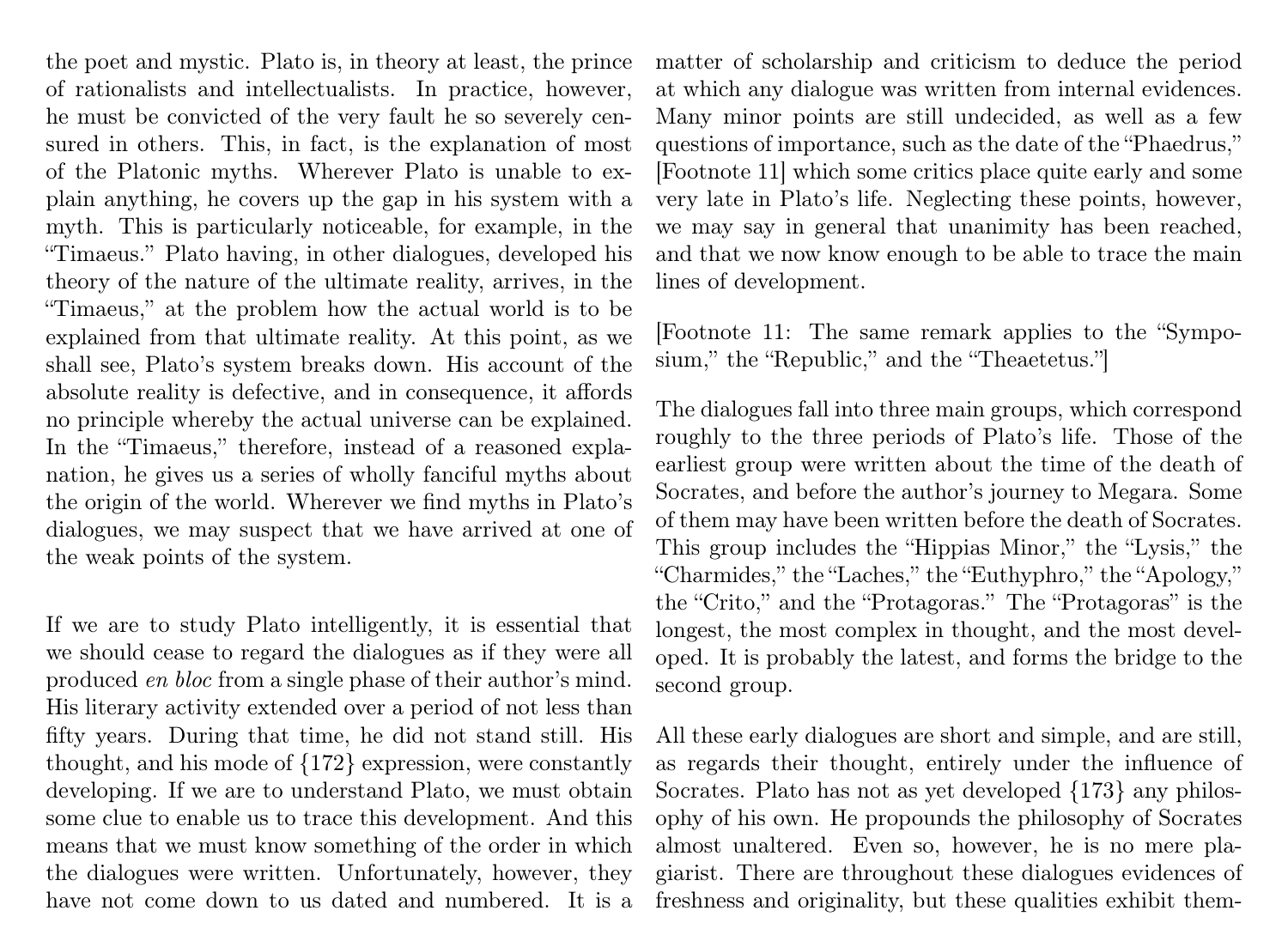selves rather in the literary form than in the philosophical substance. We find here all the familiar Socratic propositions, that virtue is knowledge, is one, is teachable; that all men seek the good, but that men differ as to what the good is; that a man who does wrong deliberately is better than a man who does it unintentionally; and so on. Moreover, just as Socrates had occupied himself in attempting to fix the concepts of the virtues, asking "what is prudence?", "what is temperance?", and the like, so in many of these dialogues Plato pursues similar inquiries. The "Lysis" discusses the concept of friendship, the "Charmides" of temperance, the "Laches" of bravery. On the whole, the philosophical substance of these early writings is thin and meagre. There is a preponderance of incident and much biographical detail regarding Socrates. There is more art than matter. Consequently, from a purely literary point of view, these are among the most charming of Plato's dialogues, and many of them, such as the "Apology" and the "Crito," are especially popular with those who care for Plato rather as an artist than as a philosopher.

The second group of dialogues is generally connected with the period of Plato's travels. In addition to the influence of Socrates, we have now the influence of the Eleatics, which naturally connects these dialogues with the period of the philosopher's sojourn at Megara. But it is in these dialogues, too, that Plato for the first time {174} develops his own special philosophical thesis. This is in fact his great constructive period. The central and governing principle of his philosophy is the theory of Ideas. All else hinges on this, and is dominated by this. In a sense, his whole philosophy

is nothing but the theory of Ideas and what depends upon it. It is in this second period that the theory of Ideas is founded and developed, and its relationship to the Eleatic philosophy of Being discussed. We have here the spectacle of Plato's most original thoughts in the pangs of childbirth. He is now at grips with the central problems of philosophy. He is intent upon the thought itself, and cares little for the ornaments of style. He is struggling to find expression for ideas newly-formed in his mind, of which he is not yet completely master, and which he cannot manipulate with ease. Consequently, the literary graces of the first period recede into the background. There is little incident, and no humour. There is nothing but close reasoning, hard and laborious discussion.

The twin dialogues, "Gorgias" and "Theaetetus" are probably the earliest of this group. They result in nothing very definite, and are chiefly negative in character. Plato is here engaged merely in a preparatory clearing of the ground. The "Gorgias" discusses and refutes the Sophistic identification of virtue and pleasure, and attempts to show, as against it, that the good must be something objectively existent, and independent of the pleasure of the individual. The "Theaetetus," similarly, shows that truth is not, as the Sophists thought, merely the subjective impression of the individual, but is something objectively true in itself. The other {175} dialogues of the group are the "Sophist," the "Statesman," and the "Parmenides." The "Sophist" discusses Being and not-being, and their relationship to the theory of Ideas. The "Parmenides" inquires whether the absolute reality is to be regarded, in the manner of the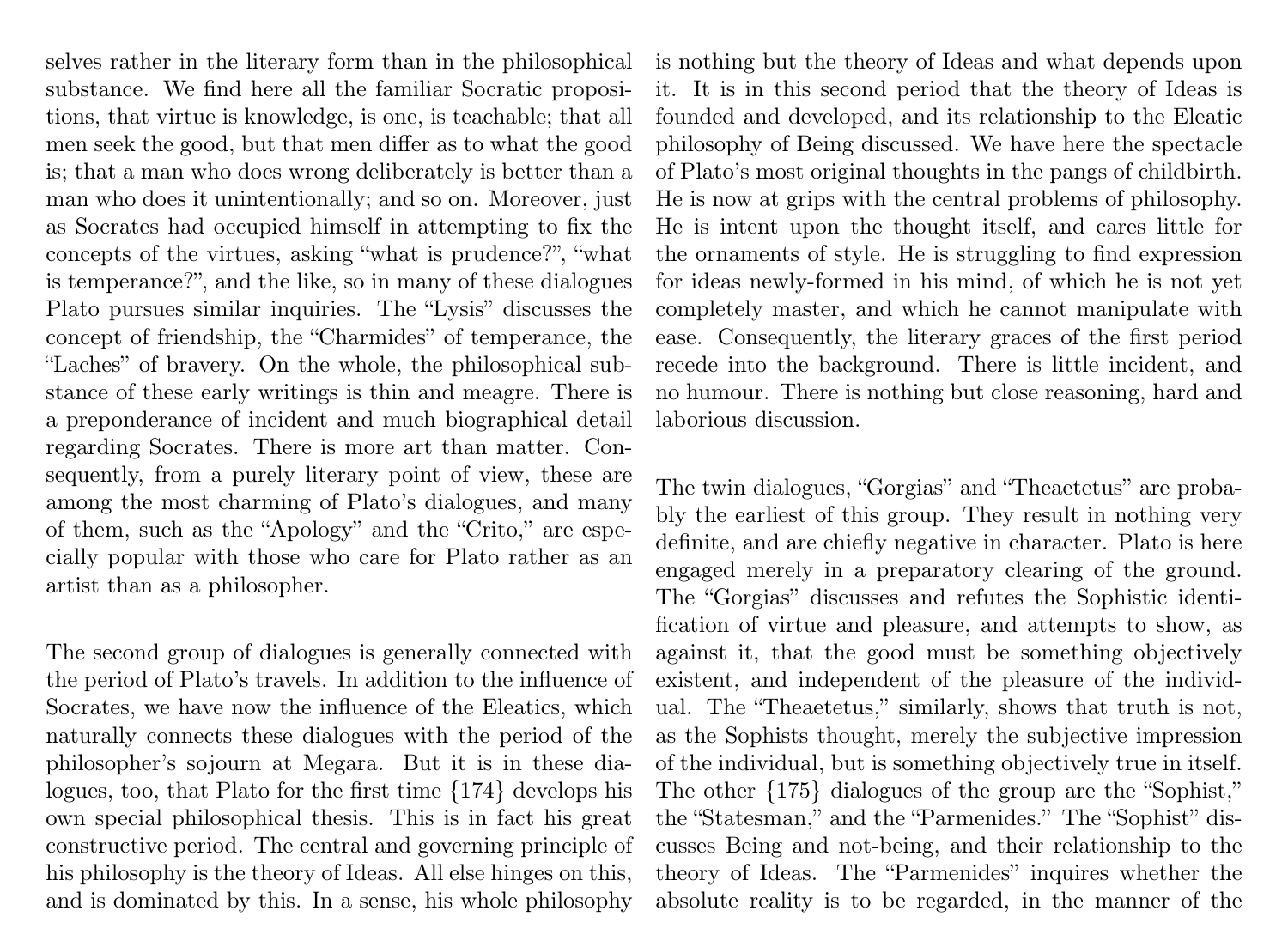Eleatics, as an abstract One. It gives us, therefore, Plato's conception of the relation of his own philosophy to Eleaticism.

The dialogues of the third group are the work of Plato's maturity. He has now completely mastered his thought, and turns it with ease in all directions. Hence the style returns to the lucidity and purity of the first period. If the first period was marked chiefly by literary grace, the second by depth of thought, the third period combines both. The perfect substance is now moulded in the perfect form. But a peculiarity of all the dialogues of this period is that they take it for granted that the theory of Ideas is already established and familiar to the reader. They proceed to apply it to all departments of thought. The second period was concerned with the formulation and proof of the theory of Ideas, the third period undertakes its systematic application. Thus the "Symposium," which has for its subject the metaphysic of love, attempts to connect man's feeling for beauty with the intellectual knowledge of the Ideas. The "Philebus" applies the theory of Ideas to the sphere of ethics, the "Timaeus" to the sphere of physics, and the "Republic" to the sphere of politics. The "Phaedo" founds the doctrine of the immortality of the soul upon the theory of Ideas. The "Phaedrus" is probably to be grouped with the "Symposium." The beauty, grace, and lucidity of the style, and the fact that it assumes throughout that {176} the theory of Ideas is a thing established, lead us to the belief that it belongs to the period of Plato's maturity. Zeller's theory that it was written at the beginning of the second period, and is then offered to the reader as a sort of sweetmeat to

induce him to enter upon the laborious task of reading the "Sophist," the "Statesman," and the "Parmenides," seems to be far-fetched and unnecessary. [Footnote 12]

[Footnote 12: Zeller's Plato and the Older Academy, chap. iii.]

If the second is the great constructive period of Plato's life, the third may be described as his systematic and synthetic period. Every part of his philosophy is here linked up with every other part. All the details of the system are seen to flow from the one central principle of his thought, the theory of Ideas. Every sphere of knowledge and being is in turn exhibited in the light of that principle, is permeated and penetrated by it.

The plan for expounding Plato which first suggests itself is to go through the dialogues, one by one, and extract the doctrine of each successively. But this suggestion has to be given up as soon as it is mentioned. For although the philosophy of Plato is in itself a systematic and coherent body of thought, he did not express it in a systematic way. On the contrary, he scatters his ideas in all directions. He throws them out at random in any order. What logically comes first often appears last. It may be found at the end of a dialogue, and the next step in reasoning may make its appearance at the beginning, or even in a totally different dialogue. If, therefore, we are to get any connected view of the system, we must abandon Plato's own order of exposition, and piece the thought together for ourselves. We must begin {177} with what logically comes first, wherever we may find it, and proceed with the exposition in the same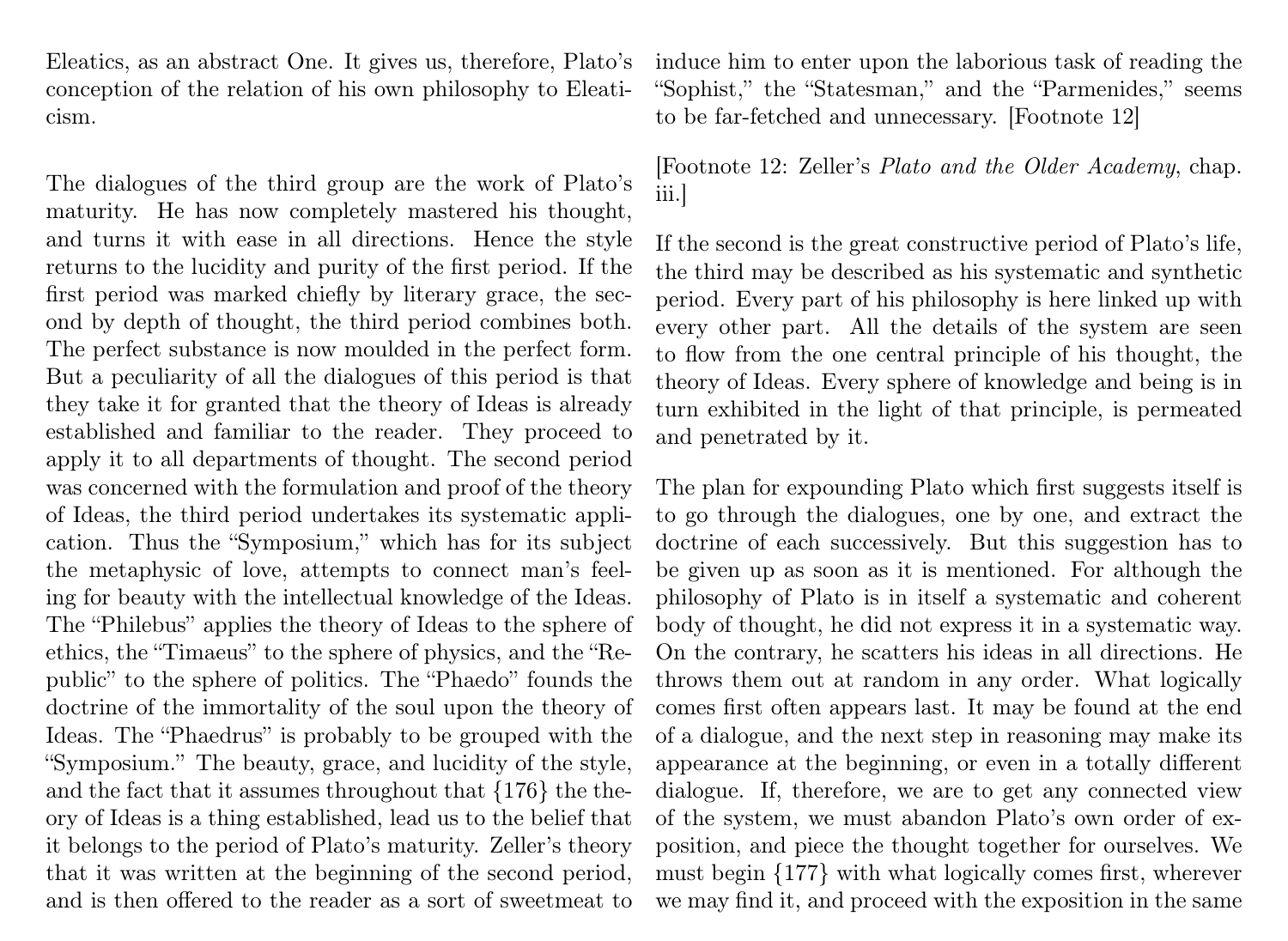manner.

A similar difficulty attends the question of the division of Plato's philosophy. He himself has given us no single and certain principle of division. But the principle usually adopted divides his philosophy into Dialectic, Physics, and Ethics. Dialectic, or the theory of Ideas, is Plato's doctrine of the nature of the absolute reality. Physics is the theory of phenomenal existence in space and time, and includes therefore the doctrine of the soul and its migrations, since these are happenings in time. Ethics includes politics, the theory of the duty of man as a citizen, as well as the ethics of the individual. Certain portions of the system, the doctrine of Eros, for example, do not fall very naturally into any of these divisions. But, on the other hand, though some dialogues are mixed as to their subject matter, others, and those the most important, fall almost exclusively into one or other division. For example, the "Timaeus," the "Phaedo," and the "Phaedrus," are physical. The "Philebus," the "Gorgias," and the "Republic," are ethical. The "Theaetetus," the "Sophist," and the "Parmenides," are dialectical.

2. The Theory of Knowledge.

The theory of Ideas is itself based upon the theory of knowledge. What is knowledge? What is truth? Plato opens the discussion by telling us first what knowledge and truth are not. His object here is the refutation of false theories. These must be disposed of to clear the ground preparatory to positive exposition. The first such false theory which he attacks is that knowledge {178} is perception. To refute

this is the main object of the "Theaetetus." His arguments may be summarized as follows:—

(1) That knowledge is perception is the theory of Protagoras and the Sophists, and we have seen to what results it leads. What it amounts to is that what appears to each individual true is true for that individual. But this is at any rate false in its application to our judgment of future events. The frequent mistakes which men make about the future show this. It may appear to me that I shall be Chief Justice next year. But instead of that, I find myself, perhaps, in prison. In general, what appears to each individual to be the truth about the future frequently does not turn out so in the event.

(2) Perception yields contradictory impressions. The same object appears large when near, small when removed to a distance. Compared with some things it is light, with others heavy. In one light it is white, in another green, and in the dark it has no colour at all. Looked at from one angle this piece of paper seems square, from another it appears to be a rhombus. Which of all these impressions is true? To know which is true, we must be able to exercise a choice among these varying impressions, to prefer one to another, to discriminate, to accept this and reject that. But if knowledge is perception, then we have no right to give one perception preference over another. For all perceptions are knowledge. All are true.

(3) This doctrine renders all teaching, all discussion, proof, or disproof, impossible. Since all perceptions are equally true, the child's perceptions must be just as much the truth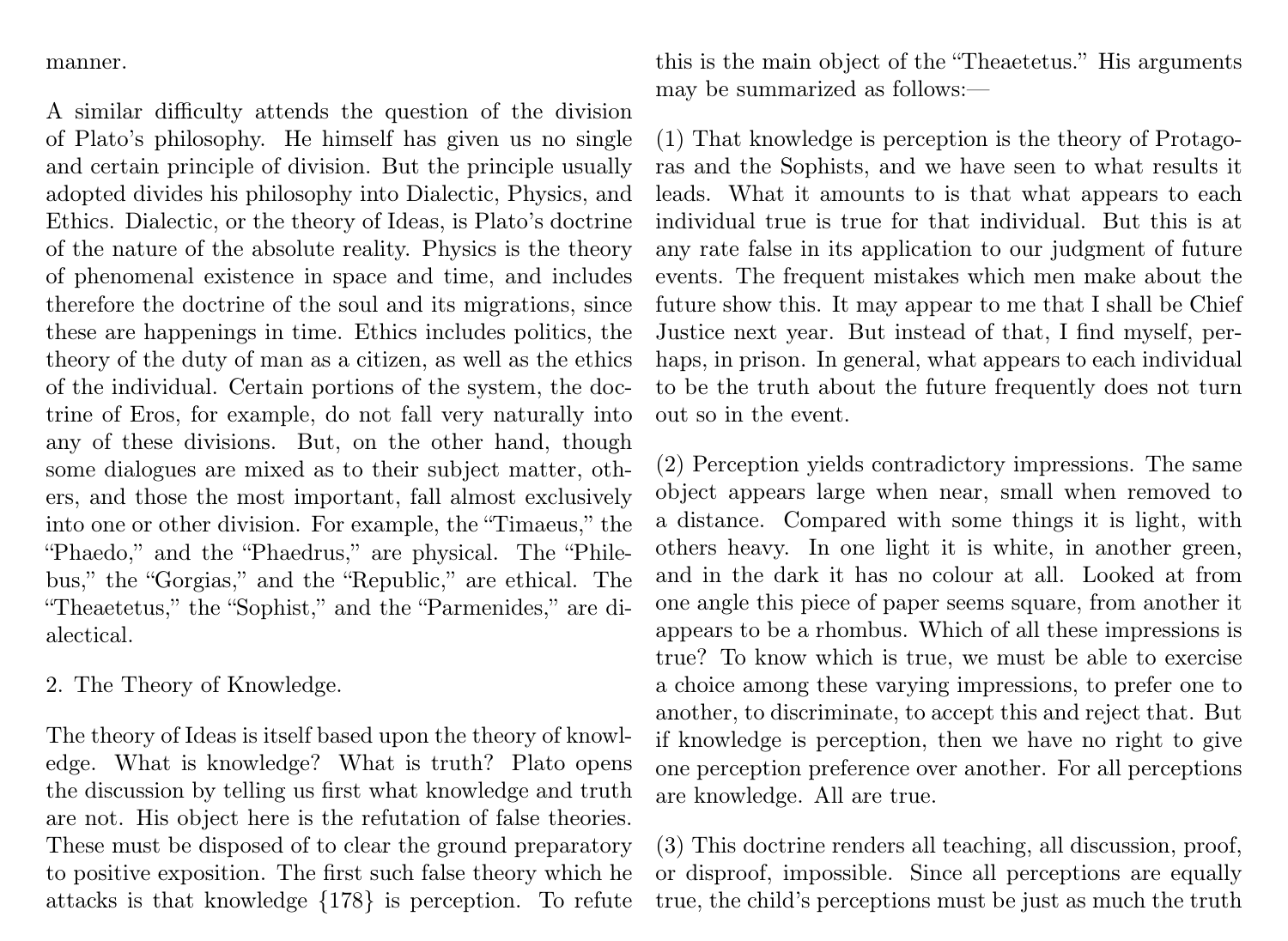as those of his teachers. His teachers, {179} therefore, can teach him nothing. As to discussion and proof, the very fact that two people dispute about anything implies that they believe in the existence of an objective truth. Their impressions, if they contradict each other, cannot both be true. For if so, there is nothing to dispute about. Thus all proof and refutation are rendered futile by the theory of Protagoras.

(4) If perception is truth, man is the measure of all things, in his character as a percipient being. But since animals are also percipient beings, the lowest brute must be, equally with man, the measure of all things.

(5) The theory of Protagoras contradicts itself. For Protagoras admits that what appears to me true is true. If, therefore, it appears to me true that the doctrine of Protagoras is false, Protagoras himself must admit that it is false.

(6) It destroys the objectivity of truth, and renders the distinction between truth and falsehood wholly meaningless. The same thing is true and false at the same time, true for you and false for me. Hence it makes no difference at all whether we say that a proposition is true, or whether we say that it is false. Both statements mean the same thing, that is to say, neither of them means anything. To say that whatever I perceive is true for me merely gives a new name to my perception, but does not add any value to it.

(7) In all perception there are elements which are not contributed by the senses. Suppose I say, "This piece of paper is white." This, we might think, is a pure judgment of perception. Nothing is stated except what I perceive by means of my senses. But on consideration it turns out that this is not correct. First of all I must {180} think "this piece of paper." Why do I call it paper? My doing so means that I have classified it. I have mentally compared it with other pieces of paper, and decided that it is of a class with them. My thought, then, involves comparison and classification. The object is a compound sensation of whiteness, squareness, etc. I can only recognise it as a piece of paper by identifying these sensations, which I have now, with sensations received from other similar objects in the past. And not only must I recognize the sameness of the sensations, but I must recognize their difference from other sensations. I must not confound the sensations I receive from paper with those which I receive from a piece of wood. Both identities and differences of sensations must be known before I can say "this piece of paper." The same is true when I go on to say that it "is white." This is only possible by classifying it with other white objects, and differentiating it from objects of other colours. But the senses themselves cannot perform these acts of comparison and contrast. Each sensation is, so to speak, an isolated dot. It cannot go beyond itself to compare itself with others. This operation must be performed by my mind, which acts as a co-ordinating central authority, receiving the isolated sensations, combining, comparing, and contrasting them. This is particularly noticeable in cases where we compare sensations of one sense with those of another. Feeling a ball with my fingers, I say it feels round. Looking at it with my eyes, I say it looks round. But the feel is quite a different sensation from the look. Yet I use the same word, "round," to describe both.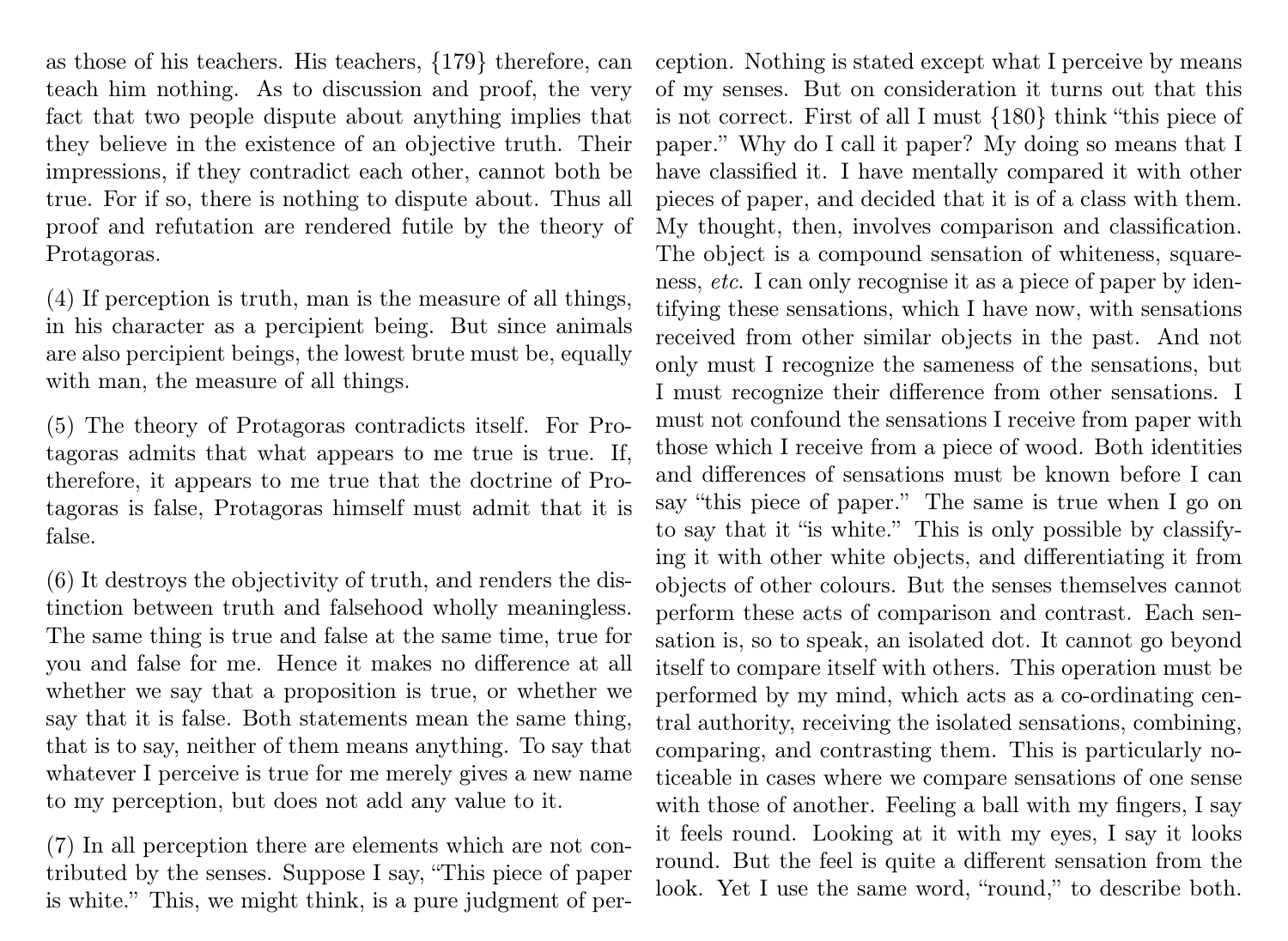And this shows that I have identified the two sensations. This {181} cannot be done by the senses themselves. For my eyes cannot feel, and my fingers cannot see. It must be the mind itself, standing above the senses, which performs the identification. Thus the ideas of identity and difference are not yielded to me by my senses. The intellect itself introduces them into things. Yet they are involved in all knowledge, for they are involved even in the simplest acts of knowledge, such as the proposition, "This is white." Knowledge, therefore, cannot consist simply of sense-impressions, as Protagoras thought, for even the simplest propositions contain more than sensation.

If knowledge is not the same as perception, neither is it, on the other hand, the same as opinion. That knowledge is opinion is the second false theory that Plato seeks to refute. Wrong opinion is clearly not knowledge. But even right opinion cannot be called knowledge. If I say, without any grounds for the statement, that there will be a thunderstorm next Easter Sunday, it may chance that my statement turns out to be correct. But it cannot be said that, in making this blind guess, I had any knowledge, although, as it turned out, I had right opinion. Right opinion may also be grounded, not on mere guess-work, but on something which, though better, is still not true understanding. We often feel intuitively, or instinctively, that something is true, though we cannot give any definite grounds for our belief. The belief may be quite correct, but it is not, according to Plato, knowledge. It is only right opinion. To possess knowledge, one must not only know that a thing is so, but why it is so. One must know the reasons. Knowledge must

be full and complete understanding, rational comprehension, and not mere instinctive belief. {182} It must be grounded on reason, and not on faith. Right opinion may be produced by persuasion and sophistry, by the arts of the orator and rhetorician. Knowledge can only be produced by reason. Right opinion may equally be removed by the false arts of rhetoric, and is therefore unstable and uncertain. But true knowledge cannot be thus shaken. He who truly knows and understands cannot be robbed of his knowledge by the glamour of words. Opinion, lastly, may be true or false. Knowledge can only be true.

These false theories being refuted, we can now pass to the positive side of the theory of knowledge. If knowledge is neither perception nor opinion, what is it? Plato adopts, without alteration, the Socratic doctrine that all knowledge is knowledge through concepts. This, as I explained in the lecture on Socrates, gets rid of the objectionable results of the Sophistic identification of knowledge with perception. A concept, being the same thing as a definition, is something fixed and permanent, not liable to mutation according to the subjective impressions of the individual. It gives us objective truth. This also agrees with Plato's view of opinion. Knowledge is not opinion, founded on instinct or intuition. Knowledge is founded on reason. This is the same as saying that it is founded upon concepts, since reason is the faculty of concepts.

But if Plato, in answering the question, "What is knowledge?" follows implicitly the teaching of Socrates, he yet builds upon this teaching a new and wholly un-Socratic metaphysic of his own. The Socratic theory of knowledge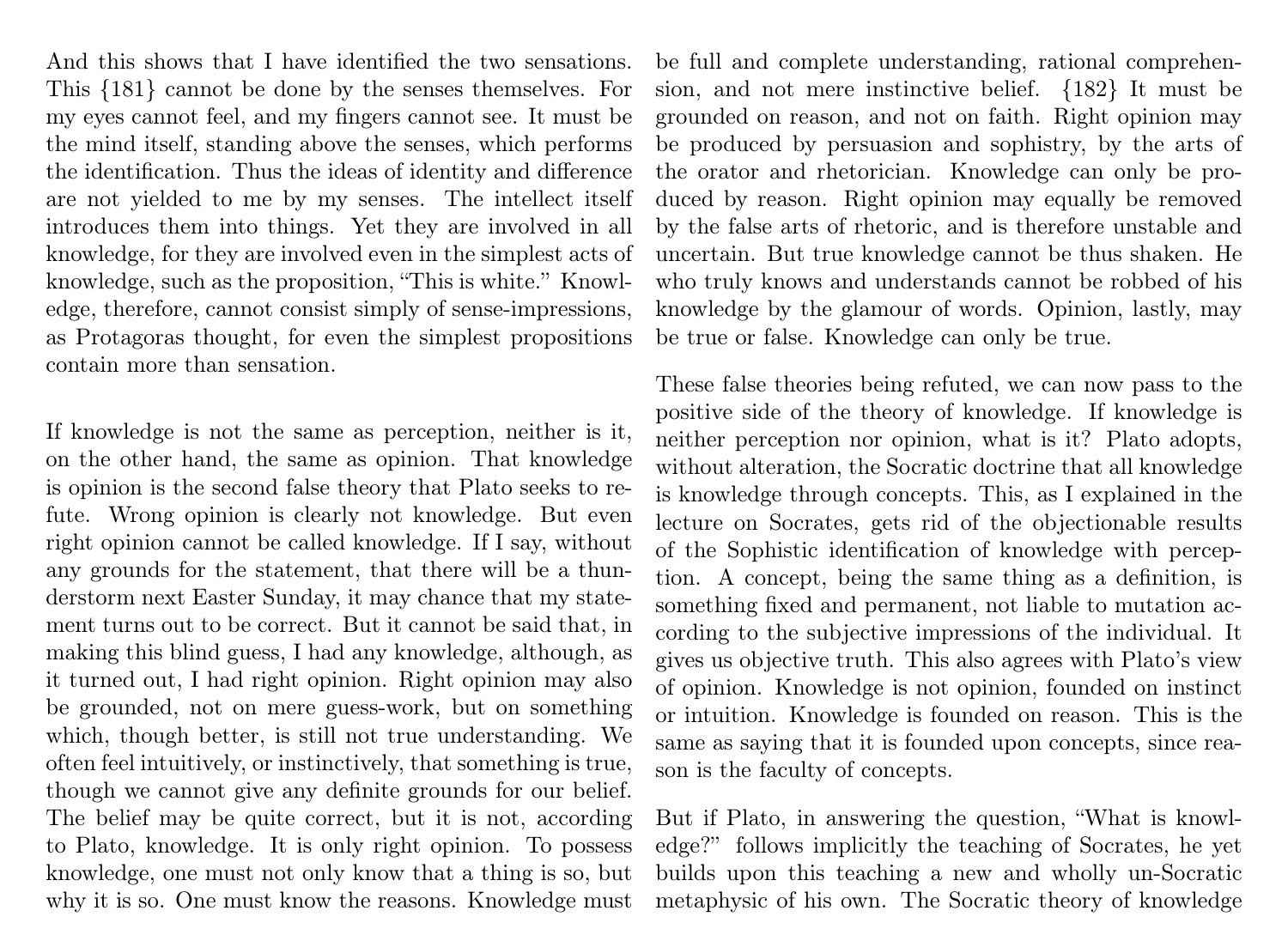he now converts into a theory of the nature of reality. This is the subject-matter of Dialectic.

{183}

3. Dialectic, or the Theory of Ideas.

The concept had been for Socrates merely a rule of thought. Definitions, like guide-rails, keep thought upon the straight path; we compare any act with the definition of virtue in order to ascertain whether it is virtuous. But what was for Socrates merely regulative of thought, Plato now transforms into a metaphysical substance. His theory of Ideas is the theory of the objectivity of concepts. That the concept is not merely an idea in the mind, but something which has a reality of its own, outside and independent of the mind—this is the essence of the philosophy of Plato.

How did Plato arrive at this doctrine? It is founded upon the view that truth means the correspondence of one's ideas with the facts of existence. If I see a lake of water, and if there really is such a lake, then my idea is true. But if there is no lake, then my idea is false. It is an hallucination. Truth, according to this view, means that the thought in my mind is a copy of something outside my mind. Falsehood consists in having an idea which is not a copy of anything which really exists. Knowledge, of course, means knowledge of the truth. And when I say that a thought in my mind is knowledge, I must therefore mean that this thought is a copy of something that exists. But we have already seen that knowledge is the knowledge of concepts. And if a concept is true knowledge, it can only be true in virtue of the fact that it corresponds to an objective reality. There

must, therefore, be general ideas or concepts, outside my mind. It were a contradiction to suppose, on the one hand, that the concept is true knowledge, and on the other, that it corresponds to nothing external {184} to us. This would be like saying that my idea of the lake of water is a true idea, but that no such lake really exists. The concept in my mind must be a copy of the concept outside it.

Now if knowledge by concepts is true, our experiences through sensation must be false. Our senses make us aware of many individual horses. Our intellect gives us the concept of the horse in general. If the latter is the sole truth, the former must be false. And this can only mean that the objects of sensation have no true reality. What has reality is the concept; what has no reality is the individual thing which is perceived by the senses. This and that particular horse have no true being. Reality belongs only to the idea of the horse in general.

Let us approach this theory from a somewhat different direction. Suppose I ask you the question, "What is beauty?" You point to a rose, and say, "Here is beauty." And you say the same of a woman's face, a piece of woodland scenery, and a clear moonlight night. But I answer that this is not what I want to know. I did not ask what things are beautiful, but what is beauty. I did not ask for many things, but for one thing, namely, beauty. If beauty is a rose, it cannot be moonlight, because a rose and moonlight are quite different things. By beauty we mean, not many things, but one. This is proved by the fact that we use only one word for it. And what I want to know is what this one beauty is, which is distinct from all beautiful objects. Perhaps you will say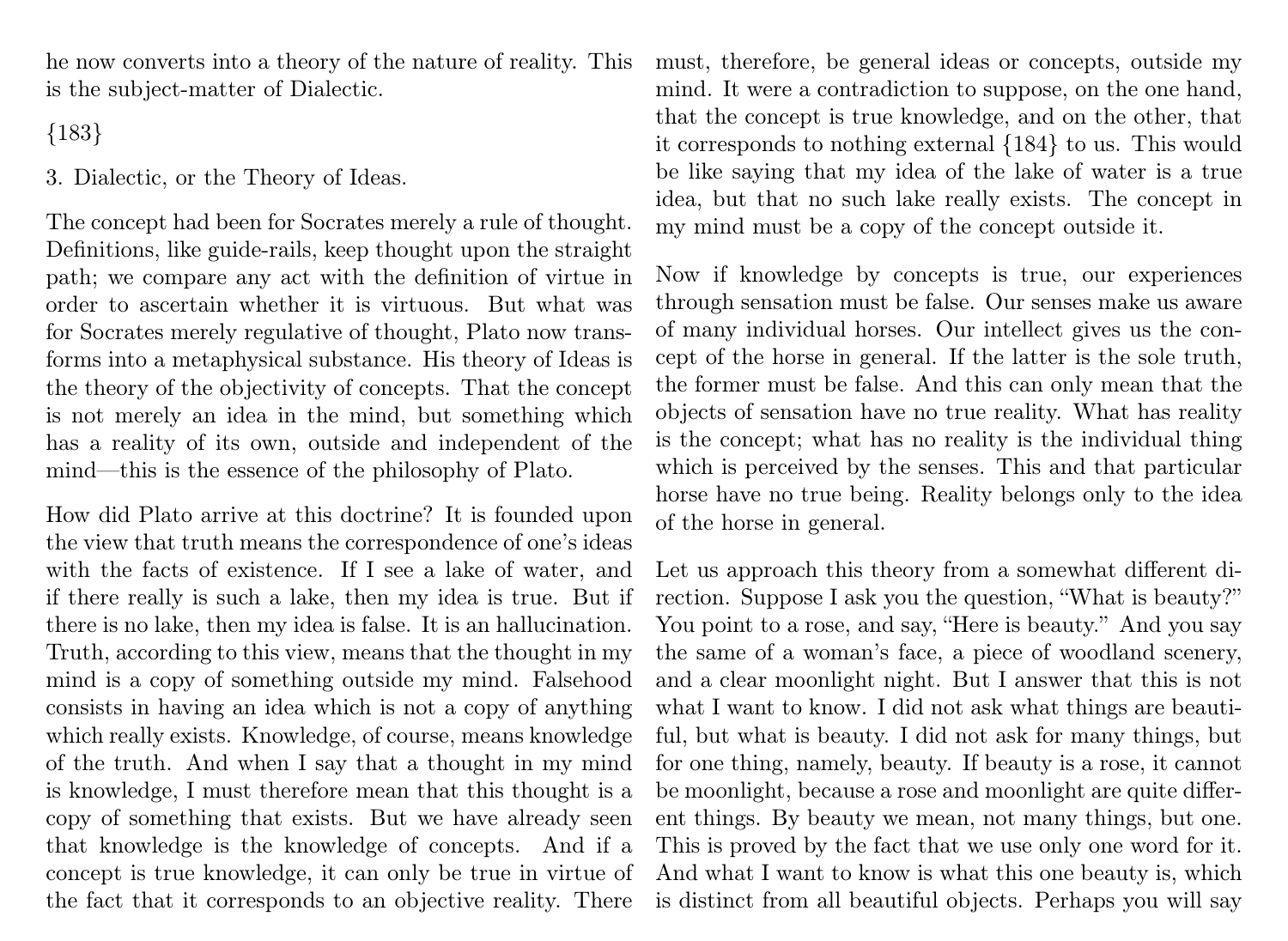that there is no such thing as beauty apart from beautiful objects, and that, though we use one word, yet this is only a manner of {185} speech, and that there are in reality many beauties, each residing in a beautiful object. In that case, I observe that, though the many beauties are all different, yet, since you use the one word to describe them all, you evidently think that they are similar to each other. How do you know that they are similar? Your eyes cannot inform you of this similarity, because it involves comparison, and we have already seen that comparison is an act of the mind, and not of the senses. You must therefore have an idea of beauty in your mind, with which you compare the various beautiful objects and so recognise them as all resembling your idea of beauty, and therefore as resembling each other. So that there is at any rate an idea of one beauty in your mind. Either this idea corresponds to something outside you, or it does not. In the latter case, your idea of beauty is a mere invention, a figment of your own brain. If so, then, in judging external objects by your subjective idea, and in making it the standard of whether they are beautiful or not, you are back again at the position of the Sophists. You are making yourself and the fancies of your individual brain the standard of external truth. Therefore, the only alternative is to believe that there is not only an idea of beauty in your mind, but that there is such a thing as the one beauty itself, of which your idea is a copy. This beauty exists outside the mind, and it is something distinct from all beautiful objects.

What has been said of beauty may equally be said of justice, or of goodness, or of whiteness, or of heaviness. There are many just acts, but only one justice, since we use one word for it. This justice must be a real thing, distinct from all particular just acts. Our ideas of justice {186} are copies of it. So also there are many white objects, but also the one whiteness.

Of the above examples, several are very exalted moral ideas, such as beauty, justice, and goodness. But the case of whiteness will serve to show that the theory attributes reality not only to exalted ideas, but to others also. In fact, we might quite well substitute evil for goodness, and all the same arguments would apply. Or we might take a corporeal object such as the horse, and ask what "horse" means. It does not mean the many individual horses, for since one word is used it must mean one thing, which is related to individual horses, just as whiteness is related to individual white things. It means the universal horse, the idea of the horse in general, and this, just as much as goodness or beauty, must be something objectively real.

Now beauty, justice, goodness, whiteness, the horse in general, are all concepts. The idea of beauty is formed by including what is common to all beautiful objects, and excluding those points in which they differ. And this, as we have seen, is just what is meant by a concept. Plato's theory, therefore, is that concepts are objective realities. And he gives to these objective concepts the technical name Ideas. This is his answer to the chief question of philosophy, namely, what, amid all the appearances and unrealities of things, is that absolute and ultimate reality, from which all else is to be explained? It consists, for Plato, in Ideas.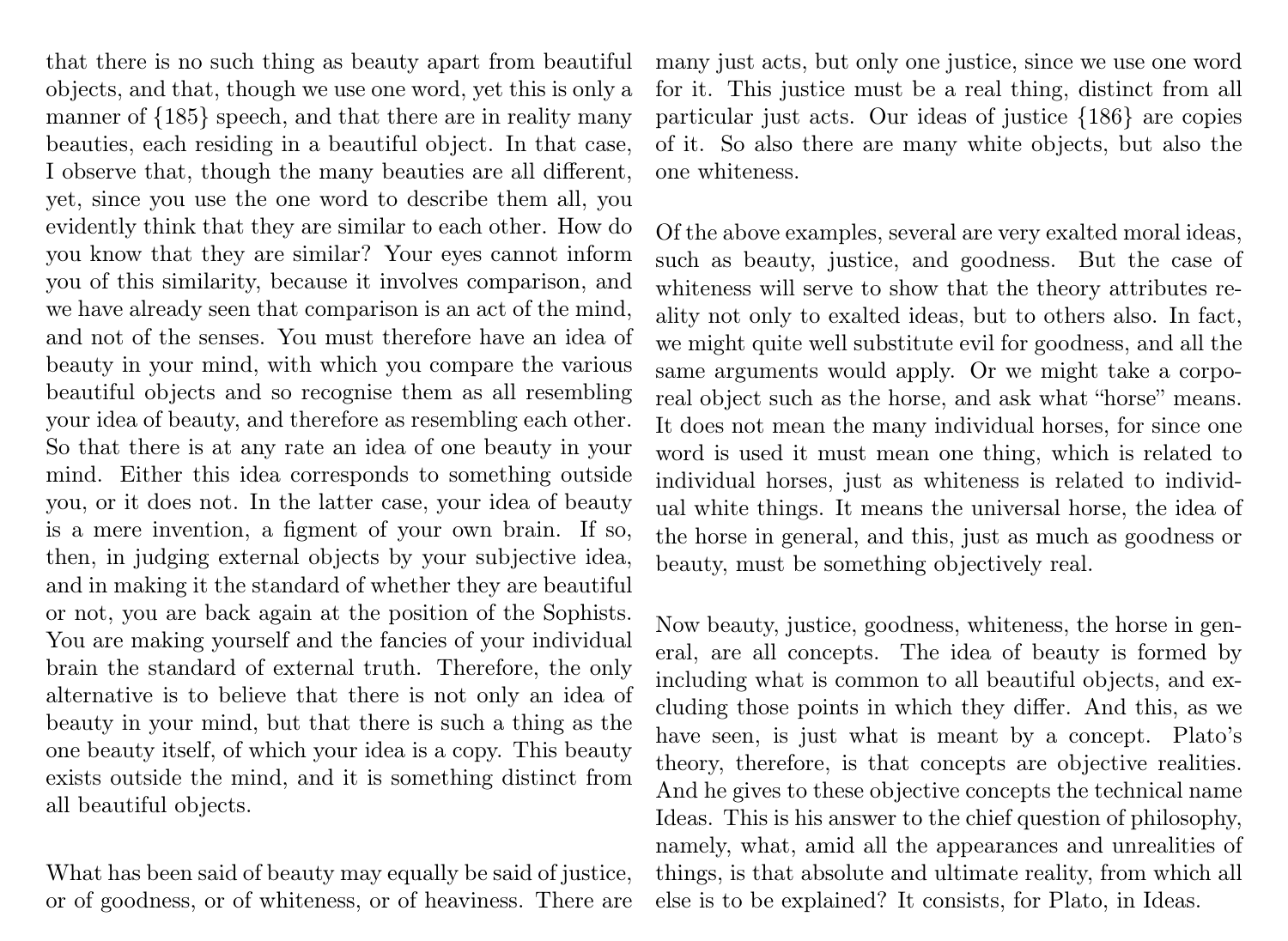Let us see next what the characteristics of the Ideas are. In the first place, they are substances. Substance is a technical term in philosophy, but its philosophical meaning is merely a more consistent development of its {187} popular meaning. In common talk, we generally apply the word substance to material things such as iron, brass, wood, or water. And we say that these substances possess qualities. For example, hardness and shininess are qualities of the substance iron. The qualities cannot exist apart from the substances. They do not exist on their own account, but are dependent on the substance. The shininess cannot exist by itself. There must be a shiny something. But, according to popular ideas, though the qualities are not independent of the substance, the substance is independent of the qualities. The qualities derive their reality from the substance. But the substance has reality in itself. The philosophical use of the term substance is simply a more consistent application of this idea. Substance means, for the philosopher, that which has its whole being in itself, whose reality does not flow into it from anything else, but which is the source of its own reality. It is self-caused, and self-determined. It is the ground of other things, but itself has no ground except itself. For example, if we believe the popular Christian idea that God created the world, but is Himself an ultimate and uncreated being, then, since the world depends for its existence upon God, but God's existence depends only upon Himself, God is a substance and the world is not. In this sense the word is correctly used in the Creed where it speaks of God as "three persons, but one substance." Again, if, with the Idealists, we think that mind is a self-existent reality, and that matter

owes its existence to mind, then in that case matter is not substance, but mind is. In this technical sense the Ideas are substances. They are absolute and ultimate realities. {188} Their whole being is in themselves. They depend on nothing, but all things depend on them. They are the first principles of the universe.

Secondly, the Ideas are universal. An Idea is not any particular thing. The Idea of the horse is not this or that horse. It is the general concept of all horses. It is the universal horse. For this reason the Ideas are, in modern times, often called "universals."

Thirdly, the Ideas are not things, but thoughts. There is no such thing as the horse-in-general. If there were, we should be able to find it somewhere, and it would then be a particular thing instead of a universal. But in saying that the Ideas are thoughts, there are two mistakes to be carefully avoided. The first is to suppose that they are the thoughts of a person, that they are your thoughts or my thoughts. The second is to suppose that they are thoughts in the mind of God. Both these views are wrong. It would be absurd to suppose that our thoughts can be the cause of the universe. Our concepts are indeed copies of the Ideas, but to confuse them with the Ideas themselves is, for Plato, as absurd as to confuse our idea of a mountain with the mountain itself. Nor are they the thoughts of God. They are indeed sometimes spoken of as the "Ideas in the divine mind." But this is only a figurative expression. We can, if we like, talk of the sum of all the Ideas as constituting the "divine mind." But this means nothing in particular, and is only a poetical phrase. Both these mistakes are due to the fact that we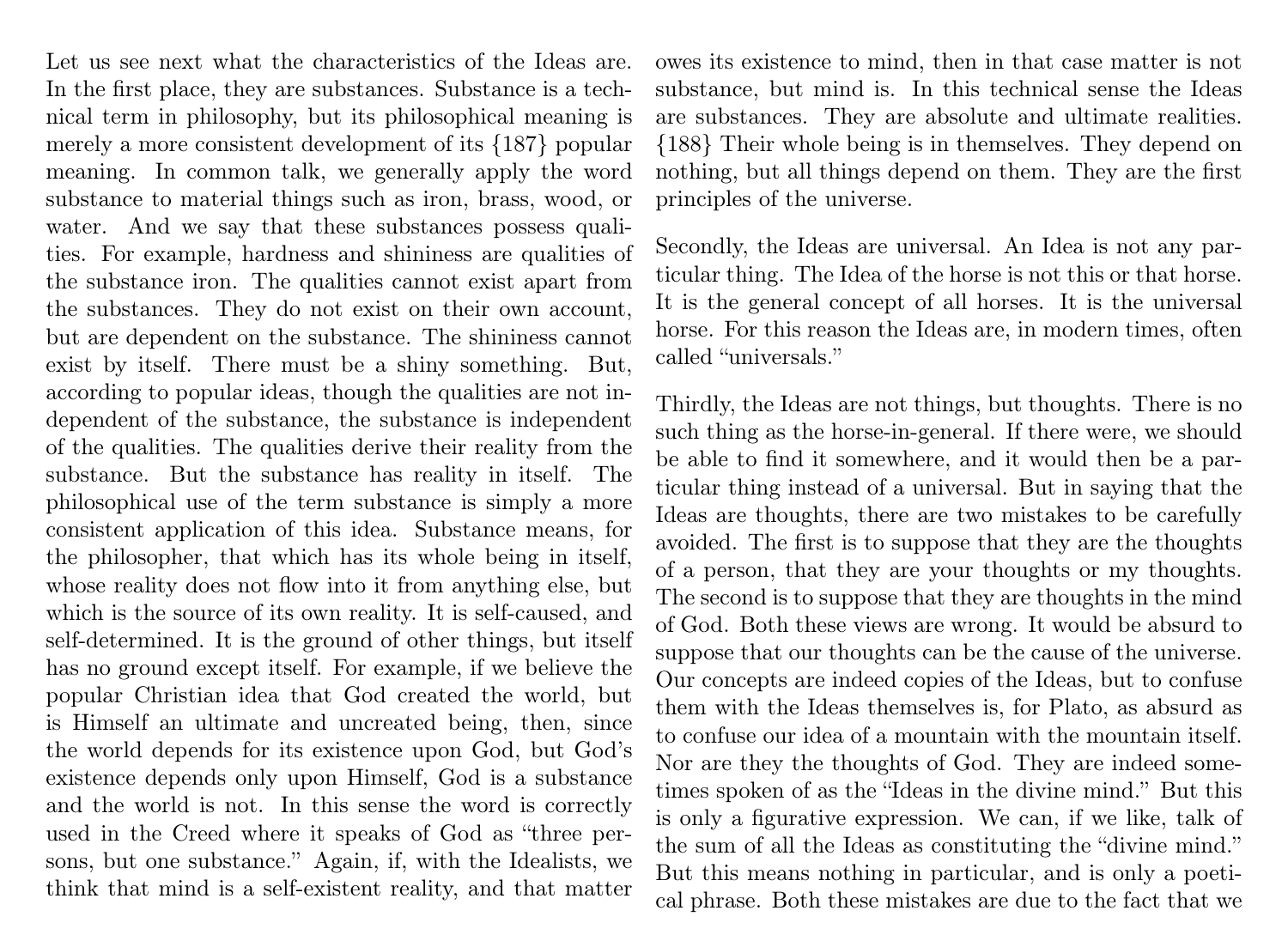find it difficult to conceive of thoughts without a thinker. This, however, is just what Plato meant. They are not subjective ideas, that is, the ideas in a particular and existent {189} mind. They are objective Ideas, thoughts which have reality on their own account, independently of any mind.

Fourthly, each Idea is a unity. It is the one amid the many. The Idea of man is one, although individual men are many. There cannot be more than one Idea for each class of objects. If there were several Ideas of justice, we should have to seek for the common element among them, and this common element would itself constitute the one Idea of justice.

Fifthly, the Ideas are immutable and imperishable. A concept is the same as a definition. And the whole point in a definition is that it should always be the same. The object of a definition is to compare individual things with it, and to see whether they agree with it or not. But if the definition of a triangle differed from day to day, it would be useless, since we could never say whether any particular figure were a triangle or not, just as the standard yard in the Tower of London would be useless if it changed in length, and were twice as long to-day as it was yesterday. A definition is thus something absolutely permanent, and a definition is only the expression in words of the nature of an Idea. Consequently the Ideas cannot change. The many beautiful objects arise and pass away, but the one Beauty neither begins nor ends. It is eternal, unchangeable, and imperishable. The many beautiful things are but the fleeting expressions of the one eternal beauty. The definition of man would remain the same, even if all men were destroyed. The Idea of man is eternal, and remains untouched by the

birth, old age, decay, and death, of individual men.

Sixthly, the Ideas are the Essences of all things. The definition gives us what is essential to a thing. If we {190} define man as a rational animal, this means that reason is of the essence of man. The fact that this man has a turnedup nose, and that man red hair, are accidental facts, not essential to their humanity. We do not include them in the definition of man.

Seventhly, each Idea is, in its own kind, an absolute perfection, and its perfection is the same as its reality. The perfect man is the one universal type-man, that is, the Idea of man, and all individual men deviate more or less from this perfect type. In so far as they fall short of it, they are imperfect and unreal.

Eighthly, the Ideas are outside space and time. That they are outside space is obvious. If they were in space, they would have to be in some particular place. We ought to be able to find them somewhere. A telescope or microscope might reveal them. And this would mean that they are individual and particular things, and not universals at all. They are also outside time. For they are unchangeable and eternal; and this does not mean that they are the same at all times. If that were so, their immutability would be a matter of experience, and not of reason. We should, so to speak, have to look at them from time to time to see that they had not really changed. But their immutability is not a matter of experience, but is known to thought. It is not merely that they are always the same in time, but that time is irrelevant to them. They are timeless. In the "Timaeus"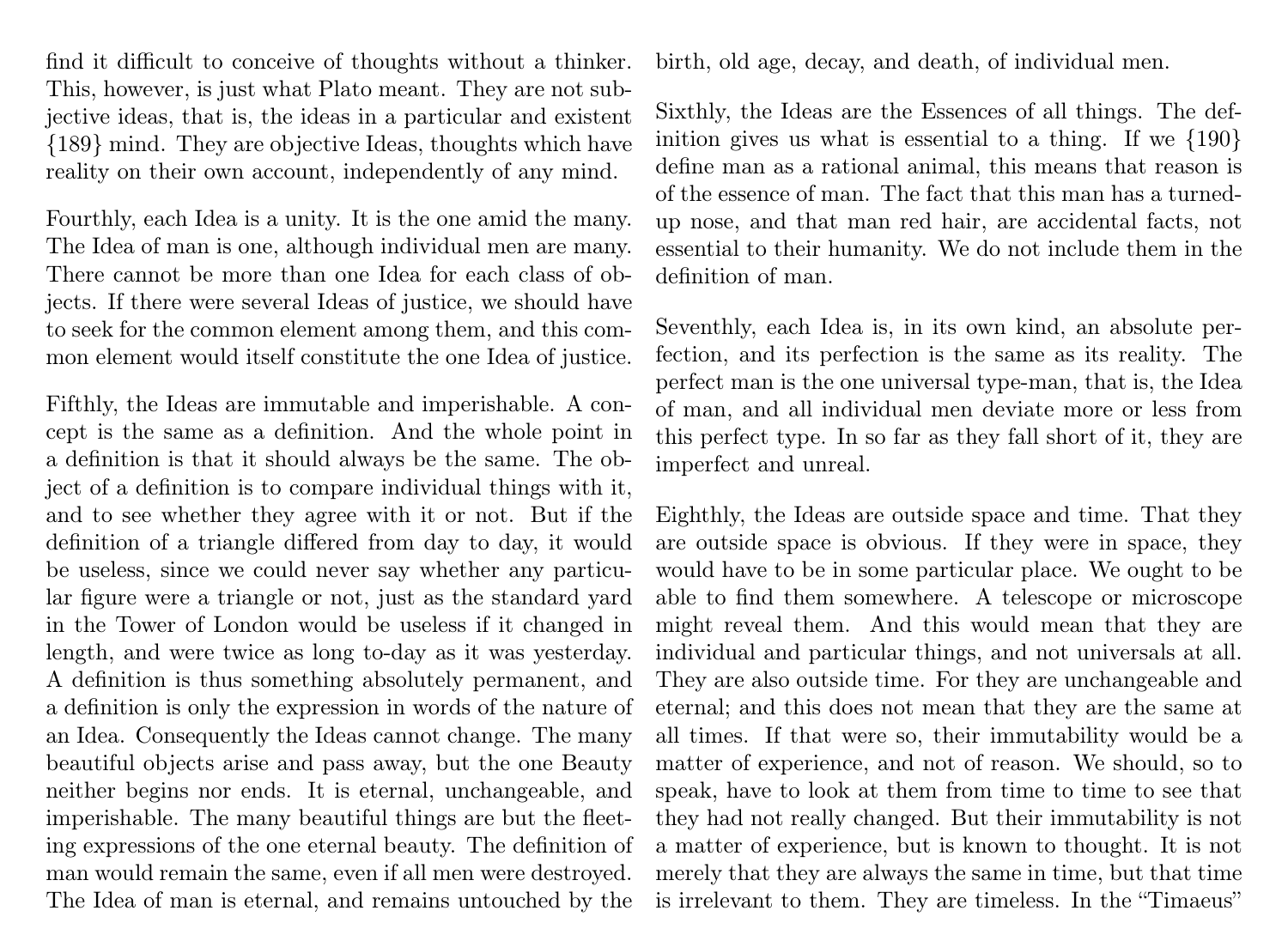eternity is distinguished from infinite time. The latter is described as a mere copy of eternity.

Ninthly, the Ideas are rational, that is to say, they are apprehended through reason. The finding of the common element in the manifold is the work of inductive {191} reason, and through this alone is knowledge of the Ideas possible. This should be noted by those persons who imagine that Plato was some sort of benevolent mystic. The imperishable One, the absolute reality, is apprehended, not by intuition, or in any kind of mystic ecstasy, but only by rational cognition and laborious thought.

Lastly, towards the end of his life, Plato identified the Ideas with the Pythagorean numbers. We know this from Aristotle, but it is not mentioned in the dialogues of Plato himself. It appears to have been a theory adopted in old age, and set forth in the lectures which Aristotle attended. It is a retrograde step, and tends to degrade the great and lucid idealism of Plato into a mathematical mysticism. In this, as in other respects, the influence of the Pythagoreans upon Plato was harmful.

It results from this whole theory of Ideas that there are two sources of human experience, sense-perception and reason. Sense-perception has for its object the world of sense; reason has for its object the Ideas. The world of sense has all the opposite characteristics to the Ideas. The Ideas are absolute reality, absolute Being. Objects of sense are absolute unreality, not-being, except in so far as the Ideas are in them. Whatever reality they have they owe to the Ideas. There is in Plato's system a principle of absolute not-being which we shall consider when we come to deal with his Physics. Objects of sense participate both in the Ideas and in this not-being. They are, therefore, half way between Being and not-being. They are half real. Ideas, again, are universal; things of sense are always particular and individual. The Idea is one, the sense-object is always {192} a multiplicity. Ideas are outside space and time, things of sense are both temporal and spatial. The Idea is eternal and immutable; sense-objects are changeable and in perpetual flux.

As regards the last point, Plato adopts the view of Heracleitus that there is an absolute Becoming, and he identifies it with the world of sense, which contains nothing stable and permanent, but is a constant flow. The Idea always is, and never becomes; the thing of sense always becomes, and never is. It is for this reason that, in the opinion of Plato, no knowledge of the world of sense is possible, for one can have no knowledge of that which changes from moment to moment. Knowledge is only possible if its subject stands fixed before the mind, is permanent and changeless. The only knowledge, then, is knowledge of the Ideas.

This may seem, at first sight, a very singular doctrine. That there can be no knowledge of sense-objects would, it might seem to us moderns, involve the denial that modern physical science, with all its exactitude and accumulated knowledge, is knowledge at all. And surely, though all earthly things arise and pass away, many of them last long enough to admit of knowledge. Surely the mountains are sufficiently permanent to allow us to know something of them. They have relative, though not absolute, perma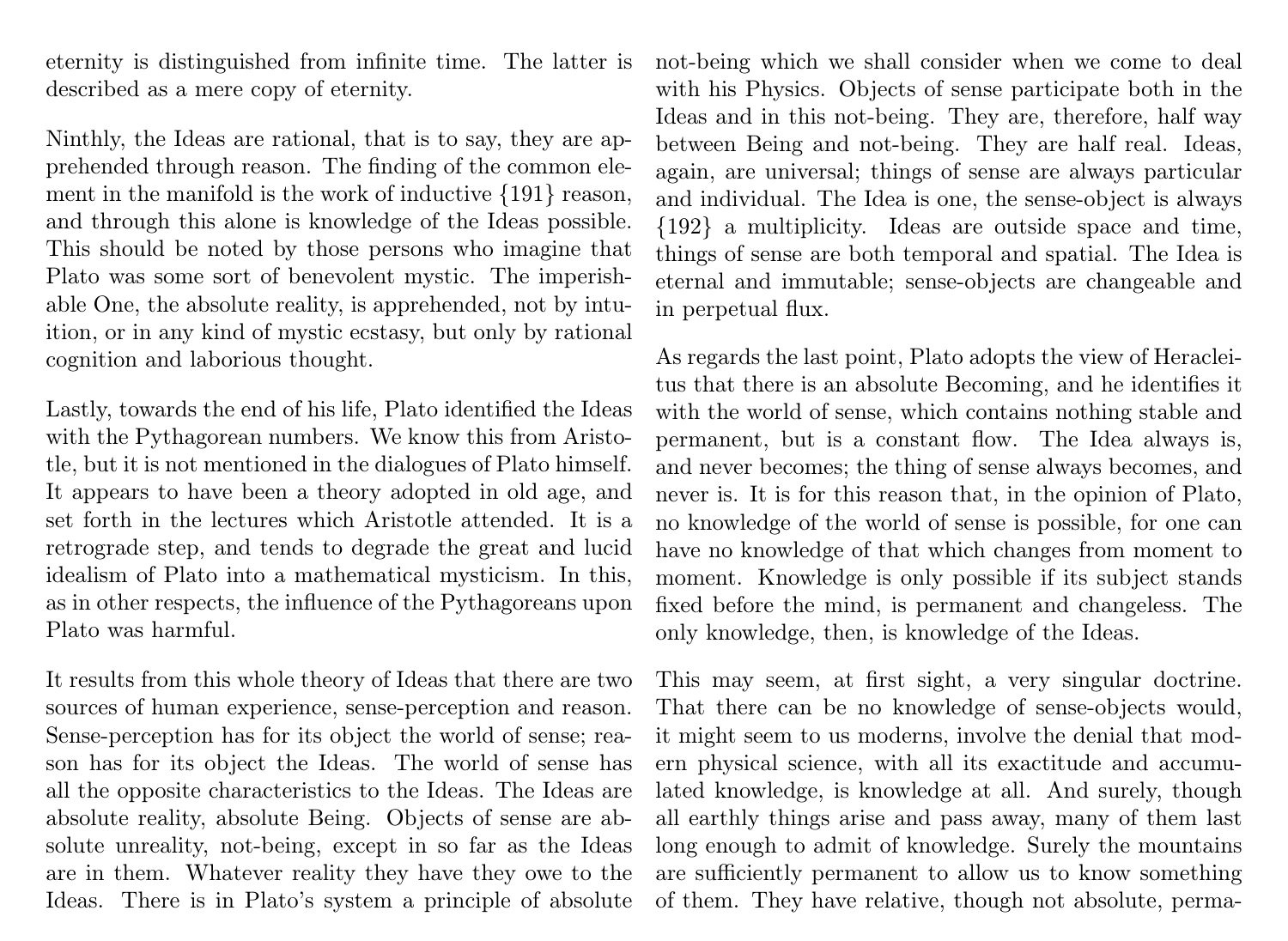nence. This criticism is partly justified. Plato did underestimate the value of physical knowledge. But for the most part, the criticism is a misunderstanding. By the world of sense Plato means bare sensation with no rational element in it. Now physical science has not such crude sensation for its object. Its objects are rationalized sensations. {193} If, in Plato's manner, we think only of pure sensation, then it is true that it is nothing but a constant flux without stability; and knowledge of it is impossible. The mountains are comparatively permanent. But our sensation of the mountains is perpetually changing. Every change of light, every cloud that passes over the sun, changes the colours and the shades. Every time we move from one situation to another, the mountain appears a different shape. The permanence of the mountain itself is due to the fact that all these varying sensations are identified as sensations of one and the same object. The idea of identity is involved here, and it is, as it were, a thread upon which these fleeting sensations are strung. But the idea of identity cannot be obtained from the senses. It is introduced into things by reason. Hence knowledge of this permanent mountain is only possible through the exercise of reason. In Plato's language, all we can know of the mountain is the Ideas in which it participates. To revert to a previous example, even the knowledge "this paper is white" involves the activity of intellect, and is impossible through sensation alone. Bare sensation is a flow, of which no knowledge is possible.

Aristotle observes that Plato's theory of Ideas has three sources, the teachings of the Eleatics, of Heracleitus, and of Socrates. From Heracleitus, Plato took the notion of a sphere of Becoming, and it appears in his system as the world of sense. From the Eleatics he took the idea of a sphere of absolute Being. From Socrates he took the doctrine of concepts, and proceeded to identify the Eleatic Being with the Socratic concepts. This gives him his theory of Ideas.

# {194}

Sense objects, so far as they are knowable, that is so far as they are more than bare sensations, are so only because the Idea resides in them. And this yields the clue to Plato's teaching regarding the relation of sense objects to the Ideas. The Ideas are, in the first place the cause, that is to say, the ground (not the mechanical cause) of sense-objects. The Ideas are the absolute reality by which individual things must be explained. The being of things flows into them from the Ideas. They are "copies," "imitations," of the Ideas. In so far as they resemble the Idea, they are real; in so far as they differ from it, they are unreal. In general, sense objects are, in Plato's opinion, only very dim, poor and imperfect copies of the Ideas. They are mere shadows, and half-realities. Another expression frequently used by Plato to express this relationship is that of "participation." Things participate in the Ideas. White objects participate in the one whiteness, beautiful objects, in the one beauty. In this way beauty itself is the cause or explanation of beautiful objects, and so of all other Ideas. The Ideas are thus both transcendent and immanent; immanent in so far as they reside in the things of sense, transcendent inasmuch as they have a reality of their own apart from the objects of sense which participate in them. The Idea of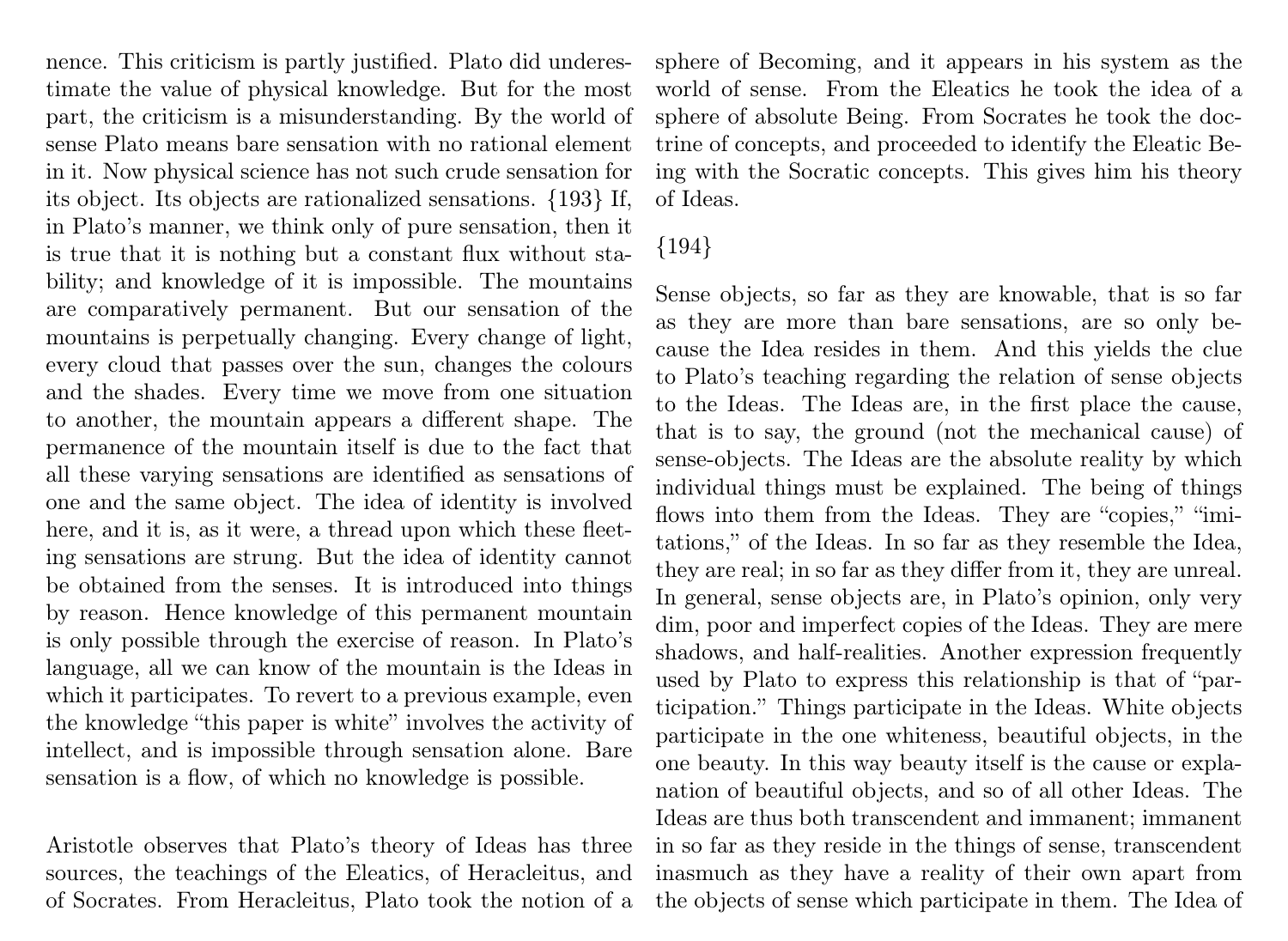man would still be real even if all men were destroyed, and it was real before any man existed, if there ever was such a time. For the Ideas, being timeless, cannot be real now and not then.

Of what kinds of things are there Ideas? That there are moral Ideas, such as Justice, Goodness, and Beauty, Ideas of corporeal things, such as horse, man, tree, star, river, and Ideas of qualities, such as whiteness, heaviness, {195} sweetness, we have already seen. But there are Ideas not only of natural corporeal objects, but likewise of manufactured articles; there are Ideas of beds, tables, clothes. And there are Ideas not only of exalted moral entities, such as Beauty and Justice. There are also the Ideal Ugliness, and the Ideal Injustice. There are even Ideas of the positively nauseating, such as hair, filth, and dirt. This is asserted in the "Parmenides." In that dialogue Plato's teaching is put into the mouth of Parmenides. He questions the young Socrates whether there are Ideas of hair, filth, and dirt. Socrates denies that there can be Ideas of such base things. But Parmenides corrects him, and tells him that, when he has attained the highest philosophy, he will no longer despise such things. Moreover, these Ideas of base things are just as much perfection in their kind as Beauty and Goodness are in theirs. In general, the principle is that there must be an Idea wherever a concept can be formed; that is, wherever there is a class of many things called by one name.

We saw, in treating of the Eleatics, that for them the absolute Being contained no not-being, and the absolute One no multiplicity. And it was just because they denied all not-being and multiplicity of the absolute reality that they were unable to explain the world of existence, and were forced to deny it altogether. The same problem arises for Plato. Is Being absolutely excludent of not-being? Is the Absolute an abstract One, utterly exclusive of the many? Is his philosophy a pure monism? Is it a pluralism? Or is it a combination of the two? These questions are discussed in the "Sophist" and the "Parmenides."

## {196}

Plato investigates the relations of the One and the many, Being and not-being, quite in the abstract. He decides the principles involved, and leaves it to the reader to apply them to the theory of Ideas. Whether the Absolute is one or many, Being or not-being, can be decided independently of any particular theory of the nature of the Absolute, and therefore independently of Plato's own theory, which was that the Absolute consists of Ideas. Plato does not accept the Eleatic abstraction. The One cannot be simply one, for every unity must necessarily be a multiplicity. The many and the One are correlative ideas which involve each other. Neither is thinkable without the other. A One which is not many is as absurd an abstraction as a whole which has no parts. For the One can only be defined as that which is not many, and the many can only be defined as the not-one. The One is unthinkable except as standing out against a background of the many. The idea of the One therefore involves the idea of the many, and cannot be thought without it. Moreover, an abstract One is unthinkable and unknowable, because all thought and knowledge consist in applying predicates to subjects, and all predication involves the du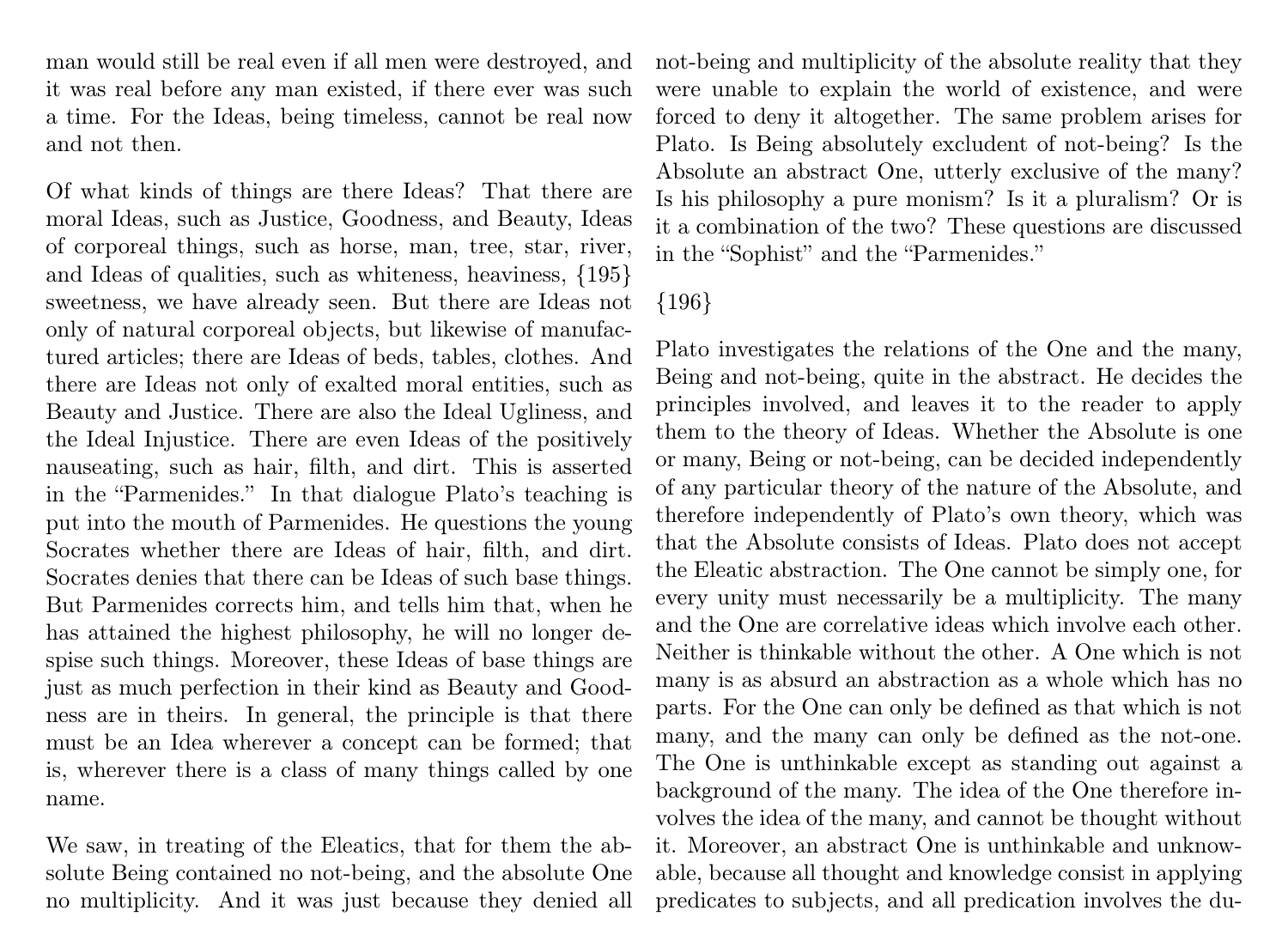ality of its subject.

Consider the simplest affirmation that can be made about the One, namely, "The One is." Here we have two things, "the One," and "is," that is to say, being. The proposition means that the One is Being. Hence the One is two. Firstly, it is itself, "One." Secondly, it is "Being," and the proposition affirms that these two things are one. Similarly with any other predicate we apply to the One. Whatever we say of it involves its duality. Thus we find that all systems of thought which {197} postulate an abstract unity as ultimate reality, such as Eleaticism, Hinduism, and the system of Spinoza, attempt to avoid the difficulty by saying nothing positive about the One. They apply to it only negative predicates, which tell us not what it is, but what it is not. Thus the Hindus speak of Brahman as form\_less\_, immutable, imperishable, unmoved, uncreated. But this, of course, is a futile expedient. In the first place, even a negative predicate involves the duality of the subject. And, in the second place, a negative predicate is always, by implication, a positive one. You cannot have a negative without a positive. To deny one thing is to affirm its opposite. To deny motion of the One, by calling it the unmoved, is to affirm rest of it. Thus a One which is not also a many is unthinkable. Similarly, the idea of the many is inconceivable without the idea of the One. For the many is many ones. Hence the One and the many cannot be separated in the Eleatic manner. Every unity must be a unity of the many. And every many is *ipso facto* a unity, since we think the many in one idea, and, if we did not, we should not even know that it is a many. The Absolute must therefore

be neither an abstract One, nor an abstract many. It must be a many in one.

Similarly, Being cannot totally exclude not-being. They are, just as much as the One and the many, correlatives, which mutually involve each other. The being of anything is the not-being of its opposite. The being of light is the not-being of darkness. All being, therefore, has not-being in it.

Let us apply these principles to the theory of Ideas. The absolute reality, the world of Ideas, is many, since {198} there are many Ideas, but it is one, because the Ideas are not isolated units, but members of a single organized system. There is, in fact, a hierarchy of Ideas. Just as the one Idea presides over many individual things of which it is the common element, so one higher Idea presides over many lower Ideas, and is the common element in them. And over this higher Idea, together with many others, a still higher Idea will rule. For example, the Ideas of whiteness, redness, blueness, are all subsumed under the one Idea of colour. The Ideas of sweetness and bitterness come under the one Idea of taste. But the Ideas of colour and taste themselves stand under the still higher Idea of quality. In this way, the Ideas form, as it were, a pyramid, and to this pyramid there must be an apex. There must be one highest Idea, which is supreme over all the others. This Idea will be the one final and absolutely real Being which is the ultimate ground, of itself, of the other Ideas, and of the entire universe. This Idea is, Plato tells us, the Idea of the Good. We have seen that the world of Ideas is many, and we now see that it is one. For it is one single system culminating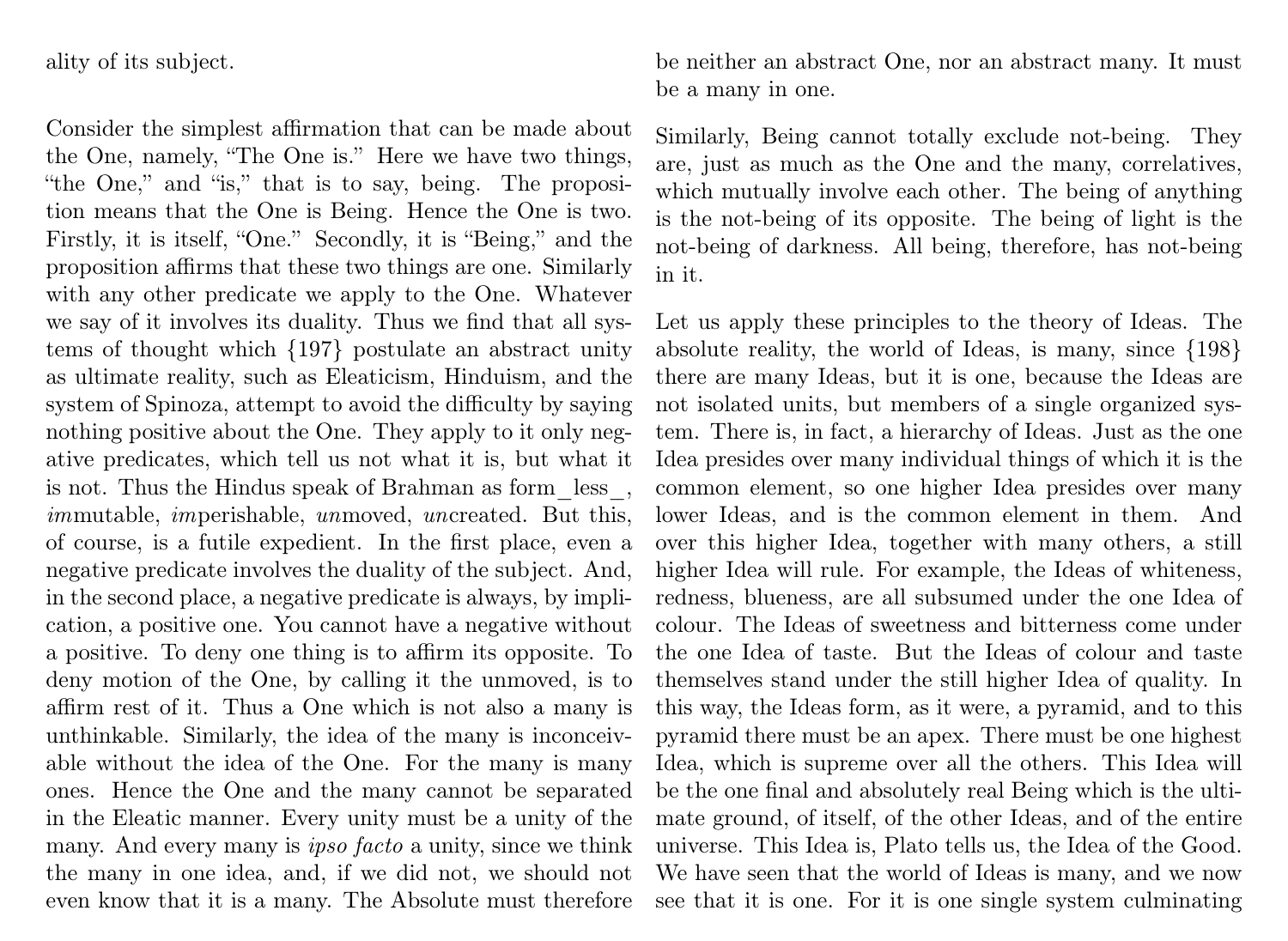in one supreme Idea, which is the highest expression of its unity. Moreover, each separate Idea is, in the same way, a many in one. It is one in regard to itself. That is to say, if we ignore its relations to other Ideas, it is, in itself, single. But as it has also many relations to other Ideas, it is, in this way, a multiplicity.

Every Idea is likewise a Being which contains not-being. For each Idea combines with some Ideas and not with others. Thus the Idea of corporeal body combines both with the Idea of rest and that of motion. {199} But the Ideas of rest and motion will not combine with each other. The Idea of rest, therefore, is Being in regard to itself, not-being in regard to the Idea of motion, for the being of rest is the not-being of motion. All Ideas are Being in regard to themselves, and not-being in regard to all those other Ideas with which they do not combine.

In this way there arises a science of Ideas which is called dialectic. This word is sometimes used as identical with the phrase, "theory of Ideas." But it is also used, in a narrower sense, to mean the science which has to do with the knowledge of which Ideas will combine and which not. Dialectic is the correct joining and disjoining of Ideas. It is the knowledge of the relations of all the Ideas to each other.

The attainment of this knowledge is, in Plato's opinion, the chief problem of philosophy. To know all the Ideas, each in itself and in its relations to other Ideas, is the supreme task. This involves two steps. The first is the formation of concepts. Its object is to know each Idea separately, and its

procedure is by inductive reason to find the common element in which the many individual objects participate. The second step consists in the knowledge of the inter-relation of Ideas, and involves the two processes of classification and division. Classification and division both have for their object to arrange the lower Ideas under the proper higher Ideas, but they do this in opposite ways. One may begin with the lower Ideas, such as redness, whiteness, etc., and range them under their higher Idea, that of colour. This is classification. Or one may begin with the higher Idea, colour, and divide it into the lower Ideas, red, white, {200} etc. Classification proceeds from below upwards. Division proceeds from above downwards. Most of the examples of division which Plato gives are divisions by dichotomy. We may either divide colour straight away into red, blue, white, *etc.*; or we may divide each class into two sub-classes. Thus colour will be divided into red and not-red, not-red into white and not-white, not-white into blue and not-blue, and so on. This latter process is division by dichotomy, and Plato prefers it because, though it is tedious, it is very exhaustive and systematic.

Plato's actual performance of the supreme task of dialectic, the classification and arrangement of all Ideas, is not great. He has made no attempt to complete it. All he has done is to give us numerous examples. And this is, in reality, all that can be expected, for the number of Ideas is obviously infinite, and therefore the task of arranging them cannot be completed. There is, however, one important defect in the dialectic, which Plato ought certainly to have remedied. The supreme Idea, he tells us, is the Good. This, as being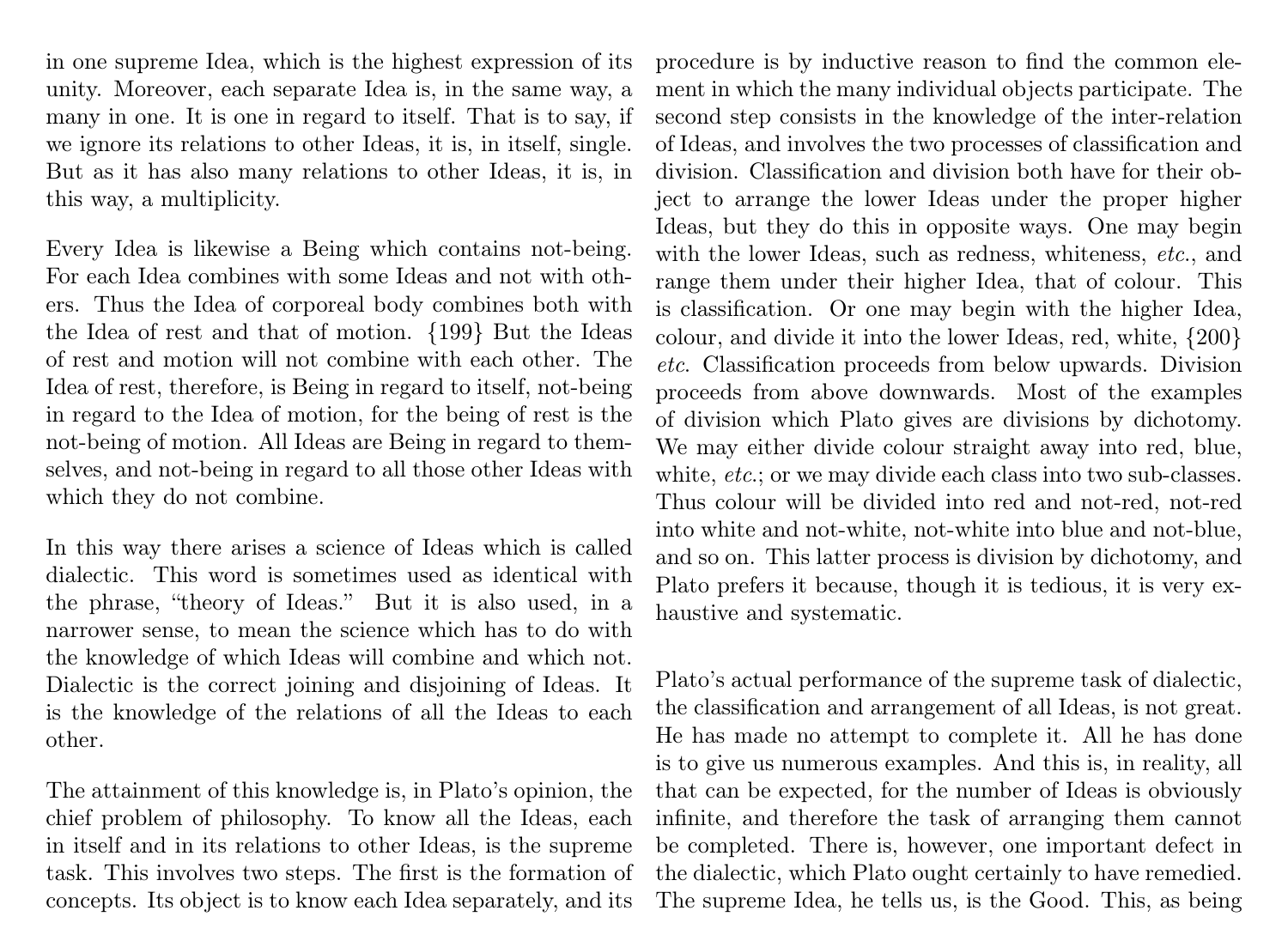the ultimate reality, is the ground of all other Ideas. Plato ought therefore to have derived all other Ideas from it, but this he has not done. He merely asserts, in a more or less dogmatic way, that the Idea of the Good is the highest, but does nothing to connect it with the other Ideas. It is easy to see, however, why he made this assertion. It is, in fact, a necessary logical outcome of his system. For every Idea is perfection in its kind. All the Ideas have perfection in common. And just as the one beauty is the Idea which presides over all beautiful things, so the one perfection must be the supreme Idea which presides {201} over all the perfect Ideas. The supreme Idea, therefore, must be perfection itself, that is to say, the Idea of the Good. On the other hand it might, with equal force, be argued that since all the Ideas are substances, therefore the highest Idea is the Idea of substance. All that can be said is that Plato has left these matters in obscurity, and has merely asserted that the highest Idea is the Good.

Consideration of the Idea of the Good leads us naturally to enquire how far Plato's system is teleological in character. A little consideration will show that it is out and out teleological. We can see this both by studying the many lower Ideas, and the one supreme Idea. Each Idea is perfection of its kind. And each Idea is the ground of the existence of the individual objects which come under it. Thus the explanation of white objects is the perfect whiteness, of beautiful objects the perfect beauty. Or we may take as our example the Idea of the State which Plato describes in the "Republic." The ordinary view is that Plato was describing a State which was the invention of his own fancy,

and is therefore to be regarded as entirely unreal. This is completely to misunderstand Plato. So far was he from thinking the ideal State unreal, that he regarded it, on the contrary, as the only real State. All existent States, such as the Athenian or the Spartan, are unreal in so far as they differ from the ideal State. And moreover, this one reality, the ideal State, is the ground of the existence of all actual States. They owe their existence to its reality. Their existence can only be explained by it. Now since the ideal State is not yet reached in fact, but is the perfect State towards which all actual States tend, it is clear that we have here  $\{202\}$  a teleological principle. The real explanation of the State is not to be found in its beginnings in history, in an original contract, or in biological necessities, but in its end, the final or perfect State. Or, if we prefer to put it so; the true beginning is the end. The end must be in the beginning, potentially and ideally, otherwise it could never begin: It is the same with all other things. Man is explained by the ideal man, the perfect man; white things by the perfect whiteness, and so on. Everything is explained by its end, and not by its beginning. Things are not explained by mechanical causes, but by reasons.

And the teleology of Plato culminates in the Idea of the Good. That Idea is the final explanation of all other Ideas, and of the entire universe. And to place the final ground of all things in perfection itself means that the universe arises out of that perfect end towards which all things move.

Another matter which requires elucidation here is the place which the conception of God holds in Plato's system. He frequently uses the word God both in the singular and the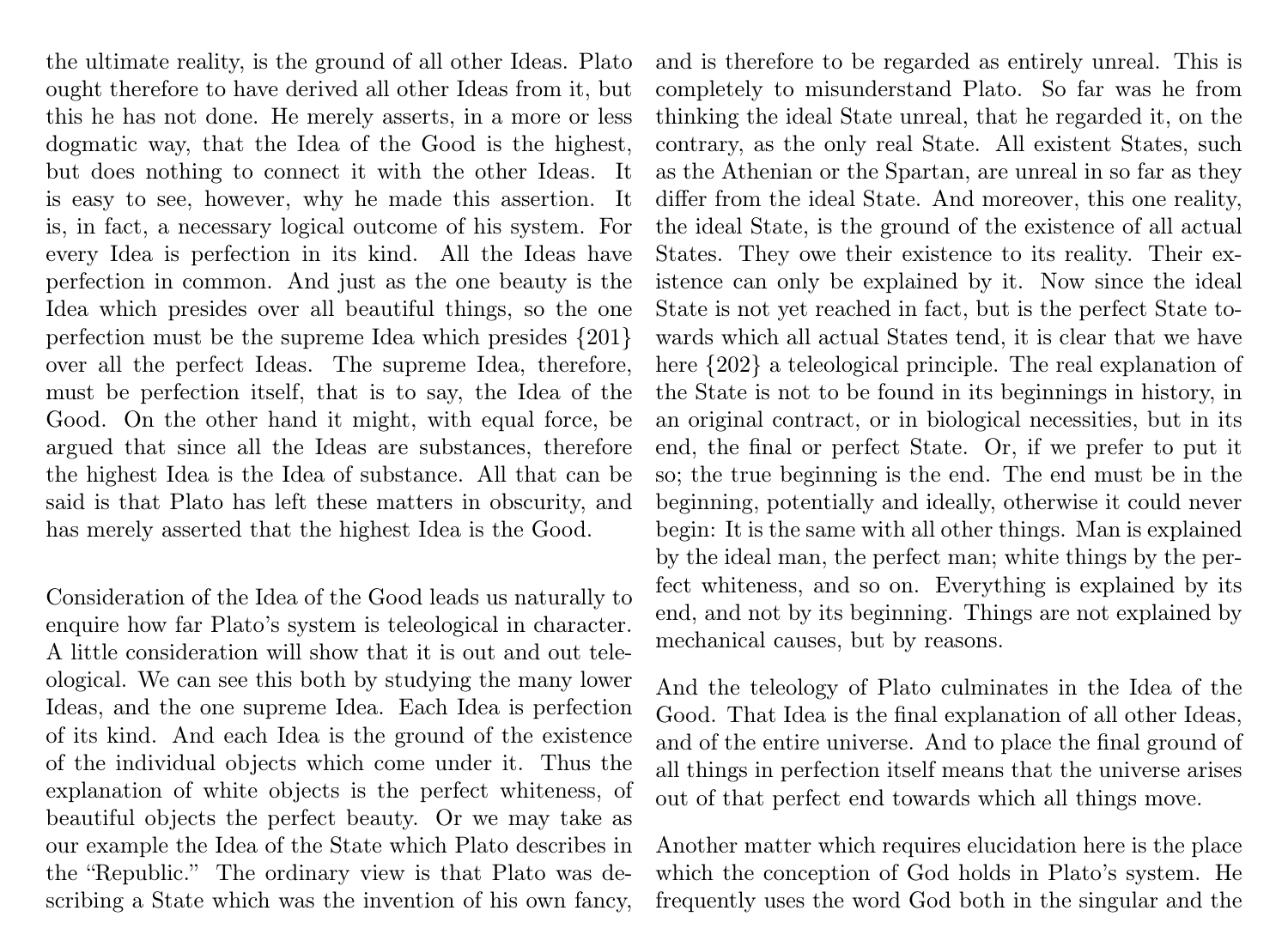plural, and seems to slip with remarkable ease from the monotheistic to the polytheistic manner of speaking. In addition to the many gods, we have frequent reference to the one supreme Creator, controller, and ruler of the world, who is further conceived as a Being providentially watching over the lives of men. But in what relation does this supreme God stand to the Ideas, and especially to the Idea of the Good? If God is separate from the highest Idea, then, as Zeller points out, [Footnote 13] only three relations are possible, all of which are {203} equally objectionable. Firstly, God may be the cause or ground of the Idea of the Good. But this destroys the substantiality of the Idea, and indeed, destroys Plato's whole system. The very essence of his philosophy is that the Idea is the ultimate reality, which is self-existent, and owes its being to nothing else. But this theory makes it a mere creature of God, dependent on Him for its existence. Secondly, God may owe His being to the Idea. The Idea may be the ground of God's existence as it is the ground of all else in the universe. But this theory does violence to the idea of God, turning Him into a mere derivative existence, and, in fact, into an appearance. Thirdly, God and the Idea may be co-ordinate in the system as equally primordial independent ultimate realities. But this means that Plato has given two mutually inconsistent accounts of the ultimate reality, or, if not, that his system is a hopeless dualism. As none of these theories can be maintained, it must be supposed that God is identical with the Idea of the Good, and we find certain expressions in the "Philebus" which seem clearly to assert this. But in that case God is not a personal God at all, since the Idea is not a person. The word God, if used in this way, is merely

a figurative term for the Idea. And this is the most probable theory, if we reflect that there is in fact no room for a personal God in a system which places all reality in the Idea, and that to introduce such a conception threatens to break up the whole system. Plato probably found it useful to take the popular conceptions about the personality of God or the gods and use them, in mythical fashion, to express his Ideas. Those parts of Plato which speak of God, and the governance of God, {204} are to be interpreted on the same principles as the other Platonic myths.

#### [Footnote 13: Plato and the Older Academy, chap. vi.]

Before closing our discussion of dialectic, it may be well to consider what place it occupies in the life of man, and what importance is attached to it. Here Plato's answer is emphatic. Dialectic is the crown of knowledge, and knowledge is the crown of life. All other spiritual activities have value only in so far as they lead up to the knowledge of the Idea. All other subjects of intellectual study are merely preparatory to the study of philosophy. The special sciences have no value in themselves, but they have value inasmuch as their definitions and classifications form a preparation for the knowledge of Ideas. Mathematics is important because it is a stepping-stone from the world of sense to the Ideas. Its objects, namely, numbers and geometrical figures, resemble the Ideas in so far as they are immutable, and they resemble sense-objects in so far as they are in space or time. In the educational curriculum of Plato, philosophy comes last. Not everyone may study it. And none may study it till he has been through all the preparatory stages of education, which form a rigorous discipline of the mind before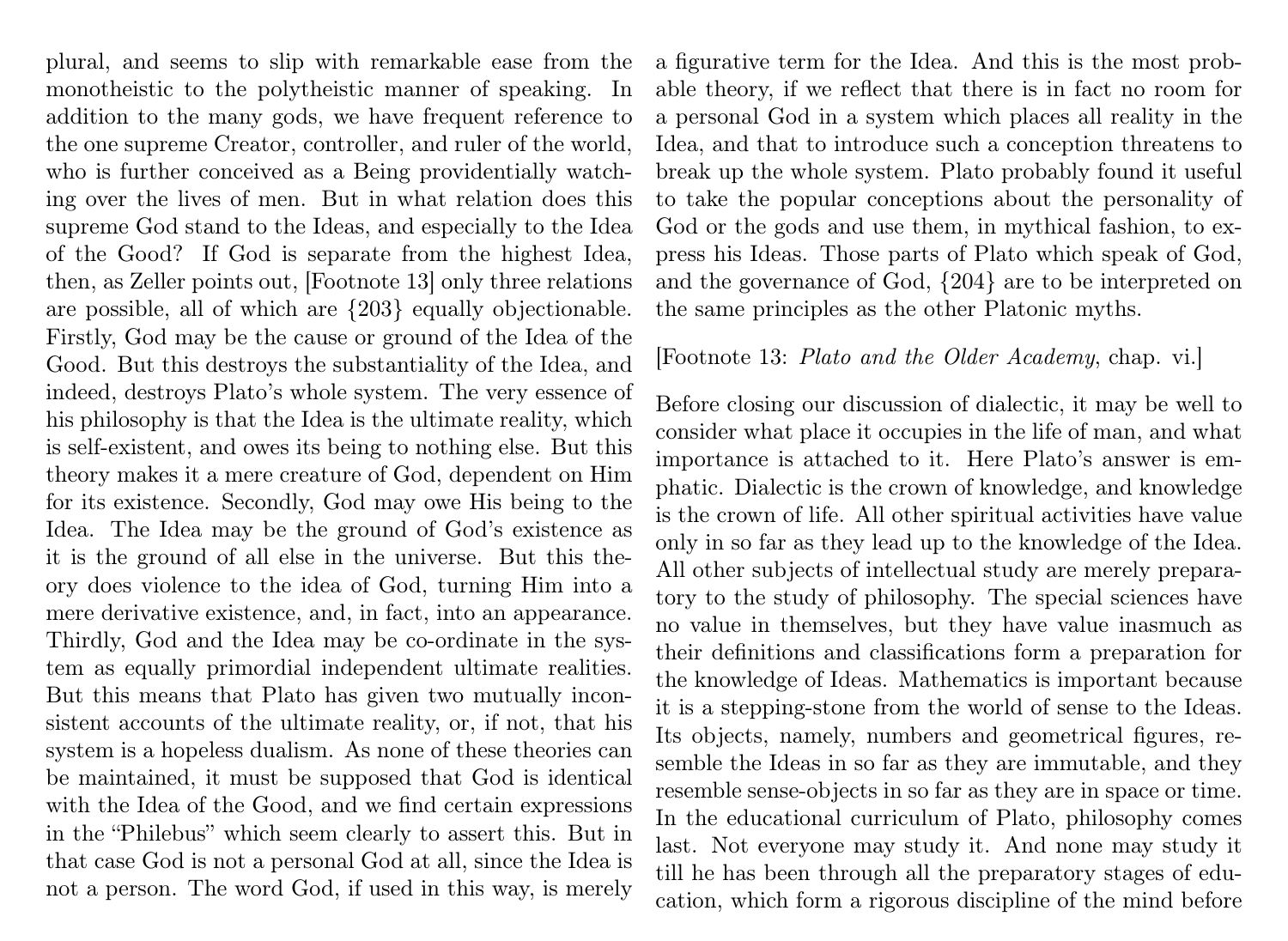it finally enters upon dialectic. Thus all knowledge ends in dialectic, and that life has not attained its end which falls short of philosophy.

Perhaps the most striking illustration of the subordination of all spiritual activities to philosophy is to be found in the doctrine of Eros, or Love. The phrase "platonic love" is on the lips of many, but, as a rule, something very different from Plato's own doctrine is meant. According to him, love is always concerned with beauty, and his teaching on the subject is expounded {205} chiefly in the "Symposium," He believed that before birth the soul dwelt disembodied in the pure contemplation of the world of Ideas. Sinking down into a body, becoming immersed in the world of sense, it forgets the Ideas. The sight of a beautiful object reminds it of that one Idea of beauty of which the object is a copy. This accounts for the mystic rapture, the emotion, the joy, with which we greet the sight of the beautiful. Since Plato had expressly declared that there are Ideas of the ugly as well as of the beautiful, that there are Ideas, for example, of hair, filth, and dirt, and since these Ideas are just as divine and perfect as the Idea of the beautiful, we ought, on this theory, to greet the ugly, the filthy, and the nauseating, with a ravishment of joy similar to that which we experience in the presence of beauty. Why this is not the case Plato omitted to explain. However, having learned to love the one beautiful object, the soul passes on to the love of others. Then it perceives that it is the same beauty which reveals itself in all these. It passes from the love of beautiful forms to the love of beautiful souls, and from that to the love of beautiful sciences. It ceases to be attached to the many

objects, as such, that is to say, to the sensuous envelopes of the Idea of beauty. Love passes into the knowledge of the Idea of beauty itself, and from this to the knowledge of the world of Ideas in general. It passes in fact into philosophy.

In this development there are two points which we cannot fail to note. In the first place, emotional love is explained as being simply the blind groping of reason towards the Idea. It is reason which has not yet recognized itself as such. It appears, therefore, in the {206} guise of feeling. Secondly, the later progress of the soul's love is simply the gradual recognition of itself by reason. When the soul perceives that the beauty in all objects is the same, that it is the common element amid the many, this is nothing but the process of inductive reasoning. And this development ends at last in the complete rational cognition of the world of Ideas, in a word, philosophy. Love is but an instinctive reason. The animal has no feeling of the beautiful, just because it has no reason. Love of the beautiful is founded upon the nature of man, not as a percipient or feeling being, but as a rational being. And it must end in the complete recognition of reason by itself, not in the feeling and intuition, but in the rational comprehension, of the Idea.

One can imagine what Plato's answer would be to the sort of vulgarians and philistines who want to know what the use of philosophy is, and in what way it is "practical." To answer such a question is for Plato impossible, because the question itself is illegitimate. For a thing to have a use involves that it is a means towards an end. Fire has use, because it may be made a means towards the cooking of food. Money is useful, because it is a means to the acqui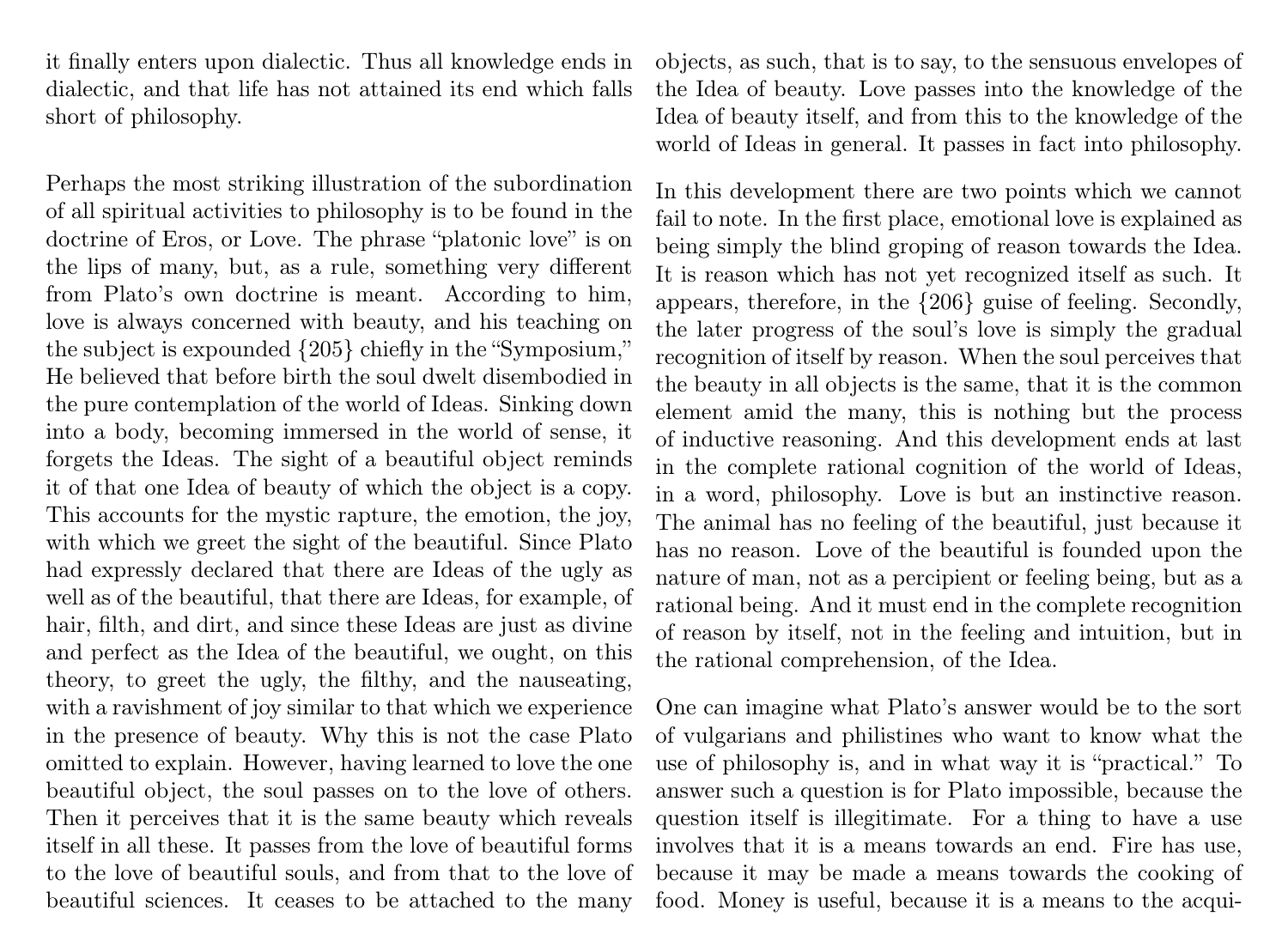sition of goods. That which is an end in itself, and not a means towards any further end, cannot possibly have any use. To suggest that philosophy ought to have use is, therefore, to put the cart before the horse, to invert the whole scale of values. It suggests that philosophy is a means towards some further end, instead of being the absolute end to which all other things are means. Philosophy is not for anything. Everything else is for it. And, if this seems an exaggerated or unpractical view, we may at least {207} remember that this is the view taken by the religious consciousness of man. Religion makes the supreme end of life the knowledge of, and communion with, God. God is for religion what the Idea is for philosophy. God is a figurative name for the Idea. To place the end of life in the knowledge of the Absolute, or the Idea, is therefore the teaching both of philosophy and religion.

4. Physics, or the Theory of Existence.

Dialectic is the theory of reality, physics the theory of existence, dialectic of that which lies behind things as their ground, physics of the things which are thus grounded. That is to say, physics is concerned with phenomena and appearances, things which exist in space and time, as opposed to the timeless and non-spatial Ideas. Things of this kind are both corporeal and incorporeal. Physics falls therefore into two parts, the doctrine of the outward corporeality, the world, with its incorporeal essence, the World-Soul, and the doctrine of the incorporeal soul of man.

# (a) The Doctrine of the World.

If, in the dialectic, Plato has given an account of the nature

of the first principle and ground of all things, the problem now arises of explaining how the actual universe of things arises out of that ground, how it is derived from the first principle. In other words, the Ideas being the absolute reality, how does the world of sense, and, in general, the existent universe, arise out of the Ideas? Faced with this problem, the system of Plato broke down. The things of sense are, we are told, "copies" or "imitations" of the Ideas. {208} They "participate" in the Ideas. So far, so good. But why should there be any copies of the Ideas? Why should the Ideas give rise to copies of themselves, and how is the production of these copies effected? To these questions Plato has no answer, and he therefore has recourse to the use of myths. Poetic description here takes the place of scientific explanation.

This poetic description of the origin of the world is to be found in the "Timaeus." We have seen that the Ideas are absolute Being, and that things of sense are half real and half unreal. They are partly real because they participate in Being. They are partly unreal because they participate in not-being. There must be, therefore, a principle of absolute not-being. This, in Plato's opinion, is matter. Things of sense are copies of the Ideas fashioned out of, or stamped upon, matter. But Plato does not understand by matter what we, in modern times, understand by it. Matter, in our sense, is always some particular kind of matter. It is brass, or wood, or iron, or stone. It is matter which has determinate character and quality. But the possession of specific character means that it is matter with the copy of Ideas already stamped upon it. Since iron exists in great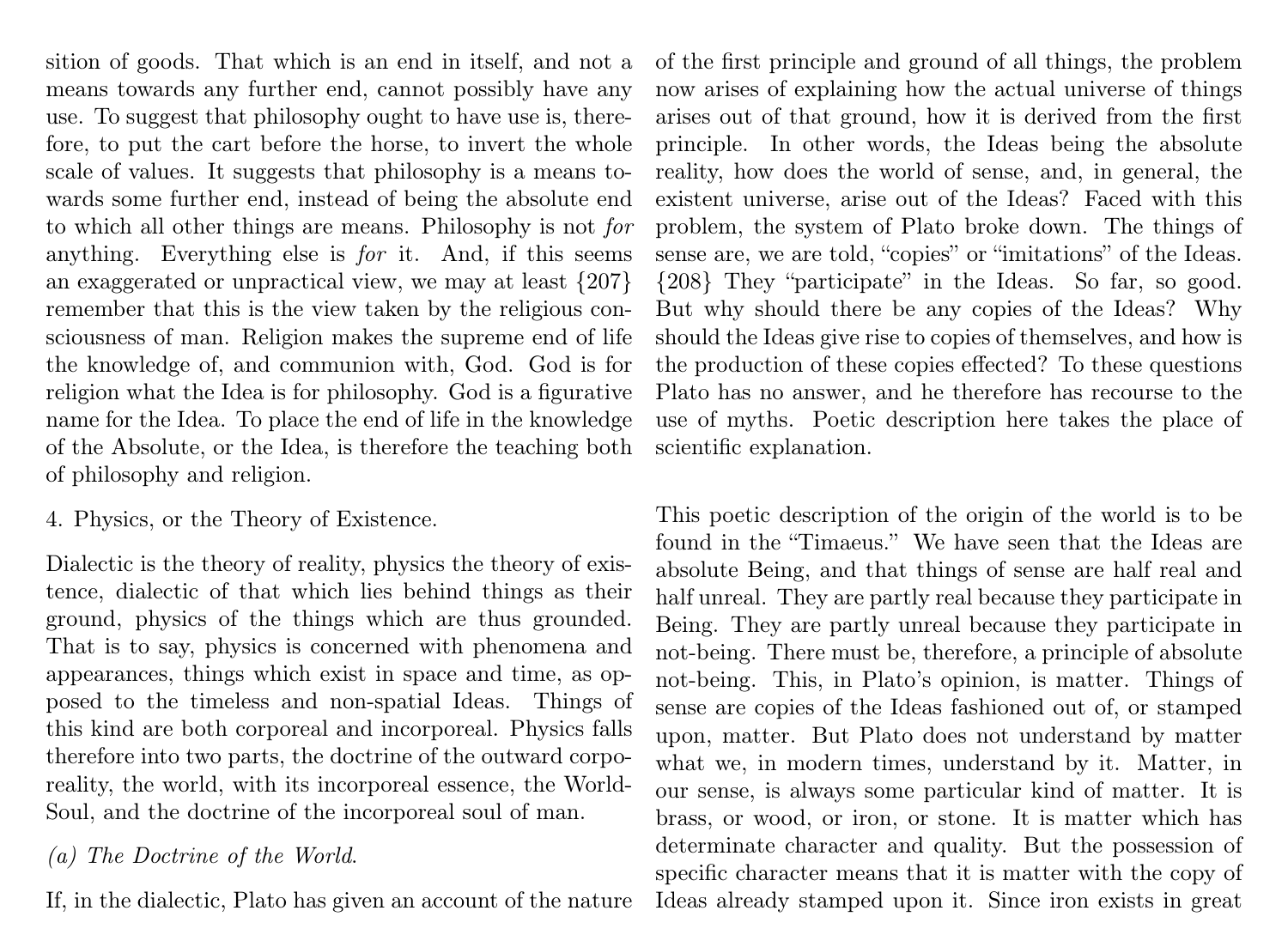quantities in the world, and there is a common element in all the various pieces of iron, by virtue of which all are classed together, there must be a concept of iron. There is, therefore, an Idea of iron in the world of Ideas. And the iron which we find in the earth must be matter which is already formed into a copy of this Idea. It participates in the Idea of iron. The same remarks apply to any other particular kind of matter. In fact, all form, all the specific characters and {209} features of matter, as we know it, are due to the operation of the Ideas. Hence matter as it is in itself, before the image of the Ideas is stamped upon it, must be absolutely without quality, featureless, formless. But to be absolutely without any quality is to be simply nothing at all. This matter is, therefore, as Plato says, absolute notbeing. Zeller conjectures, probably rightly, that what Plato meant was simply empty space. [Footnote 14] Empty space is an existent not-being, and it is totally indeterminate and formless. It accords with this view that Plato adopted the Pythagorean tenet that the differential qualities of material substances are due to their smallest particles being regular geometrical figures limited out of the unlimited, that is, out of space. Thus earth is composed of cubes. That is to say, empty space when bound into cubes (the limiting of the unlimited) becomes earth. The smallest particles of fire are tetrahedra, of air octahedra, of water icosahedra.

[Footnote 14: Plato and the Older Academy, chap. vii. ]

We have, then, on the one hand, the world of Ideas, on the other, matter, an absolutely formless, chaotic, mass. By impressing the images of the Ideas upon this mass, "things" arise, that is to say, the specific objects of sense. They thus participate both in Being and in not-being. But how is this mixing of Being and not-being brought about? How do the Ideas come to have their images stamped upon matter? It is at this point that we enter upon the region of myth. Up to this point Plato is certainly to be taken literally. He of course believed in the reality of the world of Ideas, and he no doubt also believed in his principle of matter. And he thought that the objects of sense are to be {210} explained as copies of the Ideas impressed upon matter. But now, with the problem how this copying is brought about, Plato leaves the method of scientific explanation behind. If the Ideas are the absolute ground of all things, then the copying process must be done by the Ideas themselves. They must themselves be made the principles for the production of things. But this is, for Plato, impossible. For production involves change. If the Ideas produce things out of themselves, the Ideas must in the process undergo change. But Plato has declared them to be absolutely unchangeable, and to be thus immutable is to be sterile. Hence the Ideas have within themselves no principle for the production of things, and the scientific explanation of things by this means becomes impossible. Hence there is nothing for it but to have recourse to myth. Plato can only imagine that things are produced by a world-former, or designer, who, like a human artist, fashions the plastic matter into images of the Ideas.

God, the Creator, the world-designer, finds beside him, on the one hand, the Ideas, on the other, formless matter. First, he creates the World-Soul. This is incorporeal, but occupies space. He spreads it out like a huge net in empty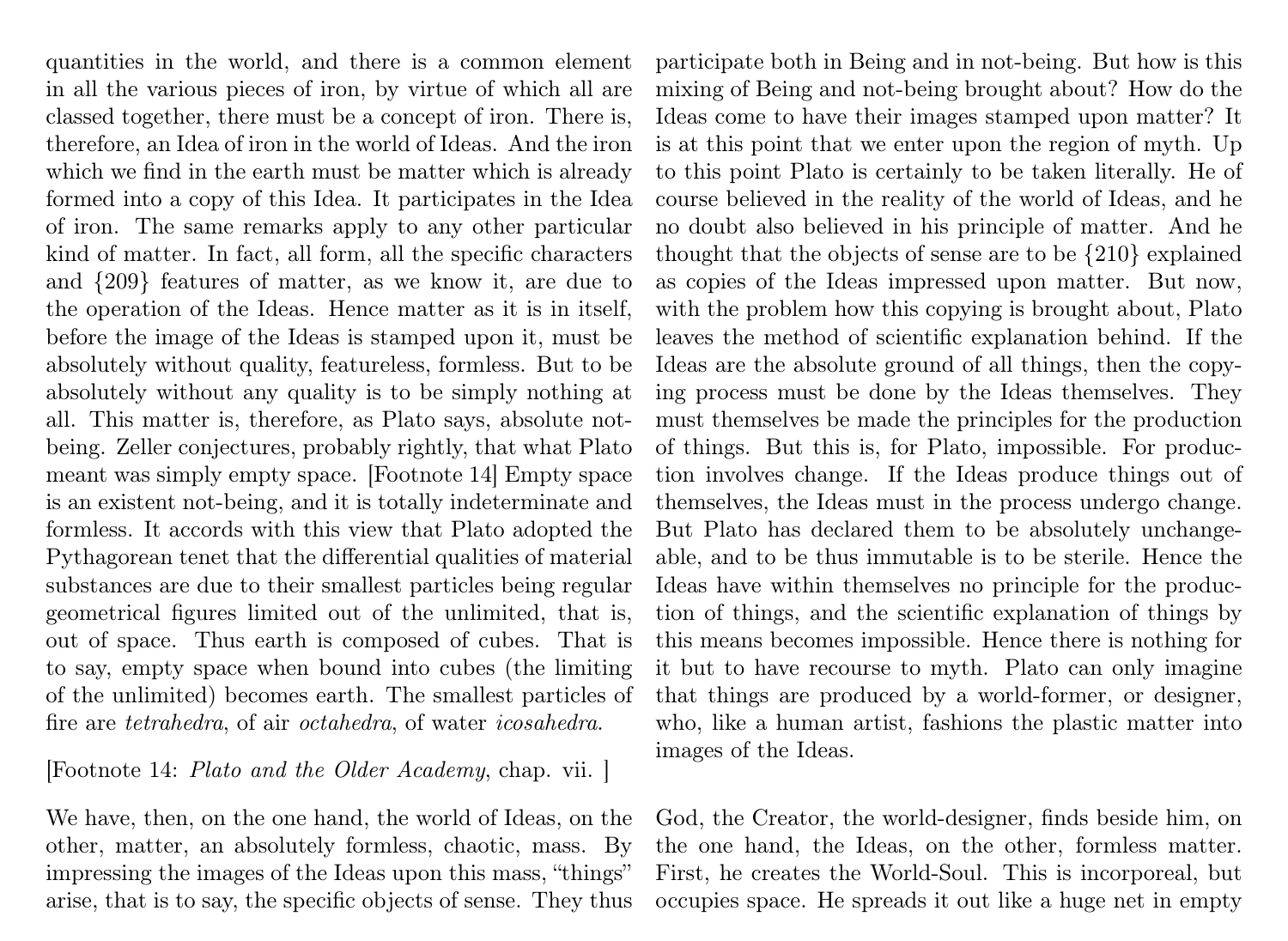space. He bisects it, and bends the two halves into an inner and an outer circle, these circles being destined to become the spheres of the planets and the stars respectively. He takes matter and binds it into the four elements, and these elements he builds into the empty framework of the World-Soul. When this is done, the creation of the universe is complete. The rest of the "Timaeus" is occupied with the details of Plato's ideas of astronomy and physical {211} science. These are mostly worthless and tedious, and we need not pursue them here. But we may mention that Plato, of course, regarded the earth as the centre of the world. The stars, which are divine beings, revolve around it. They necessarily move in circles, because the circle is the perfect figure. The stars, being divine, are governed solely by reason, and their movement must therefore be circular, because a circular motion is the motion of reason.

The above account of the origin of the world is merely myth, and Plato knows that it is myth. What he apparently did believe in, however, was the existence of the World-Soul, and a few words upon this subject are necessary. The soul, in Plato's system, is the mediator between the world of Ideas and the world of sense. Like the former, it is incorporeal and immortal. Like the latter, it occupies space. Plato thought that there must be a soul in the world to account for the rational behaviour of things, and to explain motion. The reason which governs and directs the world dwells in the World-Soul. And the World-Soul is the cause of motion in the outer universe, just as the human soul is the cause of the motions of the human body. The cosmos is a living being.

### (b) The Doctrine of the Human Soul.

The human soul is similar in kind to the World-Soul. It is the cause of the body's movements, and in it the human reason dwells. It has affinities both with the world of Ideas and the world of sense. It is divided into two parts, of which one part is again subdivided into two. The highest part is reason, which is {212} that part of the soul which apprehends the Ideas. It is simple and indivisible. Now all destruction of things means the sundering of their parts. But the rational part of the soul, being simple, has no parts. Therefore it is indestructible and immortal. The irrational part of the soul is mortal, and is subdivided into a noble and an ignoble half. To the noble half belong courage, love of honour, and in general the nobler emotions. To the ignoble portion belong the sensuous appetites. The noble half has a certain affinity with reason, in that it has an instinct for what is noble and great. Nevertheless, this is mere instinct, and is not rational. The seat of reason is the head, of the noble half of the lower soul, the breast, of the ignoble half, the lower part of the body. Man alone possesses the three parts of the soul. Animals possess the two lower parts, plants only the appetitive soul. What distinguishes man from the lower orders of creation is thus that he alone possesses reason.

Plato connects the doctrine of the immortality of the rational soul with the theory of Ideas by means of the doctrines of recollection and transmigration. According to the former doctrine, all knowledge is recollection of what was experienced by the soul in its disembodied state before birth. It must carefully be noted, however, that the word knowledge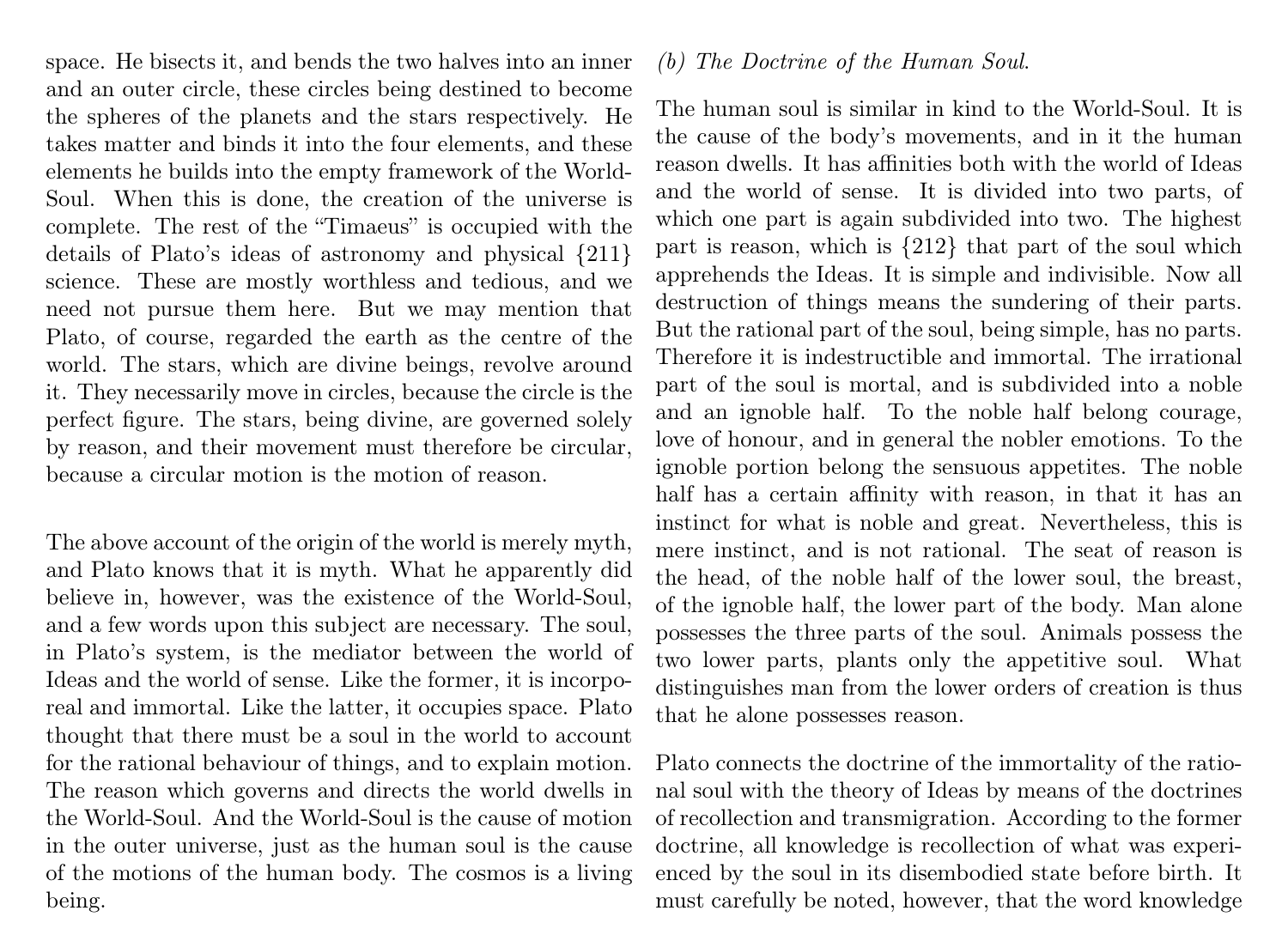is here used in the special and restricted sense of Plato. Not everything that we should call knowledge is recollection. The sensuous element in my perception that this paper is white is not recollection, since, as being merely sensuous, it is not, in Plato's opinion, to be called knowledge. Here, as elsewhere, he confines the term {213} to rational knowledge, that is to say, knowledge of the Ideas, though it is doubtful whether he is wholly consistent with himself in the matter, especially in regard to mathematical knowledge. It must also be noted that this doctrine has nothing in common with the Oriental doctrine of the memory of our past lives upon the earth. An example of this is found in the Buddhist Jàtakas, where the Buddha relates from memory many things that happened to him in the body in his previous births. Plato's doctrine is quite different. It refers only to recollection of the experiences of the soul in its disembodied state in the world of Ideas.

The reasons assigned by Plato for believing in this doctrine may be reduced to two. Firstly, knowledge of the Ideas cannot be derived from the senses, because the Idea is never pure in its sensuous manifestation, but always mixed. The one beauty, for example, is only found in experience mixed with the ugly. The second reason is more striking. And, if the doctrine of recollection is itself fantastic, this, the chief reason upon which Plato bases it, is interesting and important. He pointed out that mathematical knowledge seems to be innate in the mind. It is neither imparted to us by instruction, nor is it gained from experience. Plato, in fact, came within an ace of discovering what, in modern times, is called the distinction between necessary and contingent knowledge, a distinction which was made by Kant the basis of most far-reaching developments in philosophy. The character of necessity attaches to rational knowledge, but not to sensuous. To explain this distinction, we may take as our example of rational knowledge such a proposition as that two {214} and two make four. This does not mean merely that, as a matter of fact, every two objects and every other two objects, with which we have tried the experiment, make four. It is not merely a fact, it is a necessity. It is not merely that two and two do make four, but that they must make four. It is inconceivable that they should not. We have not got to go and see whether, in each new case, they do so. We know beforehand that they will, because they must. It is quite otherwise with such a proposition as, "gold is yellow." There is no necessity about it. It is merely a fact. For all anybody can see to the contrary it might just as well be blue. There is nothing inconceivable about its being blue, as there is about two and two making five. Of course, that gold is yellow is no doubt a mechanical necessity, that is, it is determined by causes, and in that sense could not be otherwise. But it is not a logical necessity. It is not a logical contradiction to imagine blue gold, as it would be to imagine two and two making five. Any other proposition in mathematics possesses the same necessity. That the angles at the base of an isosceles triangle are equal is a necessary proposition. It could not be otherwise without contradiction. Its opposite is unthinkable. But that Socrates is standing is not a necessary truth. He might just as well be sitting.

Since a mathematical proposition is necessarily true, its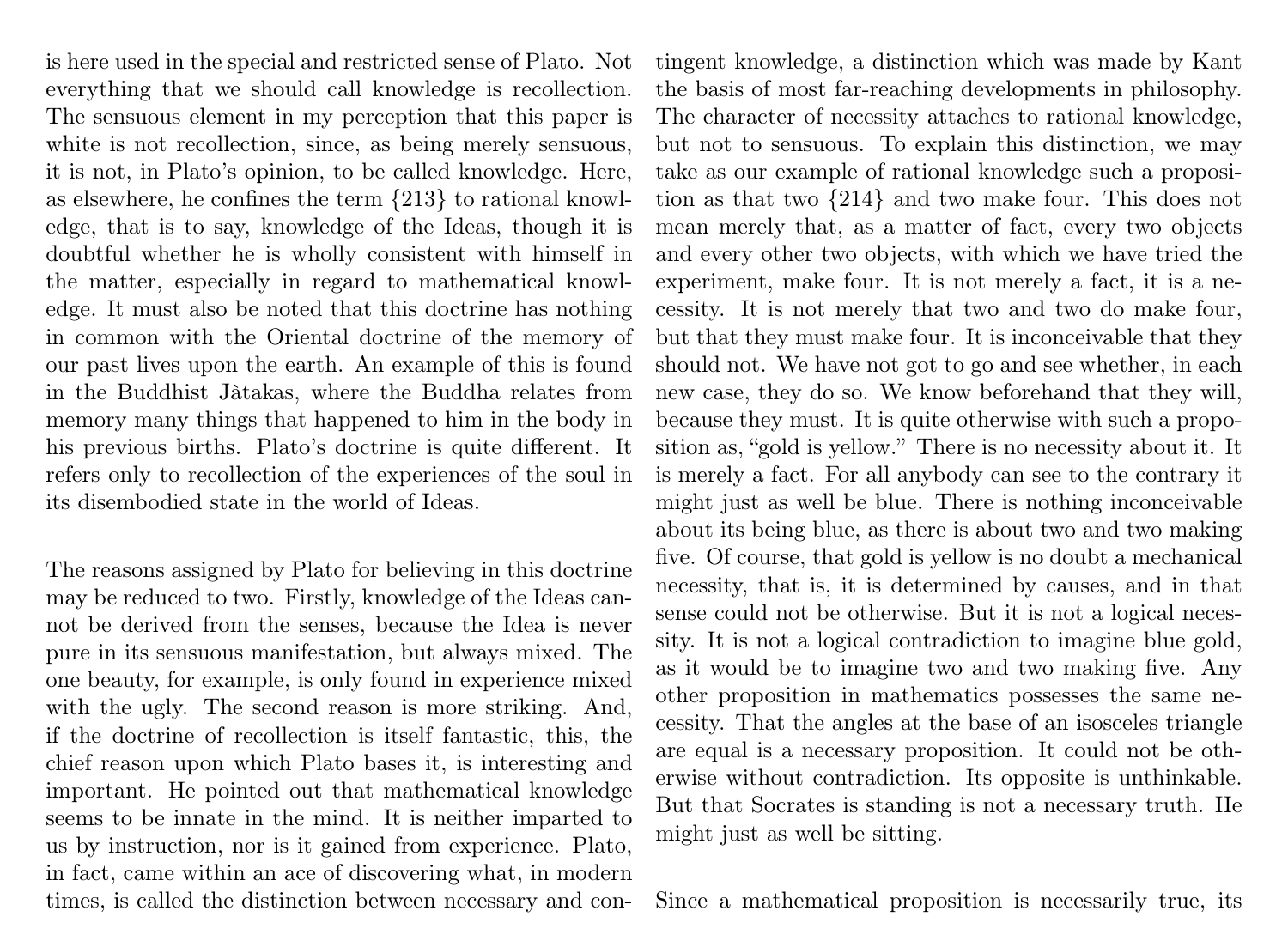truth is known without verification by experience. Having proved the proposition about the isosceles triangle, we do not go about measuring the angles of triangular objects to make sure there is no exception. We know it without any experience at all. And if we {215} were sufficiently clever, we might even evolve mathematical knowledge out of the resources of our own minds, without its being told us by any teacher. That Caesar was stabbed by Brutus is a fact which no amount of cleverness could ever reveal to me. This information I can only get by being told it. But that the base angles of an isosceles triangle are equal I could discover by merely thinking about it. The proposition about Brutus is not a necessary proposition. It might be otherwise. And therefore I must be told whether it is true or not. But the proposition about the isosceles triangle is necessary, and therefore I can see that it must be true without being told.

Now Plato did not clearly make this distinction between necessary and non-necessary knowledge. But what he did perceive was that mathematical knowledge can be known without either experience or instruction. Kant afterwards gave a less fantastic explanation of these facts. But Plato concluded that such knowledge must be already present in the mind at birth. It must be recollected from a previous existence. It might be answered that, though this kind of knowledge is not gained from the experience of the senses, it may be gained from teaching. It may be imparted by another mind. We have to teach children mathematics, which we should not have to do if it were already in their minds. But Plato's answer is that when the teacher explains a geometrical theorem to the child, directly the child understands what is meant, he assents. He sees it for himself. But if the teacher explains that Lisbon is on the Tagus, the child cannot see that this is true for himself. He must either believe the word {216} of the teacher, or he must go and see. In this case, therefore, the knowledge is really imparted from one mind to another. The teacher transfers to the child knowledge which the child does not possess. But the mathematical theorem is already present in the child's mind, and the process of teaching merely consists in making him see what he already potentially knows. He has only to look into his own mind to find it. This is what we mean by saying that the child sees it for himself.

In the "Meno" Plato attempts to give an experimental proof of the doctrine of recollection. Socrates is represented as talking to a slave-boy, who admittedly has no education in mathematics, and barely knows what a square is. By dint of skilful questioning Socrates elicits from the boy's mind a theorem about the properties of the square. The point of the argument is that Socrates tells him nothing at all. He imparts no information. He only asks questions. The boy's knowledge of the theorem, therefore, is not due to the teaching of Socrates, nor is it due to experience. It can only be recollection. But if knowledge is recollection, it may be asked, why is it that we do not remember at once? Why is the tedious process of education in mathematics necessary? Because the soul, descending from the world of Ideas into the body, has its knowledge dulled and almost blotted out by its immersion in the sensuous. It has forgotten, or it has only the dimmest and faintest recollection. It has to be reminded, and it takes a great effort to bring the half-lost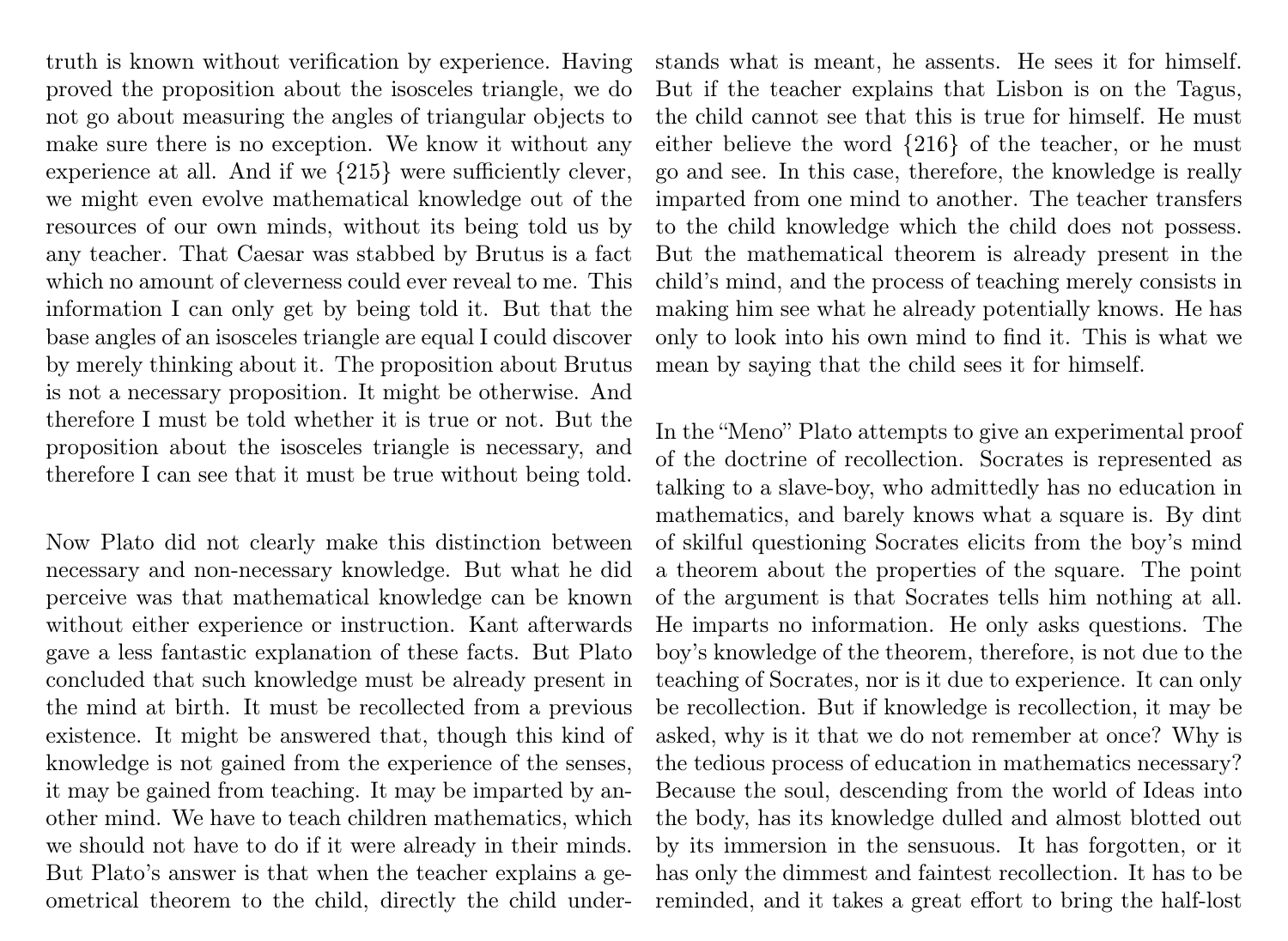ideas back to the mind. This process of being reminded is education.

With this, of course, is connected the doctrine of  $\{217\}$ transmigration, which Plato took, no doubt, from the Pythagoreans. Most of the details of Plato's doctrine of transmigration are mere myth. Plato does not mean them seriously, as is shown by the fact that he gives quite different and inconsistent accounts of these details in different dialogues. What, in all probability, he did believe, however, may be summarized as follows. The soul is pre-existent as well as immortal. Its natural home is the world of Ideas, where at first it existed, without a body, in the pure and blissful contemplation of Ideas. But because it has affinities with the world of sense, it sinks down into a body. After death, if a man has lived a good life, and especially if he has cultivated the knowledge of Ideas, philosophy, the soul returns to its blissful abode in the world of Ideas, till, after a long period it again returns to earth in a body. Those who do evil suffer after death severe penalties, and are then reincarnated in the body of some being lower than themselves. A man may become a woman. Men may even, if their lives have been utterly sensual, pass into the bodies of animals.

## 5. Ethics

## (a) The Ethics of the Individual

Just as Plato's theory of knowledge begins with a negative portion, designed to refute false theories of what truth is, so does his theory of morals begin with a negative portion, intended to refute false theories of what virtue is. These two

negative departments of Plato's philosophy correspond in every way. As he was then engaged in showing that knowledge is not perception, as Protagoras thought, so he now urges that {218} virtue is not the same as pleasure. And as knowledge is not mere right opinion, neither is virtue mere right action. The propositions that knowledge is perception, and that virtue is pleasure, are indeed only the same principle applied to different spheres of thought. For the Sophists whatever appeared true to the individual was true for that individual. This is the same as saying that knowledge is perception. For the Sophists, again, whatever appeared right to the individual was right for that individual. This is the same as saying that it is right for each man to do whatever he pleases. Virtue is defined as the pleasure of the individual. This consequence of the Sophistic principles was drawn both by many of the Sophists themselves, and later by the Cyrenaics.

As these two propositions are thus in fact only one principle, what Plato has said in refutation of the former provides also his refutation of the latter. The theory that virtue is pleasure has the same destructive influence upon morals as the theory that knowledge is perception had upon truth. We may thus shortly summarize Plato's arguments.

(1) As the Sophistic theory of truth destroys the objectivity of truth, so the doctrine that virtue is the pleasure of the individual destroys the objectivity of the good. Nothing is good in itself. Things are only good for me or for you. There results an absolute moral relativity, in which the idea of an objective standard of goodness totally disappears.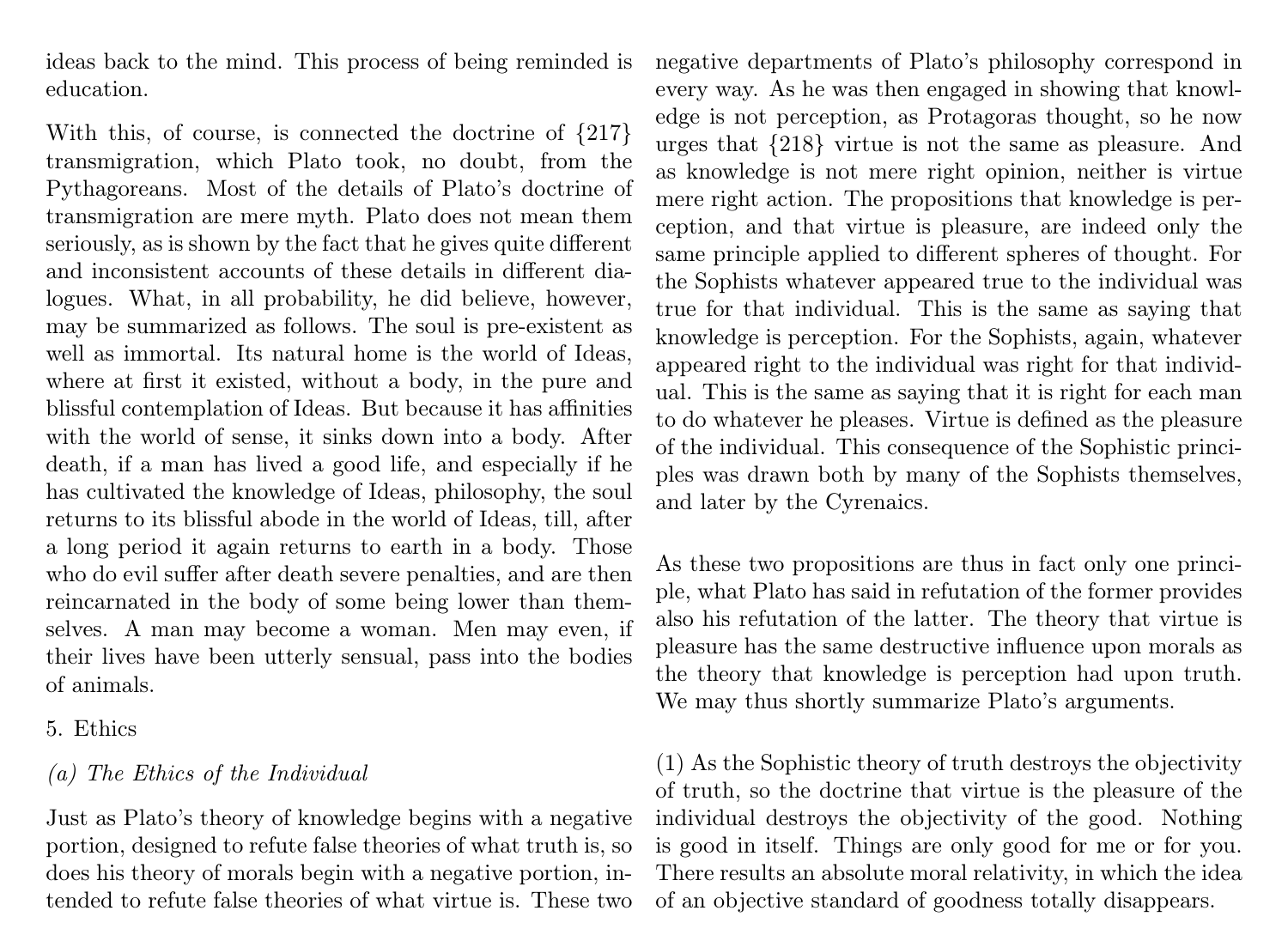(2) This theory destroys the distinction between good and evil. Since the good is whatever the individual pleases, and since the pleasure of one individual is the {219} displeasure of another, the same thing is both good and evil at the same time, good for one person and evil for another. Good and evil are therefore not distinct. They are the same.

(3) Pleasure is the satisfaction of our desires. Desires are merely feelings. This theory, therefore, founds morality upon feeling. But an objective morality cannot be founded upon what is peculiar to individuals. If the moral code is to be a law binding upon all men, it can only be founded upon that which is common to all men, the universal reason.

(4) The end of moral activity must fall within, and not outside, the moral act itself. Morality must have an intrinsic, not a merely extrinsic, value. We must not do right for the sake of something else. We must do right because it is right, and thus make virtue an end in itself. But the Sophistic theory places the end of morality outside morality. We are to do right, not for its own sake, but for the sake of pleasure. Morality is thus not an end in itself, but merely a means towards a further end.

Virtue, therefore, is not pleasure, any more than knowledge is perception. Likewise, just as knowledge is not right opinion, so virtue is not right action. Right opinion may be held upon wrong grounds, and right action may be performed on wrong grounds. For true virtue we must not only know what is right, but why it is right. True virtue is thus right action proceeding from a rational comprehension of true values. Hence there arises in Plato's philoso-

phy a distinction between philosophic virtue and customary virtue. Philosophic virtue is founded upon reason, and understands the {220} principle on which it acts. It is, in fact, action governed by principles. Customary virtue is right action proceeding from any other grounds, such as custom, habit, tradition, good impulses, benevolent feelings, instinctive goodness. Men do right merely because other people do it, because it is customary, and they do it without understanding the reasons for it. This is the virtue of the ordinary honest citizen, the "respectable" person. It is the virtue of bees and ants, who act as if rationally, but without any understanding of what they are doing. And Plato observes—no doubt with an intentional spice of humour—that such people may in the next life find themselves born as bees and ants. Plato denies philosophic virtue not only to the masses of men, but even to the best statesmen and politicians of Greece.

As true virtue is virtue which knows at what it is aiming, the knowledge of the nature of the highest aim becomes the chief question of ethics. What is the end of moral activity? Now we have just seen that that end must fall within, and not outside, the moral act. The end of goodness is the good. What, then, is the good? What is the supreme good, the summum bonum?

A note of warning is necessary before we enter upon the details of this problem. Plato frequently speaks of all moral activity aiming at, and ending in, happiness. With modern phrases ringing in our ears, we might easily suppose this to mean that Plato is a utilitarian. The utilitarianism of Bentham and Mill is distinguished by the fact that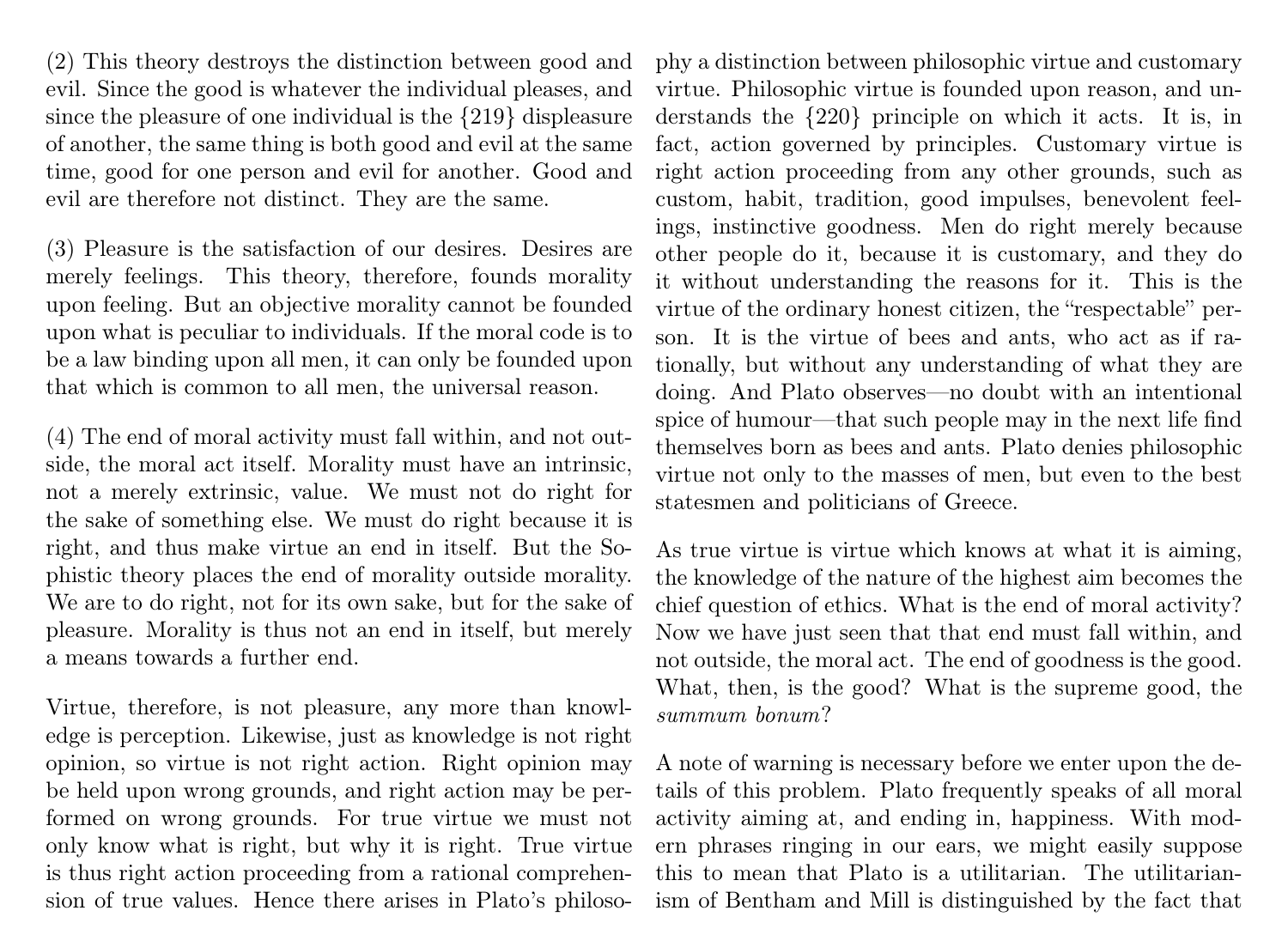it places the end of morality in happiness. Yet Plato was not a utilitarian, and would unhesitatingly have condemned the theory of Mill. He {221} would have found it identical in principle with the Sophistic doctrine that pleasure is the end of virtue. The only difference is that, whereas the Sophists identified virtue with the pleasure of the individual, Mill makes it the pleasure of the community. That act is right which leads to "the greatest happiness of the greatest number." In practice, of course, this makes a tremendous difference. But the principle is equally objectionable because, like the Sophistic theory, it founds morality upon mere feeling, instead of upon reason, and because it places the end of morality outside morality itself. Yet the formula of Mill, that the end of morals is happiness, seems the same as Plato's formula. What is the difference?

The fact is that what Mill calls happiness Plato would have called pleasure. Pleasure is the satisfaction of one's desires, whether they are noble or ignoble. Then what is happiness? It can only be defined as the general harmonious well-being of life. Only that man is happy whose soul is in the state it ought to be in, only in fact the just, the good, and the moral man. Happiness has nothing to do with pleasure. If you could conceive an absolutely just and upright man, who was yet weighed down with every possible misery and disaster, in whose life pleasure had no part, such a man would still be absolutely happy. Happiness is, therefore, in Plato, merely another name for the summum bonum. In saying that the *summum bonum* is happiness, Plato is not telling us anything about it. He is merely giving it a new name. And we are still left to enquire: what is the summum bonum? what is happiness?

Plato's answer, as indeed his whole ethics, is but {222} an application of the theory of Ideas. But here we can distinguish two different and, to some extent, inconsistent strains of thought, which exist side by side in Plato, and perpetually struggle for the mastery. Both views depend upon the theory of Ideas. In the first place, the Idea, in Plato's philosophy, is the sole reality. The object of sense is unreal, and merely clogs and dims the soul's vision of the Ideas. Matter is that which obstructs the free activity of the Idea. Sense-objects hide the Idea from our view. Therefore the world of sense is wholly evil. True virtue must consist in flying from the world of sense, in retiring from the affairs of the world, and even from the beauty of the senses, into the calm of philosophic contemplation. And if this were all, philosophy, the knowledge of the Ideas, would be the sole constituent of the summum bonum. But it is possible to regard sense-objects in another light. They are, after all, copies of the Ideas. They are therefore a manifestation and revelation of the ideal world. Hence Plato is compelled by this thought to allow a certain value to the world of sense, its affairs, and its beauty.

The result of this inconsistency is, at any rate, that Plato remains broad and human. He does not, on the one hand, preach a purely selfish retirement into philosophy, or a narrow ascetic ideal. He does not, on the other hand, adopt a low utilitarian view of life, allowing value only to that which is "practical." He remains true to the Greek ideal of life as a harmonious play of all the faculties, in which no one part of man is over-developed at the expense of the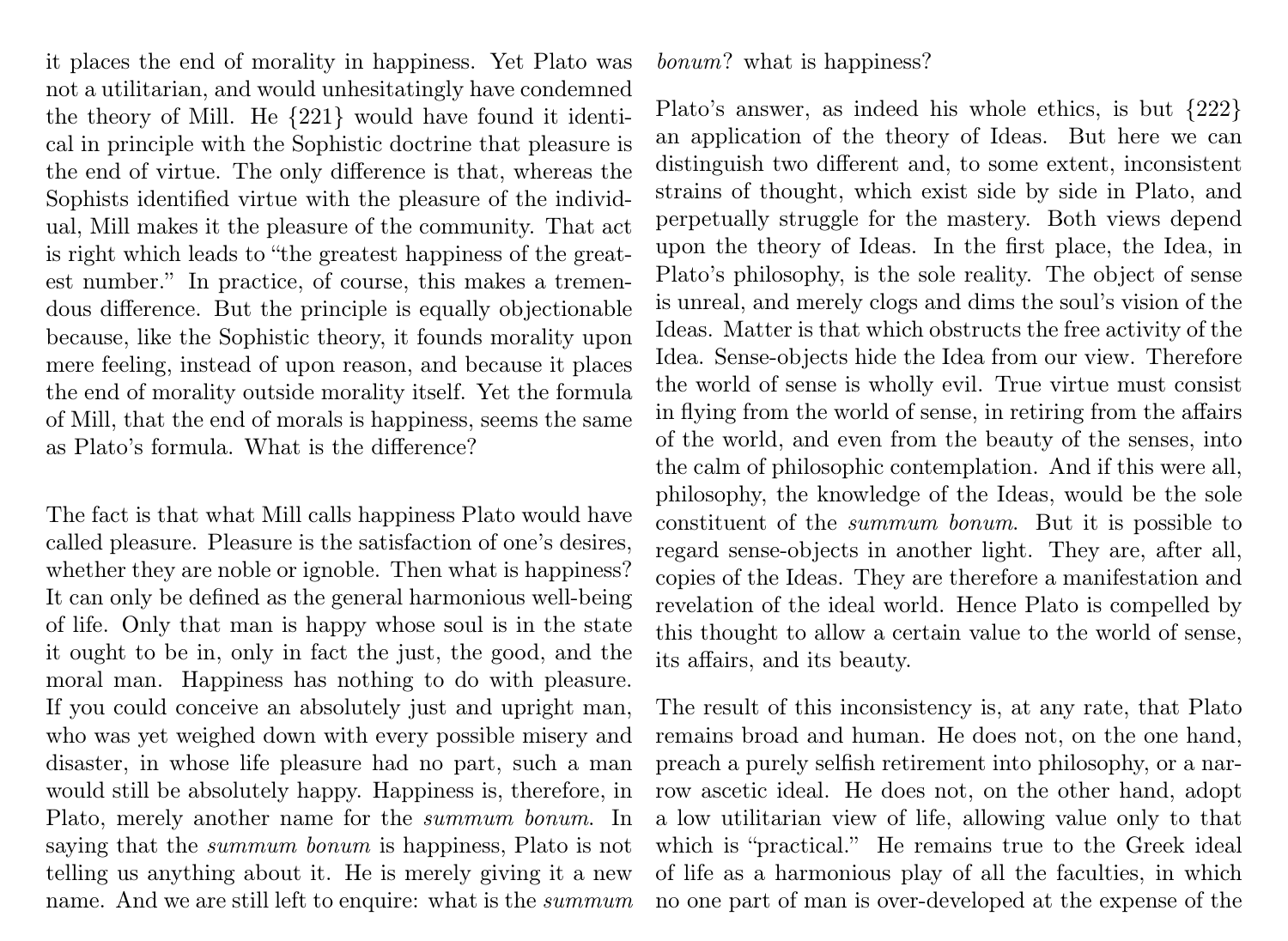others.

The result is that Plato's summum bonum is not a single {223} end. It is a compound consisting of four parts. First, and chief of all, is the knowledge of the Ideas as they are in themselves, philosophy. Secondly, the contemplation of the Ideas as they reveal themselves in the world of sense, the love and appreciation of all that is beautiful, ordered, and harmonious. Thirdly, the cultivation of the special sciences and arts. And fourthly, indulgence in pure, refined, and innocent pleasures of the senses, excluding, of course, whatever is base and evil.

Plato had also a specific doctrine of virtue. As already stated, he distinguished between philosophic and customary virtue, and attached absolute value only to the former. He does not, however, deny a relative value to customary virtue, inasmuch as it is a means towards true virtue. Plato saw that man cannot rise at one bound to the pinnacles of rational virtue. He must needs pass through the preparatory stage of customary virtue. In the man in whom reason is not yet awakened, good habits and customs must be implanted, in order that, when reason comes, it may find the ground ready prepared.

Socrates had taught that virtue is one. And Plato in his earlier writings adopted this view. But later on he came to see that every faculty of man has its place and its function, and the due performance of its function is a virtue. He did not, however, surrender the unity of virtue altogether, but believed that its unity is compatible with its plurality. There are four cardinal virtues. Three of these

correspond to the three parts of the soul, and the fourth is the unity of the others. The virtue of reason is wisdom, of the noble half of {224} the mortal soul courage, of the ignoble appetites, temperance or self-control, in which the passions allow themselves to be governed by reason. The fourth virtue, justice, arises from the others. Justice means proportion and harmony, and accrues to the soul when all three parts perform their functions and co-operate with each other.

Following Zeller, we may add to this account of the virtues some of Plato's views upon the details of life. And first, his opinion of women and marriage. Here Plato does not rise above the level of ordinary Greek morals. He has nothing specially original to say, but reflects the opinions of his age. Women he regards as essentially inferior to men. Moreover, the modern view of woman as the complement of man, as possessing those special virtues of womanliness, which a man lacks, is quite alien to Plato. The difference between men and women is, in his view, not one of kind but only of degree. The only specific difference between the sexes is the physical difference. Spiritually they are quite the same, except that woman is inferior. Hence Plato would not exclude women from the same education which man receives. He would educate them in exactly the same way, but this involves the imposition upon them of the same burdens. Even military duties are not outside the sphere of women.

His views of marriage flow from the same principle. Since woman is not the complement of man, she is in no special sense fitted to be his companion. Hence the ideal of spiri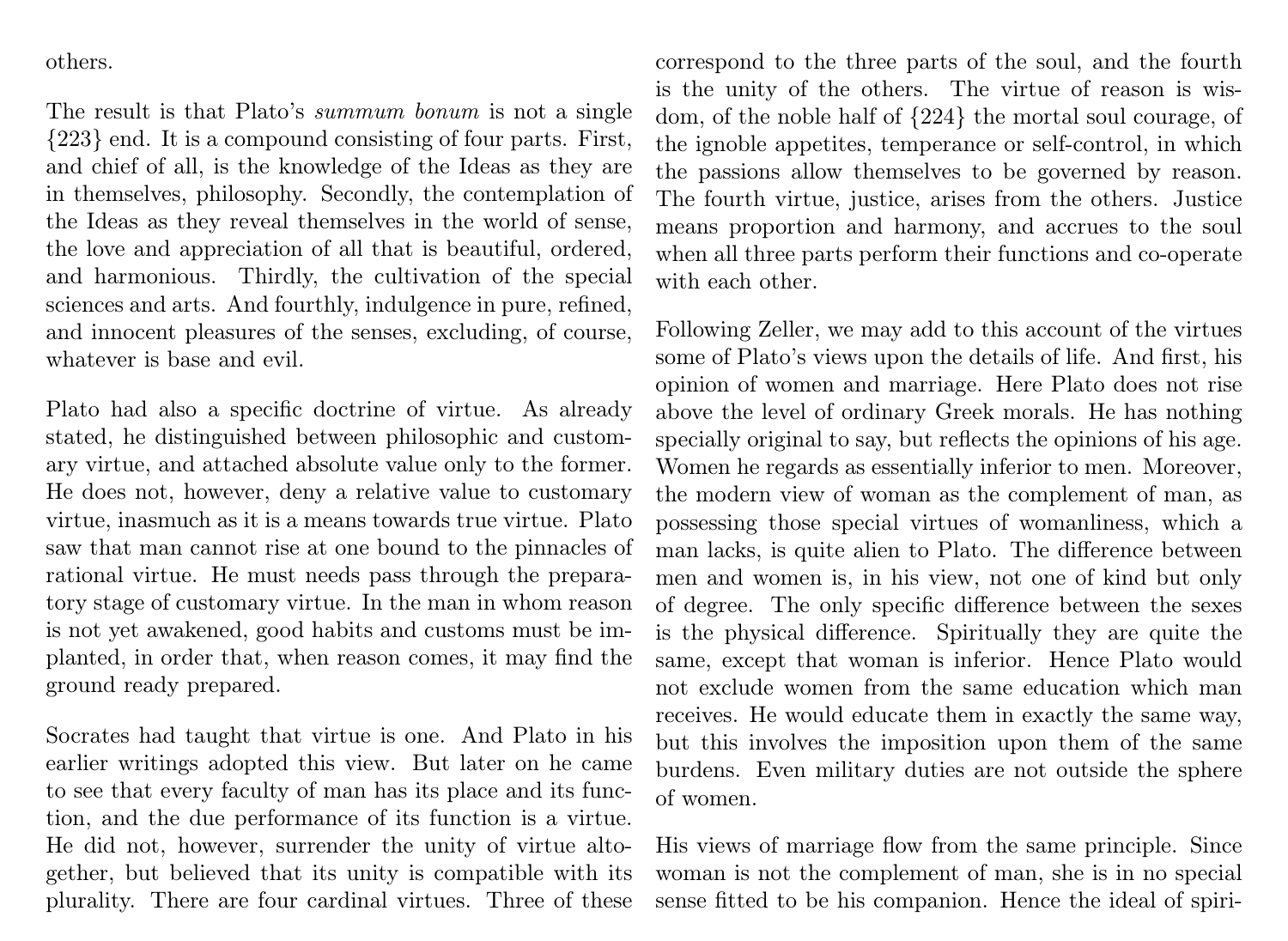tual companionship is absent from Plato's view of marriage, the sole object of which, in his opinion, is the propagation of children. The natural companion {225} of a man is not a woman, but another man. The ideal of friendship, therefore, takes the place of the spiritual ideal of marriage in Plato and, indeed, among the ancients generally.

Slavery is not denounced by Plato. He takes no trouble to justify it, because he thinks it so obviously right that it needs no justification. All that can be said to his credit is that he demands humane and just, though firm and unsentimental, treatment of slaves.

If in these respects Plato never transcends the Greek view of life, in one matter at least he does so. The common view of his time was that one ought to do good to one's friends and evil to one's enemies. This Plato expressly repudiates. It can never be good, he thinks, to do evil. One should rather do good to one's enemies, and so convert them into friends. To return good for evil is no less a Platonic than a Christian maxim.

## (b) The State.

We pass from the ethics of individual life to the ethics of the community. Plato's "Republic" is not an attempt to paint an imaginary and unreal perfection. Its object is to found politics on the theory of Ideas by depicting the Idea of the State. This State is, therefore, not unreal, but the only real State, and its reality is the ground of the existence of all actually existent States.

We can trace here, too, the same two strains of thought as

we found in considering the ethics of the individual. On the one hand, since the Idea alone is real, the existent world a mere illusion, the service of the {226} State cannot be the ideal life for a rational being. Complete retirement from the world into the sphere of Ideas is a far nobler end, and the aims of the ordinary politician are, in comparison, worthless baubles. Though only the philosopher is competent to rule, yet he will not undertake the business of the State, except under compulsion. In the political States, as they exist in the world, the philosopher dwells with his body, but his soul is a stranger, ignorant of their standards, unmoved by their ambitions. But the opposite strain of thought is uppermost when we are told that it is, after all, only in the State, only in his capacity as a citizen and a social being that the individual can attain perfection. It is only possible to reconcile these views in one way. If the ideals of the State and of philosophy seem inconsistent, they must be brought together by adapting the State to philosophy. We must have a State founded upon philosophy and reason. Then only can the philosopher dwell in it with his soul as well as with his body. Then only can either the individual or the State reach perfection. To found the State upon reason is the keynote of Plato's politics.

And this gives us, too, the clue to the problem, what is the end of the State? Why should there be a State at all? This does not mean, how has the State arisen in history? We are not in search of the cause, but of the reason, or end, of the State. The end of all life is wisdom, virtue, and knowledge. The unassisted individual cannot reach these ends. It is only by the State that they can be brought down from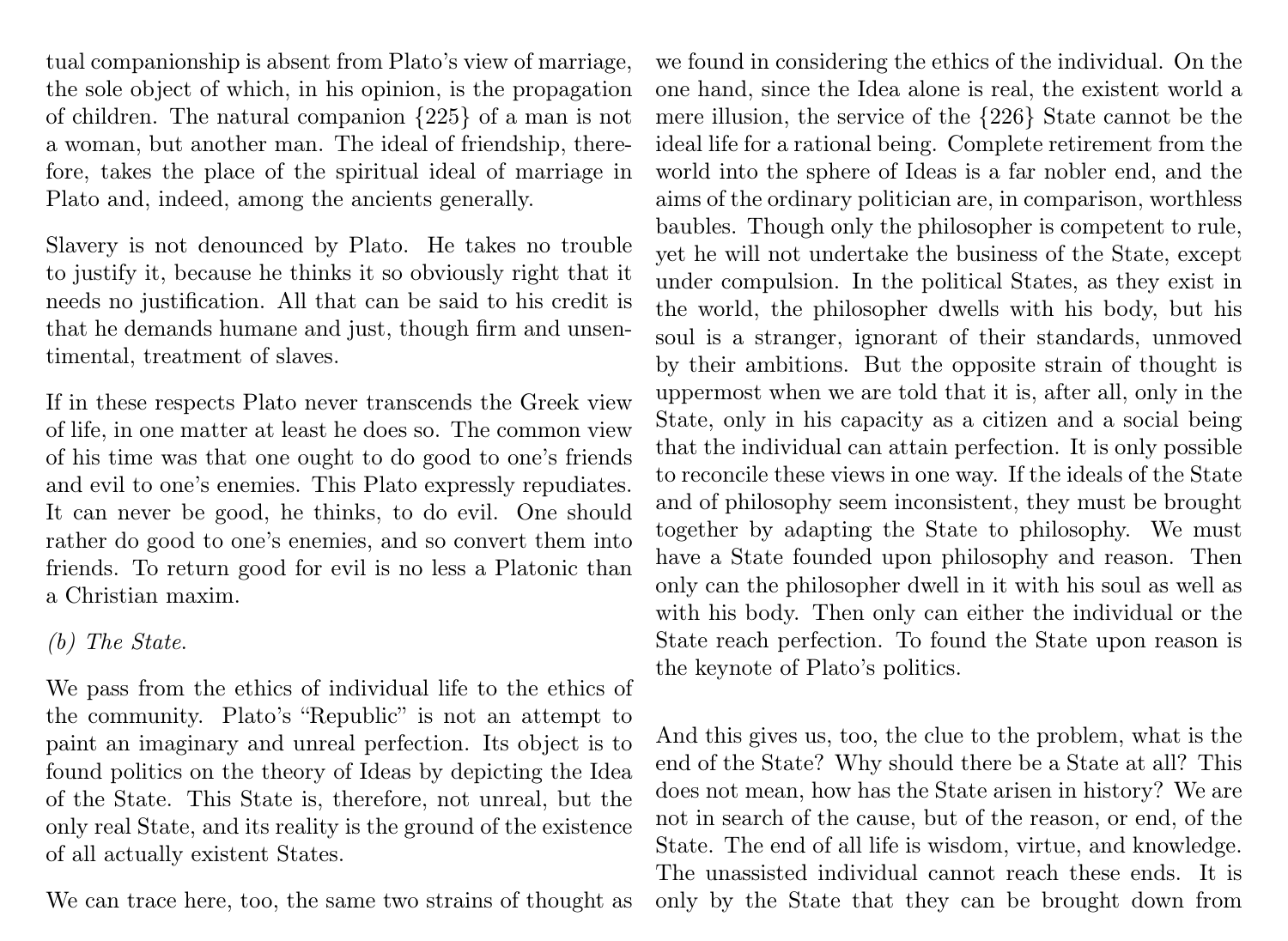heaven to earth. The end of the State is thus the virtue and happiness (not pleasure) of the citizens. And since this is only possible {227} through education, the State's primary function is educational.

Since the State is to be founded upon reason, its laws must be rational, and rational laws can only be made by rational men, philosophers. The rulers must be philosophers. And since the philosophers are few, we must have an aristocracy, not of birth, or of wealth, but of intellect. The first operative principle of the State is reason, the second is force. For it is not to be expected that the irrational masses will willingly submit to rational laws. They must be compelled. And since the work of the world must go on, the third operative principle will be labour. Plato believed in the principle of division of labour. Only he can excel at any occupation whose life is devoted to it. Hence to the three operative principles correspond three classes, castes, or professions. Reason is embodied in the philosopher-rulers, force in the warriors, labour in the masses. This division of the functions of the State is based upon the threefold division of the soul. To the rational soul correspond the philosopherrulers, to the nobler half of the mortal soul the warriors, to the appetitive soul the masses. Consequently the four cardinal virtues belong to the State through the functioning of the three classes. The virtue of the philosopher-rulers is wisdom, of the warriors courage, of the masses, temperance. The harmonious co-operation of all three produces justice.

The rulers must not cease to be philosophers. Most of their time must be spent in the study of the Ideas, philosophy,

and only a portion in the affairs of government. This is rendered possible by the system of taking turns. Those who are not at any particular time {228} engaged upon government retire into thought. The duty of the warriors is the protection of the State, both against its external enemies, and against the irrational impulses of the masses of its own citizens. Normally, the latter will be their chief duty, the enforcement of the decrees of the philosopher-rulers upon the masses. The masses will engage themselves in trade, commerce, and agriculture. Both the other ranks are prohibited from soiling their fingers with trade or agriculture, upon which Plato, as a Greek aristocrat, looked down with unbounded contempt. To what rank a citizen belongs is not determined by birth, nor by individual choice. No individual can choose his own profession. This will be determined by the officers of the State, who will base their decision, however, upon the disposition and capabilities of the individual. As they have also to decide the numbers required for each rank, the magistrates also control the birth of children. Parents cannot have children when they wish. The sanction of the State is required.

Since the end of the State is the virtue of the citizens, this involves the destruction of whatever is evil and the encouragement of whatever is good. To compass the destruction of evil, the children of bad parents, or offspring not sanctioned by the State, will be destroyed. Weak and sickly children will also not be allowed to live. The positive encouragement of good involves the education of the citizens by the State. Children from their earliest years do not belong to their parents, but to the State. They are, therefore, at once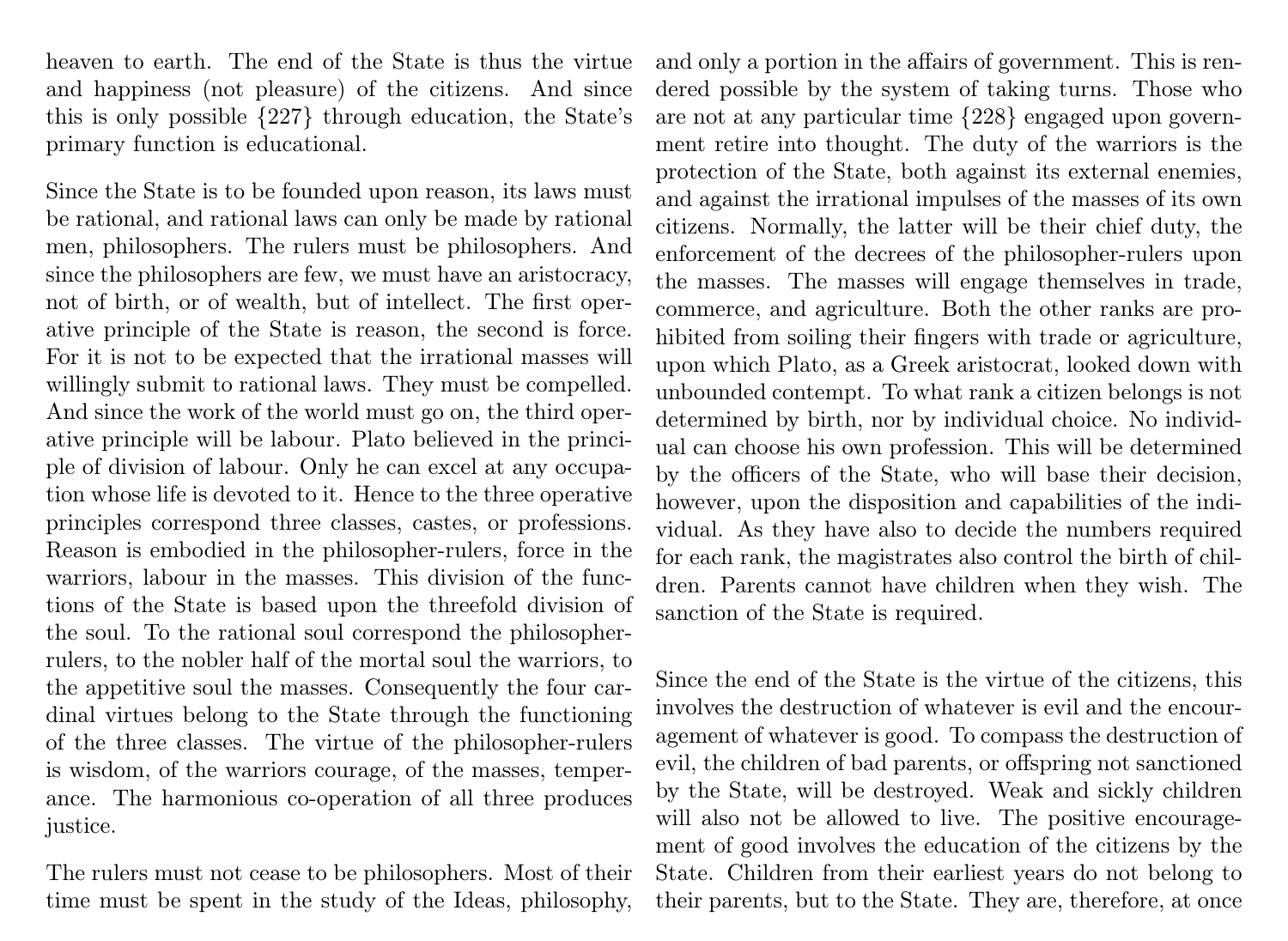removed from the custody of their parents, and transferred to State nurseries. Since the parents are to have no {229} property nor interest in them, stringent means are adopted to see that, after removal to the public nurseries, parents shall never again be able to recognize their own children. All the details of the educational curriculum are decreed by the State. Poetry, for example, is only allowed in an emasculated form. Of the three kinds, epic, dramatic, and lyric, the two former are banished from the State altogether, because, in the base example of the immorality of the gods, which they depict, they are powerful instruments in the propagation of evil. Only lyric poetry is allowed, and that under strict supervision. The subject, the form, even the metre, will be prescribed by the proper authorities. Poetry is not recognized as valuable in itself, but only as an educative moral influence. All poems, therefore, must strictly inculcate virtue.

It is, in Plato's opinion, intolerable that the individual should have any interest apart from the interests of the State. Private interests clash with those of the community, and must therefore be abolished. The individual can possess no property either in material things, or in the members of his family. This involves the community of goods, community of wives, and the State ownership of children from their birth.

6. Views upon Art.

In modern times aesthetics is recognized as a separate division of philosophy. This was not the case in Plato's time, and yet his opinions upon art cannot be fitted into either dialectic, physics, or ethics. On the other hand, they cannot be ignored, and there is nothing for it, therefore, but to treat them as a sort of appendix {230} to his philosophy. Plato has no systematic theory of art, but only scattered opinions, the most important of which will now be mentioned.

Most modern theories of art are based upon the view that art is an end in itself, that the beautiful has, as such, absolute value, and not value merely as a means to some further end. Upon such a view, art is recognized as autonomous within its own sphere, governed only by its own laws, judged only by its own standards. It cannot be judged, as Tolstoi would have us believe, by the standard of morals. The beautiful is not a means to the good. They may be indeed, ultimately identical, but their identity cannot be recognized till their difference has been admitted. Nor can one be subordinated to the other.

Now this view of art finds no place at all in Plato's thought. Art is, for him, absolutely subservient both to morals and to philosophy. That it subserves morality we see from the "Republic," where only that poetry is allowed which inculcates virtue, and only because it inculcates virtue. It is no sufficient justification of a poem to plead that it is beautiful. Beautiful or not, if it does not subserve the ends of morality, it is forbidden. Hence too the preposterous notion that its exercise is to be controlled, even in details, by the State. That this would mean the utter destruction of art either did not occur to Plato, or if it did, did not deter him. If poetry cannot exist under the yoke of morality, it must not be allowed to exist at all. That art is merely a means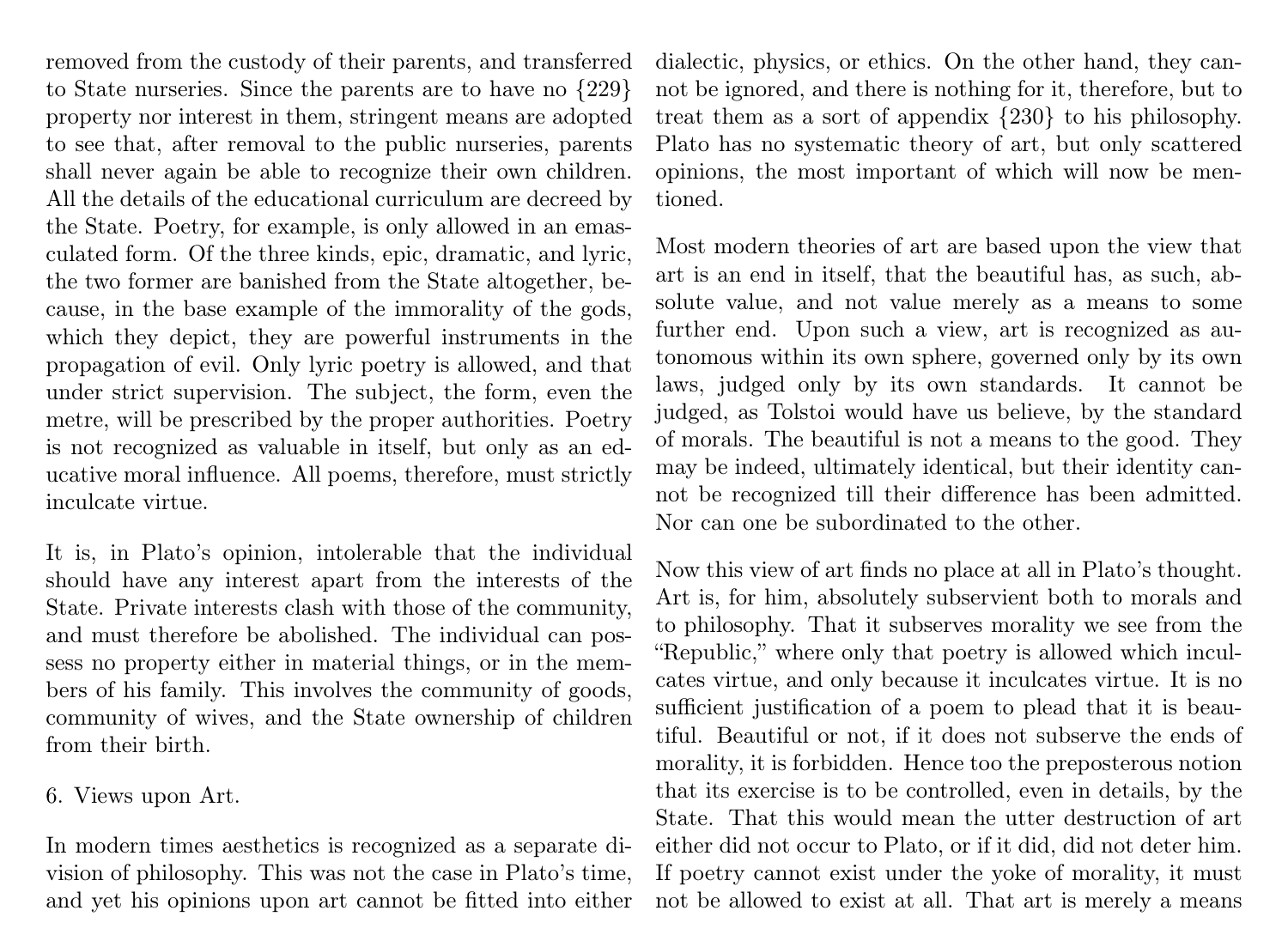to philosophy is even more evident. The end of all education is the knowledge of the Ideas, and every other subject, science, mathematics, art, is introduced into the {231} educational curriculum solely as a preparation for that end. They have no value in themselves. This is obvious from the teaching of the "Republic," and it is even more evident in the "Symposium," where the love of beautiful objects is made to end, not in itself, but in philosophy.

Plato's low estimate of art appears also in his theory of art as imitation, and his contemptuous references to the nature of artistic genius. As to the first, art is, to him, only imitation. It is the copy of an object of the senses, and this again is only a copy of an Idea. Hence a work of art is only a copy of a copy. Plato did not recognise the creativeness of art. This view is certainly false. If the aims of art were merely to imitate, a photograph would be the best picture, since it is the most accurate copy of its object. What Plato failed to see was that the artist does not copy his object, but idealizes it. And this means that he does not see the object simply as an object, but as the revelation of an Idea. He does not see the phenomenon with the eyes of other men, but penetrates the sensuous envelope and exhibits the Idea shining through the veils of sense.

The second point is Plato's estimate of artistic genius. The artist does not work by reason, but by inspiration. He does not, or he should not, create the beautiful by means of rules, or by the application of principles. It is only after the work of art is created that the critic discovers rules in it. This does not mean that the discovery of rules is false, but that the artist follows them unconsciously and instinctively. If,

for example, we believe Aristotle's dictum that the object of tragedy {232} is to purge the heart by terror and pity, we do not mean that the tragedian deliberately sets out to accomplish that end. He does so without knowing or intending it. And this kind of instinctive impulse we call the inspiration of the artist. Now Plato fully recognizes these facts. But far from considering inspiration something exalted, he thinks it, on the contrary, comparatively low and contemptible, just because it is not rational. He calls it "divine madness," divine indeed, because the artist produces beautiful things, but madness because he himself does not know how or why he has done it. The poet says very wise and beautiful things, but he does not know why they are wise and beautiful. He merely feels, and does not understand anything. His inspiration, therefore, is not on the level of knowledge, but only of right opinion, which knows what is true, but does not know why.

Plato's views of art are thus not satisfactory. He is doubtless right in placing inspiration below reason, and art below philosophy. They do stand to each other in the relation of higher and lower. Not that such a question can be decided by mere personal preferences. The usual discussions whether art or philosophy is better, whether emotion or reason is higher, are pointless and insipid, because the disputants merely exalt their personal peculiarities. The man of artistic temperament naturally prefers art, and says it is the highest. The philosopher exalts philosophy above art, merely because it is his pet hobby. This kind of discussion is futile. The matter must be decided upon some principle. And the principle is quite clear. Both art and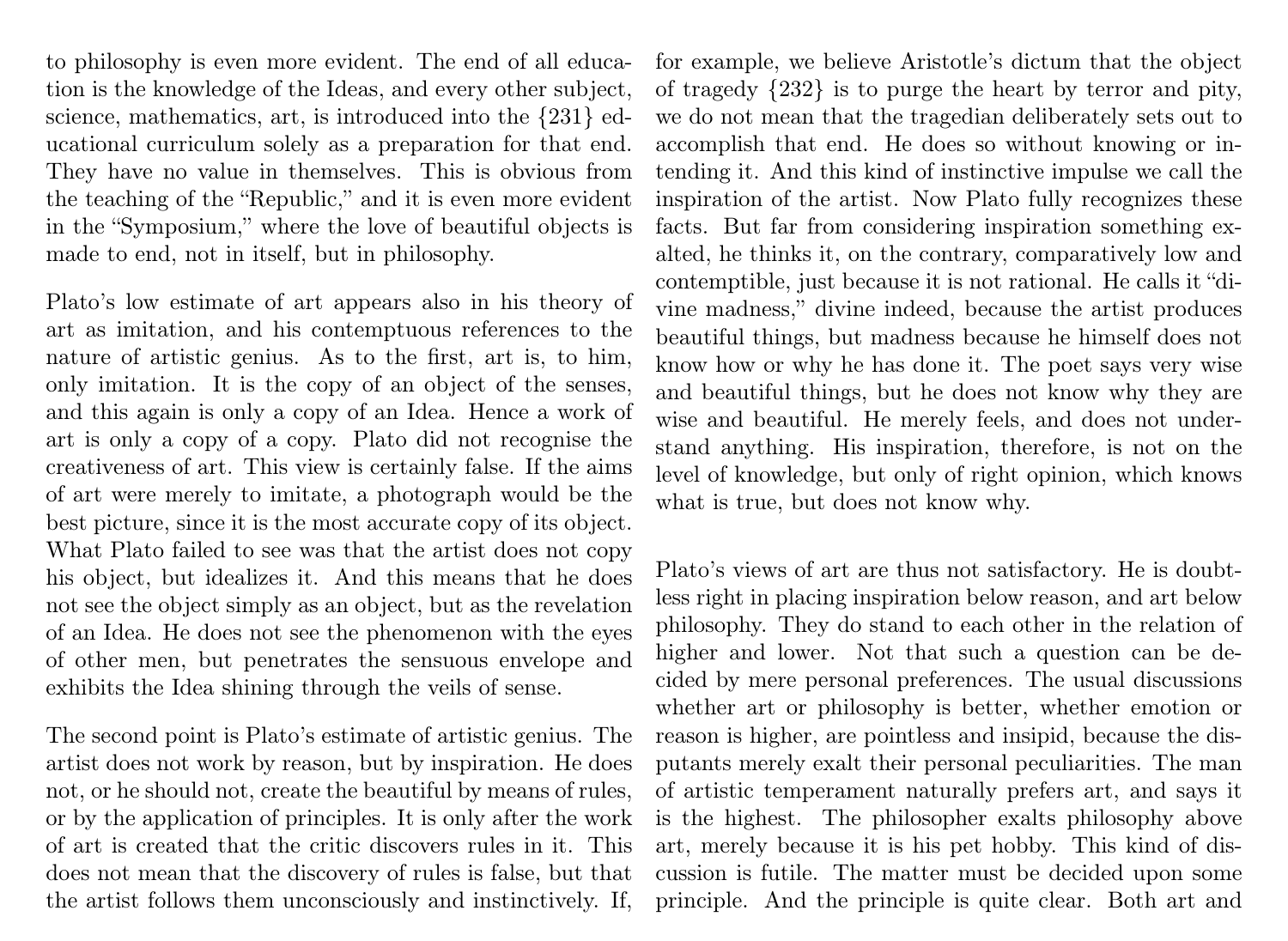philosophy have the same object, the {233} apprehension of the Absolute, or the Idea. Philosophy apprehends it as it is in itself, that is to say, as thought. Art apprehends it in a merely sensuous form. Philosophy apprehends it in its truth, art in a comparatively untrue way. Philosophy, therefore, is the higher. But while any true philosophy of art must recognize this, it must not interpret it to mean that art is to be made merely a means towards philosophy. It must somehow find room for the recognition of the truth that art is an end in itself, and it is in this that Plato fails.

Aristotle, who had no spark of artistic capacity in his composition, whose own writings are the severest of scientific treatises, did far greater justice to art than Plato, and propounded a far more satisfactory theory. Plato, himself a great artist, is utterly unjust to art. Paradoxical as it may appear, the very reason why Aristotle could be just to art was that he was no artist. Being solely a philosopher, his own writings are scientific and inartistic. This enables him to recognize art as a separate sphere, and therefore as having its own rights. Plato could not keep the two separate. His dialogues are both works of art and of philosophy. We have seen already that this fact exercised an evil influence on his philosophy, since it made him substitute poetic myths for scientific explanation. Now we see that it exercised an equally evil influence on his views of art. As a philosopher-artist his own practice is to use literary art solely as a means towards the expression of philosophical ideas. And this colours his whole view of art. It is, to him, nothing but a means towards philosophy. And this is the tap-root of his entire view of the subject.

{234}

7. Critical Estimate of Plato's Philosophy,

If we are to form a just estimate of the value of Plato's philosophy, we must not fritter away our criticism on the minor points, the external details, the mere outworks of the system. We must get at the heart and governing centre of it all. Amid the mass of thought which Plato has developed, in all departments of speculation, that which stands out as the central thesis of the whole system is the theory of Ideas. All else is but deduction from this. His physics, his ethics, his politics, his views upon art, all flow from this one governing theory. It is here then that we must look, alike for the merits and the defects of Plato's system.

The theory of Ideas is not a something sprung suddenly upon the world out of Plato's brain. It has its roots in the past. It is, as Aristotle showed, the outcome of Eleatic, Heracleitean, and Socratic determinations. Fundamentally, however, it grows out of the distinction between sense and reason, which had been the common property of Greek thinkers since the time of Parmenides. Parmenides was the first to emphasize this distinction, and to teach that the truth is to be found by reason, the world of sense being illusory. Heracleitus, and even Democritus, were pronounced adherents of reason, as against sense. The crisis came with the Sophists, who attempted to obliterate the distinction altogether, and to find all knowledge in sensation, thus calling forth the opposition of Socrates and Plato. As against them Socrates pointed out that all knowledge is through concepts, reason: and Plato added to this that the concept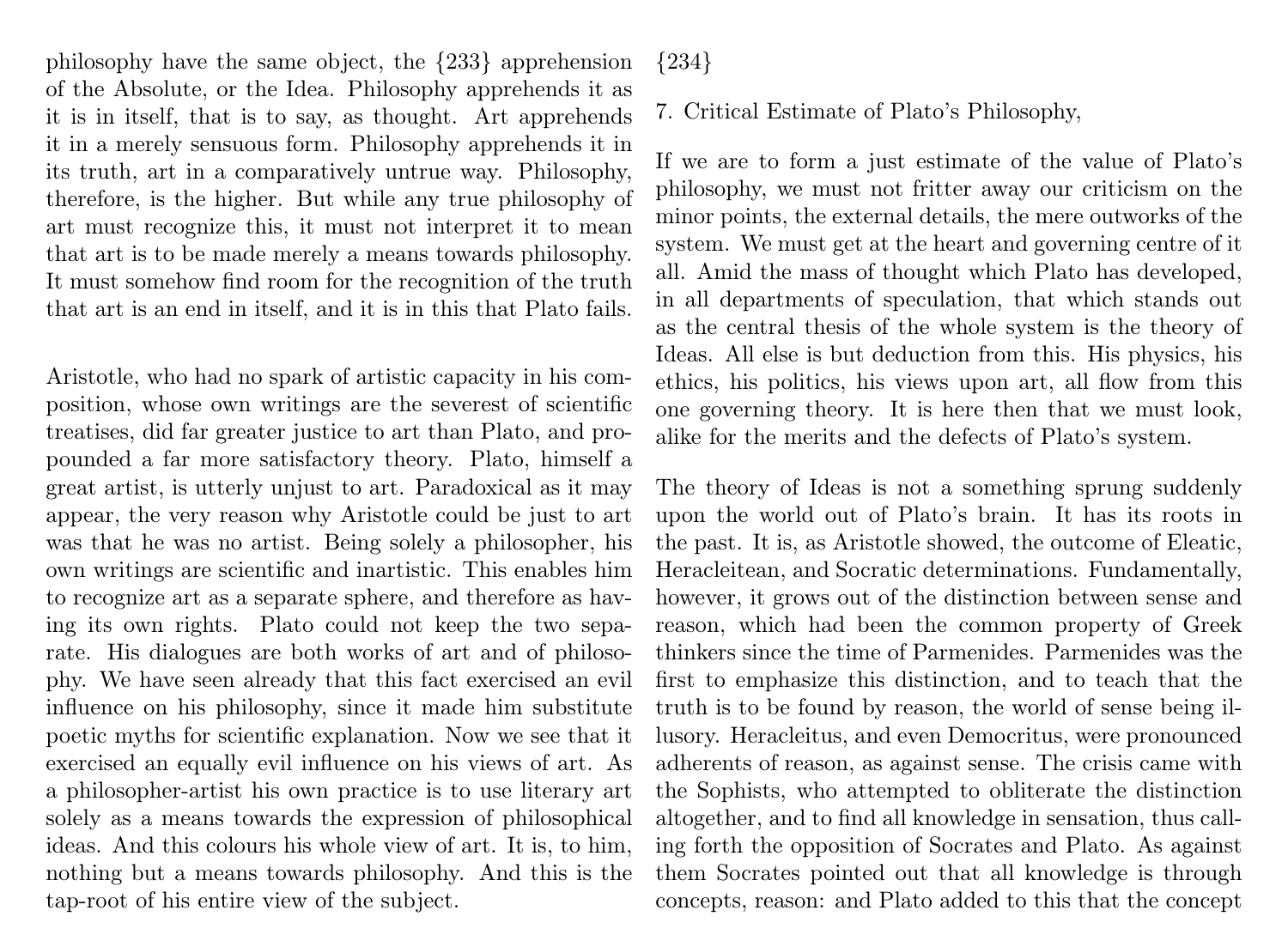is not a mere rule of thought but a metaphysical reality. This was the substance of the theory of Ideas. {235} Every philosophy which makes a systematic attempt to solve the riddle of the universe necessarily begins with a theory of the nature of that absolute and ultimate reality from which the universe is derived. This absolute reality we will call simply the Absolute. Plato's theory is that the Absolute consists of concepts. To say that the Absolute is reason, is thought, is concepts, is the universal—these are merely four different expressions of the same theory. Now this proposition, that the Absolute is reason, is the fundamental thesis of all idealism. Since Plato's time there have been several great idealistic systems of philosophy. That the Absolute is reason is the central teaching of them all. Plato, therefore, is the founder and initiator of all idealism. It is this that gives him his great place in the history of philosophy. That the Absolute is universal thought, this is what Plato has contributed to the philosophical speculation of the world. This is his crowning merit.

But we must go somewhat more into details. We must see how far he applied this principle successfully to the unravelment of the great problems of philosophy. In lecturing upon the Eleatics, I said that any successful philosophy must satisfy at least two conditions. It must give such an account of the Absolute, that the Absolute is shown as capable of explaining the world. It must be possible to deduce the actual world of facts from the first principle. Secondly, not only must this first principle explain the world; it must also explain itself. It must be really ultimate, that is, we must not, in order to understand it, have to refer to anything beyond and outside it. If we have to do so then our ultimate is not an ultimate at all; our first principle {236} is not first. That thing by means of which we explain it must itself be the ultimate reality. And besides being ultimate, our principle must be wholly intelligible. It must not be a mere ultimate mystery; for to reduce the whole world to an ultimate mystery is clearly not to explain it. Our first principle must, in a word, be self-explanatory. Let us apply this two-fold test to Plato's system. Let us see, firstly, whether the principle of Ideas explains the world, and secondly, whether it explains itself.

Does it explain the world? Is the actual existence of things, horses, trees, stars, men, explained by it? What, in the first place, is the relation between things and the Ideas? Things, says Plato, are "copies," or "imitations" of the Ideas. They "participate" in the Ideas. The Ideas are "archetypal" of things. Now all these phrases are mere poetic metaphors. They do not really tell us how things are related to Ideas. But suppose we ignore this, and assume, for the sake of argument, that we understand what is meant by "participation" and that things are, in the literal sense, "copies" of Ideas. The question still remains, why do such copies exist, how do they arise? Now, if this problem is to be solved, it is not enough to show, merely as a fact, that, by some mysterious act, copies of Ideas come into existence. There must be a reason for it, and this reason it is the business of philosophy to explain. This reason, too, must exist in the nature of the Ideas themselves, and not outside them. There must be, in the very nature of the Ideas, some inner necessity which forces them to reproduce themselves in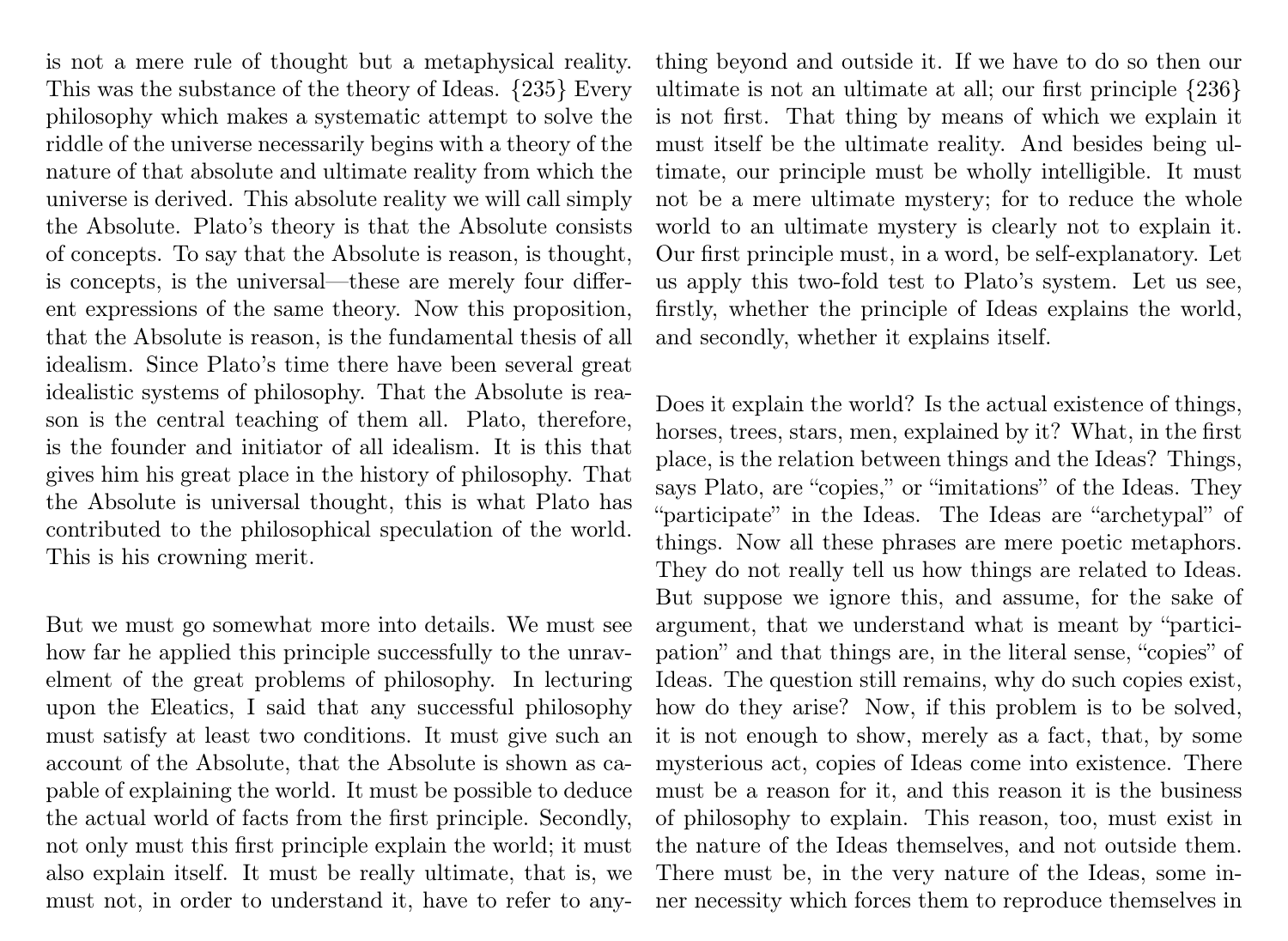things. This is what we {237} mean by saying that the Ideas are a sufficient explanation of the existence of things. But there is in Plato's Ideas no such necessity. The Ideas are defined as being the sole reality. They have already all reality in themselves. They are self-sufficient. They lack nothing. It is not necessary for them further to realize their being in the concrete manifestation of things, because they, as wholly real, need no realization. Why, then, should they not remain for ever simply as they are? Why should they go out of themselves into things? Why should they not remain in themselves and by themselves? Why should they need to reproduce themselves in objects? There are, we know, white objects in the universe. Their existence, we are told, is explained by the Idea of whiteness? But why should the Idea of whiteness produce white things? It is itself the perfect whiteness. Why should it stir itself? Why should it not remain by itself, apart, sterile, in the world of Ideas, for all eternity? We cannot see. There is in the Ideas no necessity urging them towards reproduction of themselves, and this means that they possess no principle for the explanation of things.

Nevertheless Plato has to make some attempt to meet the difficulty. And as the Ideas are themselves impotent to produce things, Plato, unable to solve the problem by reason, attempts to solve it by violence. He drags in the notion of God from nowhere in particular, and uses him as a deus ex machina. God fashions matter into the images of Ideas. The very fact that Plato is forced to introduce a creator shows that, in the Ideas themselves, there is no ground of explanation. Things ought to be explained by

the Ideas themselves, {238} but as they are incapable of explaining anything, God is called upon to do their work for them. Thus Plato, faced with the problem of existence, practically deserts his theory of Ideas, and falls back upon a crude theism. Or if we say that the term God is not to be taken literally, and that Plato uses it merely as a figurative term for the Idea of Good, then this saves Plato from the charge of introducing a theism altogether inconsistent with his philosophy, but it brings us back to the old difficulty. For in this case, the existence of things must be explained by means of the Idea of the Good. But this Idea is just as impotent as the other Ideas.

In this connection, too, the dualism of Plato's system becomes evident. If everything is grounded in the one ultimate reality, the Ideas, then the entire universe must be clasped together in a system, all parts of which flow out of the Ideas. If there exists in the universe anything which stands aloof from this system, remains isolated, and cannot be reduced to a manifestation of the Ideas, then the philosophy has failed to explain the world, and we have before us a confessed dualism. Now not only has Plato to drag in God for the explanation of things, he has also to drag in matter. God takes matter and forms it into copies of the Ideas. But what is this matter, and where does it spring from? Clearly, if the sole reality is the Ideas, matter, like all else, must be grounded in the Ideas. But this is not the case in Plato's system. Matter appears as a principle quite independent of the Ideas. As its being is self-derived and original, it must be itself a substance. But this is just what Plato denies, calling it absolute {239} not-being. Yet since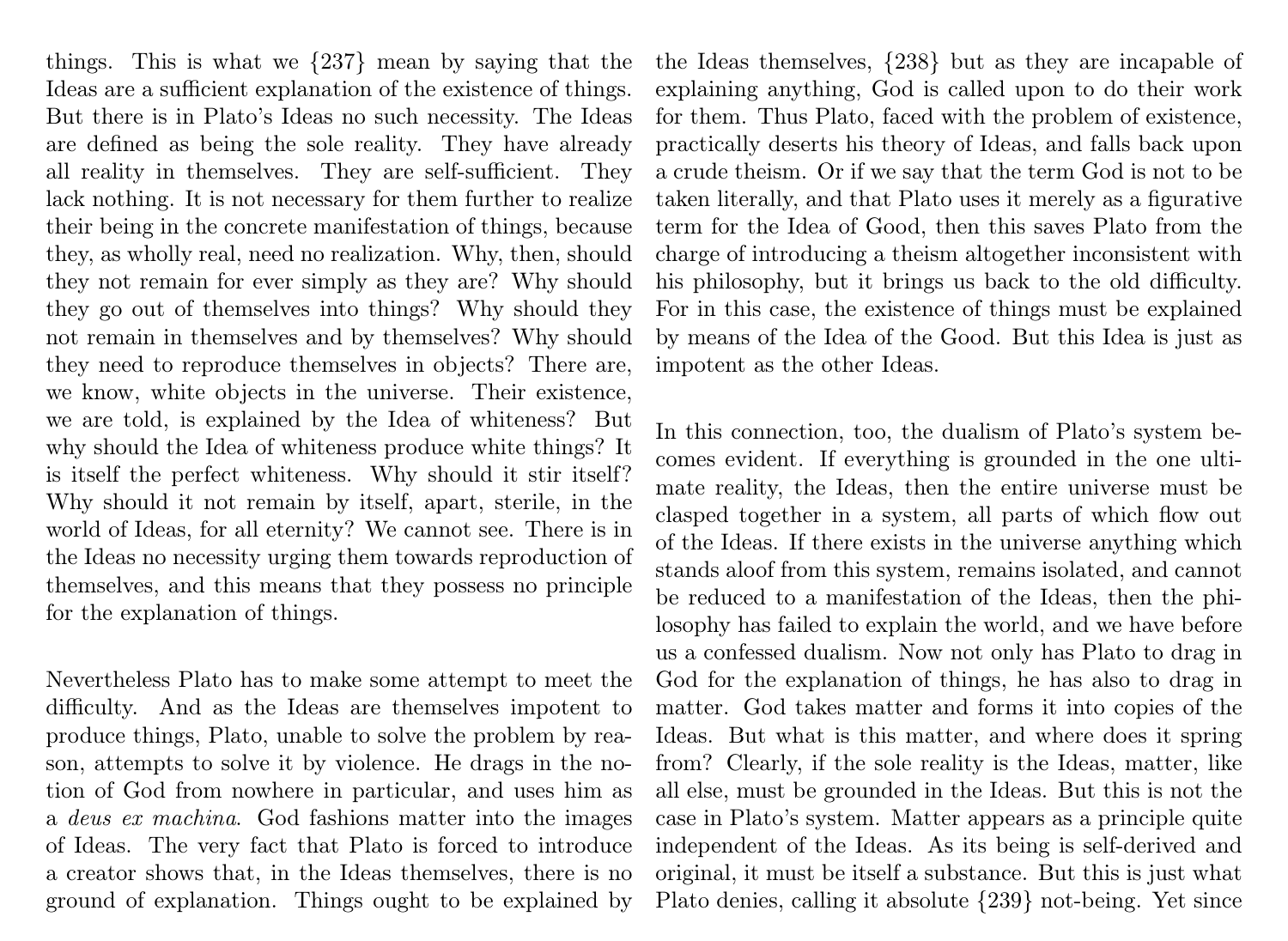it has not its source in the Ideas or in anything outside itself, we must say that though Plato calls it absolute notbeing, it is in fact an absolute being. The Ideas and matter stand face to face in Plato's system neither derived from the other, equally ultimate co-ordinate, absolute realities. This is sheer dualism.

The source of this dualism is to be found in the absolute separation which Plato makes between sense and reason. He places the world of sense on one side, the world of reason on the other, as things radically different and opposed. Hence it is impossible for him ever to bridge the gulf that he has himself created between them. We may expect the dualism of a philosophy which builds upon such premises to break out at numerous points in the system. And so indeed it does. It exhibits itself as the dualism of Ideas and matter, of the sense-world and the thought-world, of body and soul. Not, of course, that it is not quite right to recognize the distinction between sense and reason. Any genuine philosophy must recognize that. And no doubt too it is right to place truth and reality on the side of reason rather than sense. But although sense and reason are distinct, they must also be identical. They must be divergent streams flowing from one source. And this means that a philosophy which considers the absolute reality to be reason must exhibit sense as a lower form of reason. Because Plato fails to see the identity of sense and reason, as well as their difference, his philosophy becomes a continual fruitless effort to overreach the dualism thus generated.

Thus the answer to our first question, whether the theory of Ideas explains the world of things, must be {240} answered in the negative. Let us pass on to the second test. Is the principle of Ideas a self-explanatory principle? Such a principle must be understood purely out of itself. It must not be a principle, like that of the materialist, which merely reduces the whole universe to an ultimate mysterious fact. For even if it be shown that the reason of everything is matter, it is still open to us to ask what the reason of matter is. We cannot see any reason why matter should exist. It is a mere fact, which dogmatically forces itself upon our consciousness without giving any reason for itself. Our principle must be such that we cannot ask a further reason of it. It must be its own reason, and so in itself satisfy the demand for a final explanation. Now there is only one such principle in the world, namely, reason itself. You can ask the reason of everything else in the world. You can ask the reason of the sun, the moon, stars, the soul, God, or the devil. But you cannot ask the reason of reason, because reason is its own reason. Let us put the same thought in another way. When we demand the explanation of anything, what do we mean by explanation? What is it we want? Do we not mean that the thing appears to us irrational, and we want it shown that it is rational? When this is done, we say it is explained. Think, for example, of what is called the problem of evil. People often talk of it as the problem of the "origin of evil," as if what we want to know is, how evil began. But even if we knew this, it would not explain anything. Suppose that evil began because someone ate an apple. Does this make the matter any clearer? Do we feel that all our difficulties about the existence of evil are solved? No. This is {241} not what we want to know. The difficulty is that evil appears to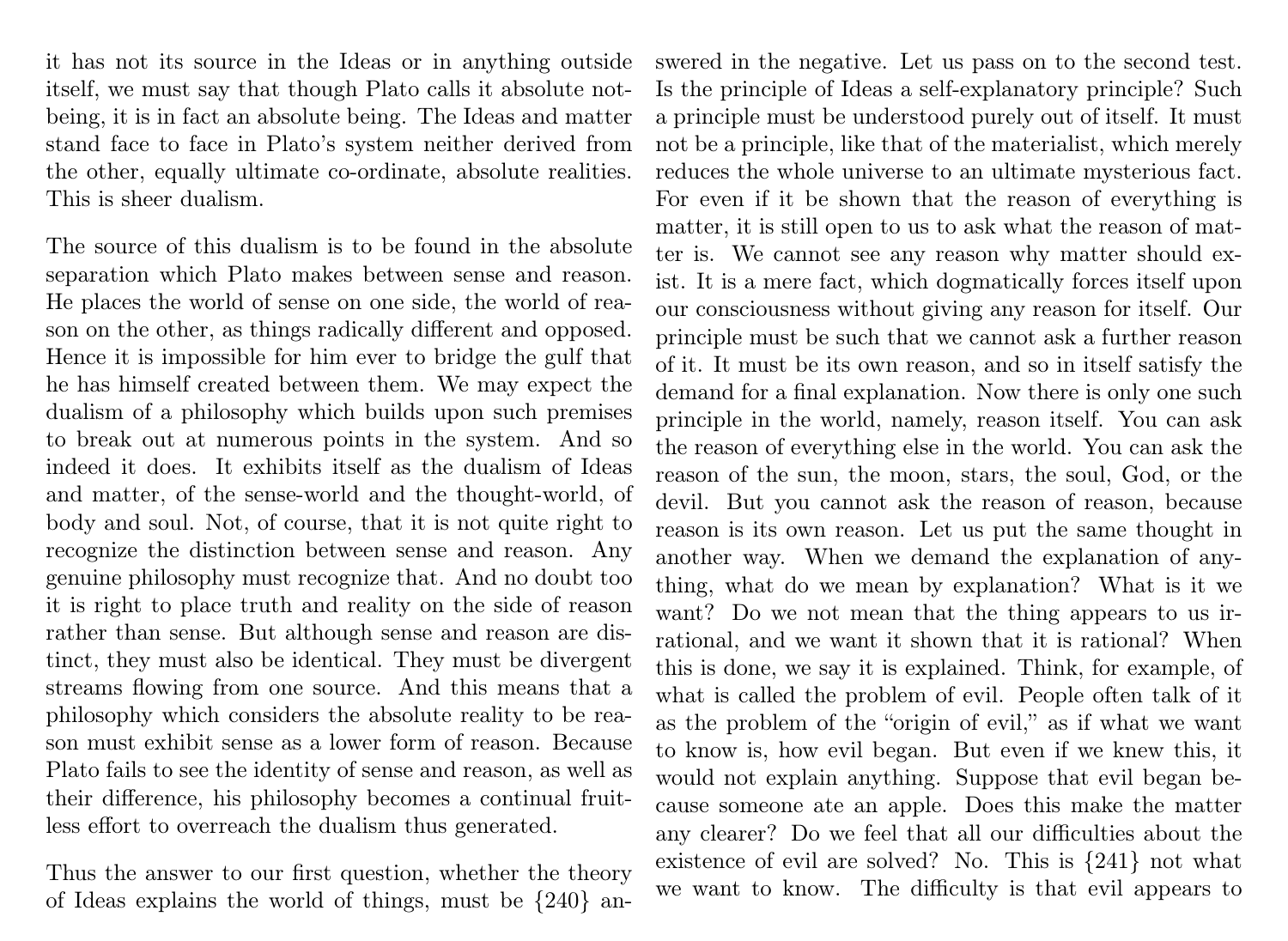us something irrational. The problem can only be solved by showing us that somehow, in spite of appearances, it is rational that evil should exist. Show us this, and evil is explained. Explanation of a thing, then, means showing that the thing is rational. Now we can ask that everything else in the world should be shown to be rational. But we cannot demand that the philosopher shall show that reason is rational. This is absurd. Reason is what is already absolutely rational. It is what explains itself. It is its own reason. It is a self-explanatory principle. This, then, must be the principle of which we are in search. The Absolute, we said, must be a self-explanatory principle, and there is only one such, namely, reason. The Absolute, therefore, is reason.

It was the greatness and glory of Plato to have seen this, and thereby to have become the founder of all true philosophy. For to say that the Absolute is concepts is the same as saying it is reason. It might seem, then, that Plato has satisfied the second canon of criticism. He takes as first principle a self-explanatory reality. But we cannot quite so quickly jump to this conclusion. After all, the mere word reason is not a key which will unlock to us the doors of the universe. Something more is necessary than the mere word. We must, in fact, be told what reason is. Now there are two senses in which we might ask the question, what reason is, one of which is legitimate, the other illegitimate. It is illegitimate to ask what reason is, in the sense of asking that it shall be explained to us in terms of something else, which is not reason. This would be {242} to give up our belief that reason is its own reason. It would be to seek the

reason of reason in something which is not reason. It would be to admit that reason, in itself, is not rational. And this is absurd. But it is legitimate to ask, what reason is, meaning thereby, what is the content of reason. The content of reason, we have seen, is concepts. But what concepts? How are we to know whether any particular concept is part of the system of reason or not? Only, it is evident, by ascertaining whether it is a rational concept. If a concept is wholly rational, then it is a part of reason. If not, not. What we need, then, is a detailed account of all the concepts which reason contains, and a proof that each of these concepts is really rational. It is obvious that only in this way can we make a satisfactory beginning in philosophy. Before we can show that reason explains, that is, rationalizes the world, we must surely first show that reason itself is rational, or rather, to be more accurate, that our conception of reason is rational. There must not be any mere inexplicable facts, any mysteries, any dark places, in our notion of reason. It must be penetrated through and through by the light of reason. It must be absolutely transparent, crystalline. How can we hope to explain the world, if our very first principle itself contains irrationalities?

Each concept then must prove itself rational. And this means that it must be a necessary concept. A necessary proposition, we saw, is one, such as that two and two equal four, the opposite of which is unthinkable. So for Plato's Ideas to be really necessary it ought to be logically impossible for us to deny their {243} reality. It ought to be impossible to think the world at all without these concepts. To attempt to deny them ought to be shown to be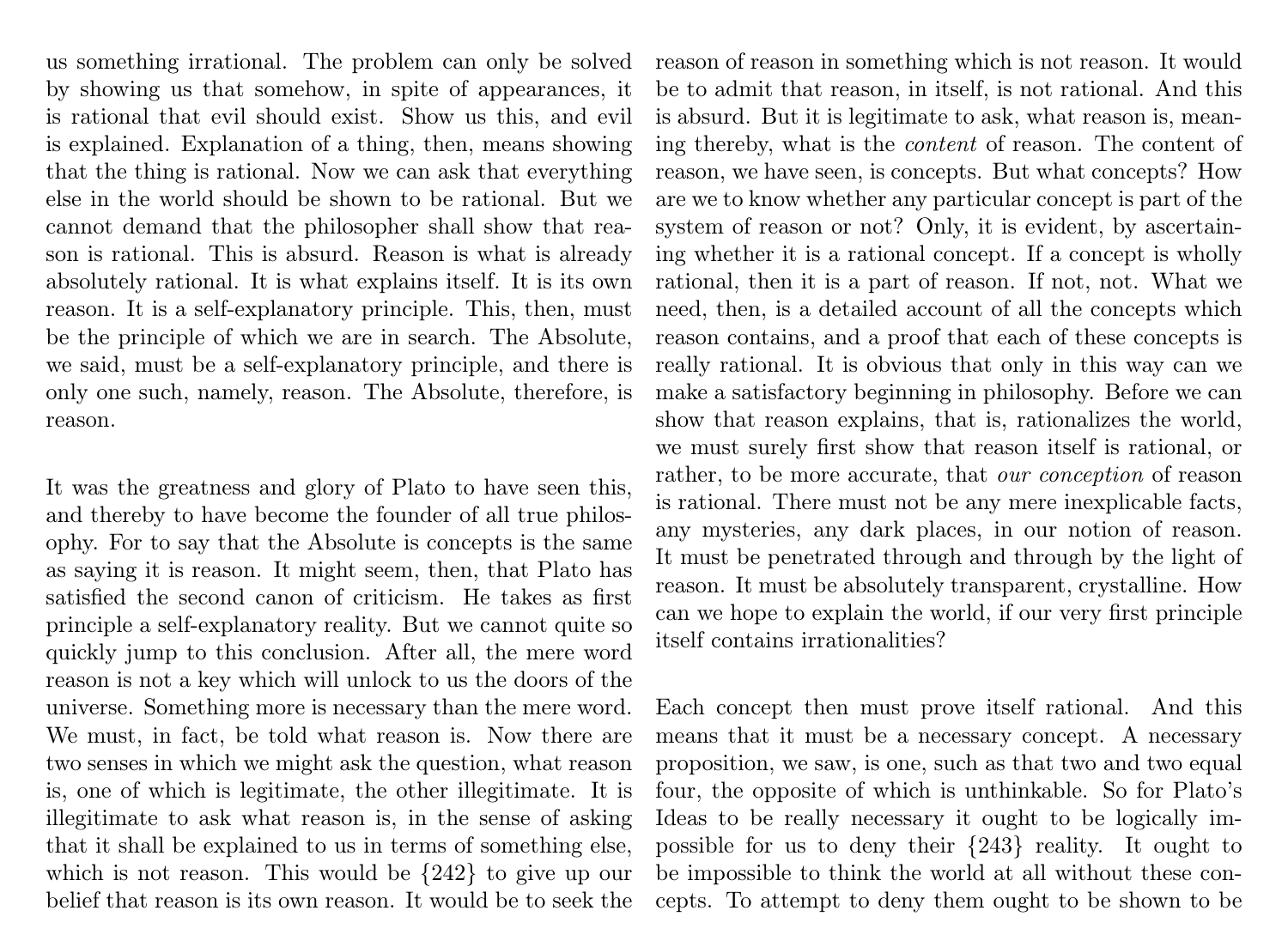self-contradictory. They ought to be so necessarily involved in reason that thought without them becomes impossible. Clearly this is the same as saying that the Ideas must not be mere ultimate inexplicable facts. Of such a fact we assert merely that it is so, but we cannot see any reason for it. To see a reason for it is the same as seeing its necessity, seeing not merely that it is so, but that it must be so.

Now Plato's Ideas are not of this necessary kind. There is, we are told, an Idea of whiteness. But why should there be such an Idea? It is a mere fact. It is not a necessity. We can think the world quite well without the Idea of whiteness. The world, so far as we can see, could get on perfectly well without either white objects or the Idea of whiteness. To deny its reality leads to no self-contradictions. Put it in another way. There are certainly white objects in the world. We demand that these, among other things, be explained. Plato tells us, by way of explanation, that there are white objects because there is an Idea of whiteness. But in that case why is there an Idea of whiteness? We cannot see. There is no reason. There is no necessity in this. The same thing applies to all the other Ideas. They are not rational concepts. They are not a part of the system of reason.

But at this point, perhaps, a glimmer of hope dawns upon us. We ask the reason for these Ideas. Has not Plato asserted that the ultimate reason and ground of all the lower Ideas will be found in the supreme Idea of {244} the Good? Now if this is so, it means that the lower Ideas must find their necessity in the highest Idea. If we could see that the Idea of the Good necessarily involves the other Ideas, then these other Ideas would be really explained. In other words, we ought to be able to deduce all the other Ideas from this one Idea. It ought to be possible to show that, granted the Idea of the Good, all the other Ideas necessarily follow, that to assume the Good and deny the other Ideas would be self-contradictory and unthinkable. There are examples in Plato of the kind of deduction we require. For example, in the "Parmenides" he showed that the Idea of the one necessarily involves the Idea of the many, and vice versa. You cannot think the one without also thinking the many. This means that the many is deduced from the one, and the one from the many. Just in the same way, we ought to be able to deduce the Idea of whiteness from the Idea of the Good. But this is clearly not possible. You may analyse the Good as long as you like, you may turn it in every conceivable direction, but you cannot get whiteness out of it. The two Ideas do not involve each other. They are thinkable apart. It is quite possible to think the Good without thinking whiteness. And it is the same with all the other Ideas. None of them can be deduced from the Good.

And the reason of this is very obvious. Just as the lower Ideas contain only what is common among the things of a class, and exclude their differences, so the higher Ideas include what is common to the Ideas that come under them, but exclude what is not common. For example, the Idea of colour contains what white, blue, red, and green, have in common. But all colours {245} have not whiteness in common. Green, for example, is not white. Hence the Idea of colour excludes the Idea of whiteness, and it likewise excludes all the Ideas of the other particular colours. So too the highest Idea of all contains only what all the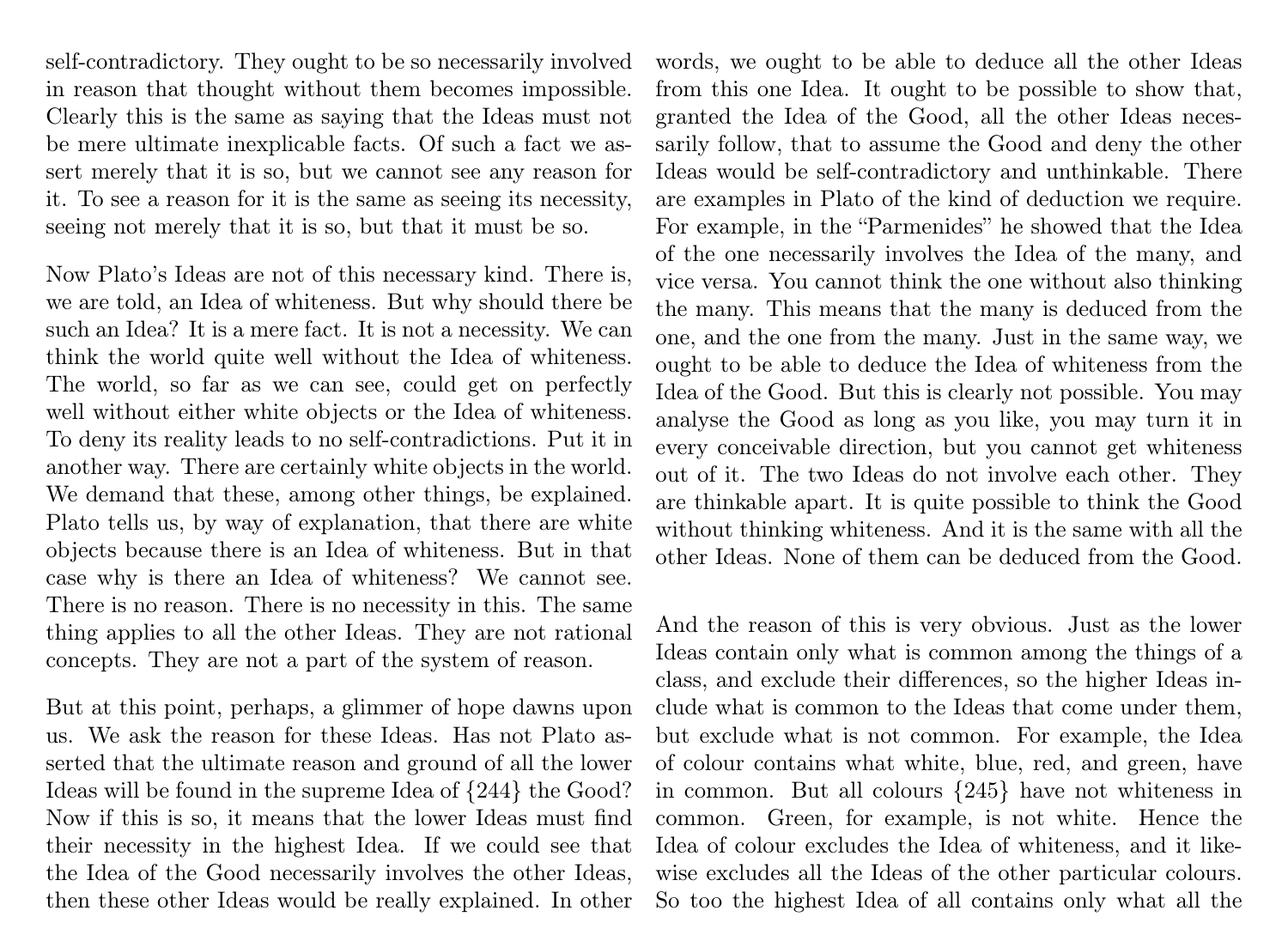Ideas agree in, but all the rest falls outside it. Thus the Idea of whiteness is perfect in its kind. And as all Ideas are likewise perfect, the highest Idea is that in which they all agree, namely, perfection itself. But this means that the perfection of the Idea of whiteness is contained in the supreme Idea, but its specific character in which it differs from other Ideas is excluded. Its specific character is just its whiteness. Thus the perfection of whiteness is contained in the Good, but its whiteness is not. Consequently it is impossible to deduce whiteness from the Good, because the Good does not contain whiteness. You cannot get out of it what is not in it. When Plato deduced the many from the one, he did so only by showing that the One contains the many. He cannot deduce whiteness from goodness, because goodness does not contain whiteness.

The lower Ideas thus have not the character of necessity. They are mere facts. And the hope that we shall find their necessity in the supreme Idea fails. But suppose we waive this. Suppose we grant that there must be an Idea of whiteness, because there is an Idea of the Good. Then why is there an Idea of the Good? What is the necessity of that? We cannot see any necessity in it. What we said of the other Ideas applies with equal force to the highest Idea. The Good may be a necessary Idea, but Plato has not shown it.

Thus, though Plato named reason as the Absolute, {246} and though reason is a self-explanatory principle, his account of the detailed content of reason is so unsatisfactory that none of the concepts which he includes in it are really shown to be rational. His philosophy breaks down upon the second test as it did upon the first. He has neither explained the world from the Ideas, nor has he made the Ideas explain themselves.

There is one other defect in Plato's system which is of capital importance. There runs throughout it a confusion between the notions of reality and existence. To distinguish between existence and reality is an essential feature of all idealism. Even if we go back to the dim idealism of the Eleatics, we shall see this. Zeno, we saw, denied motion, multiplicity, and the world of sense. But he did not deny the existence of the world. That is an impossibility. Even if the world is delusion, the delusion exists. What he denied was the reality of existence. But if reality is not existence, what is it? It is Being, replied the Eleatics. But Being does not exist. Whatever exists is this or that particular sort of being. Being itself is not anywhere to be found. Thus the Eleatics first denied that existence is reality, and then that reality exists. They did not themselves draw this conclusion, but it is involved in their whole position.

With a fully developed idealism, like Plato's, this ought to be still clearer. And, in a sense, it is. The individual horse is not real. But it certainly exists. The universal horse is real. But it does not exist. But, upon this last point, Plato wavered and fell. He cannot resist the temptation to think of the absolute reality as existing. And consequently the Ideas are {247} not merely thought as the real universal in the world, but as having a separate existence in a world of their own. Plato must have realised what is, in truth, involved in his whole position, that the absolute reality has no existence. For he tells us that it is the universal, and not any particular individual thing. But everything that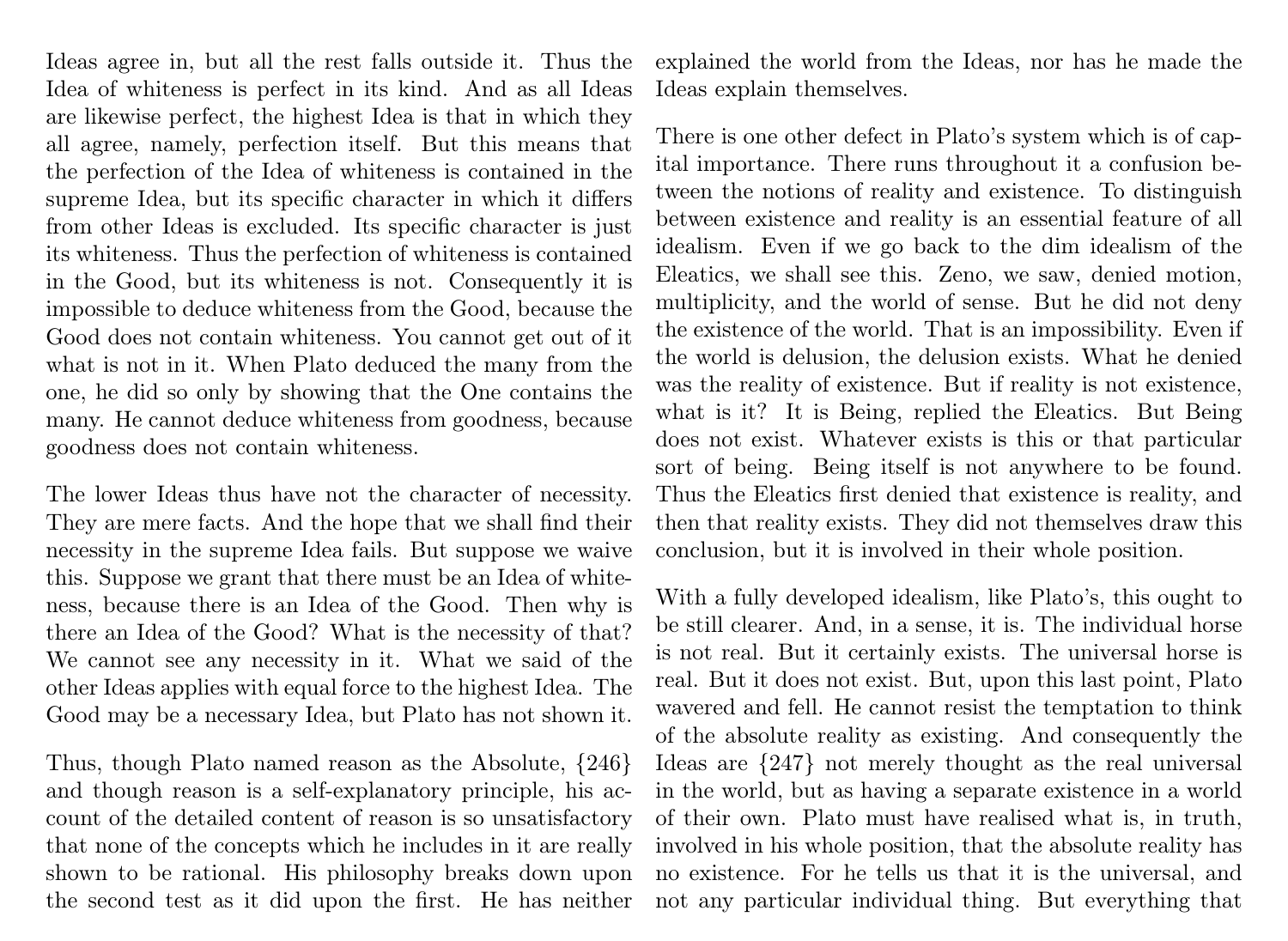exists is an individual thing. Again, he tells us that the Idea is outside time. But whatever exists must exist at some time. Here then this central idealistic thought seems well fixed in Plato's mind. But when he goes on to speak of recollection and reincarnation, when he tells us that the soul before birth dwelt apart in the world of Ideas, to which after death it may hope to return, it is clear that Plato has forgotten his own philosophy, that he is now thinking of the Ideas as individual existences in a world of their own. This is a world of Ideas having a separate existence and place of its own. It is not this world. It is a world beyond. Thus the Platonic philosophy which began on a high level of idealistic thinking, proclaiming the sole reality of the universal, ends by turning the universal itself into nothing but an existent particular. It is the old old story of trying to form mental pictures of that which no picture is adequate to comprehend. Since all pictures are formed out of sensuous materials, and since we can form no picture of anything that is not an individual thing, to form a picture of the universal necessarily means thinking of it as just what it is not, an individual. So Plato commits the greatest sin that can be ascribed to a philosopher. He treats thought as a thing.

To sum up. Plato is the great founder of idealism, the initiator of all subsequent truths in philosophy. {248} But, as always with pioneers, his idealism is crude. It cannot explain the world; it cannot explain itself. It cannot even keep true to its own principles, because, having for the first time in history definitely enunciated the truth that reality is the universal, it straightway forgets its own creed and

plunges back into a particularism which regards the Ideas as existent individuals. It was these defects which Aristotle set himself to rectify in a purer idealism, shorn of Plato's impurities.

{249}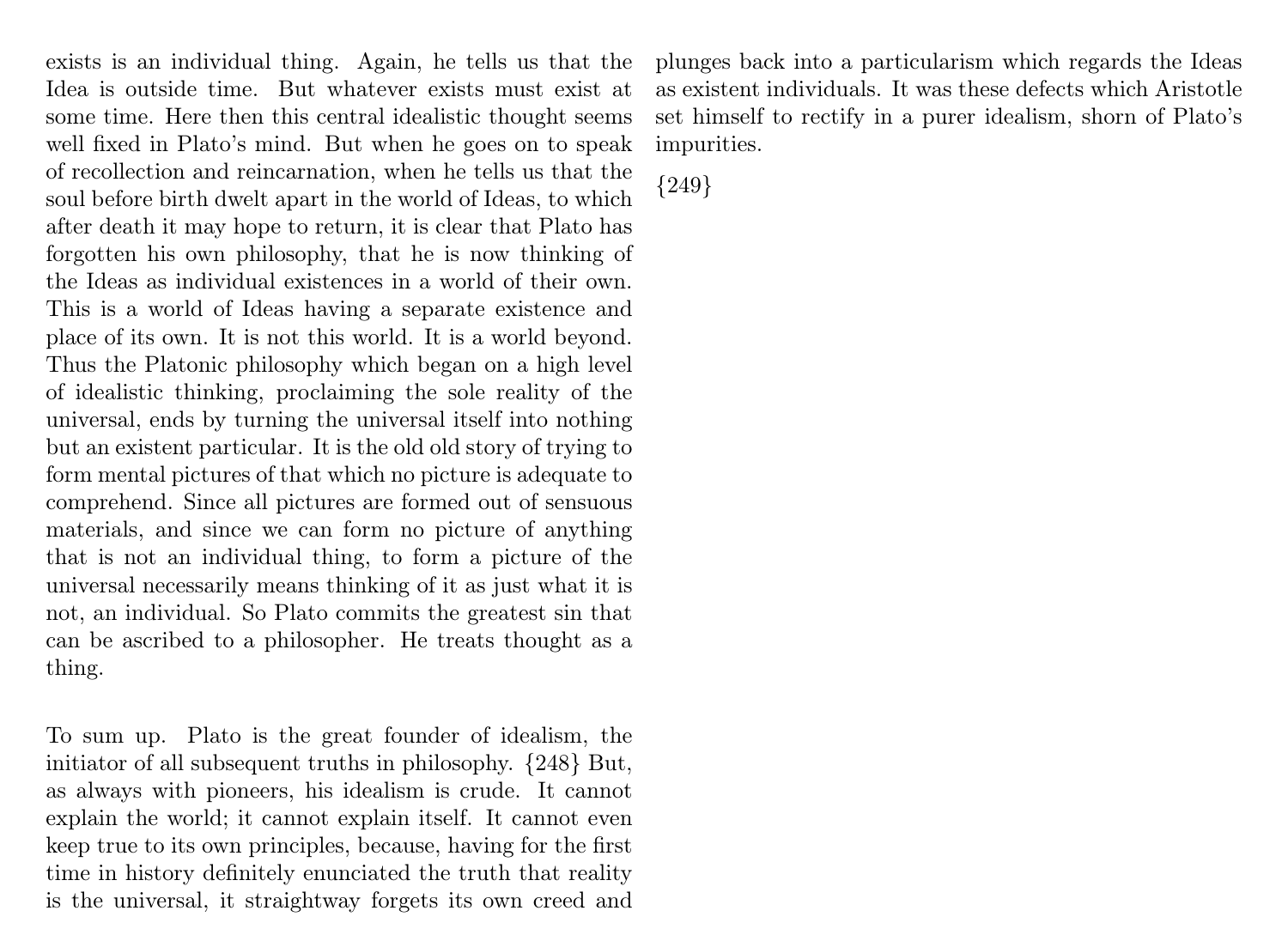## Chapter 26

# CHAPTER XIII

## ARISTOTLE

1. Life, Writings, and general character of his Work.

Aristotle was born in 384 B.C. at Stagirus, a Grecian colony and seaport on the coast of Thrace. His father Nichomachus was court physician to King Amyntas of Macedonia, and from this began Aristotle's long association with the Macedonian Court, which considerably influenced his life and destinies. While he was still a boy his father died, and he was sent by his guardian, Proxenus, to Athens, the intellectual centre of the world, to complete his education. He was then aged seventeen. He joined the Academy and studied under Plato, attending the latter's lectures for a period of twenty years. In subsequent times, Aristotle's detractors, anxious to vilify his character, accused him of "ingratitude" to his master, Plato. It was said that Plato's old age had been embittered by dissensions in

the school caused by the factious spirit of Aristotle. That there is no ground for attaching any blame to Aristotle for the troubles of Plato, which either did not exist or have been grossly exaggerated, is evident both from the facts within our knowledge and from the reference to Plato in Aristotle's works. It is not likely that, had Aristotle rendered himself genuinely objectionable, he could have remained for twenty years in {250} the Academy, and only left it upon the death of Plato. Moreover, although Aristotle in his works attacks the teaching of Plato with unsparing vigour, there is nowhere to be found in these attacks any suggestion of acrimony or personal rancour. On the contrary, he refers to himself as the friend of Plato, but a greater friend of the truth. The fact, in all probability, is that a man of such independent and original mind as Aristotle did not accord to Plato the kind of blind adoration and hero-worship which he may have received from the inferior intellects in the school. As is so often the case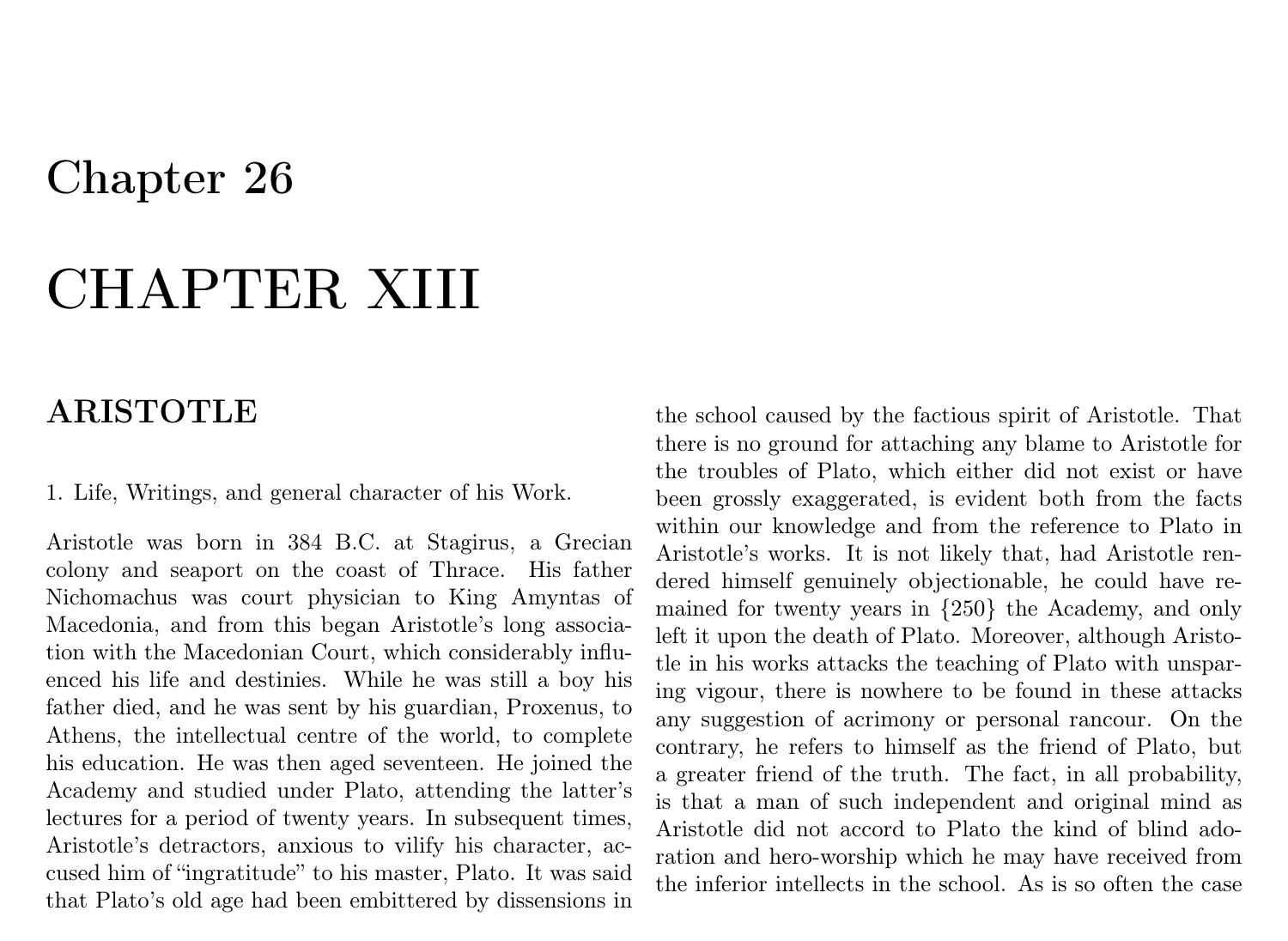with young men of marked ability, the brilliant student may have suffered from the impatience and self-assertion of youth. There was certainly nothing worse.

While at the Academy Aristotle exhibited an unflagging spirit and unwearied zeal in the pursuit of knowledge in all its forms, a spirit which gave rise to nick-names and anecdotes, which probably contained as much truth, or as little, as most of the anecdotes which gather round remarkable characters. One of these stories was that he used a mechanical contrivance to wake him up whenever sleep threatened to put an end to his hours of study.

In 347 B.C. Plato died, and his nephew Speusippus was chosen as head of the Academy. Aristotle left Athens with his fellow-student Xenocrates, and together they repaired to the court of Hermeias, King of Atarneus, in Asia Minor. Hermeias, a man of low origin, but of high instincts and advanced education, had himself attended the lectures of Plato, and received the two young philosophers as welcome guests. Aristotle stayed three years at Atarneus, and, while there, married {251} Pythias, the niece of the King. In later life he was married a second time to one Herpyllis, who bore him a son, Nichomachus. At the end of three years Hermeias fell a victim to the treachery of the Persians, and Aristotle went to Mytilene. Here he remained for several years till he received an invitation from Philip of Macedonia to become the tutor of the young Alexander, afterwards conqueror of the world, then aged thirteen. Aristotle obeyed the summons, and for about five years superintended the education of Alexander. Both Philip and Alexander appear to have paid Aristotle high honour, and

there were stories that he was supplied by the Macedonian court, not only with funds for the prosecution of learning, but even with thousands of slaves for the collection of specimens. These stories are probably false and certainly exaggerated. But there is no doubt that, in his scientific and philosophical enquiries, he was backed by the influence of the court, and could even perhaps have looked to that quarter for supplies, had it ever been necessary.

Upon the death of Philip, Alexander succeeded to the kingship. The period of his studies was now over, and he began to make preparations for his subsequent conquests. Aristotle's work being finished, he returned to Athens, which he had not visited since the death of Plato. He found the Platonic school flourishing under Xenocrates, and Platonism the dominant philosophy of Athens. He thereupon set up his own school at a place called the Lyceum. It was in connection with this that his followers became known, in after years, as the "peripatetics," a name which arose from Aristotle's habit of walking about as he discoursed. The period of {252} his residence in Athens lasted thirteen years, during which time he was occupied in the leadership of his school and in literary labours. This appears to have been the most fruitful period of his life. There is no doubt that all his most important writings were composed at this time. But at the end of this period his fortunes changed.

In B.C. 323 Alexander the Great died suddenly at Babylon in the midst of his triumphs. The Athenian Government was in the hands of a pro-Macedonian party. Upon the death of Alexander this party was overthrown, and a general reaction occurred against everything Macedonian.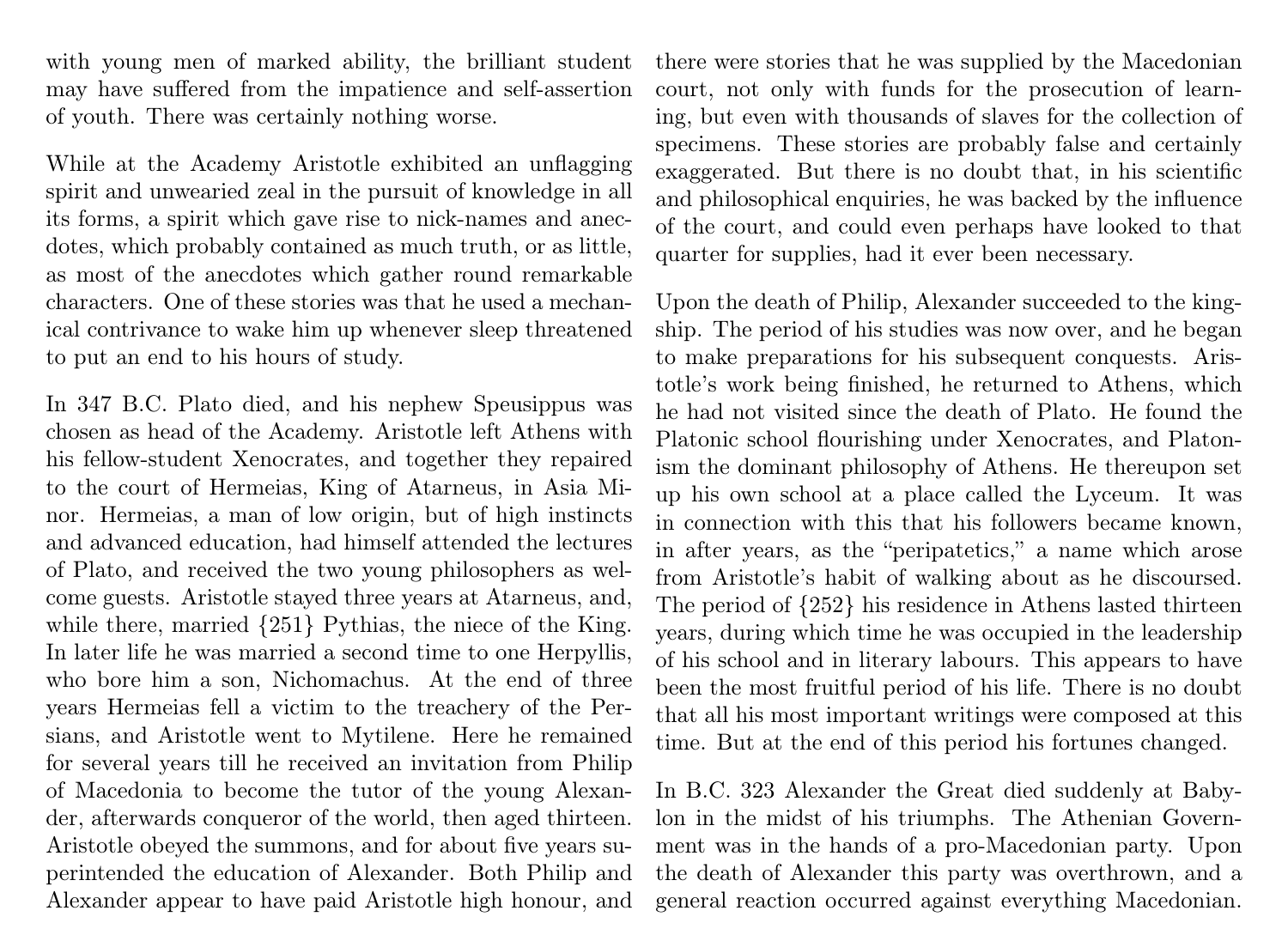Alexander had been regarded in Greece much as Napoleon was regarded in Europe a century ago. He had insulted the free Greek cities. He had even sacked the city of Thebes. The whole of Greece lived in perpetual terror of invasion. Now that this fear was removed by his death, there was a general outburst of feeling against Macedonia. An anti-Macedonian party came into power. Now Aristotle had always been regarded as a representative and protege of the Macedonian court, although, as a matter of fact, he had recently fallen out of favour with the autocratic Alexander. A charge of impiety was trumped up against him. To escape prosecution he fled to Chalcis in Euboea, in order that, as he said, "the Athenians might not have another opportunity of sinning against philosophy as they had already done in the person of Socrates." He perhaps intended to return to Athens as soon as the storm had blown over. But in the first year of his residence at Chalcis he was overtaken by a sudden illness, and died at the age of sixty-three, in B.C. 322.

{253}

Aristotle is said to have composed some four hundred books. Our astonishment at this productivity diminishes somewhat when we remember that what is here called a "book" is much the same as what we should call a chapter in a modern treatise. More than three-quarters of these writings have been lost. But, by good fortune, what remains to us is undoubtedly by far the most important part, and we have preserved in it a fairly complete account of the whole Aristotelian system in all its departments. Nearly all the writings, however, have come down to us in a mutilated

state. This is especially the case with the "Metaphysics." This treatise is unfinished, and it was probably left unfinished by its author at his death. But apart from this, several of the books of the "Metaphysics" are undoubtedly spurious. Others apparently come in the wrong order. We end one book in the middle of a discussion, and when we begin the next we find ourselves in the middle of an entirely different subject. There are frequent repetitions, and parts of it read as if they were mere lecture notes. There are many interpolations. The same characteristics are to be observed in Aristotle's other writings, though in a less degree. It seems probable that they were not intended, in their present state, for publication. Final revision and finishing touches are lacking. In spite of these defects, the writings are voluminous and clear enough to enable us to trace out the whole of the main positions of Aristotle's thought.

We saw, in the case of Plato, that, as his literary activity lasted over a period of half a century, during which his philosophy was in constant development, it became important to trace this development in the {254} order of his Dialogues. The same thing is not true in the case of Aristotle. The whole of his writings, or rather those that have come down to us, seem to have been written during his last thirteen years, while he was at Athens, that is to say, after he had passed his fiftieth year. His system was then complete, mature, and fully developed. The question of the order in which they were written has no great importance. The result of critical investigations, however, is to show that he probably began with the various works upon logic, composed next the treatises upon physical science, next the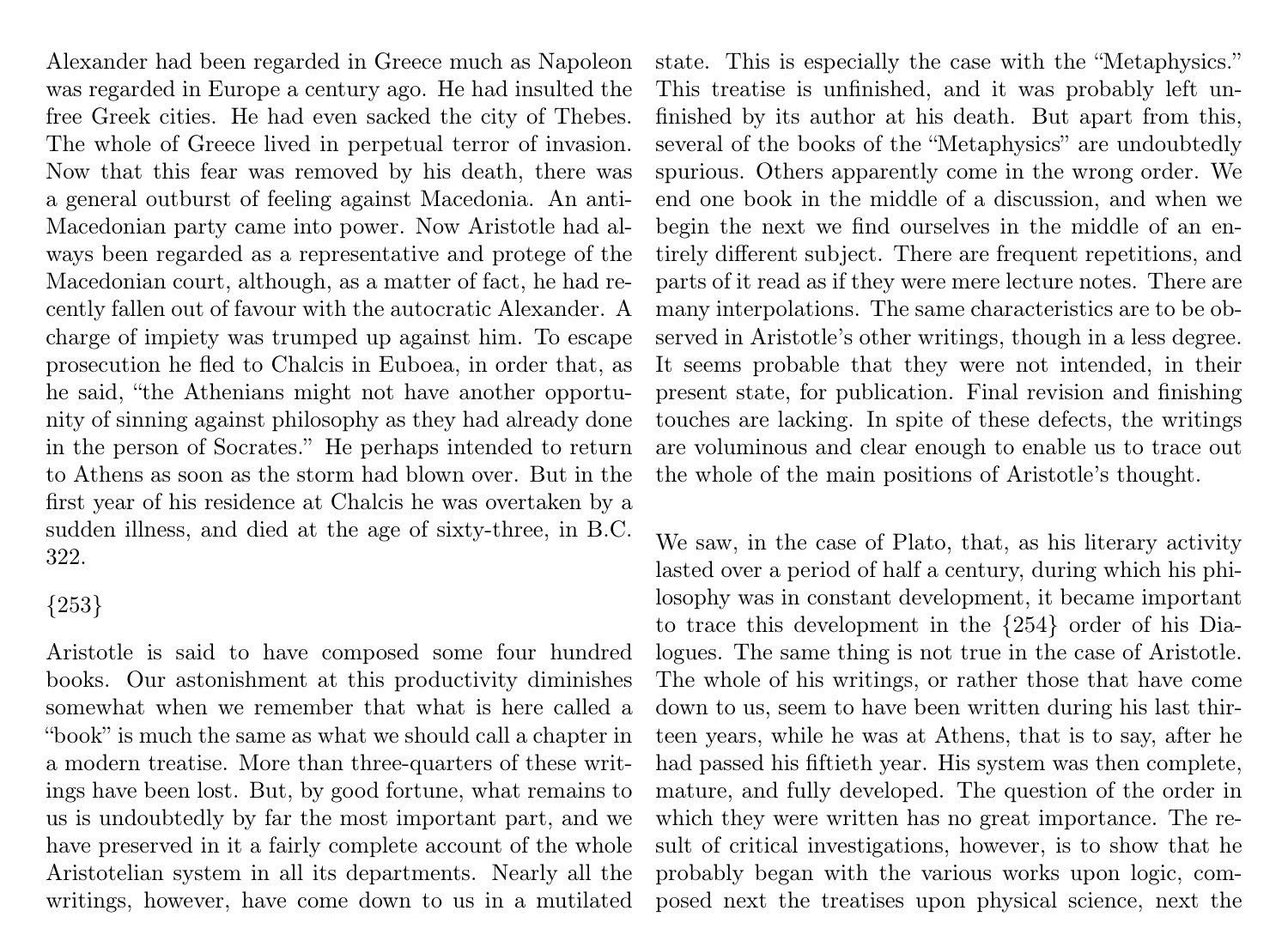ethical and political books, and lastly the "Metaphysics," which he left unfinished.

It must not be forgotten that Aristotle was not only a philosopher in the modern restricted sense of that term. He was a man of universal learning. There is no branch of knowledge which did not receive his attention, and upon which he was not the greatest expert of his time, except perhaps mathematics. So far was he from being only an abstract philosopher, that his natural tastes seem to have lain rather in the field of physical science than of abstract thought. But his design seems to have been to work over the entire field of knowledge, thoroughly to overhaul the sciences already in existence, rejecting what seemed false in the work of his predecessors, and invariably adding to the residue valuable developments and suggestions of his own. Where there was no science already in existence, his plan involved the foundation of new sciences wherever necessary, and he thus became the founder of at least two sciences, Logic and Zoology. He thus attained to a preeminence in all branches {255} of knowledge which would be impossible for a single man in modern times. His works include treatises upon Logic and Metaphysics, upon Ethics, Politics, and Art. He wrote a treatise upon the principles of Rhetoric, another upon Astronomy, under the title "On the Heavens," another upon Meteorology. Several of his treatises deal with the biology of animal life, in which he was intensely interested. They include books entitled "On the Parts of Animals," "On the Movements of Animals," "On the Origin of Animals," as well as his great treatise, "Researches on Animals," which contains an enormous mass of facts collected from every possible source. It is true that a large proportion of these facts have turned out to be fictions, but this was inevitable in the infancy of science. It has been calculated that Aristotle shows himself acquainted with about five hundred different species of living beings, though they are not, of course, classified by him in the modern way. With these books upon animals he founded the science of Zoology, for no one before his day had made any special study of the subject.

It has been said that everyone has either an Aristotelian or a Platonic type of mind. As this implies that Aristotle and Plato are opposites, it is considerably less than a half truth. No genuine understanding of Aristotle can endorse the opinion that his philosophical system was the opposite of Plato's. It would be truer to say that Aristotle was the greatest of all Platonists, since his system is still founded upon the Idea, and is an attempt to found an idealism free from the defects of Plato's system. It is in fact a development of Platonism. What is the cause then of the popular notion that {256} Aristotle was the opposite of Plato? Now the fact is that they were opposites in many important respects. But there was a fundamental agreement between them which lies deeper than the differences. The differences are largely superficial, the agreement is deep-seated. Hence it is the differences that are most obvious, and it was the differences, too, which were most obvious to Aristotle himself. The popular opinion arises largely from the fact that Aristotle never loses an opportunity of attacking the Platonic theory of Ideas. He is continually at pains to emphasize the difference between himself and Plato, but says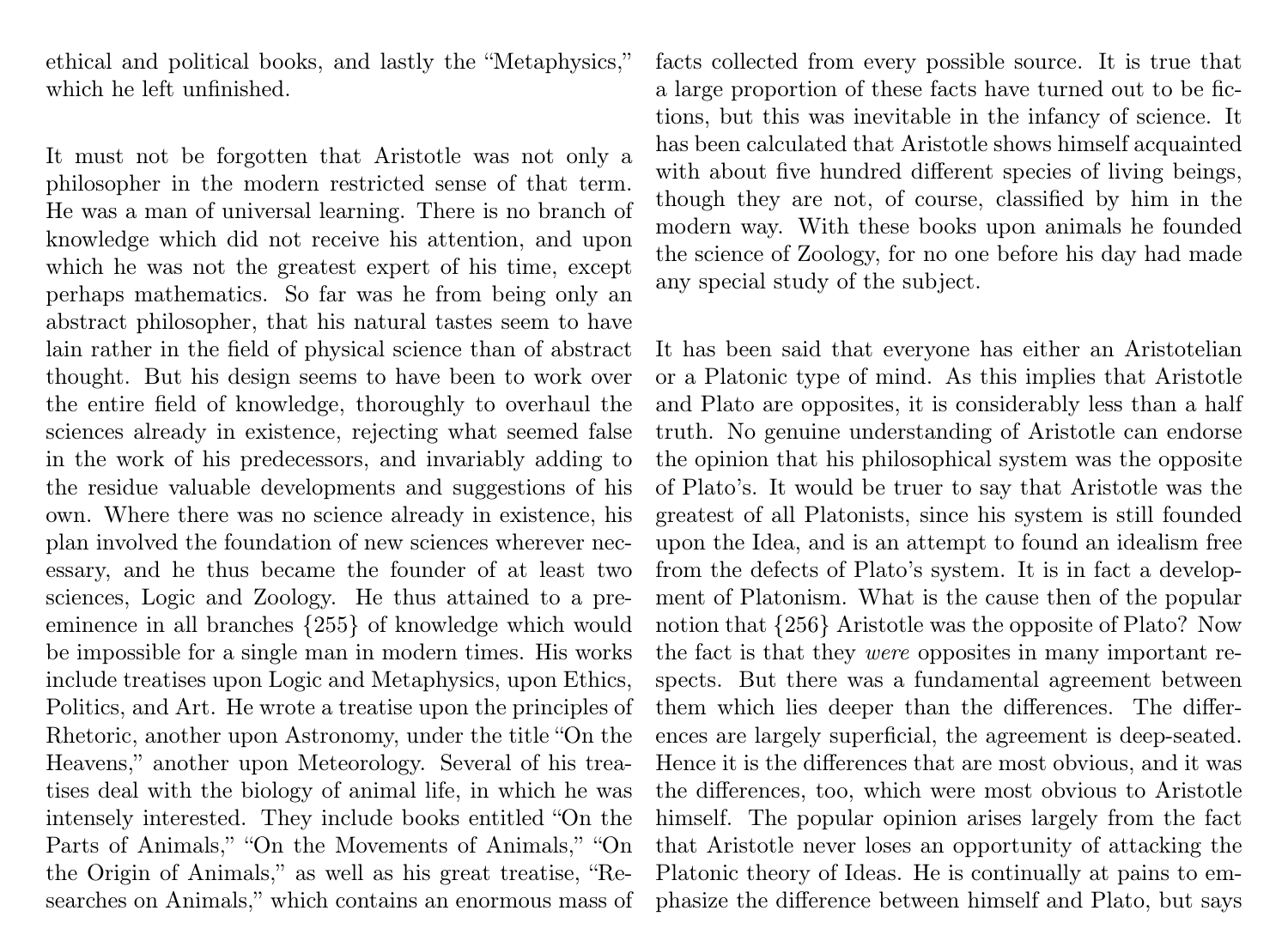nothing of the agreement. But no man is a judge of his own deeper relations to his predecessors and contemporaries. It is only in after years, when the hubbub of controversy has settled down into the silence of the past, that the historian can see the true perspective, and can penetrate the relations of each great man to the time in which he lived. Plato was the founder of idealism, and his idealism was in many respects crude and untenable. It was the special mission of Aristotle to clear away these crudities, and so develop Platonism into a tenable philosophy. And it was natural that he should emphasize the crudities, which he had to fight so hard to overcome, rather than that substratum of truth which Plato had already developed, and which therefore required no special treatment at his hands. It was the differences between himself and his predecessor which were most obvious to him, and it was inevitable that he should adopt a thoroughly polemical attitude towards his master.

But if the agreement was more deep-seated than the differences, and lay in the recognition of the Idea as the {257} absolute foundation of the world, the differences were none the less very striking. In the first place, Aristotle loved facts. What he wanted was always definite scientific knowledge. Plato, on the other hand, had no love of facts and no gift for physical enquiries. And what disgusted Aristotle about the system of Plato was the contempt which it poured upon the world of sense. To depreciate objects of sense, and to proclaim the knowledge of them valueless, was a fundamental characteristic of all Plato's thinking. But the world of sense is the world of facts, and Aristotle was deeply interested in facts. No matter in what branch of knowledge, any fact was received by Aristotle with enthusiasm. To Plato it appeared of no interest what the habits of some obscure animal might be. That alone which should be pursued is the knowledge of the Idea. And he went so far as to deny that knowledge of the sense-world could properly be described as knowledge at all. But the habits of animals appeared to Aristotle a matter worthy of investigation for its own sake. Francis Bacon in his "Novum Organum" has many contemptuous references to Aristotle. And the gist of them all is that Aristotle had no regard for facts, but theorized a priori out of his head, and that instead of patiently investigating the facts of nature, he decided, upon so-called "rational" grounds, what nature ought to do, and squared the facts with his theories.

It was natural for Bacon to be unjust to him. He, with the other thinkers of his time, was engaged upon an uphill fight against scholasticism, then dominant, which claimed to represent the true teaching of Aristotle. And it was true that the schoolmen theorized a priori, {258} and ignored facts, or, what was worse, appealed to the writings of Aristotle to decide questions of fact which should have been decided by an appeal to nature. And Bacon not unnaturally confounded Aristotle with these modern Aristotelians, and attributed to him the faults that were really theirs. But no man was ever keener on facts than Aristotle as is proved by his treatises upon animals, which contain evidences of astonishing patience and laborious work in the collection of facts. It is true, however, that even in the domain of facts, Aristotle, like all the ancients, was guilty of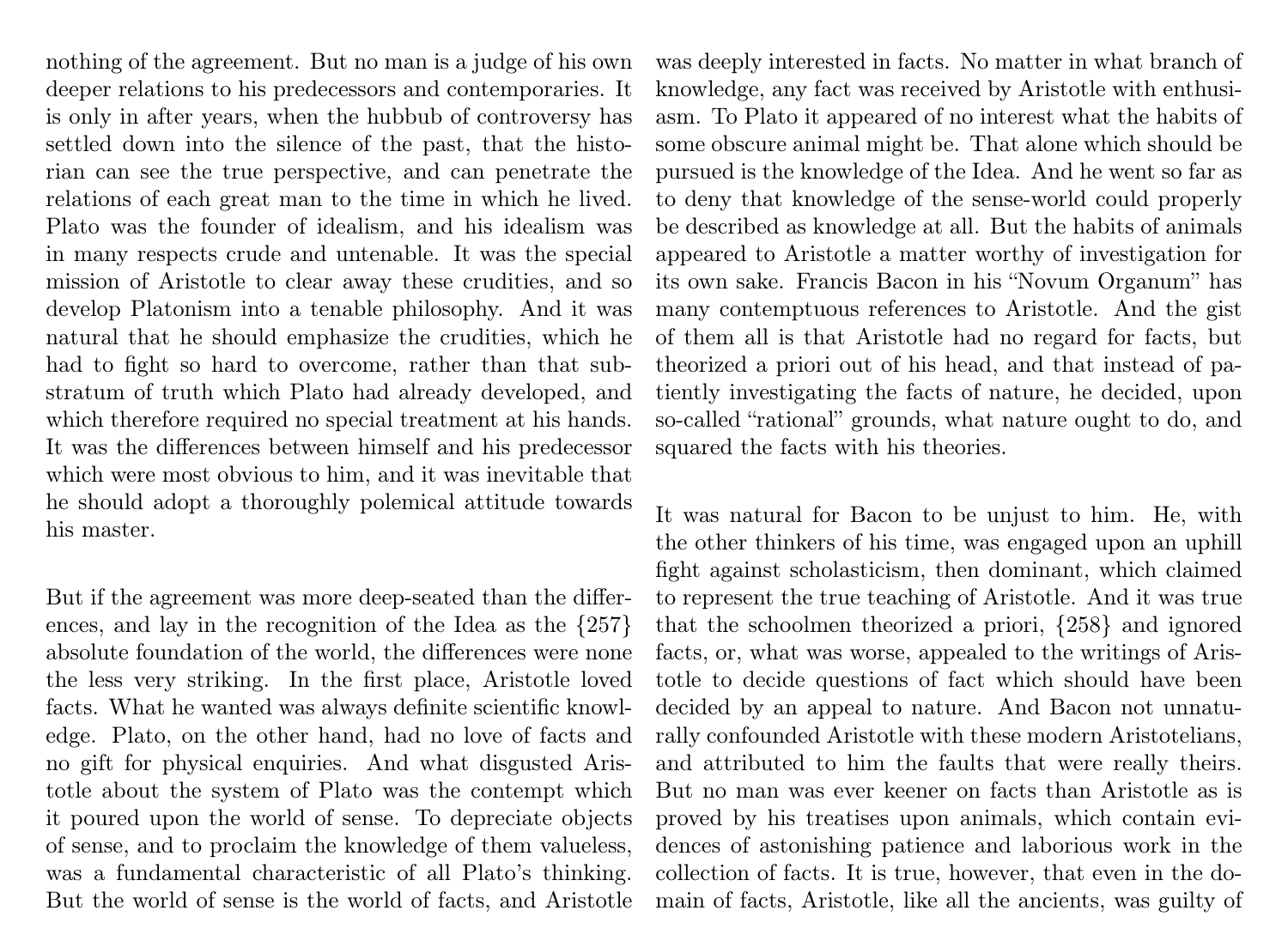introducing a priori reasonings when they were quite out of place. Thus he does not scruple to argue that the stars must move in circles because the circle is the perfect figure. And numerous similar instances could be quoted. But it was inevitable that, with science in its swaddling clothes, without the aid of any instruments, or of any body of previously ascertained truths, Aristotle should fall into these snares. He well understood the fundamental necessity of all natural sciences for a laborious investigation of facts, but, when this was impossible, he used the only means in his power, his reason.

Secondly, in spite of Plato's rationalism, he had allowed to myths and poetry a large share in the development of his thoughts, and had even exhibited a distinct tendency towards mysticism. Here again what Aristotle wanted was definite knowledge. It pained him to see poetic metaphors substituted for rational explanation. And this accounts for the third main difference between Plato and Aristotle, the marked contrast in their prose styles. Plato was a masterartist in words. Aristotle cared nothing for the ornaments and beauties of style. {259} He harshly excludes them from his work. What alone he is intent upon is the meaning, the truth that the words express. He is too much in earnest with philosophy to lose himself in a haze of beautiful words, or to be put off with metaphors instead of reasons. His style is even harsh, abrupt, and ugly. But what it loses in beauty it gains in clearness of conception. For every thought or shade of thought which it is desired to express there is an accurate term. If no term in common use will express the thought, Aristotle coins one. Hence he is one

of the greatest terminologists that ever lived. He adapted or invented an enormous number of terms. He may be not unjustly regarded as the founder of philosophical language, as the inventor of a vocabulary of technical terms. Many of the terms used to this day to express man's most abstract thoughts, were invented or introduced by Aristotle. It must not be supposed that Aristotle wrote in a rigidly scientific style because he had no aesthetic sense. The very contrary is the case. His treatise on art shows him by far the best critic of the ancient world, and in his appreciation and estimation of the beautiful he far excels Plato. But he saw that art and science have each their own sphere, and that it is fatal to confuse the two. Nothing is so damaging to art as to be made the mere vehicle of reasoning. Nothing is so damaging to philosophy as to allow itself to be governed by poetry. If we want beauty, we must follow the path of art. But if we desire truth, we must stick close to reason.

Aristotle's system falls most easily into the fivefold division of logic, metaphysics, physics, ethics, and aesthetics.

{260}

## 2. Logic.

Not much need be said under this head, because whoever knows the common logic of the text-books knows the logic of Aristotle. Of the two branches of reasoning, deductive and inductive, Aristotle clearly recognizes the latter. And many of his observations upon induction are acute and penetrating. But he has not reduced induction to a science. He has not laid bare the fundamental canons of inductive thought. This was a work not performed until compar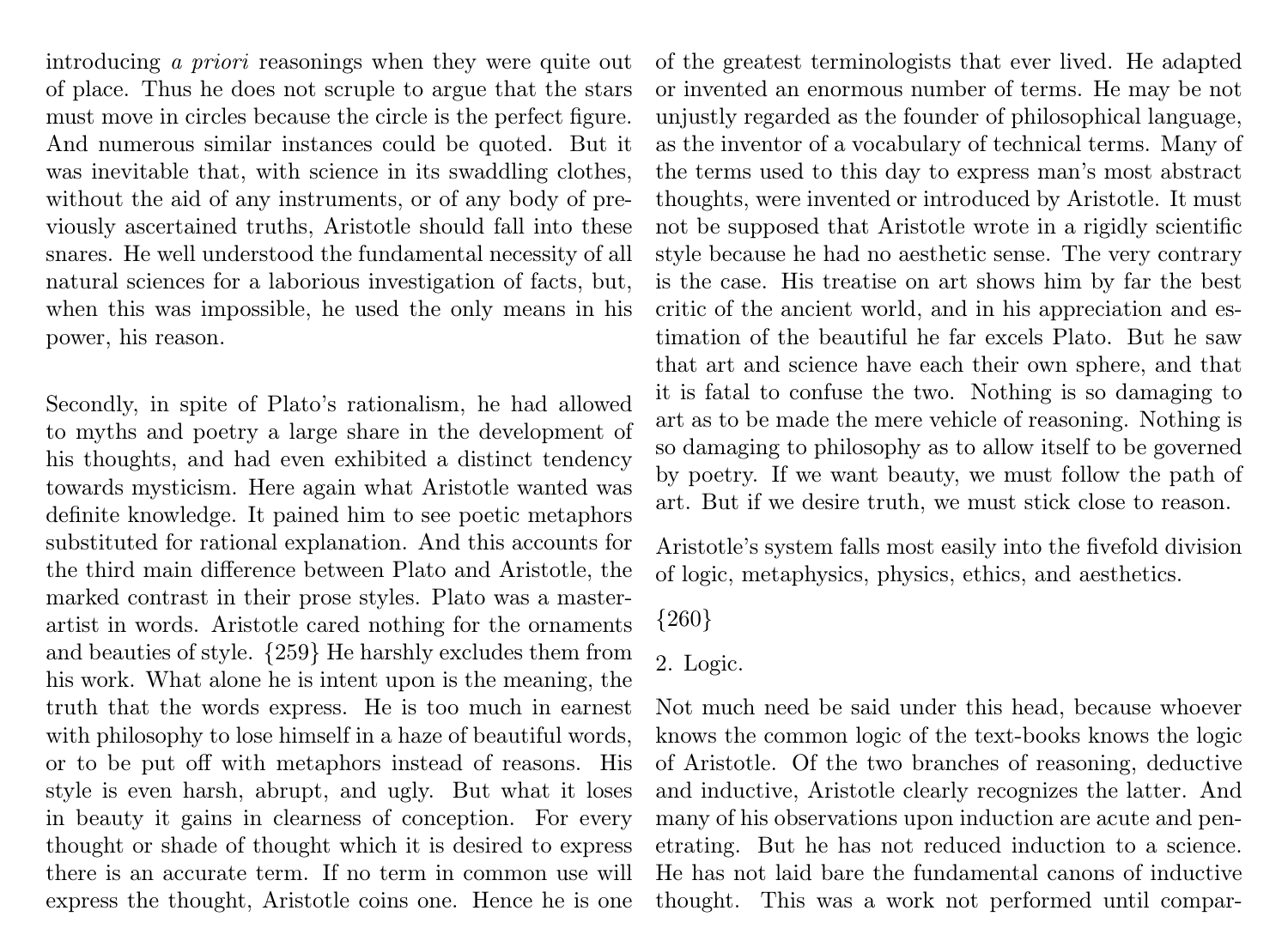atively modern times. His name therefore is more especially associated with deductive logic, of which he was the founder. He not only founded the science, but practically completed it. What we now know as "formal logic," what is to this day contained in all text-books, taught in all schools and universities, is, in all its essentials, nothing more than the logic of Aristotle. His writings upon the subject include the treatment of the well-known laws of thought, the doctrine of the ten categories, the five predicables, the doctrines of terms, of propositions, of syllogisms, and of the reduction of the other figures to the first figure of the syllogism. And these heads might well form the list of contents of a modern work on formal logic. In only two respects has any advance been made upon Aristotle by subsequent logicians. The fourth figure of the syllogism is not recognized by Aristotle; and he dealt only with categorical syllogisms, and does not treat conditional syllogisms. But whether or not the fourth figure of the syllogism has any value is still a matter open to dispute. And though the doctrine of conditional syllogisms is important, it is not essential, because all conditional syllogisms can be reduced to categorical {261} syllogisms. The categorical syllogism is the fundamental type of reasoning, to which every other form of deduction can be reduced. As for the rest of the huge treatises on formal logic which some moderns have produced, the supposed additions are nothing but wearisome, endless, useless, nauseating, academic distinctions and refinements, which are much better forgotten than remembered. Aristotle's logic contains therefore all that is essential to the subject. The only ground on which it can be attacked is its wholly empirical procedure. But that is another story.

As a collection, arrangement, and analysis of the facts of reason, it is to all intents and purposes finality achieved at one stroke.

#### 3. Metaphysics.

The treatise now known as the "Metaphysics" of Aristotle did not originally bear that name. Aristotle's name for this subject is "first philosophy," by which he means the knowledge of the first, highest, or most general principles of the universe. All other branches of knowledge are subordinate to this science, not because they are inferior in value, but because they are lower in logical sequence as dealing with principles less universal in their scope. Thus all the special sciences deal with one or another particular sphere of being, but the "first philosophy" has for its subject being as such, "being so far forth as it is being." It studies, not the characteristics of this or that kind of being, but the principles which are equally true of all being. The laws of Zoology apply only to animals, but the principles of the "first philosophy" apply to everything. The name "metaphysics" came into use only half a century B.C., when {262} Andronicus published a complete edition of Aristotle's known works. In this edition the treatise on "first philosophy" was placed after the "physics," and "metaphysics" signifies simply "after physics." The derivation of the word thus appears to be merely accidental and adventitious. Whether it was also in any way intended to signify that the subject is "beyond physics," that is, deals with what transcends physical existence, seems doubtful.

Aristotle's metaphysical theory grows naturally out of his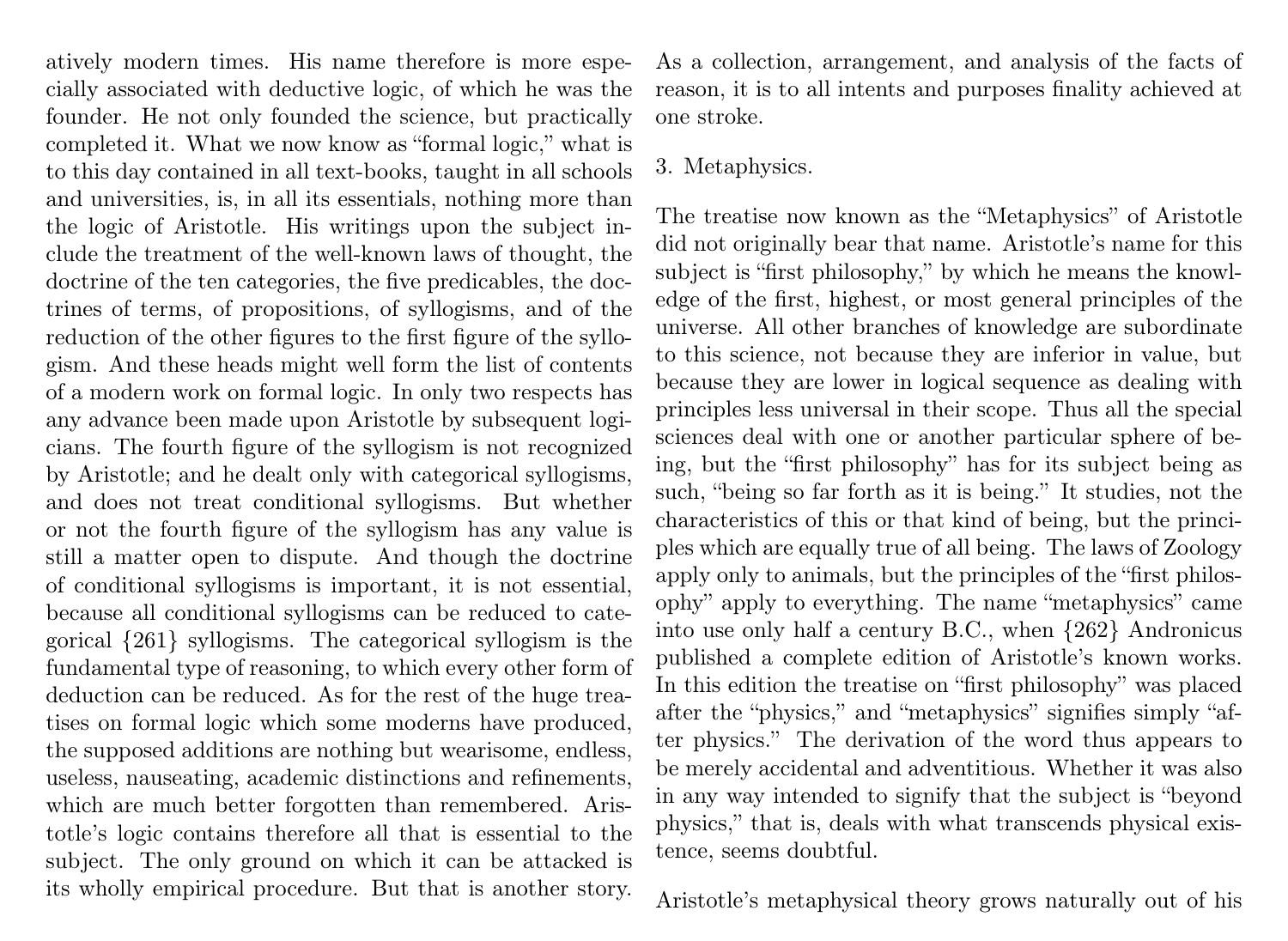polemic against Plato's theory of Ideas, because his own system was in effect simply an attempt to overcome the defects which he found in Plato. The main heads of this polemic are the following:—

(1) Plato's Ideas do not explain the existence of things. To explain why the world is here is after all the main problem of philosophy, and Plato's theory fails to do this. Even admitting that, say, the Idea of whiteness exists, we cannot see how it produces white objects.

(2) Plato has not explained the relation of Ideas to things. Things, we are told, are "copies" of Ideas, and "participate" in them. But how are we to understand this "participation"? In using such phrases, says Aristotle, Plato is giving no real account of the relationship, but is merely "uttering poetic metaphors."

(3) Even if the existence of things is explained by the Ideas, their motion is not. Suppose that the Idea of whiteness produces white things, the Idea of beauty beautiful things, and so on, yet, since the Ideas themselves are immutable and motionless, so will be the world which is their copy. Thus the universe would be {263} absolutely static, like Coleridge's "painted ship upon a painted ocean." But the world, on the contrary, is a world of change, motion, life, becoming. Plato makes no attempt to explain the unceasing becoming of things. Even if the Idea of whiteness explains white objects, yet why do these objects arise, develop, decay, and cease to exist? To explain this there must be some principle of motion in the Ideas themselves. But there is not. They are immovable and lifeless.

(4) The world consists of a multitude of things, and it is the business of philosophy to explain why they exist. By way of explanation Plato merely assumes the existence of another multitude of things, the Ideas. But the only effect of this is to double the number of things to be explained. How does it help thus to duplicate everything? And Aristotle likens Plato to a man who, being unable to count with a small number, fancies that, if he doubles the number, he will find it easier to count.

(5) The Ideas are supposed to be non-sensuous, but they are, in fact, sensuous. Plato thought that a non-sensuous principle must be sought in order to explain the world of sense. But not being able to find any such principle, he merely took the objects of sense over again and called them non-sensuous. But there is, in fact, no difference between the horse and the Idea of the horse, between the man and the Idea of the man, except a useless and meaningless "initself" or "in-general" attached to each object of sense to make it appear something different. The Ideas are nothing but hypostatized things of sense, and Aristotle likens them to the anthropomorphic gods of the popular religion. "As {264} these," he says, "are nothing but deified men, so the Ideas are nothing but eternalized things of nature." Things are said to be copies of Ideas, but in fact the Ideas are only copies of things.

(6) Next comes the argument of the "third man," so called by Aristotle from the illustration by which he explained it. Ideas are assumed in order to explain what is common to many objects. Wherever there is a common element there must be an Idea. Thus there is a common element in all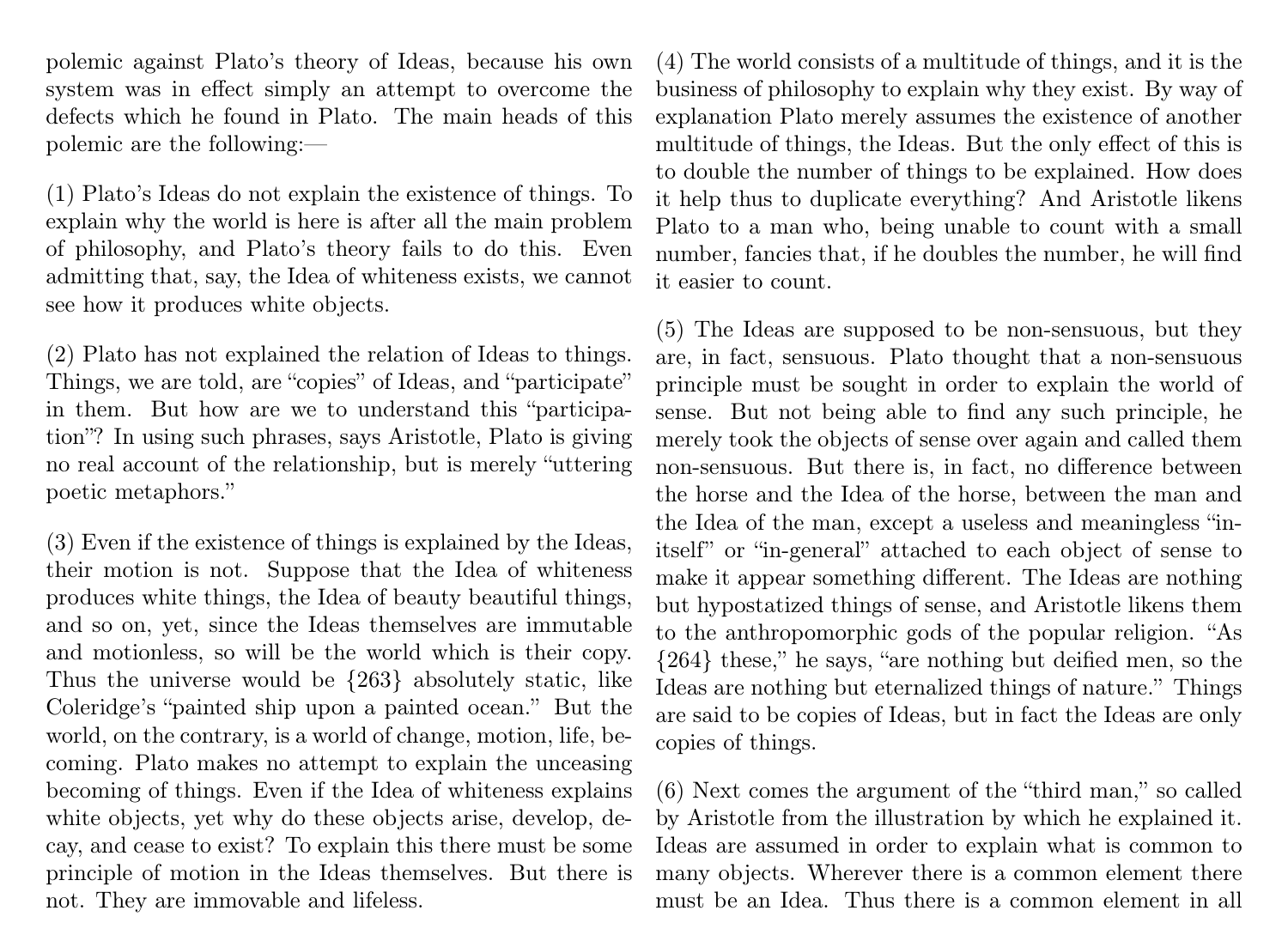men, and therefore there is an Idea of man. But there is also an element common to the individual man and to the Idea of man. There must, therefore, be a further Idea, the "third man," to explain this. And between this further Idea and the individual man there must be yet another Idea to explain what they have in common, and so on ad infinitum.

(7) But by far the most important of all Aristotle's objections to the ideal theory, and that which, to all intents and purposes, sums up all the others, is that it assumes that Ideas are the essences of things, and yet places those essences outside the things themselves. The essence of a thing must be in it, and not outside it. But Plato separated Ideas from things, and placed the Ideas away somewhere in a mysterious world of their own. The Idea, as the universal, can only exist in the particular. Possibly the reality in all horses is the universal horse, but the universal horse is not something that exists by itself and independently of individual horses. Hence Plato was led into the absurdity of talking as if, besides the individual horses we know, there is somewhere another individual called the horsein-general, or as if besides white objects there is a thing called {265} whiteness. And this is in fact the supreme self-contradiction of the theory of Ideas, that it begins by saying that the universal is real, and the particular unreal, but ends by degrading the universal again into a particular. This is the same thing as saying that Plato's mistake lay in first (rightly) seeing that existence is not reality, but then (wrongly) going on to imagine that the reality is an existence.

Out of this last objection grows Aristotle's own philosophy,

the fundamental principle of which is that the universal is indeed the absolute reality, but that it is a universal which exists only in the particular. What is reality? What is substance? This is the first question for the metaphysician. Now substance is what has an independent existence of its own; it is that whose being does not flow into it from any source outside itself. Consequently, substance is what is never a predicate; it is that to which all predicates are applied. Thus in the proposition, "Gold is heavy," gold is the subject, or substance, and "heavy" is its predicate. The heaviness is dependent for its existence on the gold, and it is therefore the latter, and not the former, that is the substance.

Now, keeping this in mind, are universals, as Plato asserts, substances? No; because the universal is merely a common predicate which attaches to many objects of a class. Thus the concept of man is merely what is common to all men. It is the same thing as the predicate "humanness." But humanness cannot exist apart from human beings, any more than heaviness apart from the heavy object. Universals, then, are not substances. But neither are particulars substances. For there is no such thing as that which is absolutely {266} particular and isolated. If humanness does not exist apart from men, neither do men exist apart from humanness. Take away from a man what he has in common with other men, and what he has in common with other objects, and you will find that, having stripped him of all his qualities, there is absolutely nothing left. We say gold is heavy, yellow, malleable, etc. Now the heaviness, the yellowness, and the other qualities, cannot exist apart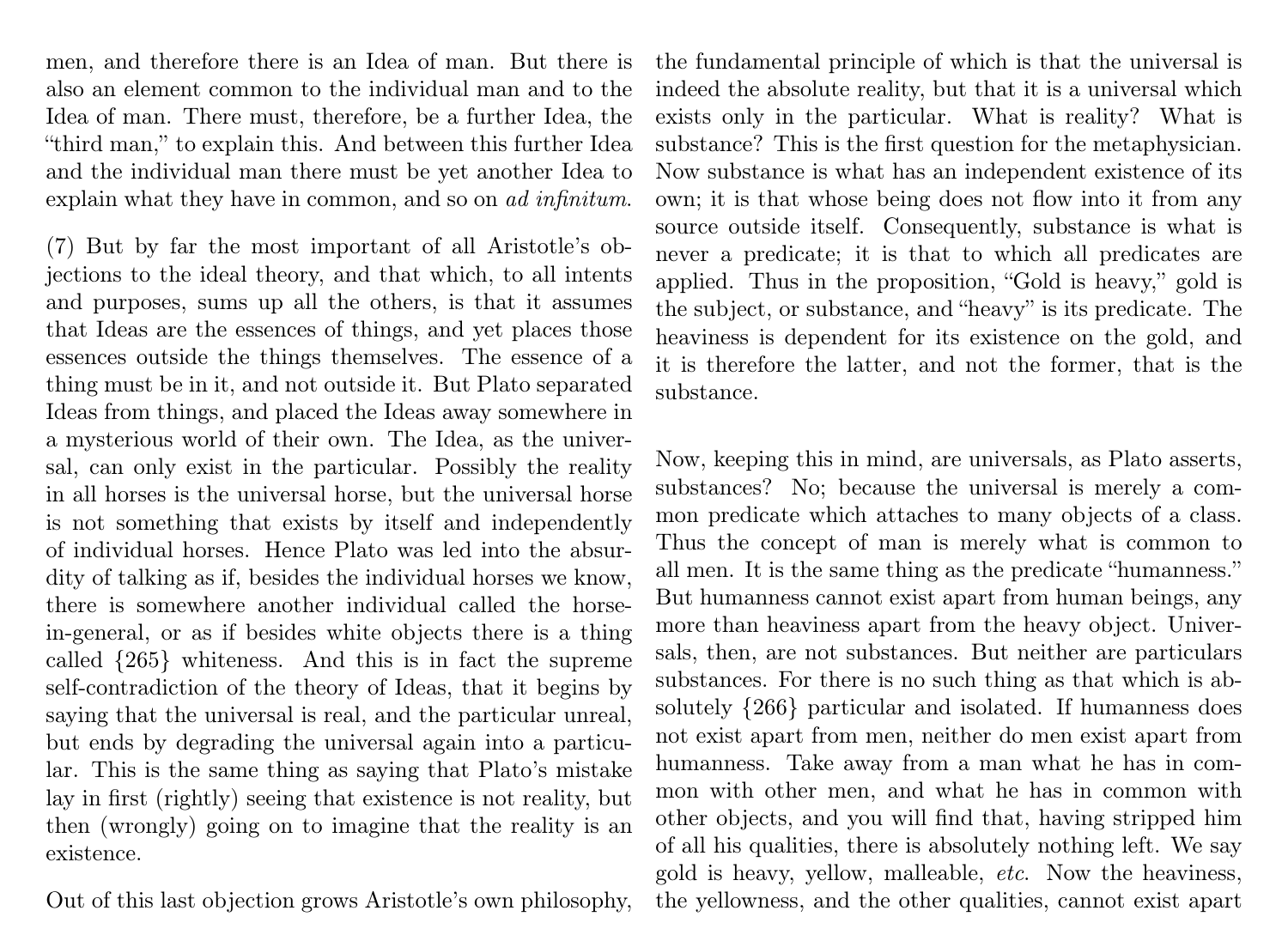from the gold. But it is equally true that the gold cannot exist apart from its qualities. Strip off all its qualities in thought, and then ask yourself what the gold itself is apart from its qualities. You will find that your mind is a total blank. In taking away the qualities you have taken away the gold itself. The gold can only be thought through its qualities. It only exists through its qualities. The gold, therefore, just as much depends on the qualities for its existence as the qualities depend upon the gold. Hence neither of them, considered apart from the other, is substance. But the qualities are the universal element in the gold, the gold without the qualities is the absolutely particular and isolated. For, first, the yellowness is a quality which this gold has in common with that gold, and is therefore a universal, and so with all the qualities. Even if a particular piece of gold has a quality possessed by no other gold, it is yet possessed by some other object in the universe, or it would be unknowable. Every quality is consequently a universal. Secondly, the gold without its qualities is the absolutely particular. For, being stripped of all qualities, it is stripped of whatever it has in common with other things; it is stripped of whatever universality it has, and it remains an absolute particular. Hence the {267} universal is not substance, nor is the particular. For neither of them can exist without the other. Substance must be a compound of the two; it must be the universal in the particular. And this means that that alone which is substance is the individual object, for example, the gold with all its qualities attached to it.

It is usually believed that Aristotle contradicted himself

in as much as he first states, as above, that the individual object, the compound of universal and particular, is substance, but later on allows a superior reality to the universal, or "form" as he calls it, and in effect teaches, like Plato, that the universal is what alone is absolutely real, that is, that the universal is substance. I do not agree that there is any real inconsistency in Aristotle. Or rather, the inconsistency is one of words and not of thought. It must be remembered that, whenever Aristotle says that the individual, and not the universal, is substance, he is thinking of Plato. What he means to deny is that the universal can exist on its own account, as Plato thought. Nevertheless he agrees with Plato that the universal is the real. When he says that the universal is not substance he means, as against Plato, that it is not existent. What alone exists is the individual thing, the compound of universal and particular. When he says, or implies, that the universal is substance, he means that, though it is not existent, it is real. His words are contradictory, but his meaning is not. He has not expressed himself as clearly as he should; that is all.

The further development of Aristotle's metaphysics depends upon his doctrine of causation. By causation here, however, is meant a very much wider conception  ${268}$  than what is understood by that term in modern times. I have in previous lectures attempted to make clear the distinction between causes and reasons. The cause of a thing does not give any reason for it, and therefore does not explain it. The cause is merely the mechanism by which a reason produces its consequence. Death is caused by accident or disease,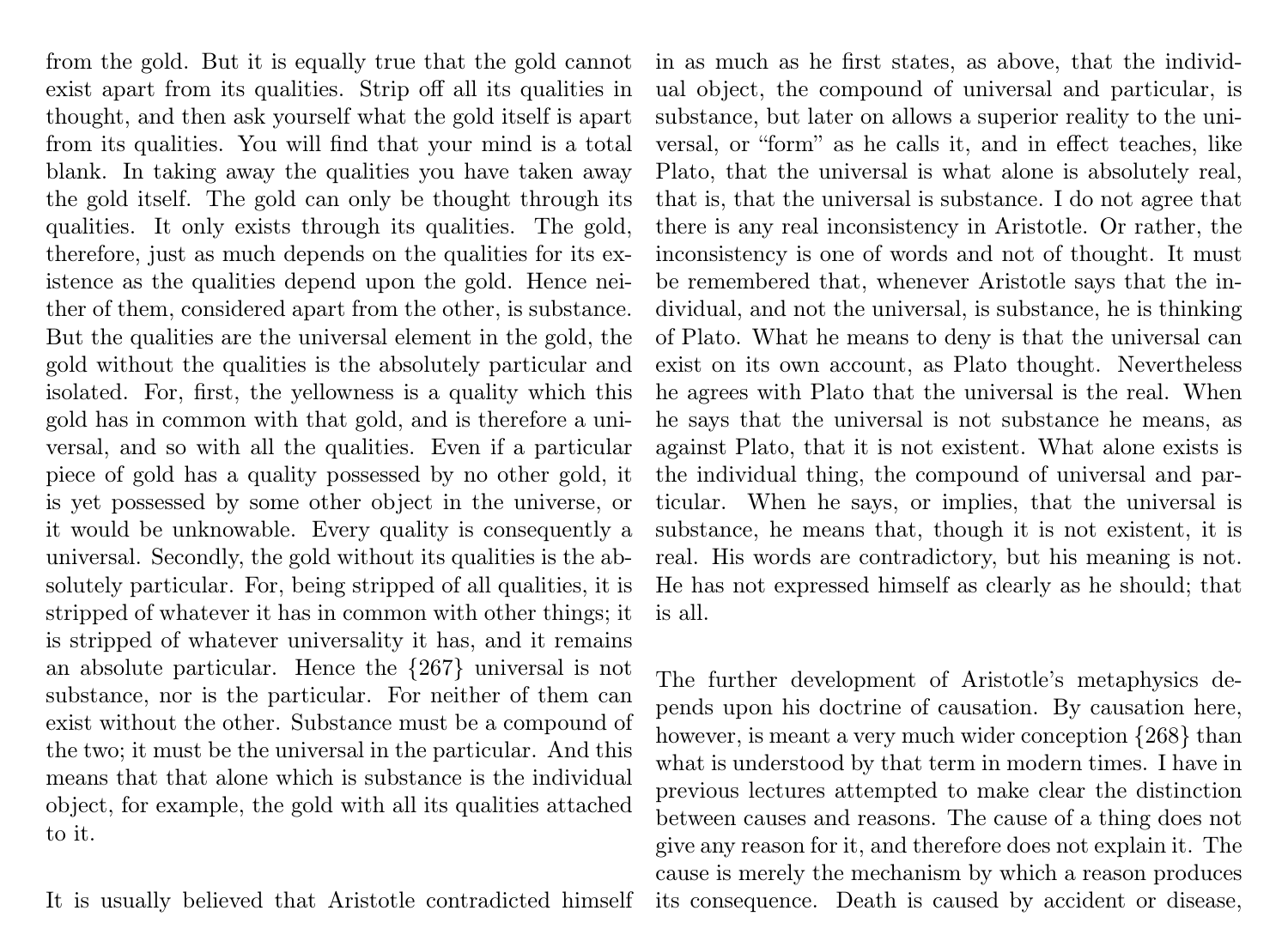but these causes explain nothing as to why death should be in the world at all. Now if we accept this distinction, we may say that Aristotle's conception of causation includes both what we have called causes and reasons. Whatever is necessary, whether facts or principles, whether causes or reasons, fully to understand the existence of a thing, or the happening of an event, is included in the Aristotelian notion of causation.

Taking causation in this wide sense, Aristotle finds that there are four kinds of causes, the material, the efficient, the formal, and the final cause. These are not alternative causes; it is not meant that, to explain anything, one or other of the four must be present. In every case of the existence or production of a thing all four causes operate simultaneously. Moreover the same four causes are to be found both in human and in cosmic production, in the making of manufactured articles by man and in the production of things by nature. They are more clearly and easily seen, however, in human production, from which sphere, therefore, we select our example. The material cause of a thing is the matter of which it is composed. It is the raw material which becomes the thing. For example, in the making of a bronze statue of Hermes, the bronze is the material cause of the statue. This example might lead one to suppose {269} that Aristotle means by material cause what we call matter, physical substance, such as brass, iron, or wood. As we shall see later, this is not necessarily the case, though it is so in the present instance. The efficient cause is always defined by Aristotle as the cause of motion. It is the energy or moving force required to bring about change. It must

be remembered that by motion Aristotle means not merely change of place but change of any sort. The alteration of a leaf from green to yellow is just as much motion, in his sense, as the falling of a stone. The efficient cause, then, is the cause of all change. In the example taken, what causes the bronze to become a statue, what produces this change, is the sculptor. He is, therefore, the efficient cause of the statue. The formal cause Aristotle defines as the substance and essence of the thing. Now the essence of a thing is given in its definition. But the definition is the explication of the concept. Therefore the formal cause is the concept, or, as Plato would call it, the Idea of the thing. Plato's Ideas thus reappear in Aristotle as formal causes. The final cause is the end, purpose, or aim, towards which the movement is directed. When a statue is being produced, the end of this activity, what the sculptor aims at, is the completed statue itself. And the final cause of a thing in general is the thing itself, the completed being of the object.

We can see at once how much wider this conception of causation is than the modern conception. If we take Mill's definition of a cause as the best expression of modern scientific ideas, we find that he defines a cause as the "invariable and unconditional antecedent of a phenomenon." This cuts out final causes at once. For {270} the final cause is the end, and is not an antecedent in time. It also does not include formal causes. For we do not now think of the concept of a thing as being part of its cause. This leaves us with only material and efficient causes, and these correspond roughly to the modern notions of matter and energy. Even the efficient causes of Aristotle, however, appear on further consid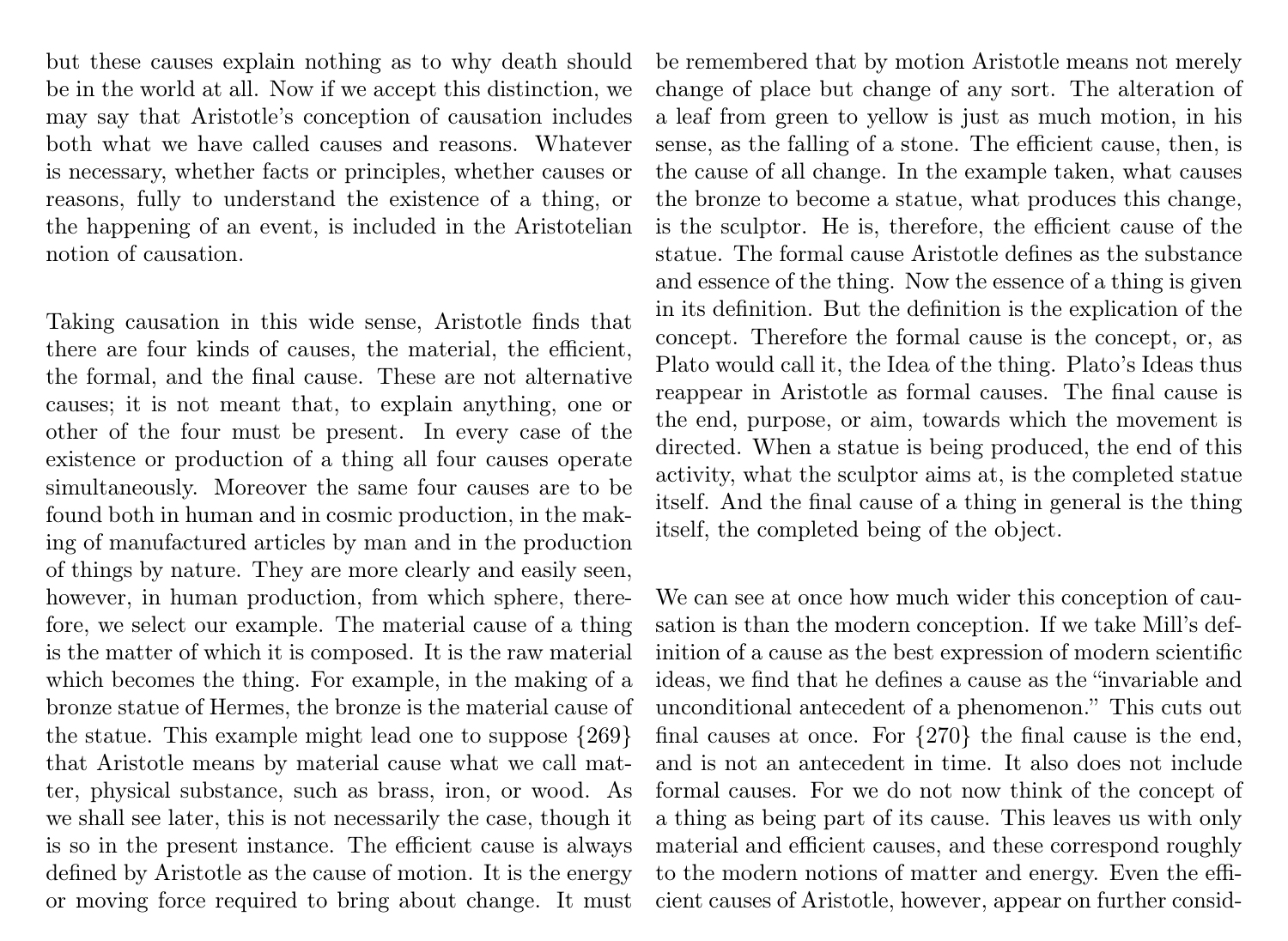eration, to be excluded from the modern idea of causation. For, though the efficient cause is the energy which produces motion, modern science regards it as purely mechanical energy, whereas Aristotle thinks of it, as we shall see, as an ideal force, operating not from the beginning but from the end. But it must not be supposed that, in saying that the modern idea of causation excludes formal and final causes, we mean that Aristotle is wrong in adding them, or that the modern idea is better than Aristotle's. It is not a question of better and worse at all. Modern science does not in any way deny the reality of formal and final causes. It merely considers them to be outside its sphere. It is no business of science whether they exist or not. As knowledge advances, differentiation and division of labour occur. Science takes as its province mechanical causes, and leaves formal and final causes to the philosopher to explicate. Thus, for example, formal causes are not considered by science because they are not, in the modern sense, causes at all. They are what we have called reasons. If we are to explain the existence of an object in the universe it may be necessary to introduce formal causes, concepts, to show why the thing exists, to show in fact its reasons. But science makes no attempt to explain the existence of objects. It takes their {271} existence for granted, and seeks to trace their history and their relations to each other. Therefore it does not require formal causes. It seeks to work out the mechanical view of the universe, and therefore considers only mechanical causes. But Aristotle's theory, as being philosophy rather than science, includes both the principles of mechanism and teleology.

It was not Aristotle's habit to propound his theories as if they were something absolutely new, sprung for the first time out of his own brain. In attacking any problem, his custom was to begin by enumerating current and past opinions, to criticise them, to reject what was valueless in them, to retain the residue of truth, and to add to it his own suggestions and original ideas. The resultant of this process was his own theory, which he thus represented, not as absolutely new, but as a development of the views of his predecessors. This course he follows also in the present instance. The first book of the "Metaphysics" is a history of all previous philosophy, from Thales to Plato, undertaken with the object of investigating how far the four causes had been recognized by his predecessors. The material cause, he says, had been recognized from the first. The Ionics believed in this and no other cause. They sought to explain everything by matter, though they differed among themselves as to the nature of the material cause, Thales describing it as water, Anaximenes as air. Later philosophers also gave different accounts of it, Heracleitus thinking it was fire, Empedocles the four elements, Anaxagoras an indefinite number of kinds of matter. But the point is that they all recognized the necessity for a material cause of some sort to explain the universe.

## {272}

The earliest thinkers, then, the Ionics, assumed only this one cause. But as thought advanced, says Aristotle, and other philosophers came upon the scene, "the thing itself guided them." It was seen that a second cause was necessary to explain the motion and becoming of things. For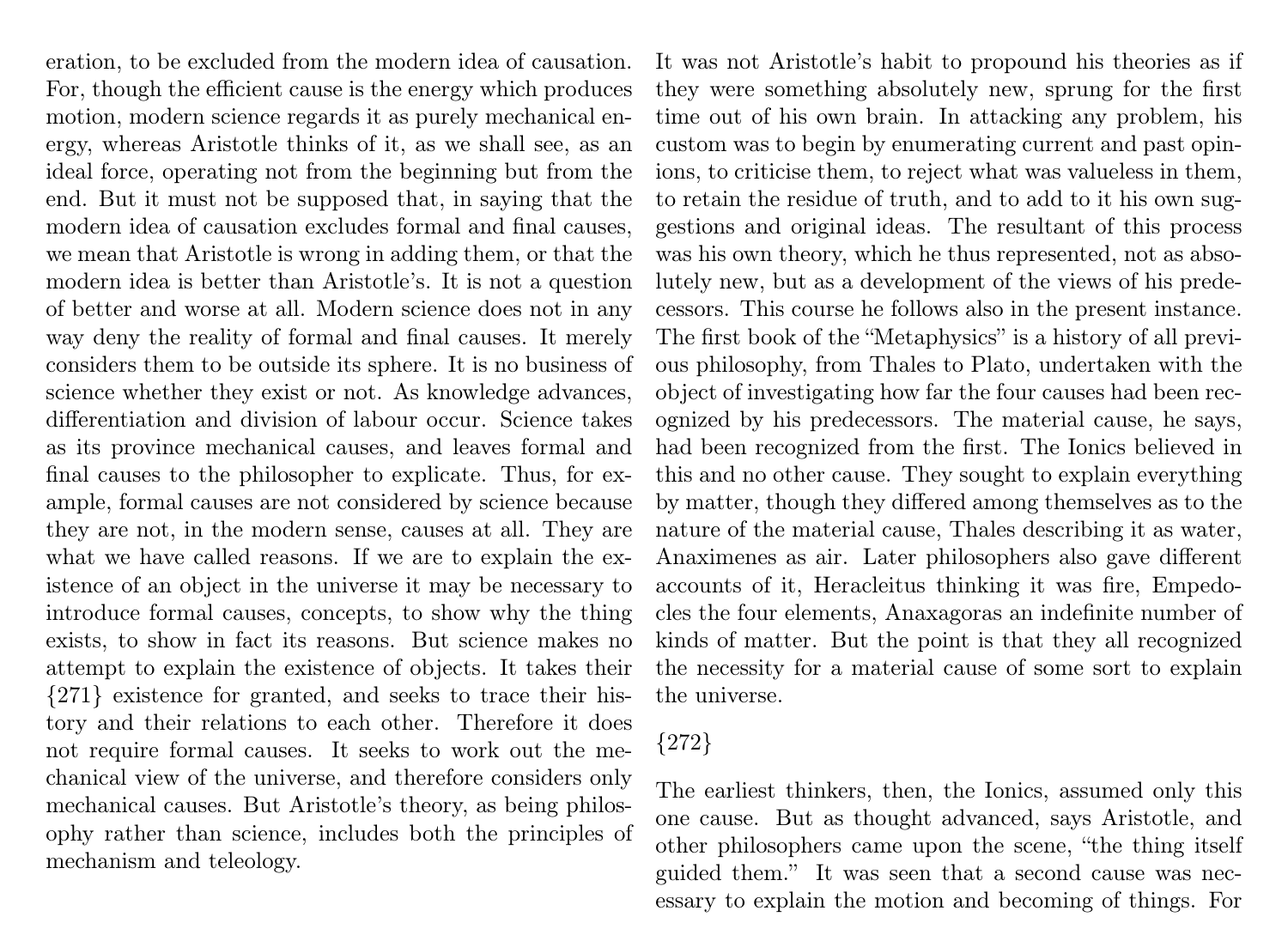matter itself does not produce its motion. Wood is not the cause of its becoming a bed, nor is brass the cause of its becoming a statue. Hence arose the idea of the efficient cause. The Eleatics did not recognize it, for they denied motion, and for them, therefore, no cause of motion could be assumed. But Parmenides, Aristotle thinks, wavered on this point, somehow allowing vaguely the existence of a second cause, which he denominated the hot and the cold. The reference is, of course, to the second part of the poem of Parmenides. Other philosophers clearly assumed an efficient cause, for they thought that one element, for example, fire, is more active, that is, more productive of motion, than others. Empedocles certainly attained to the idea of an efficient cause, for he named as moving forces, harmony and discord, love and hate. Anaxagoras also, used Nous as a moving force.

Formal causes had, perhaps, been recognized by the Pythagoreans, for numbers are forms. But they straightway degraded the formal cause to the level of a material cause by declaring that number is the stuff or matter of which things are made. Plato alone clearly saw the necessity for the formal cause, for formal causes are, as we have seen, the same as Plato's Ideas. But Plato's philosophy contains only two of the four causes, namely the material and the formal, for Plato made all things out of matter and the Ideas. Since the Ideas have in them {273} no principle of motion, Plato's system contains no efficient cause. As for final causes, Plato had indeed the vague idea that everything is for the sake of the Good, but he makes no use of this conception and does not develop it. Final causes were

introduced into philosophy by Anaxagoras, whose doctrine of the world forming mind was assumed to explain the design and purpose which the universe exhibits. But as his system developed he forgot about this, and used the Nous merely as a piece of mechanism to explain motion, thus letting it sink into nothing more than an efficient cause.

In the result, Aristotle finds that all four causes have been recognized in greater or lesser degrees by his predecessors, and this, in his opinion, greatly reinforces his own doctrine. But whereas material and efficient causes have been clearly understood, his predecessors had only vaguely foreshadowed and dimly perceived the value of formal and final causes.

The next step in Aristotle's metaphysics is to reduce these four principles to two, which he calls matter and form. This reduction takes place by showing that formal cause, efficient cause, and final cause, all melt into the single conception of form. In the first place, the formal cause and the final cause are the same. For the formal cause is the essence, the concept, the Idea, of the thing. Now the final cause, or the end, is simply the realisation of the Idea of the thing in actuality. What the thing aims at is the definite expression of its form. It thus aims at its form. Its end, final cause, is thus the same as its formal cause. Secondly, the efficient cause is the same as the final cause. For the efficient cause is the cause of becoming. The final cause is the end of {274} the becoming, it is what it becomes. And, in Aristotle's opinion, what causes the becoming is just that it aims at the end. The striving of all things is towards the end, and exists because of the end. The end is thus itself the cause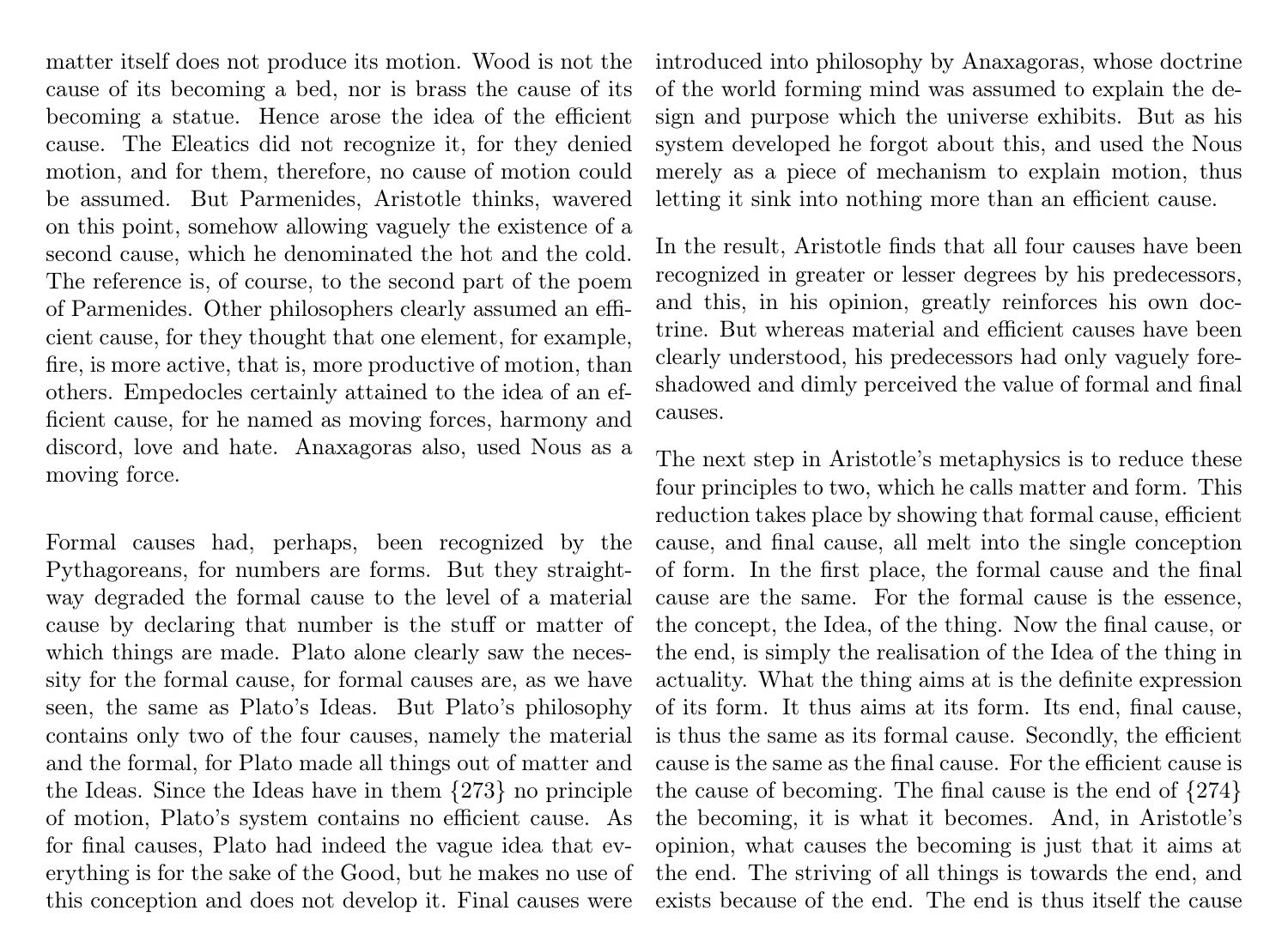of becoming or motion. That is to say, the final cause is the real efficient cause. We may see this better by an example. The end or final cause of the acorn is the oak. And it is the oak which is the cause of the acorn's growth, which consists essentially in a movement by which the acorn is drawn towards its end, the oak. We may see this even more definitely in the case of human productions, because here the striving towards an end is conscious, whereas in nature it is unconscious or instinctive. The efficient cause of the statue is the sculptor. It is he that moves the brass. But what moves the sculptor, and causes him to act upon the brass, is the idea of the completed statue in his mind. The idea of the end, the final cause, is thus the real ultimate cause of the movement. Only, in the case of human production, the idea of the end is actually present in the sculptor's mind as a motive. In nature there is no mind in which the end is conscious of itself, but nevertheless nature moves towards the end, and the end is the cause of the movement. Thus the three causes named all melt into a single notion, which Aristotle calls the form of the thing. And this leaves only the material cause unreduced to any other. So we are left with the single antithesis of matter and form.

Now as matter and form are the fundamental categories of Aristotle's philosophy, by means of which he seeks to explain the entire universe, it is essential that we should thoroughly understand their characteristics. {275} First of all, matter and form are inseparable. We think of them as separate in order to understand them clearly. And this is quite right, because they are opposite principles, and therefore they are separable in thought. But they are never

separable in fact. There is no such thing as form without matter, or matter without form. Every existent thing, that is, every individual object, is a compound of matter and form. We may compare them in this respect to the material and the shape of a thing, though we must be careful not to think that form is merely shape. Geometry considers shapes as if they existed by themselves. But, in fact, we know that there are no such things as squares, circles, and triangles. There are only square objects, circular objects, etc. And as there are no shapes without objects, so there are no objects without shapes. We talk of things being "shapeless," but this only means that their shape is irregular or unusual. Some shape an object must have. Yet, though shape and matter are inseparable in fact, they are opposite principles, and are separable in thought. Geometry is quite right to treat shapes as if they existed by themselves, but it is nevertheless dealing with mere abstractions. Just in the same way, matter and form are never apart, and to think of form by itself or matter by itself is a mere abstraction. No such thing exists. In fact, to imagine that forms can exist by themselves was just the mistake of which, as we have seen, Aristotle accuses Plato. For the form is the Idea, and Plato imagined that Ideas exist in a world of their own.

From this, too, we can see that the form is the universal, the matter the particular. For the form is the Idea, and the Idea is the universal. To say that form and {276} matter cannot exist apart is thus the same as saying that the universal only exists in the particular, which, as we have seen, is the fundamental note of Aristotle's philosophy. But if we thus identify matter with the particular element in things,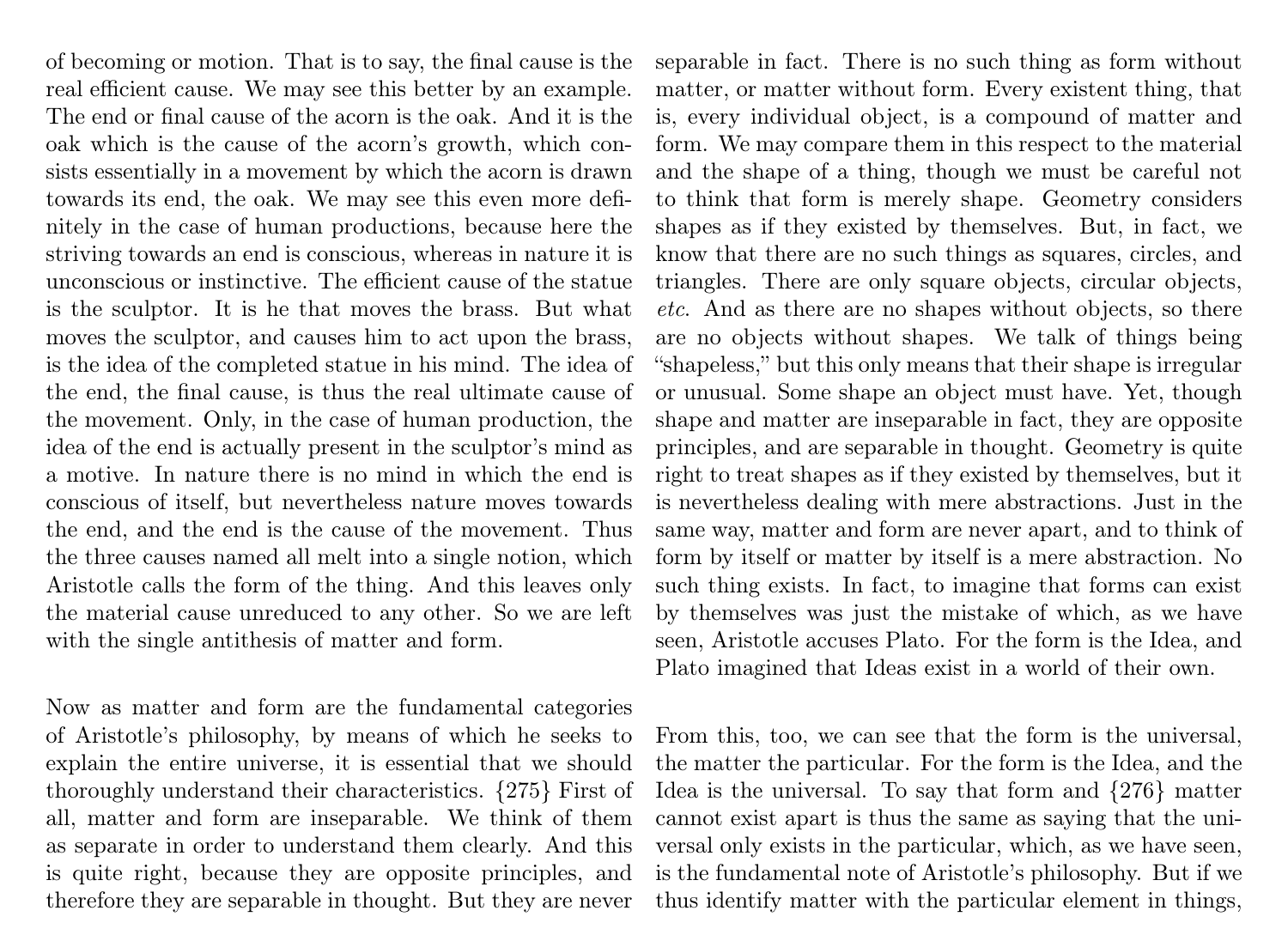we must be careful that we do not confuse the particular with the individual. We often use these two words as practically synonymous, and there is no harm in this, but here we must be careful to separate them. For every individual is, according to Aristotle, a compound of matter and form, of the particular and the universal. And when we say that matter is the particular, we mean, not that it is such a compound, but that it is the absolutely particular which has no universal in it. But the absolutely particular and isolated does not exist. A piece of gold, for instance, only exists by virtue of its properties, yellowness, heaviness, etc., and these qualities are just what it has in common with other things. So that the particular, as such, has no existence, but this is only the same as saying, what we have already said, that matter has no existence apart from form.

A very natural mistake would be to suppose that by matter Aristotle meant the same as we do, namely, physical substance, such as wood or iron, and that by form he meant simply shape. Now although there is a kinship in the ideas, these two pairs of ideas are far from identical. Let us begin with matter. Our ordinary idea of matter as physical substance is an absolute conception. That is to say, a thing which we call material is absolutely, once and for all, matter. It is not material from one point of view, and immaterial from another. In every possible relation it is, and {277} remains, matter. Nor does it in process of time cease to be matter. Brass never becomes anything but matter. No doubt there are in nature changes of one sort of matter into another, for example, radium into helium. And for all we know, brass may become lead. But even so, it does not cease to be matter. But Aristotle's conception of matter is a relative conception. Matter and form are fluid. They flow into one another. The same thing, from one point of view, is matter, from another, form. In all change, matter is that which becomes, that upon which the change is wrought. That is form towards which the change operates. What becomes is matter. What it becomes is form. Thus wood is matter if considered in relation to the bed. For it is what becomes the bed. But wood is form if considered in relation to the growing plant. For it is what the plant becomes. The oak is the form of the acorn, but it is the matter of the oak furniture.

That matter and form are relative terms shows, too, that the form cannot be merely the shape. For what is form in one aspect is matter in another. But shape is never anything but shape. No doubt the shape is part of the form, for the form in fact includes all the qualities of the thing. But the shape is quite an unimportant part of the form. For form includes organization, the relation of part to part, and the subordination of all parts to the whole. The form is the sum of the internal and external relations, the ideal framework, so to speak, into which the thing is moulded. Form also includes function. For it includes the final cause. Now the function of a thing is just what the thing is for. And what it is for is the same as its end, or final cause. {278} Therefore function is included in form. For example, the function of a hand, its power of gripping, is part of its form. And therefore, if it loses its function by being cut off from the arm, it likewise loses its form. Even the dead hand, of course, has some form, for every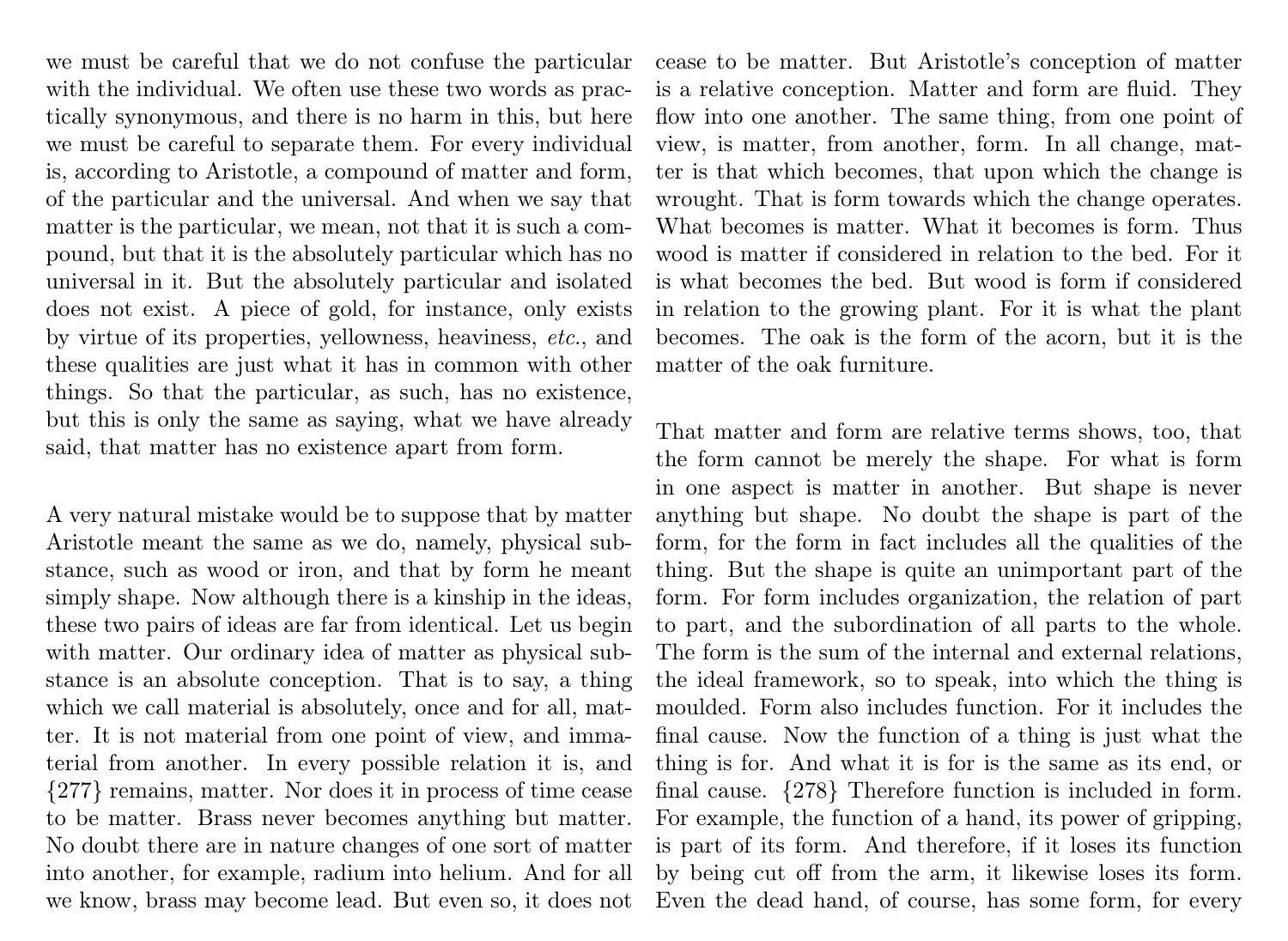individual object is a compound of matter and form. But it has lost the highest part of its form, and relatively to the living hand it is mere matter, although, relatively to the flesh and bones of which it is composed, it is still form. Clearly, then, form is not merely shape. For the hand cut off does not lose its shape.

The form includes all the qualities of the thing. The matter is what has the qualities. For the qualities are all universals. A piece of gold is yellow, and this means simply that it has this in common with other pieces of gold, and other yellow objects. To say that anything has a quality is immediately to place it in a class. And what the class has in common is a universal. A thing without qualities cannot exist, nor qualities without a thing. And this is the same as saying that form and matter cannot exist separately.

The matter, then, is the absolutely formless. It is the substratum which underlies everything. It has, in itself, no character. It is absolutely featureless, indefinite, without any quality. Whatever gives a thing definiteness, character, quality, whatever makes it a this or that, is its form. Consequently, there are no differences within matter. One thing can only differ from another by having different qualities. And as matter has no qualities, it has no difference. And this in itself shows that the Aristotelian notion of matter is not the same as our notion of physical substance. For, according {279} to our modern usage, one kind of matter differs from another, as brass from iron. But this is a difference of quality, and for Aristotle all quality is part of the form. So in his view the difference of brass from iron is not a difference of matter, but a difference of form. Consequently, matter may become anything, according to the form impressed upon it. It is thus the possibility of everything, though it is actually nothing. It only becomes something by the acquisition of form. And this leads directly to a most important Aristotelian antithesis, that between potentiality and actuality. Potentiality is the same as matter, actuality as form. For matter is potentially everything. It may become everything. It is not actually anything. It is a mere potentiality, or capacity of becoming something. But whatever gives it definiteness as a this or that, whatever makes it an actual thing, is its form. Thus the actuality of a thing is simply its form.

Aristotle claims, by means of the antithesis of potentiality and actuality, to have solved the ancient problem of becoming, a riddle, propounded by the Eleatics, which had never ceased to trouble Greek thinkers. How is becoming possible? For being to pass into being is not becoming, for it involves no change, and for not-being to pass into being is impossible, since something cannot come out of nothing. For Aristotle, the sharp line drawn between not-being and being does not exist. For these absolute terms he substitutes the relative terms potentiality and actuality, which shade off into each other. Potentiality in his philosophy takes the place of not-being in previous systems. It solves the riddle because it is not an absolute not-being. It is {280} not-being inasmuch as it is actually nothing, but it is being because it is potential being. Becoming, therefore, does not involve the impossible leap from nothing to something. It involves the transition from potential to actual being. All change, all motion, is thus the passage of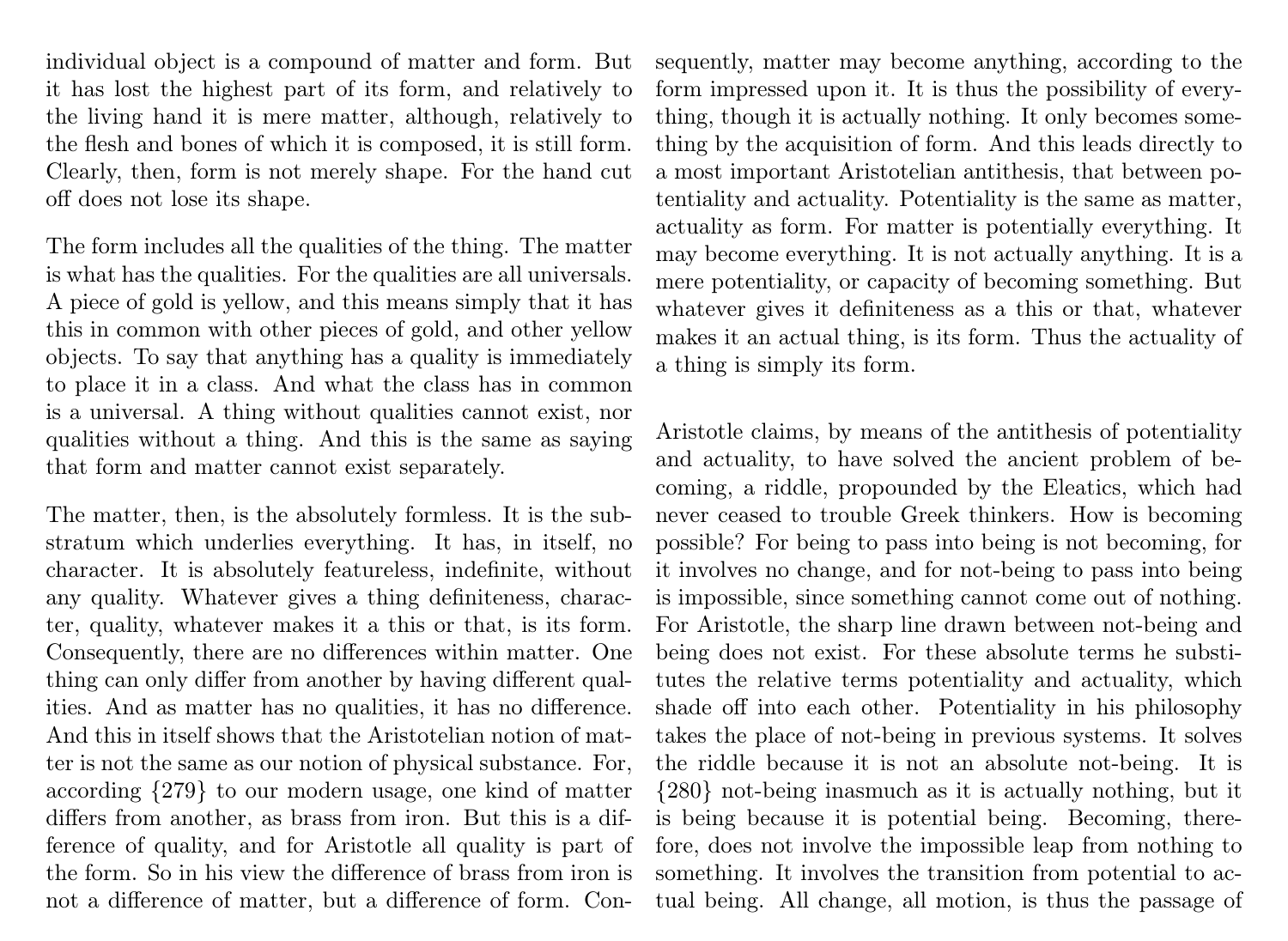potentiality into actuality, of matter into form.

Since matter is in itself nothing, a bare unrealised capacity, while form is actuality, the completed and perfected being, it follows that form is something higher than matter. But matter is what becomes form. In order of time, therefore, matter is earlier, form later. But in order of thought, and in reality, it is otherwise. For when we say that matter is the potentiality of what it is to become, this implies that what it is to become is already present in it ideally and potentially, though not actually. The end, therefore, is already present in the beginning. The oak is in the acorn, ideally, otherwise the oak could never come out of it. And since all becoming is towards the end, and would not take place but for the end, the end is the operative principle and true cause of becoming. Motion is produced not by a mechanical propulsive force, pushing from behind, so to speak, but by an ideal attractive force, drawing the thing towards its end, as a piece of iron is drawn to the magnet. It is the end itself which exerts this force. And, therefore, the end must be present at the beginning, for if it were not present it could exert no force. Nay, more. It is not only present in the beginning, it is anterior to it. For the end is the cause of the motion, and the cause is logically prior to its consequence. The end, or the principle of form, is thus the absolute first in thought and reality, though it may be the last in time. If, then, {281} we ask what, for Aristotle, is that ultimate reality, that first principle, from which the entire universe flows, the answer is, the end, the principle of form. And as form is the universal, the Idea, we see that his fundamental thesis is the same as Plato's. It is the one

thesis of all idealism, namely, that thought, the universal, reason, is the absolute being, the foundation of the world. Where he differs from Plato is in denying that form has any existence apart from the matter in which it exhibits itself.

Now all this may strike the unsophisticated as very strange. That the absolute being whence the universe flows should be described as that which lies at the end of the development of the universe, and that philosophy should proceed to justify this by asserting that the end is really prior to the beginning, this is so far removed from the common man's mode of thought, that it may appear mere paradox. It is, however, neither strange nor paradoxical. It is essentially sound and true, and it seems strange to the ordinary man only because it penetrates so much deeper into things than he can. This thought is, in fact, essential to a developed idealism, and till it is grasped no advance can be made in philosophy. Whether it is understood is, indeed, a good test of whether a man has any talent for philosophy or not. The fact is that all philosophies of this sort regard time as unreal, as an appearance. This being so, the relation of the absolute being, or God, to the world cannot be a relation of time at all. The common man's idea is that, if there is a first principle or God at all, He must have existed before the world began, and then, somehow, perhaps billions of years ago, something happened as a {282} result of which the world came into being. The Absolute is thus conceived as the cause, the world as the effect, and the cause always precedes its effect in time. Or if, on the other hand, we think that the world never had a beginning, the ordinary man's thought would lead him to believe that, in that case,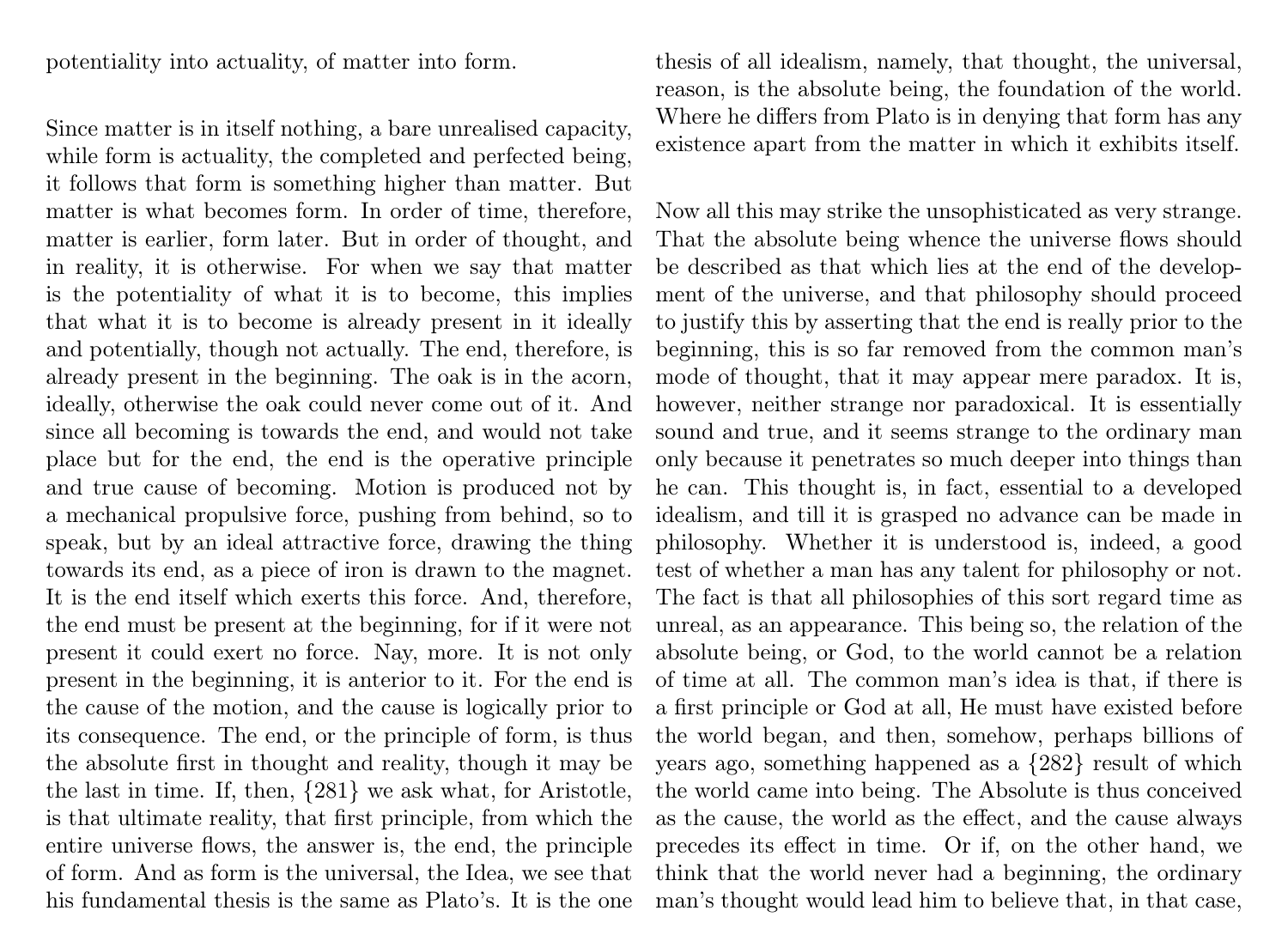it is no longer necessary to assume a first principle at all. But if time is a mere appearance, this whole way of looking at things must be wrong. God is not related to the world as cause to effect. It is not a relation of time at all. It is a logical relation. God is rather the logical premise, of which the world is the conclusion, so that, God granted, the world follows necessarily, just as, the premises granted, the conclusion follows. This is the reason why, in discussing Plato, we said that it must be possible to deduce the world from his first principle. If the Absolute were merely the cause of the world in time, it would not explain the world, for, as I have so often pointed out, causes explain nothing. But if the world be deducible from the Absolute, the world is explained, a reason, not a cause, is given for it, just as the premises constitute the reason for the conclusion. Now the conclusion of a syllogism follows from the premises, that is, the premises come first, the conclusion second. But the premise only comes first in thought, not in time. It is a logical succession, not a time-succession. Just in the same way, the Absolute, or in Aristotle's language, the form, is logically first, but is not first in order of time. And though it is the end, it is in thought the absolute beginning, and is thus the foundation of the world, the first principle from which the world flows. The objection may be, taken that if the relation of the {283} Absolute to the world is not a time-relation, then it can no more be the end than the beginning. This objection is, as we shall see, a misunderstanding of Aristotle's philosophy. Although things in time strive towards the end, yet the absolute end is not in time at all, or, in other words, the end is never reached. Its relation to the world as end is just as much a logical, and not

a time-relation, as its relation to the world as beginning or absolute prius. As far as time is concerned, the universe is without beginning or end.

As the world-process is a continual elevation of matter into higher and higher forms, there results the conception that the universe exhibits a continuous scale of being. That is higher in the scale in which form predominates, that lower in which matter outweighs form. At the bottom of the scale will be absolutely formless matter, at the top, absolutely matterless form. Both these extremes, however, are abstractions. Neither of them exists, because matter and form cannot be separated. Whatever exists comes somewhere between the two, and the universe thus exhibits a process of continuous gradations. Motion and change are produced by the effort to pass from the lower to the higher under the attractive force of the end.

That which comes at the top of the scale, absolute form, is called by Aristotle, God. And the definitions of God's character follow from this as a matter of course. First, since form is actuality, God alone is absolutely actual. He alone is real. All existent things are more or less unreal. The higher in the scale are the more real, as possessing more form. The scale of being is thus also a scale of reality, shading off through infinite gradations {284} from the absolutely real, God, to the absolutely unreal, formless matter. Secondly, since the principle of form contains the formal, the final, and the efficient causes, God is all these. As formal cause, He is the Idea. He is essentially thought, reason. As final cause, He is the absolute end. He is that to which all beings strive. Each being has no doubt its own end in itself. But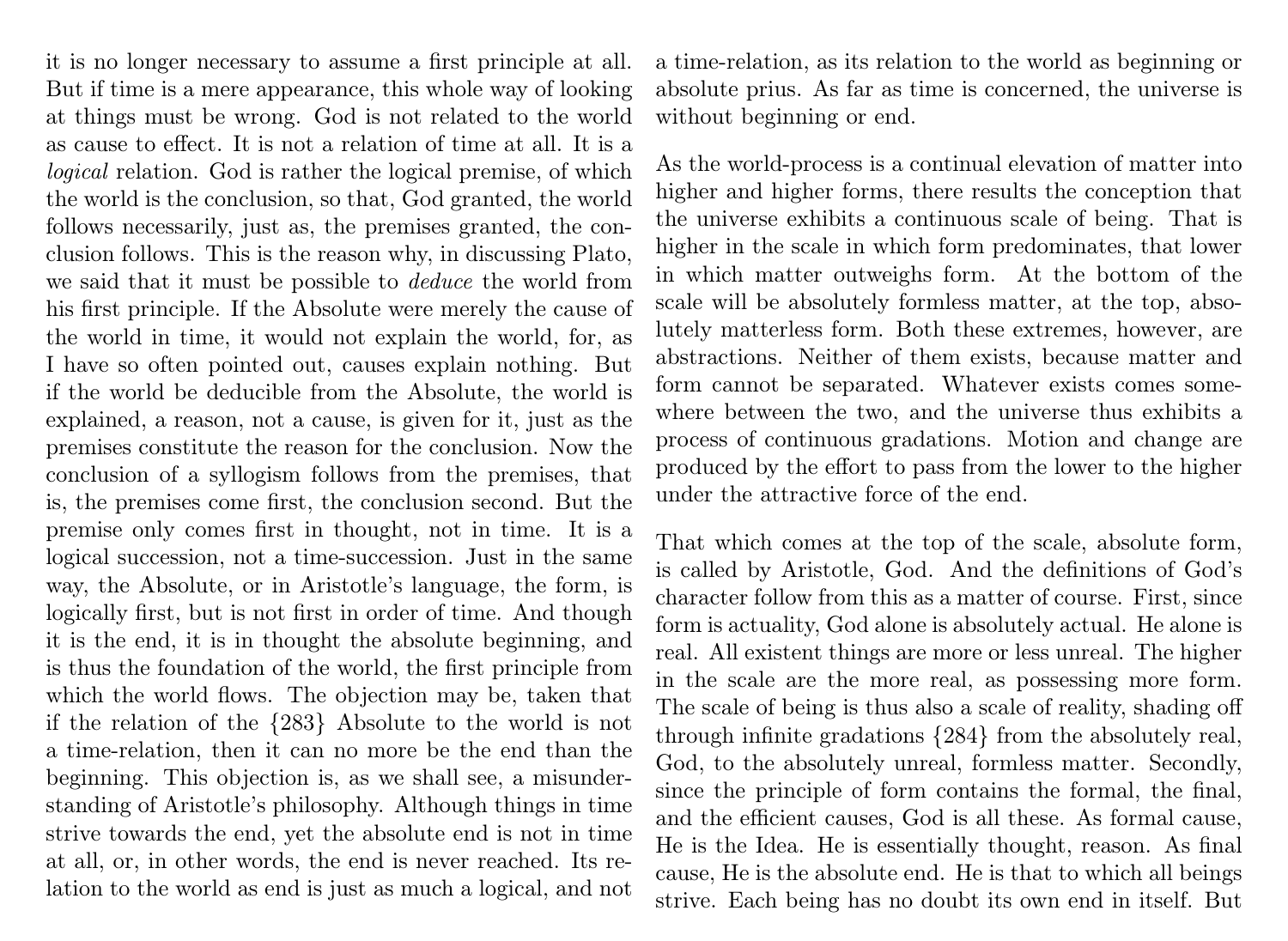as absolute end, God includes all lower ends. And as the end of each thing is the completed perfection of the thing, so, as absolute end, God is absolute perfection. Lastly, as efficient cause, God is the ultimate cause of all motion and becoming. He is the first mover. As such, He is Himself unmoved. That the first mover should be itself unmoved is a necessary consequence of Aristotle's conception of it as end and form. For motion is the transition of a thing towards its end. The absolute end can have no end beyond it, and therefore cannot be moved. Likewise motion is the passage of matter into form. Absolute form cannot pass into any higher form, and is therefore unmoved. But the argument which Aristotle himself more frequently uses to establish the immovability of the first mover is that, unless we so conceive it, no cause of motion appears. The moving object is moved perhaps by another moving object. The motion of the latter demands a further cause. If this further cause is itself moving, we must again ask for the cause of its motion. If this process goes on for ever, then motion is unexplained, and no real cause of it has been shown. The real and ultimate cause must therefore be unmoved.

This last argument sounds as if Aristotle is now thinking in terms of mechanism. It sounds as if he meant that {285} the first mover is something at the beginning of time, which, so to speak, gave things a push to start them off. This is not what Aristotle means. For the true efficient cause is the final cause. And God is the first mover only in His character as absolute end. As far as time is concerned, neither the universe, nor the motion in it, ever had any beginning. Every mechanical cause has its cause in turn, and so ad

infinitum. God is not a first cause, in our sense, that is, a first mechanical cause which existed before the world, and created it. He is a teleological cause working from the end. But as such, He is logically prior to all beginning, and so is the first mover. And just as the universe has no beginning in time, so it has no end in time. It will go on for ever. Its end is absolute form, but this can never be reached, because if it were, this would mean that absolute form would exist, whereas we have seen that form cannot exist apart from matter.

God is thought. But the thought of what? As absolute form, he is not the form of matter, but the form of form. His matter, so to speak, is form. Form, as the universal, is thought. And this gives us Aristotle's famous definition of God as "the thought of thought." He thinks only his own self. He is at once the subject and the object of his thought. As mortal men think material things, as I now think the paper on which I write, so God thinks thought. In more modern terms, he is self-consciousness, the absolute subject-object. That God should think anything other than thought is inconceivable, because the end of all other thought is outside the thought itself. If I think this paper, the end of my thought, the paper, is outside me. But the thought of {286} God, as the absolute end, cannot have any end outside itself. Were God to think anything else than thought, he would be determined by that which is not himself. By way of further expression of the same idea, Aristotle passes into figurative language. God, he says, lives in eternal blessedness, and his blessedness consists in the everlasting contemplation of his own perfection.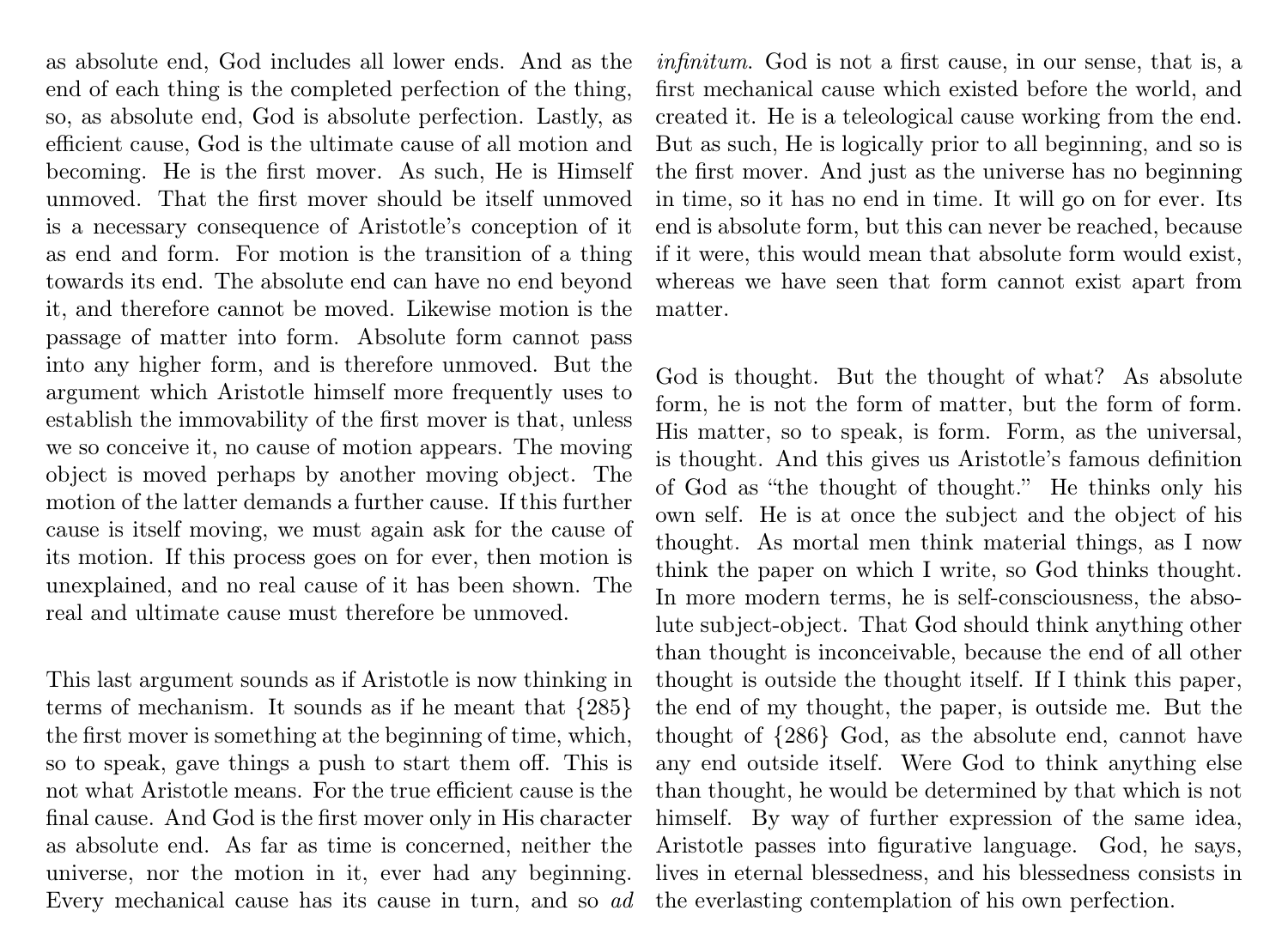A modern will naturally ask whether Aristotle's God is personal. It does not do to be very dogmatic upon the point. Aristotle, like Plato, never discusses the question. No Greek ever did. It is a modern question. What we have to do, then, is to take the evidence on both sides. The case for personality is that the language Aristotle uses implies it. The very word God, used instead of the Absolute, or form, conveys the idea of personality. And when he goes on to speak of God living in eternal blessedness, these words, if taken literally, can mean nothing except that God is a conscious person. If we say that this language is merely figurative, it may be replied that Aristotle on principle objects to figurative language, that he frequently censures Plato for using it, that what he demands and sets out to supply is exact, literal, scientific terminology, and that he is not likely to have broken his own canons of philosophic expression by using merely poetical phrases.

To see the other side of the case, we must first ask what personality means. Now without entering into an intricate discussion of this most elusive idea, we may answer that personality at any rate implies an individual and existent consciousness. But, in the first place, God is absolute form, and form is the universal. What is universal, with no particular in it, cannot be an individual. {287} God, therefore, cannot be individual. Secondly, form without matter cannot exist. And as God is form without matter, he cannot be called existent, though he is absolutely real. God, therefore, is neither existent nor individual. And this means that he is not a person. To degrade the real to the level of the existent, to convert the universal into the individual,

is exactly the fault for which Aristotle blames Plato. It is exactly the fault which it was the whole object of his philosophy to remedy. If he thought that God is a person, he committed the same fault himself in an aggravated form.

We have, then, two hypotheses, both of which involve that Aristotle was guilty of some inconsistency. If God is not a person, then Aristotle's language is figurative, and his use of such language is inconsistent with his rooted objection to its use. This, however, is, after all, merely an inconsistency of language, and not of thought. It does not mean that Aristotle really contradicted himself. It merely means that, though he set himself to express his philosophy in technical scientific terms, and to exclude figurative language, yet he found himself compelled in a few passages to make use of it. There are some metaphysical ideas so abstract, so abstruse, that it is almost impossible to express them at all without the use of figures of speech. Language was made by common men for common purposes, and this fact often forces the philosopher to use terms which he knows only figure forth his meaning without accurately expressing it. Perhaps every philosophy in the world finds itself sometimes under this necessity, and, if Aristotle did so, and was thereby technically inconsistent with himself, it is no wonder, and involves no serious blame upon him.

## {288}

But the other hypothesis, that God is a person, means that Aristotle committed a contradiction, not merely in words, but in thought, and not merely as regards some unimportant detail, but as regards the central thesis of his system.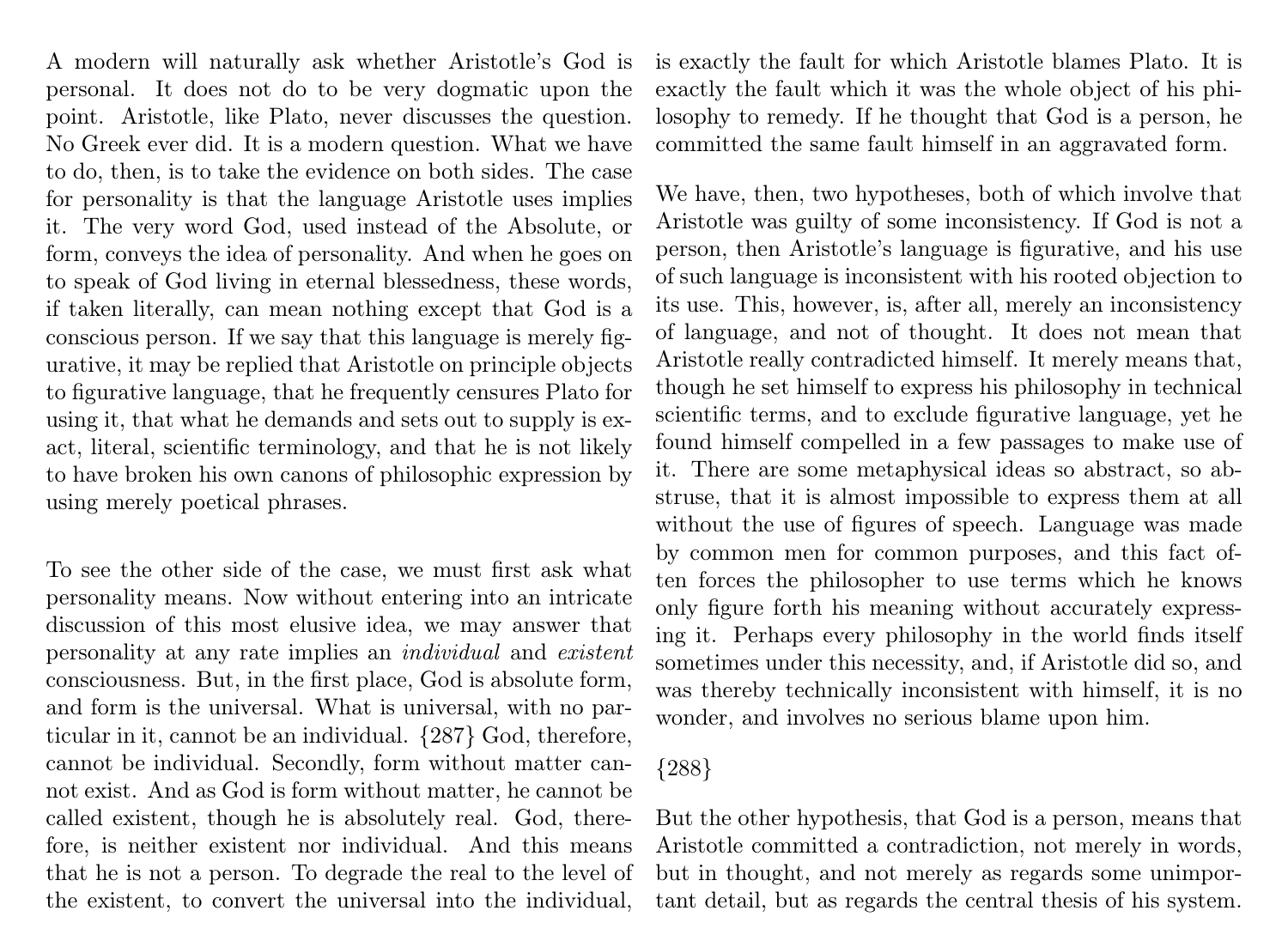It means that he stultified himself by making his conception of God absolutely contradict the essentials of his system. For what is the whole of Aristotle's philosophy, put in a nutshell? It is that the Absolute is the universal, but that the universal does not exist apart from the particular. Plato supplied the thought of the first clause of the sentence. Aristotle added the last clause, and it is the essential of his philosophy. To assert that God, the absolute form, exists as an individual, is flatly to contradict this. It is not likely that Aristotle should have contradicted himself in so vital a matter, and in a manner which simply means that his system falls to the ground like a house of cards.

My conclusion, then, is that it was not Aristotle's intention that what he calls God should be regarded as a person. God is thought, but not subjective thought. He is not thought existent in a mind, but objective thought, real on its own account, apart from any mind which thinks it, like Plato's Ideas. But Plato's mistake was to suppose that because thought is real and objective, it must exist. Aristotle avoids this error. The absolute thought is the absolutely real. But it does not exist. With the concept of God the metaphysics of Aristotle closes.

4. Physics, or the Philosophy of Nature.

The existent universe is a scale of being lying between the two extremes of formless matter and matterless form. But this must not be merely asserted, as a general {289} principle. It must be carried out in detail. The passage of matter into form must be shown in its various stages in the world of nature. To do this is the object of Aristotle's Physics, or

philosophy of nature.

If nature is to be understood, we must keep in mind certain general points of view. In the first place, since form includes end, the entire world-process, as passage of matter into form, is essentially movement towards ends. Everything in nature has its end and function. Nothing is purposeless. Nature seeks everywhere to attain the best possible. Everywhere we find evidences of design and of rational plan. Aristotle's philosophy of nature is essentially teleological. This does not, however, exclude the principle of mechanism, and to investigate mechanical causes is part of the duty of science. But mechanical causes turn out in the end to be teleological, because the true efficient cause is the final cause.

But if nothing in nature is aimless or useless, this is not to be interpreted in a narrow anthropocentric spirit. It does not mean that everything exists for the use of man, that the sun was created to give him light by day, the moon by night, and that plants and animals exist only for his food. It is true that, in a certain sense, everything else sublunary is for man. For man is the highest in the scale of beings in this terrestrial sphere, and therefore as the higher end, he includes all lower ends. But this does not exclude the fact that lower beings have each its own end. They exist for themselves and not for us.

Another mistake which we must avoid is to suppose that the design in nature means that nature is conscious of her designs, or, on the other hand, that there is any {290} existent consciousness outside the world which governs and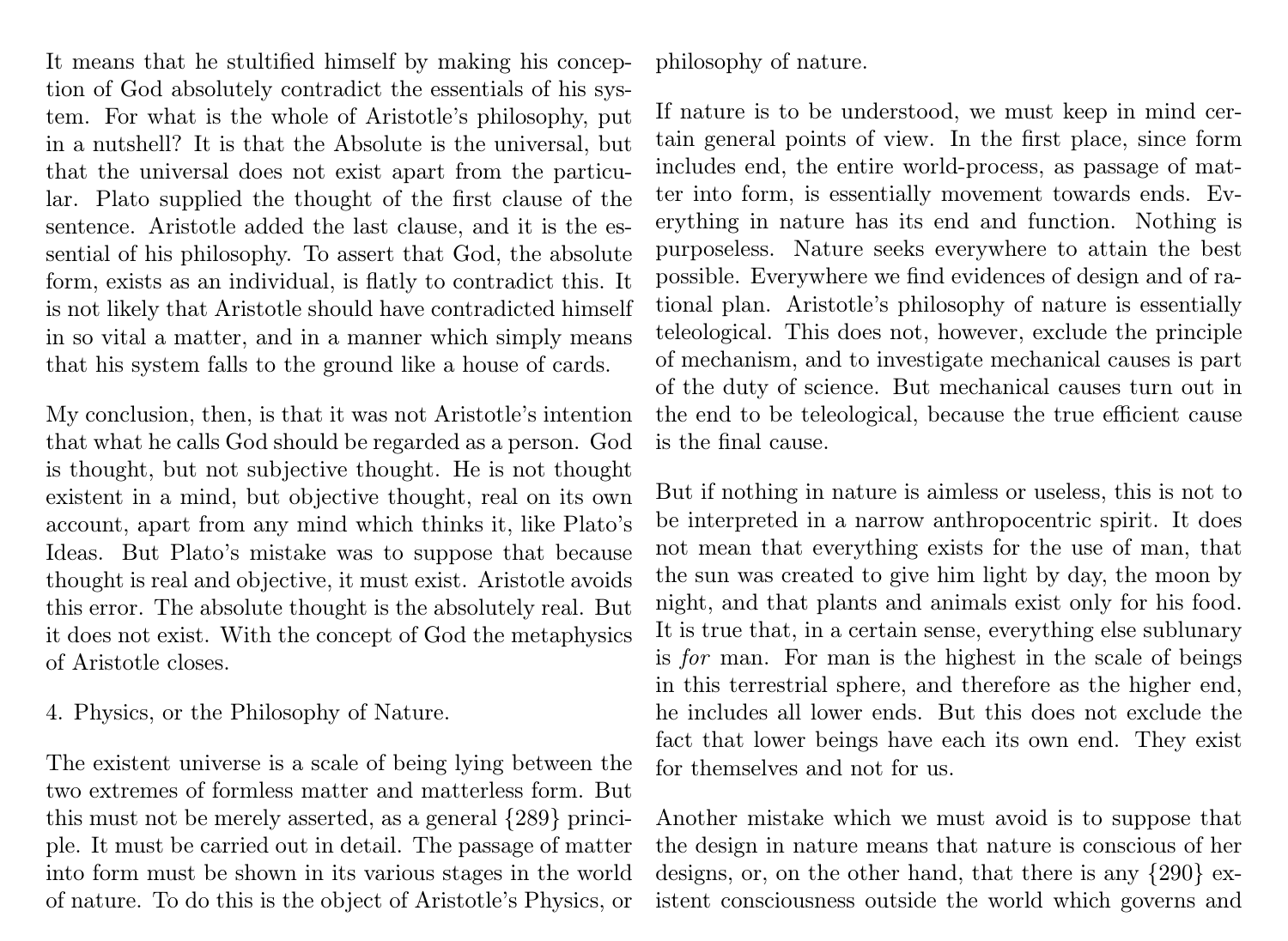controls it. The latter supposition is excluded by the fact that God is not an existent conscious person, the former by its own inherent absurdity. The only being upon this earth who is conscious of his ends is man. Such animals as bees and ants appear to work rationally, and their activities are clearly governed by design. But it is not to be supposed that they are reasoning beings. They attain their ends instinctively. And when we come to inorganic matter, we find that even here its movements are purposive, but no one could suppose them deliberate and conscious. These manifold activities of lower nature are indeed the work of reason, but not of an existent or self-conscious reason. And this means that instinct, and even mechanical forces such as gravitation are, in their essence, reason. It is not that they are created by reason, but that they are reason, exhibiting itself in lower forms. In commenting upon Plato's dualism of sense and reason, I remarked that any true philosophy, though recognizing the distinction between sense and reason, must yet find room for their identity, and must show that sense is but a lower form of reason. This idea Aristotle thoroughly understood, and sought to show, not merely that sense is reason, but even that the activities of inorganic matter, such as gravitation, are so. In the result, nature, though working through reason, is not conscious of the fact, does so blindly and instinctively, and is compared to a creative artist, who forms beautiful objects by instinct, or, as we should say, by inspiration, without setting before his mind the end to be attained or the rules to be observed in order to attain it.

In the process of nature, it is always form which impels, matter which retards and obstructs. The entire worldmovement is the effort of form to mould matter, but, just because matter has in itself a power of resistance, this effort does not always succeed. This is the reason why form cannot exist without matter, because it can never wholly overcome the clogging activity of matter, and therefore matter can never be wholly moulded into form. And this explains, too, the occasional occurrence in nature of freaks, monstrosities, abortions, and unnatural births. In these the form has failed to mould the matter. Nature has failed to attain her ends. Science, therefore, should study the normal and natural rather than the abnormal and monstrous. For it is in the normal that the ends of nature are to be seen, and through them alone nature can be understood. Aristotle is fond of using the words "natural" and "unnatural," but he uses them always with this special meaning. That is natural which attains its end, that in which the form successfully masters the matter.

No doctrine of physics can ignore the fundamental notions of motion, space, and time. Aristotle, therefore, finds it necessary to consider these. Motion is the passage of matter into form, and it is of four kinds. The first is motion which affects the substance of a thing, origination and decease. Secondly, change of quality. Thirdly, change of quantity, increase and decrease. Fourthly, locomotion, change of place. Of these, the last is the most fundamental and important.

Aristotle rejects the definition of space as the void. Empty space is an impossibility. Hence, too, he disagrees with the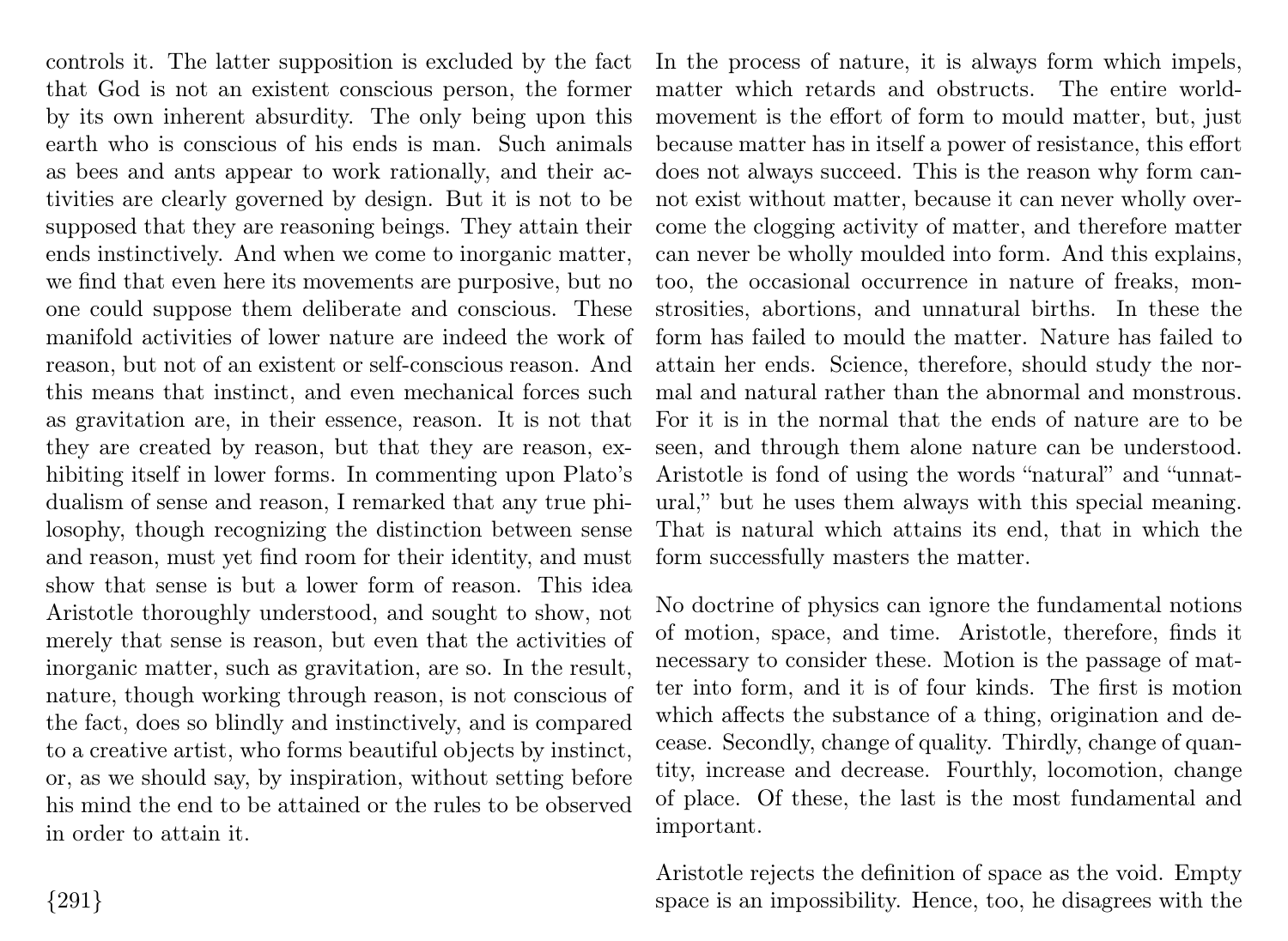view of Plato and the Pythagoreans that {292} the elements are composed of geometrical figures. And connected with this is his repudiation of the mechanical hypothesis that all quality is founded upon quantity, or upon composition and decomposition. Quality has a real existence of its own. He rejects, also, the view that space is a physical thing. If this were true, there would be two bodies occupying the same place at the same time, namely the object and the space it fills. Hence there is nothing for it but to conceive space as limit. Space is, therefore, defined as the limit of the surrounding body towards what is surrounded. As we shall see later, in another connexion, Aristotle did not regard space as infinite.

Time is defined as the measure of motion in regard to what is earlier and later. It thus depends for its existence upon motion. If there were no change in the universe, there would be no time. And since it is the measuring or counting of motion, it also depends for its existence upon a counting mind. If there were no mind to count, there could be no time. This presents difficulties to us, if we conceive that there was a time when conscious beings did not exist. But this difficulty is non-existent for Aristotle, who believed that men and animals have existed from all eternity. The essentials of time, therefore, are two: change and consciousness. Time is the succession of thoughts. If we object that the definition is bad because succession already involves time, there is doubtless no answer possible.

As to the infinite divisibility of space and time, and the riddles proposed thereupon by Zeno, Aristotle is of opinion that space and time are potentially divisible  $\{293\}$  *ad in*- finitum, but are not actually so divided. There is nothing to prevent us from going on for ever with the process of division, but space and time are not given in experience as infinitely divided.

After these preliminaries, we can pass on to consider the main subject of physics, the scale of being. We should notice, in the first place, that it is also a scale of values. What is higher in the scale of being is of more worth, because the principle of form is more advanced in it. It constitutes also a theory of development, a philosophy of evolution. The lower develops into the higher. It does not, however, so develop in time. That the lower form passes in due time into a higher form is a discovery of modern times. Such a conception was impossible for Aristotle. For him, genus and species are eternal. They have neither beginning nor end. Individual men are born and die, but the species man never dies, and has always existed upon the earth. The same is true of plants and animals. And since man has always existed, he cannot have evolved in time from a lower being. There is no room here for Darwinism. In what sense, then, is this a theory of development or evolution? The process involved is not a time-process, it is a logical process, and the development is a logical development. The lower always contains the higher potentially. The man is in the ape ideally. The higher, again, contains the lower actually. The man is all that the ape is, and more also. What is merely implicit in the lower form is explicit in the higher. The form which is dimly seen struggling to light in the lower, has realized itself in the higher. The higher is the same thing as the lower, but it is the same thing in a more {294} evolved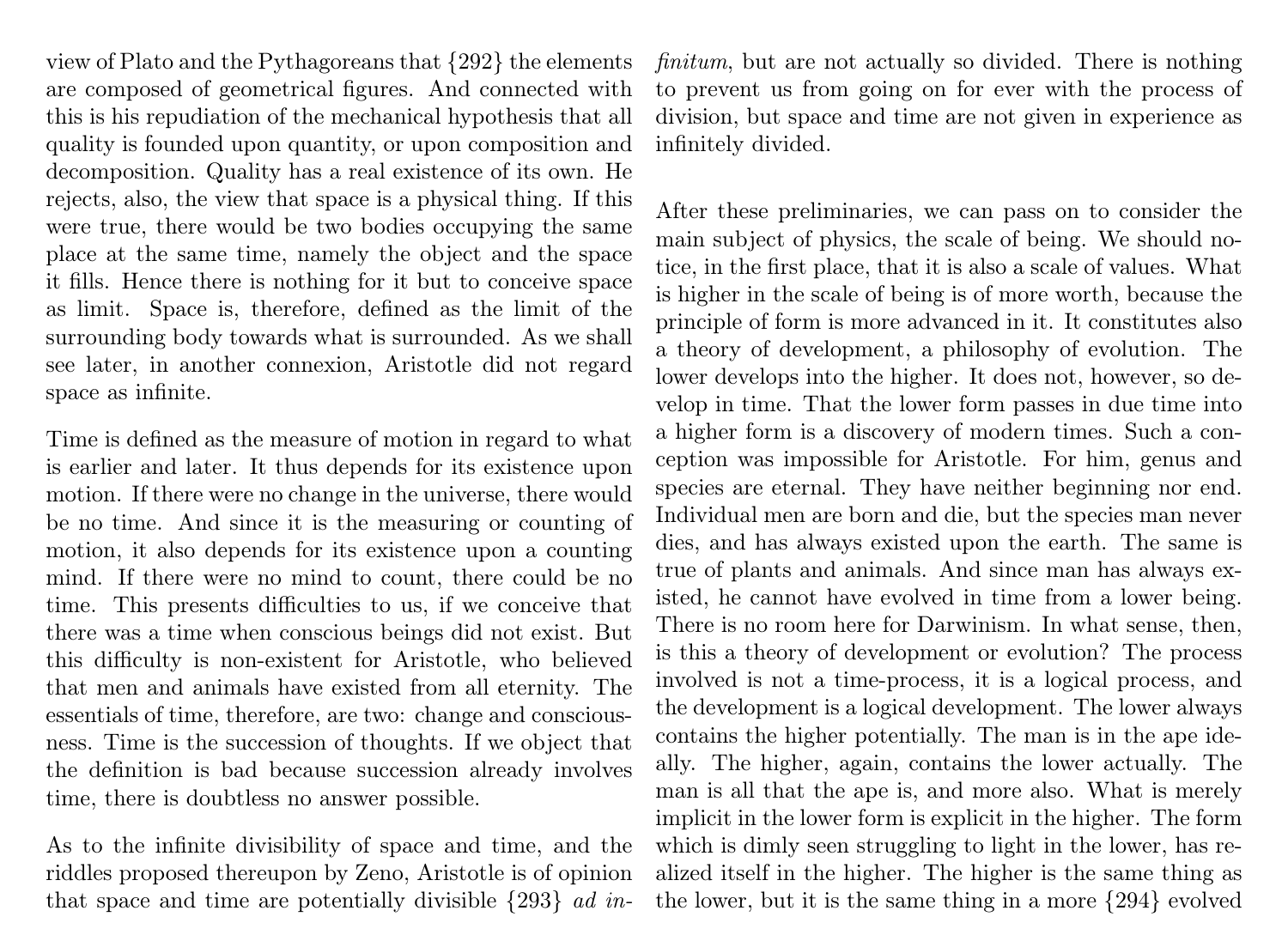state. The higher presupposes the lower and rests upon it as foundation. The higher is the form of which the lower is the matter. It actually is what the lower is struggling to become. Hence the entire universe is one continuous chain. It is a process; not a time-process, but an eternal process. The one ultimate reality, God, reason, absolute form, eternally exhibits itself in every stage of its development. All the stages, therefore, must exist for ever side by side.

Now the form of a thing is its organization. Hence to be higher in the scale means to be more organized. The first distinction, therefore, with which nature presents us is between the organic and the inorganic. Aristotle was the discoverer of the idea of organism, as he was also the inventor of the word. At the bottom of the scale of being, therefore, is inorganic matter. Inorganic matter is the nearest existent thing to absolutely formless matter, which, of course, does not exist. In the inorganic world matter preponderates to such an extent as almost to overwhelm form, and we can only expect to see the universal exhibiting itself in it in a vague and dim way. What, then, is its form? And this is the same as asking what its function, end, or essential activity is. The end of inorganic matter is merely external to it. Form has not truly entered into it at all, and remains outside it. Hence the activity of inorganic matter can only be to move in space towards its external end. This is the explanation of what we, in modern times, call gravitation. But, according to Aristotle, every element has its peculiar and natural motion; its end is conceived merely spatially, and its activity is to move towards its "proper place," and, having thus reached its end, it rests. The natural  $\{295\}$ 

movement of fire is up. We may call this a principle of levitation, as opposed to gravitation. Aristotle has been the subject of cheap criticism on account of his frequent use of the words "natural" and "unnatural." [Footnote 15] It is said that he was satisfied to explain the operations of nature by simply labelling them "natural." If you ask a quite uneducated person why heavy bodies fall, he may quite possibly reply, "Oh! naturally they fall." This simply means that the man has never thought about the matter at all, and thinks whatever is absolutely familiar to him is "natural" and needs no explanation. It is like the feminine argument that a thing is so, "because it is." It is assumed that Aristotle was guilty of a like futility. This is not the case. His use of the word "natural" does not indicate lack of thought. There is a thought, an idea, here. No doubt he was quite wrong in many of his facts. Thus there is no such principle as levitation in the universe. But there is a principle of gravitation, and when he explains this by saying it is "natural" for earth to move downwards, he means, not that the fact is familiar, but that the principle of form, or the world-reason, can only exhibit itself here so dimly as to give rise to a comparatively aimless and purposeless movement in a straight line. Not absolutely purposeless, however, because nothing in the world is such, and the purpose here is simply the movement of matter towards its end. This may or may not be a true explanation of gravity. But has anybody since ever explained it better?

[Footnote 15: See, e.g. Sir Alexander Grant's Aristotle in the Ancient Classics for English Readers Series (Blackwood), pages 119-121.]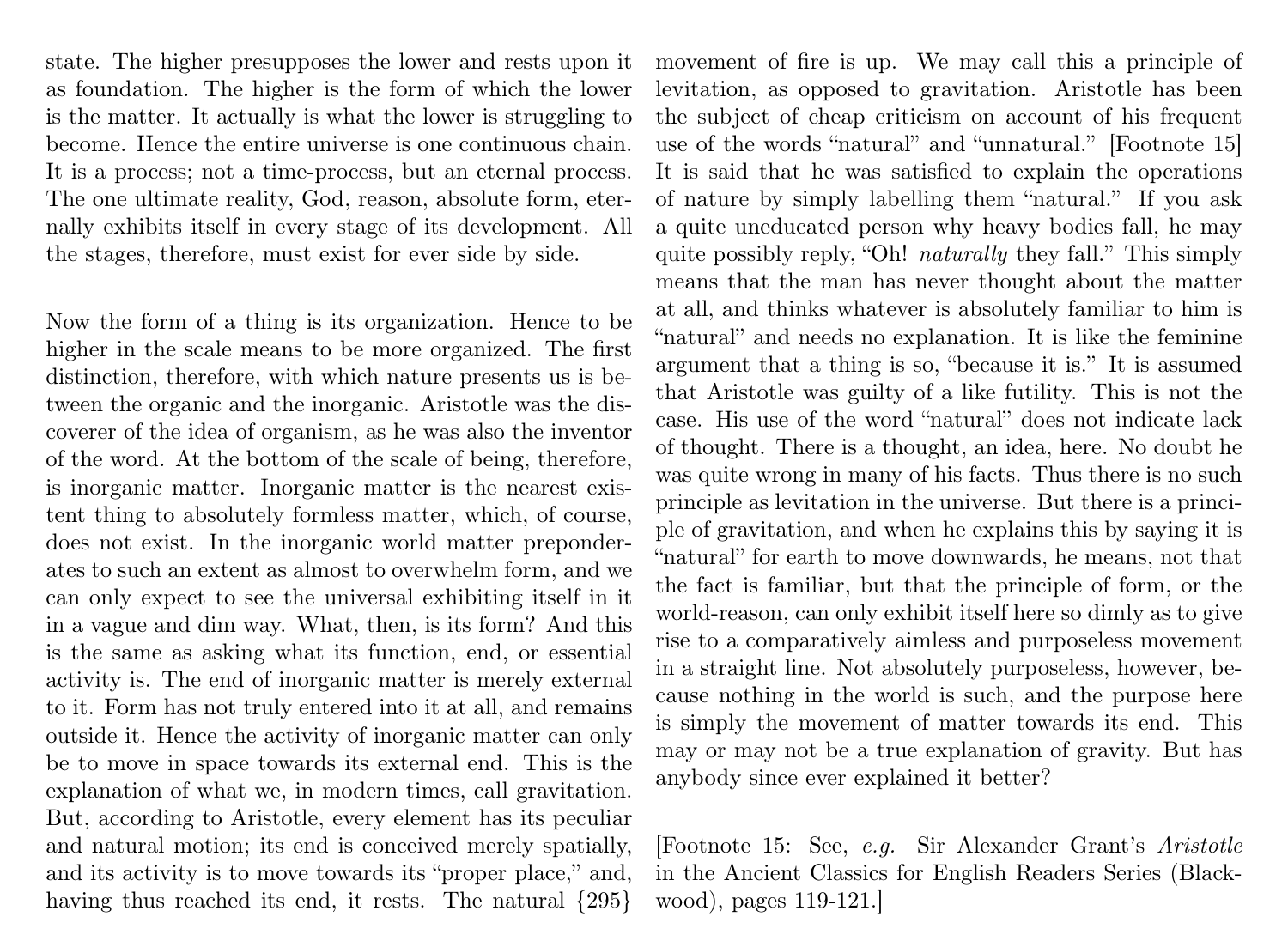This gives us, too, the clue to the distinction between {296} the inorganic and the organic. If inorganic matter is what has its end outside itself, organic matter will be what has its end within itself. This is the essential character of an organism, that its end is internal to it. It is an inward self-developing principle. Its function, therefore, can only be the actualisation, the self-realization of this inward end. Whereas, therefore, inorganic matter has no activity except spatial movement, organic matter has for its activity growth, and this growth is not the mere mechanical addition of extraneous matter, as we add a pound of tea to a pound of tea. It is true growth from within. It is the making outward of what is inward. It is the making explicit of what is implicit. It is the making actual of what is potential in the embryo organism.

The lowest in the scale of being is thus inorganic matter, and above it comes organic matter, in which the principle of form becomes real and definite as the inward organization of the thing. This inward organization is the life, or what we call the soul, of the organism. Even the human soul is nothing but the organization of the body. It stands to the body in the relation of form to matter. With organism, then, we reach the idea of living soul. But this living soul will itself have lower and higher grades of being, the higher being a higher realization of the principle of form. As the essential of organism is self-realization, this will express itself first as self-preservation. Self-preservation means first the preservation of the individual, and this gives the function of nutrition. Secondly, it means preservation of the species, and this gives the function of propagation.

The lowest grade in the organic kingdom will, therefore, be {297} those organisms whose sole functions are to nourish themselves, grow, and propagate their kind. These are plants. And we may sum up this by saying that plants possess the nutritive soul. Aristotle intended to write a treatise upon plants, which intention, however, he never carried out. All that we have from him on plants is scattered references in his other books. Had the promised treatise been forthcoming, we cannot doubt what its plan would have been. Aristotle would have shown, as he did in the case of animals, that there are higher and lower grades of organism within the plant kingdom, and he would have attempted to trace the development in detail through all the then known species of plants.

Next above plants in the scale of being come animals. Since the higher always contains the lower, but exhibits a further realization of form peculiar to itself, animals share with plants the functions of nutrition and propagation. What is peculiar to them, the point in which they rise above plants, is the possession of sensation. Sense-perception is therefore the special function of animals, and they possess, therefore, the nutritive and the sensitive souls. With sensation come pleasure and pain, for pleasure is a pleasant sensation, and pain the opposite. Hence arises the impulse to seek the pleasant and avoid the painful. This can only be achieved by the power of movement. Most animals, accordingly, have the power of locomotion, which is not possessed by plants, because they do not require it, since they are not sensitive to pleasure and pain. In his books upon animals Aristotle attempts to carry out the principle of development in detail,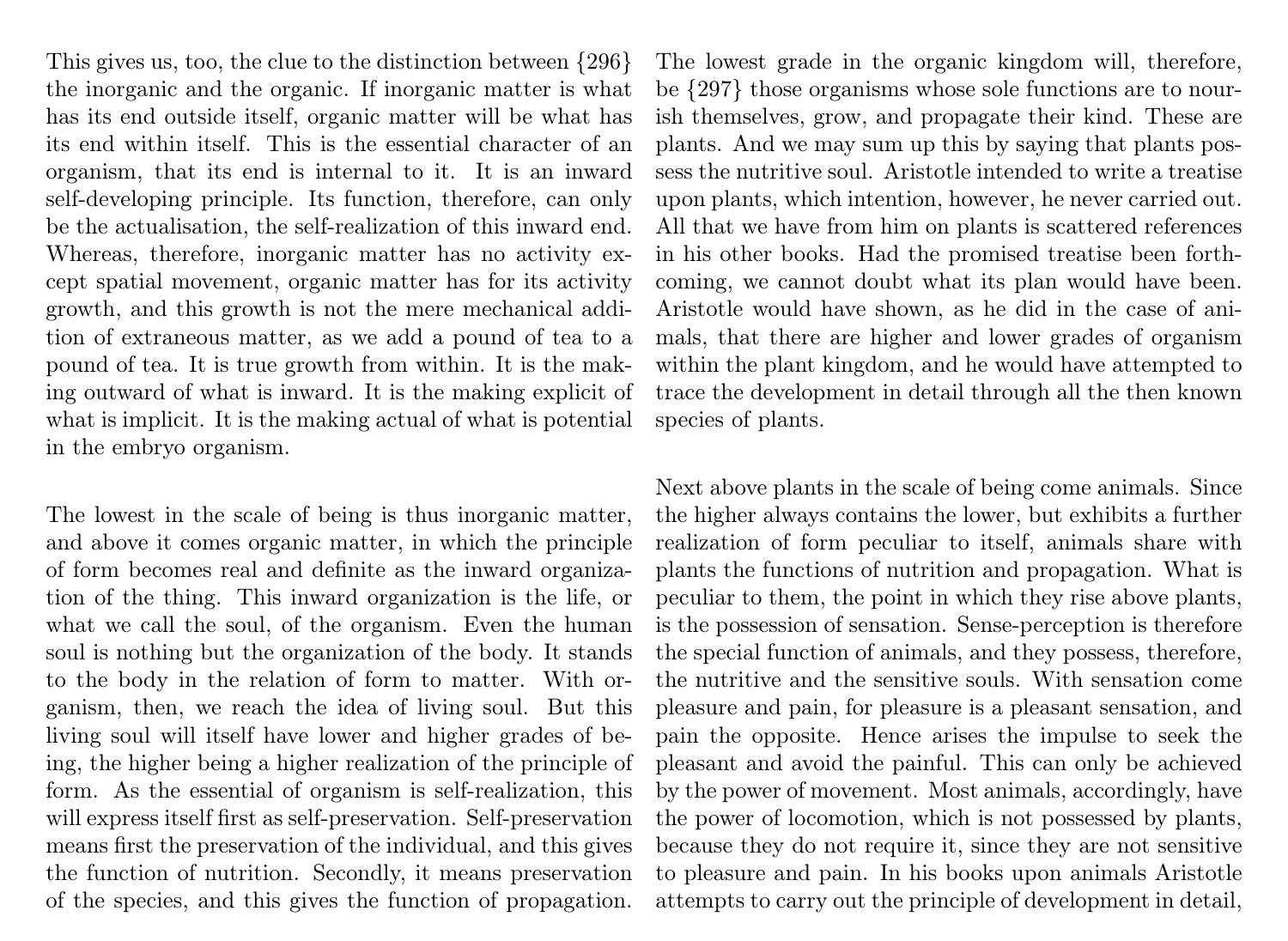showing what are the higher, and what the lower, animal organisms. This he connects with the {298} methods of propagation employed by different animals. Sex-generation is the mark of a higher organism than parthenogenesis.

The scale of being proceeds from animals to man. The human organism, of course, contains the principles of all lower organisms. Man nourishes himself, grows, propagates his kind, moves about, and is endowed with sense-perception. But he must have in addition his own special function, which constitutes his advance beyond the animals. This is reason. Reason is the essential, the proper end and activity of man. His soul is nutritive, sensitive, and rational. In man, therefore, the world-reason which could only appear in inorganic matter as gravitation and levitation, in plants as nutrition, in animals as sensation, appears at last in its own proper form, as what it essentially is, reason. The world-reason, so long struggling towards the light, has reached it, has become actual, has become existent, in man. The world-process has attained its proximate end.

Within human consciousness there are lower and higher grades, and Aristotle has taken great pains to trace these from the bottom to the top. These stages of consciousness are what are ordinarily called "faculties." But Aristotle notes that it is nonsense to talk, as Plato did, of the "parts" of the soul. The soul, being a single indivisible being, has no parts. They are different aspects of the activity of one and the same being; different stages of its development. They can no more be separated than the convex and concave aspects of a curve. The lowest faculty, if we must use that word, is sense-perception. Now what we perceive in a thing is its qualities. Perception tells us that a piece of gold is  $\{299\}$  heavy, yellow, *etc.* The underlying substratum which supports the qualities cannot be perceived. This means that the matter is unknowable, the form knowable, for the qualities are part of the form. Sense-perception, therefore, takes place when the object stamps its form upon the soul. This is important for what it implies rather than what it states. It shows the thoroughly idealistic trend of Aristotle's thought. For if the form is what is knowable in a thing, the more form there is, the more knowable it will be. Absolute form, God, will be the absolutely knowable. That the Absolute is what alone is completely knowable, intelligible, and comprehensible, and the finite and material comparatively unknowable, is a point of view essential to idealism, and stands in marked contrast to the popular idea of rationalism that the Absolute is unknowable, and matter knowable. For idealism, the Absolute is reason, thought. What can be more thoroughly intelligible than reason? What can thought understand, if not thought? This, of course, is not stated by Aristotle. But it is implied in his theory of sense-perception.

Next in the scale above the senses comes the common sense. This has nothing to do with what we understand by that phrase in every-day language. It means the central sensation-ganglion in which isolated sensations meet, are combined, and form a unity of experience. We saw, in considering Plato, that the simplest kind of knowledge, such as, "this paper is white," involves, not only isolated sensations, but their comparison and contrast. Bare sensations would not even make objects. For every object is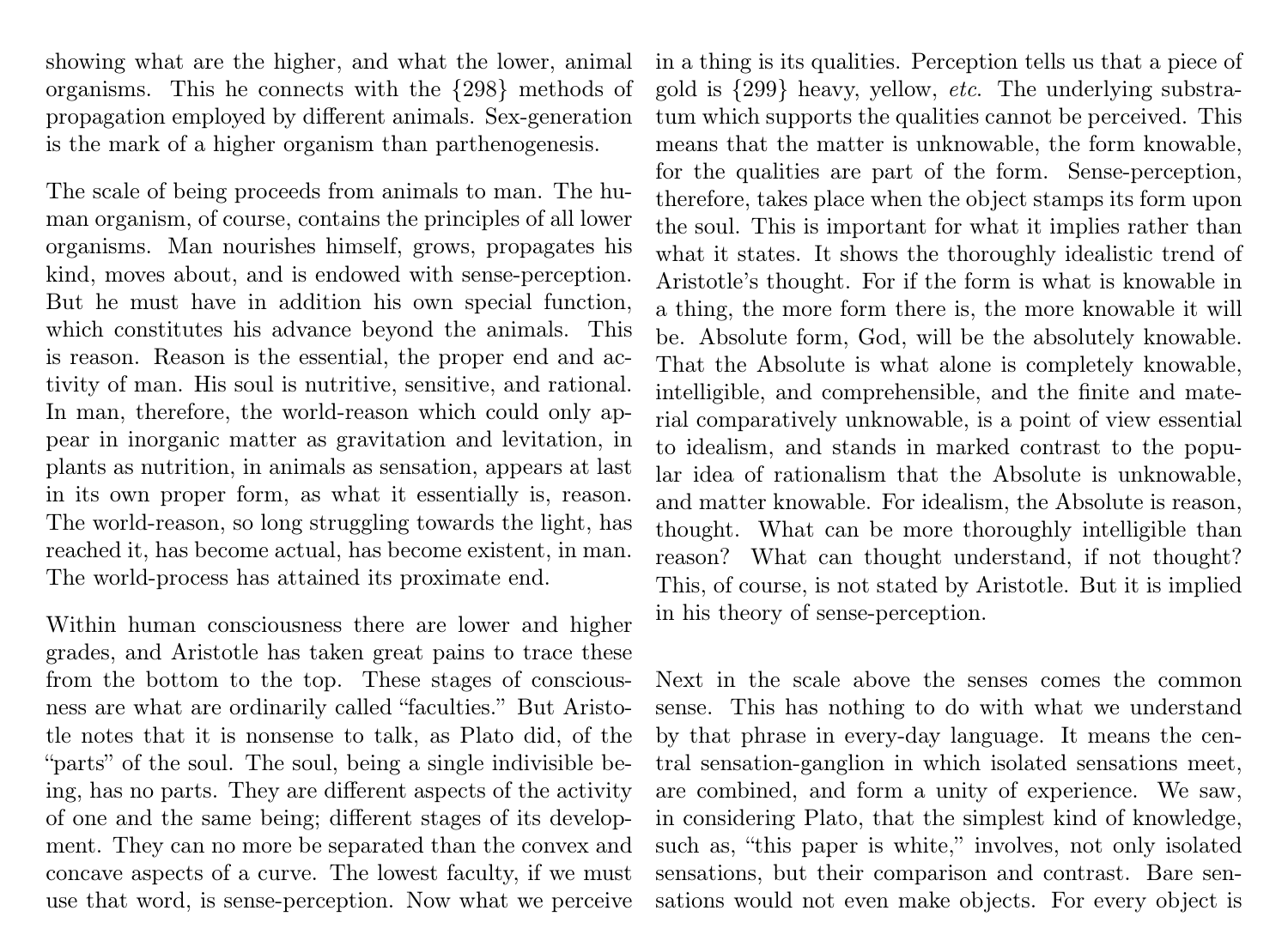a combined bundle of sensations. What thus combines the various sensations, and in {300} particular those received from different sense-organs, what compares and contrasts them, and turns them from a blind medley of phantasms into a definite experience, a single cosmos, is the common sense. Its organ is the heart.

Above the common sense is the faculty of imagination. By this Aristotle means, not the creative imagination of the artist, but the power, which everyone possesses, of forming mental images and pictures. This is due to the excitation in the sense-organ continuing after the object has ceased to affect it.

The next faculty is memory. This is the same as imagination, except that there is combined with the image a recognition of it as a copy of a past sense-impression.

Recollection, again, is higher than memory. Memory images drift purposelessly through the mind. Recollection is the deliberate evoking of memory-images.

From recollection we pass to the specifically human faculty of reason. But reason itself has two grades. The lower is called passive reason, the higher active reason. The mind has the power of thought before it actually thinks. This latent capacity is passive reason. The mind is here like a smooth piece of wax which has the power to receive writing, but has not received it. The positive activity of thought itself is active reason. The comparison with wax must not mislead us into supposing that the soul only receives its impressions from sensation. It is pure thought which writes upon the wax.

Now the sum of the faculties in general we call the soul. And the soul, we saw, is simply the organization {301} or form, of the body. As form is inseparable from matter, the soul cannot exist without the body. It is the function of the body. It is to the body what sight is to the eye. And in the same sense Aristotle denies the doctrine of Pythagoras and Plato that the soul reincarnates itself in new bodies, particularly in the bodies of animals. What is the function of one thing cannot become the function of another. Exactly what the soul is to the body the music of the flute is to the flute itself. It is the form of which the flute is the matter. It is, to speak metaphorically, the soul of the flute. And you might as well talk, says Aristotle, of the art of fluteplaying becoming reincarnate in the blacksmith's anvil, as of the soul passing into another body. This would seem also to preclude any doctrine of immortality. For the function perishes with the thing. We shall return to that point in a moment. But we may note, meanwhile, that Aristotle's theory of the soul is not only a great advance upon Plato's, but is a great advance upon popular thinking of the present day. The ordinary view of the soul, which was Plato's view, is that the soul is a sort of thing. No doubt it is non-material and supersensuous. But still it is a thing; it can be put into a body and taken out of it, as wine can be put into or taken out of a bottle. The connection between body and soul is thus purely mechanical. They are attached to each other by no necessary bond, but rather by force. They have, in their own natures, no connexion with each other, and it is difficult to see why the soul ever entered a body, if it is in its nature something quite separate. But Aristotle's view is that the soul, as form of the body, is not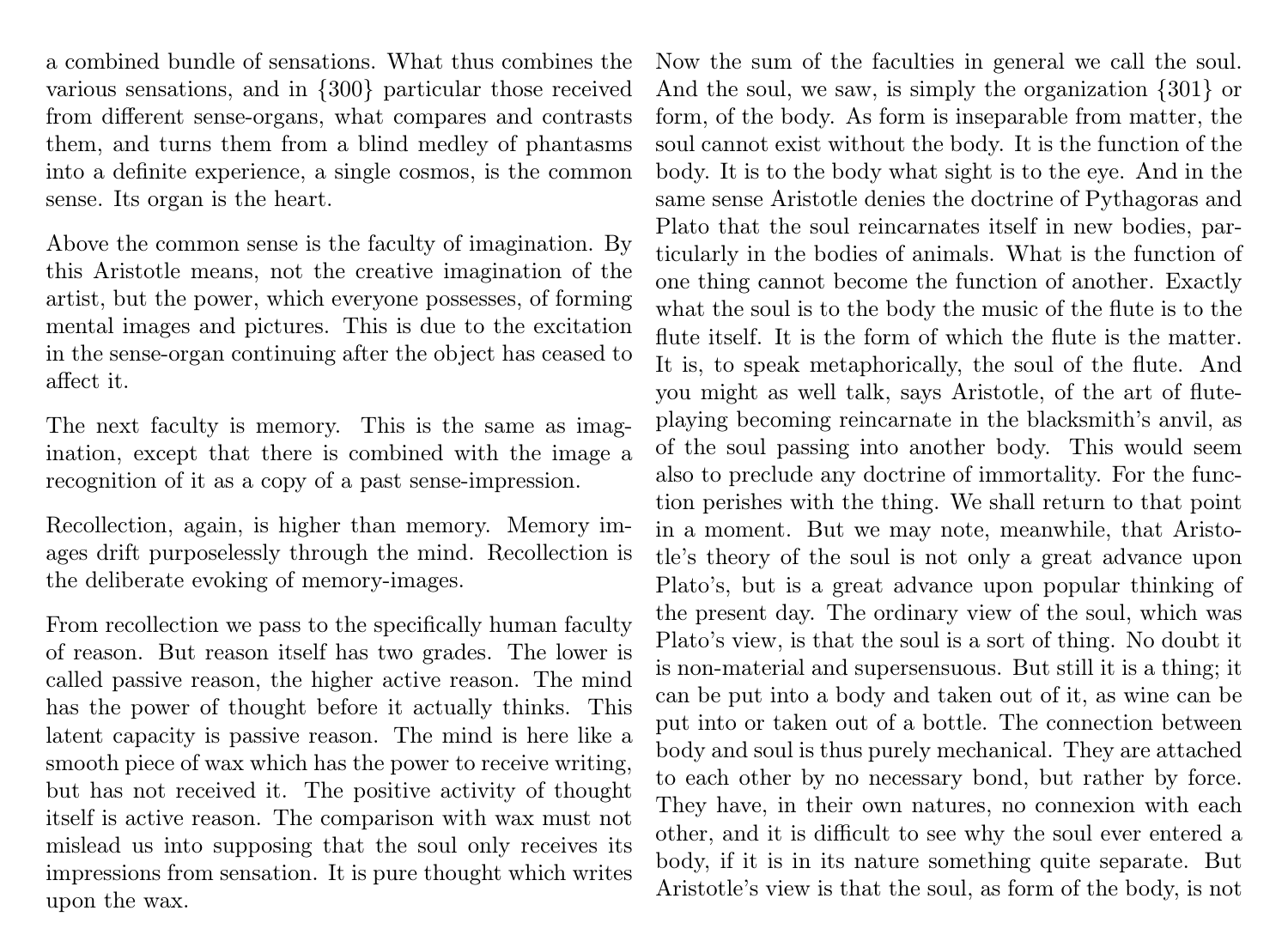separable from it. You cannot have {302} a soul without a body. The connection between them is not mechanical, but organic. The soul is not a thing which comes into the body and goes out of it. It is not a thing at all. It is a function.

But to this doctrine Aristotle makes an exception in favour of the active reason. All the lower faculties perish with the body, including the passive reason. Active reason is imperishable and eternal. It has neither beginning nor end. It comes into the body from without, and departs from it at death. God being absolute reason, man's reason comes from God, and returns to him, after the body ceases to function. But before we hail this as a doctrine of personal immortality, we had best reflect. All the lower faculties perish at death, and this includes memory. Now memory is an essential of personality. Without memory our experiences would be a succession of isolated sensations, with no connecting link. What connects my last with my present experience is that my last experience was "mine." To be mine it must be remembered. Memory is the string upon which isolated experiences are strung together, and which makes them into that unity I call myself, my personality. If memory perishes, there can be no personal life. And it must be remembered that Aristotle does not mean merely that, in that future life—if we persist in calling it such the memory of this life is obliterated. He means that in the future life itself reason has no memory of itself from moment to moment. We cannot be dogmatic about what Aristotle himself thought. He seems to avoid the question. He probably shrank from disturbing popular beliefs on the

subject. We have, at any rate, no definite pronouncement from {303} him. All we can say is that his doctrine does not provide the material for belief in personal immortality. It expressly removes the material in that it denies the persistence of memory. Moreover, if Aristotle really thought that reason is a thing, which goes in and out of the body, an exception, in the literal sense, to his general doctrine of soul, all we can say is that he undergoes a sudden drop in the philosophic scale. Having propounded so advanced a theory, he sinks back to the crude view of Plato. And as this is not likely, the most probable explanation is that he is here speaking figuratively, perhaps with the intention of propitiating the religious and avoiding any rude disturbance of popular belief. If so, the statements that active reason is immortal, comes from God, and returns to God, mean simply that the world-reason is eternal, and that man's reason is the actualization of this eternal reason, and in that sense "comes from God" and returns to Him. We may add, too, that since God, though real, is not to be regarded as an existent individual, our return to Him cannot be thought as a continuation of individual existence. Personal immortality is inconsistent with the fundamentals of Aristotle's system. We ought not to suppose that he contradicted himself in this way. Yet if Aristotle used language which seems to imply personal immortality, this is neither meaningless nor dishonest. It is as true for him as for others that the soul is eternal. But eternal does not mean everlasting in time. It means timeless. And reason, even our reason, is timeless. The soul has eternity in it. It is "eternity in an hour." And it is this which puts the difference between man and the brutes.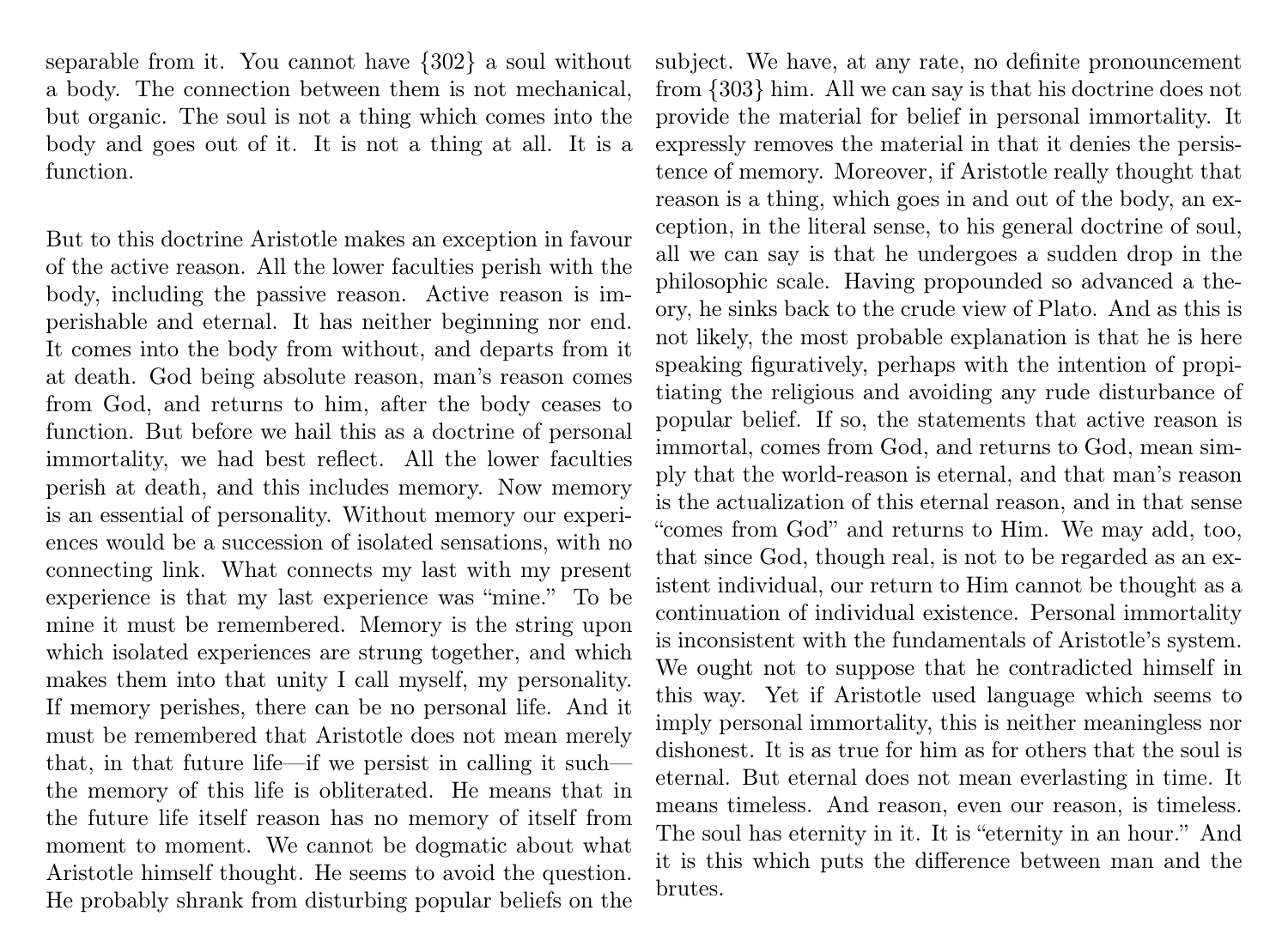### {304}

We have traced the scale of being from inorganic matter, through plants and animals, to man. What then? What is the next step? Or does the scale stop there? Now there is a sort of break in Aristotle's system at this point, which has led many to say that man is the top of the scale. The rest of Aristotle's physics deal with what is outside our earth, such as the stars and planets. And they deal with them quite as if they were a different subject, having little or nothing to do with the terrestrial scale of being which we have been considering. But here we must not forget two facts. The first is that Aristotle's writings have come down to us mutilated, and in many cases unfinished. The second is that Aristotle had a curious habit of writing separate monographs on different parts of his system, and omitting to point out any connexion between them, although such a connexion undoubtedly exists.

Now although Aristotle himself does not say it, there are several good reasons for thinking that the true interpretation of his meaning is that the scale of being does not stop at man, that there is no gap in the chain here, but that it proceeds from man through planets and stars—which Aristotle, like Plato, regarded as divine beings—right up to God himself. In the first place, this is required by the logic of his system. The scale has formless matter at the bottom and matterless form at the top. It should proceed direct from one to the other. It is essential to his philosophy that the universe is a single continuous chain. There is no place for such a hiatus between man and the higher beings. Secondly, it is not as if terrestrial life formed a scale, and celestial beings were all on a par, having among themselves no {305} scale of higher and lower. This is not the case. The heavenly bodies have grades among themselves. The higher are related to the lower as form to matter. Thus stars are higher than planets. So that if we suppose that evolution stops at man, what we have is a gap in the middle, a scale below it, and a scale above it. It is like a bridge over a sheet of water, the two ends of which are intact, but which is broken down in the middle. The natural completion of this scheme involves the filling up of the gap. Thirdly, we have another very important piece of evidence. With his valuable idea of evolution Aristotle combined another very curious, and no doubt, absurd, theory. This was that in the scale of the universe the lowest existence is to be found in the middle, the highest at the periphery, and that in general the higher is always outside the lower, so that the spatial universe is a system of concentric spheres, the outer sphere being related to the inner sphere as higher to lower, as form to matter. At the centre of the spherical universe is our earth. Earth, as the lowest element, is in the middle. Then comes a layer of water, then of air, then of fire. Among the heavenly bodies there are fifty-six spheres. The stars are outside the planets and are therefore higher beings. And in conformity with this scheme, the supreme being, God, is outside the outermost sphere. Now it is obvious that, in this scheme, the passage from the centre of the earth to the stars forms a spatial continuity, and it is impossible to resist the conclusion that it also forms a logical continuity, that is, that there is no break in the chain of evolution.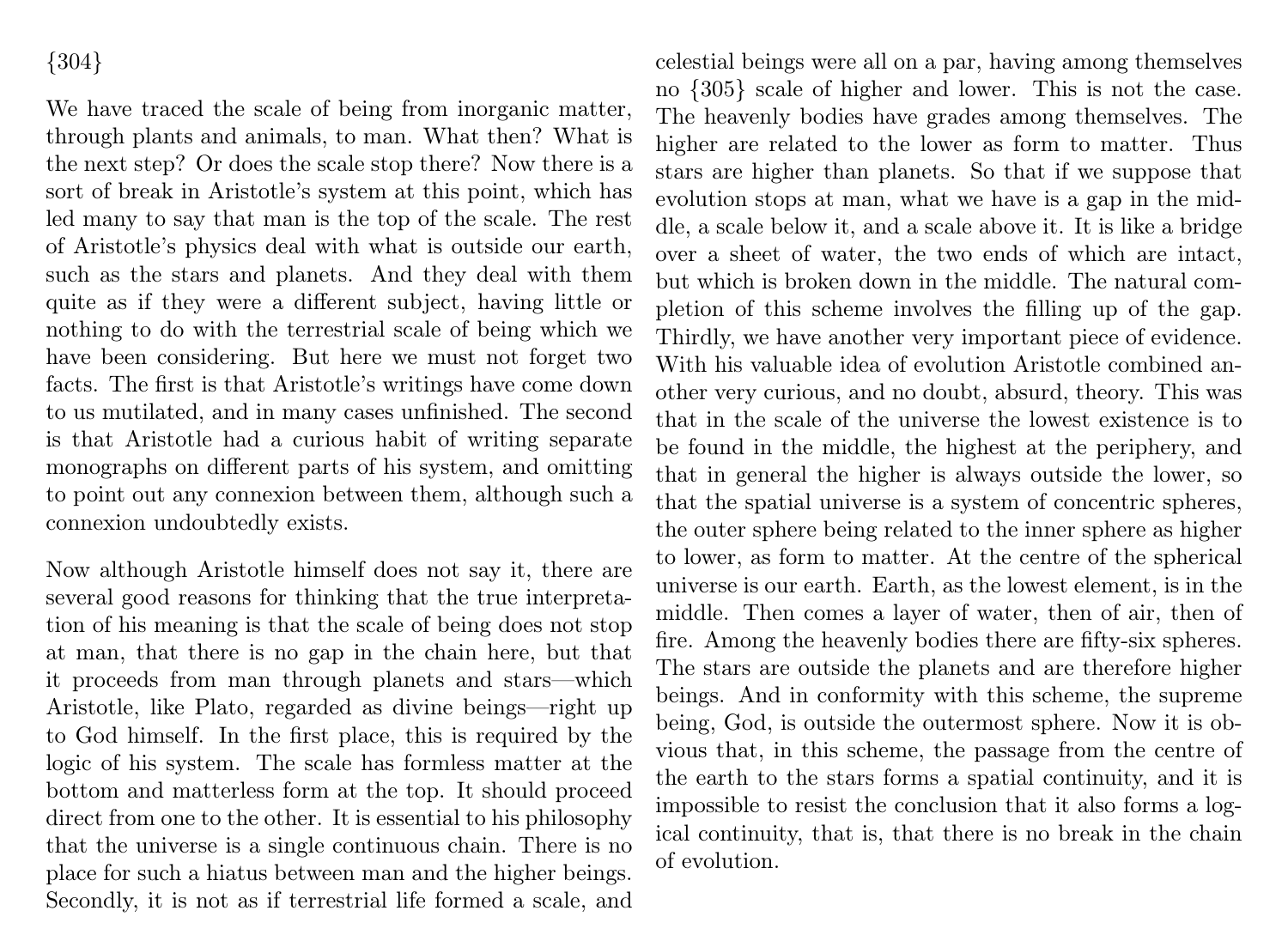Noting that this is not what Aristotle in so many words says, but that it is our interpretation of his {306} intention, which is almost certainly correct, we conclude that man is not the top of the scale. Next to him come the heavenly bodies. The planets include the sun and the moon, which, revolve round the earth in a direction opposite to that of the stars. Next in the scale come the stars. We need not go into details of the fifty-six spheres. The stars and planets are divine beings. But this is only a comparative term. Man, as the possessor of reason, is also divine, but the heavenly bodies infinitely more so. And this means that they are more rational than man, and so higher in the scale. They live an absolutely blessed and perfect life. They are immortal and eternal, because they are the supreme selfrealization of the eternal reason. It is only upon this earth that death and corruption occur, a circumstance which has no doubt emphasized that view of Aristotle's philosophy which holds the gap between man and the stars to be a real one. The heavenly bodies are not composed of the four elements, but of a fifth, a quintessence, which is called ether. Like all elements it must have its natural motion. And as it is the finest and most perfect, its motion must be perfect. And it must be an eternal motion, because the stars are eternal beings. It cannot be motion in a straight line, because that never comes to an end, and so is never perfect. Circular motion alone is perfect. And it is eternal because its end and its beginning are one. Hence the natural motion of ether is circular, and the stars move in perfect circles.

Leaving the stars behind, we reach the summit of the long

ladder from matter to form. This is the absolute form, God. As formless matter is not an existent thing, nor is matterless form. God, therefore, is not in the {307} world of space and time at all. But it is one of the curiosities of thought that Aristotle nevertheless gives him a place outside the outermost sphere. What is outside the sphere is, therefore, not space. All space and time are inside this globular universe. Space is therefore finite. And God must be outside the outermost sphere because he is the highest being, and the higher always comes outside the lower.

We have now described the entire scale of evolution. Looking back upon it, we can see its inner significance. The Absolute is reason, matterless form. Everything in the world, therefore, is, in its essence, reason. If we wish to know the essential nature even of this clod of earth, the answer is that it is reason, although this view is not consistently developed by Aristotle, since he allows that matter is a separate principle which cannot be reduced to form. The whole universal process of things is nothing but the struggle of reason to express itself, to actualize itself, to become existent in the world. This it definitely does, for the first time proximately in man, and completely in the stars. It can only express itself in lower beings as sensation (animals), as nutrition (plants), or as gravitation and its opposite (inorganic matter).

The value of Aristotle's theory of evolution is immense. It is not the details that signify. The application of the principle in the world of matter and life could not be carried out satisfactorily in the then state of physical science. It could not be carried out with perfection even now. Omniscience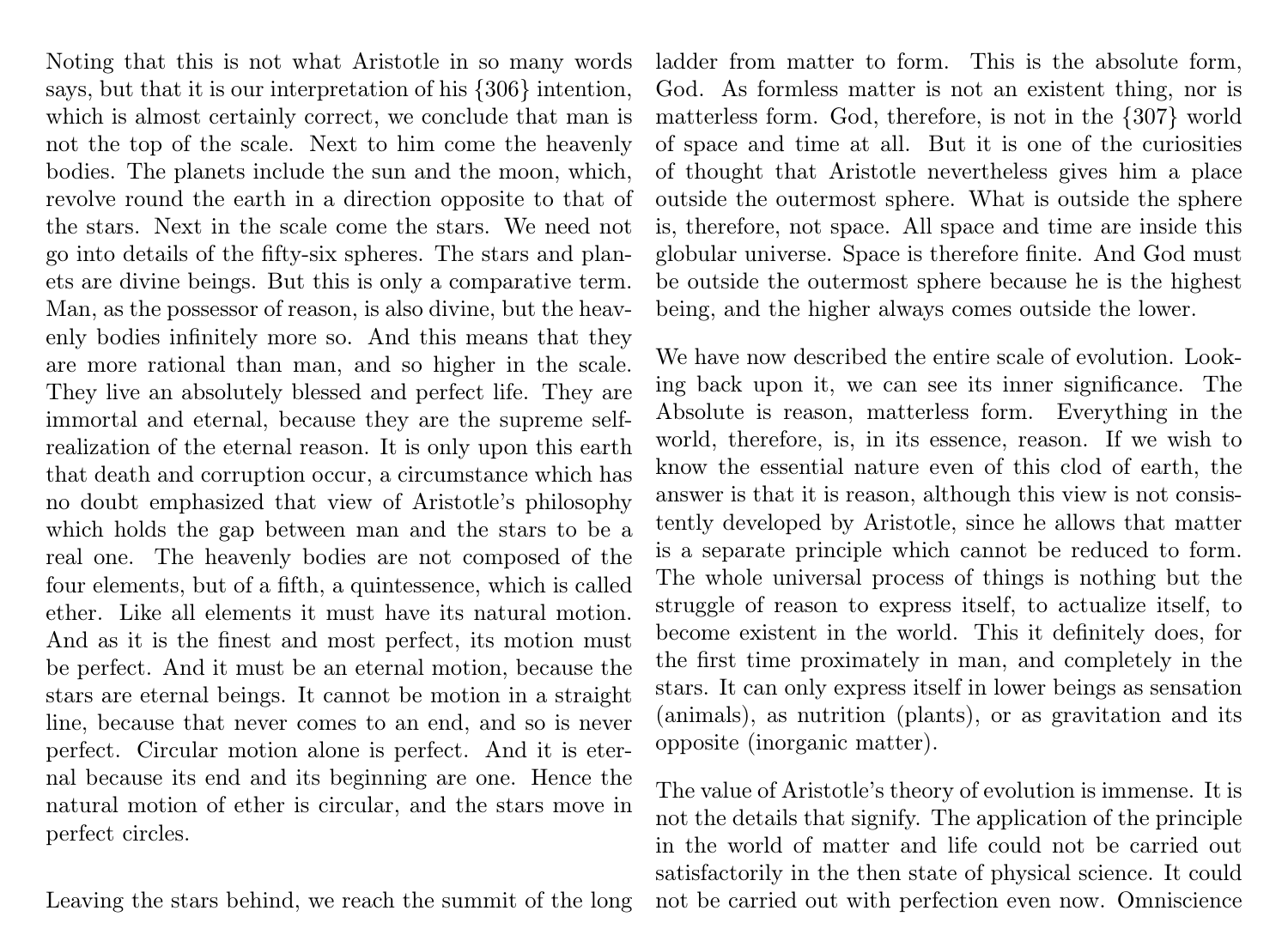alone could give finality to such a scheme. But it is the principle itself which matters. And that it is one of the most valuable conceptions in {308} philosophy will perhaps be more evident if we compare it, firstly, with modern scientific theories of evolution and secondly, with certain aspects of Hindu pantheism.

What has Aristotle in common with such a writer a Herbert Spencer? According to Spencer, evolution is a movement from the indefinite, incoherent, and homogeneous, to the definite, coherent, and heterogeneous. Aristotle has all this, though his words are different. He calls it a movement from matter to form. Form he describes as whatever gives definiteness to a thing. Matter is the indefinite substrate, form gives it definiteness. Hence for him too the higher being is more definite because it has more form. That matter is the homogeneous, form the heterogeneous, follows from this. We saw that there are in matter itself no differences, because there are no qualities. And this is the same as saying it is homogeneous. Heterogeneity, that is, differentiation, is introduced by form. Coherence is the same thing as organization. Aristotle has himself defined the form of a thing as its organization. For him, as for Spencer, the higher being is simply that which is more organized. Every theory of evolution depends fundamentally upon the idea of organism. Aristotle invented the idea and the word. Spencer carried it no further, though the more advanced physical knowledge of his day enabled him to illustrate it more copiously.

But of course the great difference between Aristotle and the moderns, is that the former did not guess, what the latter have discovered, namely that evolution is not only a logical development, but is a fact in time. Aristotle knew what was meant by the higher and lower organism as well as Darwin, but he did not know, that the latter {309} actually turns into the former in the course of years. But this, though the most obvious, is not really the most important difference between Spencer and Aristotle. The real difference is that Aristotle penetrated far more deeply into the philosophy of evolution than modern science does; that, in fact, modern science has no philosophy of evolution at all. For the fundamental problem here is, if we speak of higher and lower beings, what rational ground have we for calling them higher and lower? That the lower passes in time into the higher is no doubt a very interesting fact to discover, but it dwindles into insignificance beside the problem just indicated, because, on the solution of that problem it depends whether the universe is to be regarded as futile, meaningless, and irrational, or whether we are to see in it order, plan, and purpose. Is Spencer's doctrine a theory of development at all? Or is it not rather simply a theory of change? Something resembling an ape becomes a man. Is there development here, that is, is it a movement from something really lower to something really higher? Or is it merely change from one indifferent thing to another? Is there improvement, or only difference? In the latter case, it makes not the slightest difference whether the ape becomes man, or man becomes an ape. The one is as good as the other. In either case, it is merely a change from Tweedledum to Tweedledee. The change is meaningless, and has no significance.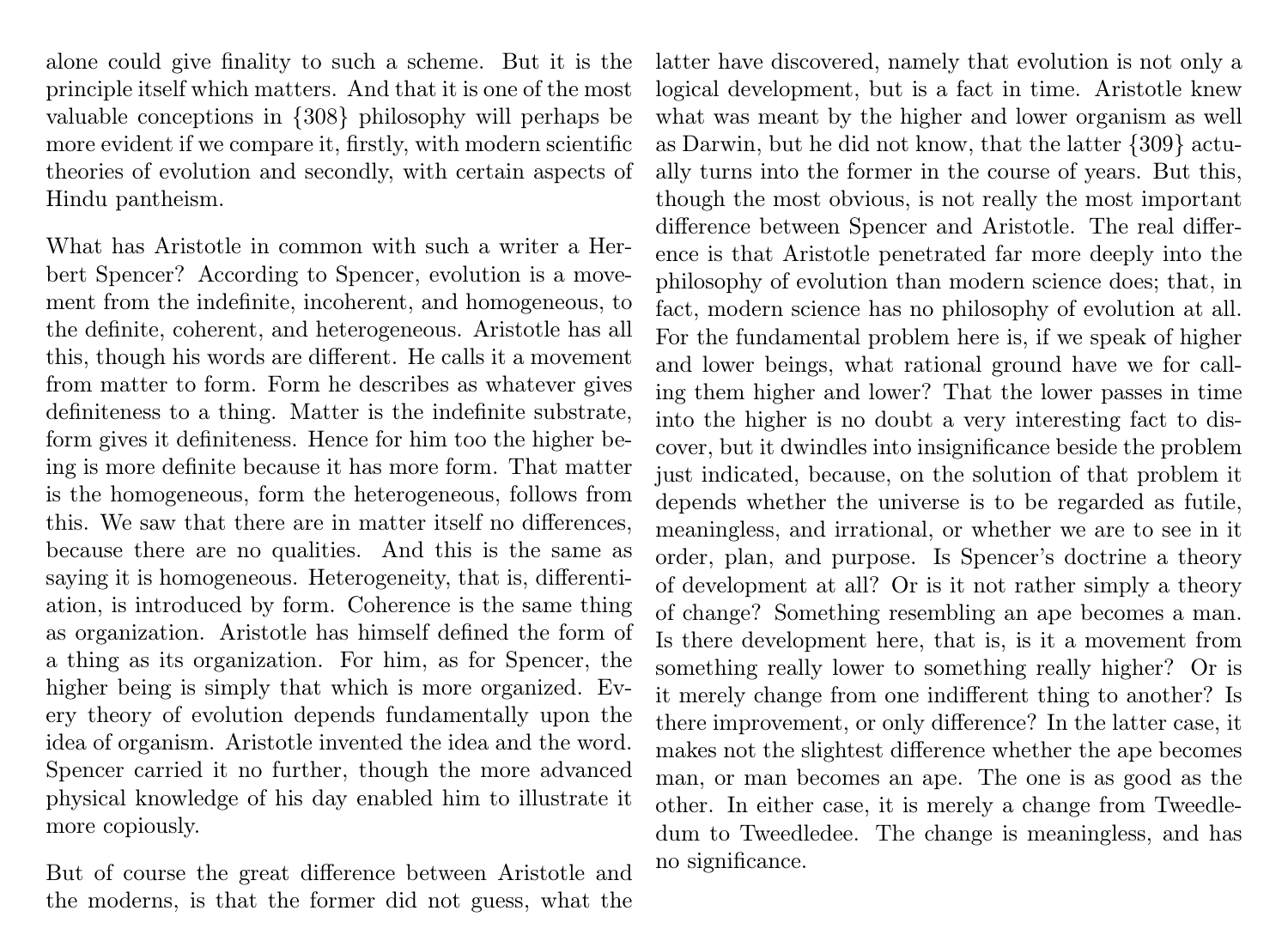The modern doctrine of evolution can only render the world more intelligible, can only develop into a philosophy of evolution, by showing that there is evolution and not merely change, and this it can only do by {310} giving a rational basis for the belief that some forms of existence are higher than others. To put the matter bluntly, why is a man higher than a horse, or a horse than a sponge? Answer that, and you have a philosophy of evolution. Fail to answer it, and you have none. Now the man in the street will say that man is higher than the horse, because he not merely eats grass, but thinks, deliberates, possesses art, science, religion, morality. Ask him why these things are higher than eating grass, and he has no answer. From him, then, we turn to Spencer, and there we find a sort of answer. Man is higher because he is more organized. But why is it better to be more organized? Science, as such, has no answer. If pressed in this way, science may of course turn round and say: "there is in the reality of things no higher and no lower; what I mean by higher and lower is simply more and less organized; higher and lower are mere metaphors; they are the human way of looking at things; we naturally call higher what is nearest ourselves; but from the absolute point of view there is no higher and lower." But this is to reduce the universe to a madhouse. It means that there is no purpose, no reason, in anything that happens. The universe, in this case, is irrational. No explanation of it is possible. Philosophy is futile, and not only philosophy, but morality and everything else. If there is really no higher and lower, there is no better and no worse. It is just as good to be a murderer as to be a saint. Evil is the same as good. Instead of striving to be saints, statesmen, philosophers, we may as

well go and play marbles, because all these values of higher and lower are mere delusions, "the human way of looking at things."

### {311}

Spencer then has no answer to the question why it is better to be more organized. So we turn at last to Aristotle. He has an answer. He sees that it is meaningless to talk of development, advance, higher and lower, except in relation to an end. There is no such thing as advance unless it is an advance towards something. A body moving purposelessly in a straight line through infinite space does not advance. It might as well be here as a mile hence. In either case it is no nearer to anything. But if it is moving towards a definite point, we can call this advance. Every mile it moves it gets nearer to its end. So, if we are to have a philosophy of evolution, it must be teleological. If nature is not advancing towards an end, there is no nearer and further, no higher and lower, no development. What then is the end? It is the actualization of reason, says Aristotle. The primal being is eternal reason, but this is not existent. It must come to exist. It first enunciates itself vaguely as gravitation. But this is far off from its end, which is the existence of reason, as such, in the world. It comes nearer in plants and animals. It is proximately reached in man, for man is the existent reason. But there is no question of the universe coming to a stop, when it reaches its end—(the usual objection to teleology). For the absolute end, absolute form, can never be reached. The higher is thus the more rational, the lower the less rational. Now if we try to go on asking, "why is it better to be more rational?" we find we cannot ask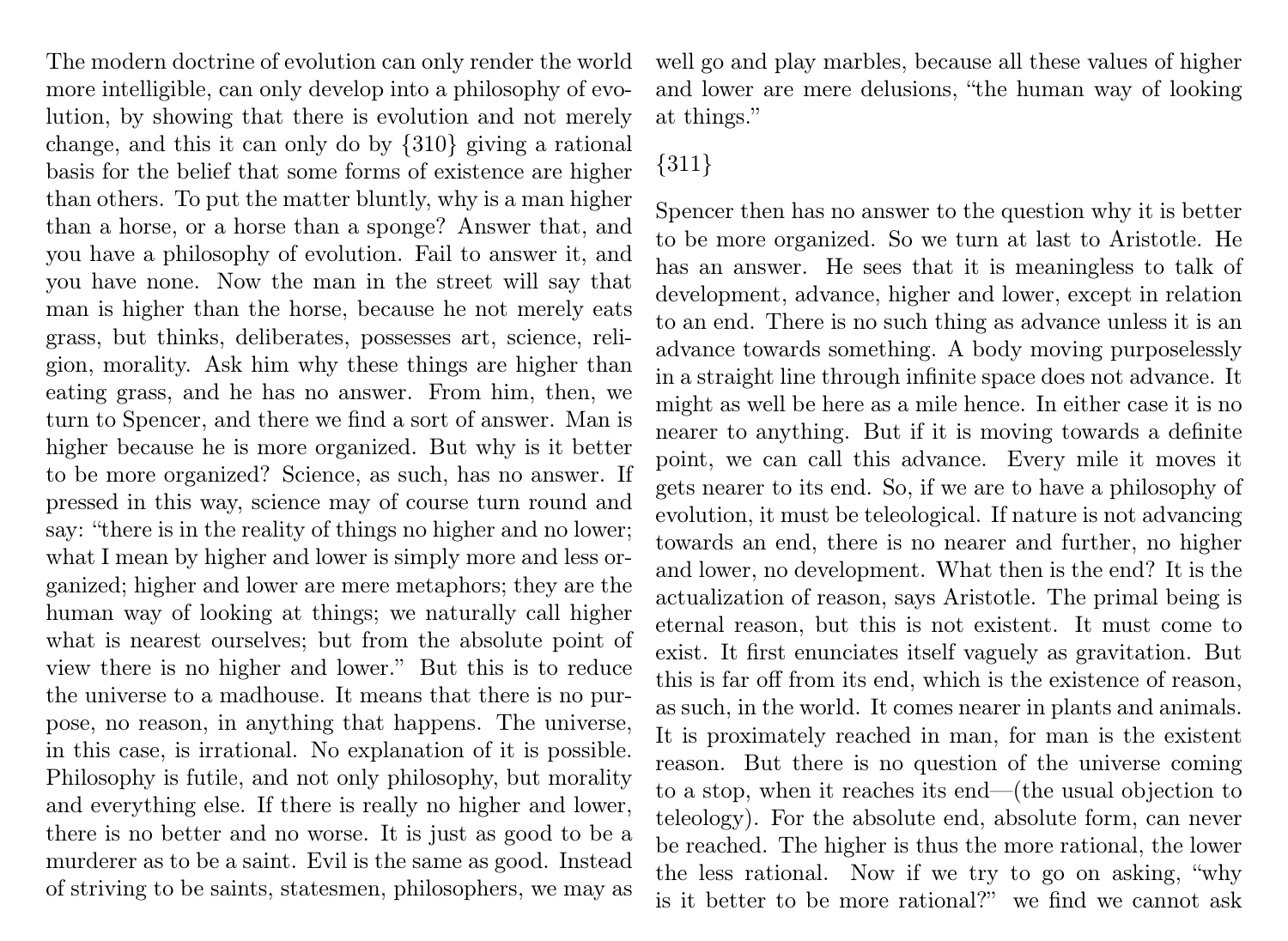such a question. The word "why" means that we want a reason. And our question is absurd because we are asking a reason for reason. Why is it better to be rational means simply, "how is reason rational." To {312} doubt it is a self-contradiction. Or, to put the same thing in another way, reason is the Absolute. And to ask why it is better to be rational is to demand that the ultimate should be expressed in terms of something beyond it. Hence modern science has no philosophy of evolution, whereas Aristotle has. [Footnote 16]

[Footnote 16: See H. S. Macran's Hegel's Doctrine of Formal Logic (Clarendon Press), Introduction, section on the Conception of Evolution, to which I am much indebted in the above paragraphs.]

The main idea of pantheism is that everything is God. The clod of earth is divine because it is a manifestation of Deity. Now this idea is all very well, and is in fact essential to philosophy. We find it in Aristotle himself, since the entire world is, for him, the actualization of reason, and reason is God. But this is also a very dangerous idea, if not supplemented by a rationally grounded scale of values. No doubt everything is, in a sense, God. But if we leave it at this, it would follow that, since everything is equally divine, there is no higher and lower. If the clod of earth, like the saintliest man, is God, and there is no more to say of the matter, then how is the saint higher than the clod of earth? Why should one ever struggle towards higher things, when in reality all are equally high? Why avoid evil, when evil is as much a manifestation of God as good? Mere pantheism must necessarily end in this calamitous view. And these

deplorable effects explain the fact that Hinduism, with all its high thinking, finds room for the worship of cows and snakes, and, with all its undoubted moral elevation, yet allows into its fold the grossest abominations. Both these features are due to the pantheistic placing of all things on a par as equally {313} divine. Not of course that Hinduism has not a sort of doctrine of evolution, a belief in a higher and lower. As everyone knows, it admits the belief that in successive incarnations the soul may mount higher and higher till it perhaps rejoins the common source of all things. There is probably no race of man so savage that it does not instinctively feel that there is a higher and lower, a better and worse, in things. But the point is that, although Hinduism has its scale of values, and its doctrine of development, it has no rational foundation for these, and though it has the idea of higher and lower, yet, because this is without foundation, it lets it slip, it never grips the idea, and so easily slides into the view that all is equally divine. The thought that all is God, and the thought that there are higher and lower beings, are, on the surface, opposed and inconsistent theories. Yet both are necessary, and it is the business of philosophy to find a reconciliation. This Aristotle does, but Hinduism fails to do. It asserts both, but fails to bring them to unity. Now it asserts one view, and again at another time it asserts the other. And this, of course, is connected with the general defect of oriental thinking, its vagueness. Everything is seen, but seen in a haze, in which all things appear one, in which shapes flow into another, in which nothing has an outline, in which even vital distinctions are obliterated. Hence it is that, though oriental thought contains, in one way or another, practically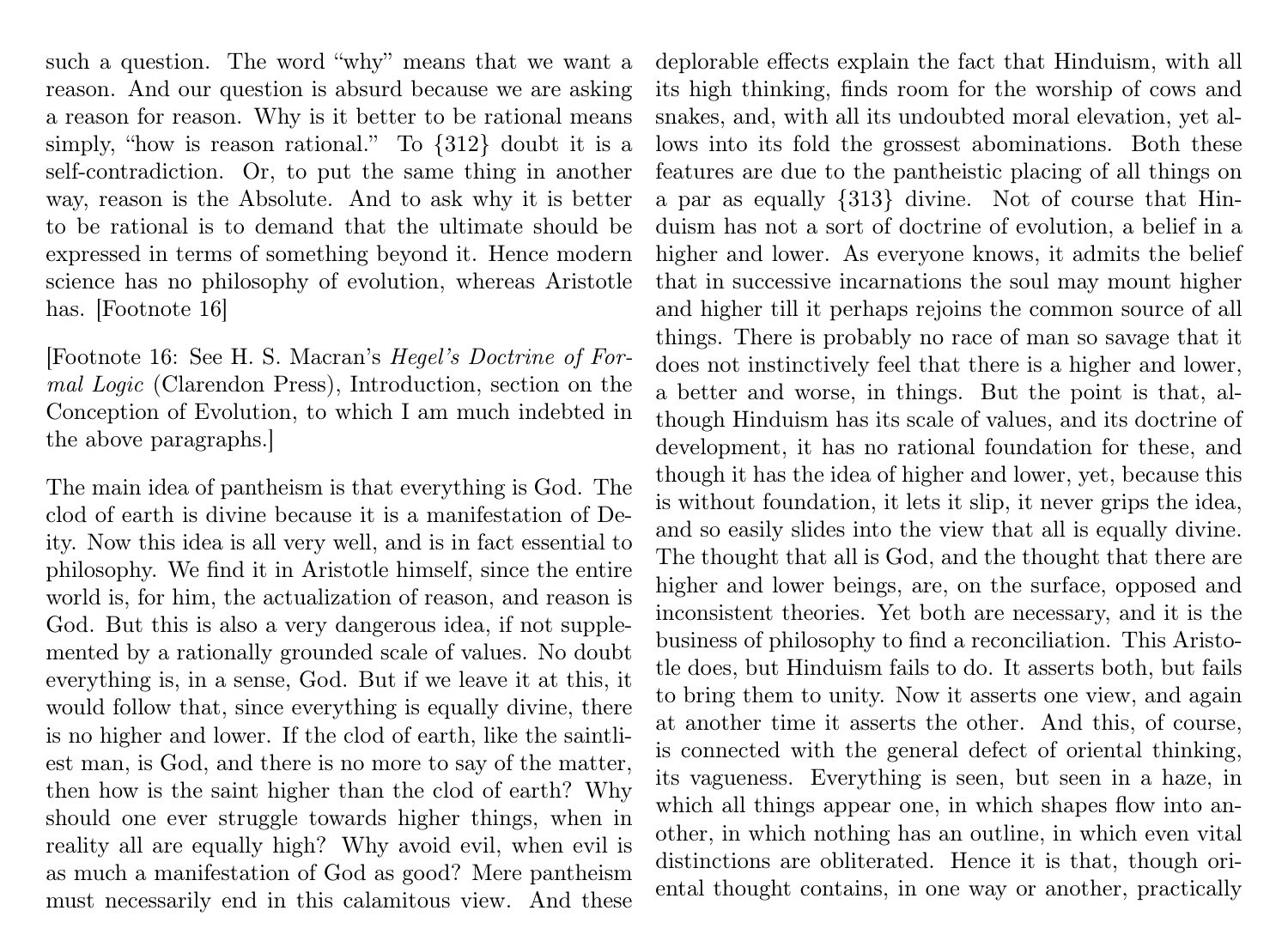all philosophical ideas, it grips none, and can hold nothing fast. It seizes its object, but its flabby grasp relaxes and slips off. Hinduism, like modern science, has its doctrine of evolution. But it has no philosophy of evolution.

{314}

5. Ethics.

### (a) The Individual.

A strong note of practical moderation pervades the ethics of Aristotle. While Plato's ethical teaching transcended the ordinary limits of human life, and so lost itself in ideal Utopias, Aristotle, on the other hand, sits down to make practical suggestions: He wishes to enquire what the good is, but by this he means, not some ideal good impossible of attainment upon this earth, but rather that good which, in all the circumstances in which men find themselves, ought to be realizable. The ethical theories of Plato and Aristotle are thus characteristic of the two men. Plato despised the world of sense, and sought to soar altogether beyond the common life of the senses. Aristotle, with his love of facts and of the concrete, keeps close within the bounds of actual human experience.

The first question for ethics is the nature of the summum bonum. We desire one thing for the sake of a second, we desire that for the sake of a third. But if this series of means and ends goes on ad infinitum, then all desire and all action are futile and purposeless. There must be some one thing which we desire, not for the sake of anything else, but on its own account. What is this end in itself, this

summum bonum, at which all human activity ultimately aims. Everybody, says Aristotle, is agreed about the name of this end. It is happiness. What all men seek, what is the motive of all their actions, that which they desire for the sake of itself and nothing beyond, is happiness. But though all agree as to the name, beyond that there is no agreement. Philosophers, {315} no less than the vulgar, differ as to what this word happiness means. Some say it is a life of pleasure. Others say it consists in the renunciation of pleasures. Some recommend one life, some another.

We must repeat here the warning which was found necessary in the case of Plato, who also called the summum bonum happiness. Aristotle's doctrine is no more to be confused with modern utilitarianism than is Plato's. Moral activity is usually accompanied by a subjective feeling of enjoyment. In modern times the word happiness connotes the feeling of enjoyment. But for the Greeks it was the moral activity which the word signified. For Aristotle an action is not good because it yields enjoyment. On the contrary, it yields enjoyment because it is good. The utilitarian doctrine is that the enjoyment is the ground of the moral value. But, for Aristotle, the enjoyment is the consequence of the moral value. Hence when he tells us that the highest good is happiness, he is giving us no information regarding its nature, but merely applying a new name to it. We have still to enquire what the nature of the good is. As he himself says, everyone agrees upon the name, but the real question is what this name connotes.

Aristotle's solution of this problem follows from the general principles of his philosophy. We have seen that, throughout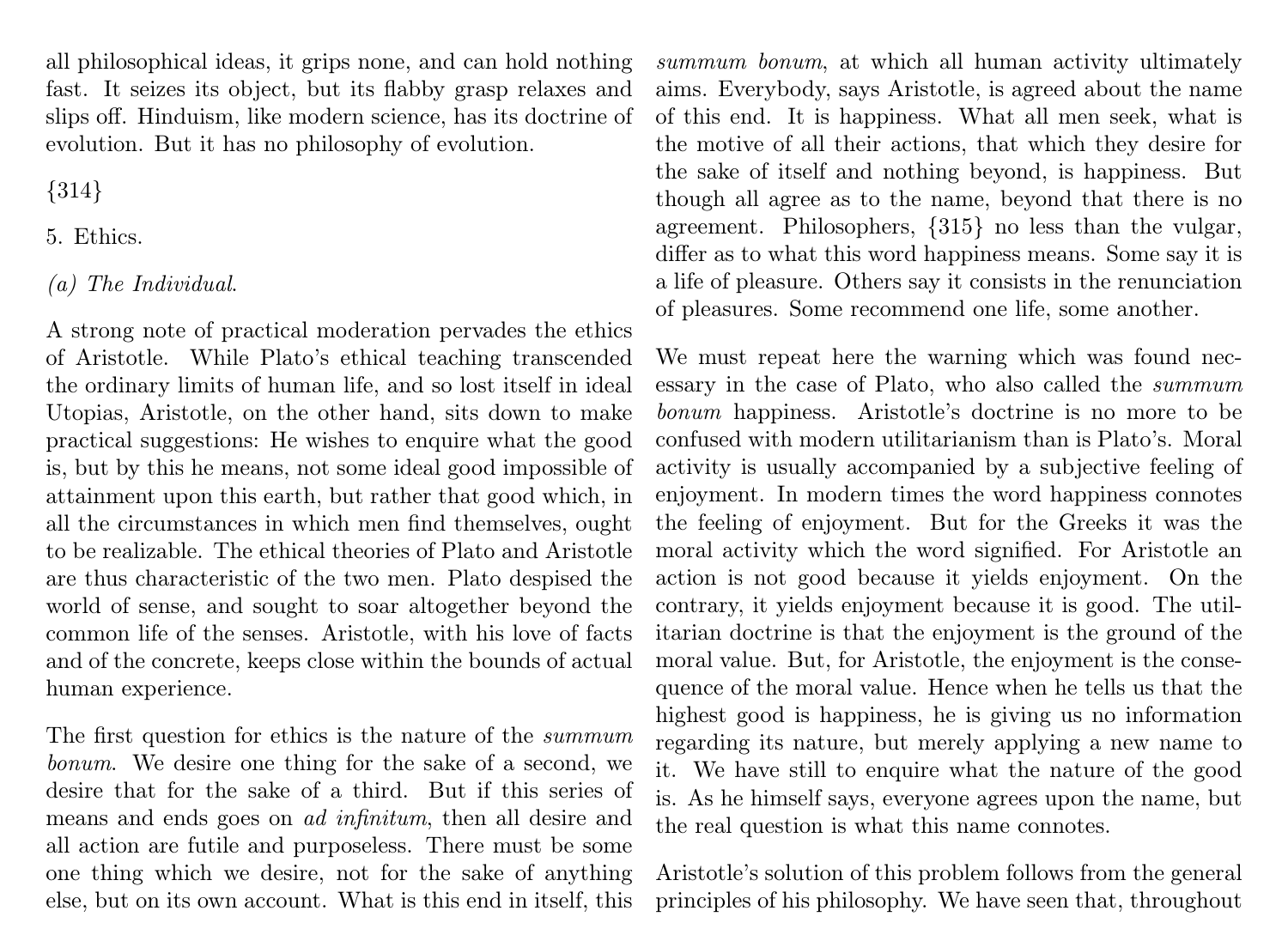nature, every being has its proper end, and the attainment of this end is its special function. Hence the good for each being must be the adequate performance of its special function. The good for man will not consist in the pleasure of the senses. Sensation is the special function of animals, but not of man. Man's special function is reason. Hence the proper {316} activity of reason is the summum bonum, the good for man. Morality consists in the life of reason. But what precisely that means we have still to see.

Man is not only a reasoning animal. As the higher being, he contains within himself the faculties of the lower beings also. Like plants he is appetitive, like animals, sensitive. The passions and appetites are an organic part of his nature. Hence virtue will be of two kinds. The highest virtues will be found in the life of reason, and the life of thought, philosophy. These intellectual virtues are called by Aristotle dianoetic. Secondly, the ethical virtues proper will consist in the submission of the passions and appetites to the control of reason. The dianoetic virtues are the higher, because in them man's special function alone is in operation, and also because the thinking man most resembles God, whose life is a life of pure thought.

Happiness, therefore, consists in the combination of dianoetic and ethical virtues. They alone are of absolute value to man. Yet, though he places happiness in virtue, Aristotle, in his broad and practical way, does not overlook the fact that external goods and circumstances have a profound influence upon happiness, and cannot be ignored, as the Cynics attempted to ignore them. Not that Aristotle regards externals as having any value in themselves. What

alone is good in itself, is an end in itself, is virtue. But external goods help a man in his quest of virtue. Poverty, sickness, and misfortune, on the other hand, hinder his efforts. Therefore, though externals are not goods in themselves, they may be a means towards the good. Hence they are not to be despised and rejected. Riches, friends, health, {317} good fortune, are not happiness. But they are negative conditions of it. With them happiness is within our grasp. Without them its attainment is difficult. They will be valued accordingly.

Aristotle says little in detail of the dianoetic virtues. And we may turn at once to the main subject of his moral system, the ethical virtues. These consist in the governance of the passions by reason. Socrates was wrong in supposing that virtue is purely intellectual, that nothing save knowledge is needed for it, and that if a man thinks right he must needs do right. He forgot the existence of the passions, which are not easily controlled. A man may reason perfectly, his reason may point him to the right path, but his passions may get the upper hand and lead him out of it. How then is reason to gain control over the appetites? Only by practice. It is only by continual effort, by the constant exercise of self-control, that the unruly passions can be tamed. Once brought under the yoke, their control becomes habit. Aristotle lays the utmost emphasis on the importance of habit in morality. It is only by cultivating good habits that a man becomes good.

Now if virtue consists in the control of the appetites by reason, it thus contains two constituents, reason and appetite. Both must be present. There must be passions, if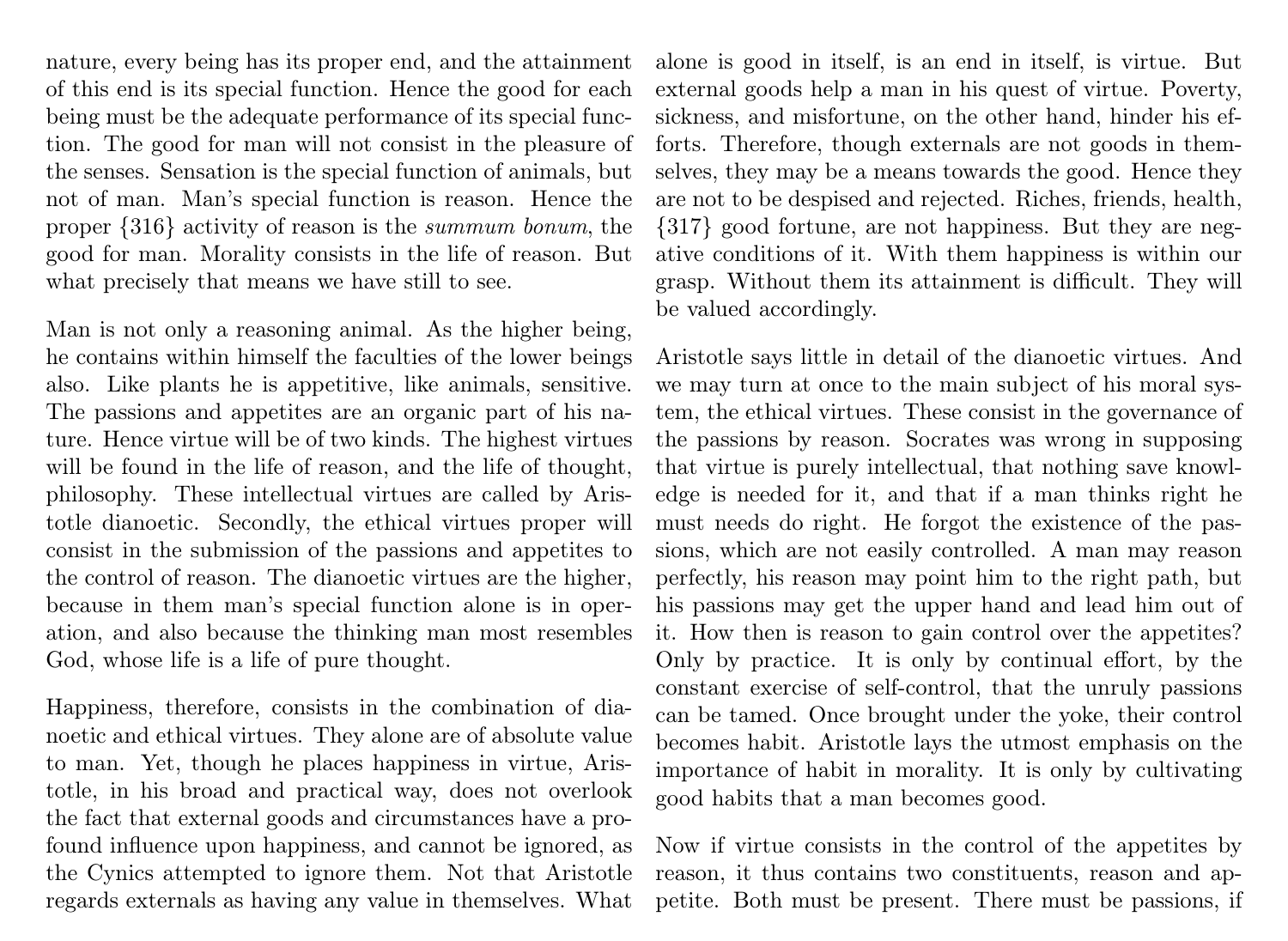they are to be controlled. Hence the ascetic ideal of rooting out the passions altogether is fundamentally wrong. It overlooks the fact that the higher form does not exclude the lower—that were contrary to the conception of evolution it includes and transcends it. It forgets that the passions are an organic part of man, and that to destroy them is to do injury to his {318} nature by destroying one of its essential members. The passions and appetites are, in fact, the matter of virtue, reason its form, and the mistake of asceticism is that it destroys the matter of virtue, and supposes that the form can subsist by itself. Virtue means that the appetites must be brought under control, not that they must be eradicated. Hence there are two extremes to be avoided. It is extreme, on the one hand, to attempt to uproot the passions; and it is extreme, on the other, to allow them to run riot. Virtue means moderation. It consists in hitting the happy mean as regards the passions, in not allowing them to get the upper hand of reason, and yet in not being quite passionless and apathetic. From this follows the famous Aristotelian doctrine of virtue as the mean between two extremes. Every virtue lies between two vices, which are the excess and defect of appetite respectively.

What is the criterion here? Who is to judge? How are we to know what is the proper mean in any matter? Mathematical analogies will not help us. It is not a case of drawing a straight line from one extreme to the other, and finding the middle point by bisection. And Aristotle refuses to lay down any rule of thumb in the matter. There is no golden rule by virtue of which we can tell where the proper mean is. It all depends on circumstances, and on the person involved. What is the proper mean in one case is not the proper mean in another. What is moderate for one man is immoderate for his neighbour. Hence the matter must be left to the good judgment of the individual. A sort of fine tact, good sense, is required to know the mean, which Aristotle calls "insight." This insight is both the cause and the {319} effect of virtue. It is the cause, because he who has it knows what he ought to do. It is the effect, because it is only developed by practice. Virtue renders virtue easy. Each time a man, by use of his insight, rightly decides upon the mean, it becomes easier for him to discriminate next time.

Aristotle attempts no systematic classification of the virtues, as Plato had done. This sort of schematism is contrary to the practical character of his thought. He sees that life is far too complex to be treated in this way. The proper mean is different in every different case, and therefore there are as many virtues as there are circumstances in life. His list of virtues, therefore, is not intended to be exhaustive. It is merely illustrative. Though the number of virtues is infinite, there are certain well-recognized kinds of good action, which are of such constant importance in life that they have received names. By the example of some of these virtues Aristotle illustrates his doctrine of the mean. For instance, courage is the mean between cowardice and rashness. That is to say, cowardice is the defect of boldness, rashness the excess, courage the reasonable medium. Munificence is the mean between pettiness and vulgar profusion, good temper between spiritlessness and irascibility, politeness between rudeness and obsequiousness, modesty between shameless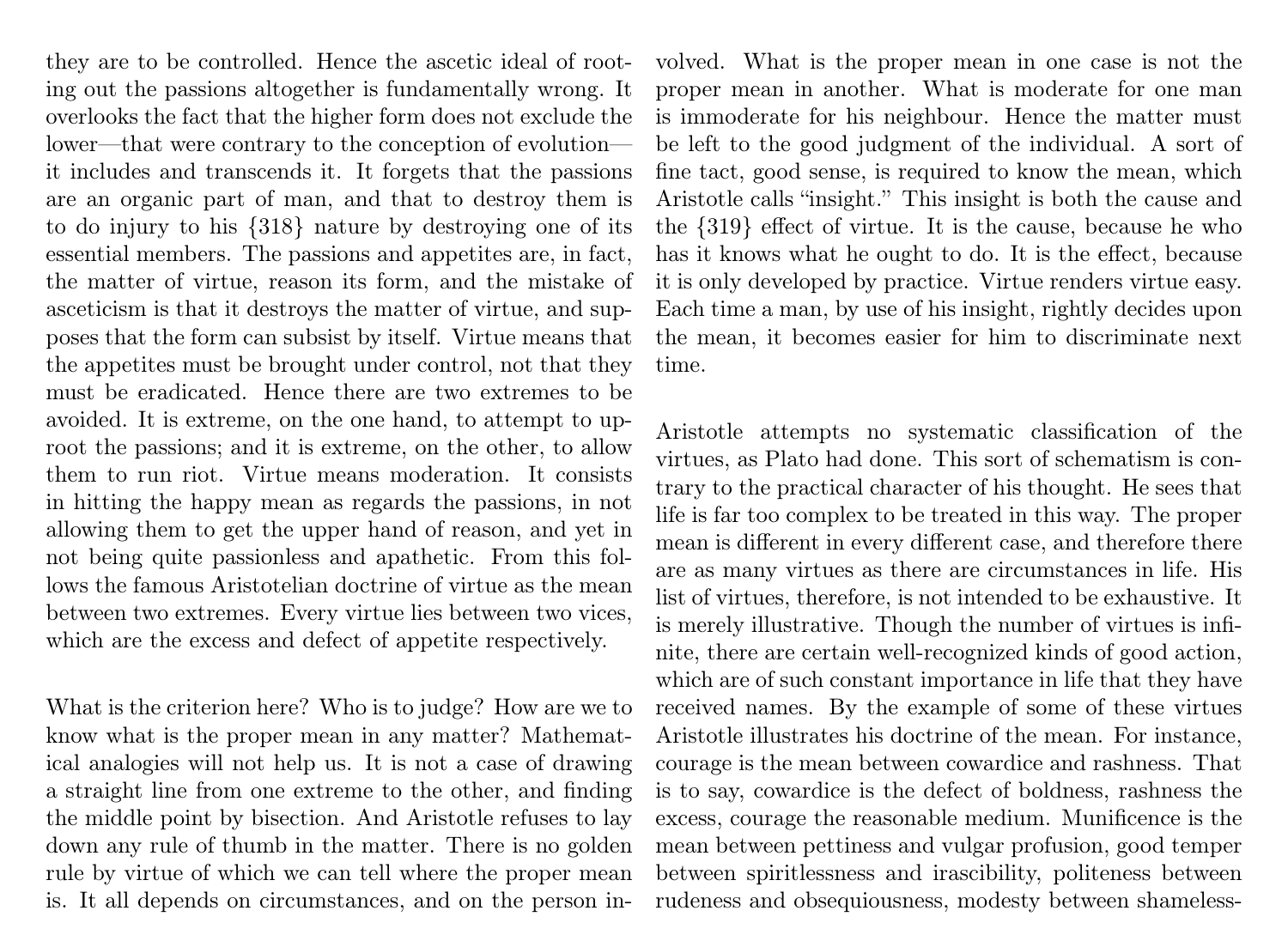ness and bashfulness, temperance between insensibility and intemperance.

Justice hardly comes into the scheme; it is rather a virtue of the State than of the individual, and it has been thought by some that the book devoted to it in the "Ethics" has been misplaced. Justice is of two kinds, distributive and corrective. Its fundamental idea {320} is the assignment of advantages and disadvantages according to merit. Distributive justice assigns honours and rewards according to the worth of the individuals involved. Corrective justice has to do with punishment. If a man improperly obtains an advantage, things must be equalized by the imposition on him of a corresponding disadvantage. Justice, however, is a general principle, and no general principle is equal to the complexity of life. Special cases cannot be foreseen, The necessary adjustment of human relations arising from this cause is equity.

Aristotle is a pronounced supporter of the freedom of the will. He censures Socrates because the latter's theory of virtue practically amounts to a denial of freedom. According to Socrates, whoever thinks right must necessarily do right. But this is equivalent to denying a man's power to choose evil. And if he cannot choose evil, he cannot choose good. For the right-thinking man does not do right voluntarily, but necessarily. Aristotle believed, on the contrary, that man has the choice of good and evil. The doctrine of Socrates makes all actions involuntary. But in Aristotle's opinion only actions performed under forcible compulsion are involuntary. Aristotle did not, however, consider the special difficulties in the theory of free will which in modern

times have made it one of the most thorny of all philosophical problems. Hence his treatment of the subject is not of great value to us.

#### (b) The State.

Politics is not a separate subject from Ethics. It is merely another division of the same subject. And {321} this, not merely because politics is the ethics of the State as against the individual, but because the morality of the individual really finds its end in the State, and is impossible without it. Aristotle agrees with Plato that the object of the State is the virtue and happiness of the citizens, which are impossible except in the State. For man is a political animal by nature, as is proved by his possession of speech, which would be useless to any save a social being. And the phrase "by nature" means the same here as elsewhere in Aristotle. It means that the State is the end of the individual, and that activity in the State is part of man's essential function. The State, in fact, is the form, the individual, the matter. The State provides both an education in virtue and the necessary opportunities for its exercise. Without it man would not be man at all. He would be a savage animal.

The historical origin of the State Aristotle finds in the family. At first there is the individual. The individual gets himself a mate, and the family arises. The family, in Aristotle's opinion, includes the slaves: for, like Plato, he sees no wrong in the institution of slavery. A number of families, joining together, develop into a village community, and a number of village communities into a *polis* (city), or State. Beyond the city, of course, the Greek idea of the State did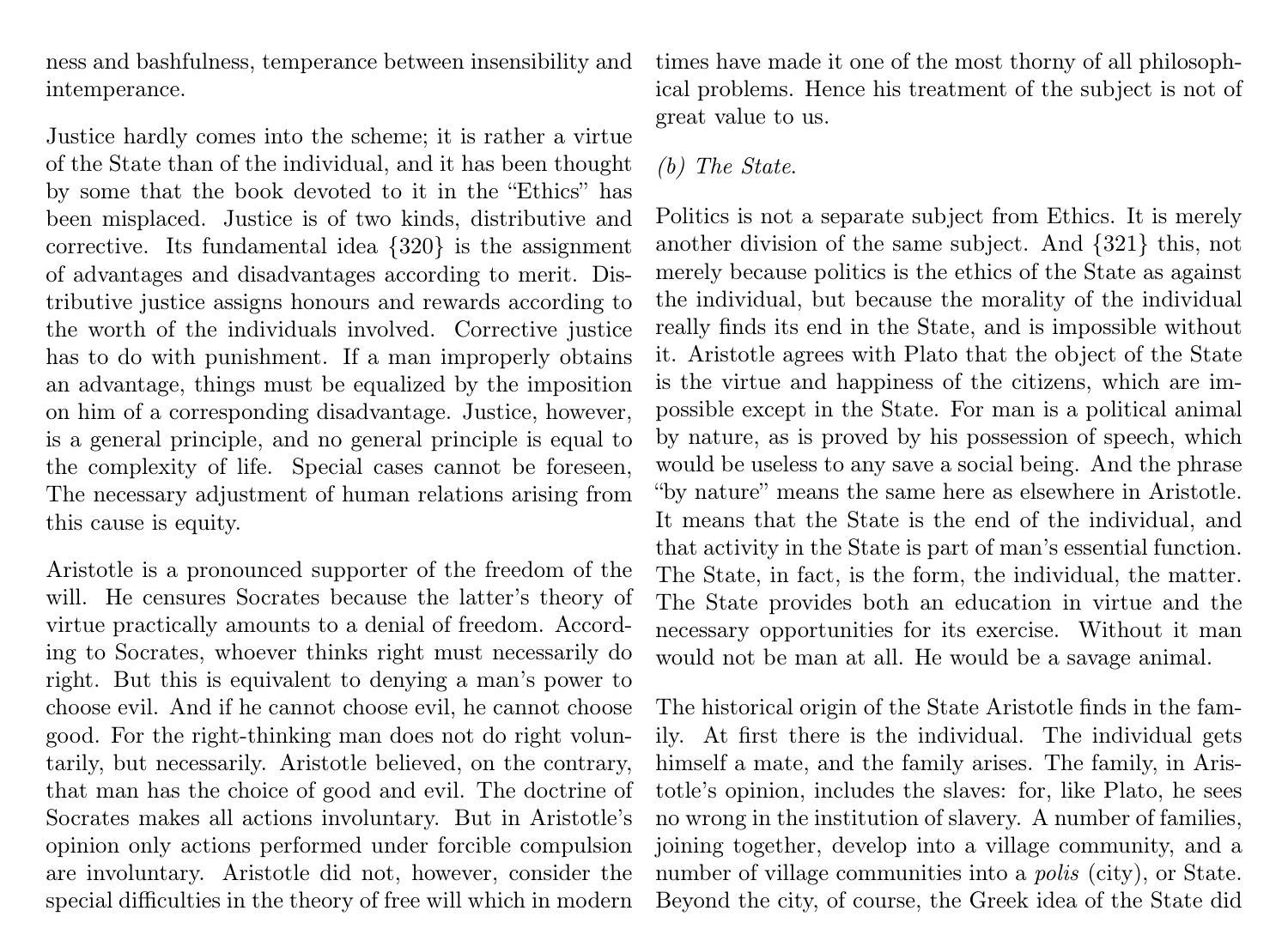not extend.

Such then is the historical origin of the State. But it is of capital importance to understand that, in Aristotle's opinion, this question of historical origin has nothing on earth to do with the far more important question what the State essentially is. It is no mere mechanical aggregate of families and village communities, {322} The nature of the State is not explained in this way. For though the family is prior to the State in order of time, the State is prior to the family and to the individual in order of thought, and in reality. For the State is the end, and the end is always prior to that of which it is the end. The state as form is prior to the family as matter, and in the same way the family is prior to the individual. And as the explanation of things is only possible by teleology, it is the end which explains the beginning, it is the State which explains the family, and not vice versa.

The true nature of the State, therefore, is not that it is a mechanical sum of individuals, as a heap of sand is the sum of its grains. The State is a real organism, and the connexion of part to part is not mechanical, but organic. The State has a life of its own. And its members also have their own lives, which are included in the higher life of the State. All the parts of an organism are themselves organisms. And as the distinction between organic and inorganic is that the former has its end in itself, while the latter has its end external to it, this means that the State is an end in itself, that the individual is an end in himself, and that the former end includes the latter. Or we may express the same thought otherwise by saying that, in the State, both

the whole and the parts are to be regarded as real, both having their own lives and, in their character as ends, their own rights. Consequently, there are two kinds of views of the nature of the State, which are, according to Aristotle, fundamentally erroneous. The first is the kind of view which depends upon asserting the reality of the parts, but denying the reality of the whole, or, what is the same {323} thing, allowing that the individual is an end in himself, but denying that the State as a whole is such an end or has a separate life of its own. The second kind of false view is of the opposite kind, and consists in allowing reality only to the whole State, and denying the reality of its parts, the individuals. The opinions that the State is merely a mechanical aggregate of individuals, that it is formed by the combination of individuals or families for the sake of mutual protection and benefit, and that it exists only for these purposes, are examples of the first kind. Such views subordinate the State to the individual. The State is treated as an external contrivance for securing the life, the property, or the convenience of the individual. The State exists solely for the sake of the individual, and is not in itself an end. The individual alone is real, the State unreal, because it is only a collection of individuals. These views forget that the State is an organism, and they forget all that this implies. Aristotle would have condemned, on these grounds, the social contract theory so popular in the eighteenth century, and likewise the view of modern individualism that the State exists solely to ensure that the liberty of the individual is curtailed only by the right of other individuals to the same liberty. The opposite kind of false view is illustrated by the ideal State of Plato. As the views we have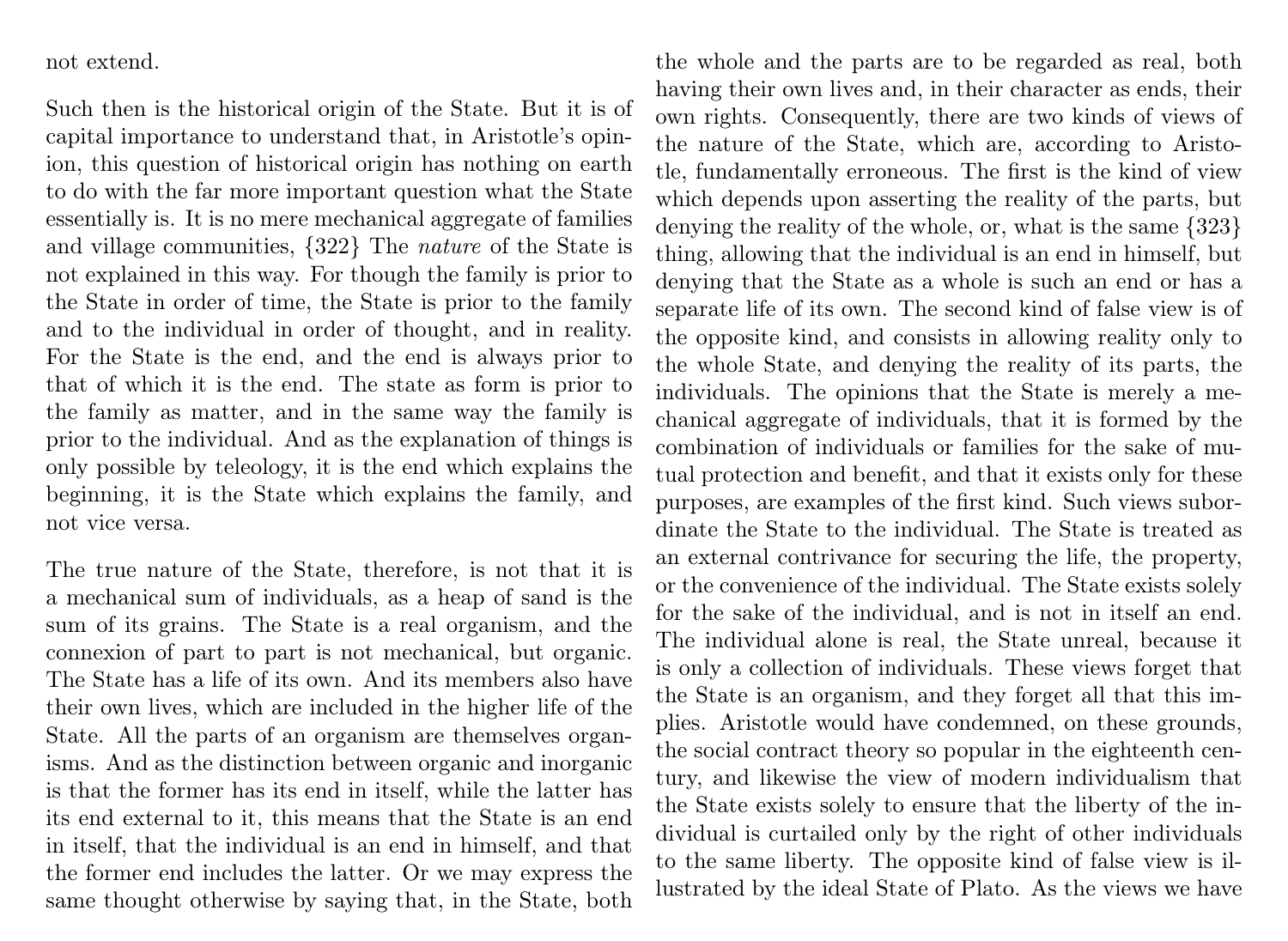just discussed deny the reality of the whole, Plato's view, on the contrary, denies the reality of the parts. For him the individual is nothing, the State everything. The individual is absolutely sacrificed to the State. He exists only for the State, and thus Plato makes the mistake of setting up the State as sole end and denying that the {324} individual is an end in himself. Plato imagined that the State is a homogeneous unity, in which its parts totally disappear. But the true view is that the State, as an organism, is a unity which contains heterogeneity. It is coherent, yet heterogeneous. And Plato makes the same mistake in his view of the family as in his view of the individual. The family, Aristotle thinks, is, like the individual, a real part of the social whole. It is an organism within an organism. As such, it is an end in itself, has absolute rights, and cannot be obliterated. But Plato expressly proposed to abolish the family in favour of the State, and by suggesting community of wives and the education of children in State nurseries from the year of their birth, struck a deadly blow at an essential part of the State organization. Aristotle thus supports the institution of family, not on sentimental, but upon philosophic grounds.

Aristotle gives no exhaustive classification of different kinds of State, because forms of government may be as various as the circumstances which give rise to them. His classification is intended to include only outstanding types. He finds that there are six such types, of which three are good. The other three are bad, because they are corruptions of the good types. These are (1) Monarchy, the rule of one man by virtue of his being so superior in wisdom to all

his fellows that he naturally rules them. The corruption of Monarchy is (2) Tyranny, the rule of one man founded not on wisdom and capacity, but upon force. The second good form is (3) Aristocracy, the rule of the wiser and better few, of which the corrupt form is (4) Oligarchy, the rule of the rich and powerful few. (5) Constitutional Republic or Timocracy arises {325} where all the citizens are of fairly equal capacity, i.e., where no stand-out individual or class exists, so that all or most take a share in the government. The corresponding corrupt form is (6) Democracy, which, though it is the rule of the many, is more especially characterized as being the rule of the poor.

Unlike Plato, Aristotle depicts no ideal State. No single State, he thinks, is in itself the best. Everything must depend upon the circumstances. What is the best State in one age and county will not be the best in another. Moreover, it is useless to discuss Utopian constitutions. What alone interests the sane and balanced mind of Aristotle is the kind of constitution which we may hope actually to realize. Of the three good forms of government he considers that monarchy is theoretically the best. The rule of a single perfectly wise and just man would be better than any other. But it has to be given up as impracticable, because such perfect individuals do not exist. And it is only among primitive peoples that we find the hero, the man whose moral stature so completely exalts him above his fellows that he rules as a matter of course. The next best State is aristocracy. And last, in Aristotle's opinion, comes constitutional republic, which is, however, perhaps the State best suited to the special needs and level of development of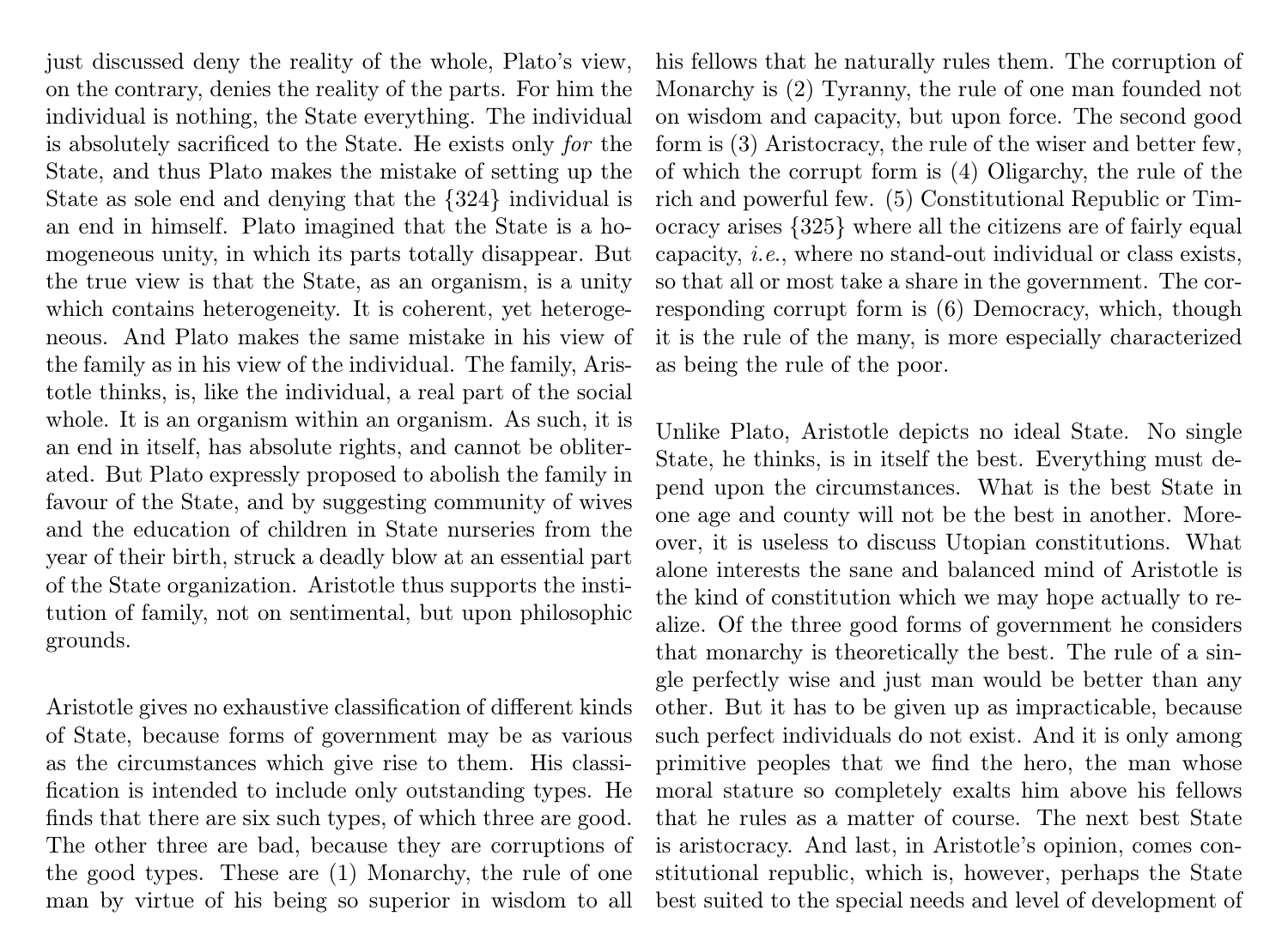the Greek city-states.

6. Aesthetics, or the Theory of Art.

Plato had no systematic philosophy of Art, and his views had to be collected from scattered references. Aristotle likewise has scarcely a system, though his opinions are more connected, and though he devoted a special tretise, the "Poetics", to the subject. And this {326} book, which has come down to us in a fragmentary condition, deals exclusively with poetry, and even in poetry only the drama is considered in detail. What we have from Aristotle on the subject of aesthetics may be divided roughly into two classes, firstly, reflections on the nature and significance of art in general, and, secondly, a more detailed application of these principles to the art of poetry. We shall deal with these two classes of opinions in that order.

In order to know what art is, we must first know what it is not. It must be distinguished from kindred activities. And firstly, it is distinguished from morality in that morality is concerned with action, art with production. Morality consists in the activity itself, art in that which the activity produces. Hence the state of mind of the actor, his motives, feelings, etc., are important in morality, for they are part of the act itself. But they are not important in art, the only essential being that the work of art should turn out well, however it has been produced. Secondly, art is distinguished from the activity of nature, which it in many respects resembles. Organic beings reproduce their own kind, and, in the fact that it is concerned with production, generation resembles art. But in generation, the living being produces only itself. The plant produces a plant, man begets man. But the artist produces something quite other than himself, a poem, a picture, a statue.

Art is of two kinds, according as it aims at completing the work of nature, or at creating something new, an imaginary world of its own which is a copy of the real world. In the former case, we get such arts as that of {327} medicine. Where nature has failed to produce a healthy body, the physician helps nature out, and completes the work that she has begun. In the latter case, we get what are, in modern times, called the fine arts. These Aristotle calls the imitative arts. We saw that Plato regarded all art as imitative, and that such a view is essentially unsatisfactory. Now Aristotle uses the same word, which he perhaps borrowed from Plato, but his meaning is not the same as Plato's, nor does he fall into the same mistakes. That in calling art imitative he has not in mind the thought that it has for its aim merely the faithful copying of natural objects is proved by the fact that he mentions music as the most imitative of the arts, whereas music is, in fact, in this sense, the least imitative of all. The painter may conceivably be regarded as imitating trees, rivers, or men, but the musician for the most part produces what is unlike anything in nature. What Aristotle means is that the artist copies, not the sensuous object, but what Plato would call the Idea. Art is thus not, in Plato's contemptuous phrase, a copy of a copy. It is a copy of the original. Its object is not this or that particular thing, but the universal which manifests itself in the particular. Art idealizes nature, that is, sees the Idea in it. It regards the individual thing, not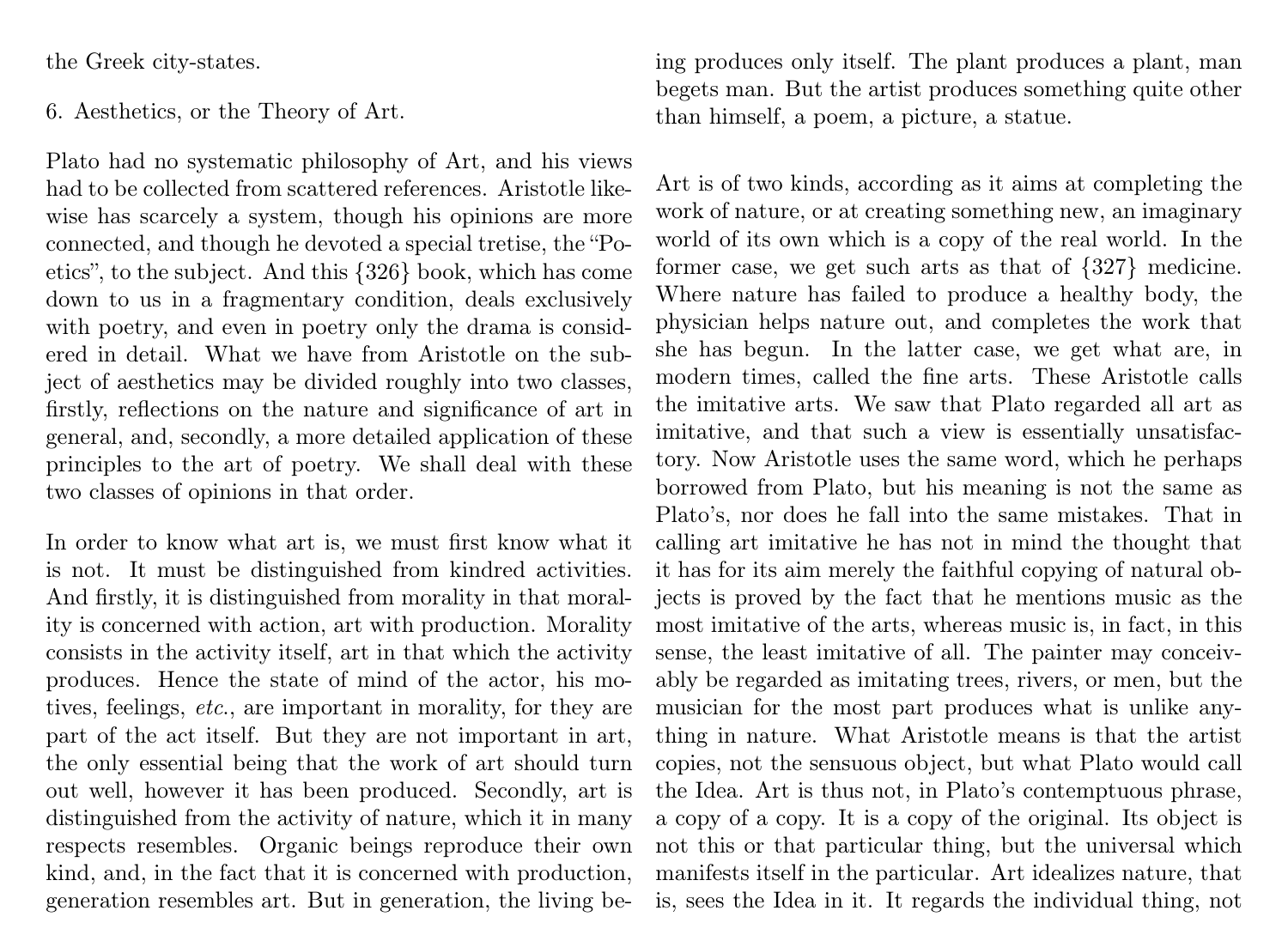as an individual, but in its universal aspects, as the fleeting embodiment of an eternal thought. Hence it is that the sculptor depicts not the individual man, but rather the type-man, the perfection of his kind. Hence too, in modern times, the portrait painter is not concerned to paint a faithful image of his model, but takes the model merely as a suggestion, and seizes upon that essential and eternal {328} essence, that ideal thought, or universal, which he sees shining through the sensuous materials in which it is imprisoned. His task is to free it from this imprisonment. The common man sees only the particular object. The artist sees the universal in the particular. Every individual thing is a compound of matter and form, of particular and universal. The function of art is to exhibit the universal in it.

Hence poetry is truer, more philosophical, than history. For history deals only with the particular as the particular. It tells us only of the fact, of what has happened. Its truth is mere correctness, accuracy. It has not in it, as art has, the living and eternal truth. It does not deal with the Idea. It yields us only the knowledge of something that, having happened, having gone by, is finished. Its object is transient and perishable. It concerns only the endless iteration of meaningless events. But the object of art is that inner essence of objects and events, which perishes not, and of which the objects and events are the mere external drapery. If therefore we would arrange philosophy, art, and history, in order of their essential nobility and truth, we should place philosophy first, because its object is the universal as it is in itself, the pure universal. We should place art

second, because its object is the universal in the particular, and history last, because it deals only with the particular as such. Yet because each thing in the world has its own proper function, and errs if it seeks to perform the functions of something else, hence, in Aristotle's opinion, art must not attempt to emulate philosophy. It must not deal with the abstract universal. The poet must not use his verses as a vehicle of abstract thought. His proper {329} sphere is the universal as it manifests itself in the particular, not the universal as it is in itself. Aristotle, for this reason, censures didactic poetry. Such a poem as that of Empedocles, who unfolded his philosophical system in metre, is not, in fact, poetry at all. It is versified philosophy. Art is thus lower than philosophy. The absolute reality, the inner essence of the world, is thought, reason, the universal. To contemplate this reality is the object alike of philosophy and of art. But art sees the Absolute not in its final truth, but wrapped up in a sensuous drapery. Philosophy sees the Absolute as it is in itself, in its own nature, in its full truth; it sees it as what it essentially is, thought. Philosophy, therefore, is the perfect truth. But this does not mean that art is to be superseded and done away with. Because philosophy is higher than art, it does not follow that a man should suppress the artist in himself in order to rise to philosophy. For an essential thought of the Aristotelian philosophy is that, in the scale of beings, even the lower form is an end in itself, and has absolute rights. The higher activities presuppose the lower, and rest upon them. The higher includes the lower, and the lower, as an organic part of its being, cannot be eradicated without injury to the whole. To suppress art in favour of philosophy would be a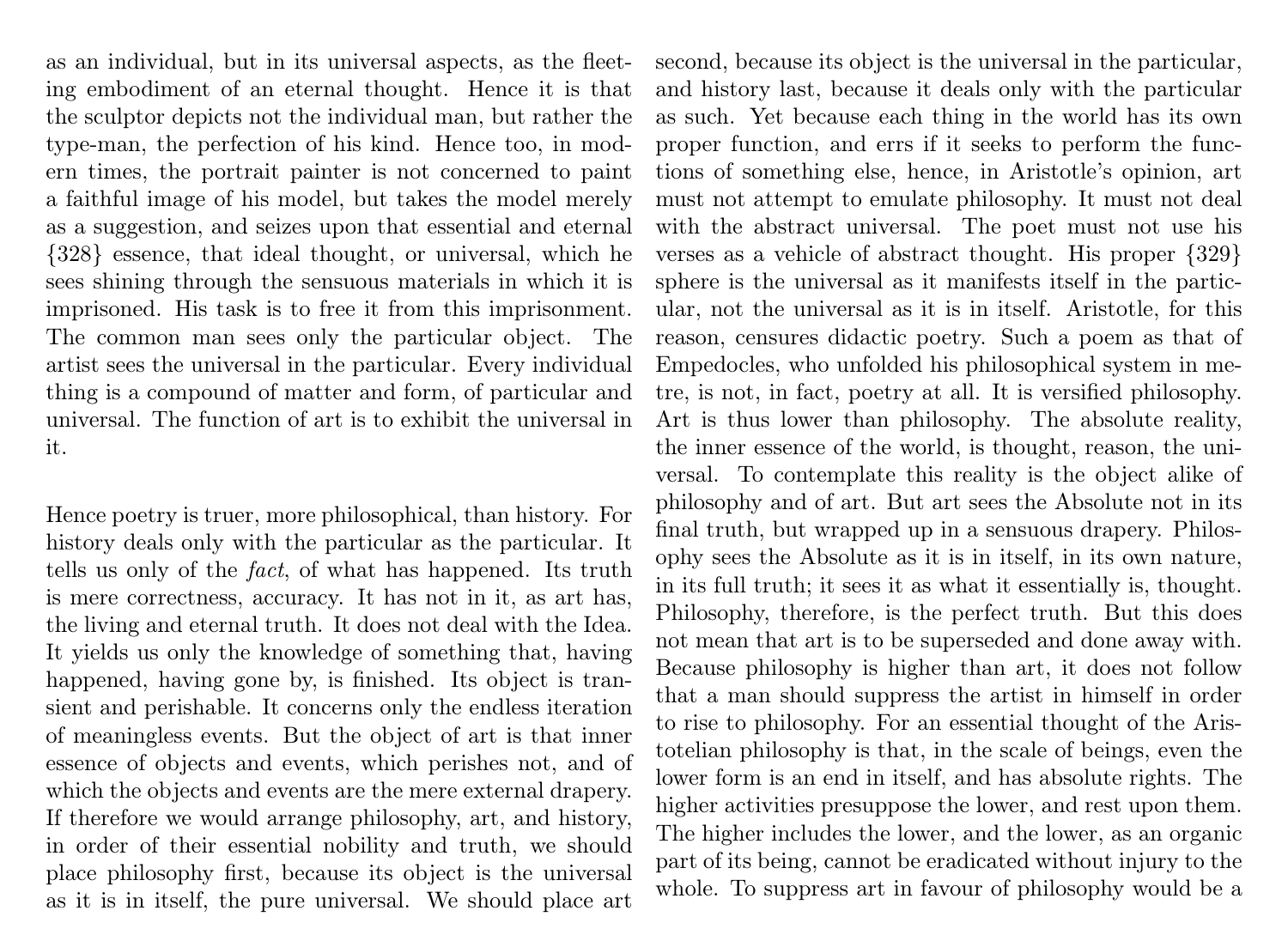mistake precisely parallel to the moral error of asceticism. In treating of Aristotle's ethics we saw that, although the activity of reason is held in highest esteem, the attempt to uproot the passions was censured as erroneous. So here, though philosophy is the crown of man's spiritual activity, art has its rights, and is an absolute end in itself, a point which Plato failed to see. In the human organism, the head is the {330} chief of the members. But one does not cut off the hand because it is not the head.

Coming now to Aristotle's special treatment of the art of poetry, we may note that he concentrates his attention almost exclusively upon the drama. It does not matter whether the plot of a drama is historical or fictitious. For the object of art, the exhibition of the universal, is just as well attained in an imaginary as in a real series of events. Its aim is not correctness, but truth, not facts, but the Idea. Drama is of two kinds, tragedy and comedy. Tragedy exhibits the nobler specimens of humanity, comedy the worse. This remark should be carefully understood. It does not mean that the hero of a tragedy is necessarily a good man in the ordinary sense. He may even be a wicked man. But the point is that, in some sense, he must be a great personality. He cannot be an insignificant person. He cannot be a nonentity. Be he good or bad, he must be conceived in the grand manner. Milton's Satan is not good, but he is great, and would be a fit subject for a tragedy. The soundness of Aristotle's thought here is very noteworthy. What is mean and sordid can never form the basis of tragedy. Modern newspapers have done their best to debauch this word tragedy. Some wretched noteless human being is crushed to

death by a train, and the newspapers head their paragraph "Fearful Tragedy at Peckham Rye." Now such an incident may be sad, it may be dreadful, it may be horrible, but it is not tragic. Tragedy no doubt deals with suffering. But there is nothing great and ennobling about this suffering, and tragedy is concerned with the sufferings of greatness. In the same way, Aristotle does not mean that the comic {331} hero is necessarily a wicked man, but that he is, on the whole, a poor creature, an insignificant being. He may be very worthy, but there is something low and ignoble about him which makes us laugh.

Tragedy brings about a purification of the soul through pity and terror. Mean, sordid, or dreadful things do not ennoble us. But the representation of truly great and tragic sufferings arouses in the beholder pity and terror which purge his spirit, and render it serene and pure. This is the thought of a great and penetrating critic. The theory of certain scholars, based upon etymological grounds, that it means that the soul is purged, not through, but of pity and terror, that by means of a diarrhoea of these unpleasant emotions we get rid of them and are left happy, is the thought of men whose scholarship may be great, but whose understanding of art is limited. Such a theory would reduce Aristotle's great and illuminating criticism to the meaningless babble of a philistine.

7. Critical Estimate of Aristotle's Philosophy.

It is not necessary to spend so much time upon criticising Aristotle as we spent upon doing the same for Plato, and that for two reasons. In the first place, Plato with his obvi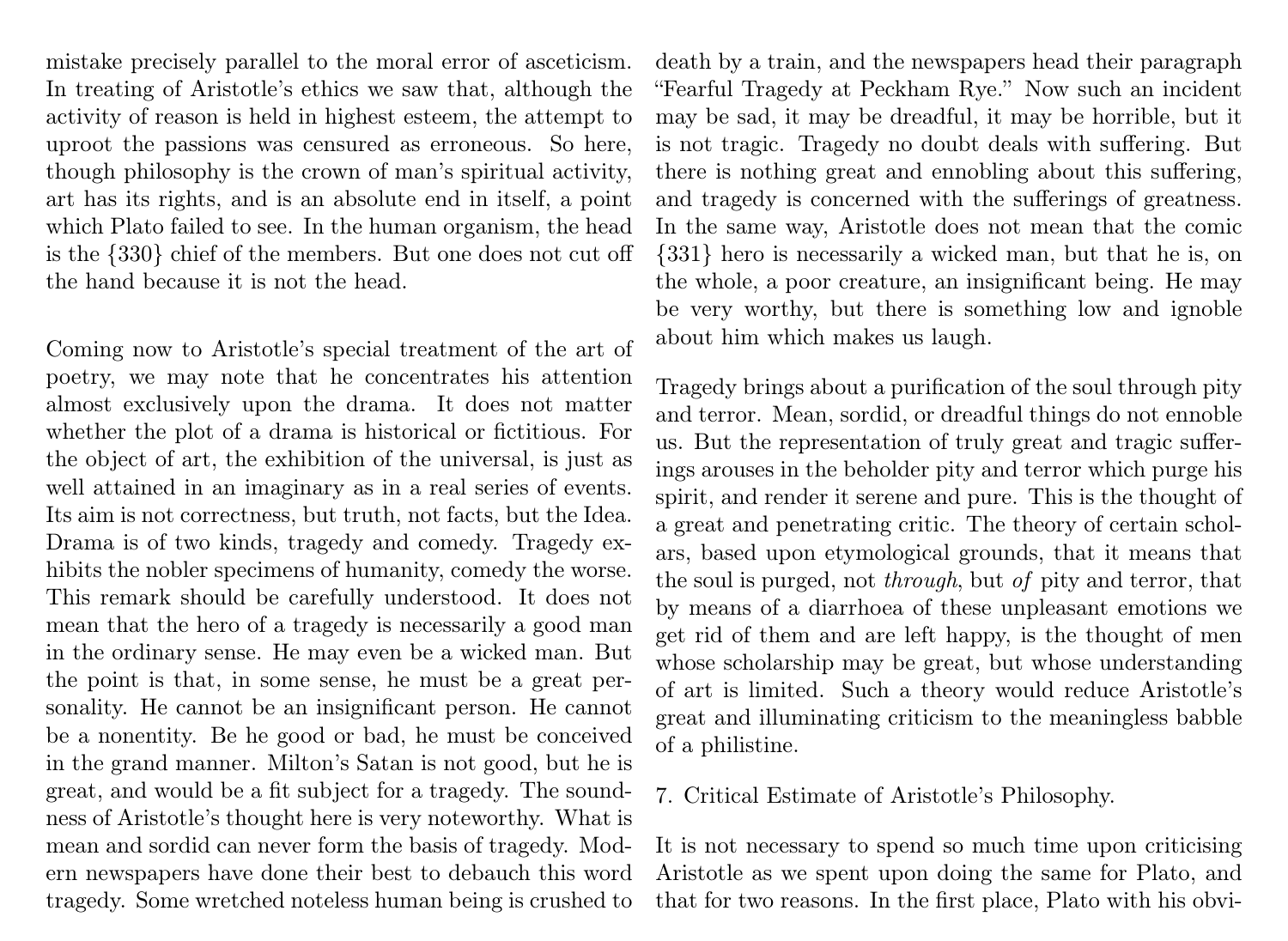ous greatness abounded in defects which had to be pointed out, whereas we have but little adverse criticism for Aristotle. Secondly, Aristotle's main defect is a dualism almost identical with that of Plato, and what has been said of the one need only be shortly applied to the other.

At bottom Aristotle's philosophy is the same as Plato's, with some of the main defects and crudities removed. Plato was the founder of the philosophy of the Idea. {332} But in his hands, idealism was clogged with unessentials, and overgrown with excrescences. His crude theory of the soul as a thing mechanically forced in and out of the body, his doctrines of reincarnation and recollection, the belief that this thing the soul can travel to some place far away where it will see those things the Ideas, and above all, what is the root of all these, the confusion between reality and existence, with its consequent degradation of the universal to a mere particular—these were the unessentials with which Plato connected his essential idealism. To take the pure theory of Ideas—albeit not under that name—to purge it of these encumbrances and to cast them upon the rubbish heap, to cleanse Plato's gold of its dross, this was the task of Aristotle. Thought, the universal, the Idea, form—call it what you will—this is the ultimate reality, the foundation of the world, the absolute prius of all things. So thought both Plato and Aristotle. But whereas Plato began to draw mental pictures of the universal, to imagine that it existed apart in a world of its own, and so might be experienced by the vision of the wandering soul, Aristotle saw that this was to treat thought as if it were a thing, to turn it into a mere particular again. He saw that the universal, though

it is the real, has no existence in a world of its own, but only in this world, only as a formative principle of particular things. This is the key-note of his philosophy. Aristotle registers, therefore, an enormous advance upon Plato. His system is the perfected and completed Greek idealism. It is the highest point reached in the philosophy of Greece. The flower of all previous thought, the essence and pure distillation of the Greek philosophic spirit, the gathering {333} up of all that is good in his predecessors and the rejection of all that is faulty and worthless—such is the philosophy of Aristotle. It was not possible for the Greek spirit to advance further. Further development could be only decay. And so, in fact, it turned out to be.

Aristotle deserves, too, the credit of having produced the only philosophy of evolution which the world has ever seen, with the exception of that of Hegel; and Hegel was enabled to found a newer theory of evolution only by following largely in the footsteps of Aristotle. This was perhaps Aristotle's most original contribution to thought. Yet the factors of the problem, though not its solution, he took from his predecessors. The problem of becoming had tortured Greek thought from the earliest ages. The philosophy of Heracleitus, in which it was most prominent, had failed to solve it. Heracleitus and his successors racked their brains to discover how becoming could be possible. But even if they had solved this minor problem, the greater question still remained in the background, what does this becoming mean? Becoming for them was only meaningless change. It was not development. The world-process was an endless stream of futile and purposeless events, "a tale, told by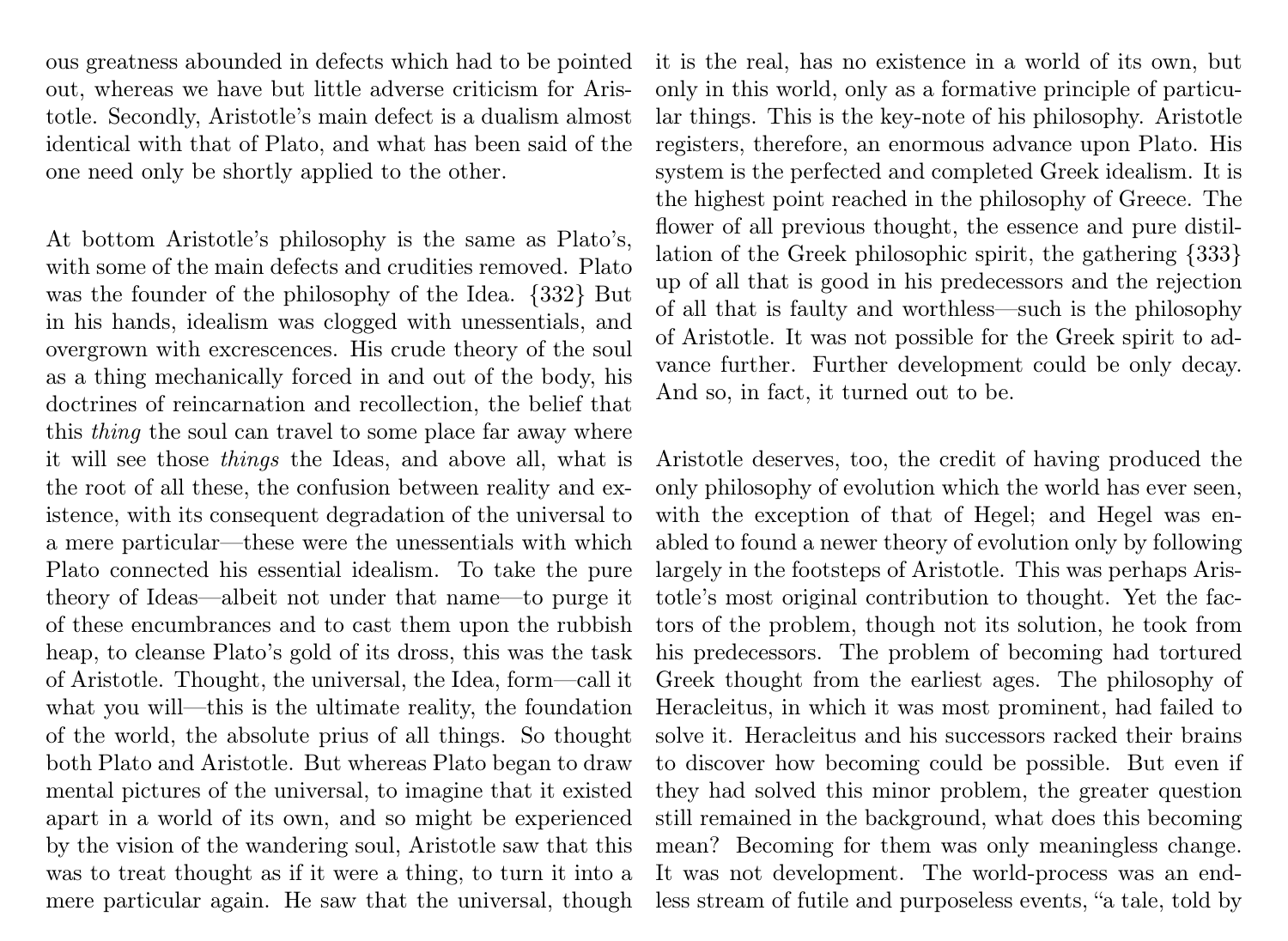an idiot, full of sound and fury, signifying nothing." Aristotle not merely asked himself how becoming is possible. He showed that becoming has a meaning, that it signifies something, that the world-process is a rationally ordered development towards a rational end.

But, though Aristotle's philosophy is the highest presentation of the truth in ancient times, it cannot be accepted as anything final and faultless. Doubtless no philosophy can ever attain to finality. Let us apply our {334} two-fold test. Does his principle explain the world, and does it explain itself? First, does it explain the world? The cause of Plato's failure here was the dualism in his system between sense and thought, between matter and the Ideas. It was impossible to derive the world from the Ideas, because they were absolutely separated from the world. The gulf was so great that it could never be bridged. Matter and Idea lay apart, and could never be brought together. Now Aristotle saw this dualism in Plato, and attempted to surmount it. The universal and the particular, he said, do not thus lie apart, in different worlds. The Idea is not a thing here, and matter a thing there, so that these two incommensurables have to be somehow mechanically and violently forced together to form a world. Universal and particular, matter and form, are inseparable. The connexion between them is not mechanical, but organic. The dualism of Plato is thus admitted and refuted. But is it really surmounted? The answer must be in the negative. It is not enough by a *tour de* force to bring matter and form together, to assert that they are inseparable, while they remain all the time, in principle, separate entities. If the Absolute is form, matter ought to

be deduced from form, shown to be merely a projection and manifestation of it. It must be shown that form not only moulds matter but produces it. If we assert that the one primal reality is form, then clearly we must prove that all else in the world, including matter, arises out of that prime being. Either matter arises out of form or it does not. If it does, this arising must be exhibited. If it does not, then form is not the sole ultimate reality, for matter is equally an ultimate, underivative, {335} primordial substance. In that case, we thus have two equally real ultimate beings, each underived from the other, existing side by side from all eternity. This is dualism, and this is the defect of Aristotle. Not only does he not derive matter from form, but he obviously sees no necessity for doing so. He would probably have protested against any attempt to do so, for, when he identifies the formal, final, and efficient causes with each other, leaving out the material cause, this is equivalent to an assertion that matter cannot be reduced to form. Thus his dualism is deliberate and persistent. The world, says Aristotle, is composed of matter and form. Where does this matter come from? As it does not, in his system, arise out of form, we can only conclude that its being is wholly in itself, i.e., that it is a substance, an absolute reality. And this is utterly inconsistent with Aristotle's assertion that it is in itself nothing but a mere potentiality. Thus, in the last resort, this dualism of sense and thought, of matter and Idea, of unlimited and limiting, which runs, "the little rift within the lute," through all Greek philosophy, is not resolved. The world is not explained, because it is not derived from a single principle. If form be the Absolute, the whole world must flow out of it. In Aristotle's system, it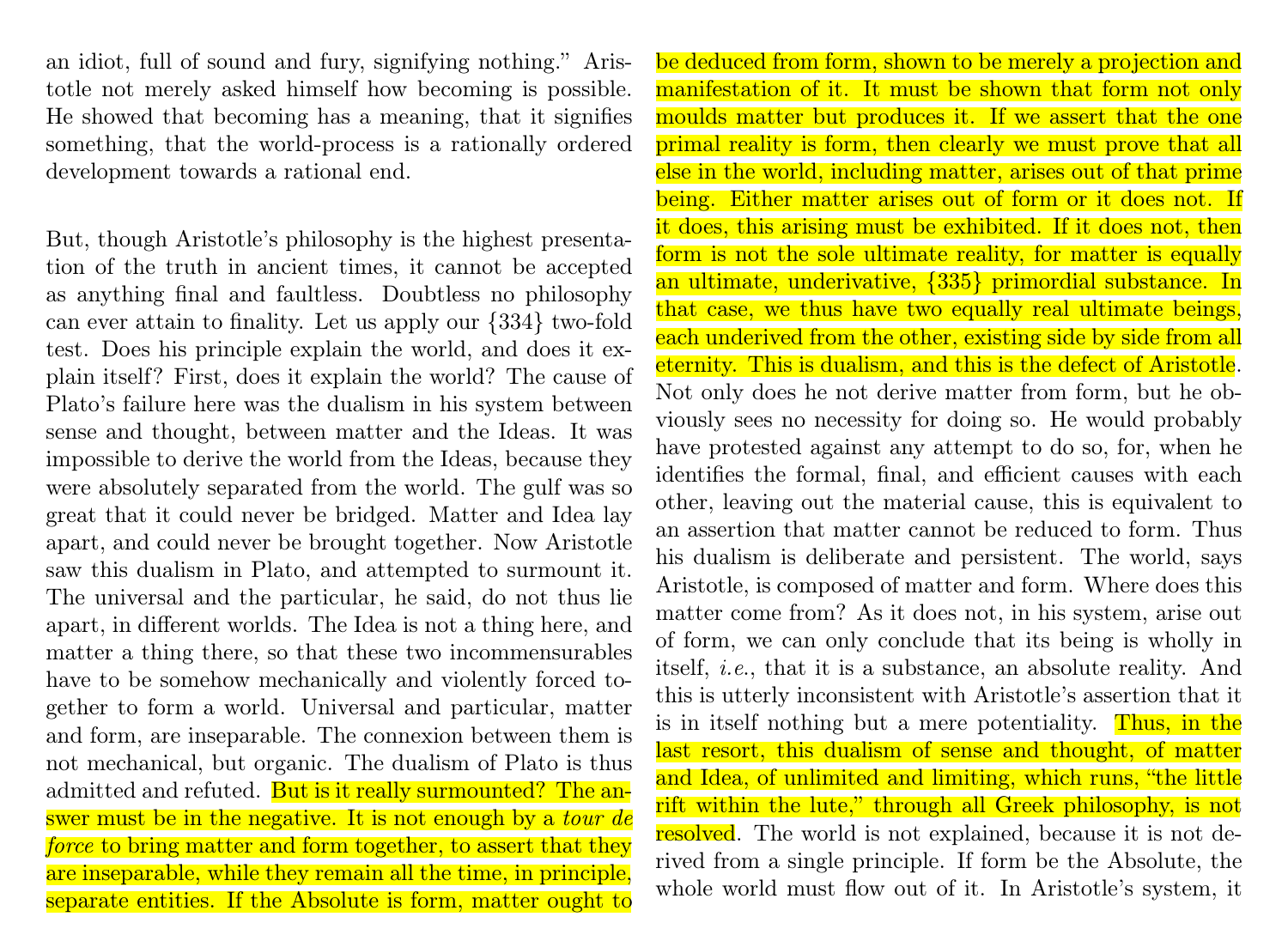does not.

Secondly, is the principle of form self-explanatory? Here, again, we must answer negatively. Most of what was said of Plato under this head applies equally to Aristotle. Plato asserted that the Absolute is reason, and it was therefore incumbent on him to show that his account of reason was truly rational. He failed to do so. Aristotle asserts the same thing, for form is only {336} another word for reason. Hence he must show us that this form is a rational principle, and this means that he must show us that it is necessary. But he fails to do so. How is form a necessary and self-determining principle? Why should there be such a principle as form? We cannot see any necessity. It is a mere fact. It is nothing but an ultimate mystery. It is so, and that is an end of it. But why it should be so, we cannot see. Nor can we see why there should be any of the particular kinds of form that there are. To explain this, Aristotle ought to have shown that the forms constitute a systematic unity, that they can be deduced one from another, just as we saw that Plato ought to have deduced all the Ideas from one another. Thus Aristotle asserts that the form of plants is nutrition, of animals sensation, and that the one passes into the other. But even if this assertion be true, it is a mere fact. He ought not merely to have asserted this, but to have deduced sensation from nutrition. Instead of being content to allege that, as a fact, nutrition passes into sensation, he ought to have shown that it must pass into sensation, that the passage from one to the other is a logical necessity. Otherwise, we cannot see the reason why this change occurs. That is to say, the change is not

Consider the effects of this omission upon the theory of evolution. We are told that the world-process moves towards an end, and that this end is the self-realization of reason, and that it is proximately attained in man, because man is a reasoning being. So far this is quite intelligible. But this implies that each step in evolution is higher than the last because it approaches nearer to {337} the end of the world-process. And as that end is the realization of reason, this is equivalent to saying that each step is higher than the last because it is more rational. But how is sensation more rational than nutrition? Why should it not be the other way about? Nutrition passes through sensation into human reason. But why should not sensation pass through nutrition into human reason? Why should not the order be reversed? We cannot explain. And such an admission is absolutely fatal to any philosophy of evolution. The whole object of such a philosophy is to make it clear to us why the higher form is higher, and why the lower is lower: why, for example, nutrition must, as lower, come first, and sensation second, and not vice versa. If we can see no reason why the order should not be reversed, this simply means that our philosophy of evolution has failed in its main point. It means that we cannot see any real difference between lower and higher, and that therefore we have merely change without development, since it is indifferent whether A passes into B, or B into A. The only way in which Aristotle could have surmounted these difficulties would have been to prove that sensation is a development of reason which goes beyond nutrition. And he could only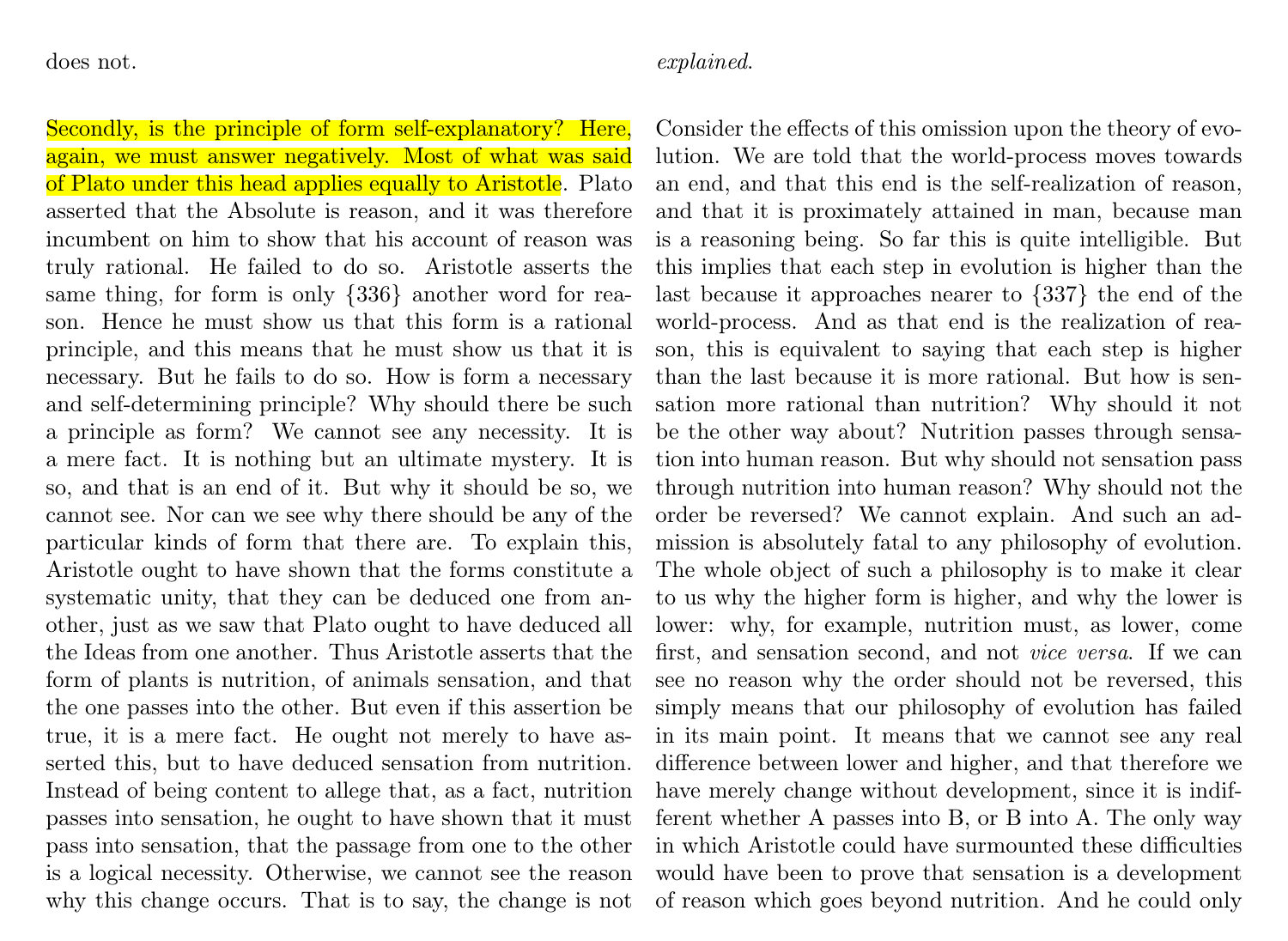do this by showing that sensation logically arises out of nutrition. For a logical development is the same as a rational development. He ought to have logically deduced sensation from nutrition, and so with all the other forms. As it is, all that can be said is that Aristotle was the founder of a philosophy of evolution because he saw that evolution implies movement towards an end, and because he attempted to point out the different stages in the attainment of that end, {338} but that he failed rationally to develop the doctrine stage by stage.

As neither the principle of form in general was shown to be necessary, nor were the particular forms deduced from each other, we have to conclude that Aristotle like Plato, named a self-explanatory principle, reason or form, as ultimate principle of things, but failed to show in detail that it is selfexplanatory. Yet, in spite these defects, the philosophy of Aristotle is one of the greatest philosophies that the world has ever seen, or is ever likely to see. If it does not solve all problems, it does render the world more intelligible to us than it was before.

{339}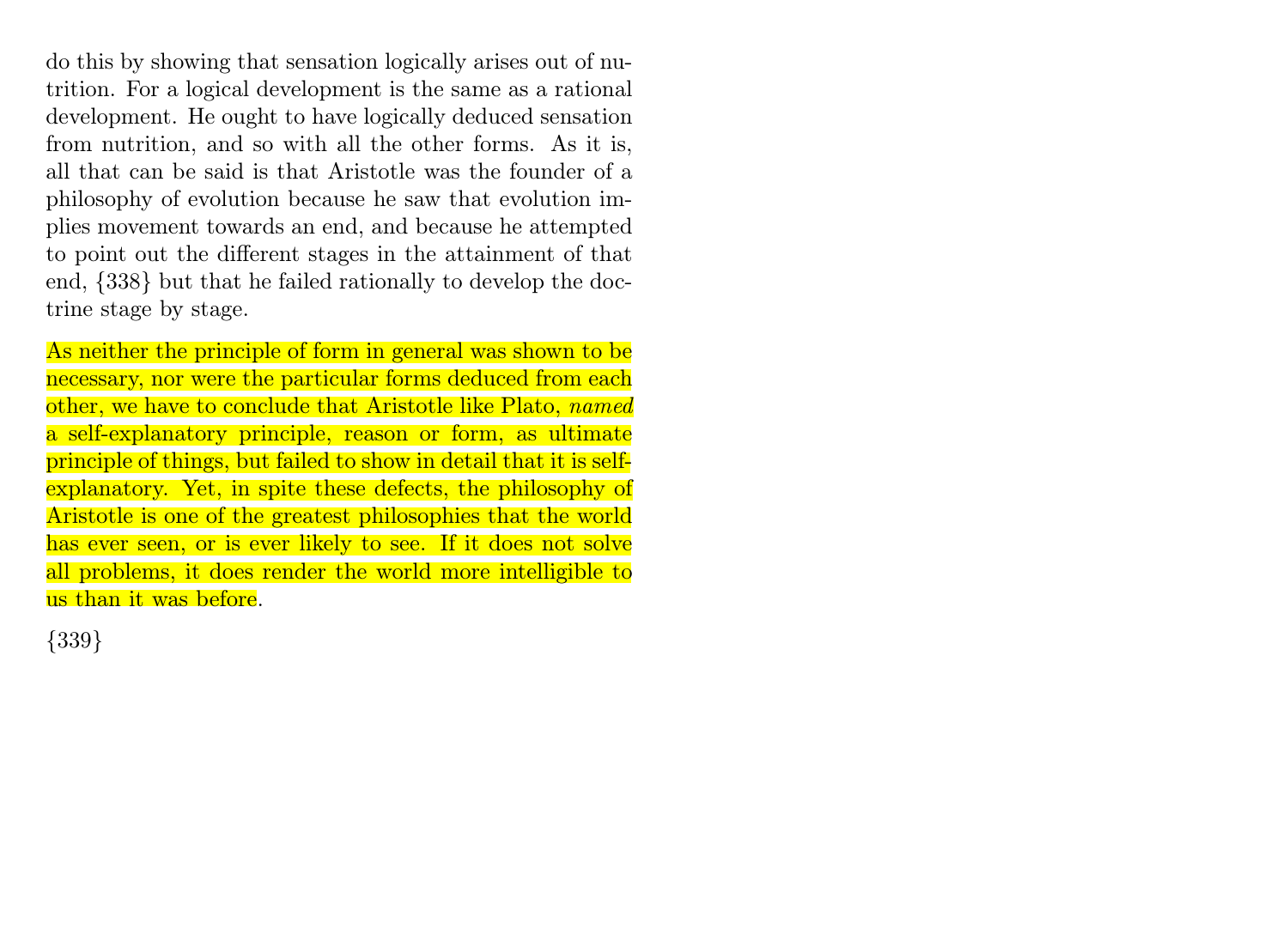## Chapter 27

# CHAPTER XIV

### THE GENERAL CHARACTER OF POST-ARISTOTELIAN PHILOSOPHY

The rest of the story of Greek philosophy is soon told, for it is the story of decay. The post-Aristotelian is the least instructive of the three periods of Greek thought, and I shall delineate only its main outlines.

The general characteristics of the decay of thought which set in after Aristotle are intimately connected with the political, social, and moral events of the time. Although the huge empire of Alexander had broken up at the conqueror's death, this fact had in no way helped the Greek States to throw off the yoke of their oppressors. With the single exception of Sparta, which stubbornly held out, they had become, for all intents and purposes, subject to the do-

minion of Macedonia. And the death of Alexander did not alter this fact. It was not merely that rude might had overwhelmed a beautiful and delicate civilization. That civilization itself was decaying. The Greeks had ceased to be a great and free people. Their vitality was ebbing. Had it not been one conqueror it would have been another. They were growing old. They had to give way before younger and sturdier races. It was not so many years now before Greece, passing from one alien yoke to another, was to become no more than a Roman province.

### {340}

Philosophy is not something that subsists independently of the growth and decay of the spirit of man. It goes hand in hand with political, social, religious, and artistic development. Political organization, art, religion, science, and philosophy, are but different forms in which the life of a people expresses itself. The innermost substance of the national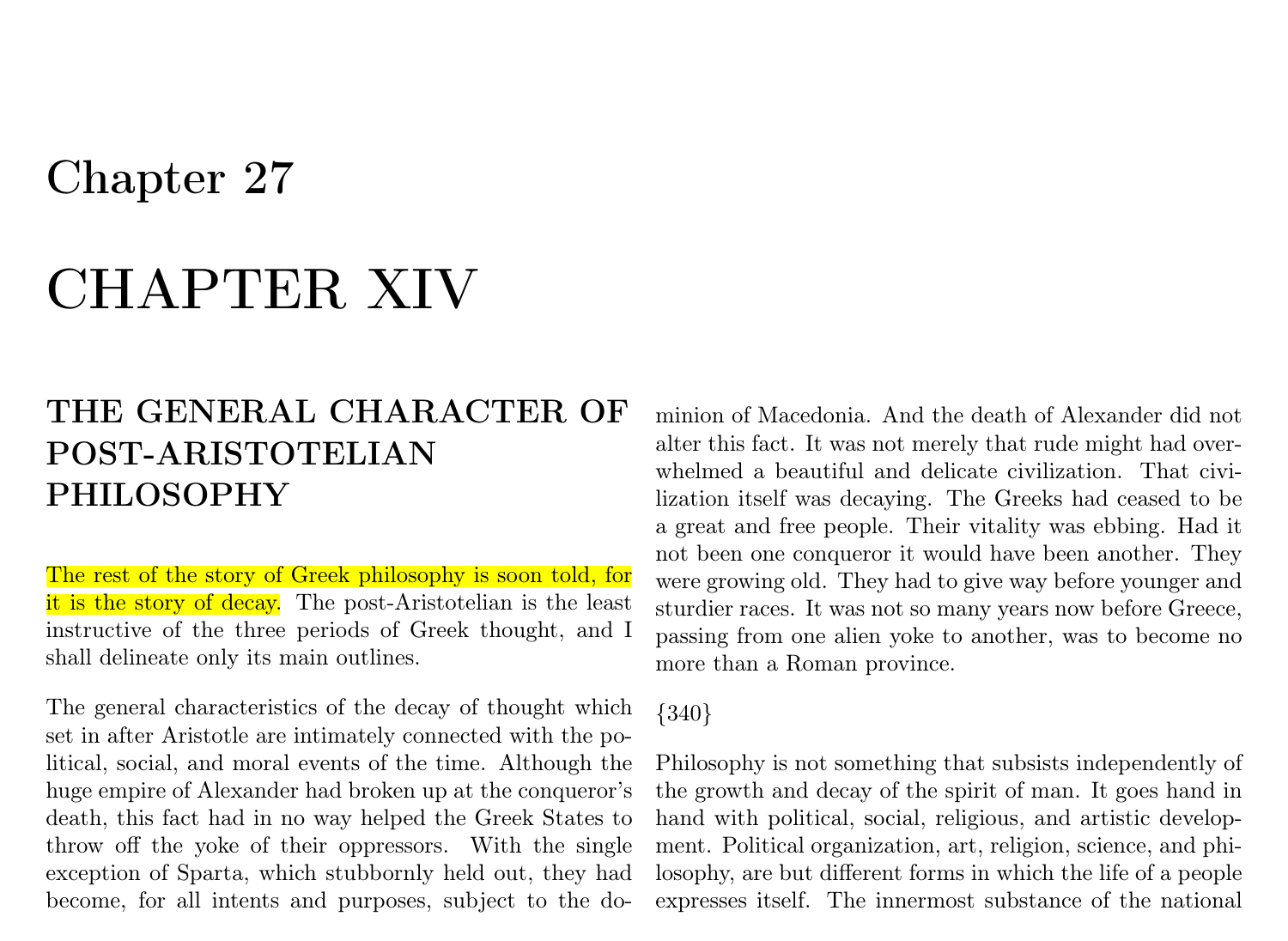life is found in the national philosophy, and the history of philosophy is the kernel of the history of nations. It was but natural, then, that from the time of Alexander onwards Greek philosophy should exhibit symptoms of decay.

The essential mark of the decay of Greek thought was the intense subjectivism which is a feature of all the post-Aristotelian schools. Not one of them is interested in the solution of the world-problem for its own sake. The pure scientific spirit, the desire for knowledge for its own sake, is gone. That curiosity, that wonder, of which Aristotle speaks as the inspiring spirit of philosophy, is dead. The motive power of philosophy is no longer the disinterested pursuit of truth, but only the desire of the individual to escape from the ills of life. Philosophy only interests men in so far as it affects their lives. It becomes anthropocentric and egocentric. Everything pivots on the individual subject, his destiny, his fate, the welfare of his soul. Religion has long since become corrupted and worthless, and philosophy is now expected to do the work of religion, and to be a haven of refuge from the storms of life. Hence it becomes essentially practical. Before everything else it is ethical. All other departments of thought are now subordinated to ethics. It is not as in the days of the strength and youth of the Greek spirit, when Xenophanes or {341} Anaxagoras looked out into the heavens, and naively wondered what the sun and the stars were, and how the world arose. Men's thought no longer turns outward toward the stars, but only inward upon themselves. It is not the riddle of the universe, but the riddle of human life, which makes them ponder.

This subjectivism has as its necessary consequences, onesidedness, absence of originality, and finally complete scepticism. Since men are no longer interested in the wider problems of the universe, but only in the comparatively petty problems of human life, their outlook becomes exclusively ethical, narrow, and one-sided. He who cannot forget his own self, cannot merge and lose himself in the universe, but looks at all things only as they affect himself, does not give birth to great and universal thoughts. He becomes self-centred, and makes the universe revolve round him. Hence we no longer have now great, universal, all-embracing systems, like those of Plato and Aristotle. Metaphysics, physics, logic, are not studied for their own sakes, but only as preparations for ethics. Narrowness, however, is always compensated by intensity, which in the end becomes fanaticism. Hence the intense earnestness and almost miraculous heights of fanatical asceticism, to which the Stoics attained. And an unbalanced and one-sided philosophy leads to extremes. Such a philosophy, obsessed by a single idea, unrestrained by any consideration for other and equally important factors of truth, regardless of all other claims, pushes its idea pig-headedly to its logical extreme. Such a procedure results in paradoxes and extravagances. Hence the Stoics, if they made duty their watchword, must needs conceive it in {342} the most extreme opposition to all natural impulses, with a sternness unheard of in any previous ethical doctrine save that of the Cynics. Hence the Sceptics, if they lighted on the thought that knowledge is difficult of attainment, must needs rush to the extreme conclusion that any knowledge is utterly impossible. Hence the Neo-Platonists must needs cap all these tendencies by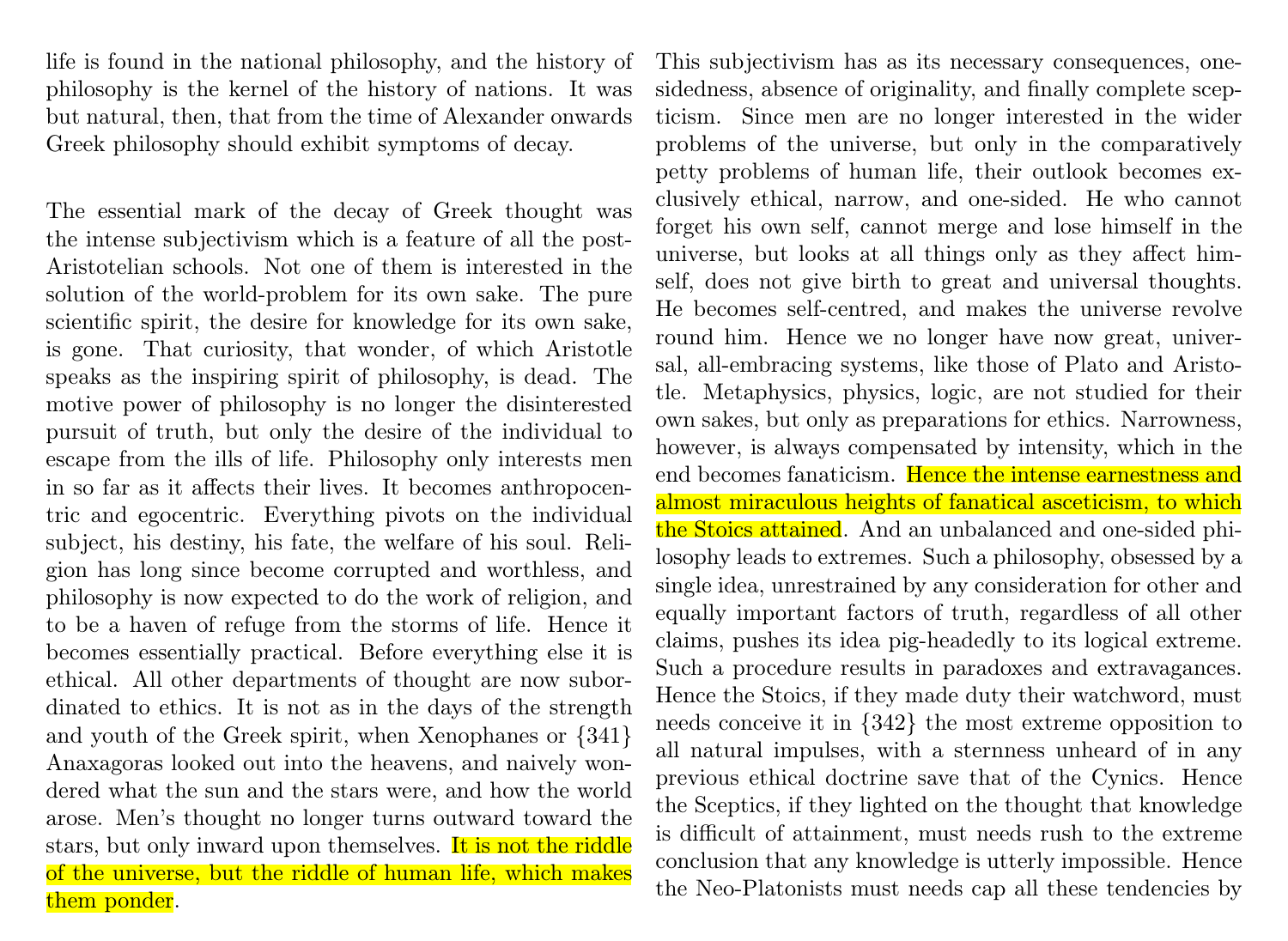making out a drunken frenzy of the soul to be the true organ of philosophy, and by introducing into speculation all the fantastic paraphernalia of sorcery, demons, and demi-gods. Absence of sanity and balance, then, are characteristics of the last period of Greek philosophy. The serenity and calm of Plato and Aristotle are gone, and in their place we have turgidity and extravagance.

Lack of originality is a second consequence of the subjectivism of the age. Since metaphysics, physics, and logic are not cultivated, except in a purely practical interest, they do not flourish. Instead of advancing in these arenas of thought, the philosophies of the age go backwards. Older systems, long discredited, are revived, and their dead bones triumphantly paraded abroad. The Stoics return to Heracleitus for their physics, Epicurus resurrects the atomism of Democritus. Even in ethics, on which they concentrate all their thought, these post-Aristotelian systems have nothing essentially new to say. Stoicism borrows its principal ideas from the Cynics, Epicureanism from the Cyrenaics. The post-Aristotelians rearrange old thoughts in a new order. They take up the ideas of the past and exaggerate this or that aspect of them. They twist and turn them in all directions, and squeeze them dry for a drop of new life. {343} But in the end nothing new eventuates. Greek thought is finished, and there is nothing new to be got out of it, torture it how they will. From the first Stoic to the last Neo-Platonist, there is no essentially new principle added to philosophy, unless we count as such the sad and jaded ideas which the Neo-Platonists introduced from the East.

Lastly, subjectivism ends naturally in scepticism, the de-

nial of all knowledge, the rejection of all philosophy. We have already seen, in the Sophists, the phenomenon of subjectivism leading to scepticism. The Sophists made the individual subject the measure of truth and morals, and in the end this meant the denial of truth and morality altogether. So it is now. The subjectivism of the Stoics and Epicureans is followed by the scepticism of Pyrrho and his successors. With them, as with the Sophists, nothing is true or good in itself, but only opinion makes it so.

{344}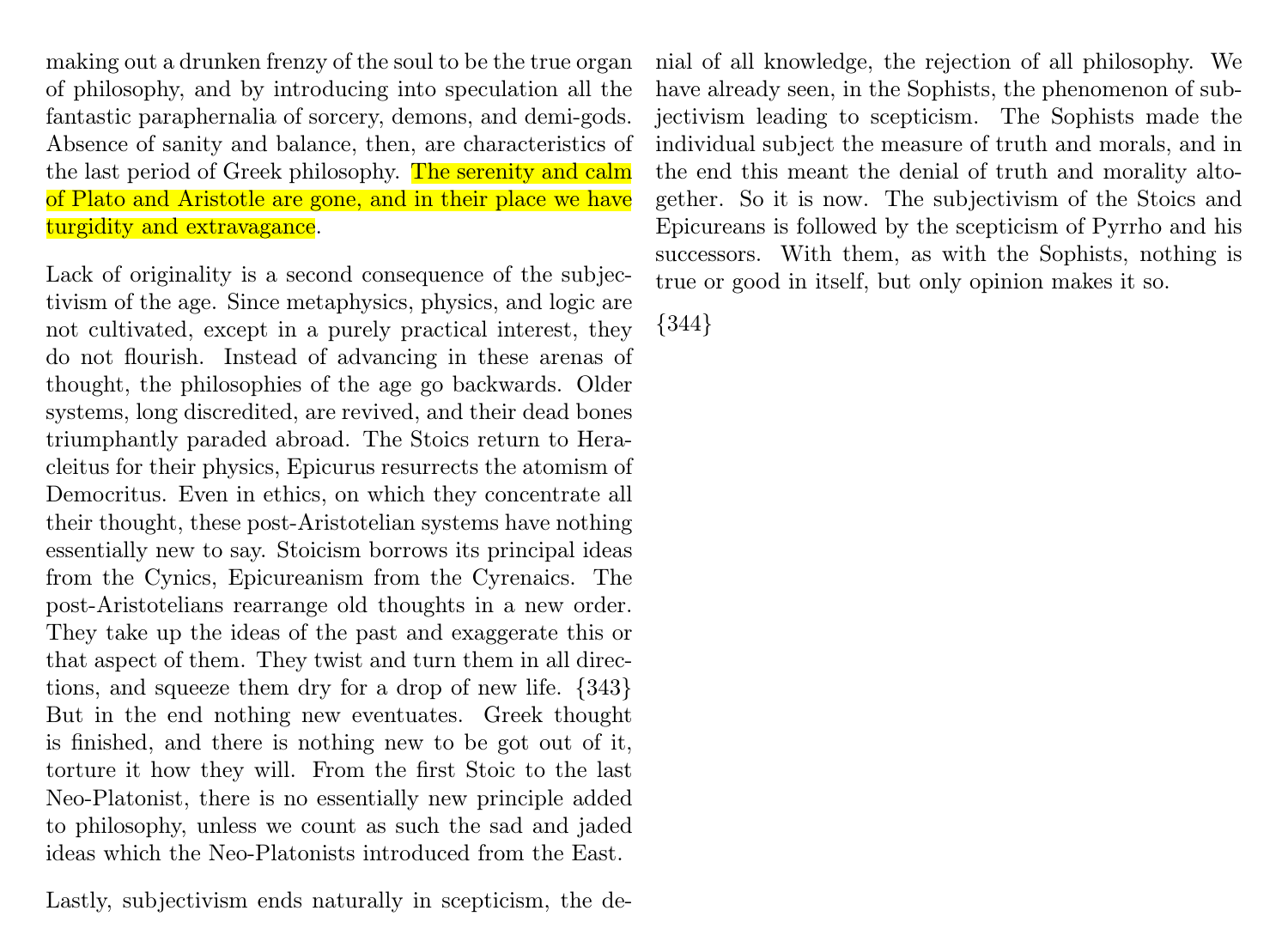## Chapter 28

# CHAPTER XV

### THE STOICS

Zeno of Cyprus, the founder of the Stoic School, a Greek of Phoenician descent, was born about 342 B.C., and died in 270. He is said to have followed philosophy; because he lost all his property in a ship-wreck—a motive characteristic of the age. He came to Athens, and learned philosophy under Crates the Cynic, Stilpo the Megaric, and Polemo the Academic. About 300 B.C. he founded his school at the Stoa Poecile (many-coloured portico) whence the name Stoic. He died by his own hand. He was followed by Cleanthes, and then by Chrysippus, as leaders of the school. Chrysippus was a man of immense productivity and laborious scholarship. He composed over seven hundred books, but all are lost. Though not the founder, he was the chief pillar of Stoicism. The school attracted many adherents, and flourished for many centuries, not only in Greece, but later in Rome, where the most thoughtful writers, such as Marcus Aurelius, Seneca, and Epictetus, counted themselves among its followers.

We know little for certain as to what share particular Stoics, Zeno, Cleanthes, or Chrysippus, had in the formation of the doctrines of the school. But after Chrysippus the main lines of the doctrine were complete. {345} We shall deal, therefore, with Stoicism as a whole, and not with the special teaching of particular Stoics. The system is divided into three parts, Logic, Physics, and Ethics, of which the first two are entirely subservient to the last. Stoicism is essentially a system of ethics which, however, is guided by a logic as theory of method, and rests upon physics as foundation.

### Logic.

We may pass over the formal logic of the Stoics, which is, in all essentials, the logic of Aristotle. To this, however, they added a theory, peculiar to themselves, of the origin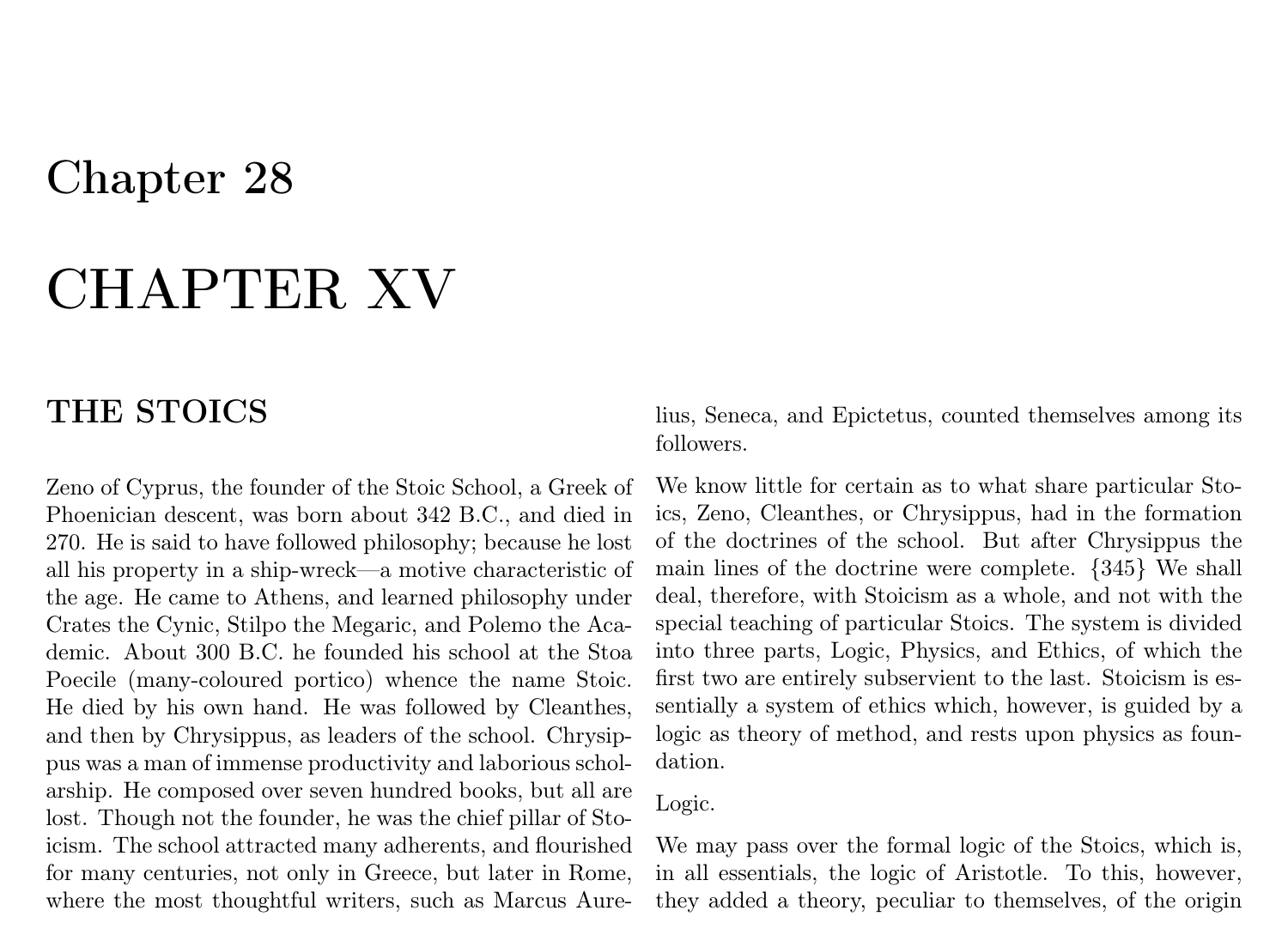of knowledge and the criterion of truth. All knowledge, they said, enters the mind through the senses. The mind is a tabula rasa, upon which sense-impressions are inscribed. It may have a certain activity of its own, but this activity is confined exclusively to materials supplied by the physical organs of sense. This theory stands, of course, in sheer opposition to the idealism of Plato, for whom the mind alone was the source of knowledge, the senses being the sources of all illusion and error. The Stoics denied the metaphysical reality of concepts. Concepts are merely ideas in the mind, abstracted from particulars, and have no reality outside consciousness.

Since all knowledge is a knowledge of sense-objects, truth is simply the correspondence of our impressions to things. How are we to know whether our ideas are correct copies of things? How distinguish between reality and imagination, dreams, or illusions? What is the criterion of truth? It cannot lie in concepts, since these are of our own making. Nothing is true save {346} sense-impressions, and therefore the criterion of truth must lie in sensation itself. It cannot be in thought, but must be in feeling. Real objects, said the Stoics, produce in us an intense feeling, or conviction, of their reality. The strength and vividness of the image distinguish these real perceptions from a dream or fancy. Hence the sole criterion of truth is this striking conviction, whereby the real forces itself upon our consciousness, and will not be denied. The relapse into complete subjectivity will here be noted. There is no universally grounded criterion of truth. It is based, not on reason, but on feeling. All depends on the subjective convictions of the individual.

Physics.

The fundamental proposition of the Stoic physics is that "nothing incorporeal exists." This materialism coheres with the sensationalism of their doctrine of knowledge. Plato placed knowledge in thought, and reality, therefore, in the Idea. The Stoics, however, place knowledge in physical sensation, and reality, therefore, in what is known by the senses, matter. All things, they said, even the soul, even God himself, are material and nothing more than material. This belief they based upon two main considerations. Firstly, the unity of the world demands it. The world is one, and must issue from one principle. We must have a monism. The idealism of Plato and Aristotle had resolved itself into a futile struggle against the dualism of matter and thought. Since the gulf cannot be bridged from the side of the Idea, we must take our stand on matter, and reduce mind to it. Secondly, body and soul, God and {347} the world, are pairs which act and react upon one another. The body, for example, produces thoughts (sense-impressions) in the soul, the soul produces movements in the body. This would be impossible if both were not of the same substance. The corporeal cannot act on the incorporeal, nor the incorporeal on the corporeal. There is no point of contact. Hence all must be equally corporeal.

All things being material, what is the original kind of matter, or stuff, out of which the world is made? The Stoics turned to Heracleitus for an answer. Fire is the primordial kind of being, and all things are composed of fire. With this materialism the Stoics combined pantheism. The primal fire is God. God is related to the world exactly as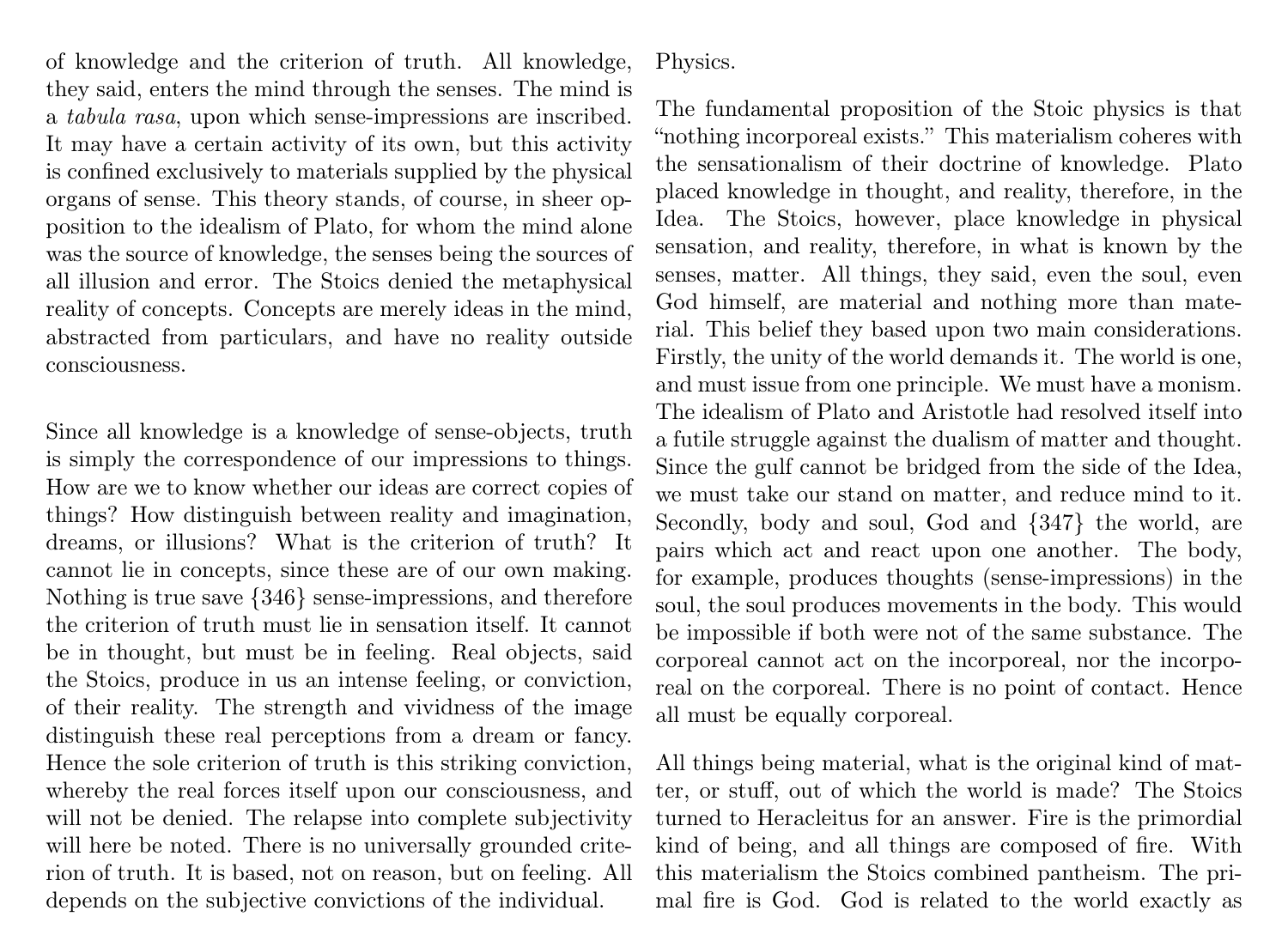the soul to the body. The human soul is likewise fire, and comes from the divine fire. It permeates and penetrates the entire body, and, in order that its interpenetration might be regarded as complete, the Stoics denied the impenetrability of matter. Just as the soul-fire permeates the whole body, so God, the primal fire, pervades the entire world. He is the soul of the world. The world is His body.

But in spite of this materialism, the Stoics averred that God is absolute reason. This is not a return to idealism. It does not imply the incorporeality of God. For reason, like all else, is material. It means simply that the divine fire is a rational element. Since God is reason, it follows that the world is governed by reason, and this means two things. It means, firstly, that there is purpose in the world, and therefore, order, harmony, beauty, and design. Secondly, since reason is law as opposed to the lawless, it means that the universe is {348} subject to the absolute sway of law, is governed by the rigorous necessity of cause and effect.

Hence the individual is not free. There can be no true freedom of the will in a world governed by necessity. We may, without harm, say that we choose to do this or that, that our acts are voluntary. But such phrases merely mean that we assent to what we do. What we do is none the less governed by causes, and therefore by necessity.

The world-process is circular. God changes the fiery substance of himself first into air, then water, then earth. So the world arises. But it will be ended by a conflagration in which all things will return into the primal fire. Thereafter, at a pre-ordained time, God will again transmute himself into a world. It follows from the law of necessity that the course taken by this second, and every subsequent, world, will be identical in every way with the course taken by the first world. The process goes on for ever, and nothing new ever happens. The history of each successive world is the same as that of all the others down to the minutest details.

The human soul is part of the divine fire, and proceeds into man from God. Hence it is a rational soul, and this is a point of cardinal importance in connexion with the Stoic ethics. But the soul of each individual does not come direct from God. The divine fire was breathed into the first man, and thereafter passes from parent to child in the act of procreation. After death, all souls, according to some, but only the souls of the good, according to others, continue in individual existence until the general conflagration in which they, and all else, return to God.

{349}

#### Ethics.

The Stoic ethical teaching is based upon two principles already developed in their physics; first, that the universe is governed by absolute law, which admits of no exceptions; and second, that the essential nature of man is reason. Both are summed up in the famous Stoic maxim, "Live according to nature." For this maxim has two aspects. It means, in the first place, that men should conform themselves to nature in the wider sense, that is, to the laws of the universe, and secondly, that they should conform their actions to nature in the narrower sense, to their own essential nature, reason. These two expressions mean, for the Stoics,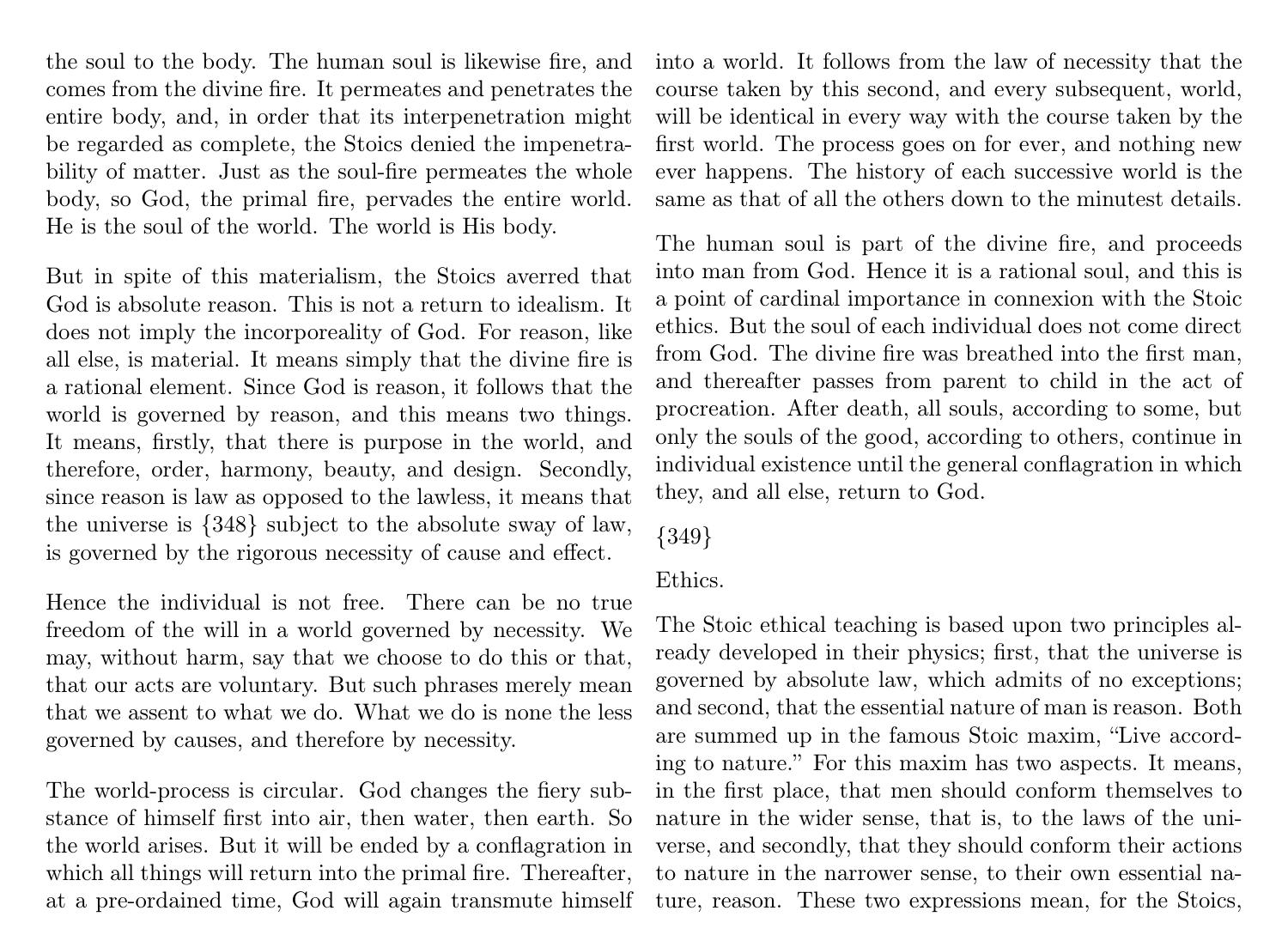the same thing. For the universe is governed not only by law, but by the law of reason, and man in following his own rational nature is ipso facto conforming himself to the laws of the larger world. In a sense, of course, there is no possibility of man's disobeying the laws of nature, for he, like all else in the world, acts of necessity. And it might be asked, what is the use of exhorting a man to obey the laws of the universe, when, as part of the great mechanism of the world, he cannot by any possibility do anything else? It is not to be supposed that a genuine solution of this difficulty is to be found in Stoic philosophy. They urged, however, that, though man will in any case do as the necessity of the world compels him, it is given to him alone, not merely to obey the law, but to assent to his own obedience, to follow the law consciously and deliberately, as only a rational being can.

Virtue, then, is the life according to reason. Morality is simply rational action. It is the universal reason which is to govern our lives, not the caprice and self-will {350} of the individual. The wise man consciously subordinates his life to the life of the whole universe, and recognises himself as merely a cog in the great machine. Now the definition of morality as the life according to reason is not a principle peculiar to the Stoics. Both Plato and Aristotle taught the same. In fact, as we have already seen, to found morality upon reason, and not upon the particular foibles, feelings, or intuitions, of the individual self, is the basis of every genuine ethic. But what was peculiar to the Stoics was the narrow and one-sided interpretation which they gave to this principle. Aristotle had taught that the essential

nature of man is reason, and that morality consists in following this, his essential nature. But he recognized that the passions and appetites have their place in the human organism. He did not demand their suppression, but merely their control by reason. But the Stoics looked upon the passions as essentially irrational, and demanded their complete extirpation. They envisaged life as a battle against the passions, in which the latter had to be completely annihilated. Hence their ethical views end in a rigorous and unbalanced asceticism.

Aristotle, in his broad and moderate way, though he believed virtue alone to possess intrinsic value, yet allowed to external goods and circumstances a place in the scheme of life. The Stoics asserted that virtue alone is good, vice alone evil, and that all else is absolutely indifferent. Poverty, sickness, pain, and death, are not evils. Riches, health, pleasure, and life, are not goods. A man may commit suicide, for in destroying his life he destroys nothing of value. Above all, pleasure is not a good. One ought not to seek pleasure. Virtue is {351} the only happiness. And man must be virtuous, not for the sake of pleasure, but for the sake of duty. And since virtue alone is good, vice alone evil, there followed the further paradox that all virtues are equally good, and all vices equally evil. There are no degrees.

Virtue is founded upon reason, and so upon knowledge. Hence the importance of science, physics, logic, which are valued not for themselves, but because they are the foundations of morality. The prime virtue, and the root of all other virtues, is therefore wisdom. The wise man is synonymous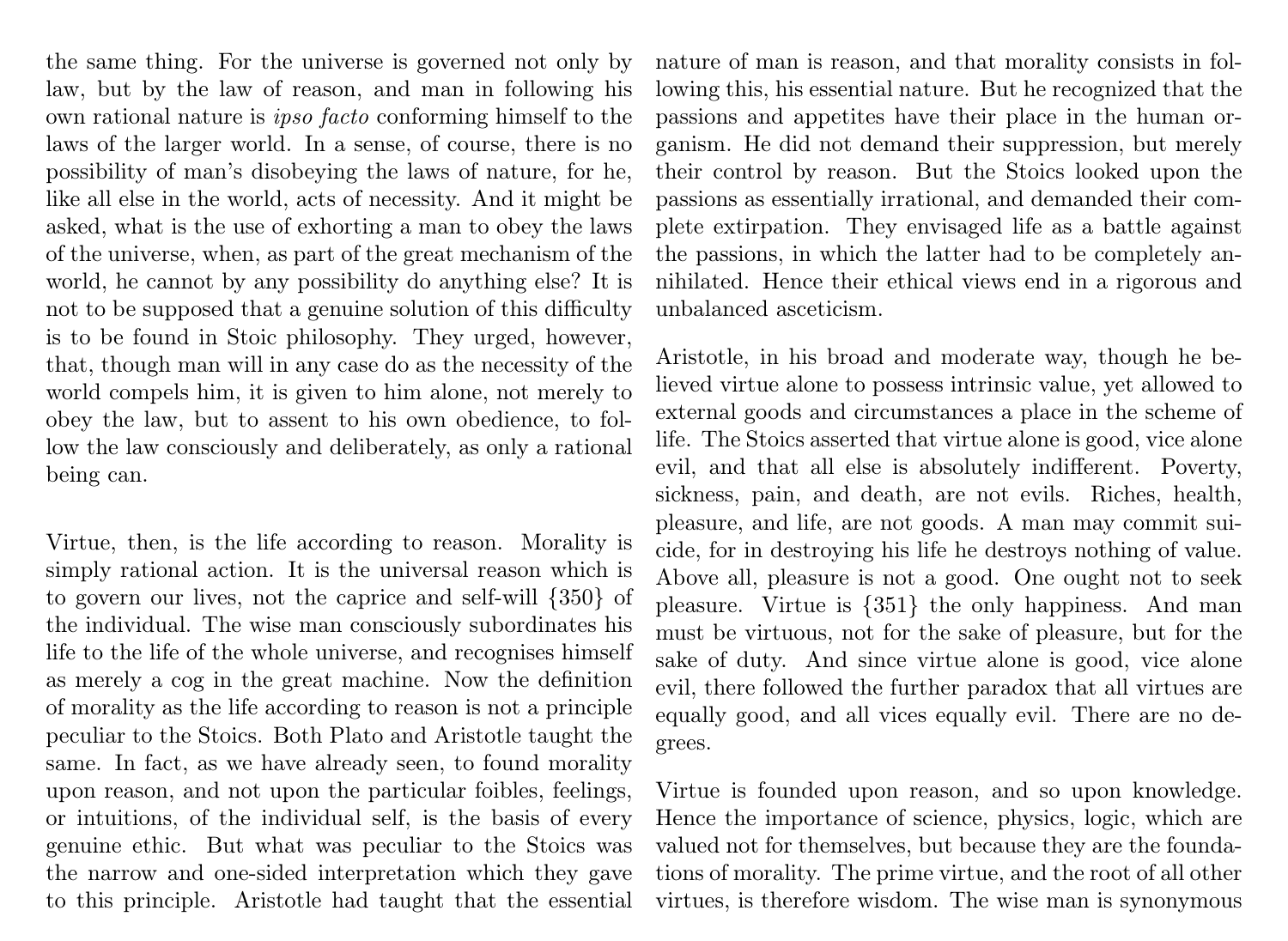with the good man. From the root-virtue, wisdom, spring the four cardinal virtues, insight, bravery, self-control, justice. But since all virtues have one root, he who possesses wisdom possesses all virtue, he who lacks it lacks all. A man is either wholly virtuous, or wholly vicious. The world is divided into wise men and fools, the former perfectly good, the latter absolutely evil. There is nothing between the two. There is no such thing as a gradual transition from one to the other. Conversion must be instantaneous. The wise man is perfect, has all happiness, freedom, riches, beauty. He alone is the perfect king, statesman, poet, prophet, orator, critic, physician. The fool has all vice, all misery, all ugliness, all poverty. And every man is one or the other. Asked where such a wise man was to be found, the Stoics pointed doubtfully at Socrates and Diogenes the Cynic. The number of the wise, they thought, is small, and is continually growing smaller. The world, which they painted in the blackest colours as a sea of vice and misery, grows steadily worse.

In all this we easily recognize the features of a resuscitated Cynicism. But the Stoics modified and softened {352} the harsh outlines of Cynicism, and rounded off its angles. To do this meant inconsistency. It meant that they first laid down harsh principles, and then proceeded to tone them down, to explain them away, to admit exceptions. Such inconsistency the Stoics accepted with their habitual cheerfulness. This process of toning down their first harsh utterances took place mainly in three ways. In the first place, they modified their principle of the complete extirpation of the passions. Since this is impossible, and, if possible, could

only lead to immovable inactivity, they admitted that the wise man might exhibit certain mild and rational emotions, and that the roots of the passions might be found in him, though he never allowed them to grow. In the second place, they modified their principle that all else, save virtue and vice, is indifferent. Such a view is unreal, and out of accord with life. Hence the Stoics, with a masterly disregard of consistency, stuck to the principle, and yet declared that among things indifferent some are preferable to others. If the wise man has the choice between health and sickness, he will choose the former. Indifferent things were divided into three classes, those to be preferred, those to be avoided, and those which are absolutely indifferent. In the third place, the Stoics toned down the principle that men are either wholly good, or wholly evil. The famous heroes and statesmen of history, though fools, are yet polluted with the common vices of mankind less than others. Moreover, what were the Stoics to say about themselves? Were they wise men or fools? They hesitated to claim perfection, to put themselves on a level with Socrates and Diogenes. Yet they could not bring themselves to admit that there was {353} no difference between themselves and the common herd. They were "proficients," and, if not absolutely wise, approximated to wisdom.

If the Stoics were thus merely less consistent Cynics, and originated nothing in the doctrines of physics and ethics so far considered, yet of one idea at least they can claim to be the inventors. This was the idea of cosmopolitanism. This they deduced from two grounds. Firstly, the universe is one, proceeds from one God, is ordered by one law, and forms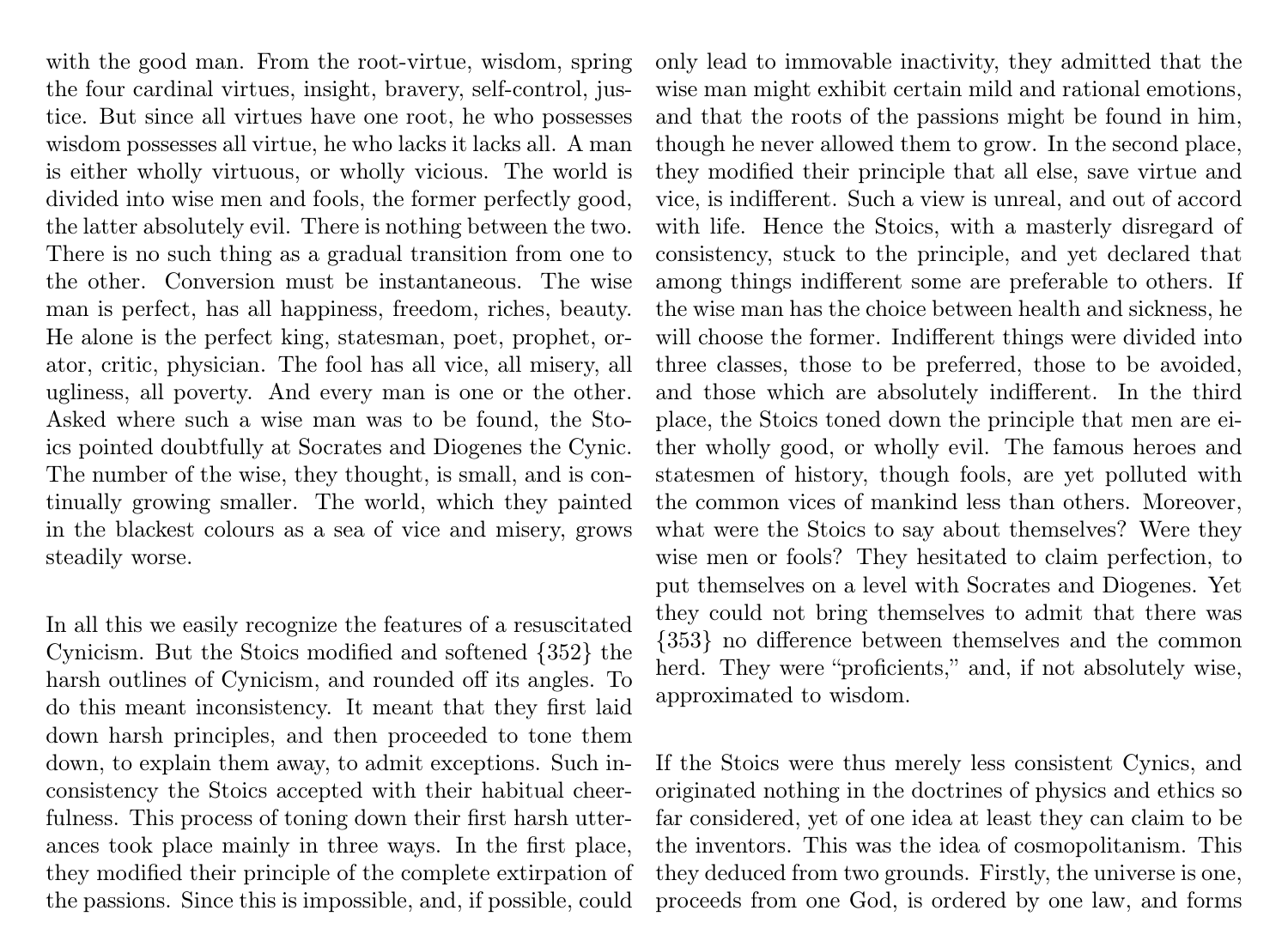one system. Secondly, however much men may differ in unessentials, they share their essential nature, their reason, in common. Hence all men are of one stock, as rational beings, and should form one State. The division of mankind into warring States is irrational and absurd. The wise man is not a citizen of this or that State. He is a citizen of the world.

This is, however, only an application of principles already asserted. The Stoics produced no essentially new thought, in physics, or in ethics. Their entire stock of ideas is but a new combination of ideas already developed by their predecessors. They were narrow, extreme, over-rigorous, and one-sided. Their truths are all half-truths. And they regarded philosophy too subjectively. What alone interested them was the question, how am I to live? Yet in spite of these defects, there is undoubtedly something grand and noble about their zeal for duty, their exaltation above all that is petty and paltry, their uncompromising contempt for all lower ends. Their merit, says Schwegler, was that "in an age of ruin they held fast by the moral idea."

{354}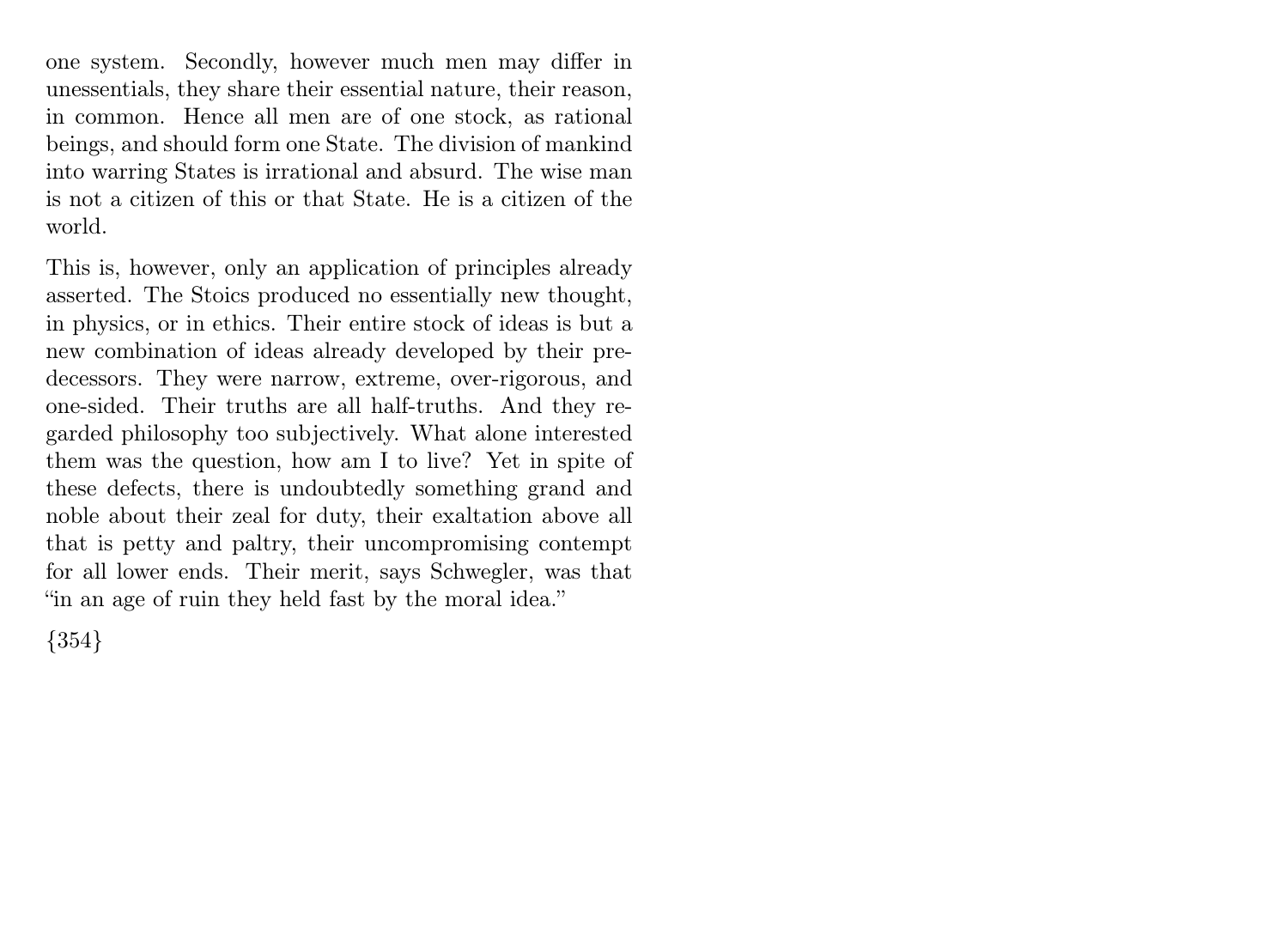## Chapter 29

# CHAPTER XVI

### THE EPICUREANS

Epicurus was born at Samos in 342 B.C. He founded his school a year or two before Zeno founded the Stoa, so that the two schools from the first ran parallel in time. The school of Epicurus lasted over six centuries. Epicurus early became acquainted with the atomism of Democritus, but his learning in earlier systems of philosophy does not appear to have been extensive. He was a man of estimable life and character. He founded his school in 306 B.C. The Epicurean philosophy was both founded and completed by him. No subsequent Epicurean to any appreciable extent added to or altered the doctrines laid down by the founder.

The Epicurean system is even more purely practical in tendency than the Stoic. In spite of the fact that Stoicism subordinates logic and physics to ethics, yet the diligence and care which the Stoics bestowed upon such doctrines as

those of the criterion of truth, the nature of the world, the soul, and so on, afford evidence of a genuine, if subordinate, interest in these subjects. Epicurus likewise divided his system into logic (which he called canonic), physics, and ethics, yet the two former branches of thought are pursued with an obvious carelessness and absence of interest. It is evident that learned {355} discussions bored Epicurus. His system is amiable and shallow. Knowledge for its own sake is not desired. Mathematics, he said, are useless, because they have no connexion with life. The logic, or canonic, we may pass over completely, as possessing no elements of interest, and come at once to the physics.

#### Physics.

Physics interests Epicurus only from one point of view—its power to banish superstitious fear from the minds of men. All supernatural religion, he thought, operates for the most part upon mankind by means of fear. Men are afraid of the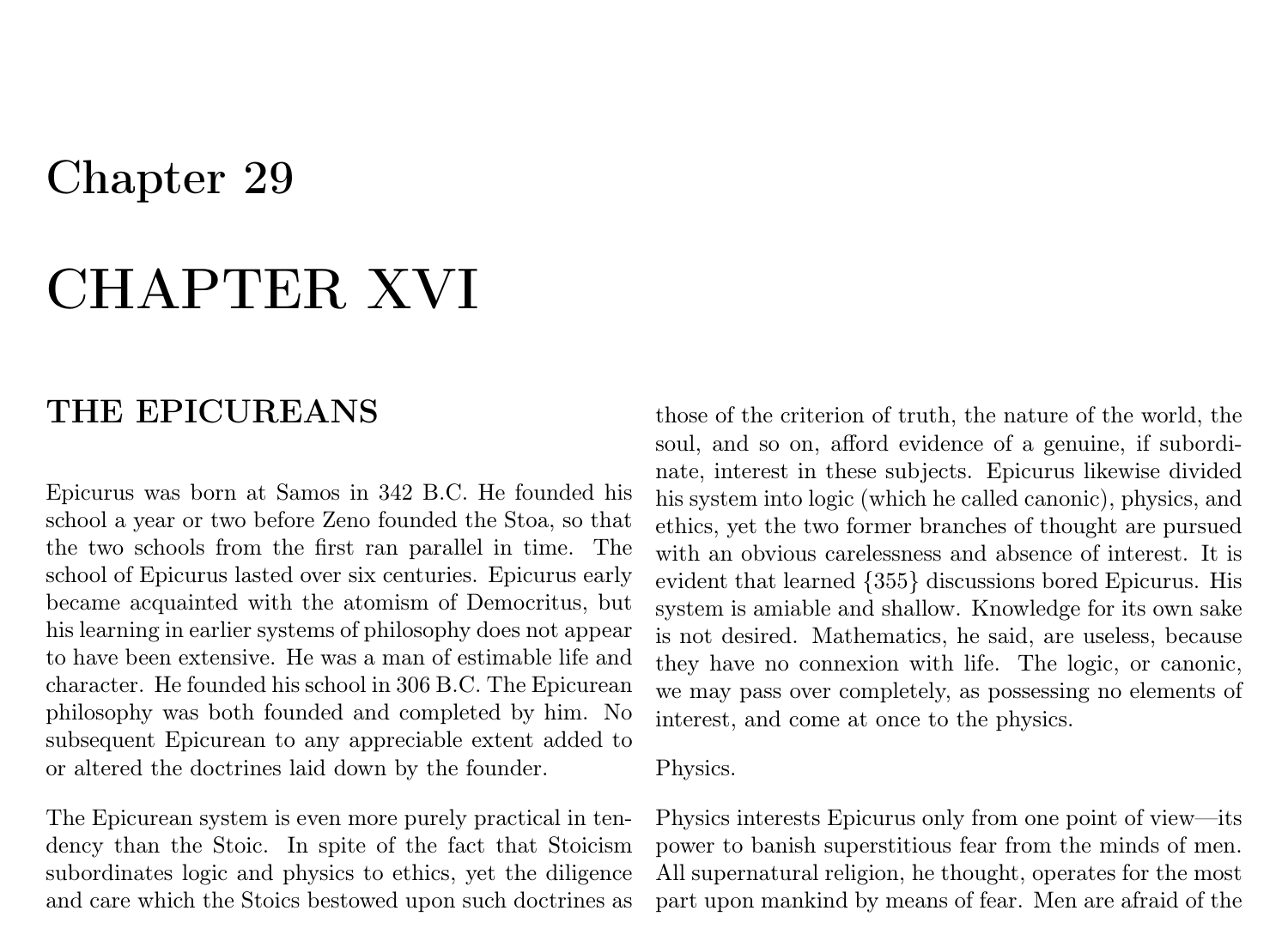gods, afraid of retribution, afraid of death because of the stories of what comes after death. This incessant fear and anxiety is one of the chief causes of the unhappiness of men. Destroy it, and we have at least got rid of the prime hindrance to human happiness. We can only do this by means of a suitable doctrine of physics. What is necessary is to be able to regard the world as a piece of mechanism, governed solely by natural causes, without any interference by supernatural beings, in which man is free to find his happiness how and when he will, without being frightened by the bogeys of popular religion. For though the world is ruled mechanically, man, thought Epicurus in opposition to the Stoics, possesses free will, and the problem of philosophy is to ascertain how he can best use this gift in a world otherwise mechanically governed. What he required, therefore, was a purely mechanical philosophy. To invent such a philosophy for himself was a task not suited to his indolence, and for which he could not pretend to possess the necessary {356} qualifications. Therefore he searched the past, and soon found what he wanted in the atomism of Democritus. This, as an entirely mechanical philosophy, perfectly suited his ends, and the pragmatic spirit in which he chose his beliefs, not on any abstract grounds of their objective truth, but on the basis of his subjective needs and personal wishes, will be noted. It is a sign of the times. When truth comes to be regarded as something that men may construct in accordance with their real or imagined needs, and not in accordance with any objective standard, we are well advanced upon the downward path of decay. Epicurus, therefore, adopted the atomism of Democritus en bloc, or with trifling modifications. All things are composed of atoms and the void. Atoms differ only in shape and weight, not in quality. They fall eternally through the void. By virtue of free will, they deviate infinitesimally from the perpendicular in their fall, and so clash against one another. This, of course, is an invention of Epicurus, and formed no part of the doctrine of Democritus. It might be expected of Epicurus that his modifications would not be improvements. In the present case, the attribution of free will to the atoms adversely affects the logical consistency of the mechanical theory. From the collision of atoms arises a whirling movement out of which the world emerges. Not only the world, but all individual phenomena, are to be explained mechanically. Teleology is rigorously excluded. In any particular case, however, Epicurus is not interested to know what particular causes determine a phenomenon. It is enough for him to be sure that it is wholly determined by mechanical causes, and that supernatural agencies are excluded.

#### {357}

The soul being composed of atoms which are scattered at death, a future life is not to be thought of. But this is to be regarded as the greatest blessing. It frees us from the fear of death, and the fear of a hereafter. Death is not an evil. For if death is, we are not; if we are, death is not. When death comes we shall not feel it, for is it not the end of all feeling and consciousness? And there is no reason to fear now what we know that we shall not feel when it comes.

Having thus disposed of the fear of retribution in a future life, Epicurus proceeds to dispose of the fear of the inter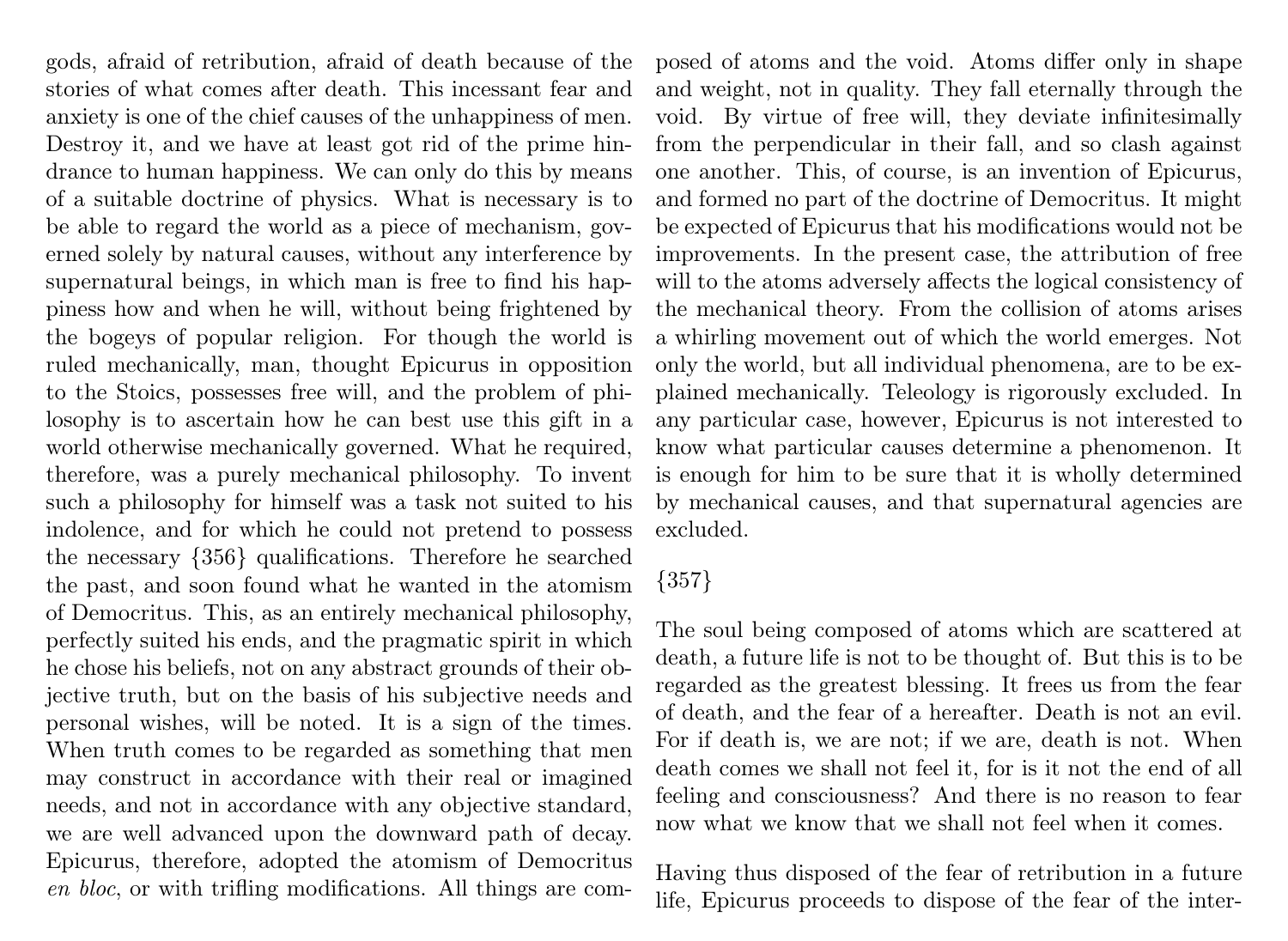ference of the gods in this life. One might have expected that Epicurus would for this purpose have embraced atheism. But he does not deny the existence of the gods. On the contrary, he believed that there are innumerable gods. They have the form of men, because that is the most beautiful of all forms. They have distinctions in sex. They eat, drink, and talk Greek. Their bodies are composed of a substance like light. But though Epicurus allows them to exist, he is careful to disarm them, and to rob them of their fears. They live in the interstellar spaces, an immortal, calm, and blessed existence. They do not intervene in the affairs of the world, because they are perfectly happy. Why should they burden themselves with the control of that which nowise concerns them? Theirs is the beatitude of a wholly untroubled joy.

"Immortal are they, clothed with powers,

Not to be comforted at all,

Lords over all the fruitless hours,

Too great to appease, too high to appal,

Too far to call." [Footnote 17]

[Footnote 17: A. C. Swinburne's Felise.]

{358}

Man, therefore, freed from the fear of death and the fear of the gods, has no duty save to live as happily as he can during his brief space upon earth. We can quit the realm of physics with a light heart, and turn to what alone truly

matters, ethics, the consideration of how man ought to conduct his life.

#### Ethics.

If the Stoics were the intellectual successors of the Cynics, the Epicureans bear the same relation to the Cyrenaics. Like Aristippus, they founded morality upon pleasure, but they differ because they developed a purer and nobler conception of pleasure than the Cyrenaics had known. Pleasure alone is an end in itself. It is the only good. Pain is the only evil. Morality, therefore, is an activity which yields pleasure. Virtue has no value on its own account, but derives its value from the pleasure which accompanies it.

This is the only foundation which Epicurus could find, or desired to find, for moral activity. This is his only ethical principle. The rest of the Epicurean ethics consists in the interpretation of the idea of pleasure. And, firstly, by pleasure Epicurus did not mean, as the Cyrenaics did, merely the pleasure of the moment, whether physical or mental. He meant the pleasure that endures throughout a lifetime, a happy life. Hence we are not to allow ourselves to be enslaved by any particular pleasure or desire. We must master our appetites. We must often forego a pleasure if it leads in the end to greater pain. We must be ready to undergo pain for the sake of a greater pleasure to come.

And it was just for this reason, secondly, that the  $\{359\}$ Epicureans regarded spiritual and mental pleasures as far more important than those of the body. For the body feels pleasure and pain only while they last. The body has in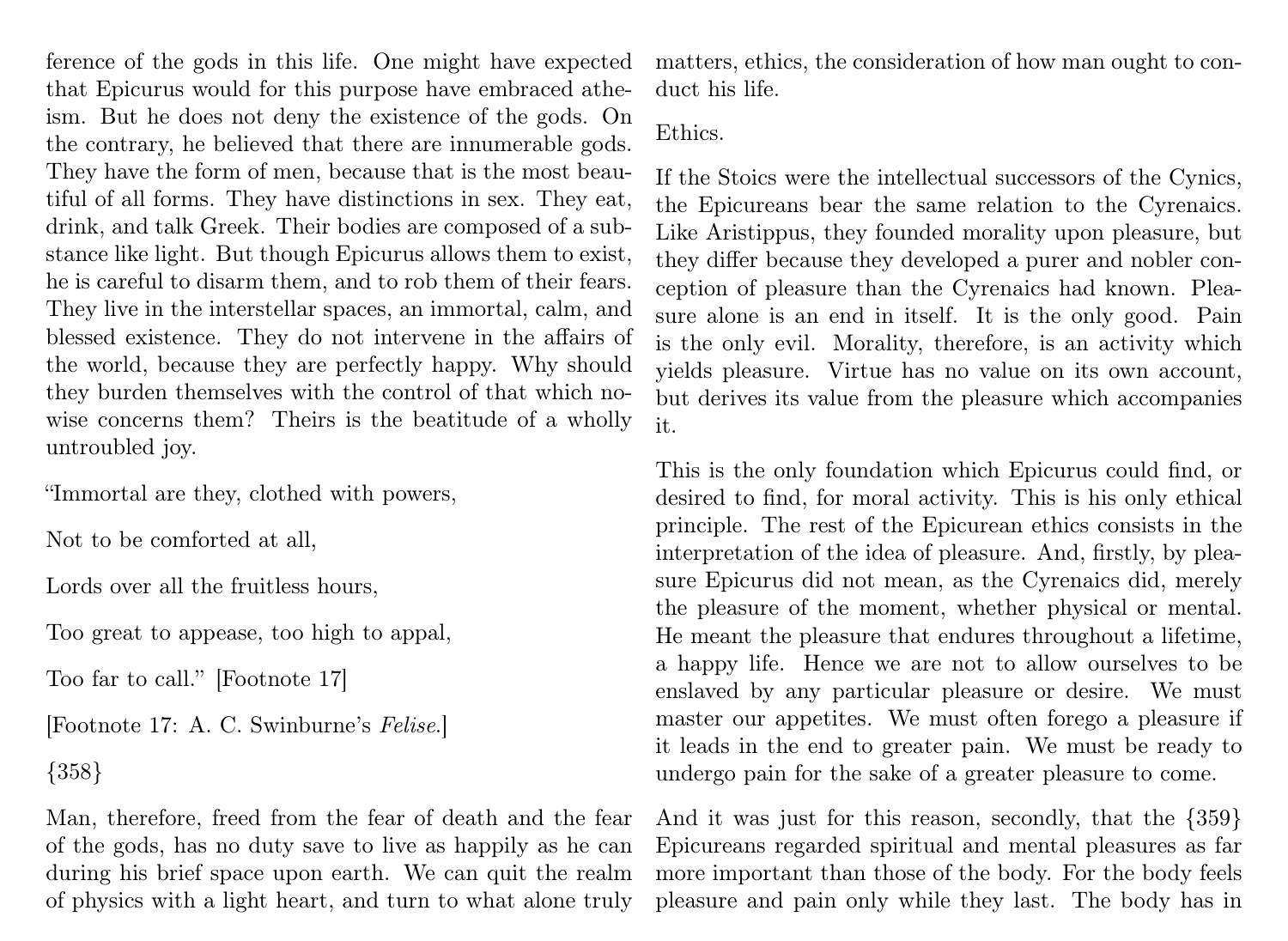itself neither memory nor fore-knowledge. It is the mind which remembers and foresees. And by far the most potent pleasures and pains are those of remembrance and anticipation. A physical pleasure is a pleasure to the body only now. But the anticipation of a future pain is mental anxiety, the remembrance of a past joy is a present delight. Hence what is to be aimed at above all is a calm untroubled mind, for the pleasures of the body are ephemeral, those of the spirit enduring. The Epicureans, like the Stoics, preached the necessity of superiority to bodily pains and external circumstances. So a man must not depend for his happiness upon externals; he must have his blessedness in his own self. The wise man can be happy even in bodily torment, for in the inner tranquillity of his soul he possesses a happiness which far outweighs any bodily pain. Yet innocent pleasures of sense are neither forbidden, nor to be despised. The wise man will enjoy whatever he can without harm. Of all mental pleasures the Epicureans laid, perhaps, most stress upon friendship. The school was not merely a collection of fellow-philosophers, but above all a society of friends.

Thirdly, the Epicurean ideal of pleasure tended rather towards a negative than a positive conception of it. It was not the state of enjoyment that they aimed at, much less the excitement of the feelings. Not the feverish pleasures of the world constituted their ideal. They aimed rather at a negative absence of pain, at tranquillity, quiet calm, repose of spirit, undisturbed by fears and {360} anxieties. As so often with men whose ideal is pleasure, their view of the world was tinged with a gentle and even luxurious pessimism. Positive happiness is beyond the reach of mortals. All that man can hope for is to avoid pain, and to live in quiet contentment.

Fourthly, pleasure does not consist in the multiplication of needs and their subsequent satisfaction. The multiplication of wants only renders it more difficult to satisfy them. It complicates life without adding to happiness. We should have as few needs as possible. Epicurus himself lived a simple life, and advised his followers to do the same. The wise man, he said, living on bread and water, could vie with Zeus himself in happiness. Simplicity, cheerfulness, moderation, temperance, are the best means to happiness. The majority of human wants, and the example of the thirst for fame is quoted, are entirely unnecessary and useless.

Lastly, the Epicurean ideal, though containing no possibility of an exalted nobility, was yet by no means entirely selfish. A kindly, benevolent temper appeared in these men. It is pleasanter, they said, to do a kindness than to receive one. There is little of the stern stuff of heroes, but there is much that is gentle and lovable, in the amiable moralizings of these butterfly-philosophers.

{361}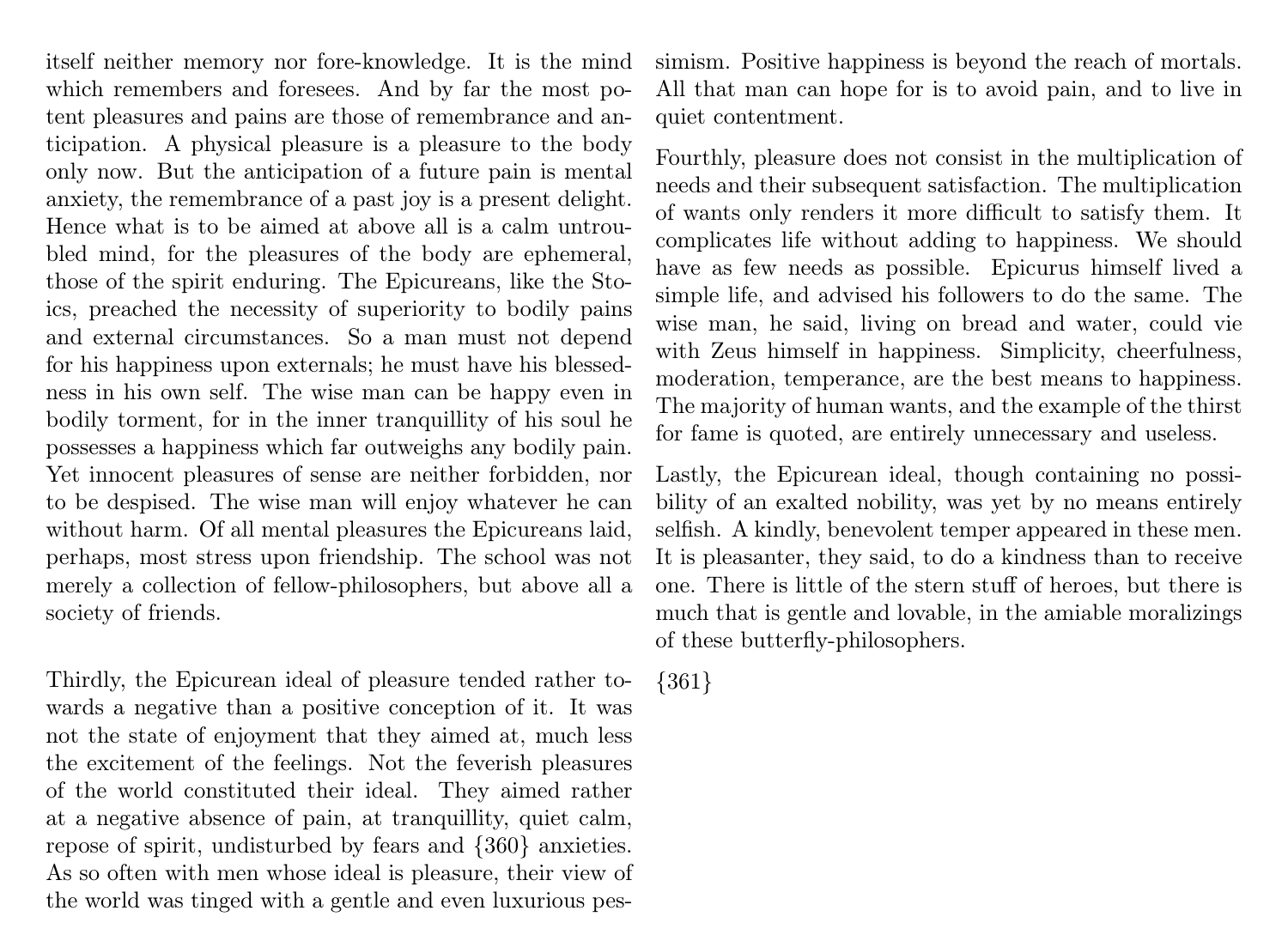### CHAPTER XVII

#### THE SCEPTICS

Scepticism is a semi-technical term in philosophy, and means the doctrine which doubts or denies the possibility of knowledge. It is thus destructive of philosophy, since philosophy purports to be a form of knowledge. Scepticism appears and reappears at intervals in the history of thought. We have already met with it among the Sophists. When Gorgias said that, if anything exists, it cannot be known, this was a direct expression of the sceptical spirit. And the Protagorean "Man is the measure of all things" amounts to the same thing, for it implies that man can only know things as they appear to him, and not as they are in themselves. In modern times the most noted sceptic was David Hume, who attempted to show that the most fundamental categories of thought, such as substance and causality, are illusory, and thereby to undermine the fabric of knowledge. Subjectivism usually ends in scepticism. For knowledge is the relation of subject and object, and to lay exclusive emphasis upon one of its terms, the subject, ignoring the object, leads to the denial of the reality of everything except that which appears to the subject. This was so with the Sophists. And now we have the reappearance of a similar {362} phenomenon. The Sceptics, of whom we are about to treat, made their appearance at about the same time as the Stoics and Epicureans. The subjective tendencies of these latter schools find their logical conclusion in the Sceptics. Scepticism makes its appearance usually, but not always, when the spiritual forces of a race are in decay. When its spiritual and intellectual impulses are spent, the spirit flags, grows weary, loses confidence, begins to doubt its power of finding truth; and the despair of truth is scepticism.

#### Pyrrho.

The first to introduce a thorough-going scepticism among the Greeks was Pyrrho. He was born about 360 B.C., and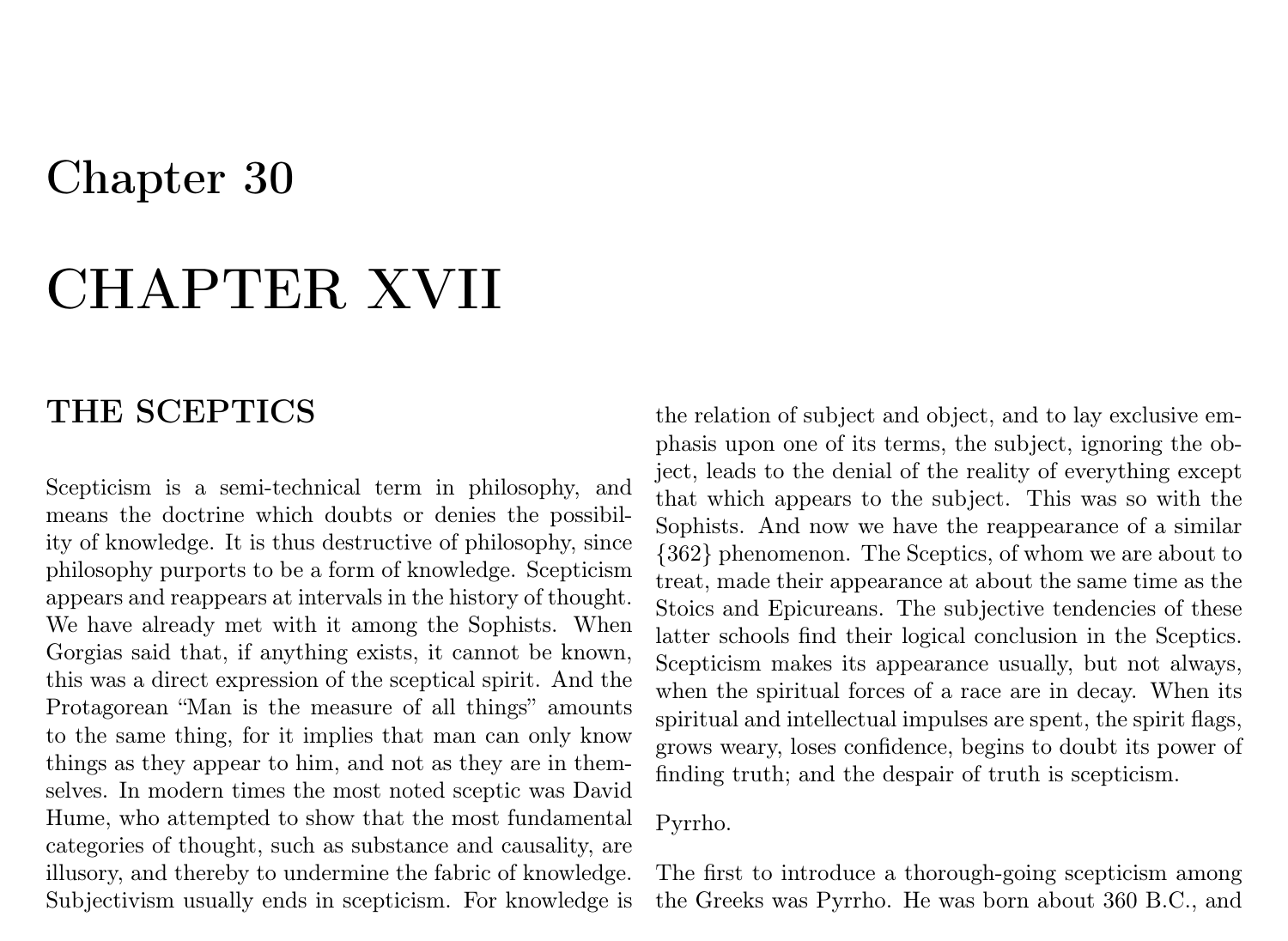was originally a painter. He took part in the Indian expedition of Alexander the Great. He left no writings, and we owe our knowledge of his thoughts chiefly to his disciple Timon of Phlius. His philosophy, in common with all post-Aristotelian systems, is purely practical in its outlook. Scepticism, the denial of knowledge, is not posited on account of its speculative interest, but only because Pyrrho sees in it the road to happiness, and the escape from the calamities of life.

The proper course of the sage, said Pyrrho, is to ask himself three questions. Firstly, he must ask what things are and how they are constituted; secondly, how we are related to these things; thirdly, what ought to be our attitude towards them. As to what things are, we can only answer that we know nothing. We only know how things appear to us, but of their inner substance we are ignorant. The same thing appears differently to different people, and therefore it is {363} impossible to know which opinion is right. The diversity of opinion among the wise, as well as among the vulgar, proves this. To every assertion the contradictory assertion can be opposed with equally good grounds, and whatever my opinion, the contrary opinion is believed by somebody else who is quite as clever and competent to judge as I am. Opinion we may have, but certainty and knowledge are impossible. Hence our attitude to things (the third question), ought to be complete suspense of judgment. We can be certain of nothing, not even of the most trivial assertions. Therefore we ought never to make any positive statements on any subject. And the Pyrrhonists were careful to import an element of doubt even into the most trifling assertions

which they might make in the course of their daily life. They did not say, "it is so," but "it seems so," or "it appears so to me." Every observation would be prefixed with a "perhaps," or "it may be."

This absence of certainty applies as much to practical as to theoretical matters. Nothing is in itself true or false. It only appears so. In the same way, nothing is in itself good or evil. It is only opinion, custom, law, which makes it so. When the sage realizes this, he will cease to prefer one course of action to another, and the result will be apathy, "ataraxia." All action is the result of preference, and preference is the belief that one thing is better than another. If I go to the north, it is because, for one reason or another, I believe that it is better than going to the south. Suppress this belief, learn that the one is not in reality better than the other, but only appears so, and one would go in no direction at all. Complete suppression of opinion would mean complete {364} suppression of action, and it was at this that Pyrrho aimed. To have no opinions was the sceptical maxim, because in practice it meant apathy, total quietism. All action is founded on belief, and all belief is delusion, hence the absence of all activity is the ideal of the sage. In this apathy he will renounce all desires, for desire is the opinion that one thing is better than another. He will live in complete repose, in undisturbed tranquillity of soul, free from all delusions. Unhappiness is the result of not attaining what one desires, or of losing it when attained. The wise man, being free from desires, is free from unhappiness. He knows that, though men struggle and fight for what they desire, vainly supposing some things better than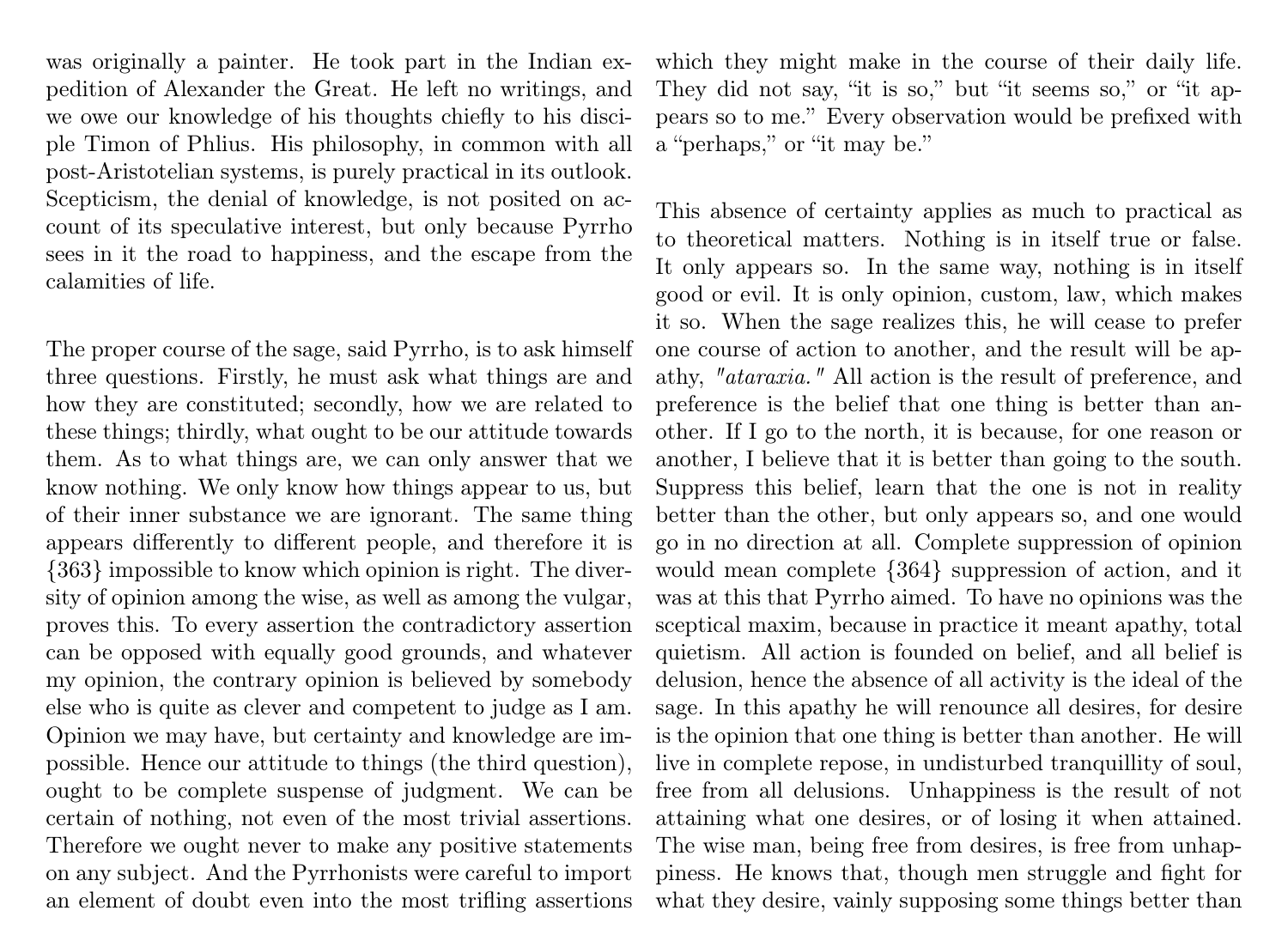others, such activity is but a futile struggle about nothing, for all things are equally indifferent, and nothing matters. Between health and sickness, life and death, difference there is none. Yet in so far as the sage is compelled to act, he will follow probability, opinion, custom, and law, but without any belief in the essential validity or truth of these criteria.

The New Academy.

The scepticism founded by Pyrrho soon became extinct, but an essentially similar doctrine began to be taught in the school of Plato. After the death of Plato, the Academy continued, under various leaders, to follow in the path marked out by the founder. But, under the leadership of Arcesilaus, scepticism was introduced into the school, and from that time, therefore, it is usually known as the New Academy, for though its historical continuity as a school was not broken, its essential character underwent change. What especially {365} characterized the New Academy was its fierce opposition to the Stoics, whom its members attacked as the chief dogmatists of the time. Dogmatism, for us, usually means making assertions without proper grounds. But since scepticism regards all assertions as equally illgrounded, the holding of any positive opinion whatever is by it regarded as dogmatism. The Stoics were the most powerful, influential, and forceful of all those who at that time held any positive philosophical opinions. Hence they were singled out for attack by the New Academy as the greatest of dogmatists. Arcesilaus attacked especially their doctrine of the criterion of truth. The striking conviction which, according to the Stoics, accompanies truth, equally accompanies error. There is no criterion of truth, either in sense or in reason. "I am certain of nothing," said Arcesilaus; "I am not even certain that I am certain of nothing."

But the Academics did not draw from their scepticism, as Pyrrho had done, the full logical conclusion as regards action. Men, they thought, must act. And, although certainty and knowledge are impossible, probability is a sufficient guide for action.

Carneades is usually considered the greatest of the Academic Sceptics. Yet he added nothing essentially new to their conclusions. He appears, however, to have been a man of singularly acute and powerful mind, whose destructive criticism acted like a battering-ram not only upon Stoicism, but upon all established philosophies. As examples of his thoughts may be mentioned the two following. Firstly, nothing can ever be proved. For the conclusion must be proved by premises, which in turn require proof, and so ad infinitum. Secondly, {366} it is impossible to know whether our ideas of an object are true, i.e., whether they resemble the object, because we cannot compare our idea with the object itself. To do so would involve getting outside our own minds. We know nothing of the object except our idea of it, and therefore we cannot compare the original and the copy, since we can see only the copy.

#### Later Scepticism.

After a period of obliteration, Scepticism again revived in the Academy. Of this last phase of Greek scepticism, Aenesidemus, a contemporary of Cicero, is the earliest example, and later we have the well-known names of Simplicius and Sextus Empiricus. The distinctive character of later scep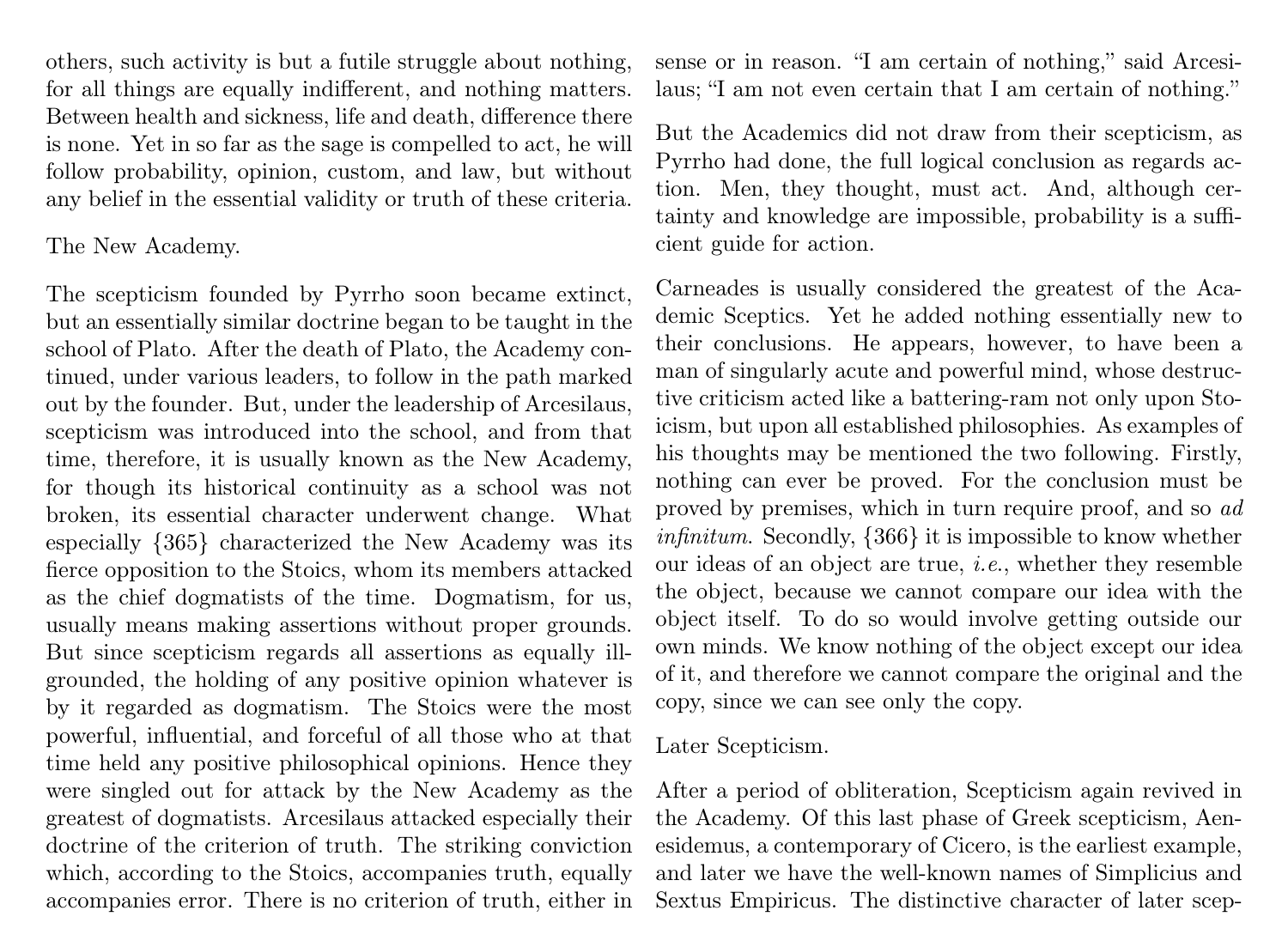ticism is its return to the position of Pyrrho. The New Academy, in its eagerness to overthrow the Stoic dogmatism, had fallen into a dogmatism of its own. If the Stoics dogmatically asserted, the Academics equally dogmatically denied. But wisdom lies neither in assertion nor denial, but in doubt. Hence the later Sceptics returned to the attitude of complete suspense of judgment. Moreover, the Academics had allowed the possibility of probable knowledge. And even this is now regarded as dogmatism. Aenesidemus was the author of the ten well-known arguments to show the impossibility of knowledge. They contain in reality, not ten, but only two or three distinct ideas, several being merely different expressions of the same line of reasoning. They are as follows. (1) The feelings and perceptions of all living beings differ. (2) Men have physical and mental differences, which make things appear different to them. (3) The different senses give different {367} impressions of things. (4) Our perceptions depend on our physical and intellectual conditions at the time of perception. (5) Things appear different in different positions, and at different distances. (6) Perception is never direct, but always through a medium. For example, we see things through the air. (7) Things appear different according to variations in their quantity, colour, motion, and temperature. (8) A thing impresses us differently when it is familiar and when it is unfamiliar. (9) All supposed knowledge is predication. All predicates give us only the relation of things to other things or to ourselves; they never tell us what the thing in itself is. (10) The opinions and customs of men are different in different countries.

{368}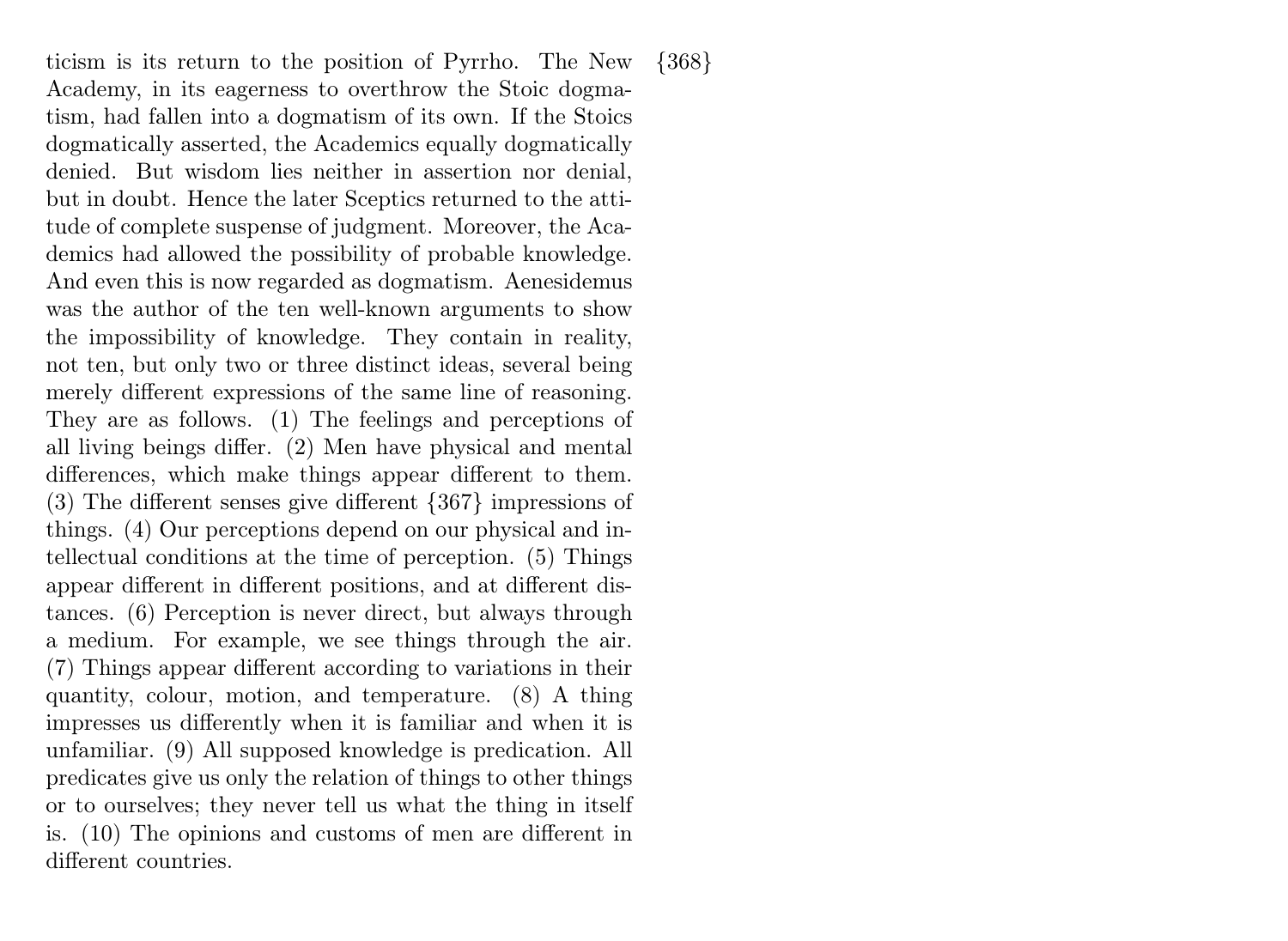### CHAPTER XVIII

#### TRANSITION TO NEO-PLATONISM

It has been doubted whether Neo-Platonism ought to be included in Greek philosophy at all, and Erdmann, in his "History of Philosophy," places it in the medieval division. For, firstly, an interval of no less than five centuries separates the foundation of Neo-Platonism from the foundation of the preceding Greek schools, the Stoic, the Epicurean, and the Sceptic. How long a period this is will be seen if we remember that the entire development of Greek thought from Thales to the Sceptics occupied only about three centuries. Plotinus, the real founder of Neo-Platonism, was born in 205 A.D., so that it is, as far as historical time is concerned, a product of the Christian era. Secondly, its character is largely un-Greek and un-European. The Greek elements are largely swamped by oriental mysticism.

Its seat was not in Greece, but at Alexandria, which was not a Greek, but a cosmopolitan, city. Men of all races met here, and, in particular, it was here that East and West joined hands, and the fusion of thought which resulted was Neo-Platonism. But, on the other hand, it seems wrong to include the thought of Plotinus and his successors in medieval philosophy. The whole character of what is usually called medieval philosophy was determined by its growth upon a distinctively Christian soil. It was {369} Christian philosophy. It was the product of the new era which Christianity had substituted for paganism. Neo-Platonism, on the other hand, is not only unchristian, but even antichristian. The only Christian influence to be detected in it is that of opposition. It is a survival of the pagan spirit in Christian times. In it the old pagan spirit struggles desperately against its younger antagonist, and finally succumbs. In it we see the last gasp and final expiry of the ancient culture of the Greeks. So far as it is not Asiatic in its ele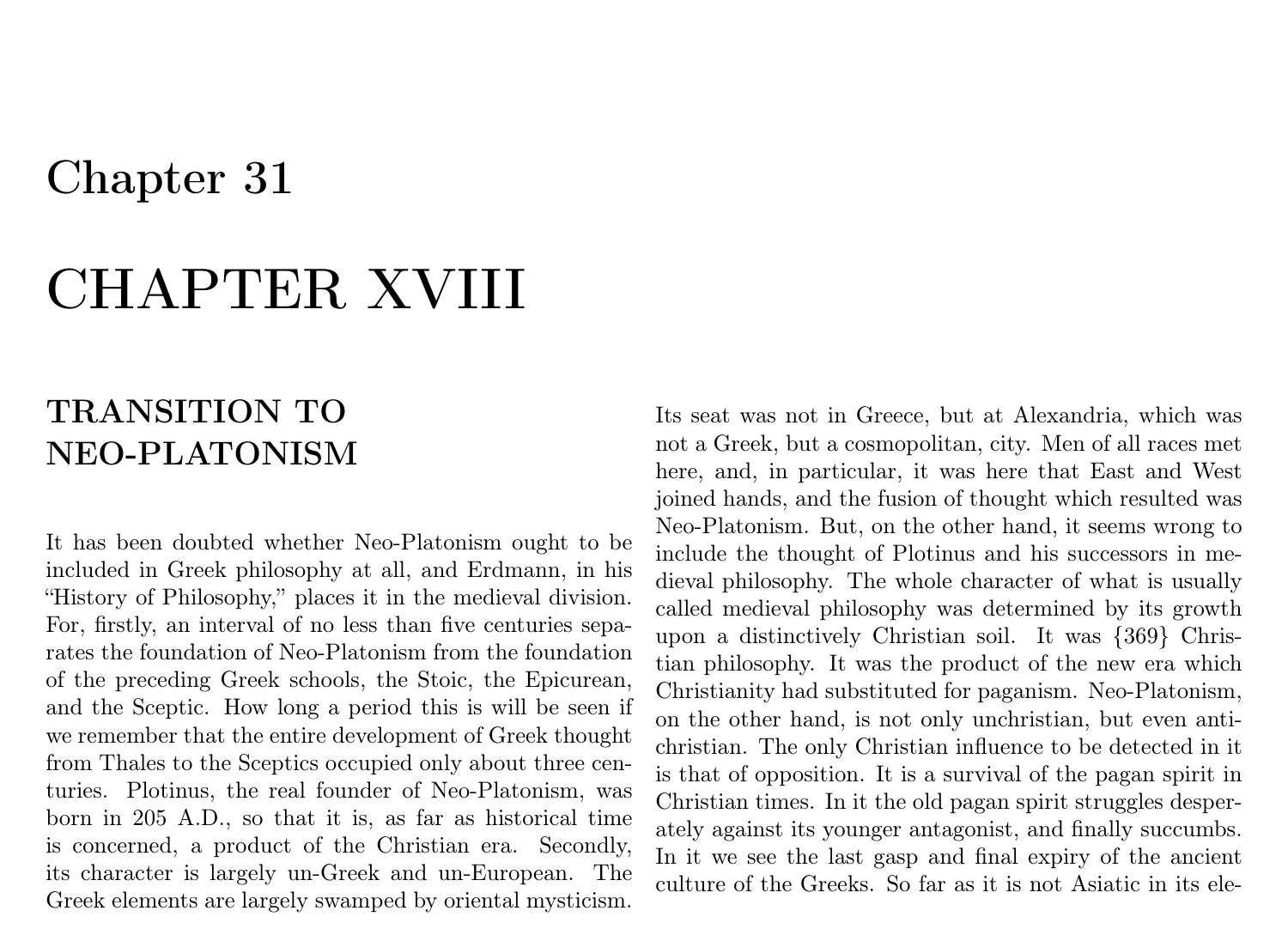ments, it draws its inspiration wholly from the philosophies of the past, from the thought and culture of Greece. On the whole, therefore, it is properly classified as the last school of Greek philosophy.

The long interval of time which elapsed between the rise of the preceding Greek schools, whose history we have traced, and the foundation of Neo-Platonism, was filled up by the continued existence, in more or less fossilized form, of the main Greek schools, the Academic, the Peripatetic, the Stoic, and the Epicurean, scattered and harried at times by the inroads of scepticism. It would be wearisome to follow in detail the development in these schools, and the more or less trifling disputes of which it consists. No new thought, no original principle, supervened. It is sufficient to say that, as time went on, the differences between the schools became softened, and their agreements became more prominent. As intellectual vigour wanes, there is always the tendency to forget differences, to rest, as the orientals do, in the goodnatured and comfortable delusion that all religions and all philosophies really mean much the same thing. Hence eclecticism became characteristic of the schools. {370} They did not keep themselves distinct. We find Stoic doctrines taught by Academics, Academic doctrines by Stoics. Only the Epicureans kept their race pure, and stood aloof from the general eclecticism of the time. Certain other tendencies also made their appearance. There was a recrudescence of Pythagoreanism, with its attendant symbolism and mysticism. There grew up a tendency to exalt the conception of God so high above the world, to widen so greatly the gulf which divides them, that it was felt that there could be no

community between the two, that God could not act upon matter, nor matter upon God. Such interaction would contaminate the purity of the Absolute. Hence all kinds of beings were invented, demons, spirits, and angels, intended to fill up the gap, and to act as intermediaries between God and the world.

As an example of these latter tendencies, and as precursor of Neo-Platonism proper, Philo the Jew deserves a brief mention. He lived at Alexandria between 30 B.C. and 50 A.D. A staunch upholder of the religion and scriptures of the Hebrew race, he believed in the verbal inspiration of the Old Testament. But he was learned in Greek studies, and thought that Greek philosophy was a dimmer revelation of those truths which were more perfectly manifested in the sacred books of his own race. And just as Egyptian priests, out of national vanity, made out that Greek philosophy came from Egypt, just as orientals now pretend that it came from India, so Philo declared that the origin of all that was great in Greek philosophy was to be found in Judea. Plato and Aristotle, he was certain, were followers of Moses, used the Old Testament, and gained their wisdom therefrom! {371} Philo's own ideas were governed by the attempt to fuse Jewish theology and Greek philosophy into a homogeneous system. It was Philo, therefore, who was largely responsible for contaminating the pure clear air of Greek thought with the enervating fogs of oriental mysticism.

Philo taught that God, as the absolutely infinite, must be elevated completely above all that is finite. No name, no thought, can correspond to the infinity of God. He is the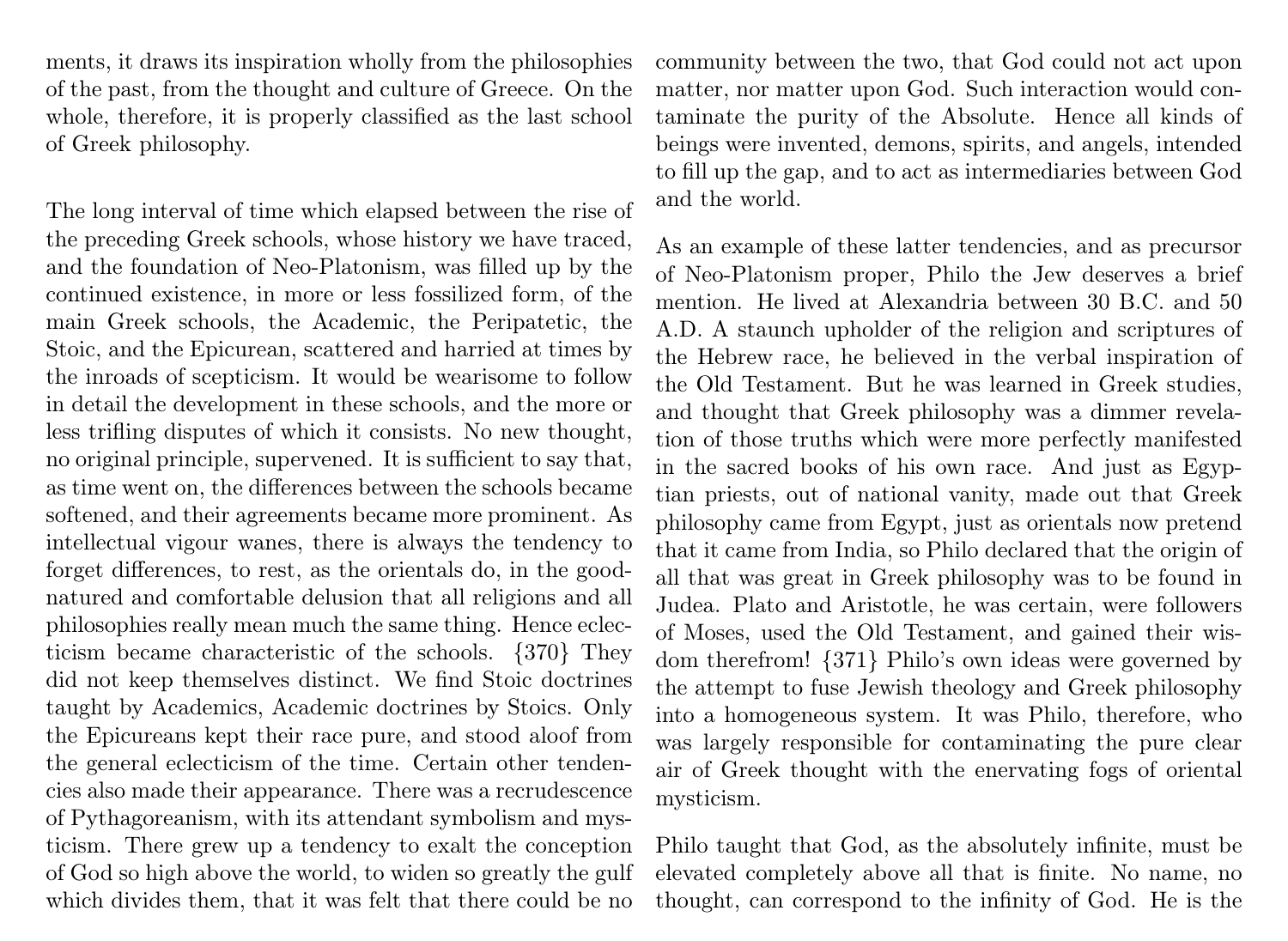unthinkable and the ineffable, and His nature is beyond the reach of reason. The human soul reaches up to God, not through thought, but by means of a mystical inner illumination and revelation that transcends thought. God cannot act directly upon the world, for this would involve His defilement by matter and the limitation of His infinity. There are therefore intermediate spiritual beings, who, as the ministers of God, created and control the world. All these intermediaries are included in the Logos, which is the rational thought which governs the world. The relation of God to the Logos, and of the Logos to the world, is one of progressive emanation. Clearly the idea of emanation is a mere metaphor which explains nothing, and this becomes more evident when Philo compares the emanations to rays of light issuing from an effulgent centre and growing less and less bright as they radiate outwards. When we hear this, we know in what direction we are moving. This has the characteristic ring of Asiatic pseudo-philosophy. It reminds us forcibly of the Upanishads. We are passing out of the realm of thought, reason, and philosophy, into the dream-and-shadow-land of oriental mysticism, where the heavy scents of beautiful poison flowers drug the intellect and obliterate thought in a blissful and languorous repose.

{372}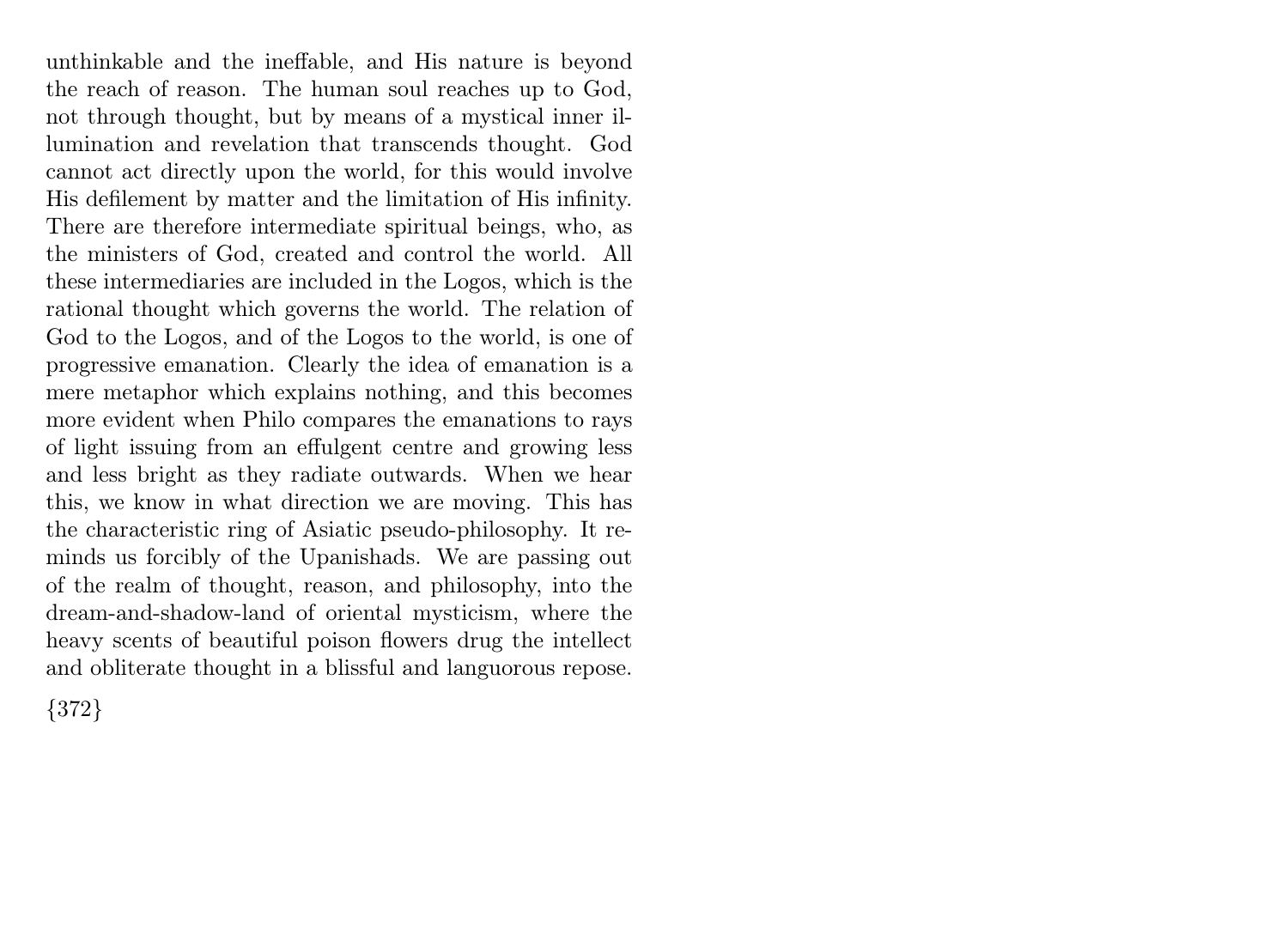### CHAPTER XIX

#### THE NEO-PLATONISTS

The word Neo-Platonism is a misnomer. It does not stand for a genuine revival of Platonism. The Neo-Platonists were no doubt the offspring of Plato, but they were the illegitimate offspring. The true greatness of Plato lay in his rationalistic idealism; his defects were mostly connected with his tendency to myth and mysticism. The Neo-Platonists hailed his defects as the true and inner secret of his doctrine, developed them out of all recognition, and combined them with the hazy dream-philosophies of the East. The reputed founder was Ammonius Saccas, but we may pass him over and come at once to his disciple Plotinus, who was the first to develop Neo-Platonism into a system, was the greatest of all its exponents, and may be regarded as its real founder. He was born in 205 A.D. at Lycopolis in Egypt, went to Rome in 245, founded his School there, and remained at the head of it till his death in 270. He left extensive writings which have been preserved.

Plato had shown that the idea of the One, exclusive of all multiplicity, was an impossible abstraction. Even to say "the One is," involves the duality of the One. The Absolute Being can be no abstract unity, but only a unity in multiplicity. Plotinus begins by ignoring this {373} supremely important philosophical principle. He falls back upon the lower level of oriental monism. God, he thinks, is absolutely One. He is the unity which lies beyond all multiplicity. There is in him no plurality, no movement, no distinction. Thought involves the distinction between object and subject; therefore the One is above and beyond thought. Nor is the One describable in terms of volition or activity. For volition involves the distinction between the willer and the willed, activity between the actor and that upon which he acts. God, therefore, is neither thought, nor volition, nor activity. He is beyond all thought and all being. As absolutely infinite, He is also absolutely indeterminate. All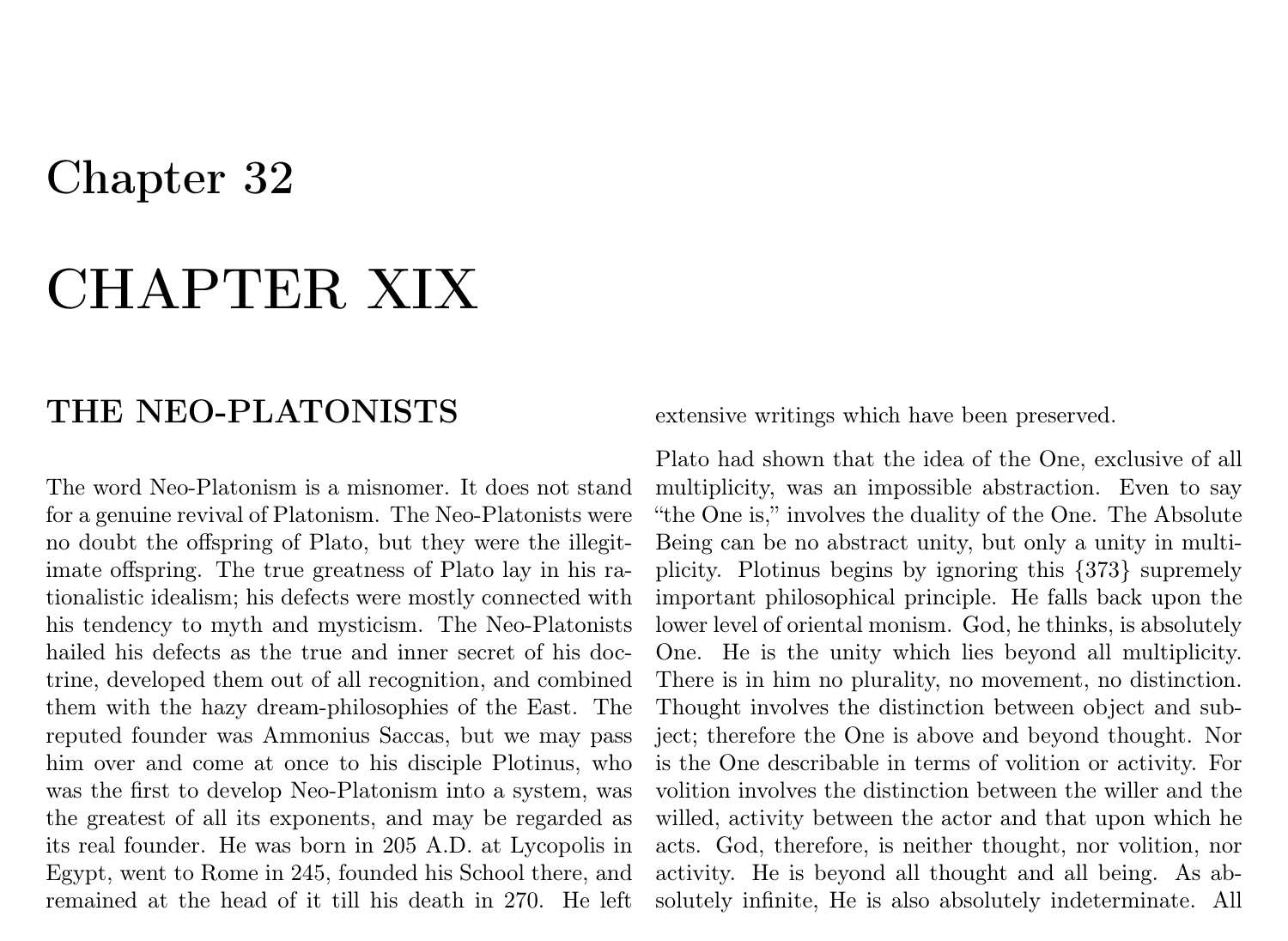predicates limit their subject, and hence nothing can be predicated of the One. He is unthinkable, for all thought limits and confines that which is thought. He is the ineffable and inconceivable. The sole predicates which Plotinus applies to Him are the One and the Good. He sees, however, that these predicates, as much as any others, limit the infinite. He regards them, therefore, not as literally expressing the nature of the infinite, but as figuratively shadowing it forth. They are applied by analogy only. We can, in truth, know nothing of the One, except that it is.

Now it is impossible to derive the world from a first principle of this kind. As being utterly exalted above the world, God cannot enter into the world. As absolutely infinite, He can never limit Himself to become finite, and so give rise to the world of objects. As absolutely One, the many can never issue out of Him. The One cannot create the world, for creation is an activity, and the One is immutable and excludes all {374} activity. As the infinite first principle of all things, the One must be regarded as in some sense the source of all being. And yet how it can give rise to being is inconceivable, since any such act destroys its unity and infinity. We saw once for all, in the case of the Eleatics, that it is fatal to define the Absolute as unity exclusive of all multiplicity, as immutable essence exclusive of all process, and that if we do so we cut off all hope of showing how the world has issued from the Absolute. It is just the same with Plotinus. There is in his system the absolute contradiction that the One is regarded, on the one hand, as source of the world, and on the other as so exalted above the world that all relationship to the world is impossible. We come,

therefore, to a complete deadlock at this point. We can get no further. We can find no way to pass from God to the world. We are involved in a hopeless, logical contradiction. But Plotinus was a mystic, and logical absurdities do not trouble mystics. Being unable to explain how the world can possibly arise out of the vacuum of the One, he has recourse, in the oriental style, to poetry and metaphors. God, by reason of His super-perfection, "overflows" Himself, and this overflow becomes the world. He "sends forth a beam" from Himself. As flame emits light, as snow cold, so do all lower beings issue from the One. Thus, without solving the difficulty, Plotinus deftly smothers it in flowery phrases, and quietly passes on his way.

The first emanation from the One is called the Nous. This Nous is thought, mind, reason. We have seen that Plato regarded the Absolute itself as thought. For Plotinus, however, thought is derivative. The One is beyond thought, and thought issues forth from the One {375} as first emanation. The Nous is not discursive thought, however. It is not in time. It is immediate apprehension, or intuition. Its object is twofold. Firstly, it thinks the One, though its thought thereof is necessarily inadequate. Secondly, it thinks itself. It is the thought of thought, like Aristotle's God. It corresponds to Plato's world of Ideas. The Ideas of all things exist in the Nous, and not only the Ideas of classes, but of every individual thing.

From the Nous, as second emanation, proceeds the worldsoul. This is, in Erdmann's phrase, a sort of faded-out copy of the Nous, and it is outside time, incorporeal, and indivisible. It works rationally, but yet is not conscious.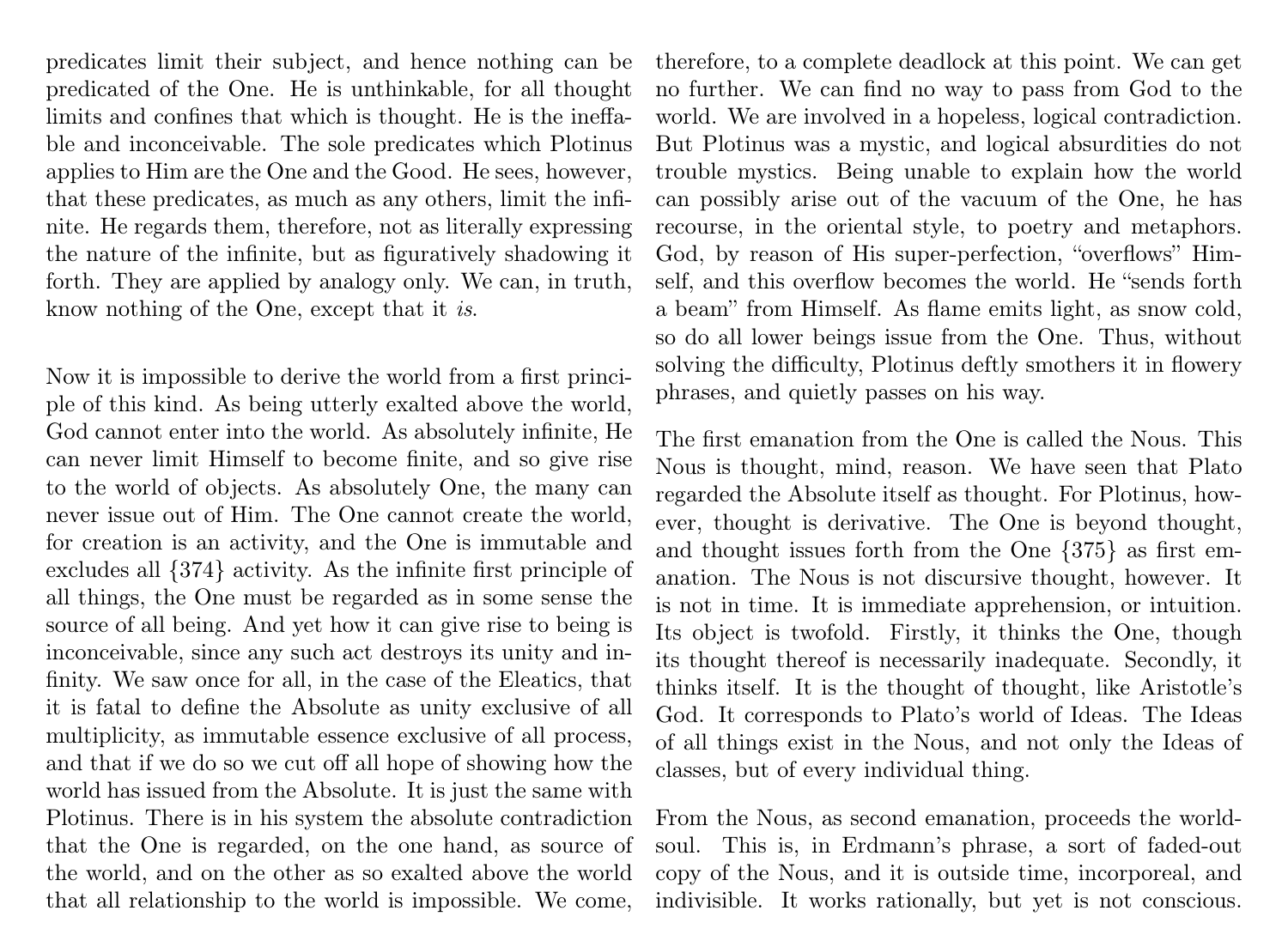It has a two-fold aspect, inclining upwards to the Nous on the one hand, and downwards to the world of nature on the other. It produces out of itself the individual souls which inhabit the world.

The idea of emanation is essentially a poetical metaphor, and not a rational concept. It is conceived poetically by Plotinus as resembling light which radiates from a bright centre, and grows dimmer as it passes outwards, till it shades off at last into total darkness. This total darkness is matter. Matter, as negation of light, as the limit of being, is in itself not-being. Thus the crucial difficulty of all Greek philosophy, the problem of the whence of matter, the dualism of matter and thought, which we have seen Plato and Aristotle struggling in vain to subjugate, is loosely and lightly slurred over by Plotinus with poetic metaphors and roseate phrases.

Matter Plotinus considers to be the ground of plurality and the cause of all evil. Hence the object of life can {376} only be, as with Plato, to escape from the material world of the senses. The first step in this process of liberation is "katharsis," purification, the freeing of oneself from the dominion of the body and the senses. This includes all the ordinary ethical virtues. The second step is thought, reason, and philosophy. In the third stage the soul rises above thought to an intuition of the Nous. But all these are merely preparatory for the supreme and final stage of exaltation into the Absolute One, by means of trance, rapture, ecstasy. Here all thought is transcended, and the soul passes into a state of unconscious swoon, during which it is mystically united with God. It is not a thought of God, it

is not even that the soul sees God, for all such conscious activities involve the separation of the subject from its object. In the ecstasy all such disunion and separation are annihilated. The soul does not look upon God from the outside. It becomes one with God. It is God. Such mystical raptures can, in the nature of the case, only be momentary, and the soul sinks back exhausted to the levels of ordinary consciousness. Plotinus claimed to have been exalted in this divine ecstasy several times during his life.

After Plotinus Neo-Platonism continues with modifications in his successors, Porphyry, Iamblicus, Syrianus, Proclus, and others.

The essential character of Neo-Platonism comes out in its theory of the mystical exaltation of the subject to God. It is the extremity of subjectivism, the forcing of the individual subject to the centre of the universe, to the position of the Absolute Being. And it follows naturally upon the heels of Scepticism. In the Sceptics all faith in the power of thought and reason had finally died out. They {377} took as their watchword the utter impotence of reason to reach the truth. From this it was but a step to the position that, if we cannot attain truth by the natural means of thought, we will do so by a miracle. If ordinary consciousness will not suffice, we will pass beyond ordinary consciousness altogether. Neo-Platonism is founded upon despair, the despair of reason. It is the last frantic struggle of the Greek spirit to reach, by desperate means, by force, the point which it felt it had failed to reach by reason. It seeks to take the Absolute by storm. It feels that where sobriety has failed, the violence of spiritual intoxication may succeed.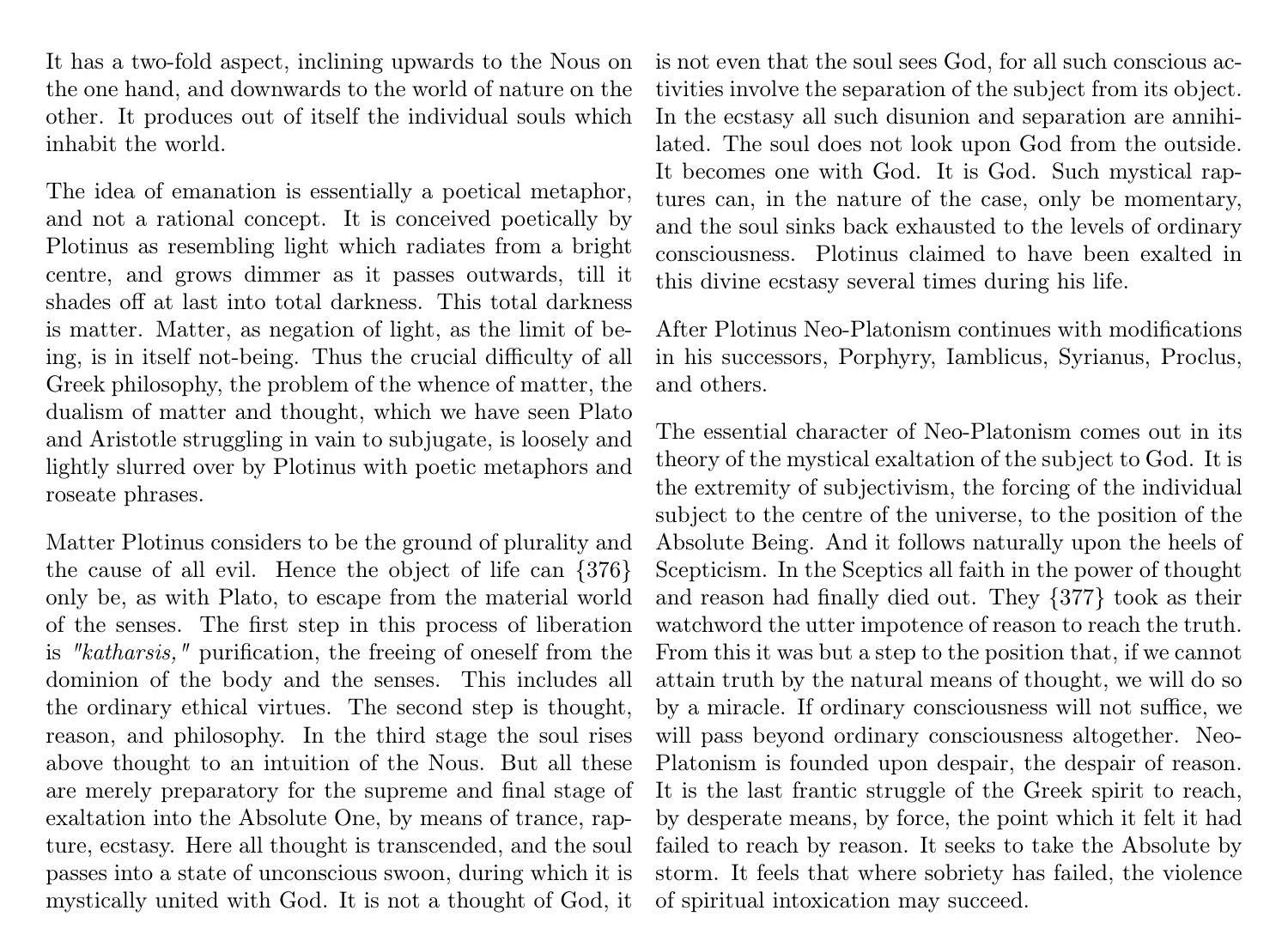It was natural that philosophy should end here. For philosophy is founded upon reason. It is the effort to comprehend, to understand, to grasp the reality of things intellectually. Therefore it cannot admit anything higher than reason. To exalt intuition, ecstasy, or rapture, above thought—this is death to philosophy. Philosophy in making such an admission, lets out its own life-blood, which is thought. In Neo-Platonism, therefore, ancient philosophy commits suicide. This is the end. The place of philosophy is taken henceforth by religion. Christianity triumphs, and sweeps away all independent thought from its path. There is no more philosophy now till a new spirit of enquiry and wonder is breathed into man at the Renaissance and the Reformation. Then the new era begins, and gives birth to a new philosophic impulse, under the influence of which we are still living. But to reach that new era of philosophy, the human spirit had first to pass through the arid wastes of Scholasticism.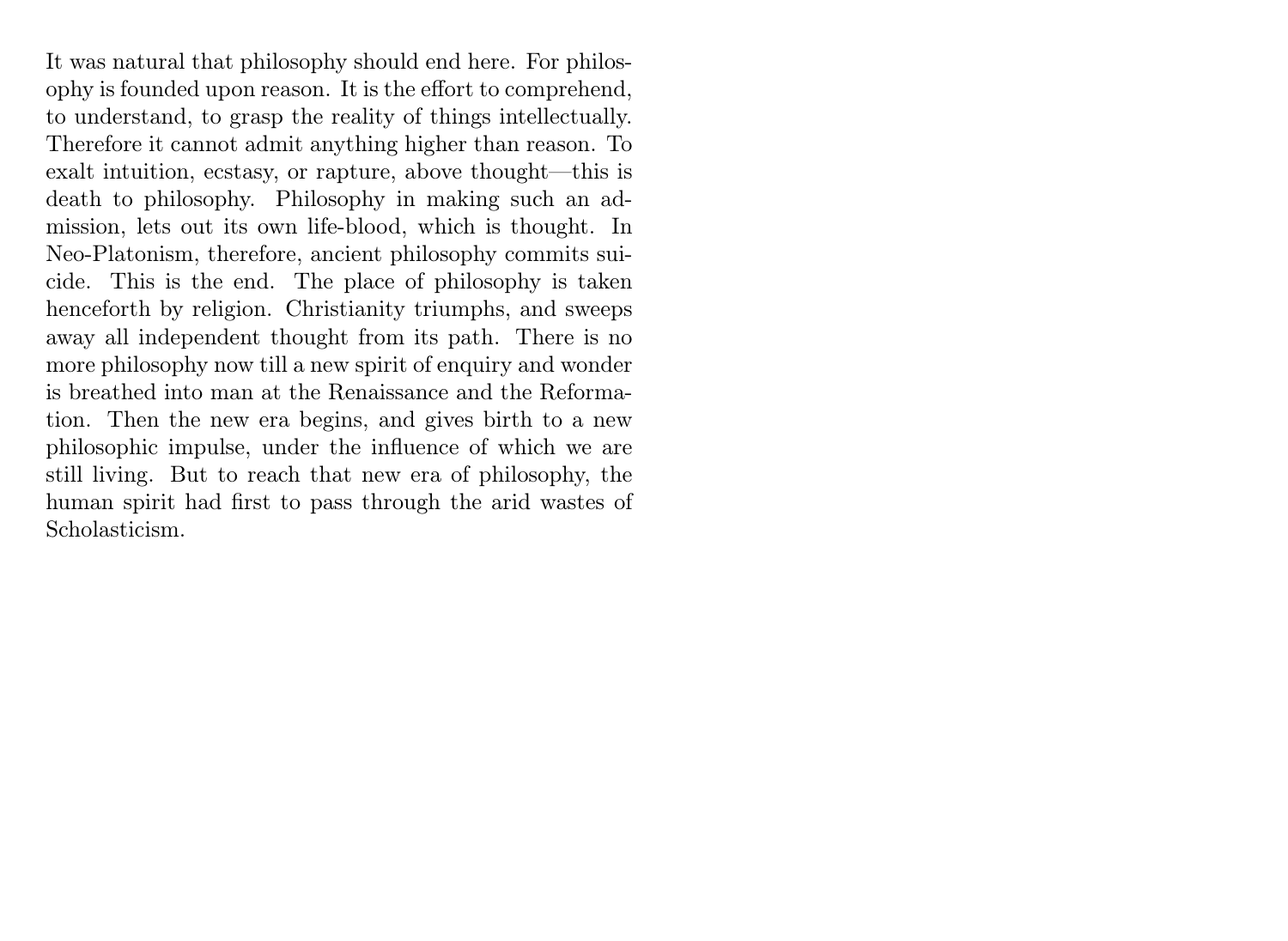### SUBJECT INDEX

#### A

Abortions, 291. Absolute, The; as many in one, 70-71, 197; as reason, 240-1, 307; as knowable, 299; as form, 307. Actuality, 279. Air, as first principle, 28. Antinomy, 54. Appearance, 61. Aristocracy, 324.

Asceticism, defect of, 317. Ataraxia, 363. Atoms, 88 et seq, 356. Aufklärung, 119-120.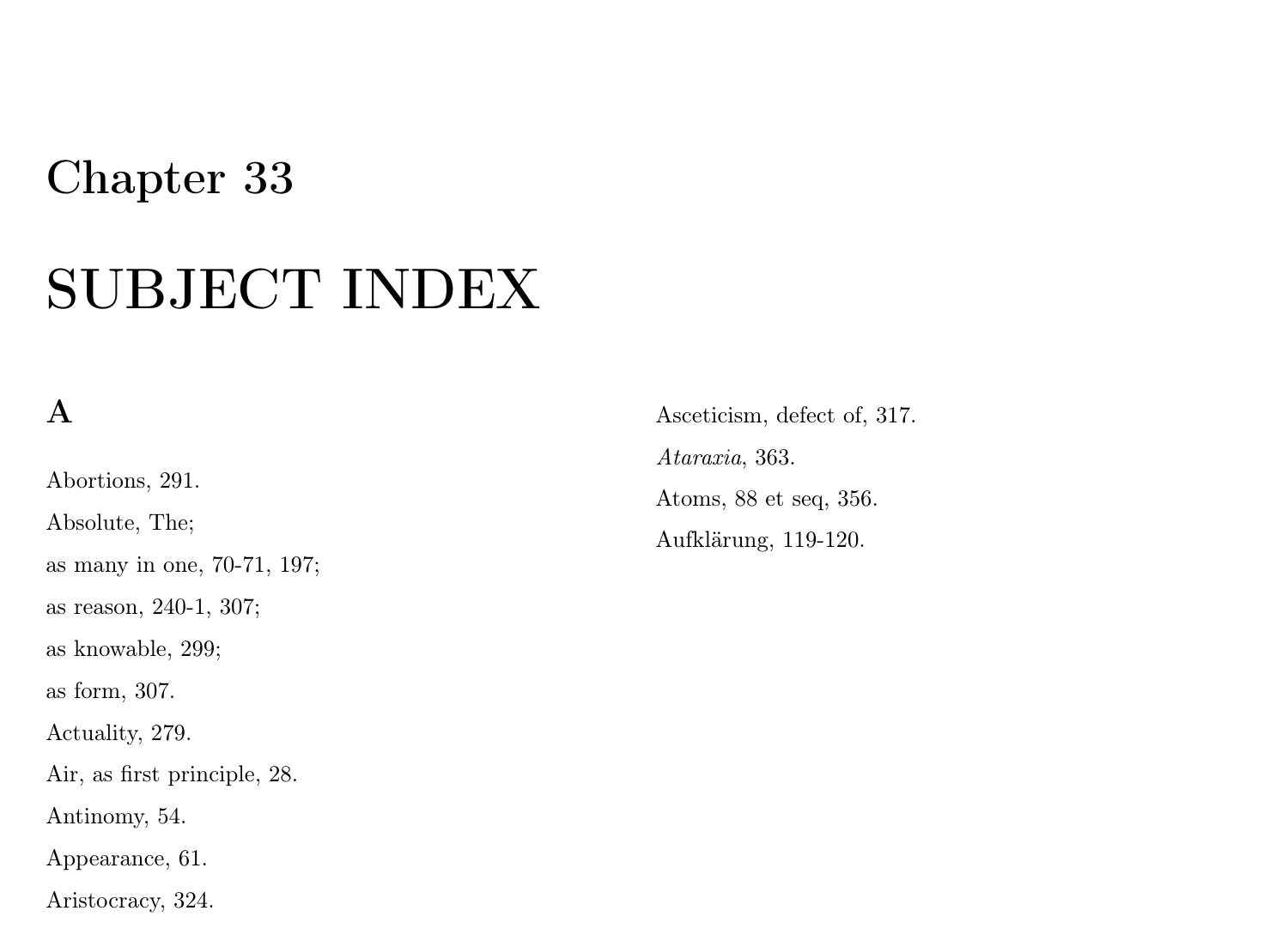### B

Becoming;

Parmenides on, 44;

Heracleitus on, 73;

Empedocles on, 82;

Plato on, 192;

Aristotle on, 279-280

Being;

Parmenides on, 44 et seq;

Plato on, 191, 197.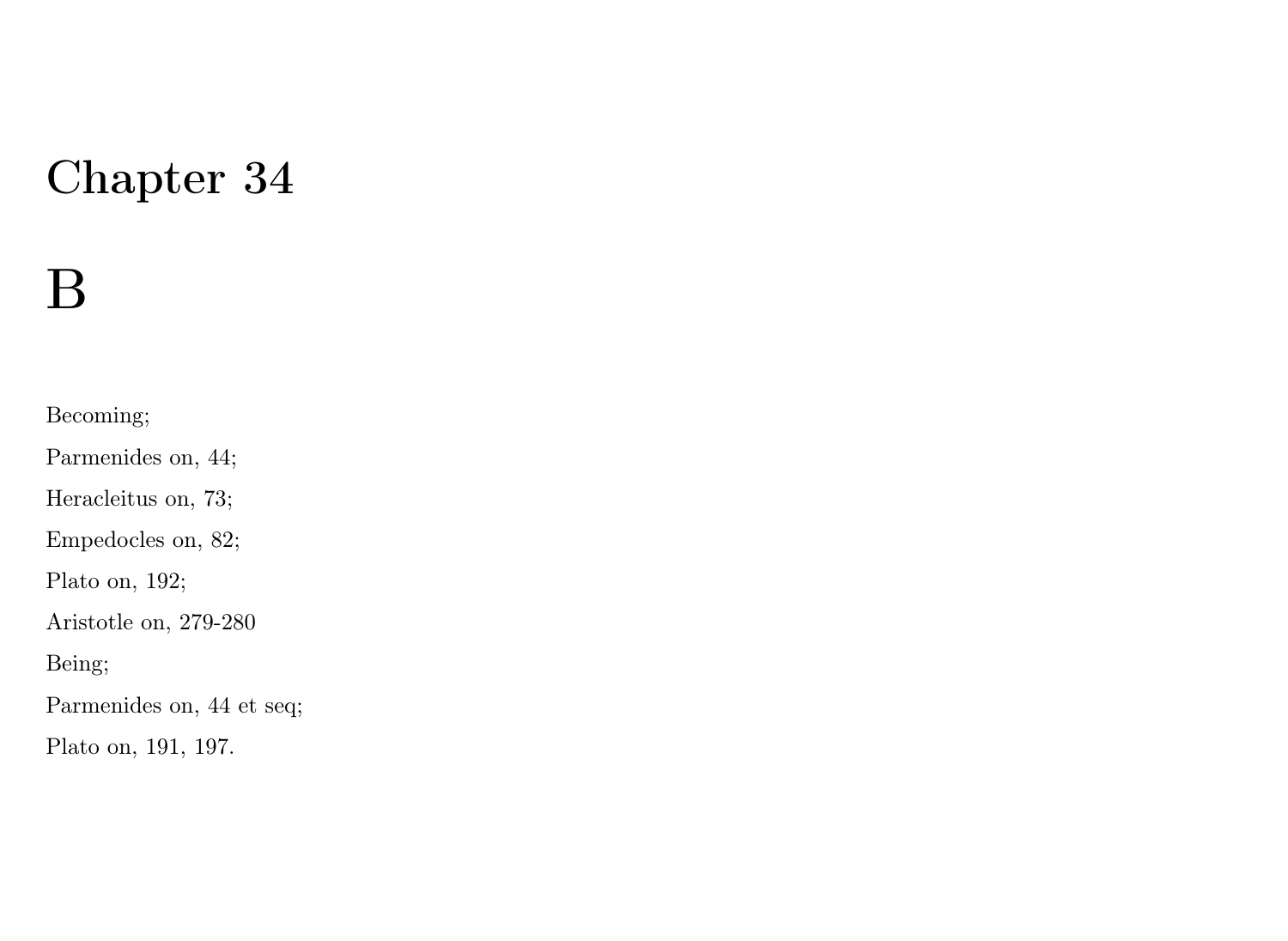### $\bigcap$

Causation, 6-7; as explanation, 64; Aristotle's doctrine of, 267-73. Classification, 199. Comedy, 330-1. Concepts; defined, 143; identified with definitions, 145; Socrates's doctrine of, 143-6; objectivity of, 183; Stoics on, 345. Condensation, 28.

Contract, the social, 323. Cosmopolitanism, 353. Counter-earth, 38. Criterion, The Stoic, 345-6.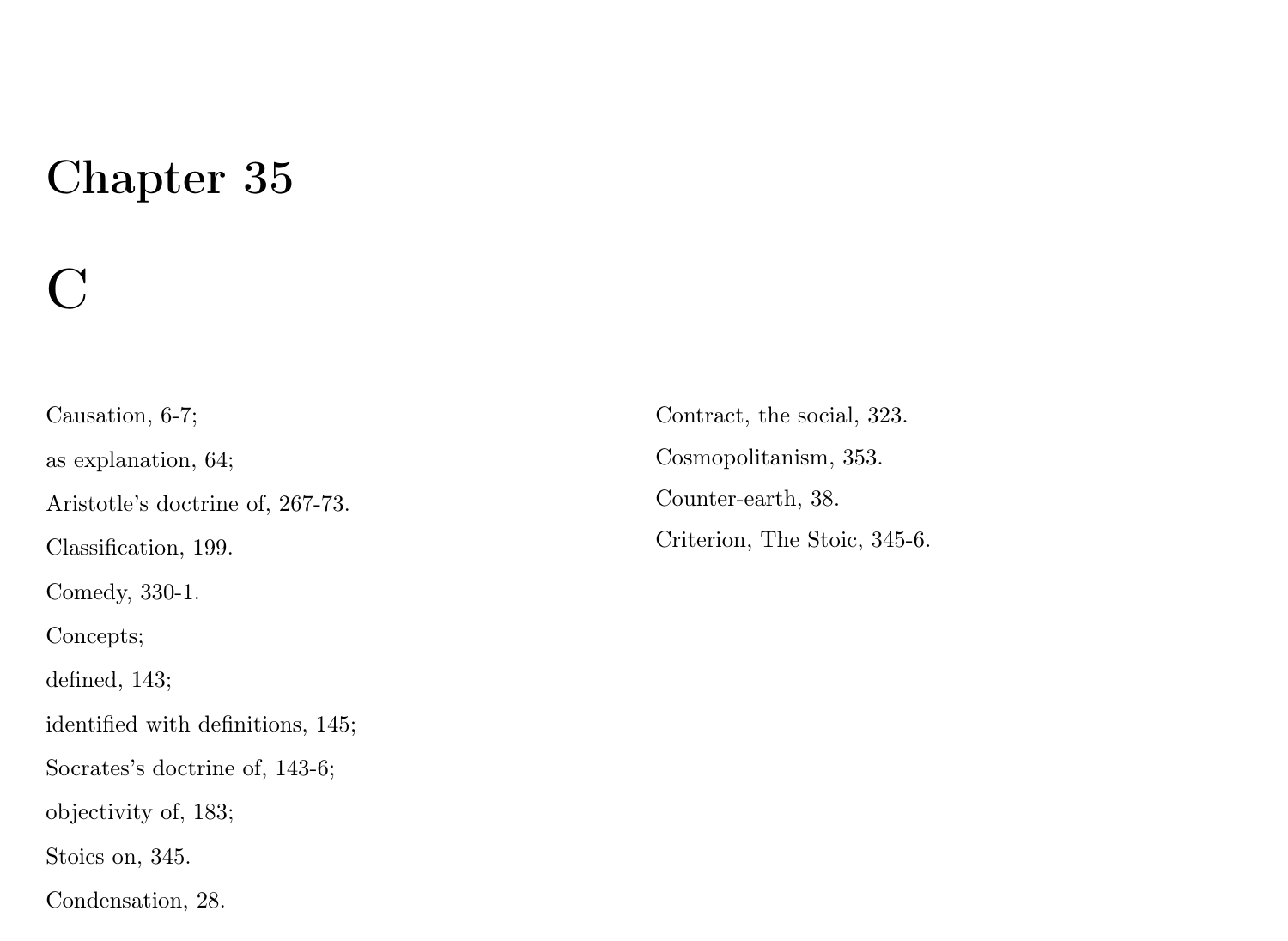## D

Darwinism, 293.

Death, problem of, 76-7.

Democracy, 123, 325.

Dialectic, 55, 183, 199, 204.

Dichotomy, 200.

Division, 199.

Dualism;

defined, 63;

of Eleatics, 68-70;

of Anaxagoras, 105;

of Plato, 238;

of Aristotle, 334-5.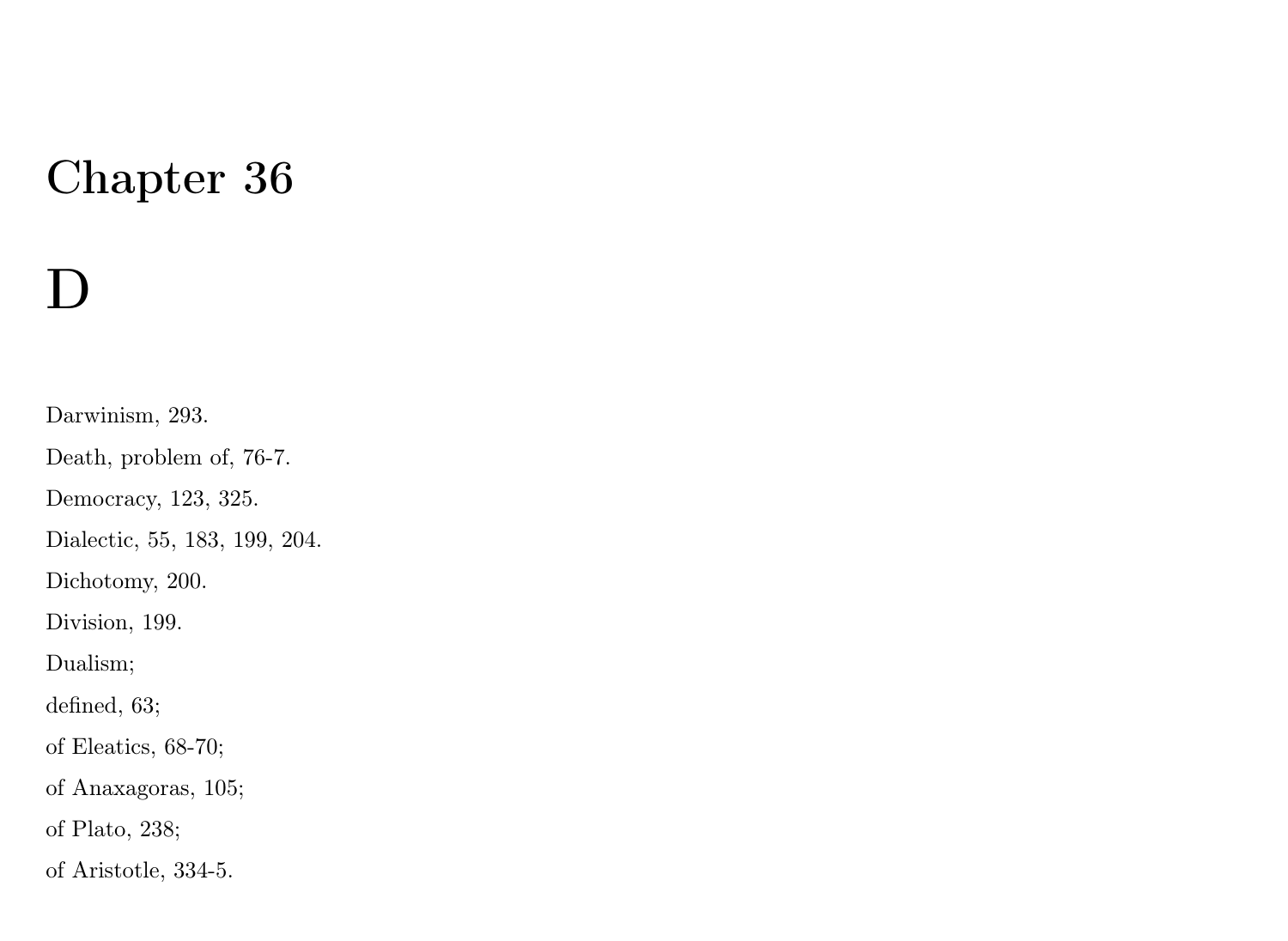### E

Eclipses, 103. Ecstasy, 376-7. Efficient cause, 269; identified with final cause, 273-4. Elements, The Four, 83. Emanation, 371, 374-5. Empty Space, 47, 89, 291-2 Eros, 204. Evolution; Anaximander and, 27; Aristotle's doctrine of, 293-9, 307-12, 333, 336-7; Spencer's doctrine of, 308 et seq.

Evil, problem of, 240-1. Explanation, scientific, 64-5. External goods, value of, 159, 31-6, 350, 359.

{379}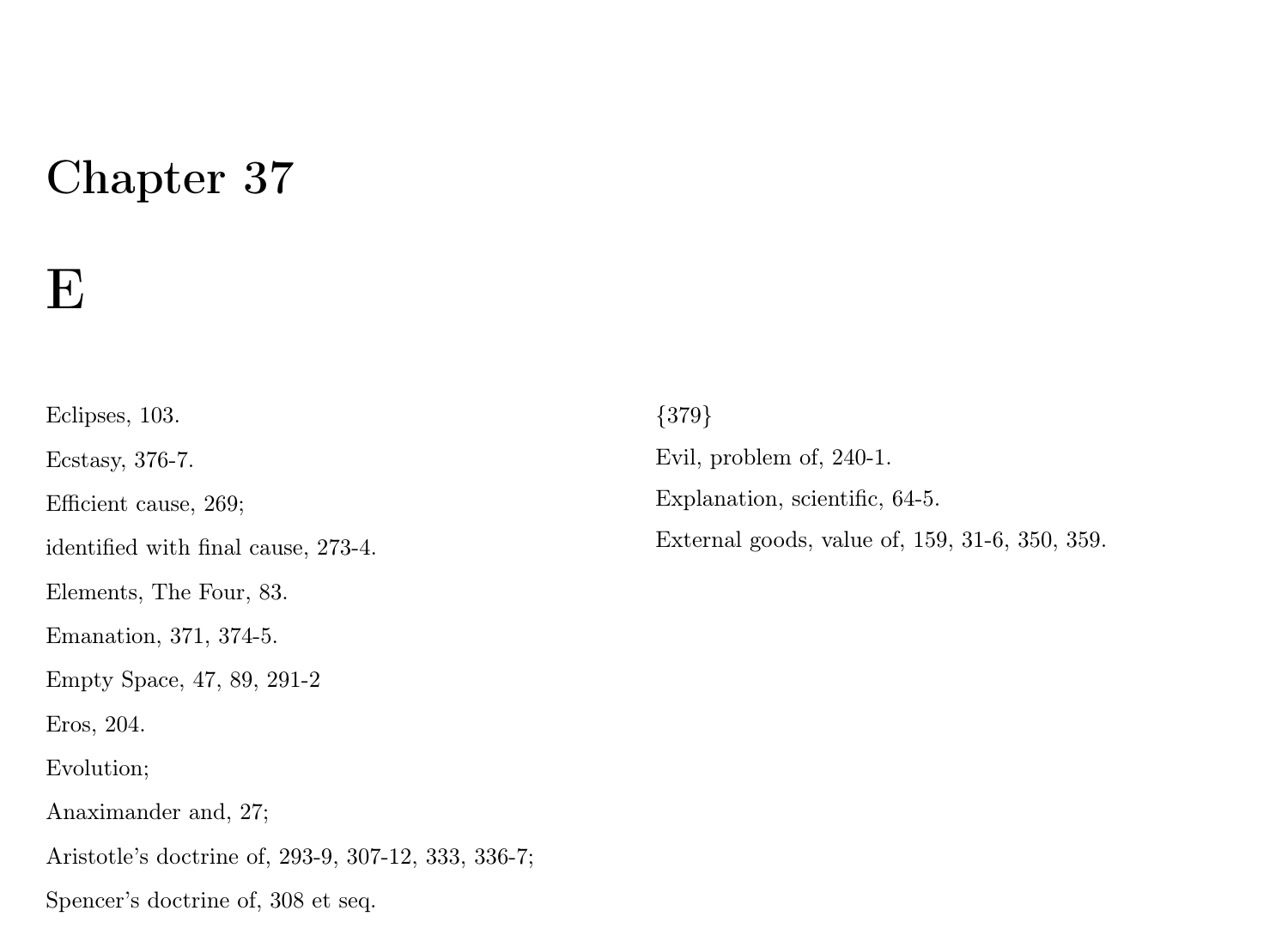### F

Faith, age of, 151. Family, The; Aristotle on, 324. Final cause, 269; identified with formal cause, 273. Fire, as first principle, 78, 347. First Cause, 66. First Mover, 284-5. Form, Aristotle's doctrine of, 267, 274-8. Formal cause, 269; identified with final cause, 273. Free Will, 320, 348, 355. Friendship, 225, 359.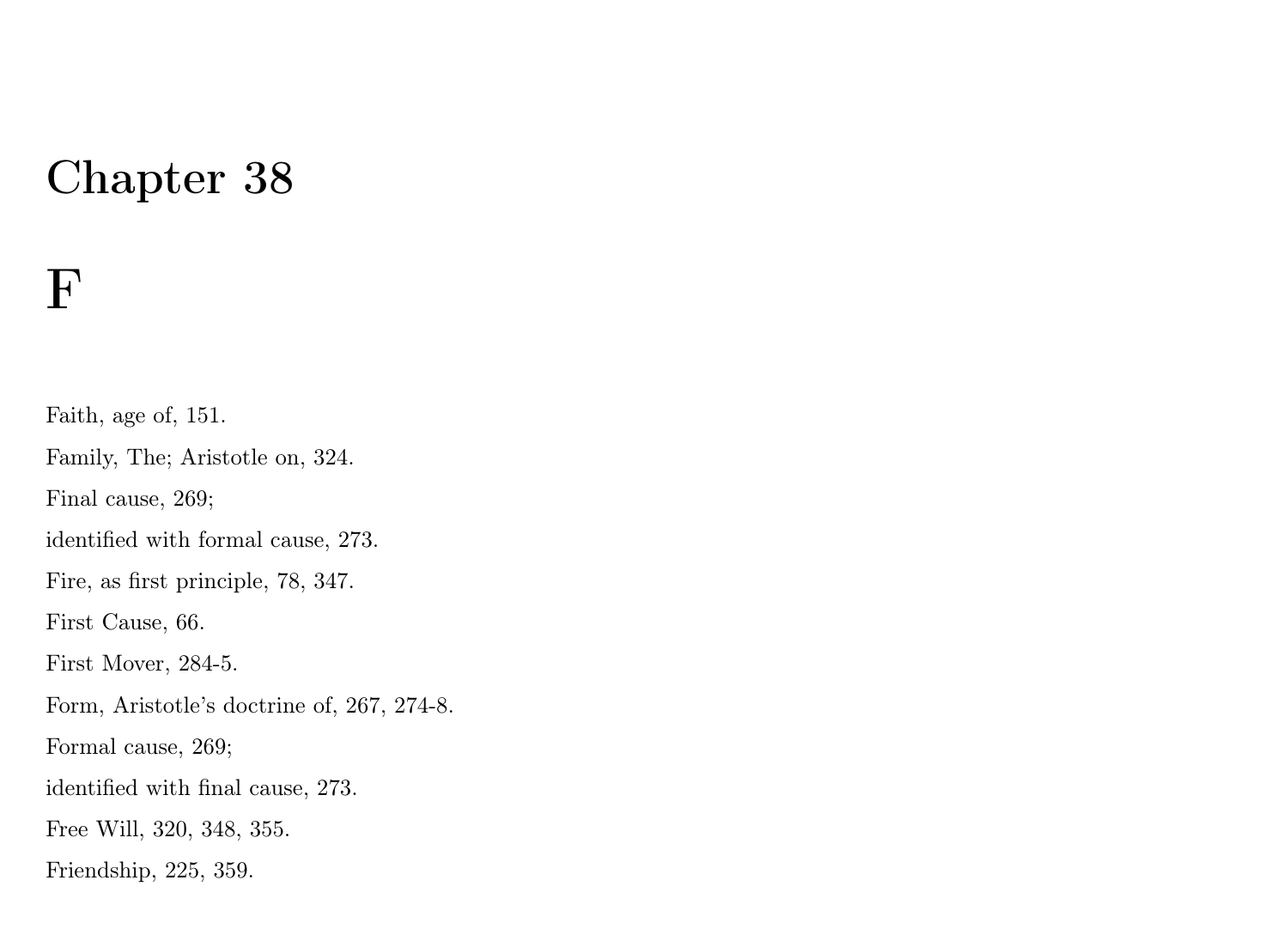# G

| Genius, artistic, 231.               | Gods, The:             |
|--------------------------------------|------------------------|
| Geocentric hypothesis, 38, 211, 305. | Democritus on, 92;     |
| Geometry, 3-5, 275.                  | Protagoras on, 112;    |
| God:                                 | Socrates on, 132;      |
| Xenophanes on, 41-2;                 | Epicurus on, 357.      |
| Socrates on, 132;                    | Good,                  |
| Plato on, $202-4$ ;                  | The Idea of, $198, 20$ |
| Aristotle on, 283-8;                 | as God, 203.           |
| as first mover, $284-5$ ;            | Gravitation, 294-5.    |
| as thought of thought, 285-6;        |                        |
| relation of, to the world, 282;      |                        |
| Plotinus on, 373.                    |                        |

of, 198, 200-1, 244;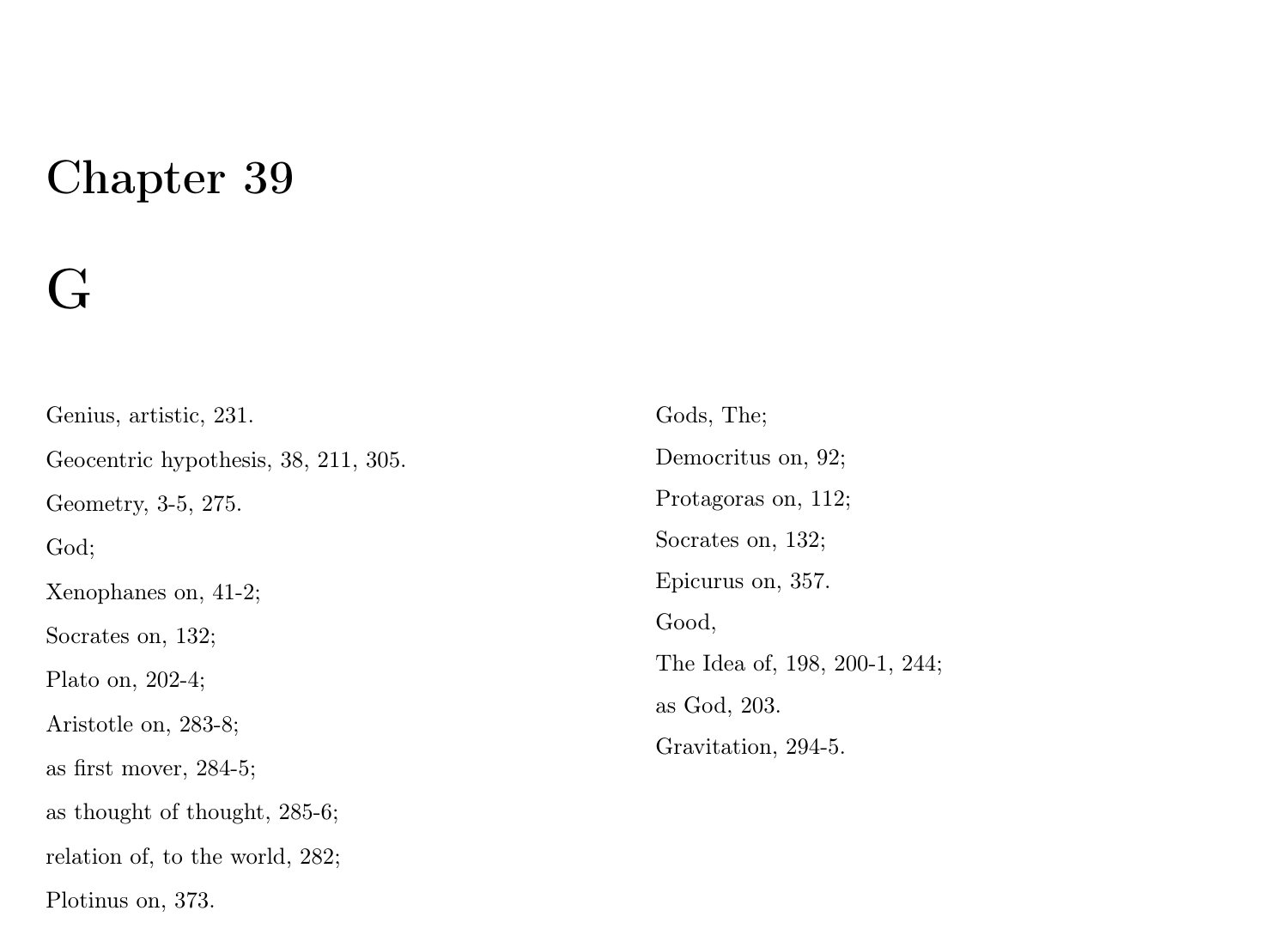### $H$

Habit, 7. Happiness; Antisthenes on, 159; Plato on, 220-1; Aristotle on, 314-15; Stoics on, 351; Epicurus on, 358, 361; distinguished from pleasure, 221. Heavenly bodies, The; Anaximander on, 26; Pythagoreans on, 38; Xenophanes on, 43;

Anaxagoras on, 103; Plato on, 211; Aristotle on, 305-6. Heliocentric hypothesis, 38. Hinduism, 71, 197, 308, 312-13.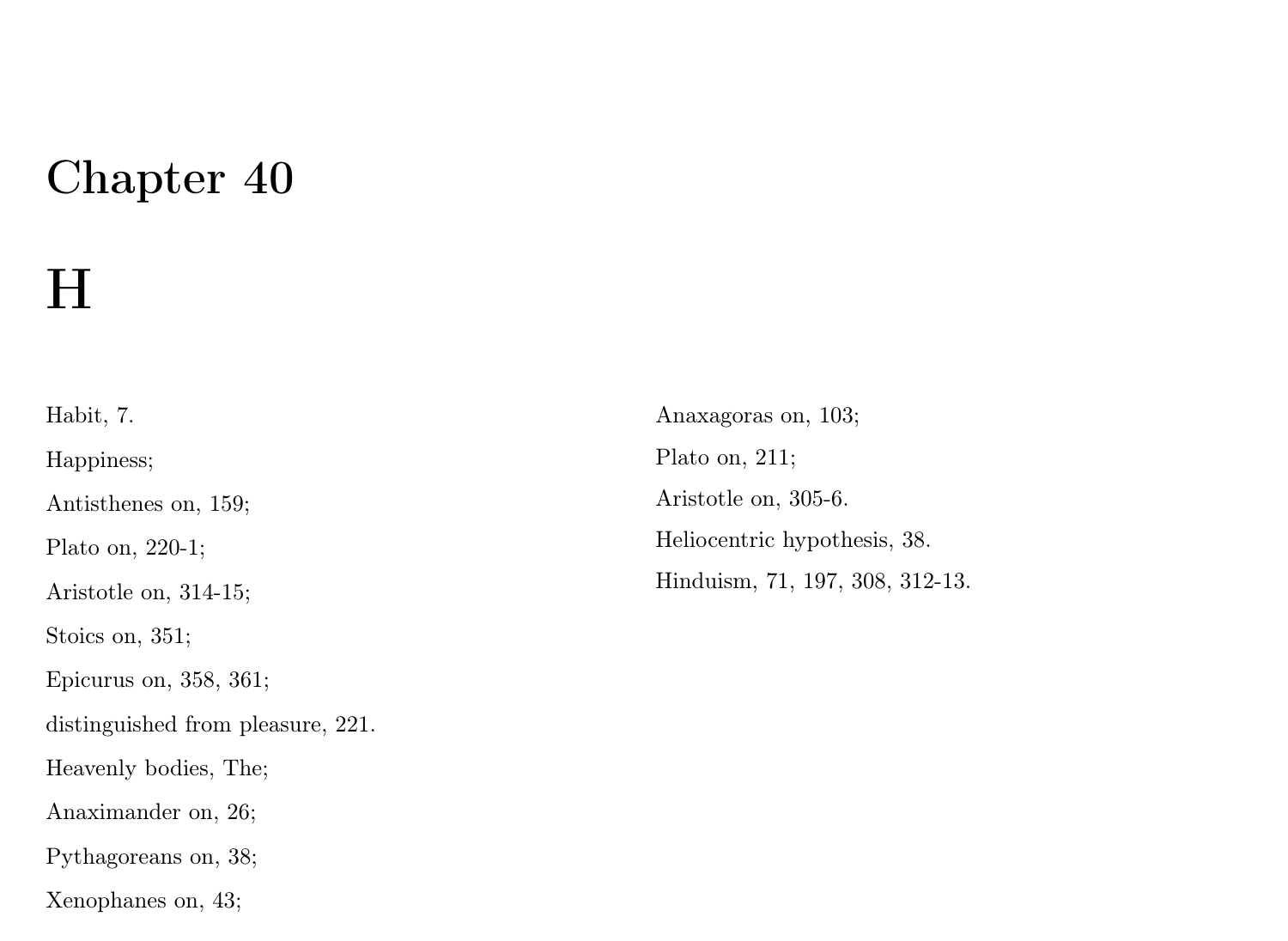I

#### Idealism; of Parmenides, 47 et seq; essentials of, 48, 49, 235; Plato as founder of, 235. Ideas, Theory of, 174, 183-207; Aristotle on, 262-5. Imagination, 300. Immortality; Atomists on, 92; Plato on, 175, 212; Aristotle on, 302-3;

Epicurus on, 357. Indian Thought, 14-16; see also Hinduism. Individualism, 323. Induction, 144, 146, 190, 206, 260. Infinite divisibility; Zeno on, 56; Anaxagoras on, 96; Aristotle on, 292-3; Hume on, 57-8; Kant on, 57; Hegel on, 58-60. Inorganic matter, 294-6.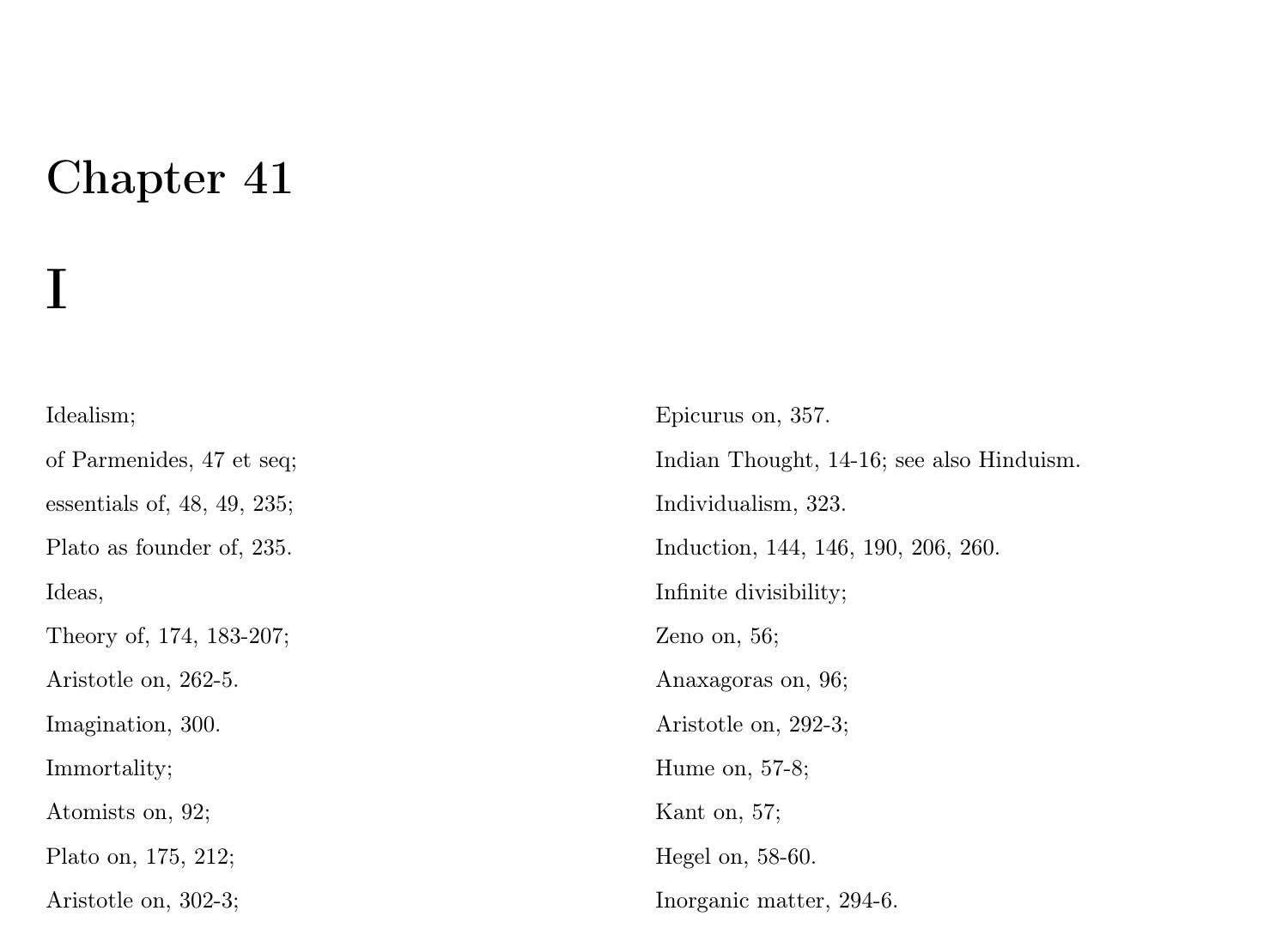Insight, moral, 318.

Intuition, 153, 375, 377.

Irony, of Socrates, 130.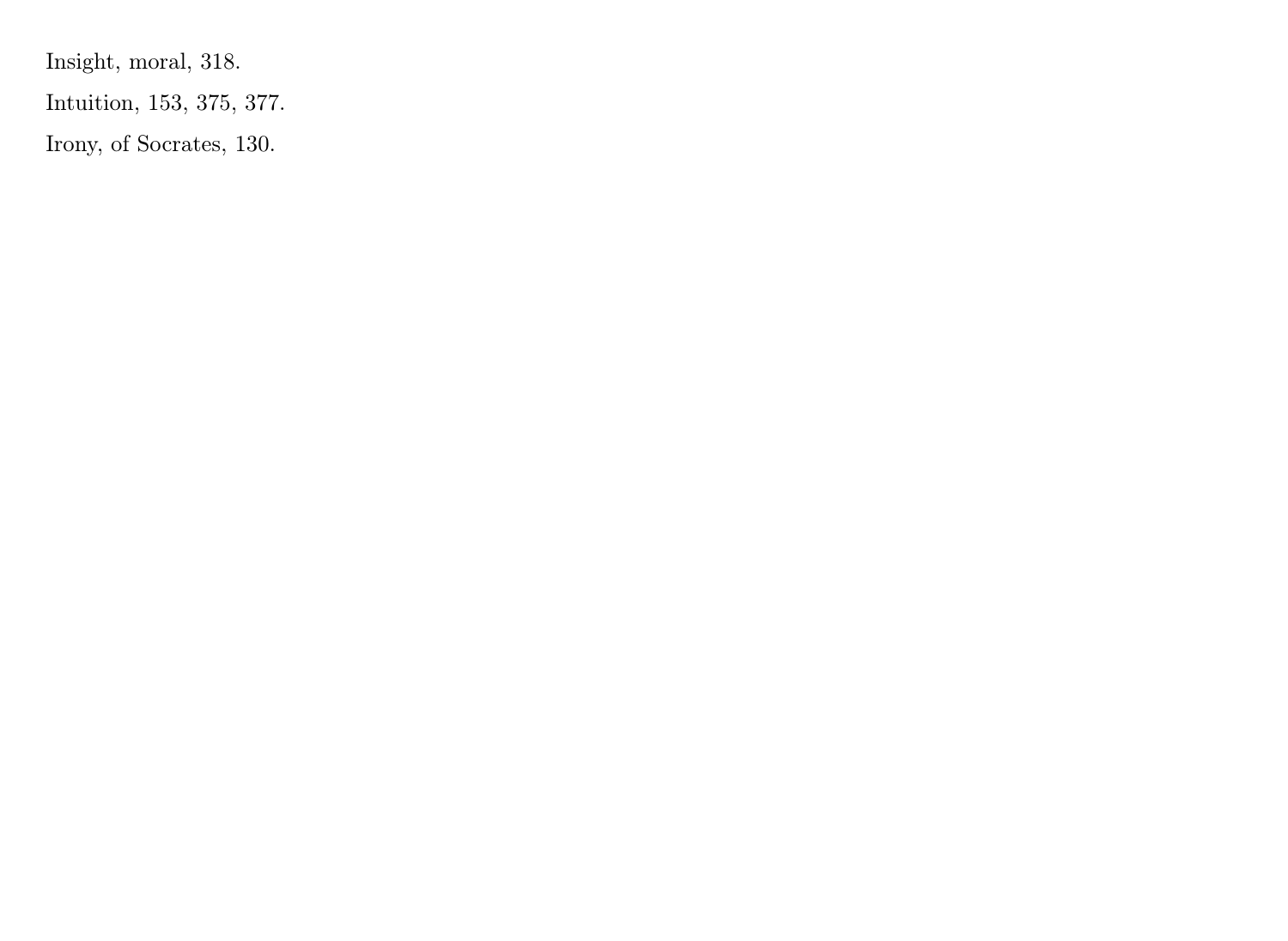# J

Judaism, 71.

Justice;

Pythagoreans on, 37;

Plato on, 224;

Aristotle on, 319-20.

{380}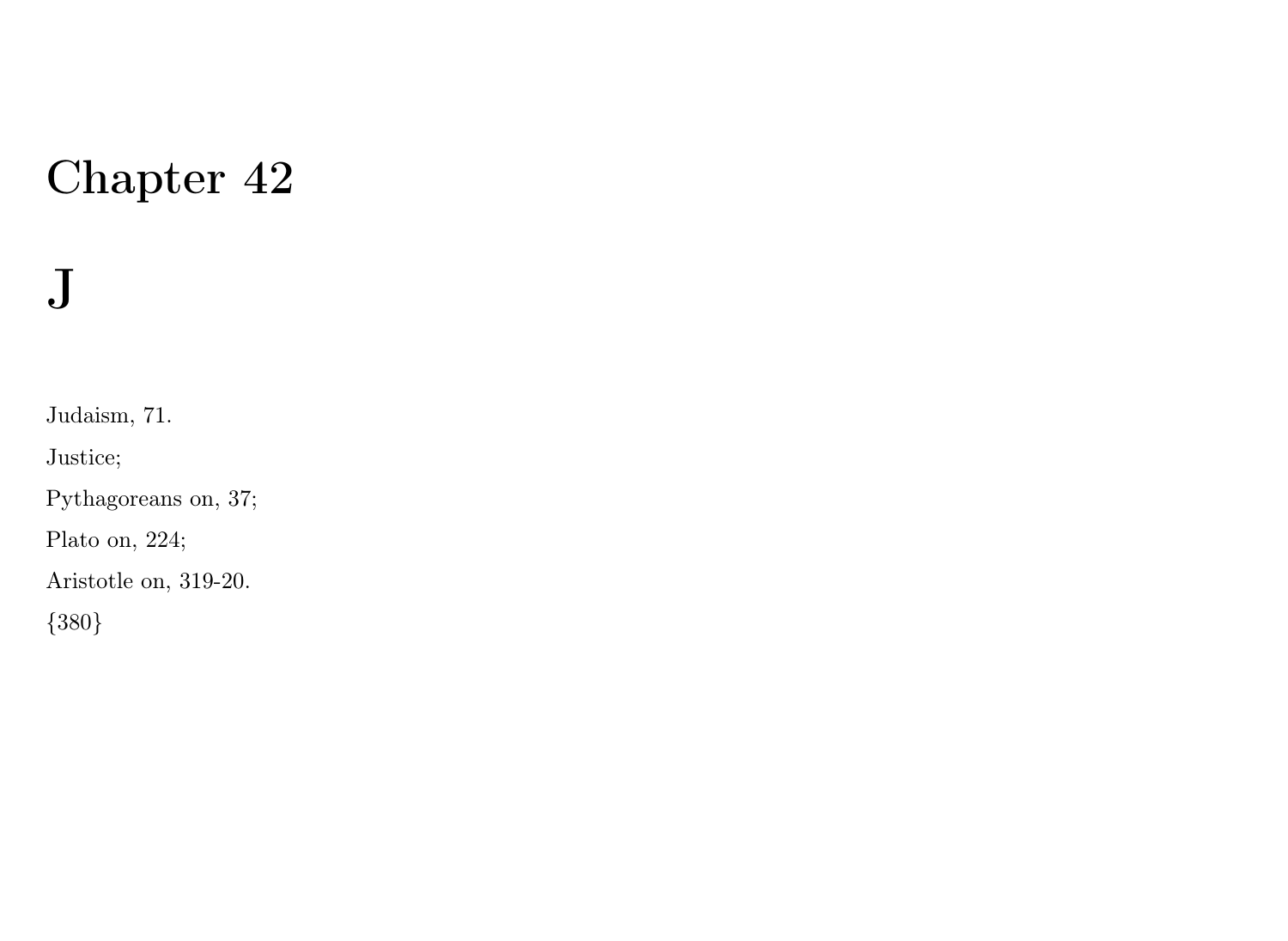# K

Knowledge;

of the Infinite, 7-8;

of the Absolute, 299;

through concepts, 146, 182;

Plato on, 177-82;

as recollection, 212-17;

necessary knowledge, 213-15.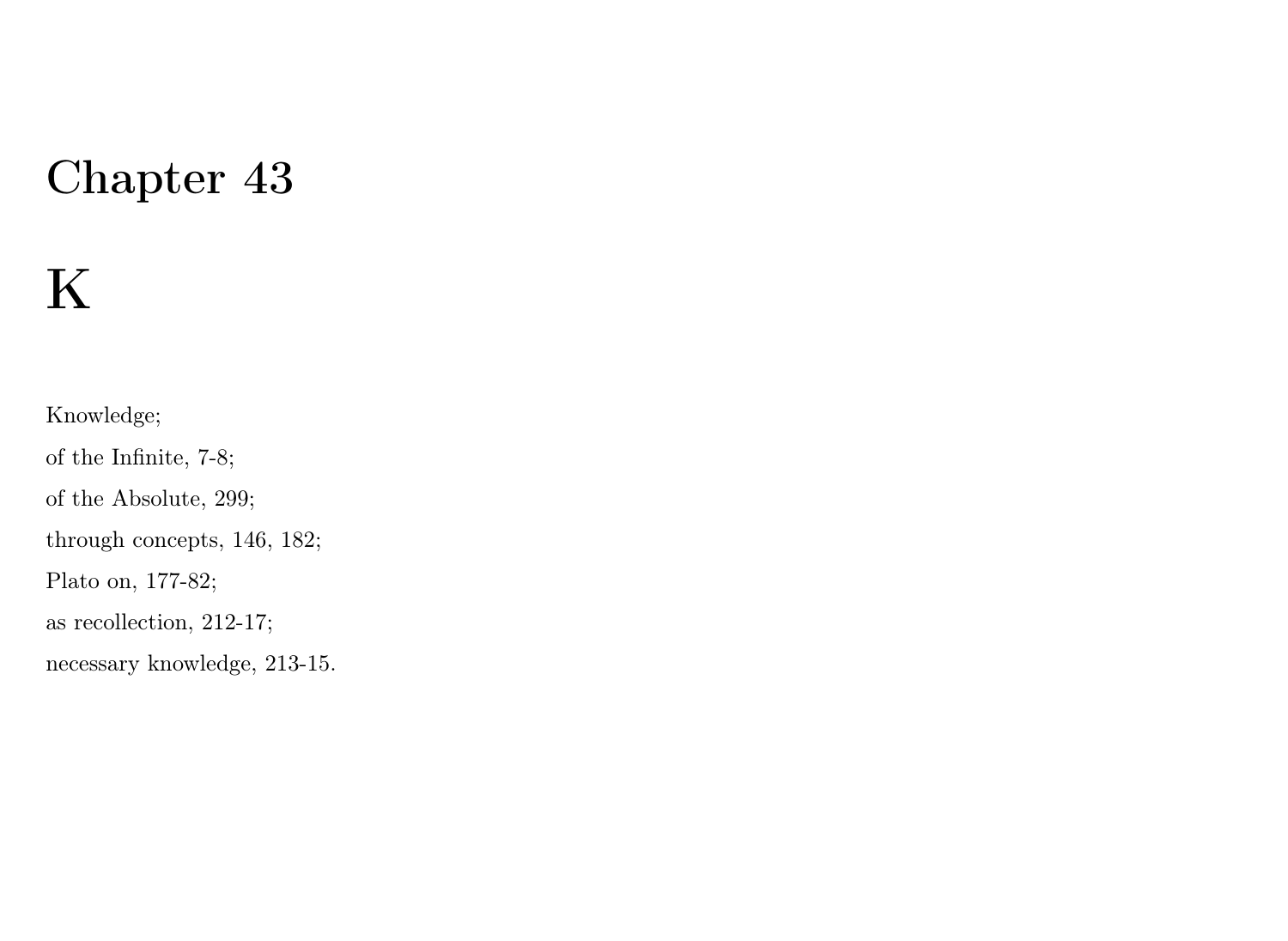# L

Life; Aristotle's doctrine of, 296.

Limit, The, 36.

Love, Platonic, 204-6.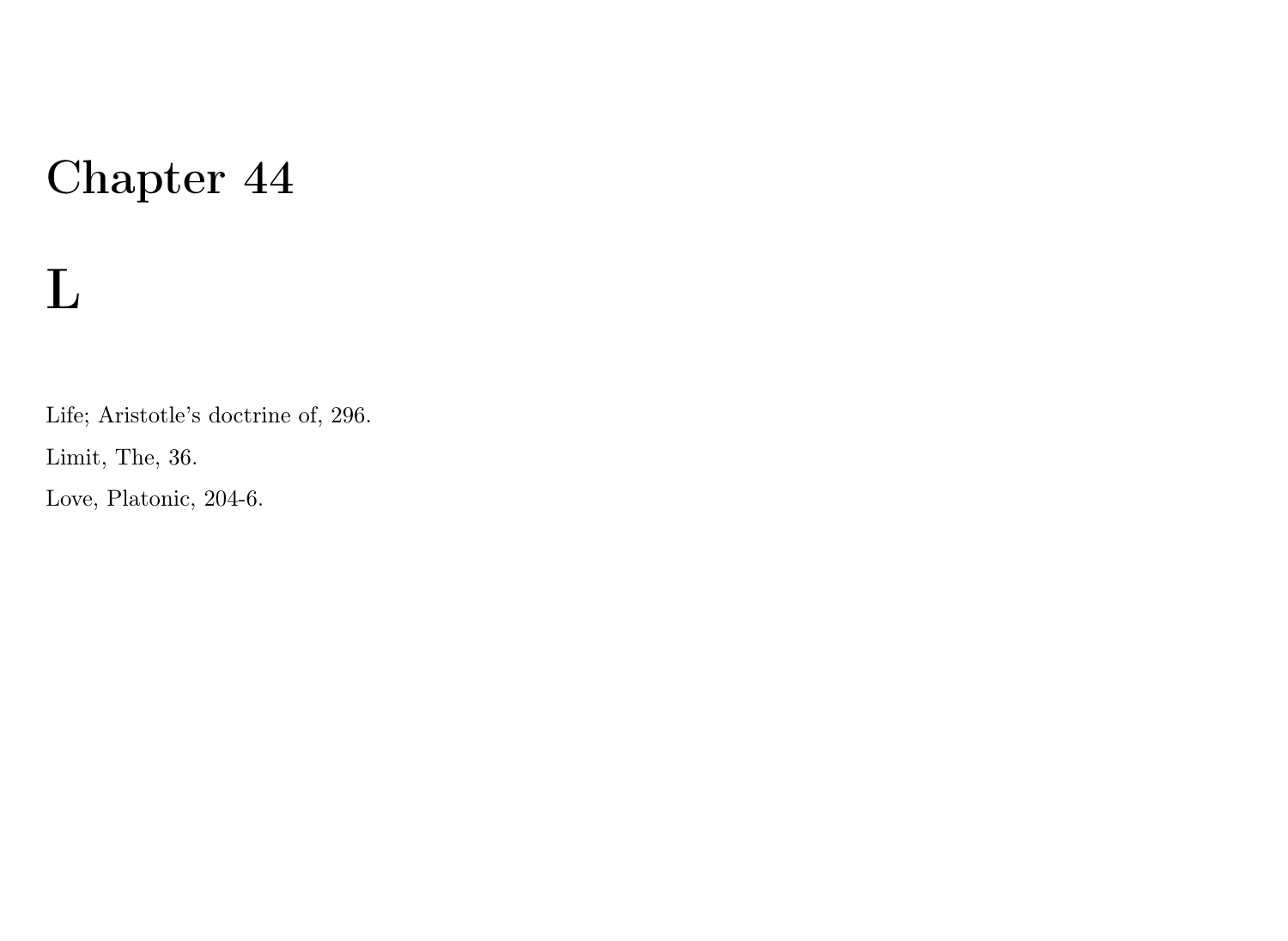# M

| Marriage, 224.                  | Memory, 300.                            |
|---------------------------------|-----------------------------------------|
| Material cause, 268.            | Monarchy, 324.                          |
| Materialism;                    | Monism, 62-7.                           |
| origin of, $9-11$ ;             | Monstrosities, 291.                     |
| of Ionics, 23;                  | Morality;                               |
| defect of, 66.                  | founded on reason, 118.                 |
| Matter:                         | Motion;                                 |
| indestructibility of, 50;       | Zeno on, $54$ ;                         |
| Platonic, 208;                  | Aristotle on, 291.                      |
| Aristotle's doctrine of, 275-9; | Multiplicity;                           |
| Plotinus on, 375.               | Zeno on, $53$ .                         |
| Mechanical theories, 88.        | Mysticism, 12, 171, 371, 372, 374, 376. |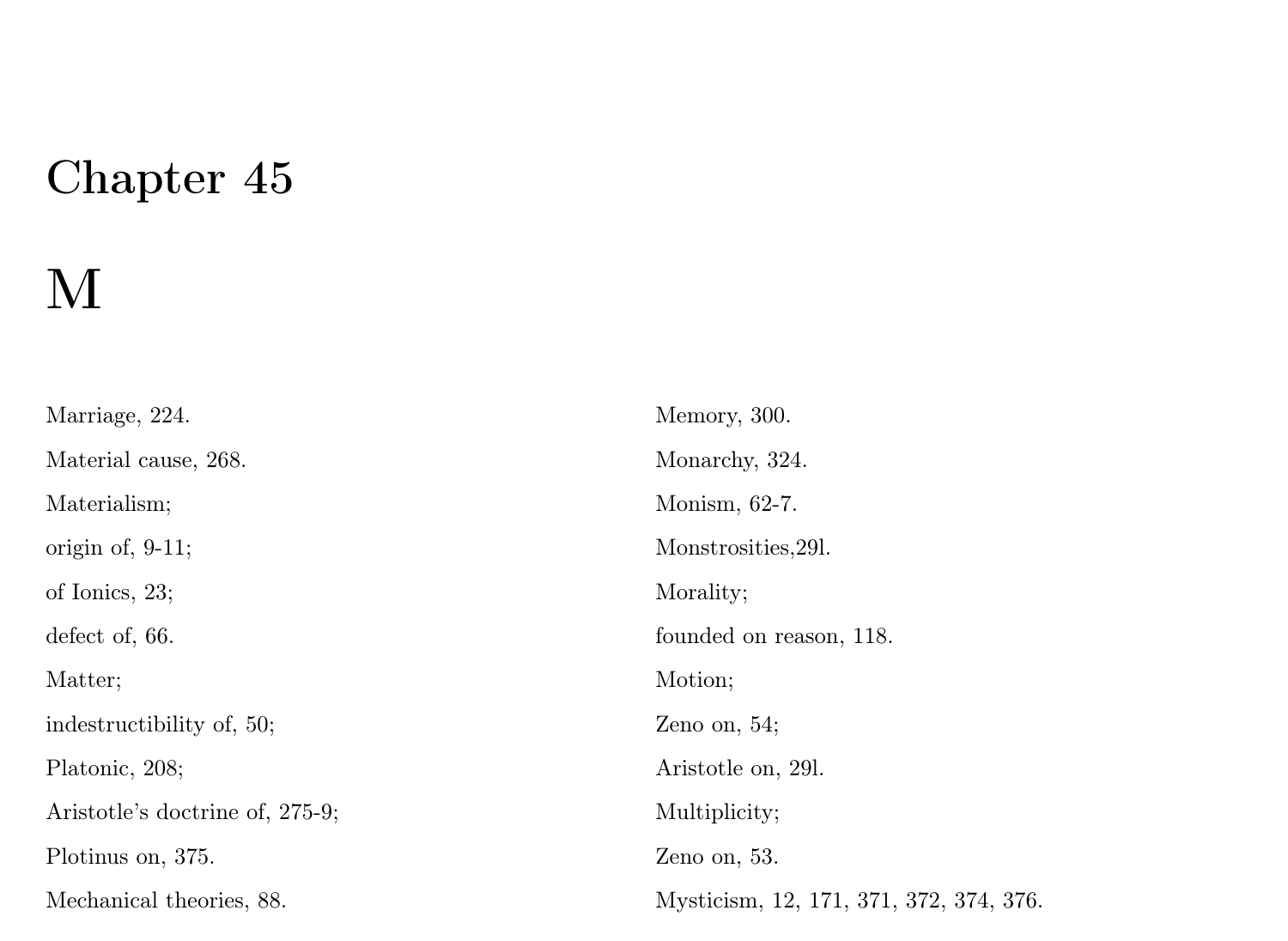Myths, of Plato, 170-71, 208, 209, 210, 211.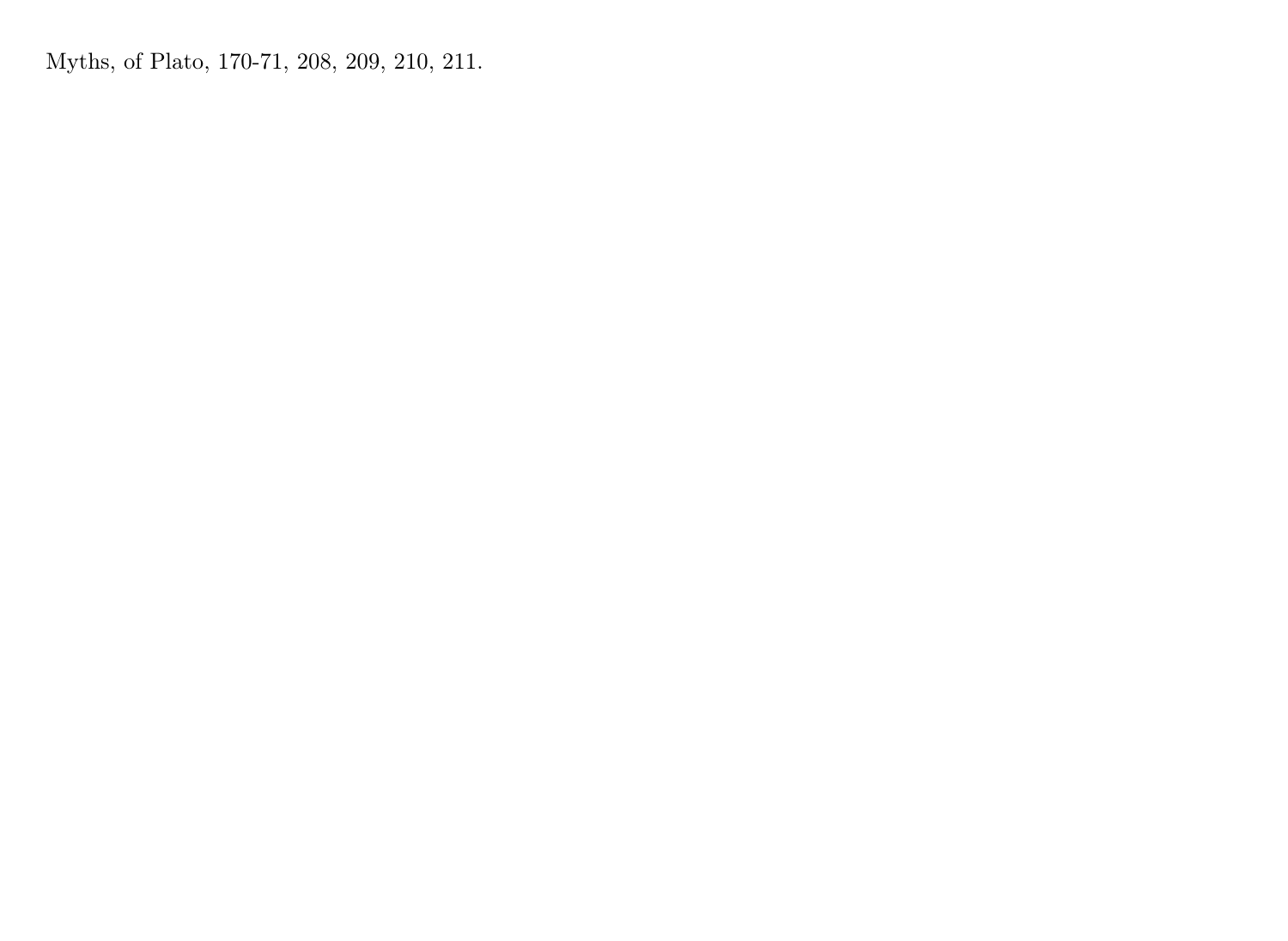## N

Necessary Knowledge, 213-15; necessary concepts, 242. Non-sensuous thought, 8-13. Not-being, 44, 75, 76, 77, 89, 191, 208, 279, 280. Nous; of Anaxagoras, 97-105; of Plotinus, 375. Numbers, as first principle, 36.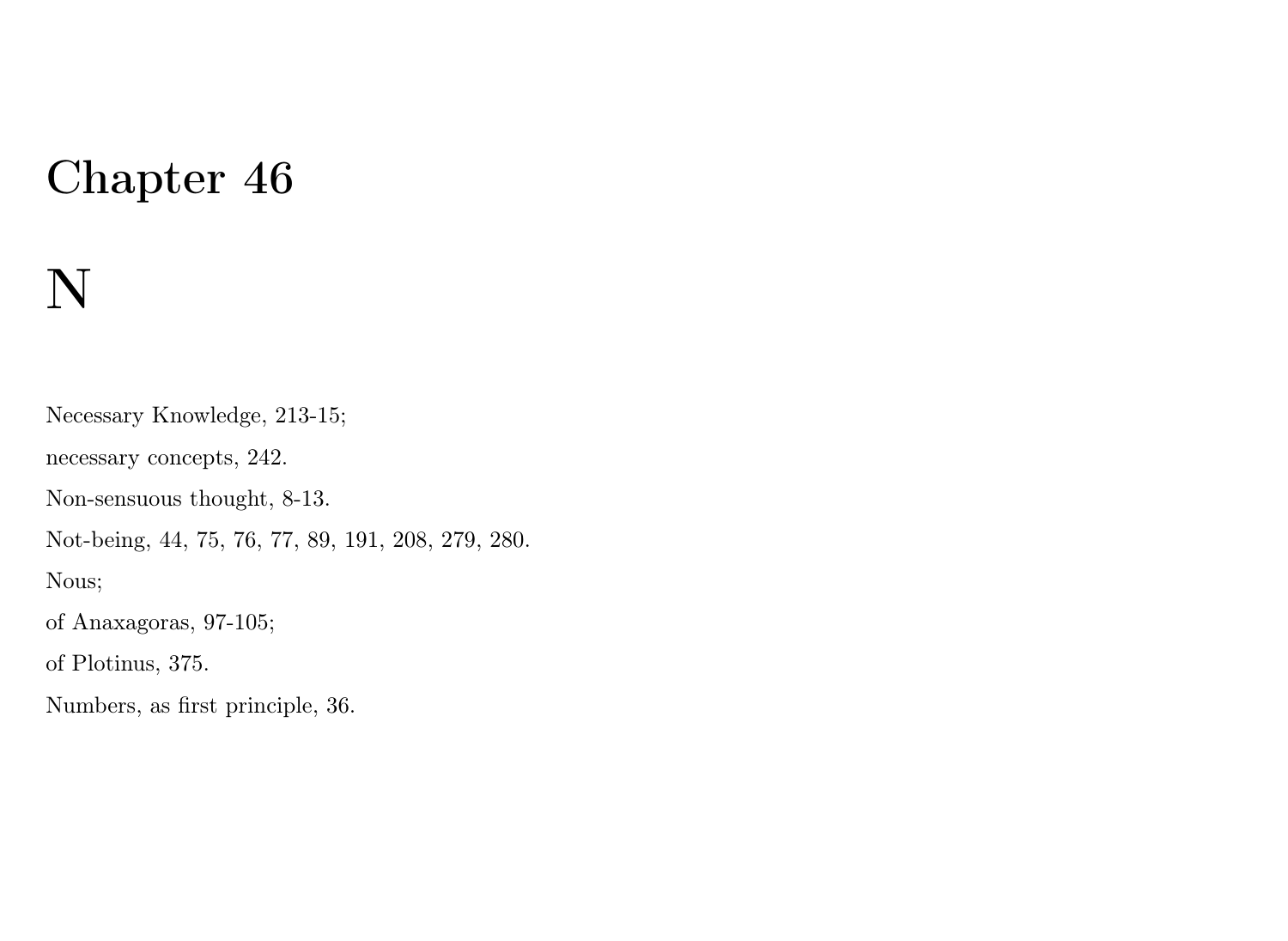# $\Omega$

Object, the right of the, 122.

Objectivity;

defined, 113;

of concepts, 183.

Oligarchy, 324.

Opinion, 181-2.

Organic matter, organism, 294-6.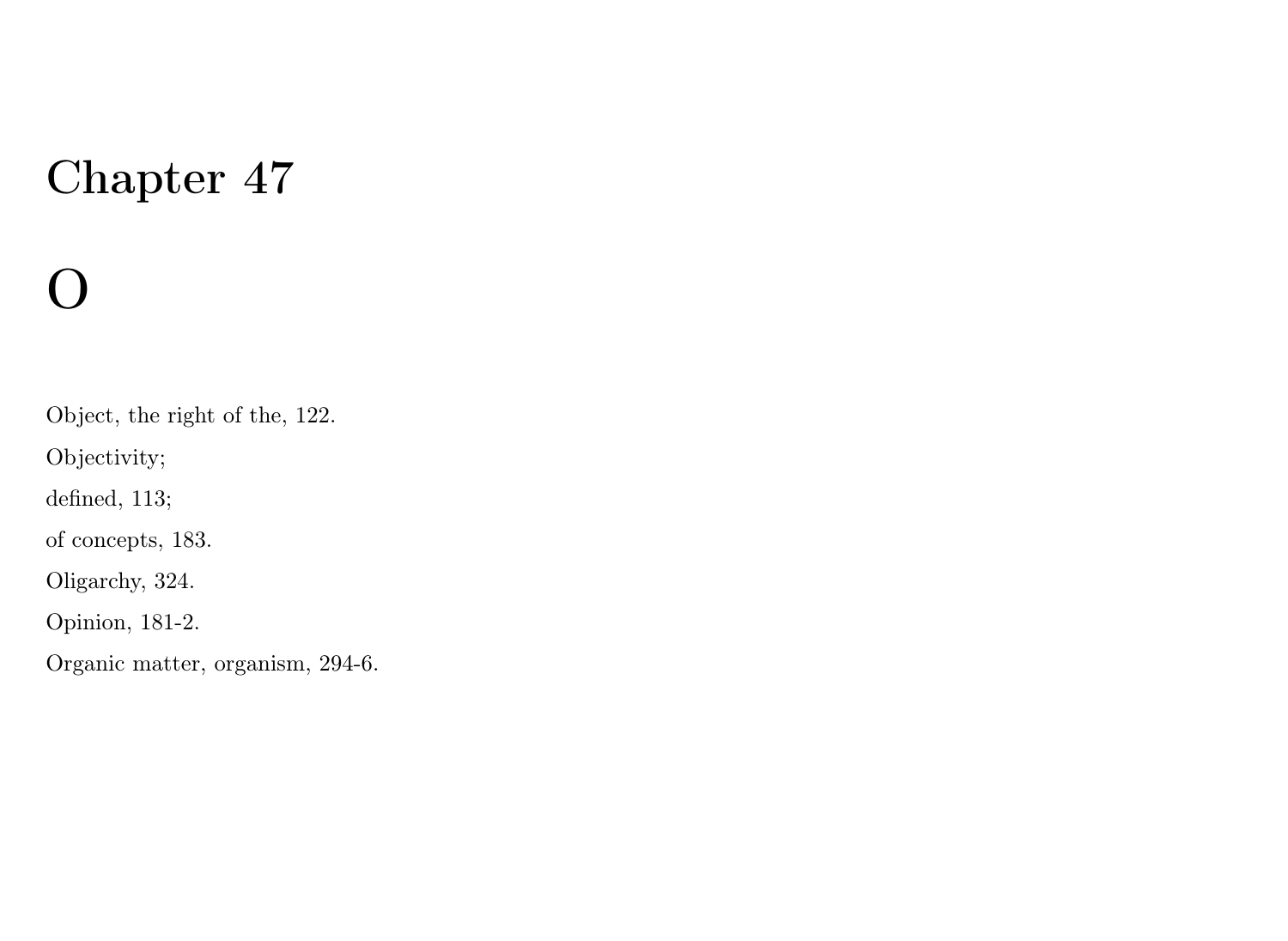### P

Pantheism, 312.

Participation, 194, 236.

Personality, 286.

Pleasure, 161-2, 218-19, 350, 358;

distinguished from happiness, 221.

Potentiality, 279.

Pragmatism, 121.

Protestantism, 123.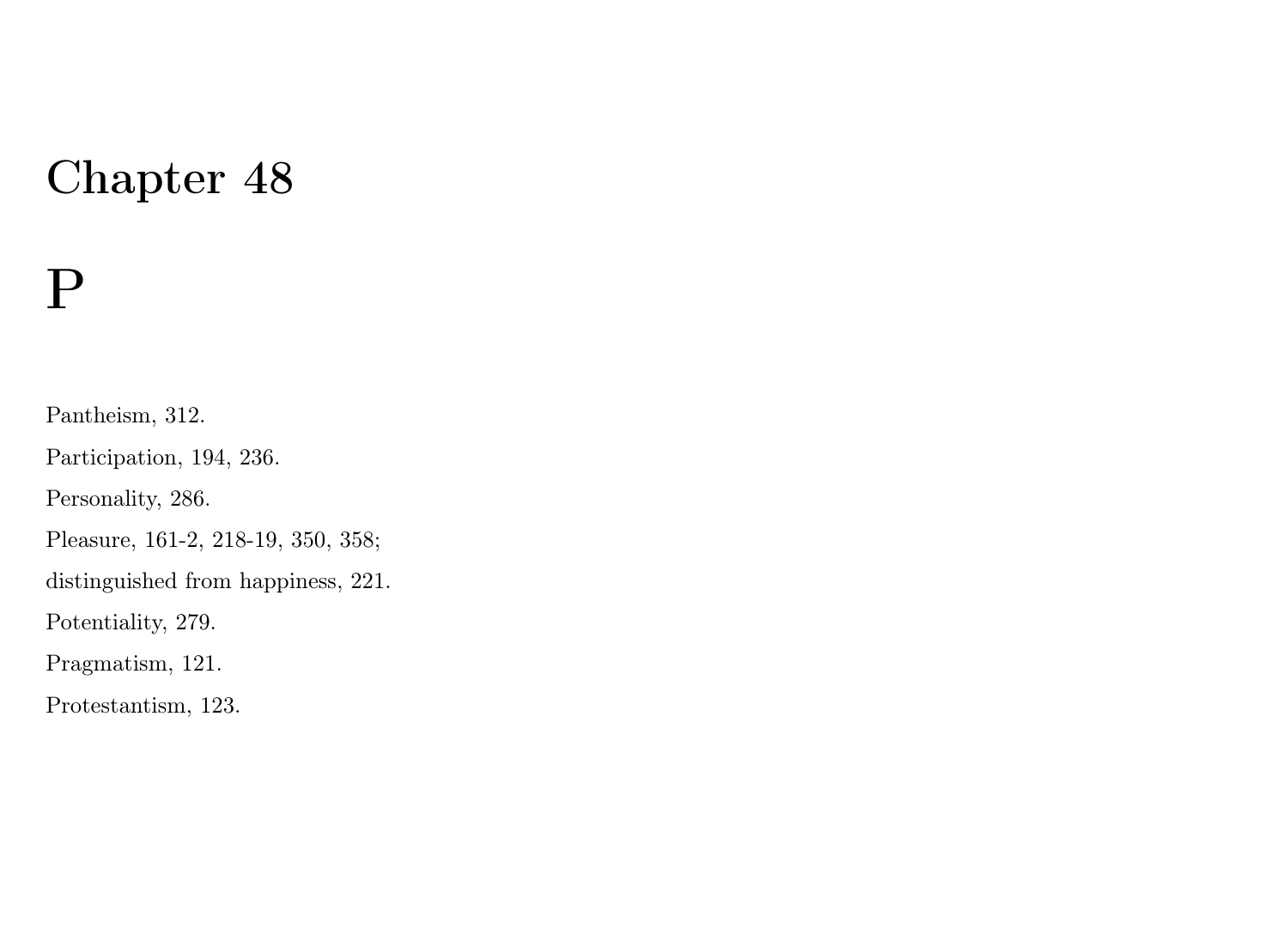# Q

Quality, mechanical explanation of, 87-8.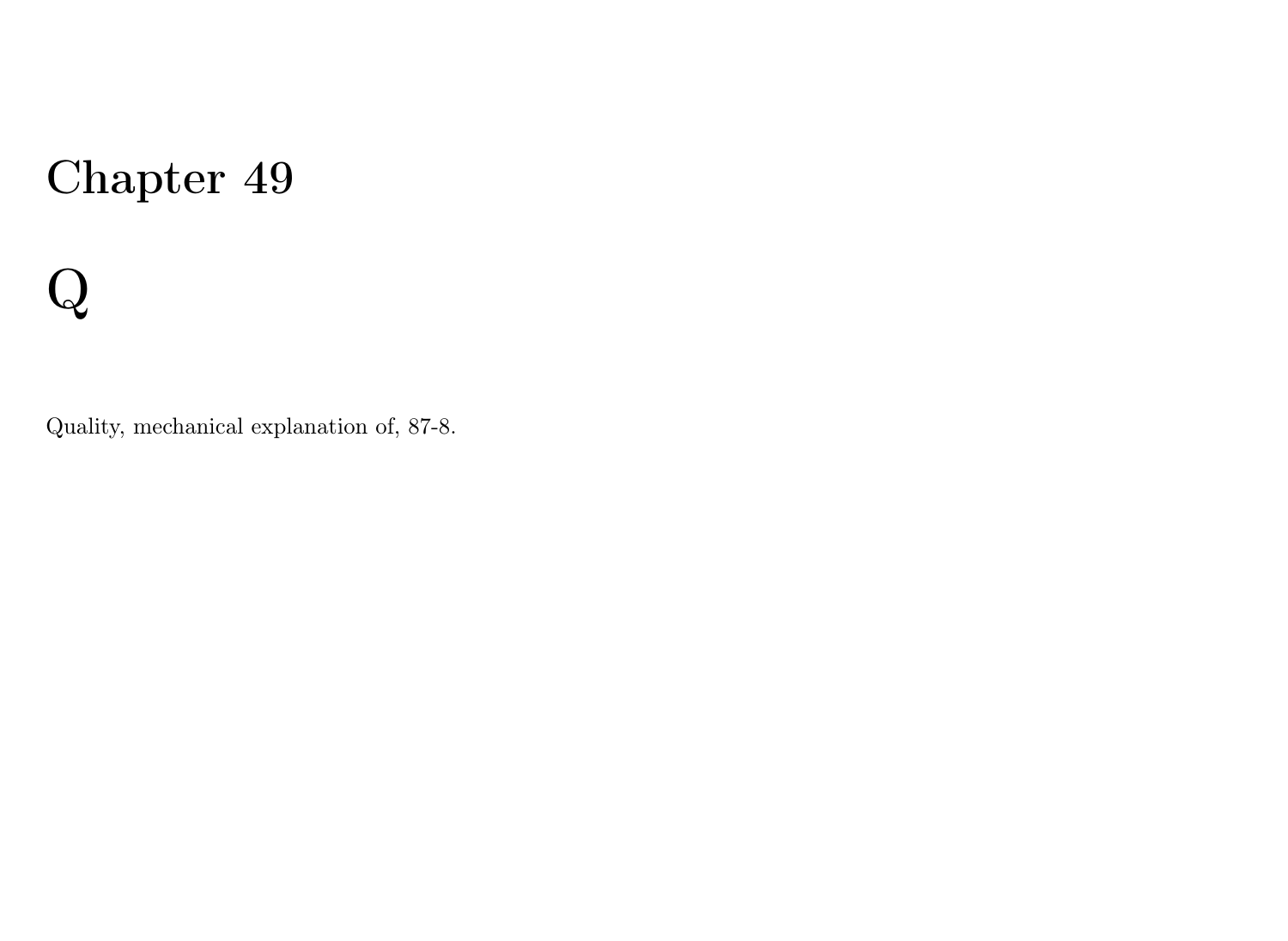# R

| Rarefaction, 28.                                           | passive and active, 300;              |
|------------------------------------------------------------|---------------------------------------|
| Reality;                                                   | as basis of morals, 118, 317, 349-50. |
| distinguished from appearance, 61;                         | ${381}$                               |
| distinguished from existence, 60-1, 246-7.                 | Recollection:                         |
| Reason;                                                    | knowledge as, $212-17$ ;              |
| distinguished from sense, 45, 79, 112, 113, 115, 239, 290; | Aristotle on, 300.                    |
| distinguished from cause, 64, 76;                          | Reincarnation; see Transmigration.    |
| as universal, 113;                                         | Religion;                             |
| as concepts, 144;                                          | relation to philosophy, 14-15, 207;   |
| supremacy of, 153-4;                                       | Xenophanes on, 41-2;                  |
| as basis of love, 205-6;                                   | Heracleitus on, 79;                   |
| as Absolute, $240-1$ ;                                     | Democritus on, 92;                    |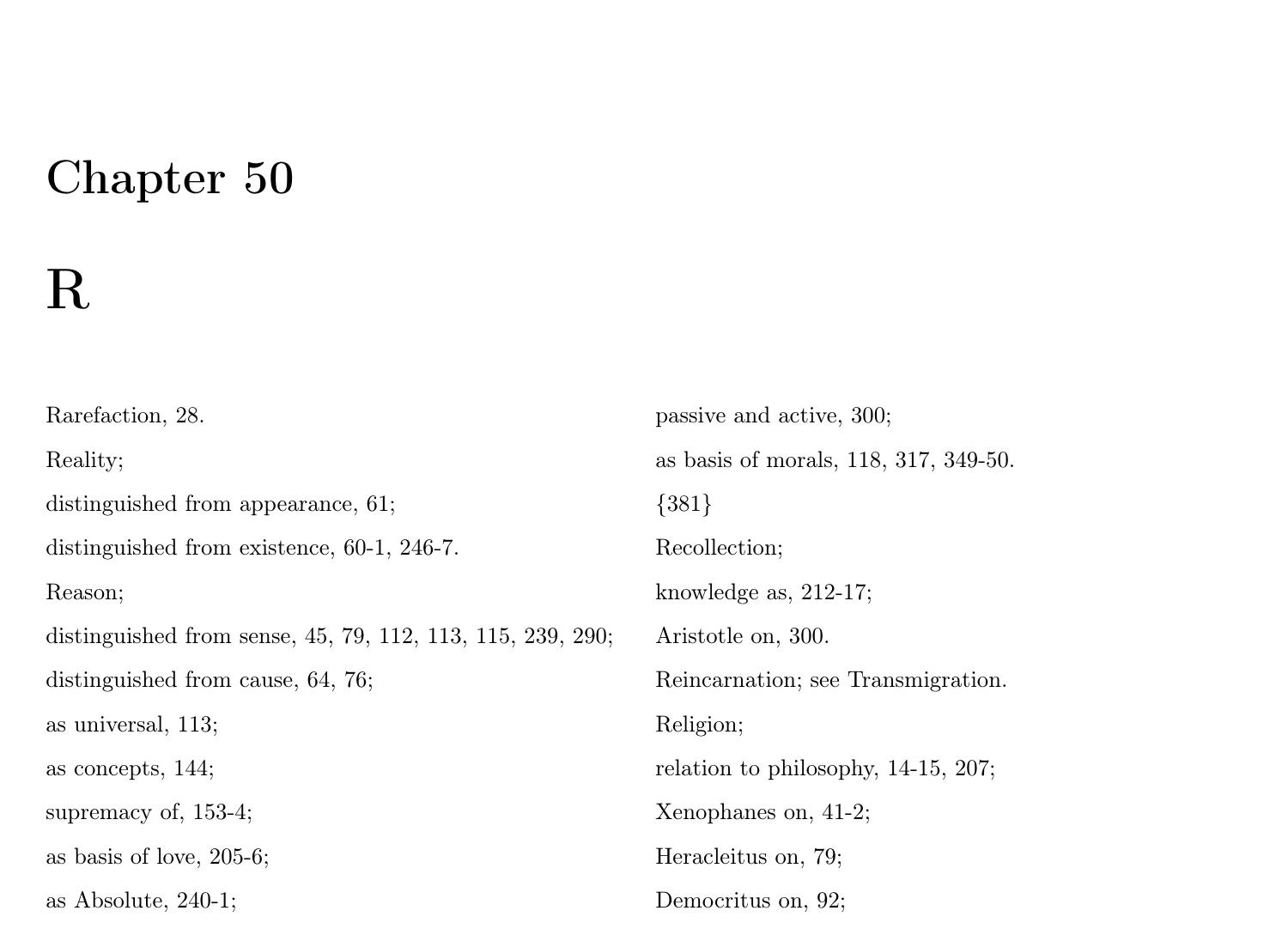decay of Greek, 107-8.

Rhetoric, 111, 122.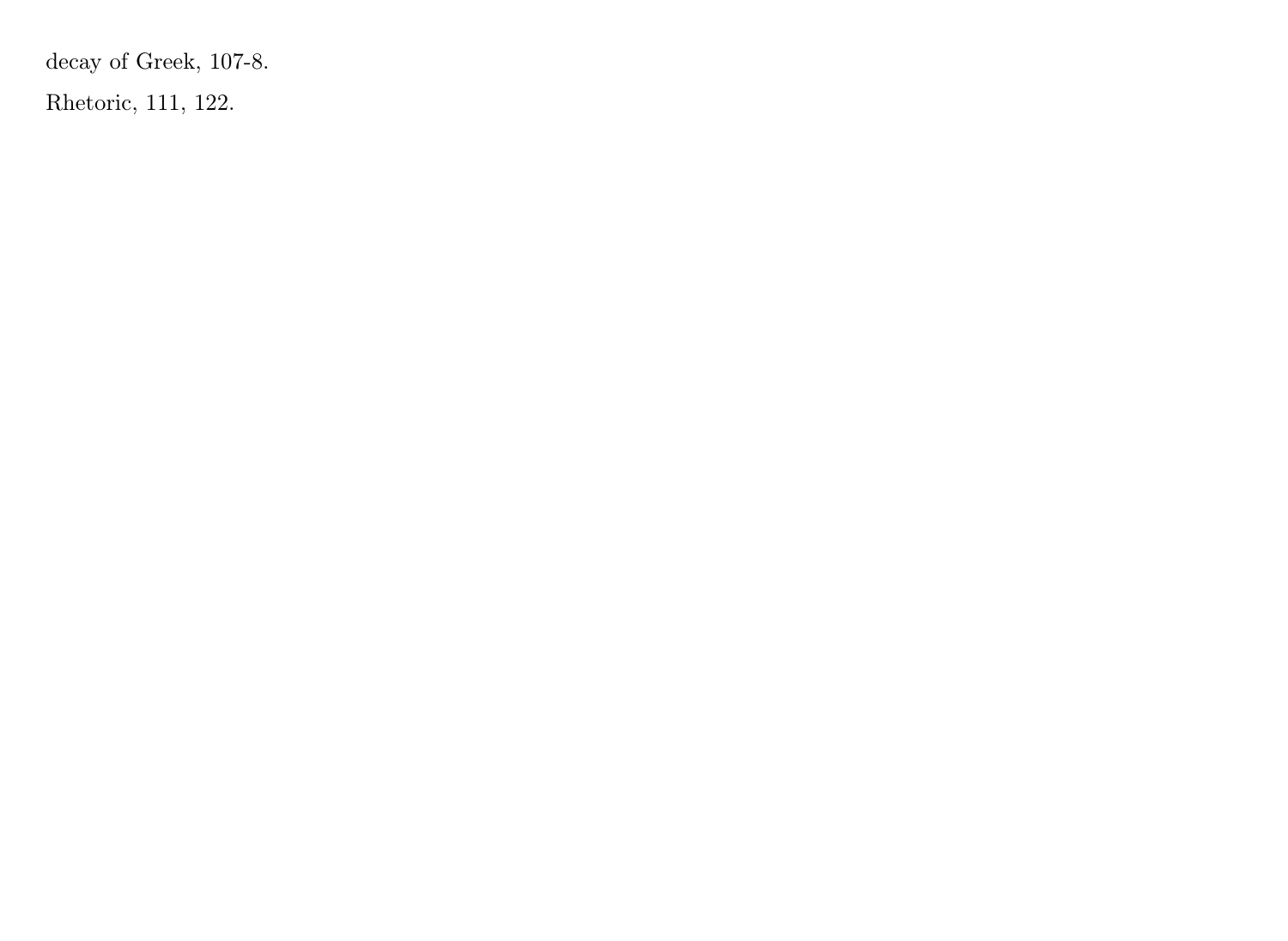### S

| Scepticism, 343, 361.                                       | Space, 3-4, 56; see also Empty space.   |
|-------------------------------------------------------------|-----------------------------------------|
| Sensation;                                                  | Sphere, of Empedocles, 84.              |
| particularism of, 113;                                      | State, The;                             |
| distinguished from reason, 45, 79, 112, 113, 115, 239, 290. | Sophists on, 119;                       |
| Slavery, 225, 321.                                          | Plato's, $201-2$ , $225-29$ ;           |
| Soul;                                                       | Aristotle on, 320-5.                    |
| Heracleitus on, 78-9;                                       | Subject, the right of the, 122, 152.    |
| Atomists on, 92;                                            | Subjectivism, Preface, 340-3, 361, 376. |
| Plato on, 211-17;                                           | Subjectivity, defined, 113.             |
| Aristotle on, 296 et seq;                                   | Substance:                              |
| Stoics on, 348;                                             | defined, $186-7$ ;                      |
| Epicureans on, 357.                                         | Ideas as, $186-8$ ;                     |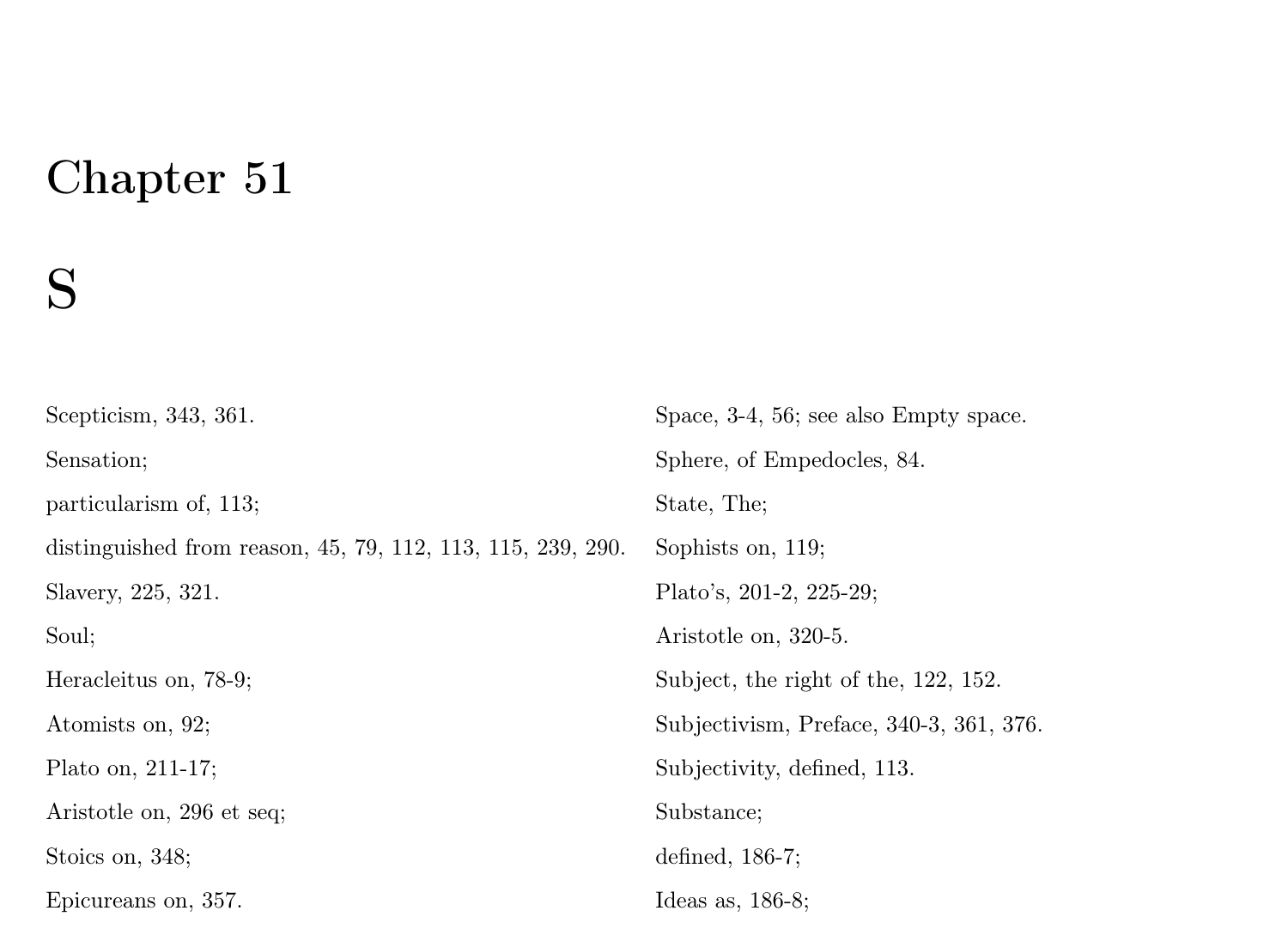Aristotle's doctrine of 265-7.

Suicide, 160, 350.

Summum Bonum, 222, 314.

Symbolism, 12.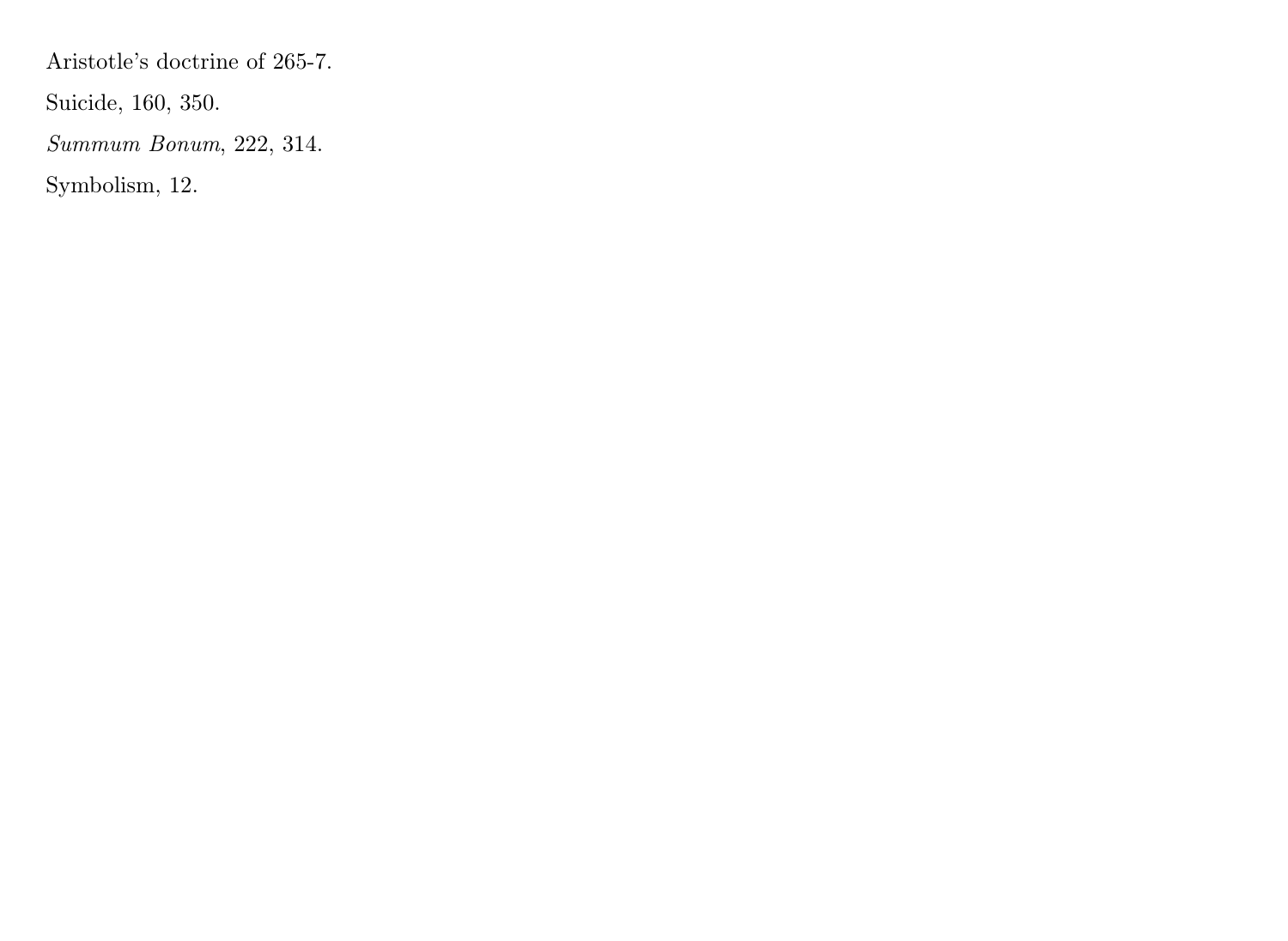## T

Teleology;

defined,101;

of Anaxagoras, 104, 105;

of Plato, 201-2;

of Aristotle, 289.

Theosophists, 153-4.

Time, 282, 292.

Timocracy, 324.

Tragedy, 330-1.

Transmigration, 17, 32, 85, 212, 217, 301.

Tyranny, 324.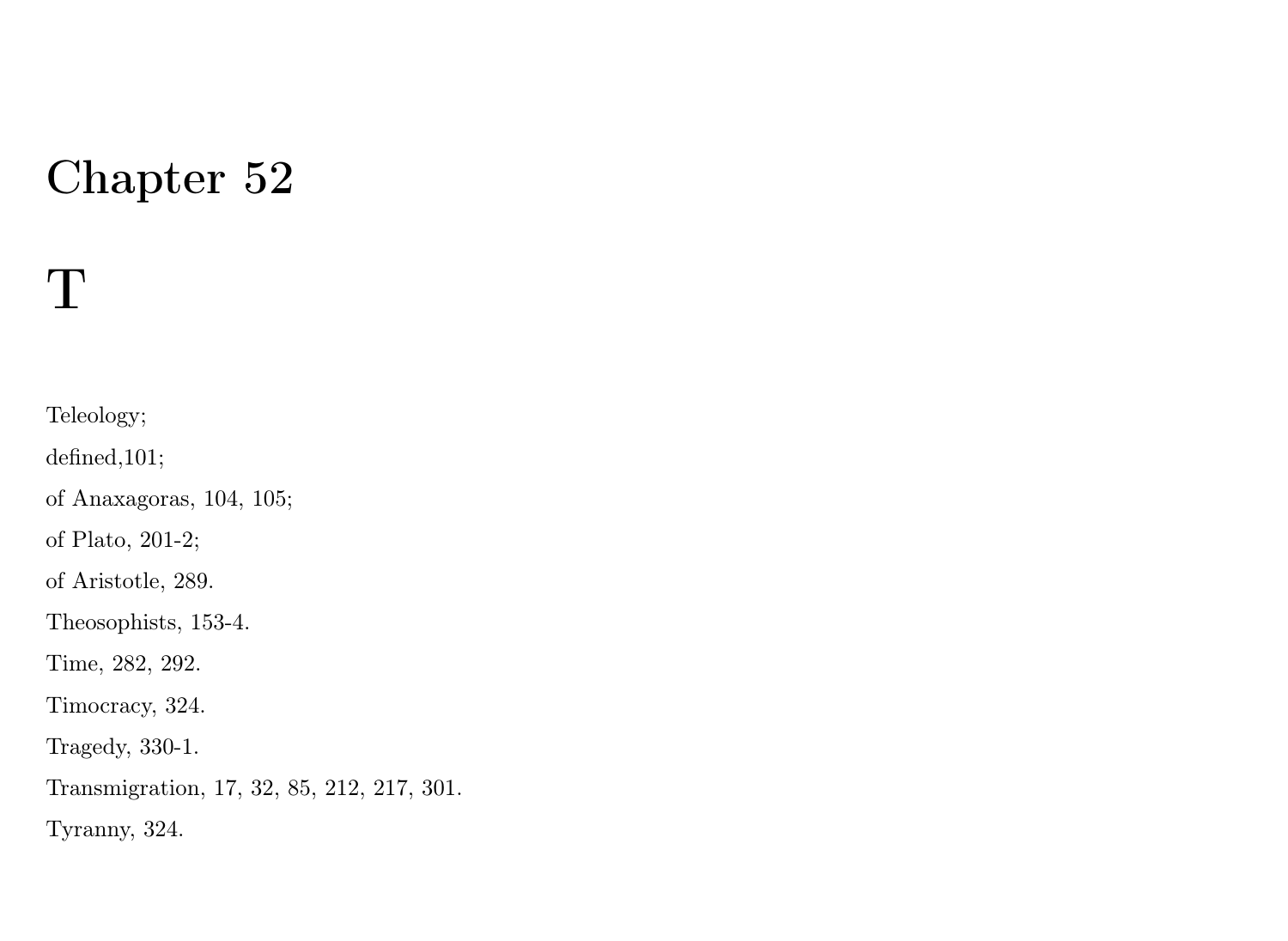# U

Universals, 188.

Utilitarianism, 220-21, 315.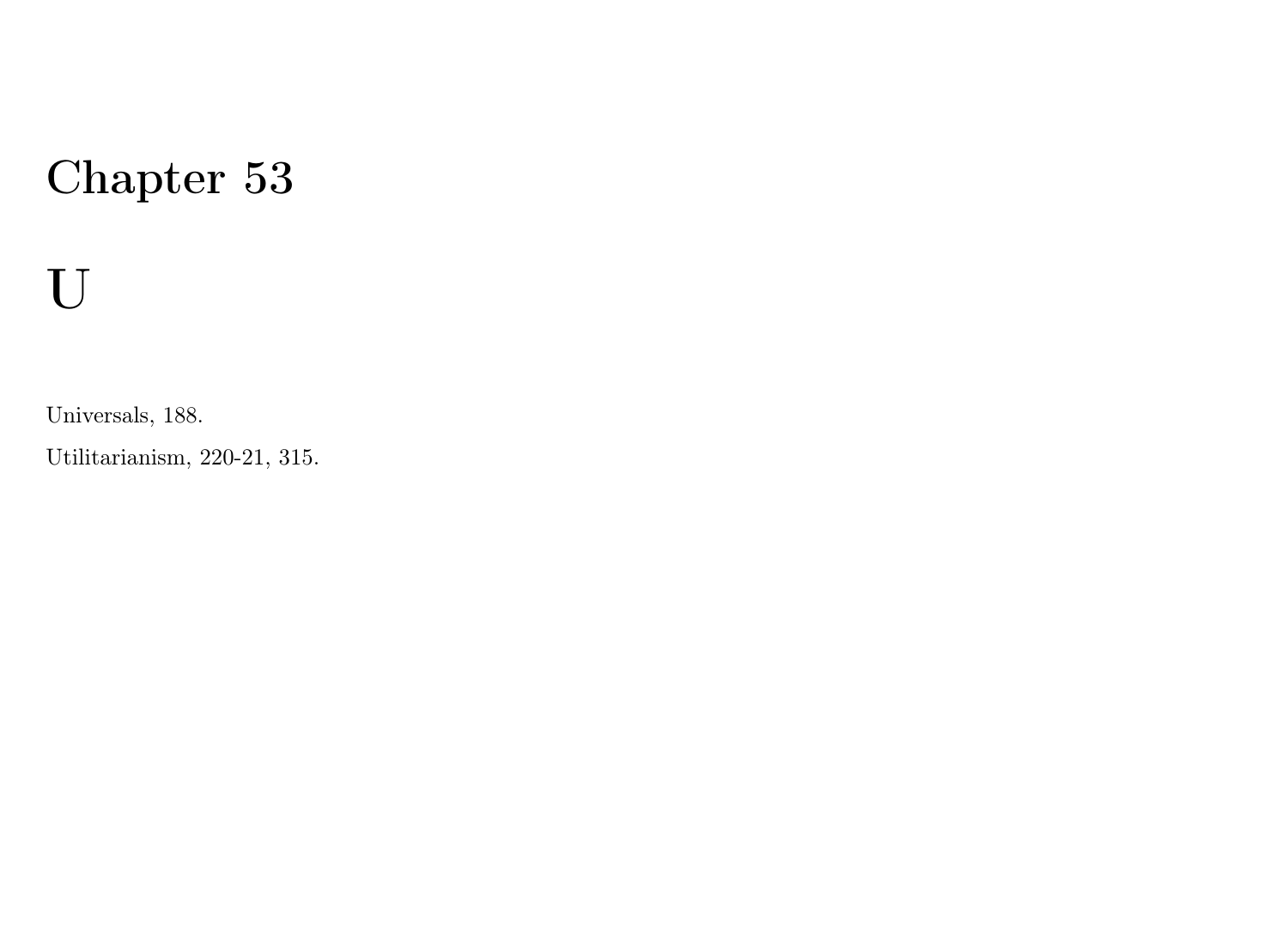## V

Virtue;

as knowledge, 147, 157;

teachable, 149;

unity of, 149, 223, 351;

as sole good, 159-60, 350;

relation to pleasure, 161, 218-19;

customary and philosophic, 220;

dianoetic, 316, 317;

as the mean, 317.

Void, The, 90.

Vortex, 90, 102.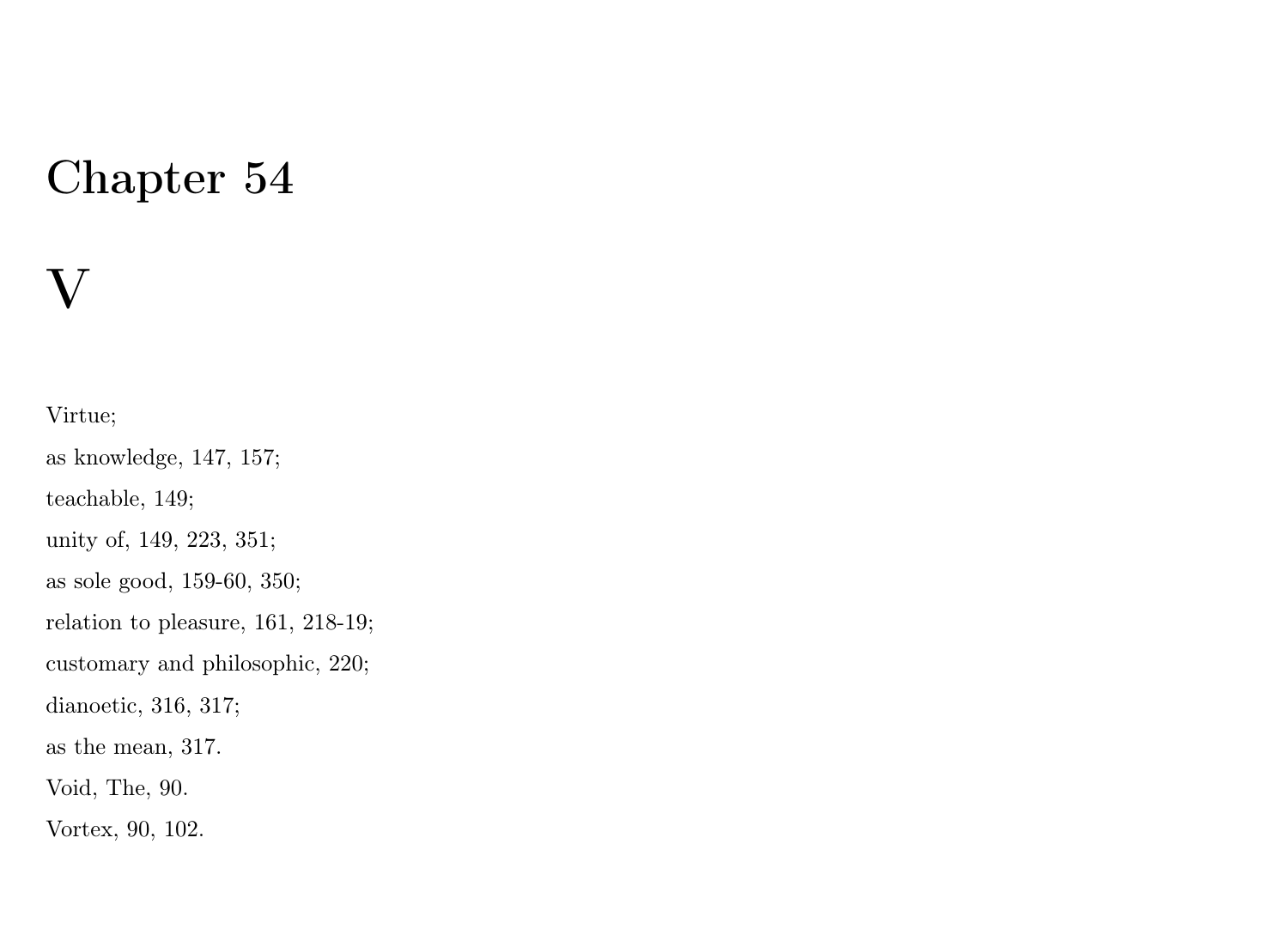## W

Water, as first principle, 21. Wise Man, The; of the Cynics, 160; of the Cyrenaics, 162; of the Stoics, 351. Women, status of, 224. World-Soul, The, 210, 211, 375. {382}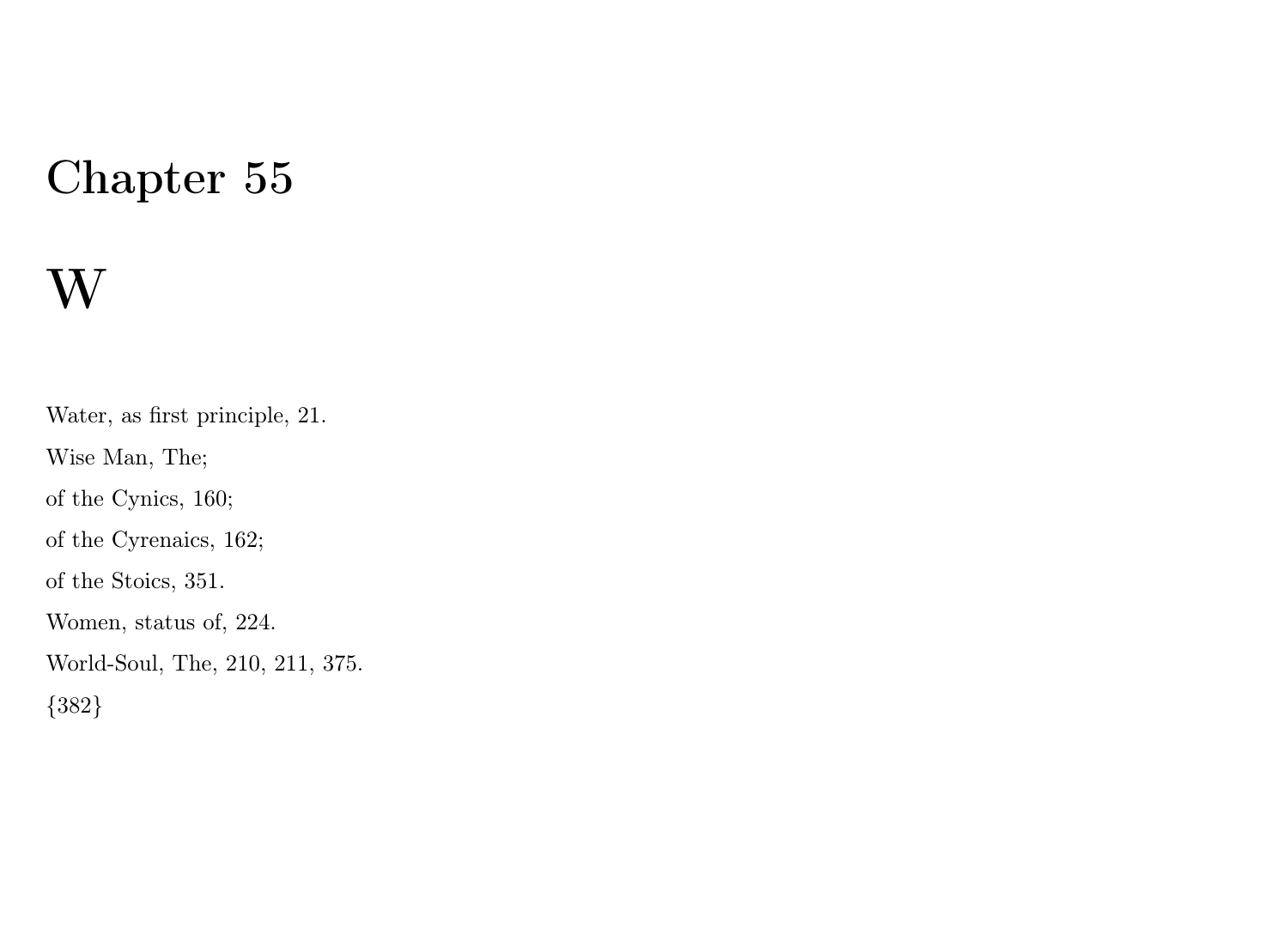## INDEX OF NAMES

#### A

Abdera, 86, 112. Academy, The, 167, 249, 250; The New, 364-6. Aegean, The, 18. Aenesidemus, 366-7. AEsculapius, 141. Agrigentum, 81. Alcibiades, 132, 133. Alexander the Great, 251, 252, 339, 340, 362. Alexandria, 368, 370. Ammonius Saccas, 372.

Amyntas, 249. Anaxagoras, 22, 30, 82, 86, 91, 94-105, 106, 120, 137, 166, 271, 272, 273, 340 Anaximander, 20, 22, 23, 24-7, 28, 29. Anaximenes, 20, 22, 23, 27-30, 82, 83, 102, 271. Andronicus, 262. Anniceris, 162, 167. Antiochis, 134. Antisthenes, 156, 158, 159. Anytus, 133. Appolonia, 30. Apollodorus, 140.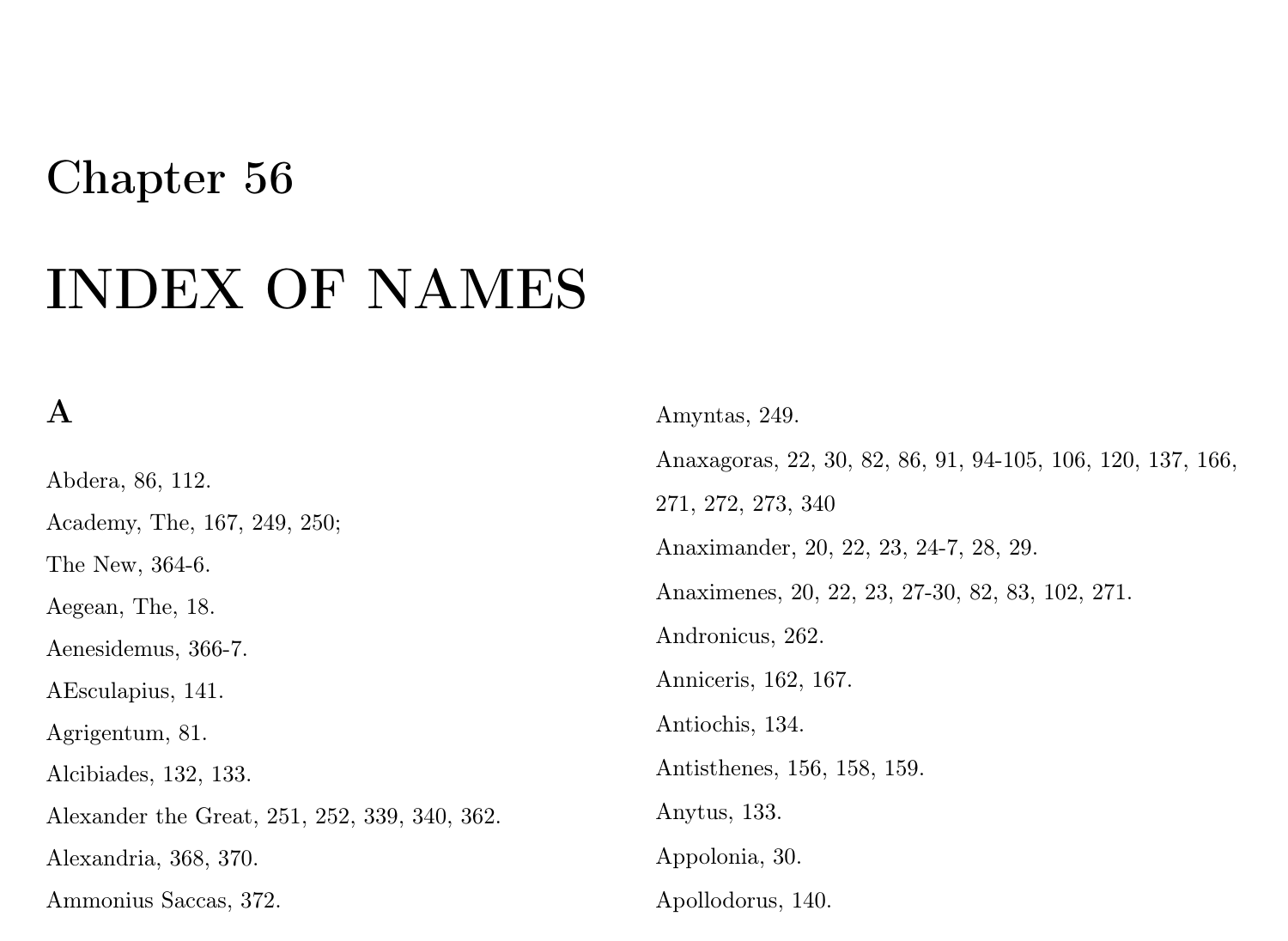Apology, The, 129, 133, 134, 172, 173. Arcesilaus, 364, 365. Arginusae, 134. Aristippus, 156, 161, 358. Aristophanes, 135, 152. Aristotle, 14, 17, 18, 19,23, 38, 42 (footnote), 55, 95, 98, 99, 106, 122, 148, 150, 191, 193, 231, 233, 248, 249-338, 339, 340, 341, 342, 345, 346, 350, 370; on Thales, 21-2; on Anaxagoras, 104, 105; on Socrates, 147,317,320; on Plato, 193, 262-5, 323-4. Asia Minor, 18, 20, 72, 94, 95, 250. Assyria, 13. Atarneus, 250. Athens, 94, 95, 112, 127, 128, 129, 131, 133, 134, 135, 136, 137, 165, 166, 167, 169, 249, 250, 251, 252, 254, 344. Atomists, The, 82, 86-93, 95, 96, 97, 103, 104. Aurelius, Marcus, 14, 344.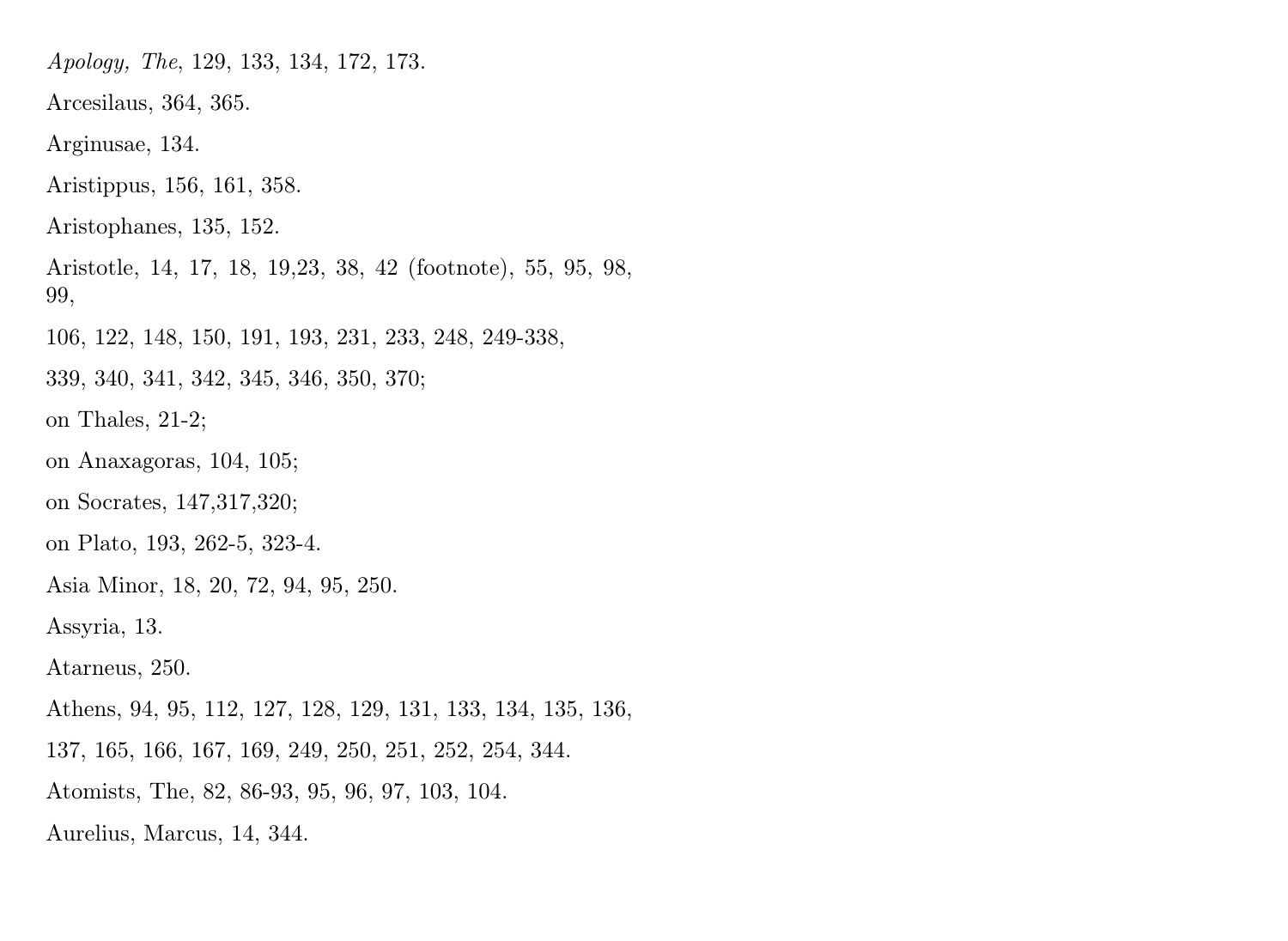## B

Babylon, 252. Babylonia, 86. Bacon, Francis, 257-8. Banquet, The, 132. See also Symposium, The. Bentham, 220. Bhagavat Gita, The, 15. Brahman, 15, 64, 170, 197. Buddha, The, 213. Burnet Prof., Preface, 25, 28, 46, 91, 98. {383}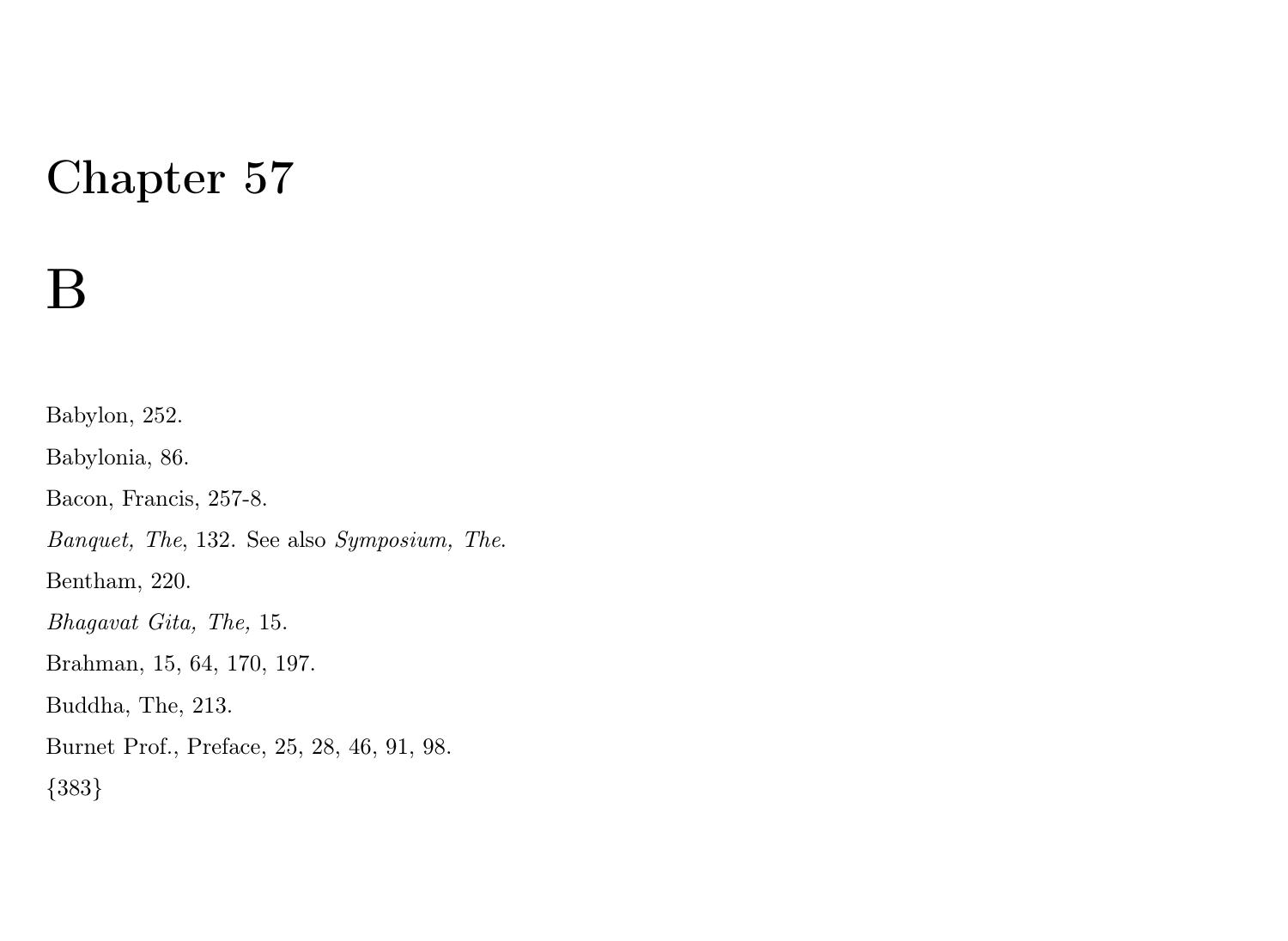## C

| Carneades, 365.                          | Colophon, 41.                                           |
|------------------------------------------|---------------------------------------------------------|
| Chairephon, 129.                         | Copernicus, 38.                                         |
| Chalcis, 252.                            | Crates, 344.                                            |
| <i>Charmides, The</i> , 172, 173.        | Cratylus, 166.                                          |
| China, 13.                               | Critias, 118.                                           |
| Christianity, 69, 70, 71, 101, 369, 377. | Crito, 137, 138, 139, 140, 141.                         |
| Chrysippus, 344.                         | <i>Crito, The, 172, 173.</i>                            |
| Cicero, 366.                             | Croesus, 20, 21.                                        |
| Clazomenae, 94.                          | Crotona, 31, 33.                                        |
| Cleanthes, 344.                          | Cynics, The, 156, 158-60, 163, 316, 342, 351, 353, 358. |
| Clouds, The, of Aristophanes, 135.       | Cyprus, 344.                                            |
| Coleridge, S. T., 263.                   | Cyrenaics, The, 156, 160-2, 163, 218, 342, 358.         |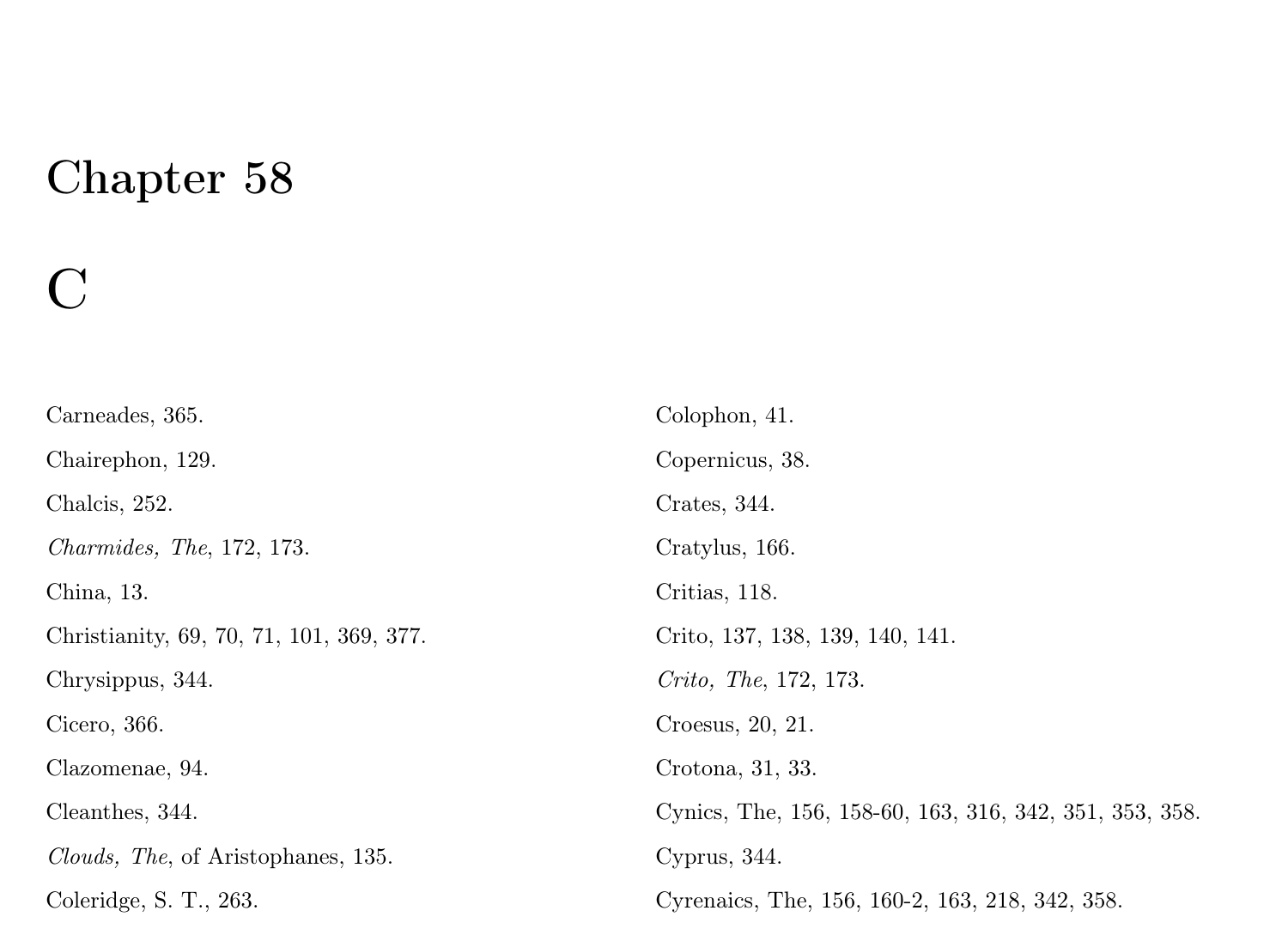Cyrene, 167.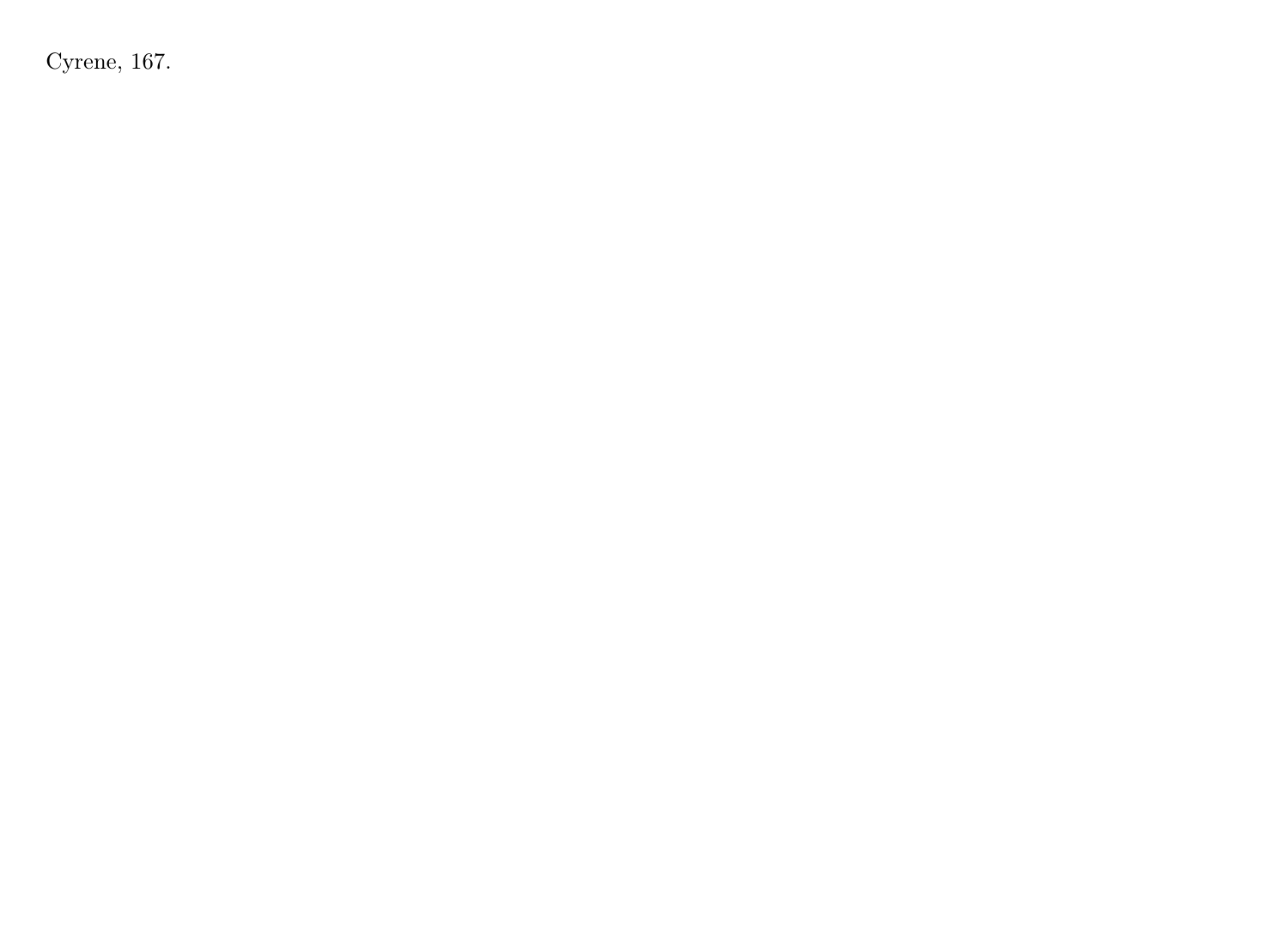## D

Darwin, 308.

Delium, 131.

Delphi, 129.

Democritus, 22, 49, 50, 52, 86, 93, 104, 108, 112, 234, 342,

354, 356.

Diogenes of Apollonia, 30.

Diogenes the Cynic, 159, 351, 352.

Dionysius the Elder, 167, 168.

Dionysius the Younger, 168, 169.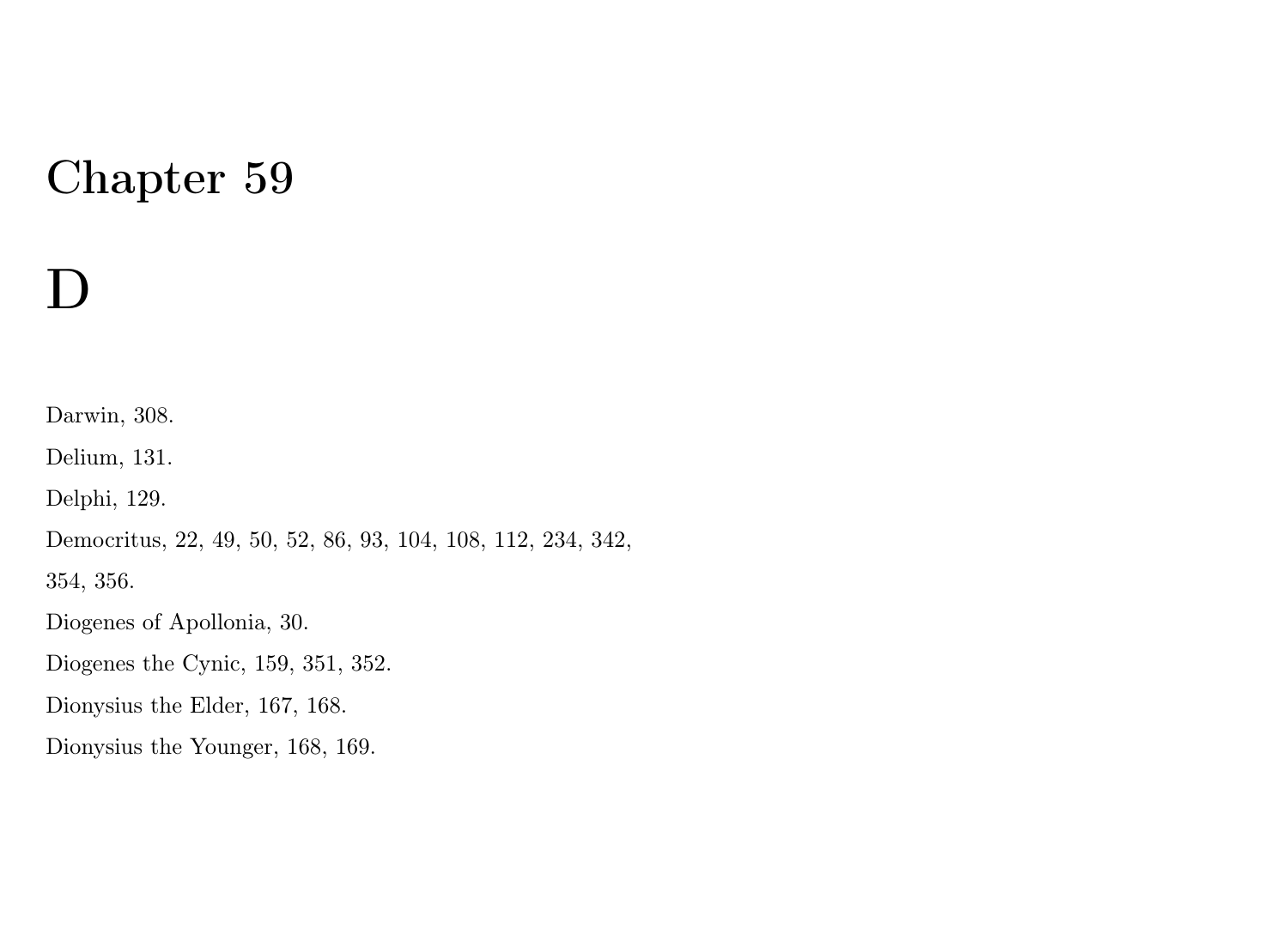### $\mathbf E$

Echechrates, 139, 141. Egypt, 13, 16, 17, 31, 86, 125, 167, 372. Elea, 40, 41, 43, 52, 60. Eleatics, The, 22, 23, 40-71, 72, 73, 75, 79, 89, 109, 112, 117, 162, 164, 166, 173, 174, 175, 193, 195, 196, 197, 234, 235, 246, 272, 279, 374. Eleusinian mysteries, 72. Empedocles, 17, 22, 49, 52, 81-5, 86, 87-8, 89, 95, 96, 97, 103, 271, 272, 329. Empiricus, Sextus, 366. England, 121. Epictetus, 14, 344. Epicureans, The, 89, 90, 91, 342, 343, 354-60, 362, 368, 369. Epicurus, 342, 345-60. Erdmann, 46, 98, 368, 375. Ethics, The, of Aristotle, 319. Euboea, 252. Euclid, the geometrician, 33, 113. Euclid of Megara, 156, 162-3, 166, 167. Euripides, 94. Euthyphro, The, 172.

Ephesus, 72, 73.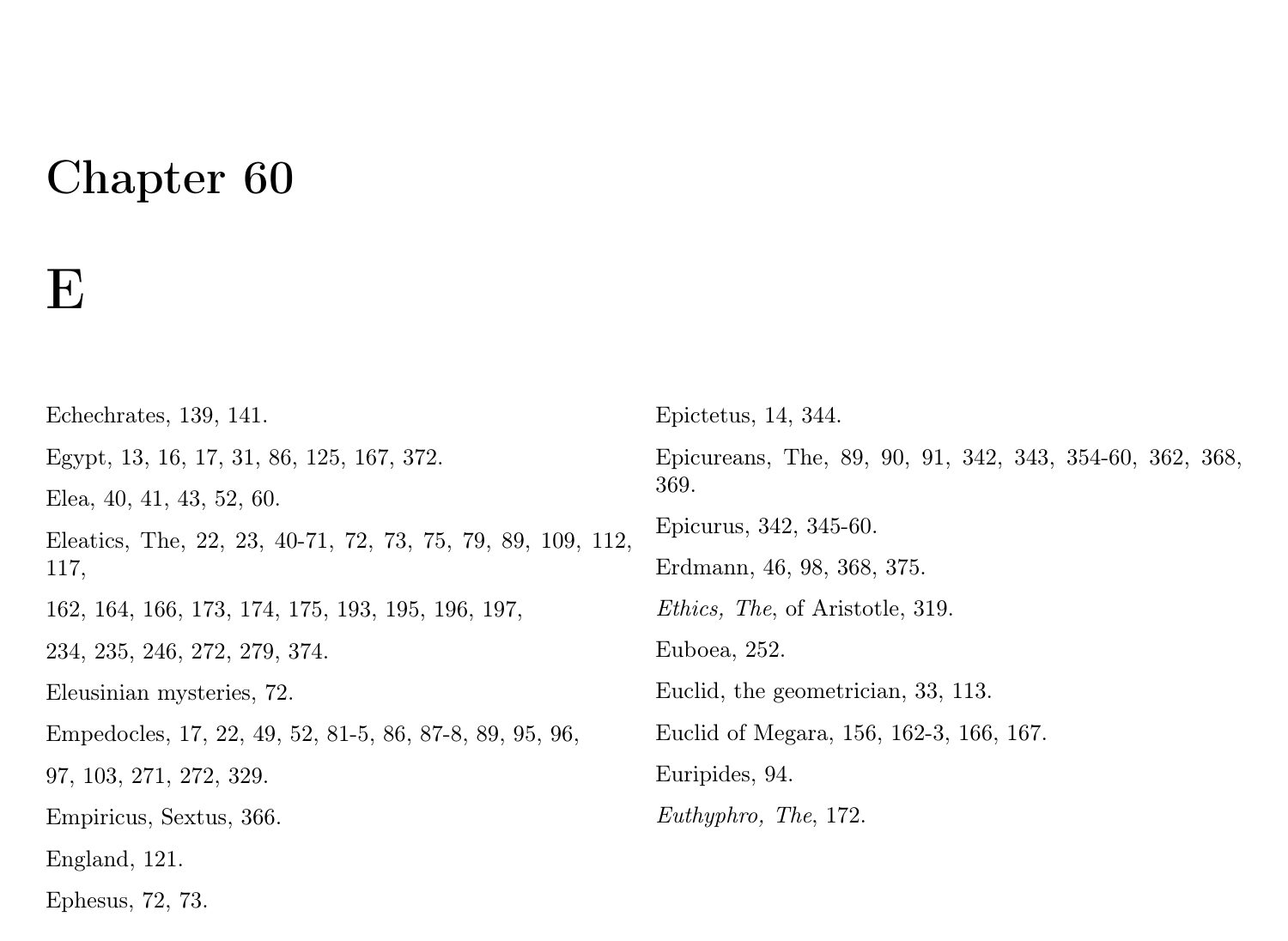F

France, 121.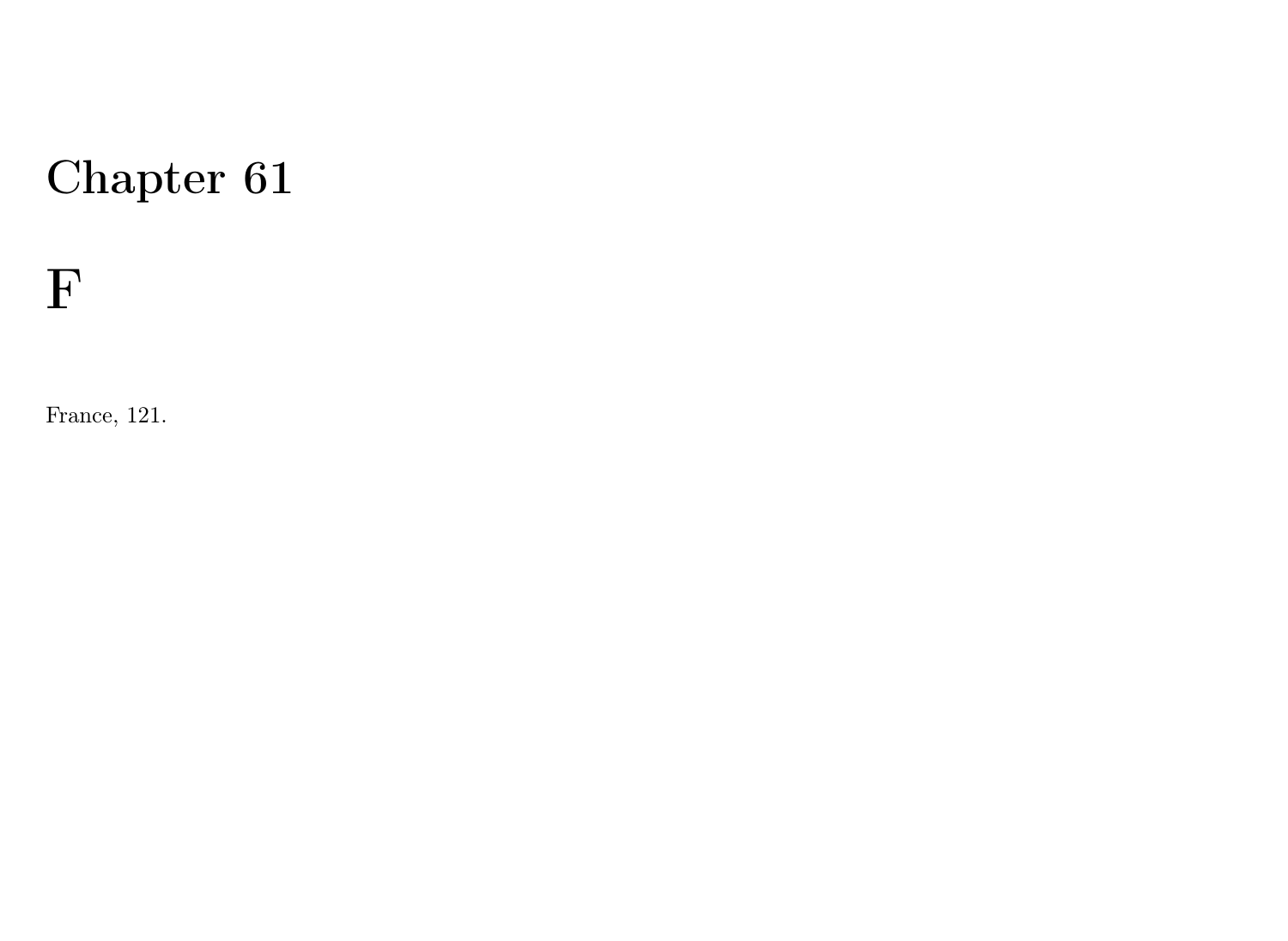## G

Gorgias, 110, 111, 116-18, 361. Gorgias, The, 174, 177. Grant, Sir A., 295 (footnote). Greece, 13, 16, 17, 18, 33, 41, 107, 109, 112, 122, 168, 220, 252, 339, 344, 368. Grote, 98. {384}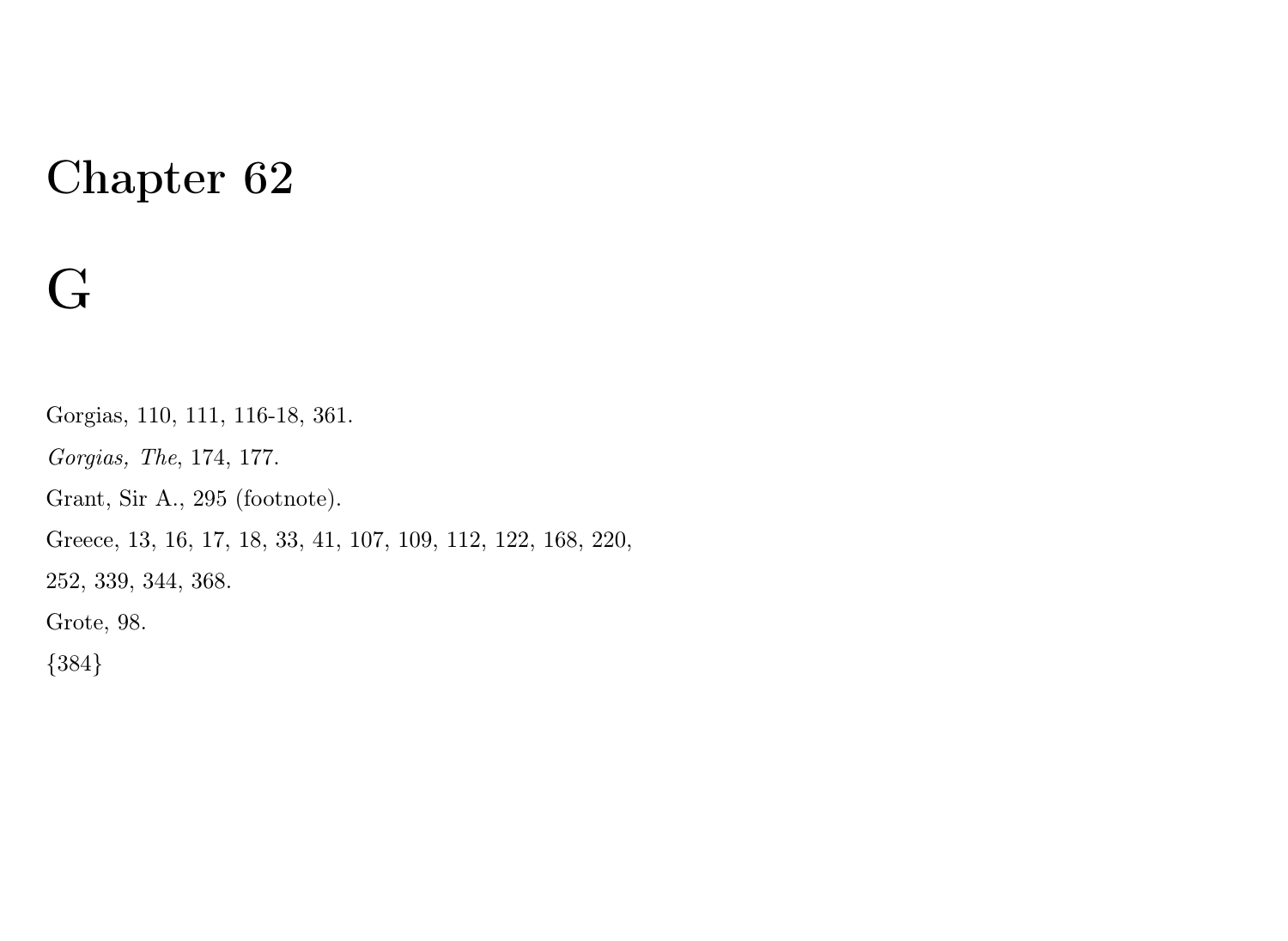## H

Halys, 21. Hegel, 38, 46, 55, 58-60, 312 (footnote), 333. Hegesias, 162. Hellas, 41. Heracleitus, 22, 72-80, 82, 86, 108, 112, 116, 164, 166, 192, 193, 234, 271, 333, 342, 347. Hermeias, 250. Herpyllis, 251. Hesiod, 41, 72, 77. Hippias, 110. Hippias Minor, The, 172. Hippo, 30.

Homer, 41, 72. Hume, David, 57, 58, 361. Hylicists, The, 24.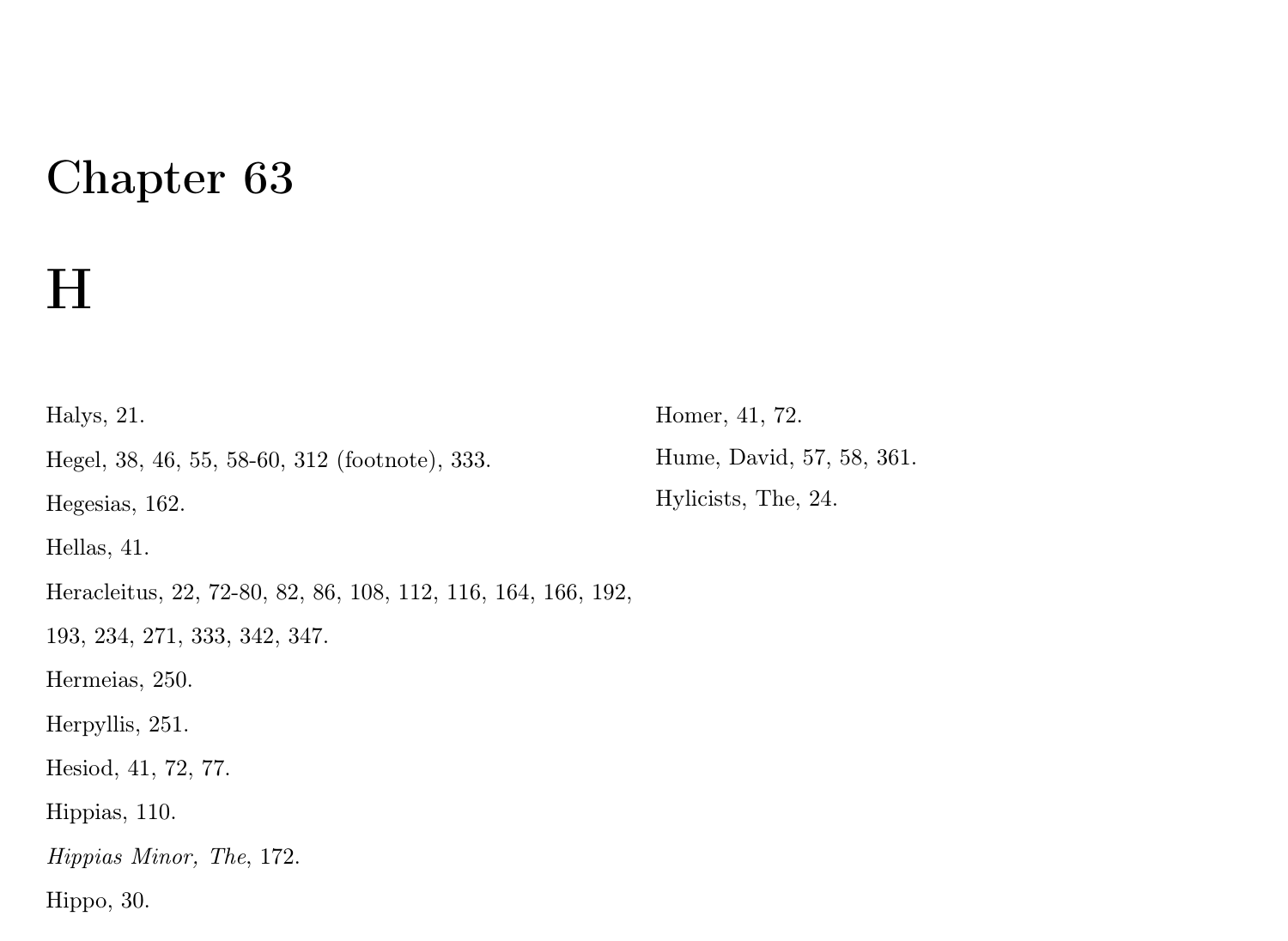Iamblicus, 376.

Idaeus, 30.

I

India, 14, 16, 17.

Ionia, 20, 41, 137.

Ionics, The, 20-30, 61, 62, 82, 83, 271, 272.

Islam, 71.

Italy, 18, 31, 40, 167.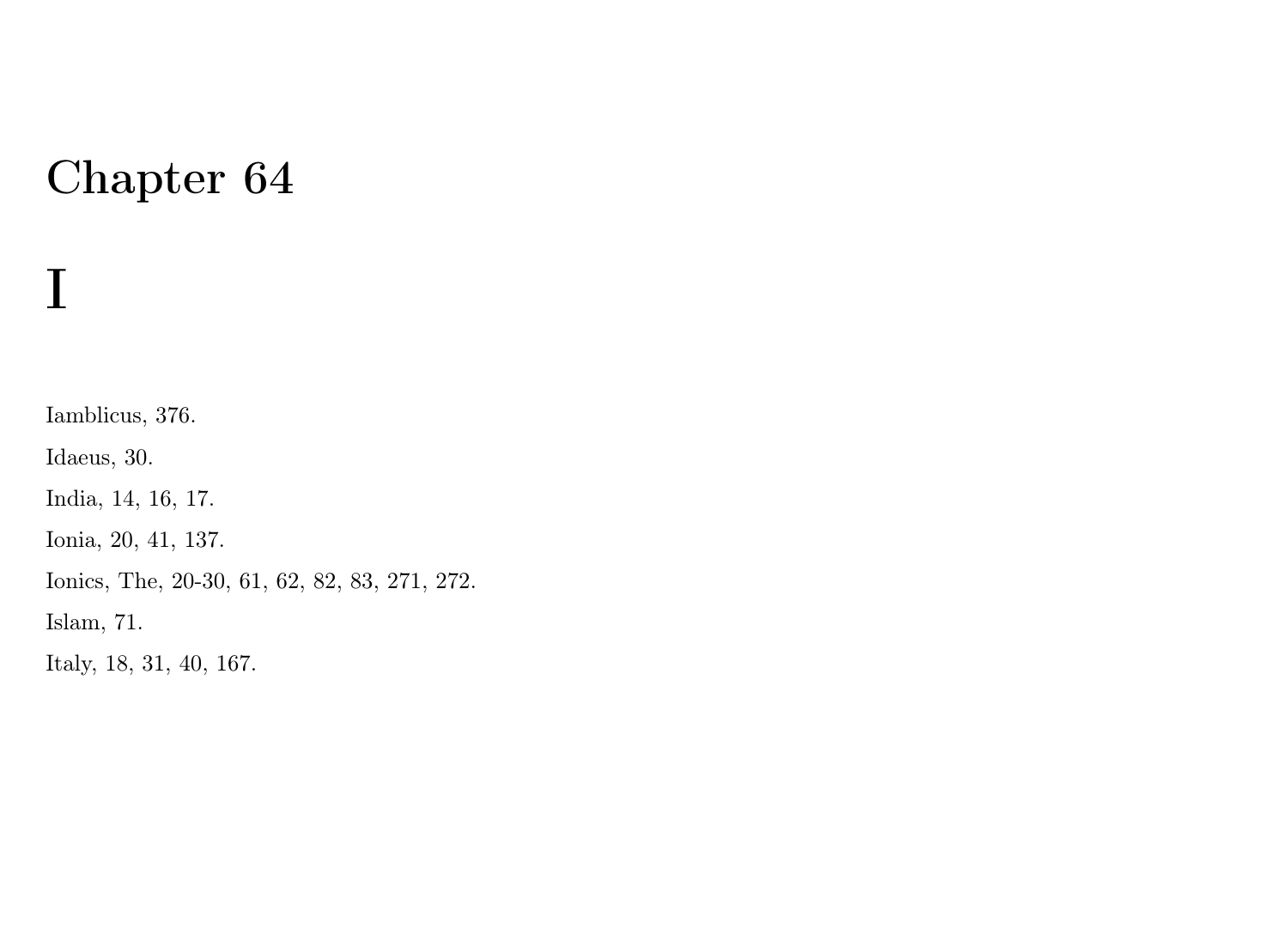## J

Japan, 125.

 $+$ Jàtakas, The $+$ , 213.

Judaea, 370.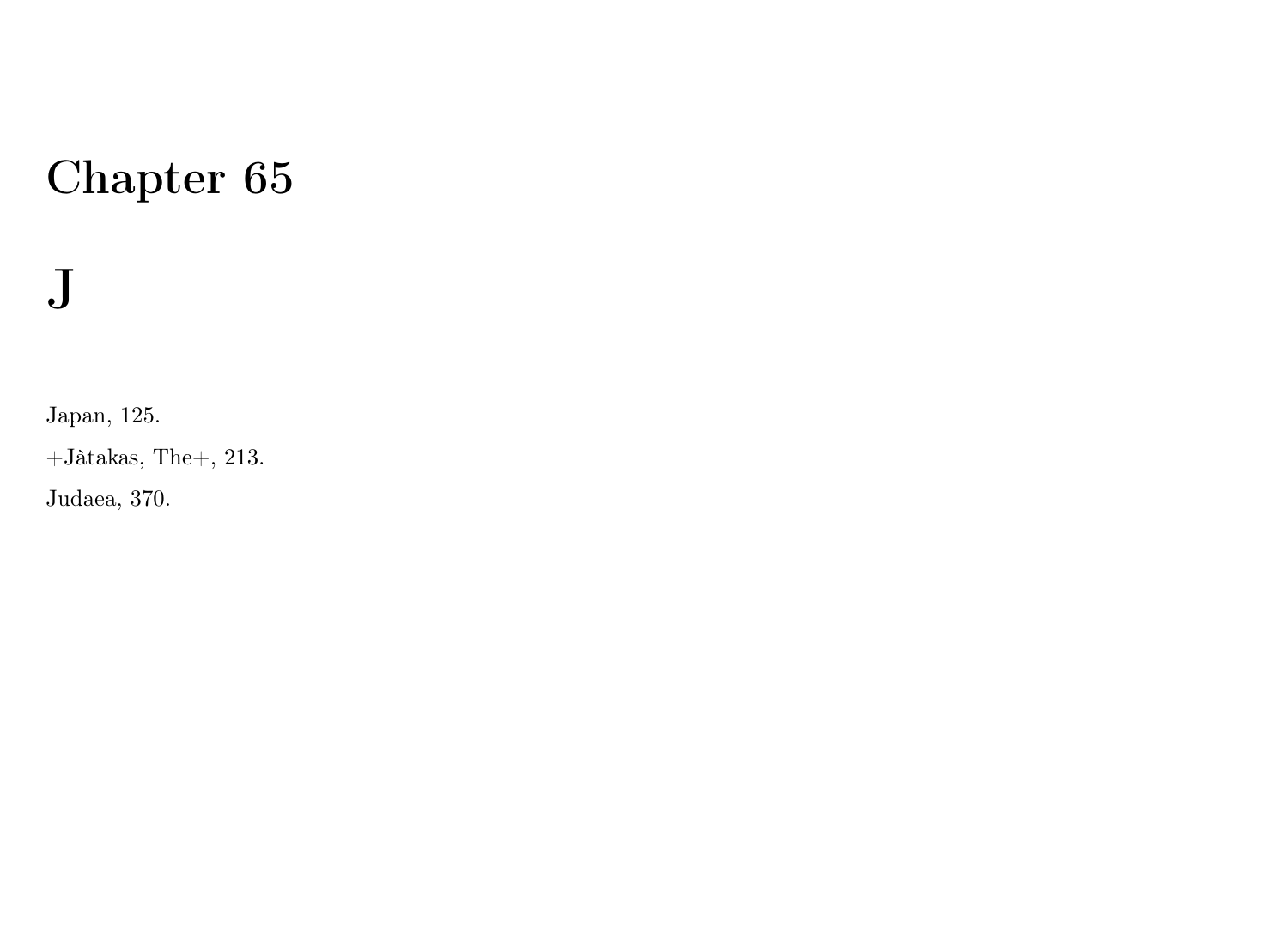# K

Kant, 55, 57, 213, 215.

Kepler, 65.

Krishna, 15.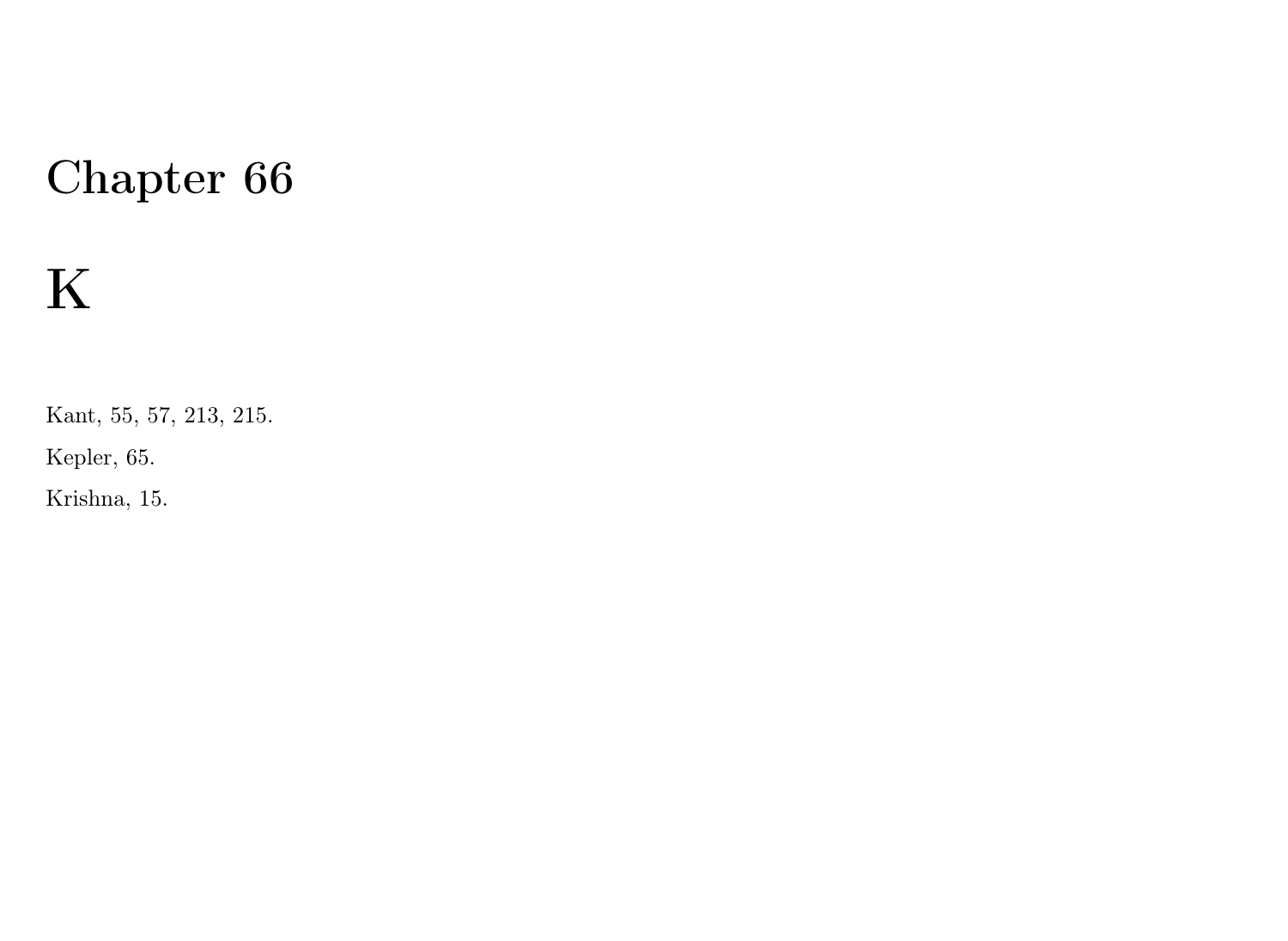## L

Laches, The, 172, 173. Lampsacus, 95.

Leon, 134-5.

Leucippus, 86, 88, 89, 91, 104.

London, 189.

Lucretius, 14.

Lyceum, The, 251.

Lycon, 133.

Lycopolis, 372.

Lysis, The, 172, 173.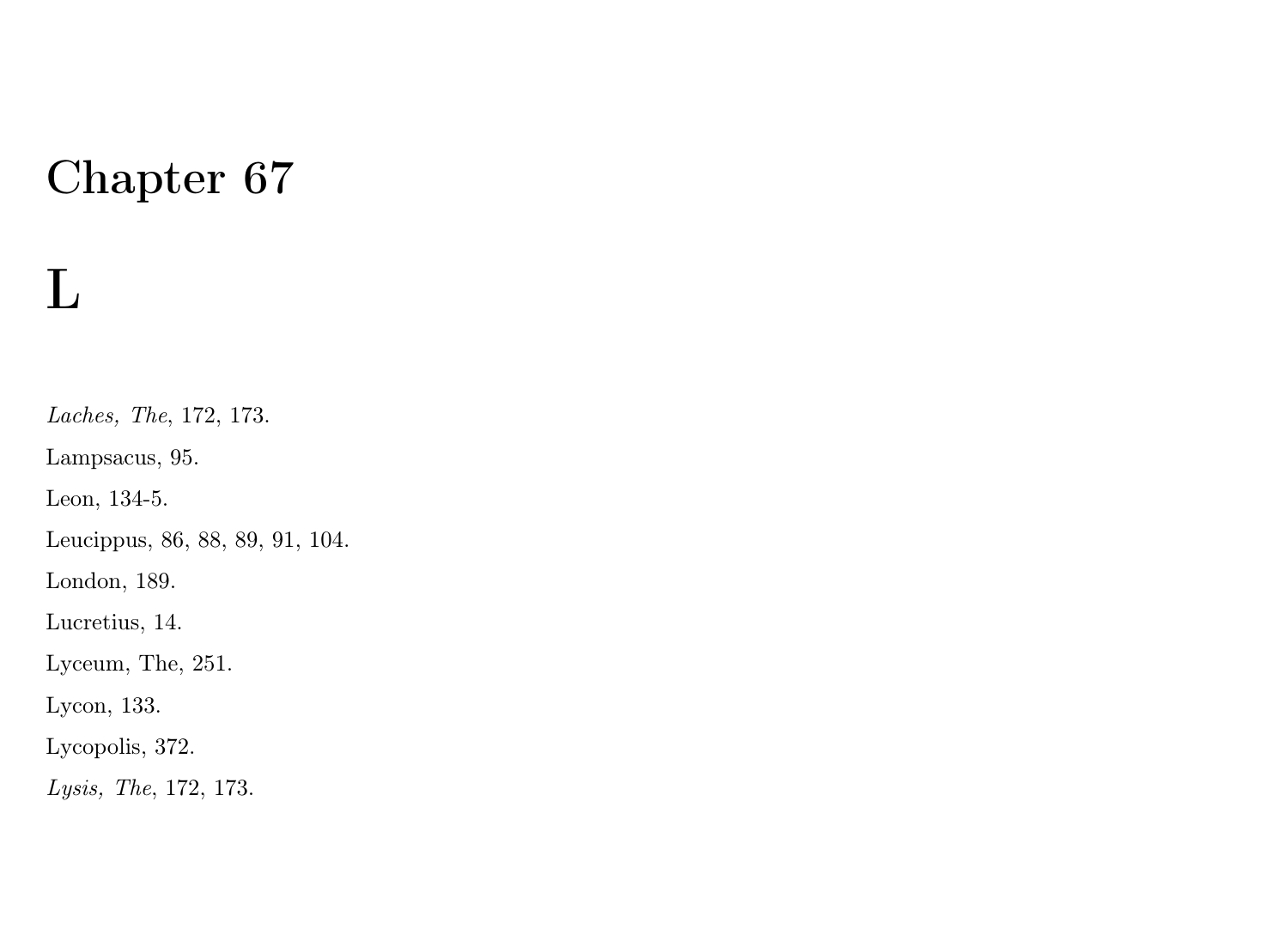## M

Macedonia, 249, 252, 339. Macran, H. S., 312 (footnote). Megara, 166, 167, 172, 173. Megarics, The, 156, 162-3. Melissus, 46. Melitus, 133. Memorabilia, The, 142. Meno, The, 216. Meru, 15, 16. Metaphysics, The, of Aristotle, 19, 42, 105, 253, 254, 261, 271. Metchnikoff, 76. Miletus, 20, 24, 27.

Mill, J. S., 220, 221, 269. Milton, 330. Moses, 370. Mytilene, 251.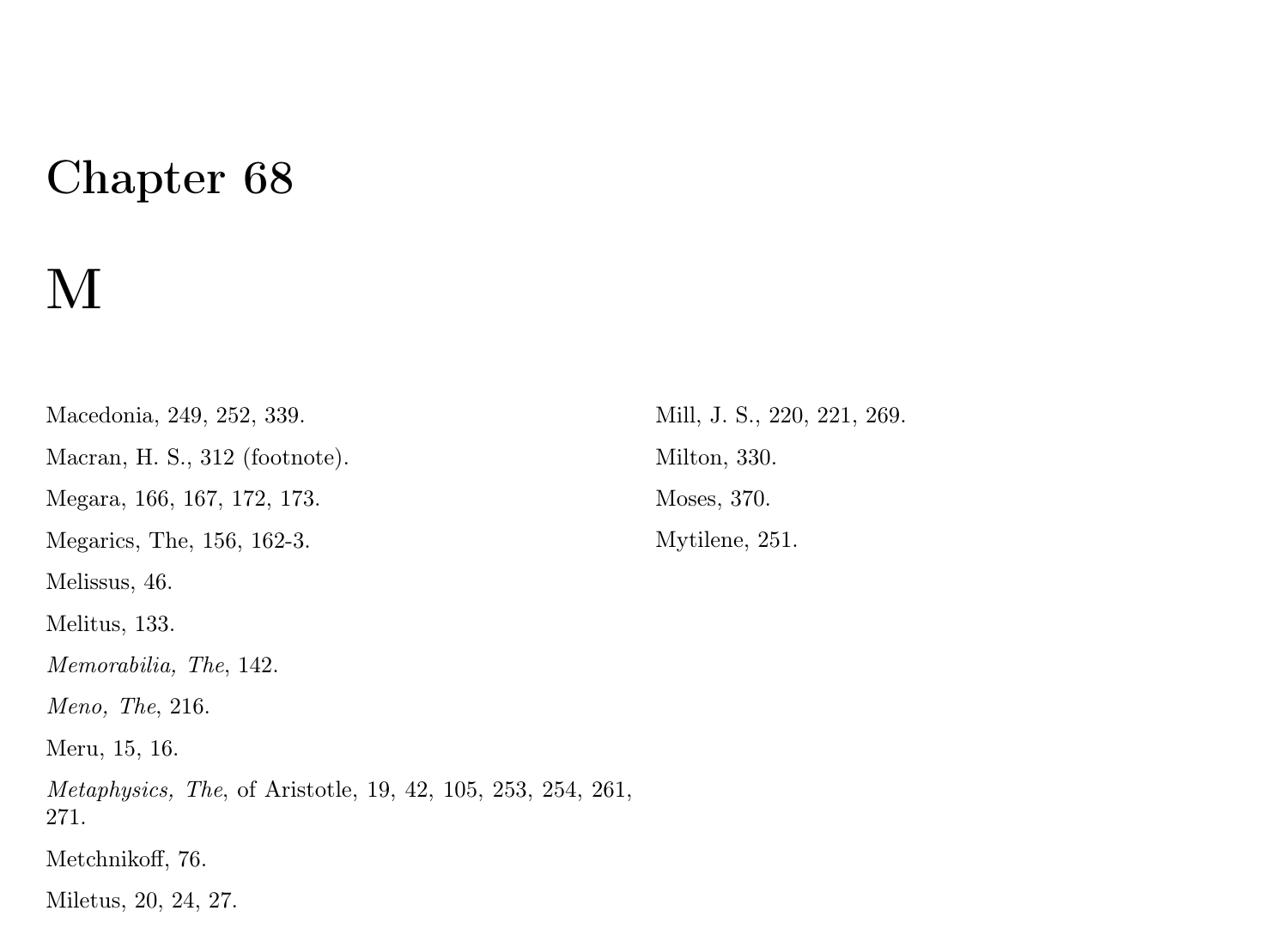# N

Napoleon, 252.

Neo-Platonists, The, 342, 343, 368, 369, 372-377.

Newton, 65.

Nichomachus, 249, 251

Nietzsche, 156.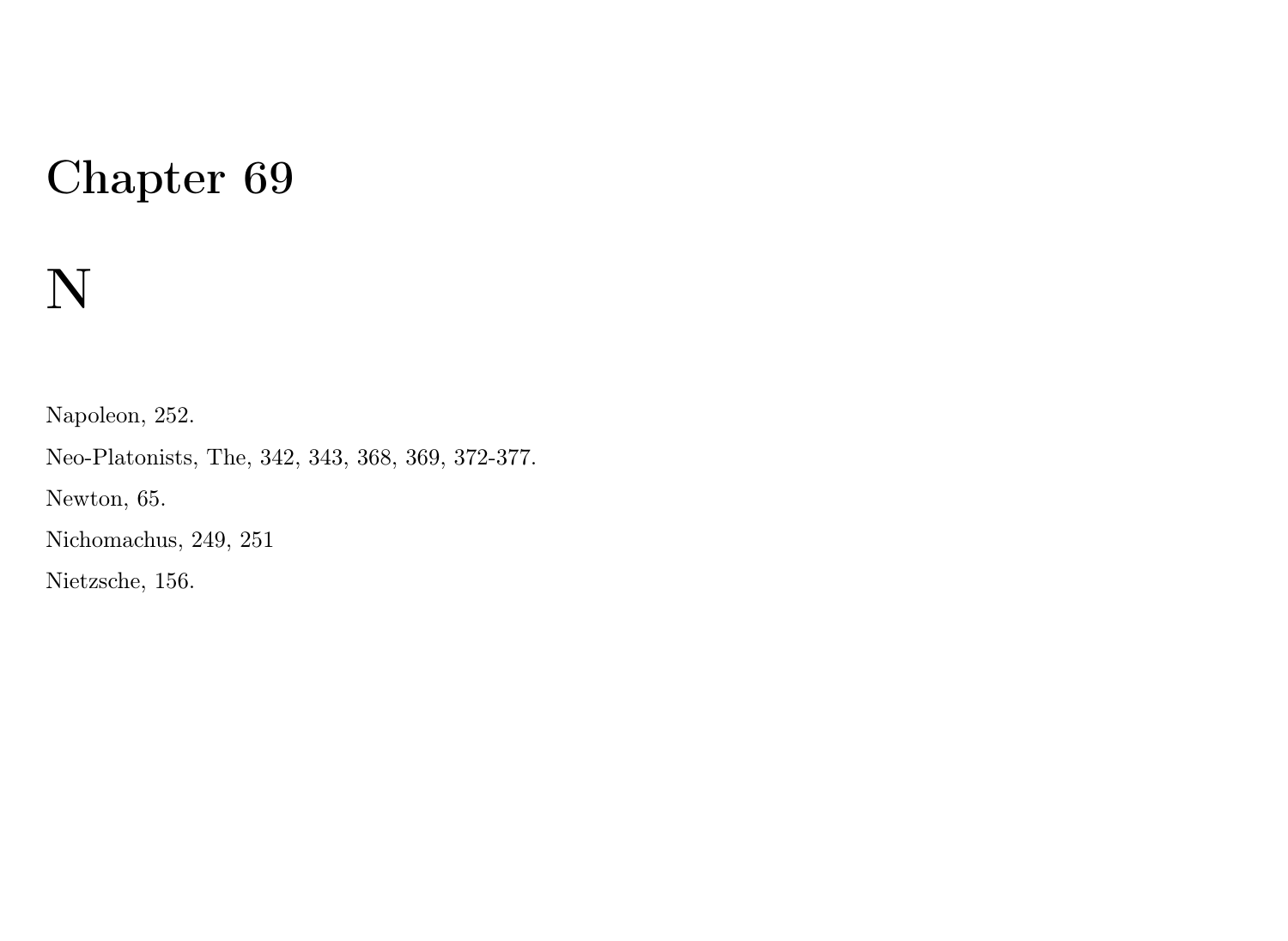# O

Orphics, The, 17, 32.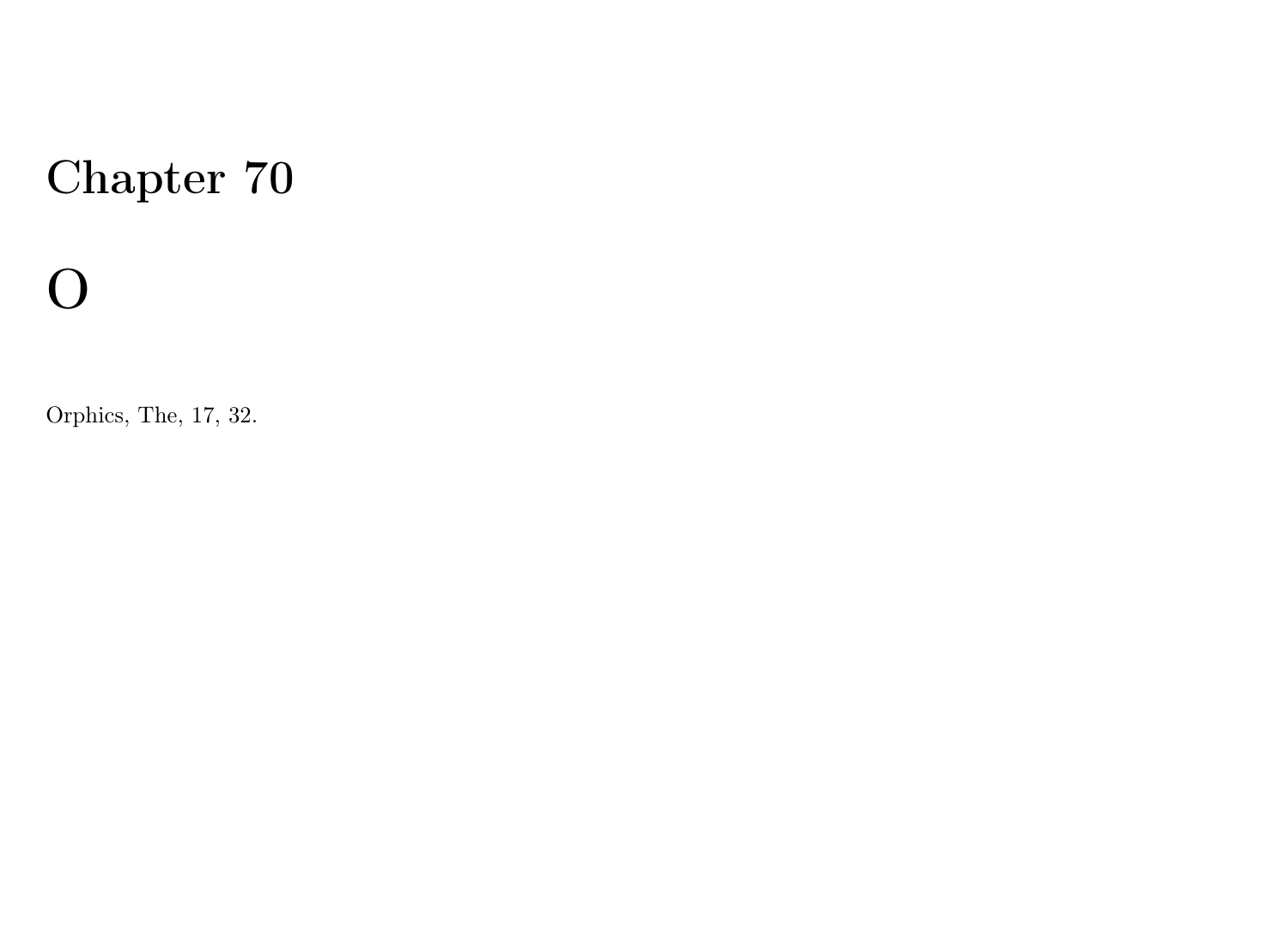## P

| Paramatman, 15.                                                | <i>Philebus, The, 175, 203.</i>                                 |
|----------------------------------------------------------------|-----------------------------------------------------------------|
| Parmenides, 13,40,41, 42, 43, 52, 53, 57, 72, 81, 82, 86, 117, | Philip of Macedonia, 251.                                       |
| 162, 163, 164, 167, 234.                                       | Philo the Jew, 370-1.                                           |
| <i>Parmenides, The, 169, 175, 176, 177, 195, 244.</i>          | Philolaus, 37.                                                  |
| Peloponnese, The, 103.                                         | Phlius, 262.                                                    |
| ${385}$                                                        | Plato, 1, 13, 17, 19, 23, 38, 50, 51, 52, 55, 95, 99, 101, 104, |
| Peloponnesian War, The, 131, 165.                              | 106, 122, 129, 132, 133, 137, 141, 142, 150, 156, 164-248,      |
| Pericles, 94, 95, 137.                                         | 249, 250, 253, 255, 256, 257, 258, 259, 262-5, 267, 269,        |
| Peripatetics, The, 251, 369.                                   | 271, 272, 273, 275, 281, 282, 286, 287, 288, 290, 291, 298,     |
| Persians, The, 251.                                            | 299, 301, 303, 304, 314, 319, 321, 323, 324, 325, 327, 329,     |
| <i>Phaedo, The, 137, 175, 177.</i>                             | 331, 332, 334, 335, 336, 338, 341, 342, 345, 346, 350, 364,     |
| <i>Phaedrus, The, 172, 175, 177.</i>                           | 370, 372, 374, 375.                                             |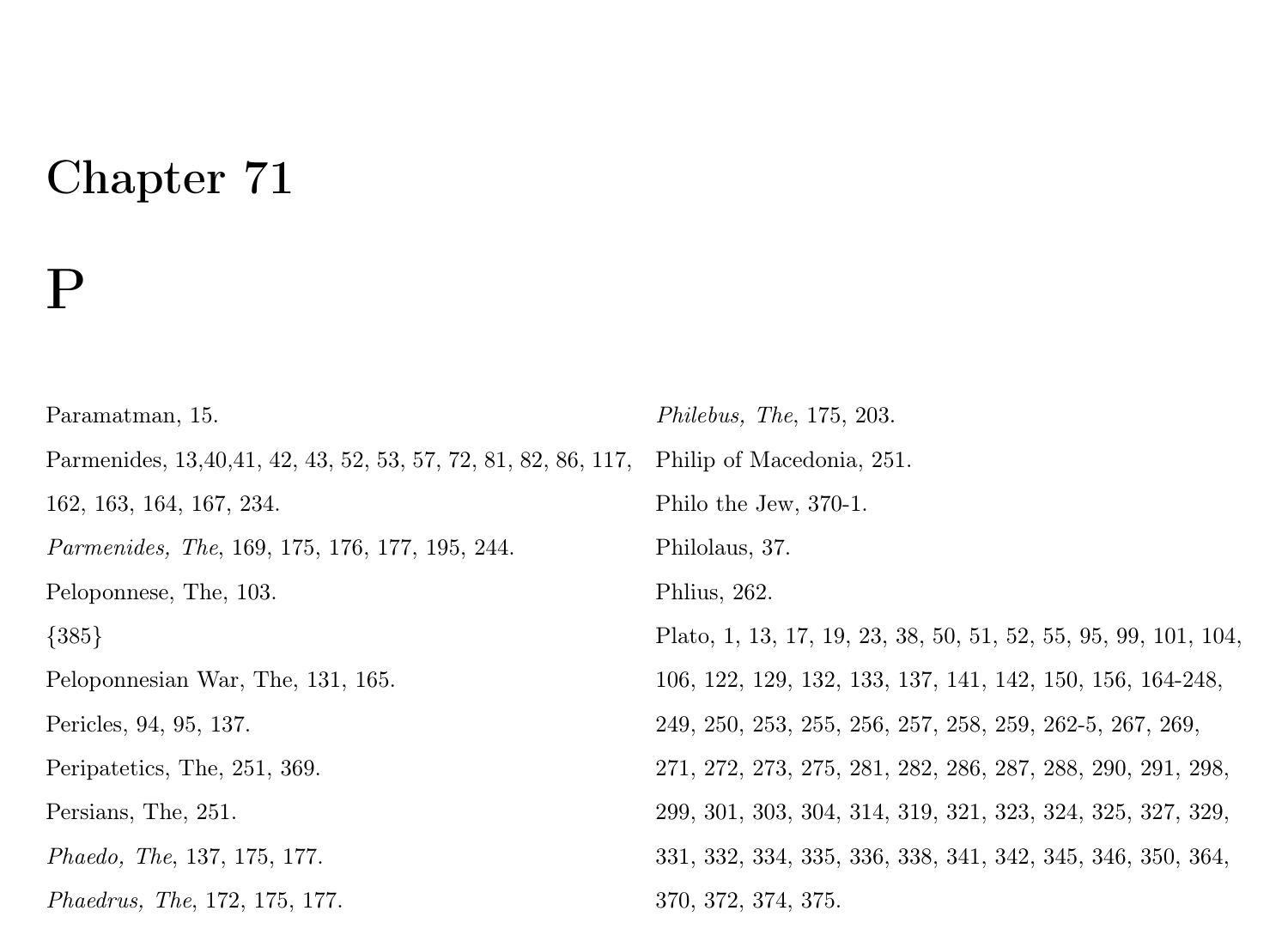Plotinus, 368, 372-6.

Porphyry, 376.

Proclus, 376.

Poetics, The, of Aristotle, 326.

Polus, 118-9.

Polemo, 344.

Prodicus, 110, 121.

Protagoras, 110, 112-6, 118, 121, 153, 154, 161, 178, 179,

181, 217, 361.

Protagoras, The, 172.

Proxenus, 249.

Pyrrho, 343, 362-4, 365, 366.

Pythagoras, 31, 32, 33, 34, 72, 81, 301.

Pythagoreans, The, 17, 22, 31-9, 43, 44, 61, 62, 109, 164,

167, 169, 191, 209, 217, 272, 291, 370.

Pythias, 251.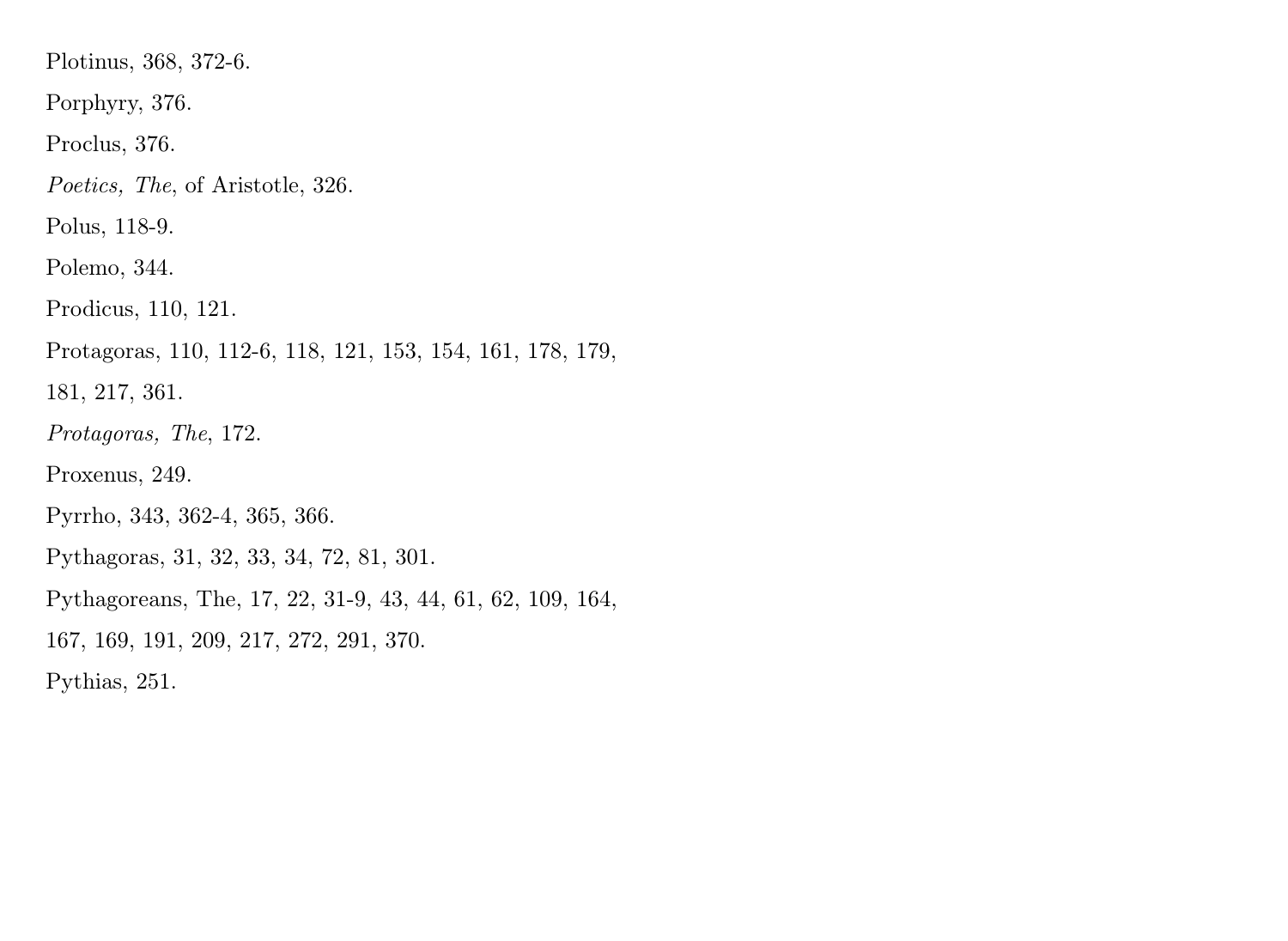## R

Republic, The, Preface, 168, 175, 177, 201-2, 225-9, 230, 231.

Rome, 14, 344, 372.

Rotunda, The, 134, 135.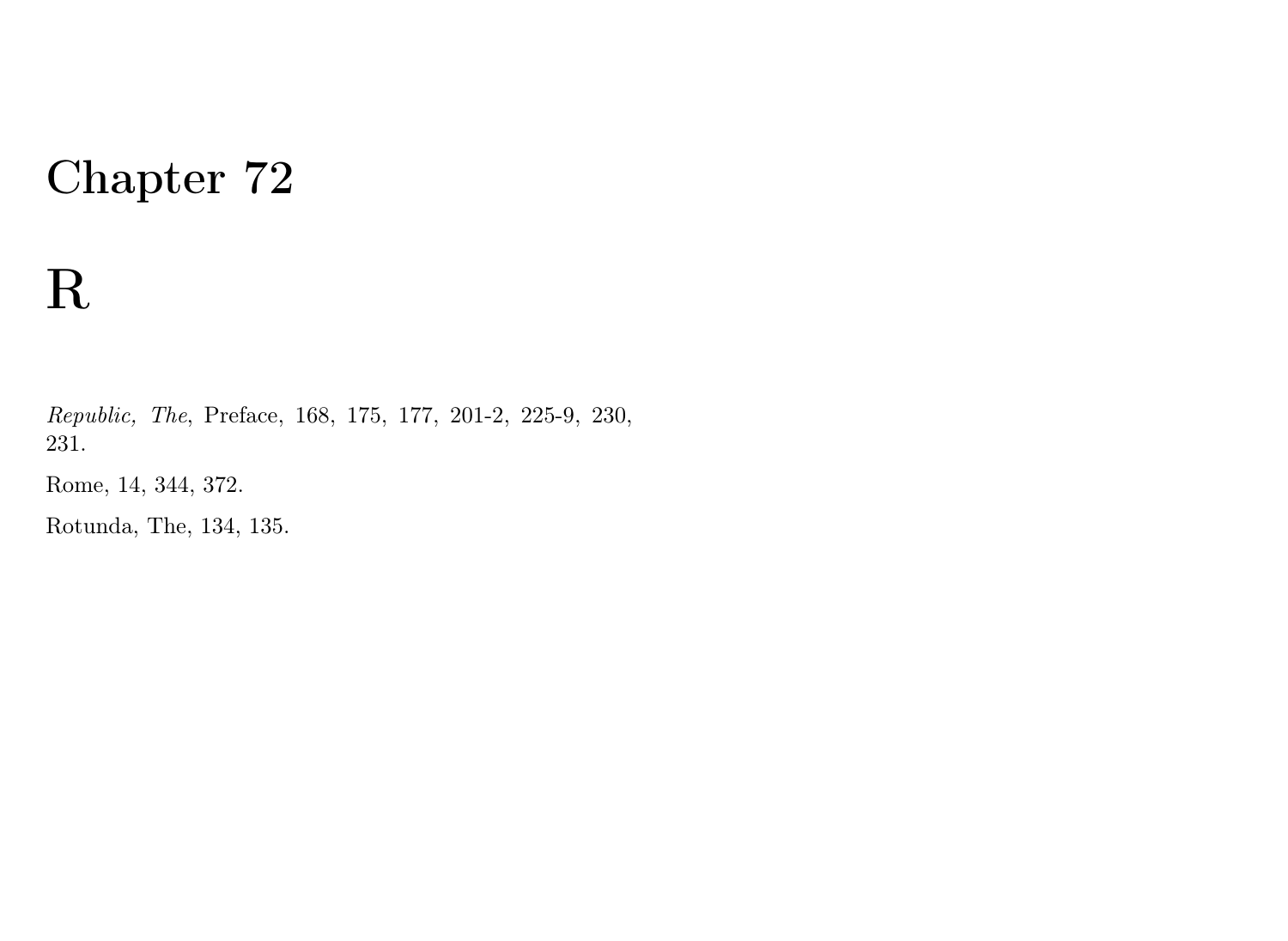## S

Salamis, 134, 135. Satan, Milton's, 330. Sceptics, The, 7 (footnote), 342, 361-7, 368, 376. Schopenhauer,72. Schwegler, 46, 353. Seneca, 14, 344. Seven Sages, The, 21. Shaw, Bernard, 126, 156. Sicily, 18, 81, 112, 176, 168. Simplicius, 366. Socrates, 18, 19, 51, 73, 95, 110, 122, 127-54, 155, 156, 157, 158, 159, 160, 161, 163, 164, 166, 167, 168, 169, 172, 173, 182, 183, 193, 223, 234, 252, 317, 320, 351, 352. Solon, 20. Sophist, The, 175, 176, 177, 195. Sophists, The, 18, 19, 24, 106-26, 127, 128, 135, 142, 144, 145, 150, 151, 152, 153, 161, 166, 174, 178, 182, 185, 218, 219, 221, 234, 343, 361. Sparta, 339. Spencer, Herbert, 2, 308-12. Speusippus, 250. Spinoza, 66, 71, 197. Stagirus, 249. Statesman, The, 175, 176.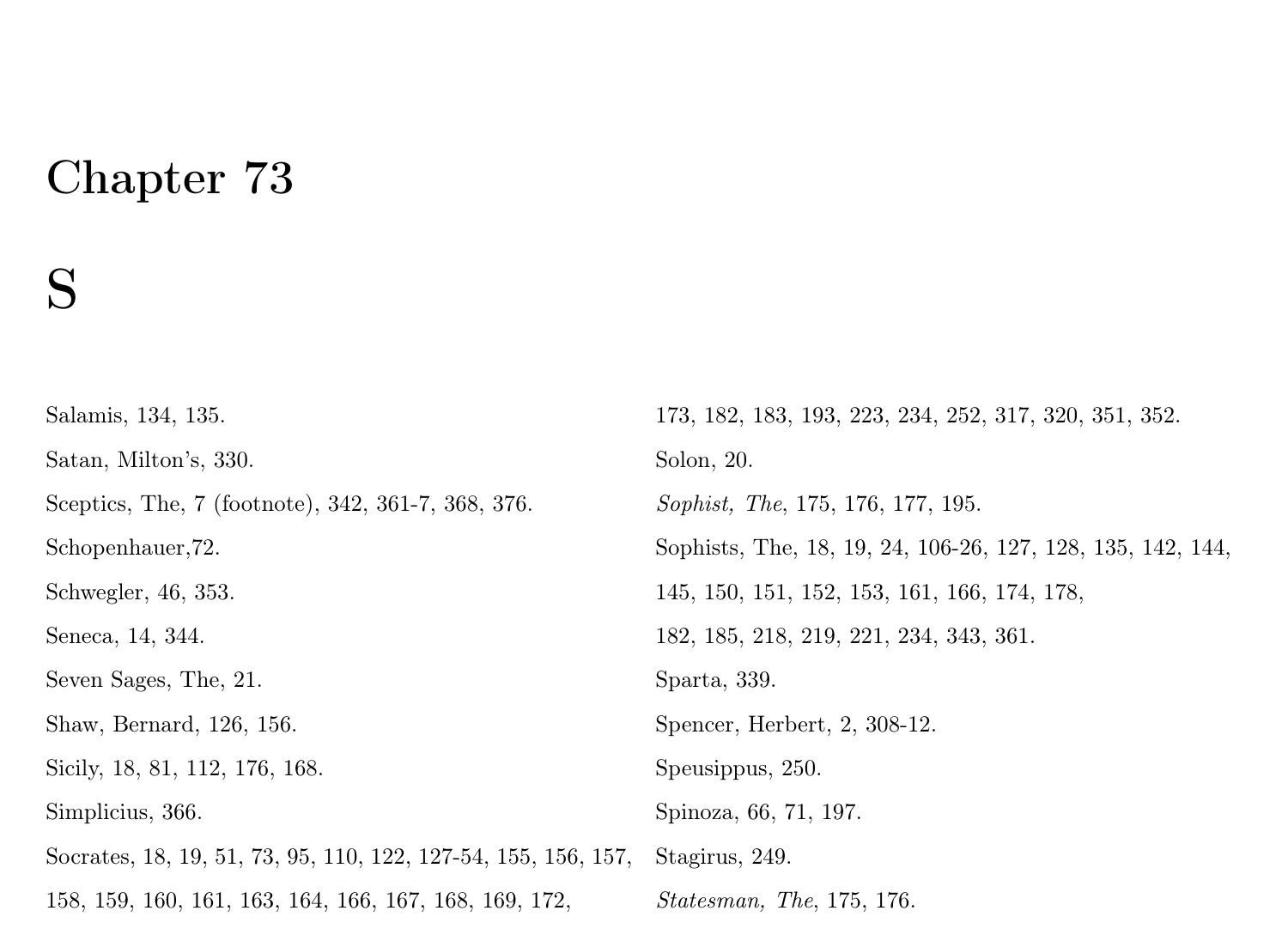Stilpo, 344.

Stoa, The, 344.

Stoics, The, 341, 342, 343, 344-53, 358, 359, 362, 365, 366, 368, 369, 370.

Swinburne, A. C., 357.

{386}

Symposium, The, 175, 205-6, 231. See also Banquet, The.

Syracuse, 42, 167, 168, 169.

Syrianus, 376.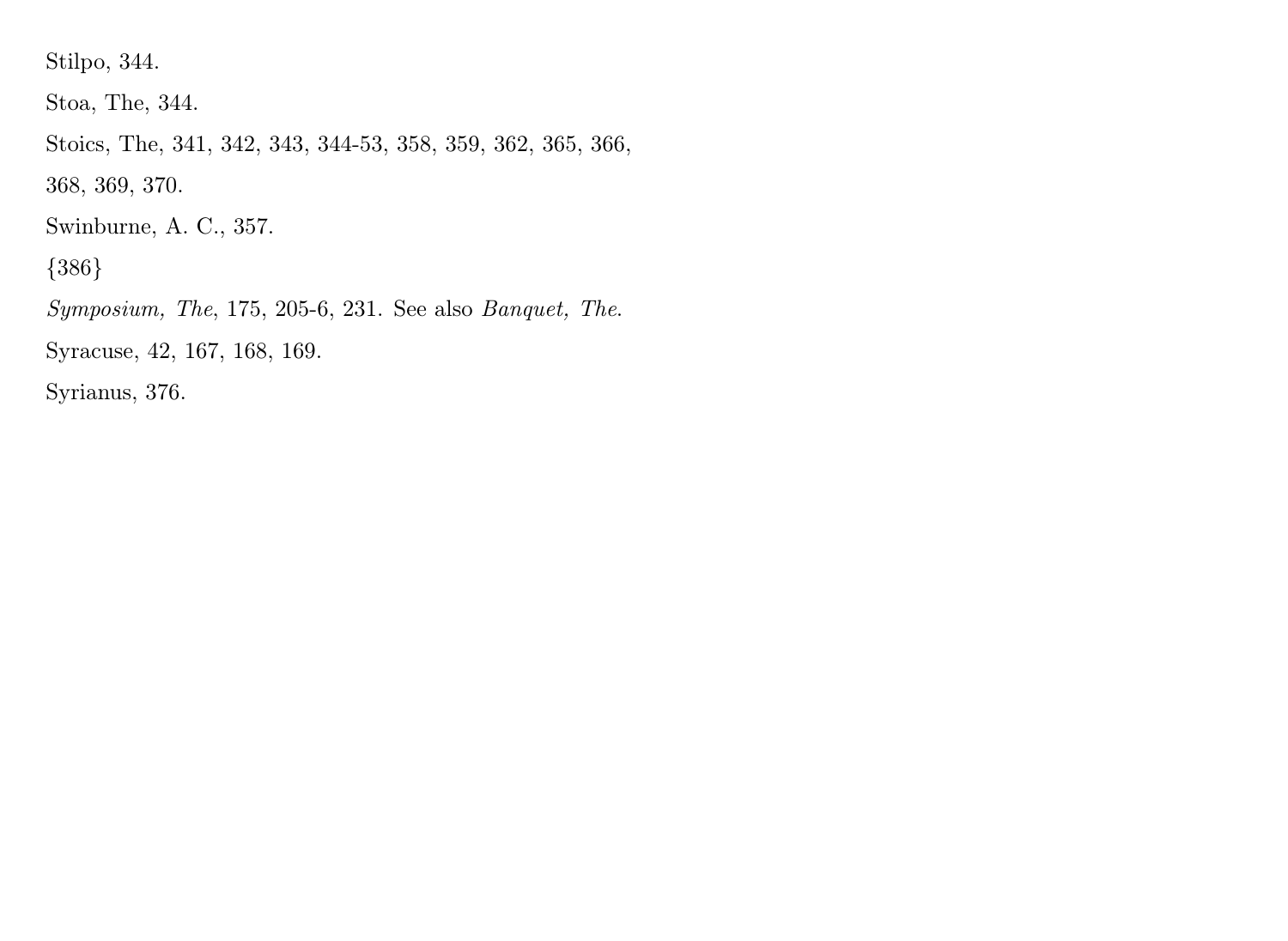#### T

Thales 20-4, 27, 28, 29, 30, 36, 44, 82, 120, 271, 368. Thebes, 252. Thessaly, 137. Thirty Tyrants, The, 134, 165. Thrace, 86, 249. Thrasymachus, 118-9. Timaeus, The, 38, 171, 175, 177, 190, 208, 210. Timon of Phlius, 362. Tolstoi, 230.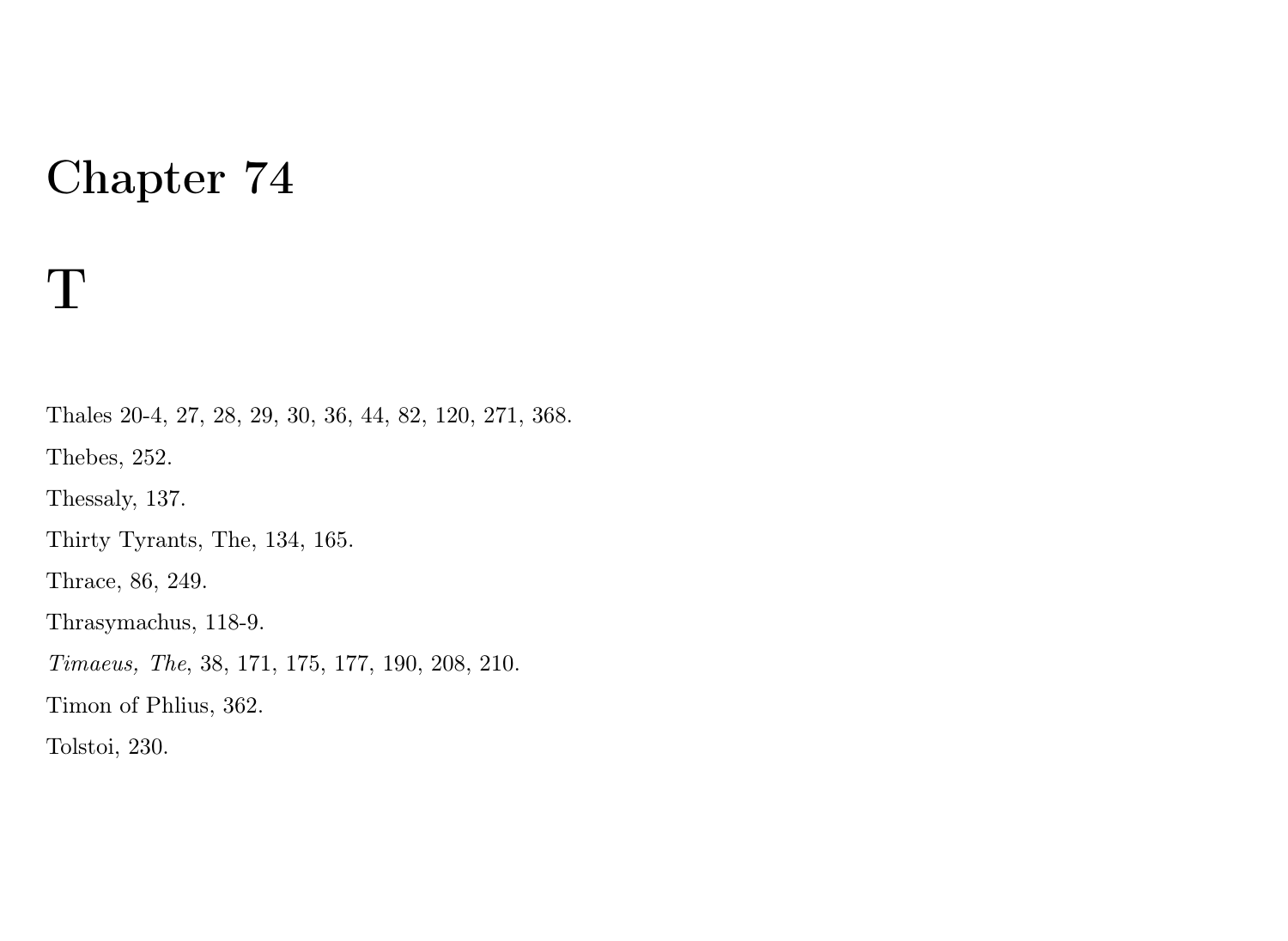# U

Upanishads, The, 14, 15, 170, 371.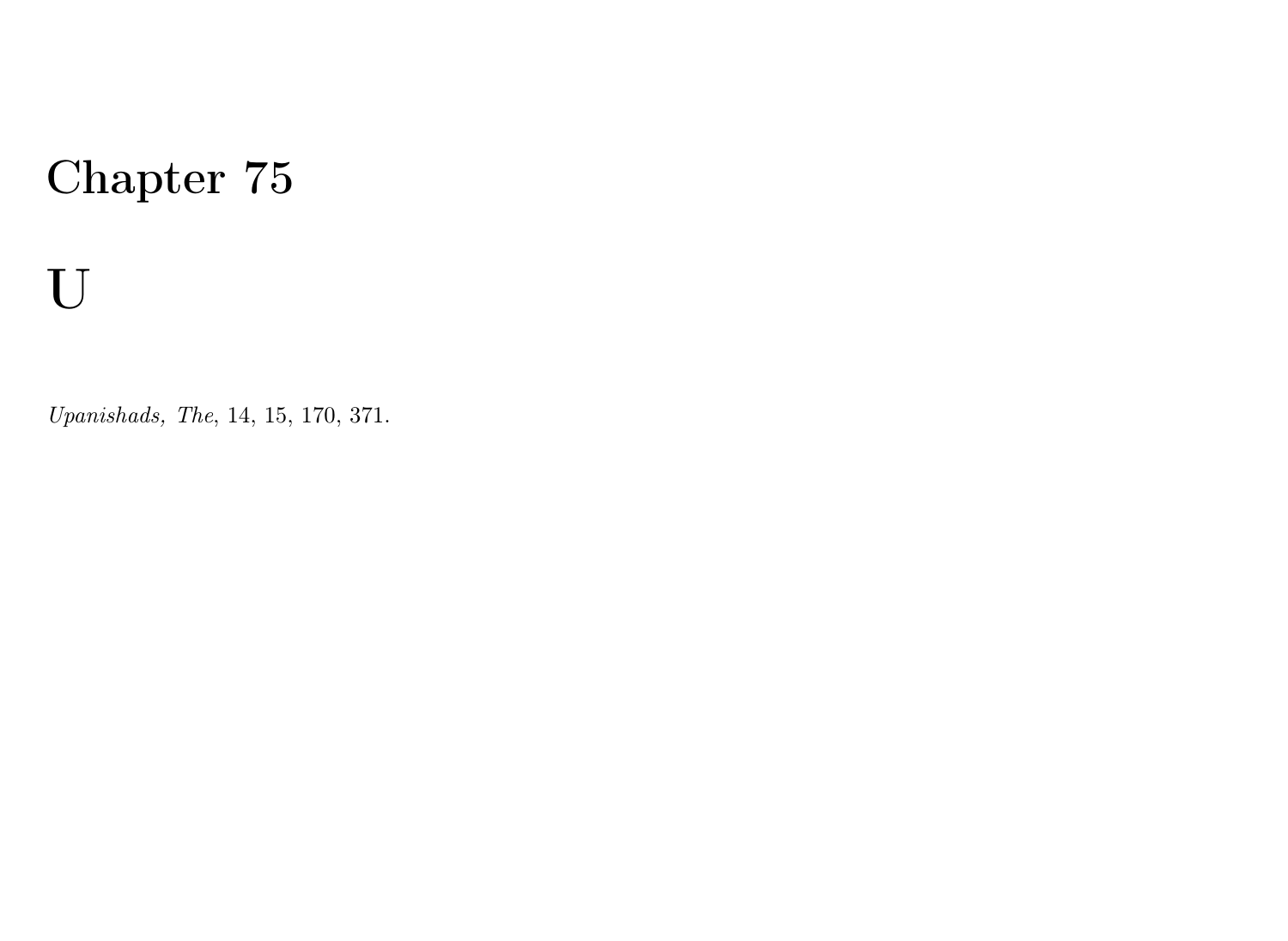## W

Wallace, 38 (footnote).

Wells, H. G., Preface.

Wilde, Oscar, 126, 156.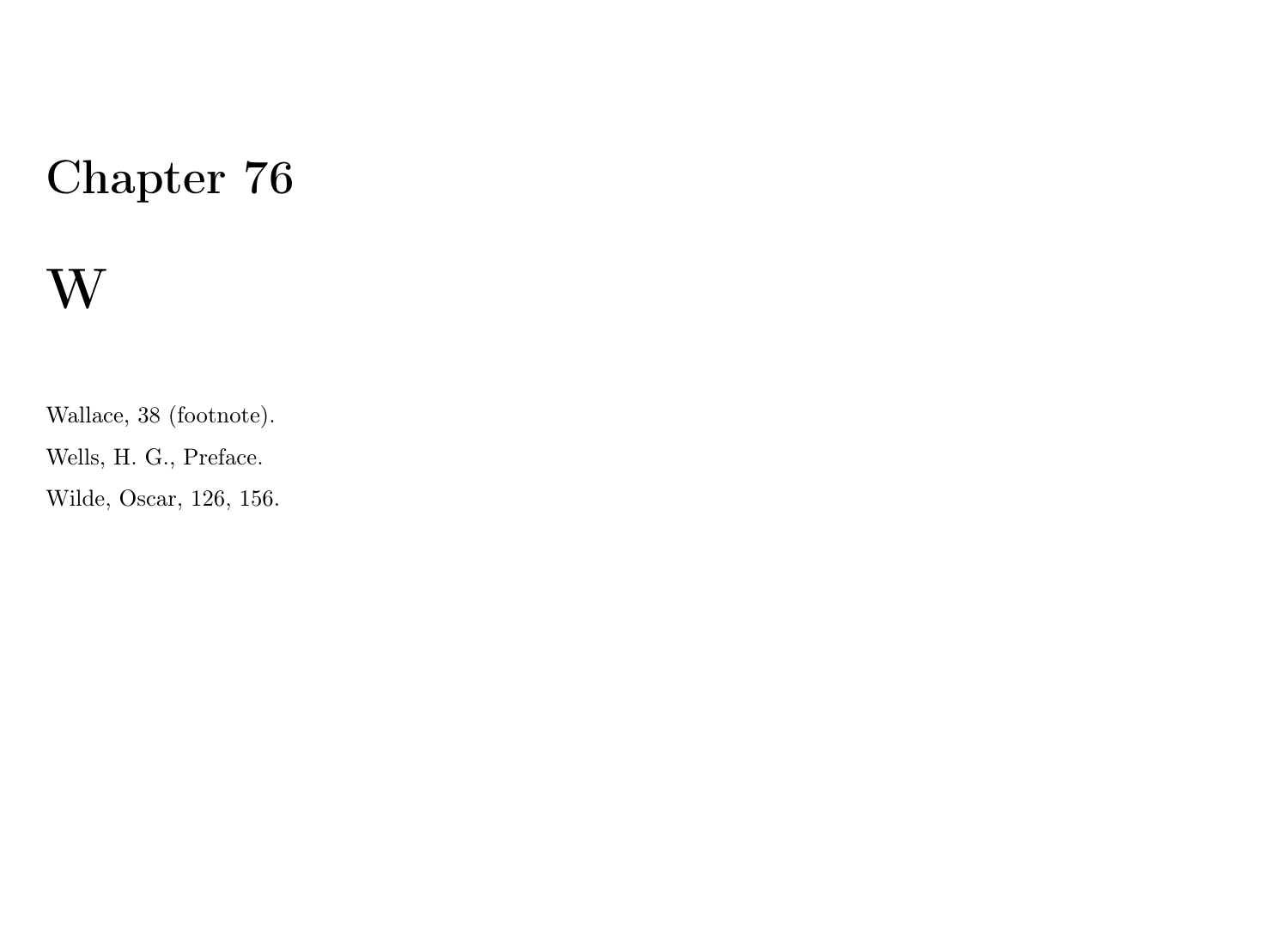## X

Xenocrates, 250, 251.

Xenophanes, 40-3, 72, 79, 108, 340.

Xenophon, 132, 141, 142.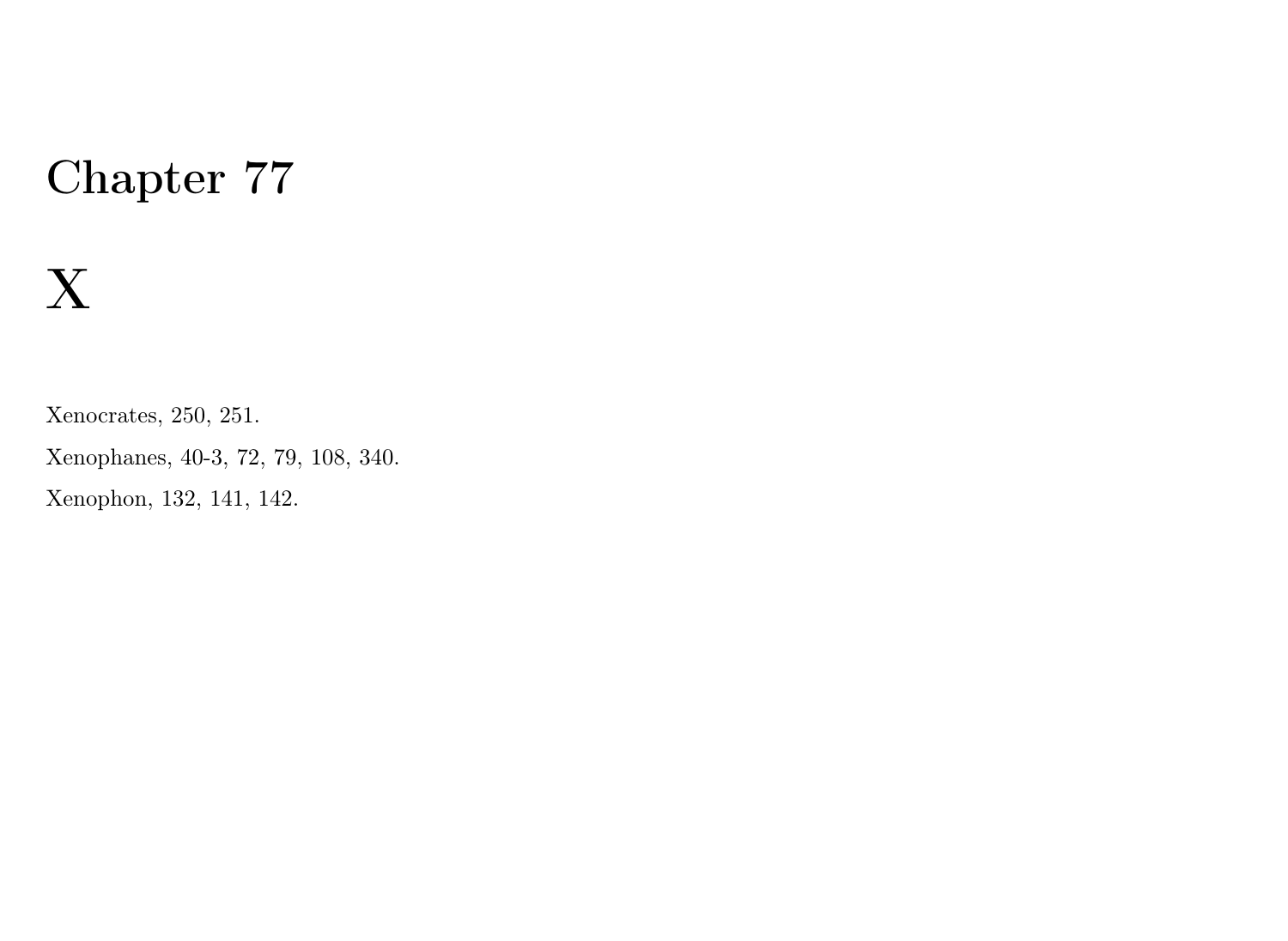## Z

Zeller, 98, 101, 176, 202, 209, 224. Zeno the Eleatic, 40, 52-60, 72, 117, 163, 246, 292. Zeno the Stoic, 344, 354. Zeus, 360.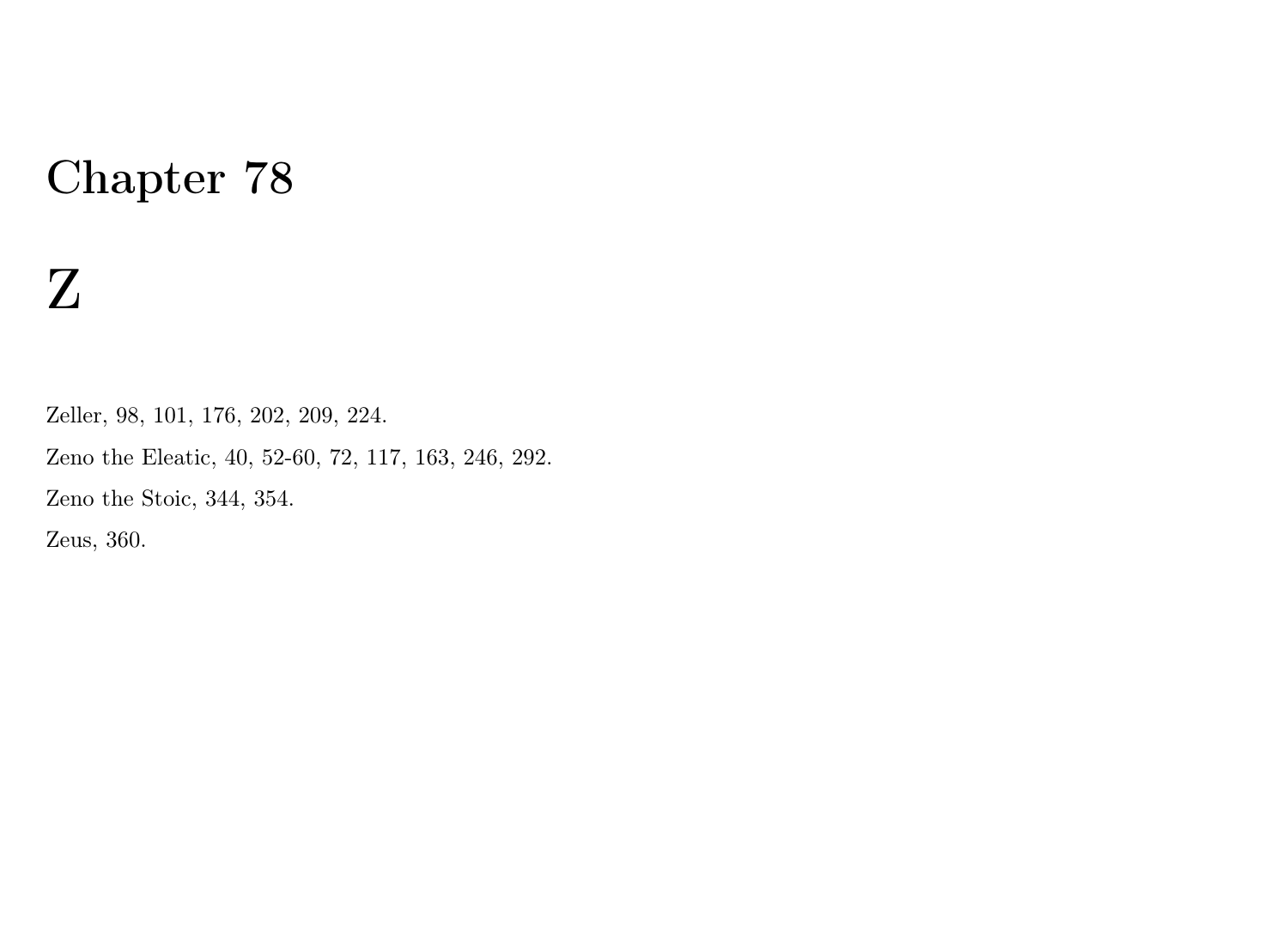# GLASGOW: PRINTED AT THE UNIVERSITY PRESS BY ROBERT MACLEHOSE AND CO. LTD.

{387}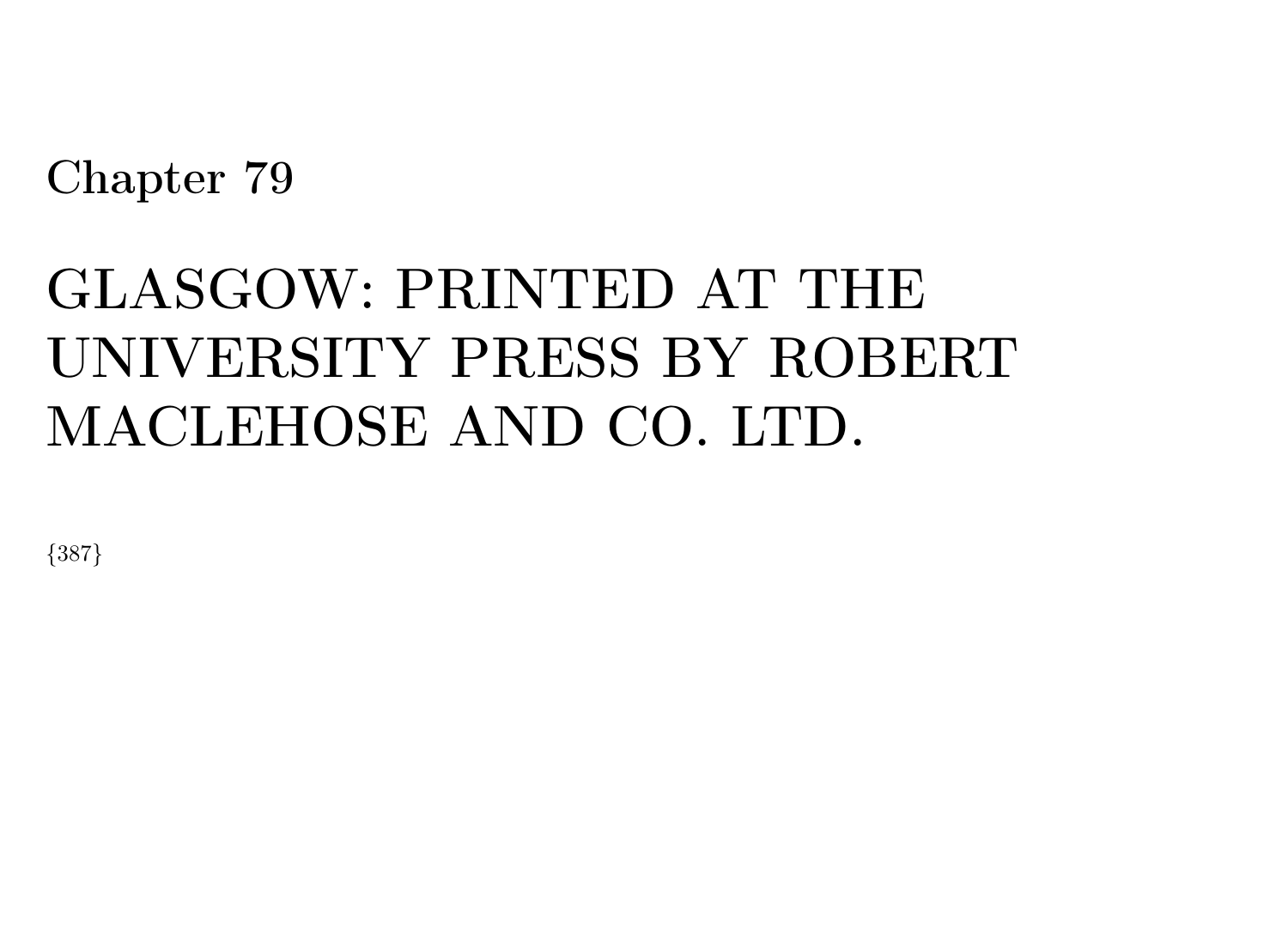## NEW WORKS ON PHILOSOPHY

THE IDEA OF PROGRESS: An Inquiry into its Origin and Growth. By Professor J. B. BURY,

D. Litt. 8vo.

MIND-ENERGY. By Professor HENRI BERGSON.

Translated by Professor H. WILDON CARR, in collaboration with the Author. 8vo.

IMPLICATION AND LINEAR INFERENCE. By BERNARD BOSANQUET, LL.D., F.B.A. Crown 8vo. 7s. 6d. net.

SPACE, TIME, AND DEITY. Gifford Lectures at Glasgow, 1916-1918. By Professor S. ALEXANDER, M.A., LL.D., F.RA. 2 vols. 8vo.

THE REIGN OF RELIGION IN CONTEMPORARY PHILOSOPHY. By Professor S. RADHAKRISHNAN, M.A. Extra Crown 8vo. ESSAYS IN CRITICAL REALISM: A Co-operative Study of the Problem of Knowledge. By Professors DURANT DRAKE, ARTHUR O. LOVEJOY, JAMES BISSETT PRATT, ARTHUR K. ROGERS, GEORGE SANTAYANA, ROY WOOD SELLARS, C. A. STRONG. 8vo. LONDON: MACMILLAN & CO., LTD. {388}

WORKS ON PHILOSOPHY ----- By Prof. HENRI BERGSON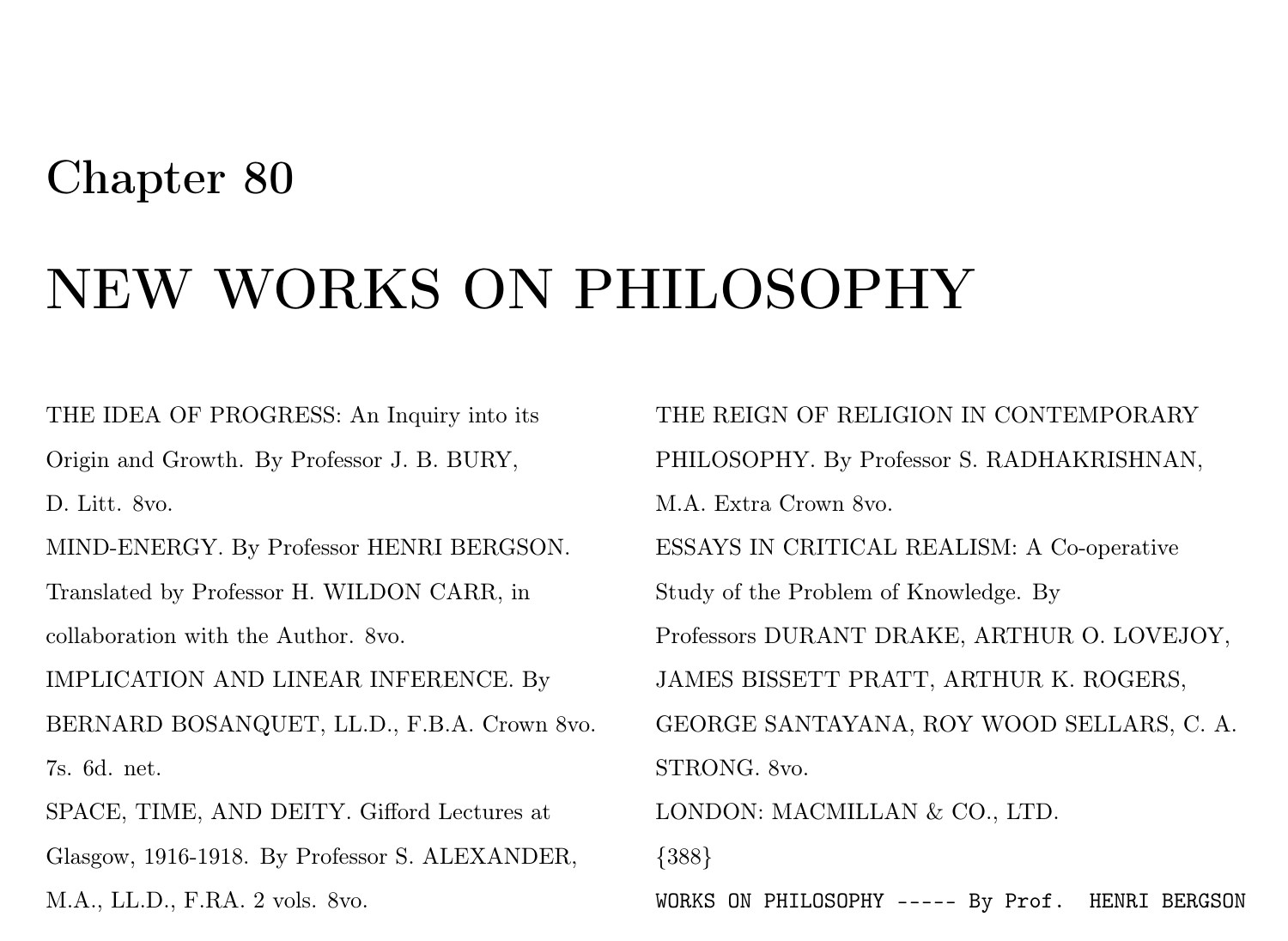CREATIVE EVOLUTION. Translated by ARTHUR THE PHILOSOPHY OF CHANGE. A Study of the Fun-MITCHELL, damental

Ph.D. 8vo. 12s. 6d. net.

LAUGHTER: An Essay on the Meaning of the Comic.

Authorised Translation from the Sixth Edition by CLOUDESLEY

BRERETON, L. es L. (Paris), M.A. (Cantab.); and FRED

ROTHWELL, B.A. (London). Extra Crown 8vo. 4s. 6d.

net.

AN INTRODUCTION TO METAPHYSICS. Translated by

T. E. HULME. Crown 8vo. 2d. 6d. net.

-----

A CRITICAL EXPOSITION OF BERGSON'S PHILOS-OPHY.

By J. M'KELLAR STEWART, B.A., D.Phil. Extra Crown 8vo.

6s. 6d. net.

HENRI BERGSON. An Account of his Life and Philosophy.

By ALGOT RUHE and NANCY MARGARET PAUL. With

Portrait. Extra Crown 8vo. 6s. 6d. net.

Principle of the Philosophy of Bergson.

By H. WILDON CARR. 8vo. 7s. 6d. net.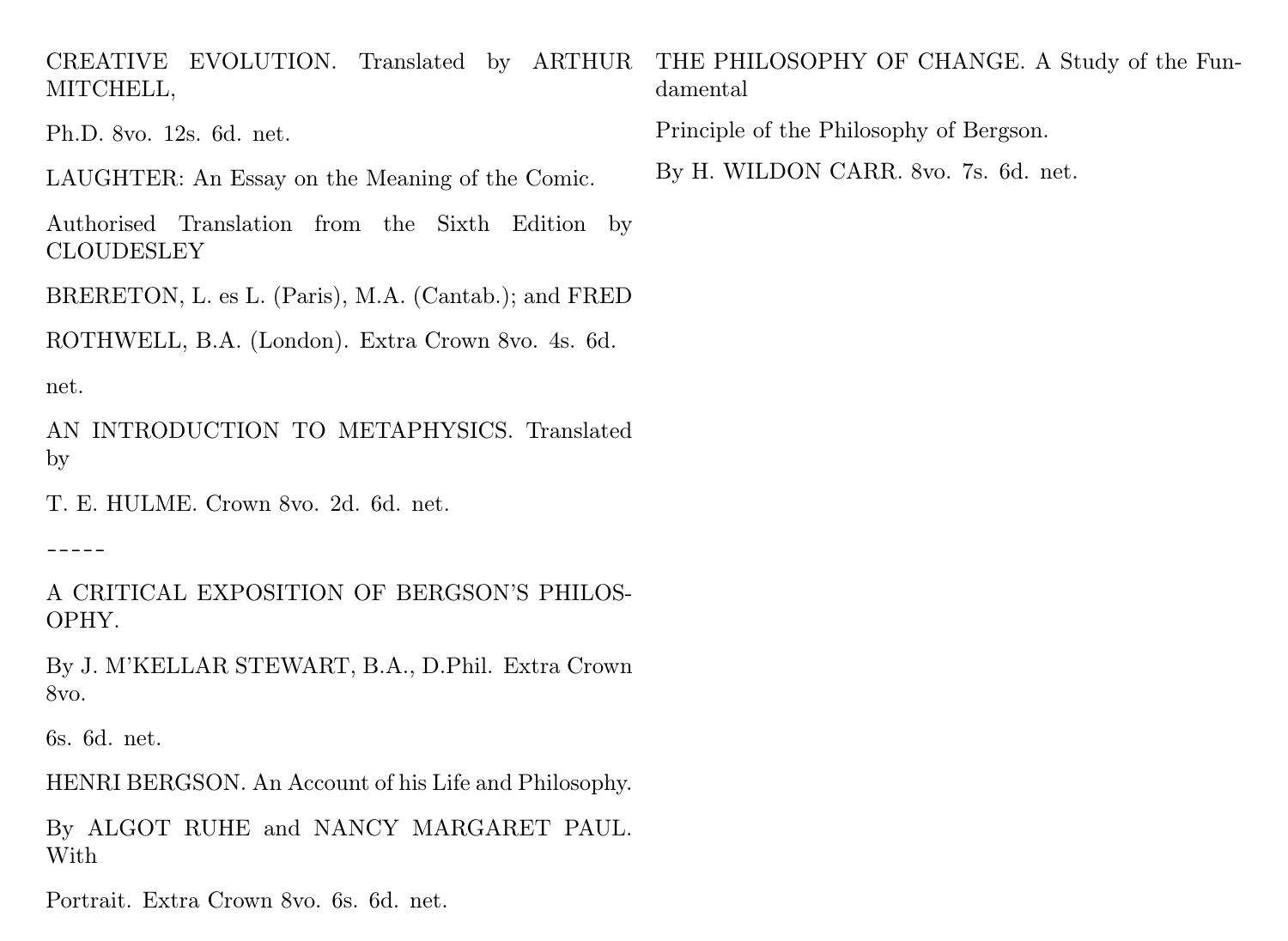# By BENEDETTO CROCE

PHILOSOPHY OF THE PRACTICAL. Economic and Problem of Art and History. By H. WILDON CARR, Hon. Ethic

Translated by DOUGLAS AINSLIE, B.A. 8vo. 14s. net. 8vo. 7s. 6d. net.

AESTHETIC AS SCIENCE OF EXPRESSION AND GENERAL

LINGUISTIC. Translated by DOUGLAS AINSLIE, B.A

8vo. 12s. 6d. net.

LOGIC AS THE SCIENCE OF THE PURE CONCEPT

Translated by DOUGLAS AINSLIE, B.A. 8vo. 14s. net.

WHAT IS LIVING AND WHAT IS DEAD OF THE PHI-LOSOPHY OF HEGEL.

Translated by DOUGLAS AINSLIE B.A. 8vo. 10s. net.

THE PHILOSOPHY OF BENEDETTO CROCE: The

D.Litt.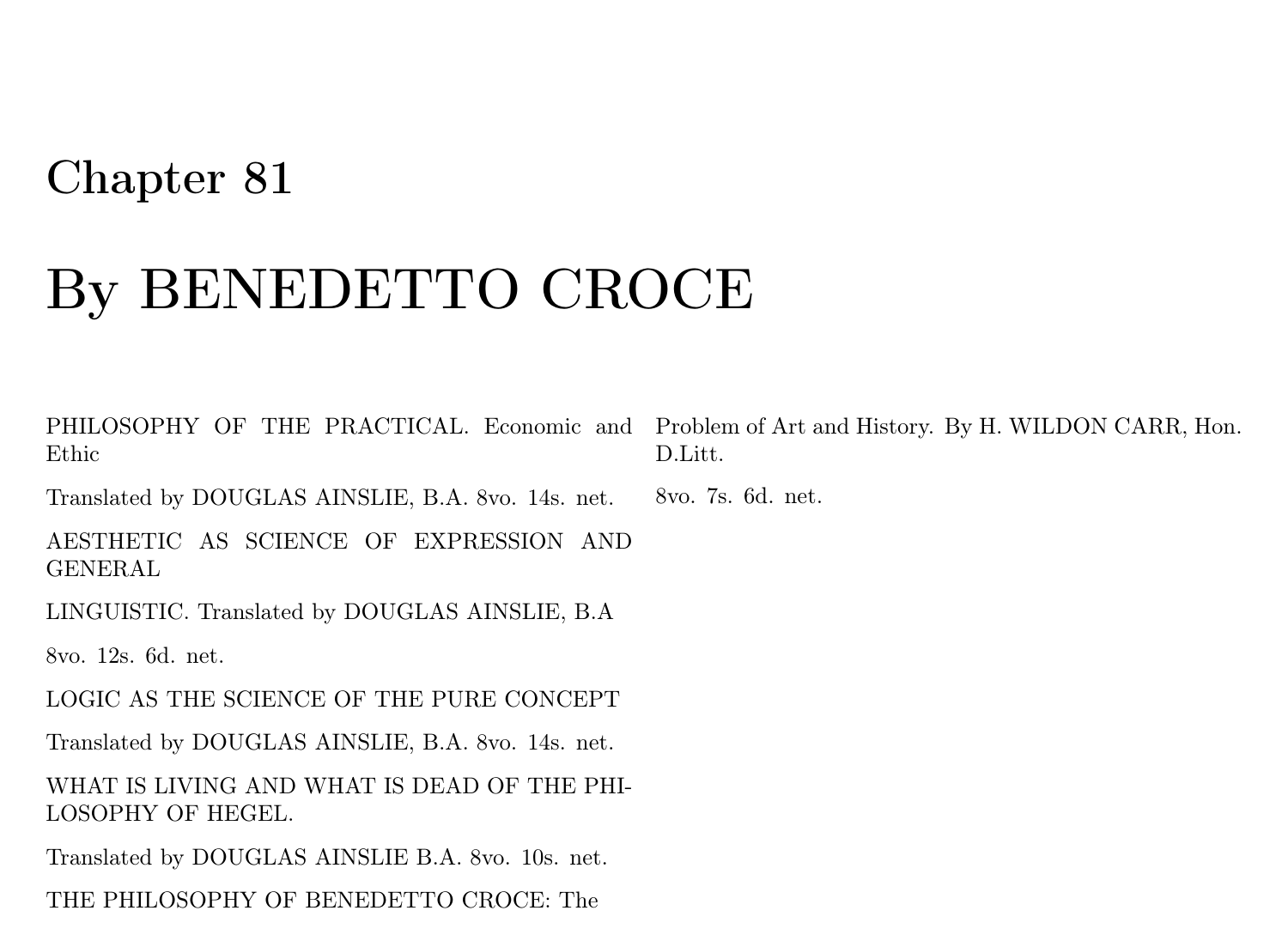## LONDON: MACMILLAN & CO., LTD.

#### End of the Project Gutenberg EBook of A Critical History of Greek Philosophy, by W. T. Stace

#### \*\*\* END OF THIS PROJECT GUTENBERG EBOOK CRITICAL HISTORY OF GREEK PHILOSOPHY \*\*\*

\*\*\*\*\* This file should be named 33411-8.txt or 33411-8.zip \*\*\*\*\*

This and all associated files of various formats will be found in:

http://www.gutenberg.org/3/3/4/1/33411/

Produced by Don Kostuch

Updated editions will replace the previous one—the old editions will be renamed.

Creating the works from public domain print editions means that no one owns a United States copyright in these works, so the Foundation (and you!) can copy and distribute it in the United States without permission and without paying copyright royalties. Special rules, set forth in the General Terms of Use part of this license, apply to copying and distributing Project Gutenberg-tm electronic works to protect the PROJECT GUTENBERG-tm concept and trademark. Project Gutenberg is a registered trademark, and may not be used if you charge for the eBooks, unless you receive specific permission. If you do not charge anything for copies of this eBook, complying with the rules is very easy. You may use this eBook for nearly any purpose such as creation of derivative works, reports, performances and research. They may be modified and printed and given away—you may do practically ANYTHING with public domain eBooks. Redistribution is subject to the trademark license, especially commercial redistribution.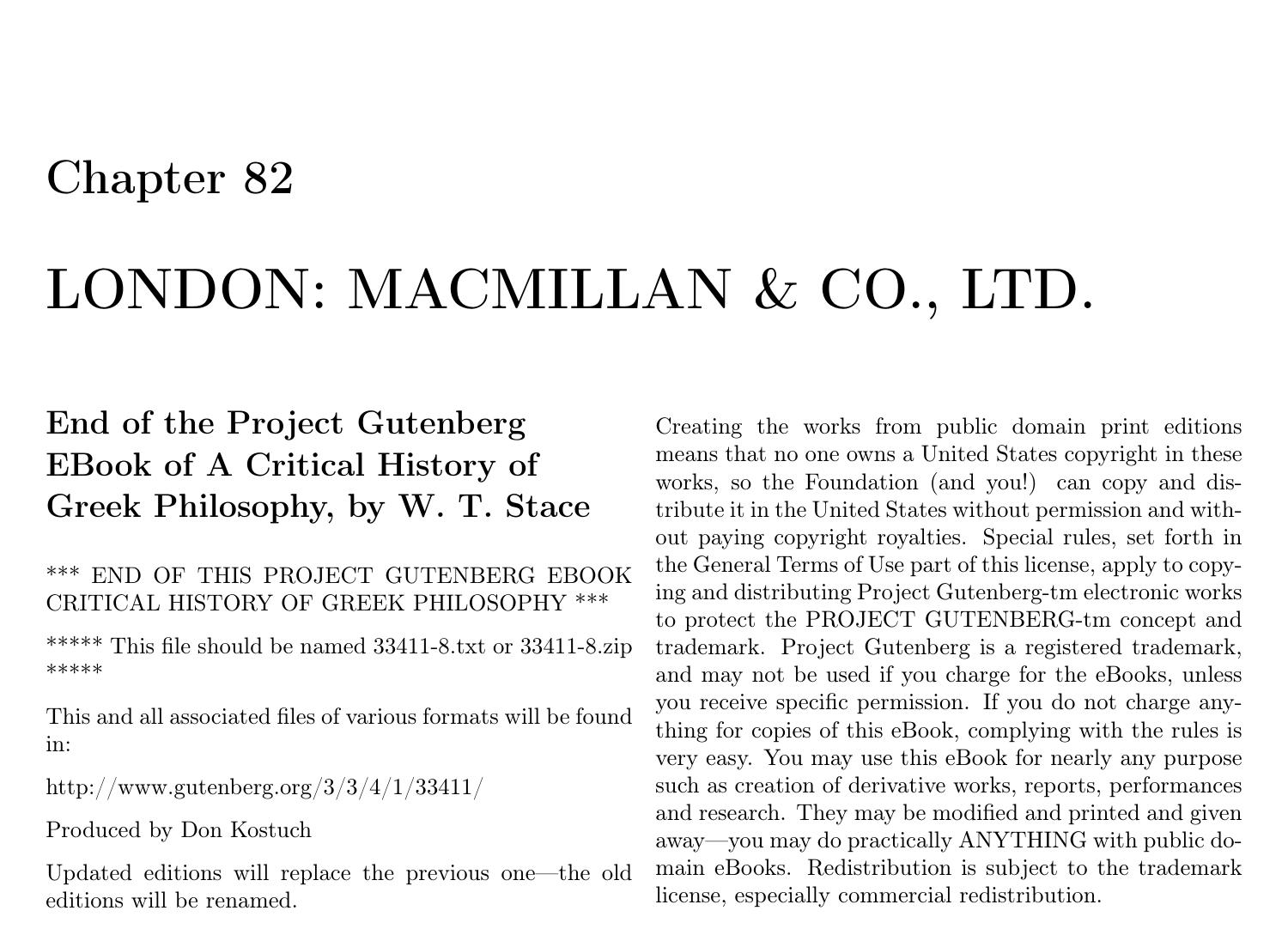#### \*\*\* START: FULL LICENSE \*\*\*

#### THE FULL PROJECT GUTENBERG LICENSE

#### PLEASE READ THIS BEFORE YOU DISTRIBUTE OR USE THIS WORK

To protect the Project Gutenberg-tm mission of promoting the free distribution of electronic works, by using or distributing this work (or any other work associated in any way with the phrase "Project Gutenberg"), you agree to comply with all the terms of the Full Project Gutenberg-tm License (available with this file or online at http://gutenberg.net/license).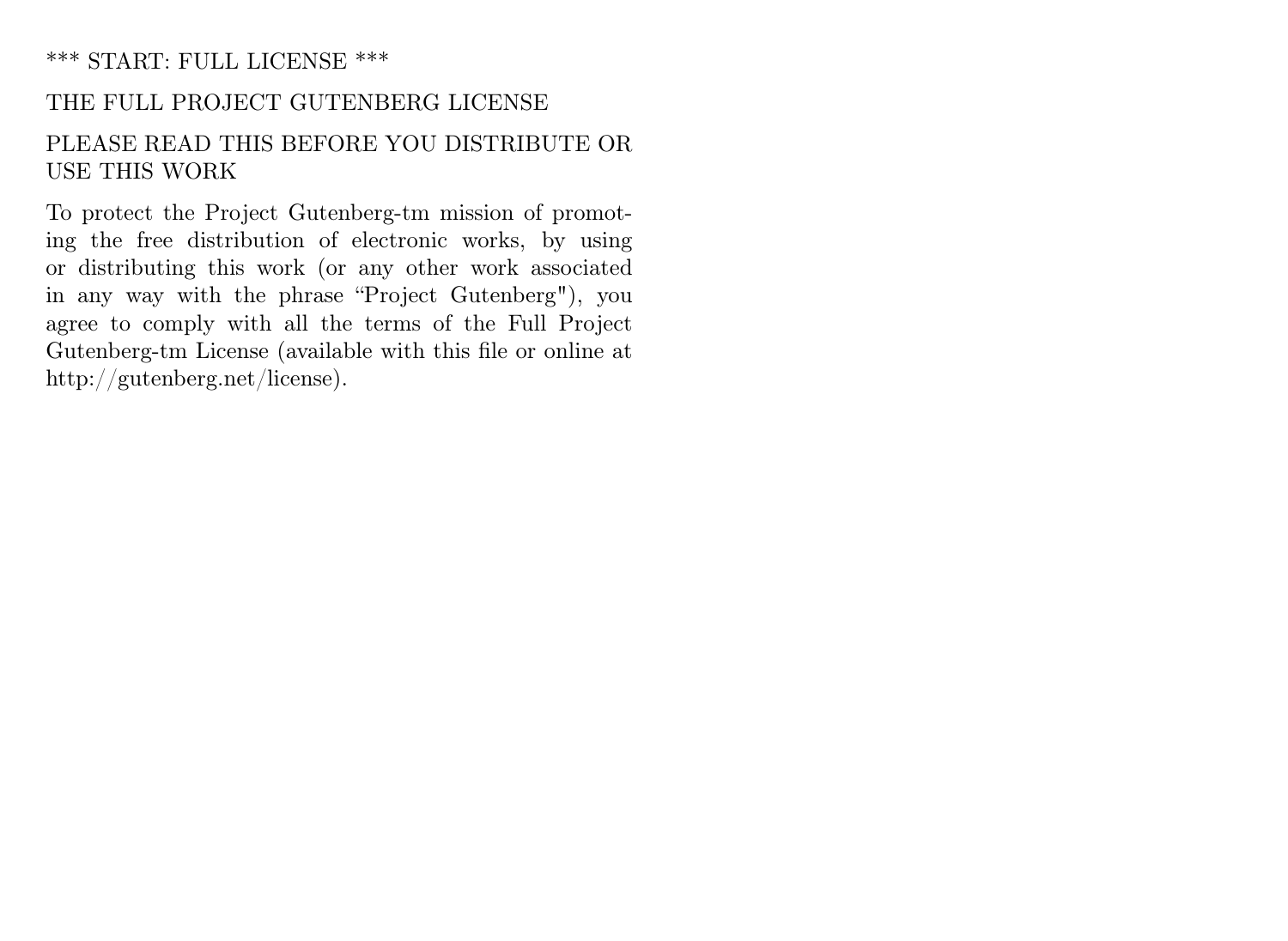## Section 1. General Terms of Use and Redistributing Project Gutenberg-tm electronic works

1.A. By reading or using any part of this Project Gutenberg-tm electronic work, you indicate that you have read, understand, agree to and accept all the terms of this license and intellectual property (trademark/copyright) agreement. If you do not agree to abide by all the terms of this agreement, you must cease using and return or destroy all copies of Project Gutenberg-tm electronic works in your possession. If you paid a fee for obtaining a copy of or access to a Project Gutenberg-tm electronic work and you do not agree to be bound by the terms of this agreement, you may obtain a refund from the person or entity to whom you paid the fee as set forth in paragraph 1.E.8.

1.B. "Project Gutenberg" is a registered trademark. It may

only be used on or associated in any way with an electronic work by people who agree to be bound by the terms of this agreement. There are a few things that you can do with most Project Gutenberg-tm electronic works even without complying with the full terms of this agreement. See paragraph 1.C below. There are a lot of things you can do with Project Gutenberg-tm electronic works if you follow the terms of this agreement and help preserve free future access to Project Gutenberg-tm electronic works. See paragraph 1.E below.

1.C. The Project Gutenberg Literary Archive Foundation ("the Foundation" or PGLAF), owns a compilation copyright in the collection of Project Gutenberg-tm electronic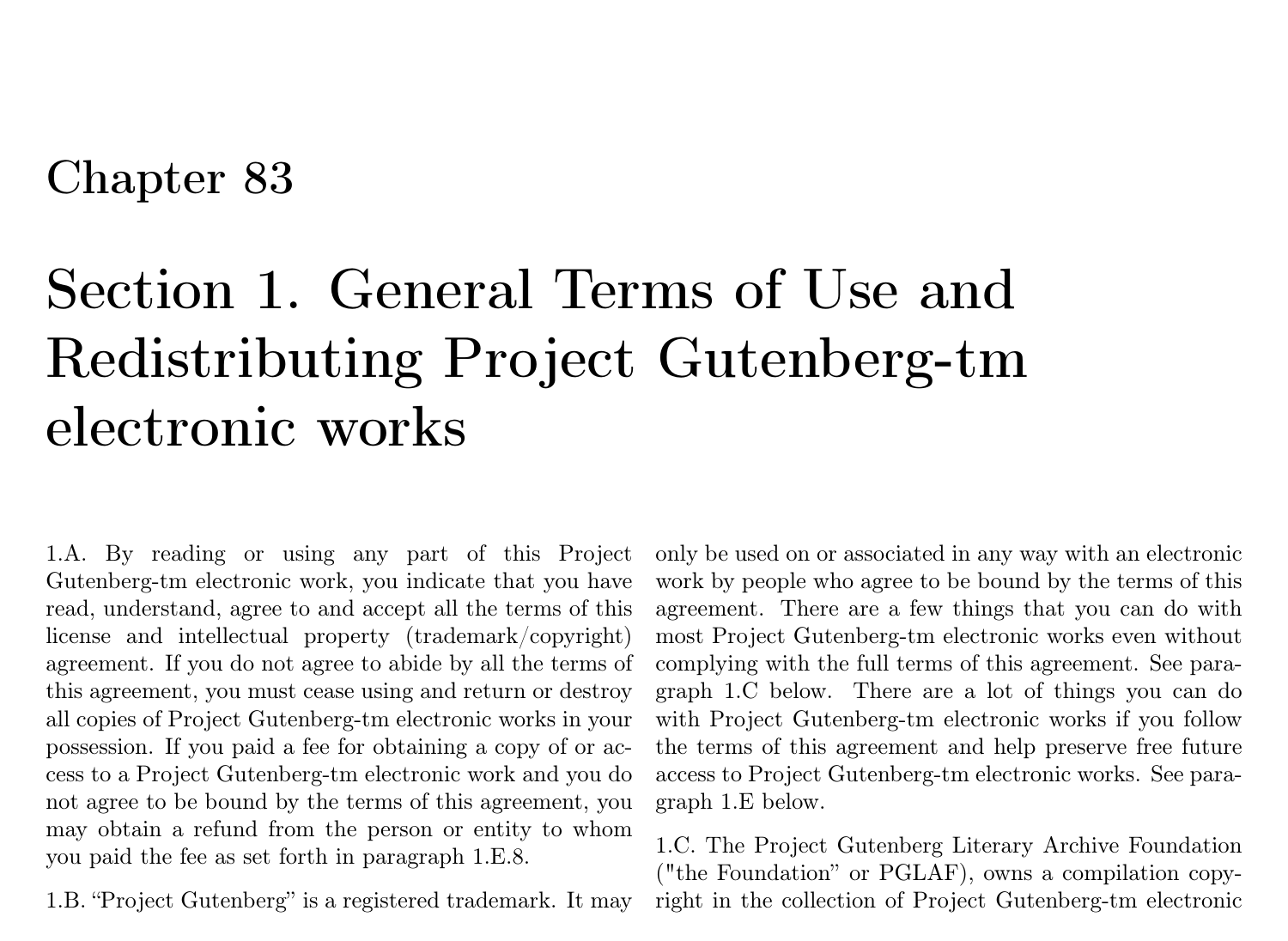works. Nearly all the individual works in the collection are in the public domain in the United States. If an individual work is in the public domain in the United States and you are located in the United States, we do not claim a right to prevent you from copying, distributing, performing, displaying or creating derivative works based on the work as long as all references to Project Gutenberg are removed. Of course, we hope that you will support the Project Gutenberg-tm mission of promoting free access to electronic works by freely sharing Project Gutenberg-tm works in compliance with the terms of this agreement for keeping the Project Gutenberg-tm name associated with the work. You can easily comply with the terms of this agreement by keeping this work in the same format with its attached full Project Gutenberg-tm License when you share it without charge with others.

1.D. The copyright laws of the place where you are located also govern what you can do with this work. Copyright laws in most countries are in a constant state of change. If you are outside the United States, check the laws of your country in addition to the terms of this agreement before downloading, copying, displaying, performing, distributing or creating derivative works based on this work or any other Project Gutenberg-tm work. The Foundation makes no representations concerning the copyright status of any work in any country outside the United States.

1.E. Unless you have removed all references to Project Gutenberg:

1.E.1. The following sentence, with active links to, or other

immediate access to, the full Project Gutenberg-tm License must appear prominently whenever any copy of a Project Gutenberg-tm work (any work on which the phrase "Project Gutenberg" appears, or with which the phrase "Project Gutenberg" is associated) is accessed, displayed, performed, viewed, copied or distributed:

This eBook is for the use of anyone anywhere at no cost and with almost no restrictions whatsoever. You may copy it, give it away or re-use it under the terms of the Project Gutenberg License included with this eBook or online at www.gutenberg.net

1.E.2. If an individual Project Gutenberg-tm electronic work is derived from the public domain (does not contain a notice indicating that it is posted with permission of the copyright holder), the work can be copied and distributed to anyone in the United States without paying any fees or charges. If you are redistributing or providing access to a work with the phrase "Project Gutenberg" associated with or appearing on the work, you must comply either with the requirements of paragraphs 1.E.1 through 1.E.7 or obtain permission for the use of the work and the Project Gutenberg-tm trademark as set forth in paragraphs 1.E.8 or 1.E.9.

1.E.3. If an individual Project Gutenberg-tm electronic work is posted with the permission of the copyright holder, your use and distribution must comply with both paragraphs 1.E.1 through 1.E.7 and any additional terms imposed by the copyright holder. Additional terms will be linked to the Project Gutenberg-tm License for all works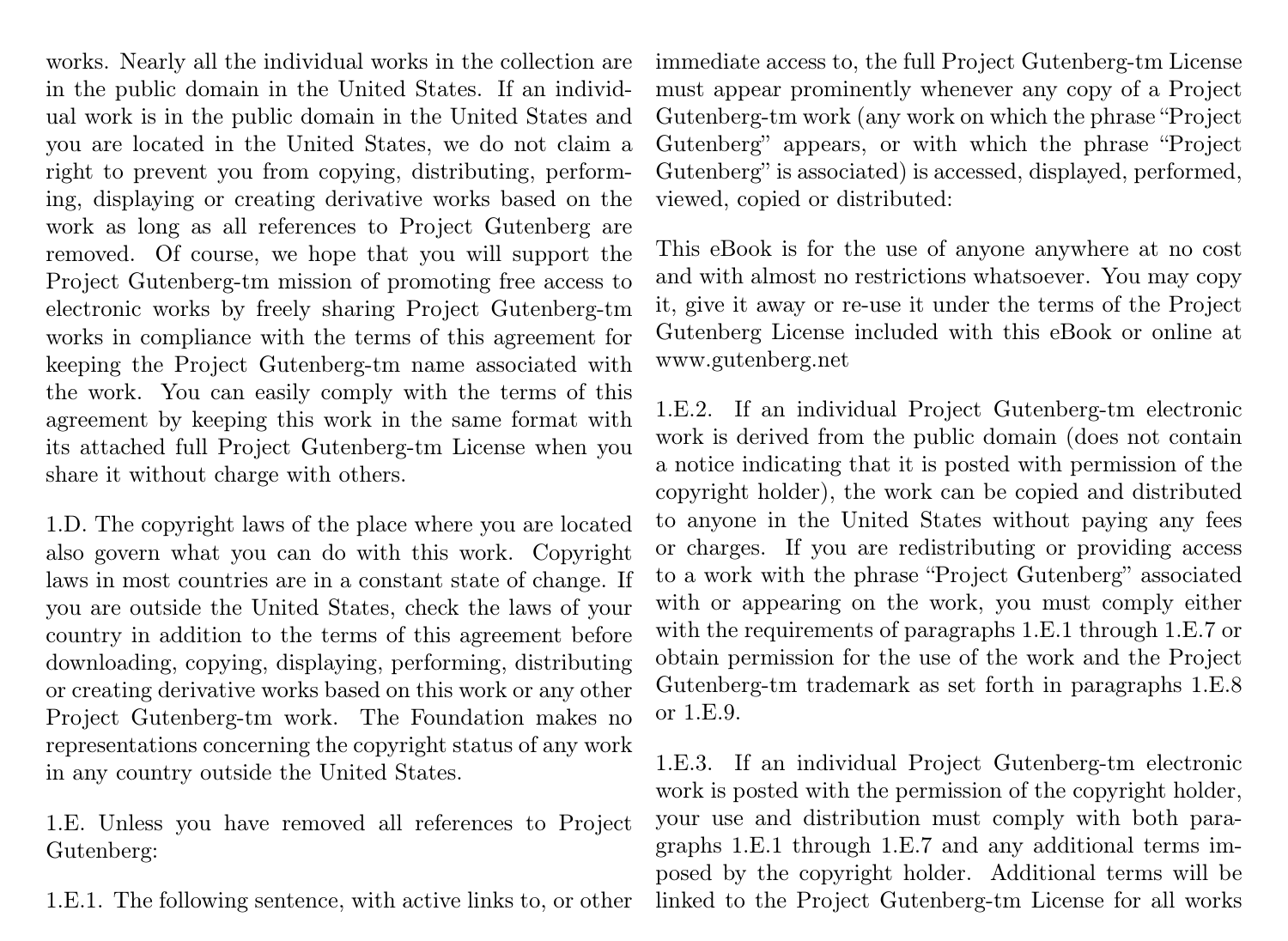posted with the permission of the copyright holder found at the beginning of this work.

1.E.4. Do not unlink or detach or remove the full Project Gutenberg-tm License terms from this work, or any files containing a part of this work or any other work associated with Project Gutenberg-tm.

1.E.5. Do not copy, display, perform, distribute or redistribute this electronic work, or any part of this electronic work, without prominently displaying the sentence set forth in paragraph 1.E.1 with active links or immediate access to the full terms of the Project Gutenberg-tm License.

1.E.6. You may convert to and distribute this work in any binary, compressed, marked up, nonproprietary or proprietary form, including any word processing or hypertext form. However, if you provide access to or distribute copies of a Project Gutenberg-tm work in a format other than "Plain Vanilla ASCII" or other format used in the official version posted on the official Project Gutenberg-tm web site (www.gutenberg.net), you must, at no additional cost, fee or expense to the user, provide a copy, a means of exporting a copy, or a means of obtaining a copy upon request, of the work in its original "Plain Vanilla ASCII" or other form. Any alternate format must include the full Project Gutenberg-tm License as specified in paragraph 1.E.1.

1.E.7. Do not charge a fee for access to, viewing, displaying, performing, copying or distributing any Project Gutenbergtm works unless you comply with paragraph 1.E.8 or 1.E.9.

1.E.8. You may charge a reasonable fee for copies of or

providing access to or distributing Project Gutenberg-tm electronic works provided that

- You pay a royalty fee of 20%

the use of Project Gutenberg-tm works calculated using the method

you already use to calculate your applicable taxes. The fee is

owed to the owner of the Project Gutenberg-tm trademark, but he

has agreed to donate royalties under this paragraph to the

Project Gutenberg Literary Archive Foundation. Royalty payments

must be paid within 60 days following each date on which you

prepare (or are legally required to prepare) your periodic tax

returns. Royalty payments should be clearly marked as such and

sent to the Project Gutenberg Literary Archive Foundation at the

address specified in Section 4, "Information about donations to

the Project Gutenberg Literary Archive Foundation."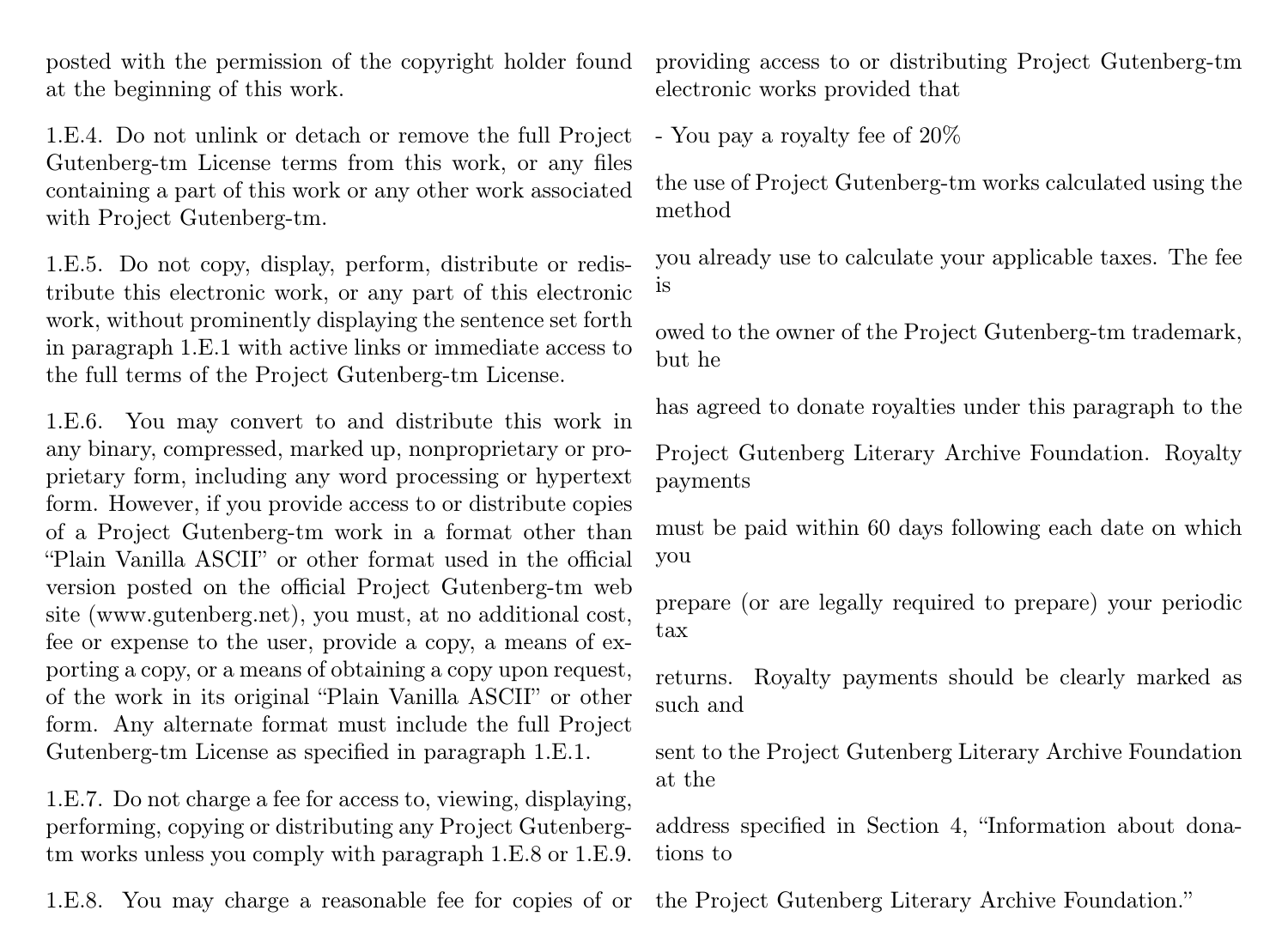- You provide a full refund of any money paid by a user who notifies

you in writing (or by e-mail) within 30 days of receipt that s/he

does not agree to the terms of the full Project Gutenbergtm

License. You must require such a user to return or

destroy all copies of the works possessed in a physical medium

and discontinue all use of and all access to other copies of

Project Gutenberg-tm works.

- You provide, in accordance with paragraph 1.F.3, a full refund of any

money paid for a work or a replacement copy, if a defect in the

electronic work is discovered and reported to you within 90 days

of receipt of the work.

- You comply with all other terms of this agreement for free distribution of Project Gutenberg-tm works.

1.E.9. If you wish to charge a fee or distribute a Project Gutenberg-tm electronic work or group of works on different terms than are set forth in this agreement, you must

obtain permission in writing from both the Project Gutenberg Literary Archive Foundation and Michael Hart, the owner of the Project Gutenberg-tm trademark. Contact the Foundation as set forth in Section 3 below.

1.F.

1.F.1. Project Gutenberg volunteers and employees expend considerable effort to identify, do copyright research on, transcribe and proofread public domain works in creating the Project Gutenberg-tm collection. Despite these efforts, Project Gutenberg-tm electronic works, and the medium on which they may be stored, may contain "Defects," such as, but not limited to, incomplete, inaccurate or corrupt data, transcription errors, a copyright or other intellectual property infringement, a defective or damaged disk or other medium, a computer virus, or computer codes that damage or cannot be read by your equipment.

1.F.2. LIMITED WARRANTY, DISCLAIMER OF DAM-AGES — Except for the "Right of Replacement or Refund" described in paragraph 1.F.3, the Project Gutenberg Literary Archive Foundation, the owner of the Project Gutenberg-tm trademark, and any other party distributing a Project Gutenberg-tm electronic work under this agreement, disclaim all liability to you for damages, costs and expenses, including legal fees. YOU AGREE THAT YOU HAVE NO REMEDIES FOR NEGLIGENCE, STRICT LI-ABILITY, BREACH OF WARRANTY OR BREACH OF CONTRACT EXCEPT THOSE PROVIDED IN PARA-GRAPH 1.F.3. YOU AGREE THAT THE FOUNDA-TION, THE TRADEMARK OWNER, AND ANY DIS-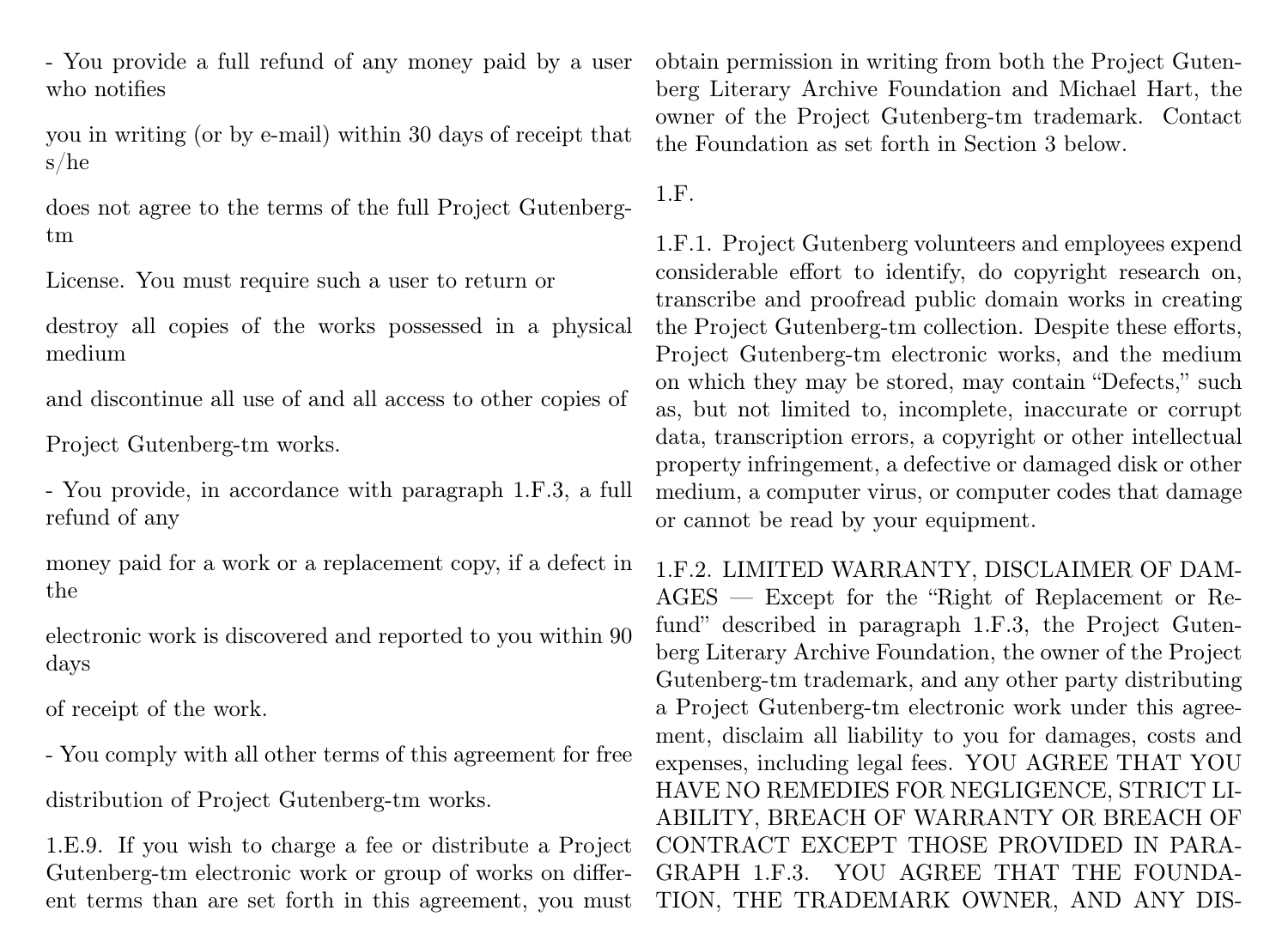TRIBUTOR UNDER THIS AGREEMENT WILL NOT BE LIABLE TO YOU FOR ACTUAL, DIRECT, INDI-RECT, CONSEQUENTIAL, PUNITIVE OR INCIDEN-TAL DAMAGES EVEN IF YOU GIVE NOTICE OF THE POSSIBILITY OF SUCH DAMAGE.

1.F.3. LIMITED RIGHT OF REPLACEMENT OR RE-FUND — If you discover a defect in this electronic work within 90 days of receiving it, you can receive a refund of the money (if any) you paid for it by sending a written explanation to the person you received the work from. If you received the work on a physical medium, you must return the medium with your written explanation. The person or entity that provided you with the defective work may elect to provide a replacement copy in lieu of a refund. If you received the work electronically, the person or entity providing it to you may choose to give you a second opportunity to receive the work electronically in lieu of a refund. If the second copy is also defective, you may demand a refund in writing without further opportunities to fix the problem.

1.F.4. Except for the limited right of replacement or refund set forth in paragraph 1.F.3, this work is provided to you 'AS-IS' WITH NO OTHER WARRANTIES OF ANY KIND, EXPRESS OR IMPLIED, INCLUDING BUT NOT LIMITED TO WARRANTIES OF MERCHANTIBILITY OR FITNESS FOR ANY PURPOSE.

1.F.5. Some states do not allow disclaimers of certain implied warranties or the exclusion or limitation of certain types of damages. If any disclaimer or limitation set forth in this agreement violates the law of the state applicable to this agreement, the agreement shall be interpreted to make the maximum disclaimer or limitation permitted by the applicable state law. The invalidity or unenforceability of any provision of this agreement shall not void the remaining provisions.

1.F.6. INDEMNITY — You agree to indemnify and hold the Foundation, the trademark owner, any agent or employee of the Foundation, anyone providing copies of Project Gutenberg-tm electronic works in accordance with this agreement, and any volunteers associated with the production, promotion and distribution of Project Gutenbergtm electronic works, harmless from all liability, costs and expenses, including legal fees, that arise directly or indirectly from any of the following which you do or cause to occur: (a) distribution of this or any Project Gutenberg-tm work, (b) alteration, modification, or additions or deletions to any Project Gutenberg-tm work, and (c) any Defect you cause.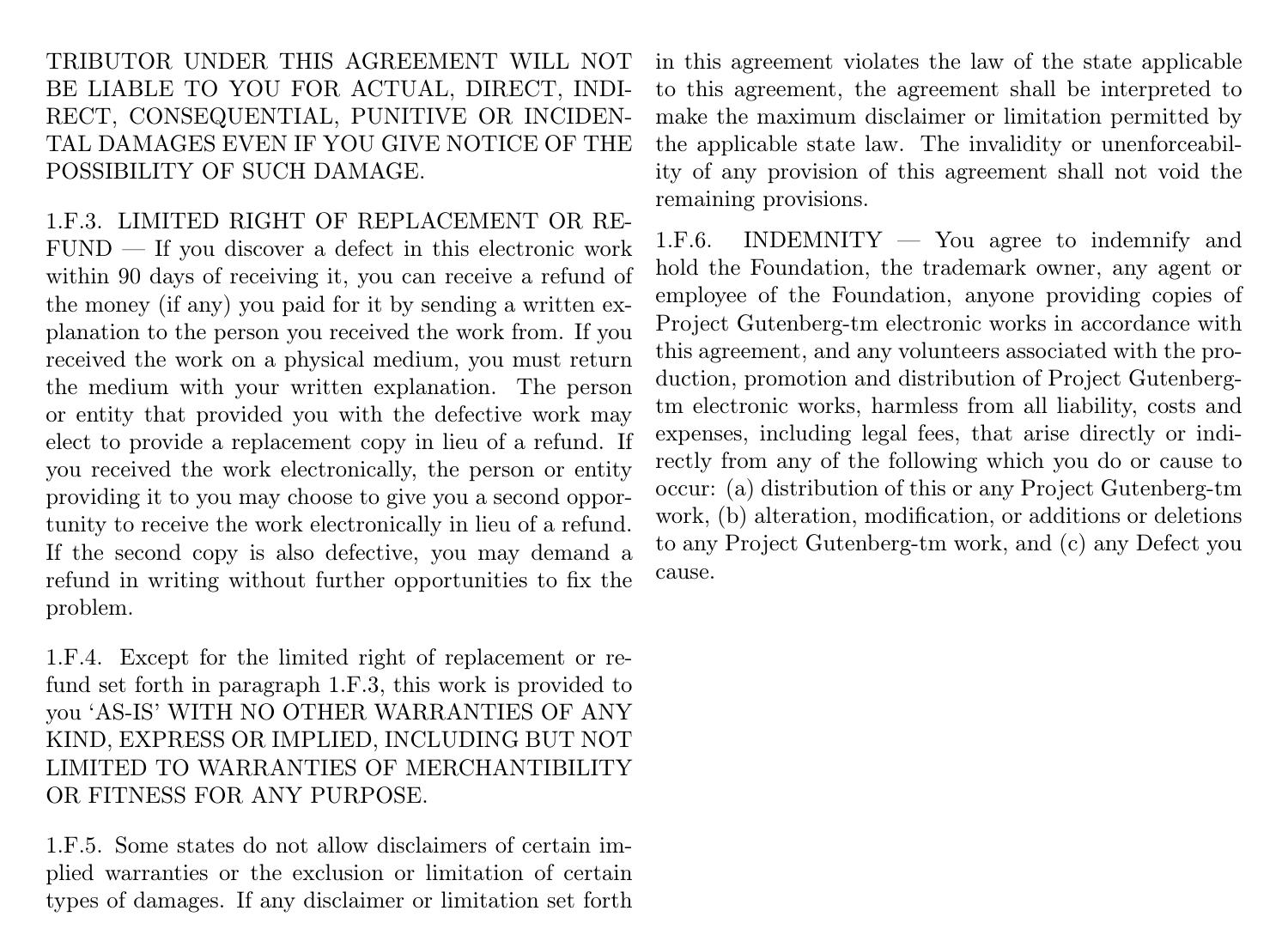# Section 2. Information about the Mission of Project Gutenberg-tm

Project Gutenberg-tm is synonymous with the free distribution of electronic works in formats readable by the widest variety of computers including obsolete, old, middle-aged and new computers. It exists because of the efforts of hundreds of volunteers and donations from people in all walks of life.

Volunteers and financial support to provide volunteers with the assistance they need are critical to reaching Project Gutenberg-tm's goals and ensuring that the Project Gutenberg-tm collection will remain freely available for generations to come. In 2001, the Project Gutenberg Literary Archive Foundation was created to provide a secure and permanent future for Project Gutenberg-tm and future generations. To learn more about the Project Gutenberg Literary Archive Foundation and how your efforts and donations can help, see Sections 3 and 4 and the Foundation web page at http://www.pglaf.org.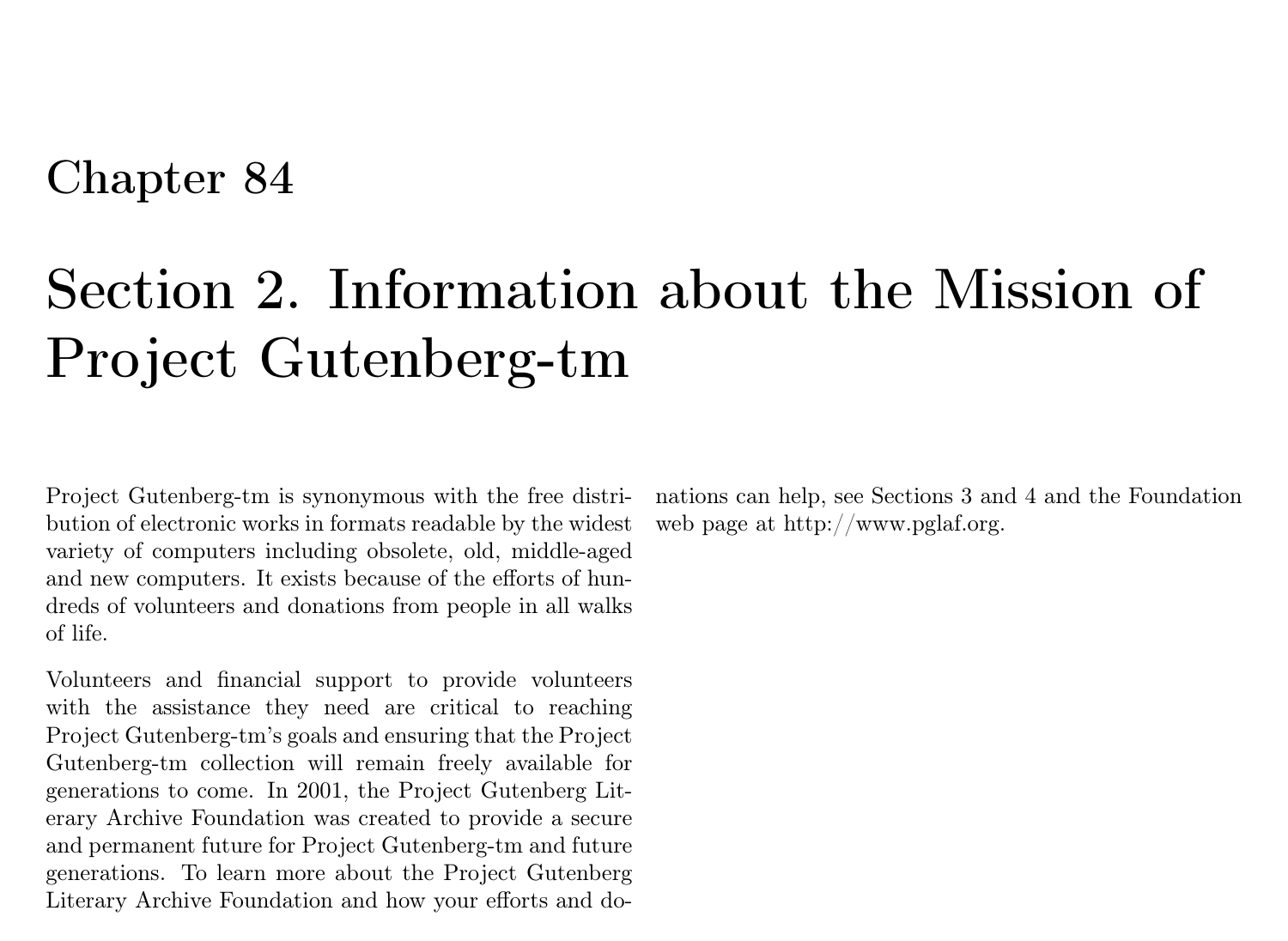## Section 3. Information about the Project Gutenberg Literary Archive Foundation

The Project Gutenberg Literary Archive Foundation is a non profit  $501(c)(3)$  educational corporation organized under the laws of the state of Mississippi and granted tax exempt status by the Internal Revenue Service. The Foundation's EIN or federal tax identification number is  $64-6221541$ . Its  $501(c)(3)$  letter is posted at http://pglaf.org/fundraising. Contributions to the Project Gutenberg Literary Archive Foundation are tax deductible to the full extent permitted by U.S. federal laws and your state's laws.

The Foundation's principal office is located at 4557 Melan Dr. S. Fairbanks, AK, 99712., but its volunteers and employees are scattered throughout numerous locations. Its business office is located at 809 North 1500 West, Salt Lake City, UT 84116, (801) 596-1887, email business@pglaf.org.

Email contact links and up to date contact information can be found at the Foundation's web site and official page at http://pglaf.org

For additional contact information:

Dr. Gregory B. Newby

Chief Executive and Director

gbnewby@pglaf.org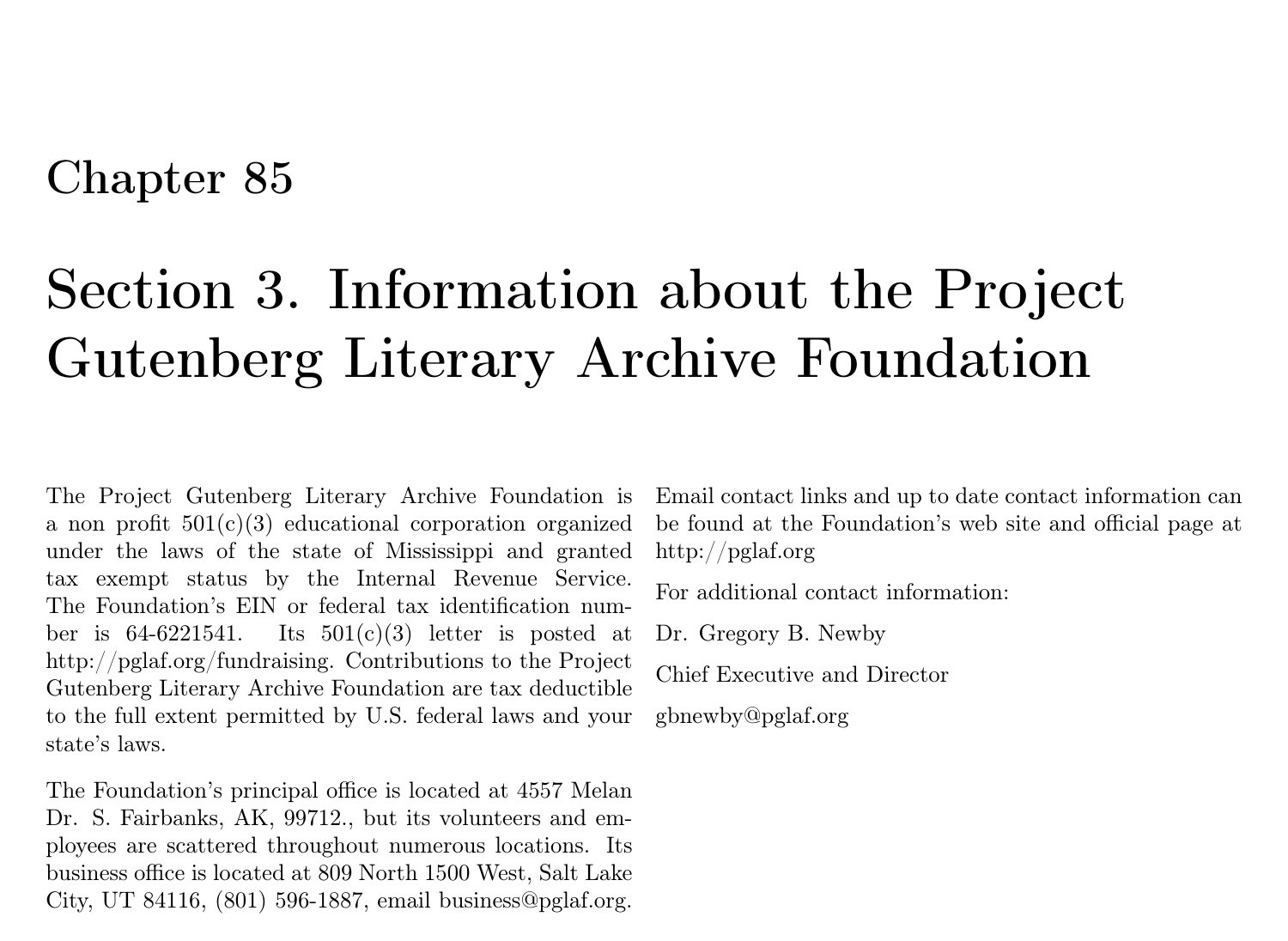# Section 4. Information about Donations to the Project Gutenberg Literary Archive Foundation

Project Gutenberg-tm depends upon and cannot survive without wide spread public support and donations to carry out its mission of increasing the number of public domain and licensed works that can be freely distributed in machine readable form accessible by the widest array of equipment including outdated equipment. Many small donations (\$1 to \$5,000) are particularly important to maintaining tax exempt status with the IRS.

The Foundation is committed to complying with the laws regulating charities and charitable donations in all 50 states of the United States. Compliance requirements are not uniform and it takes a considerable effort, much paperwork and many fees to meet and keep up with these requirements. We do not solicit donations in locations where we have not received written confirmation of compliance. To SEND DONATIONS or determine the status of compliance for any particular state visit http://pglaf.org

While we cannot and do not solicit contributions from states where we have not met the solicitation requirements, we know of no prohibition against accepting unsolicited donations from donors in such states who approach us with offers to donate.

International donations are gratefully accepted, but we cannot make any statements concerning tax treatment of donations received from outside the United States. U.S. laws